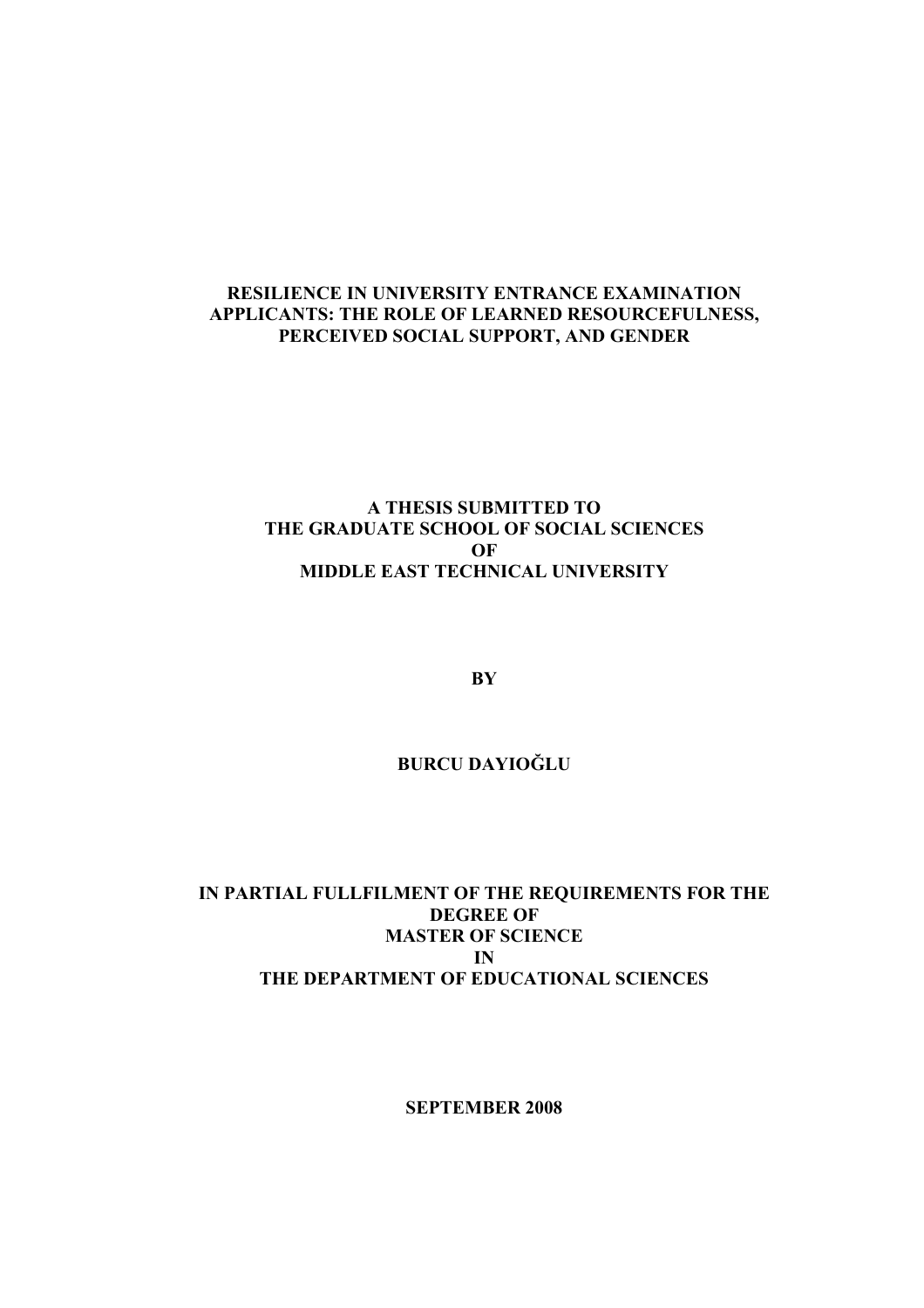Approval of the Graduate School of Social Sciences

 Prof. Dr. Sencer Ayata Director

I certify that this thesis satisfies all the requirements as a thesis for the degree of Master of Science.

> Assoc. Prof. Dr. Oya Yerin Güneri Head of Department

This is to certify that we have read this thesis and in our opinion it is fully adequate, in scope and quality, as a thesis for the degree of Master of Science.

> Assist. Prof. Dr. Zeynep Hatipoğlu Sümer Supervisor

#### Examining Committee Members

Prof. Dr. Ayhan Demir (METU, EDS) Assist. Prof. Dr. Nurdan Gürbüz (METU, FLE) Assist. Prof. Dr. Zeynep Hatipoğlu Sümer (METU, EDS)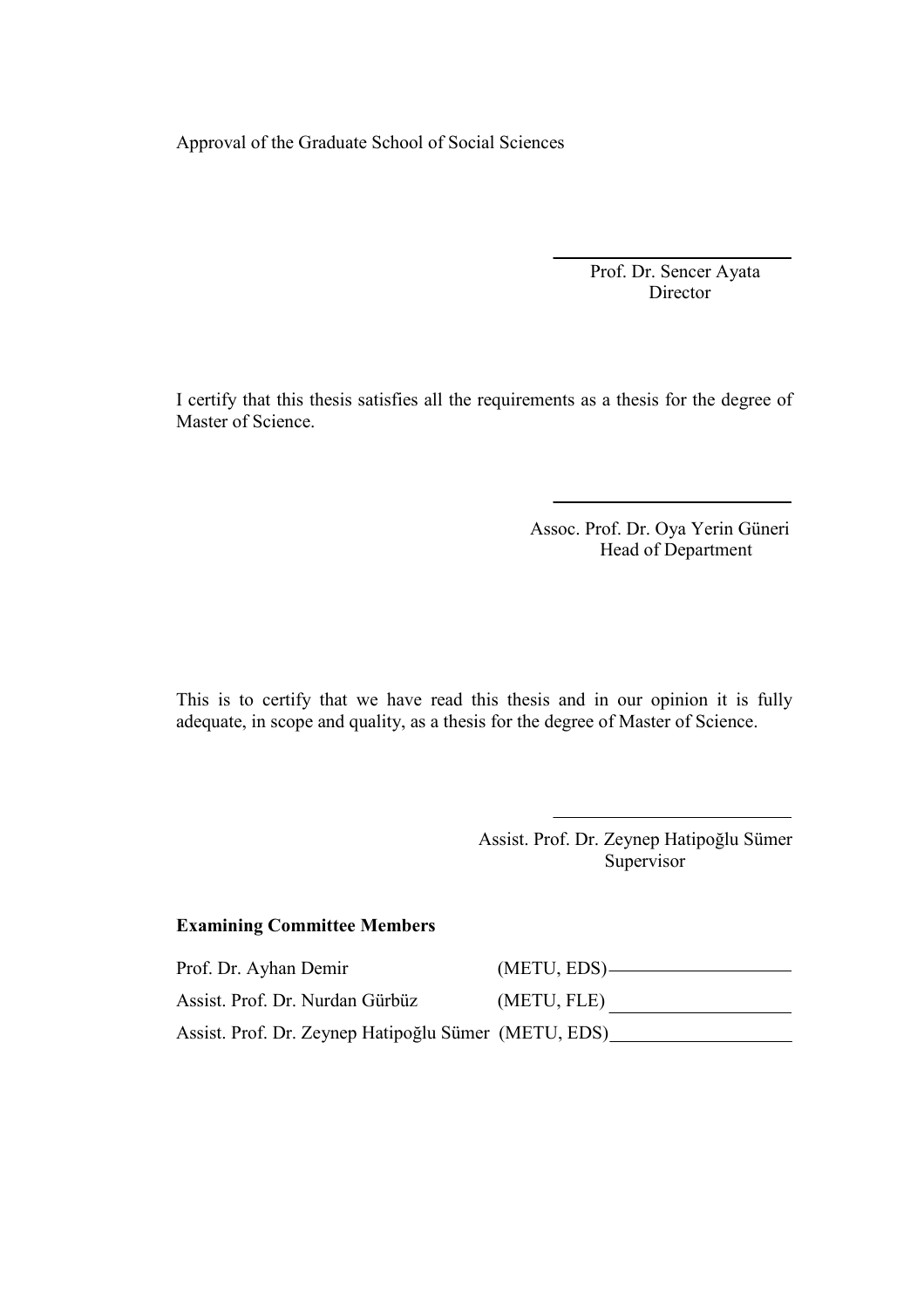I hereby declare that all the information in this document has been obtained and presented in accordance with academic rules and ethical conduct. I also declare that, as required by these rules and conduct, I have fully cited and referenced all material and results that are not original to this work.

Surname, Name : Dayıoğlu, Burcu

Signature :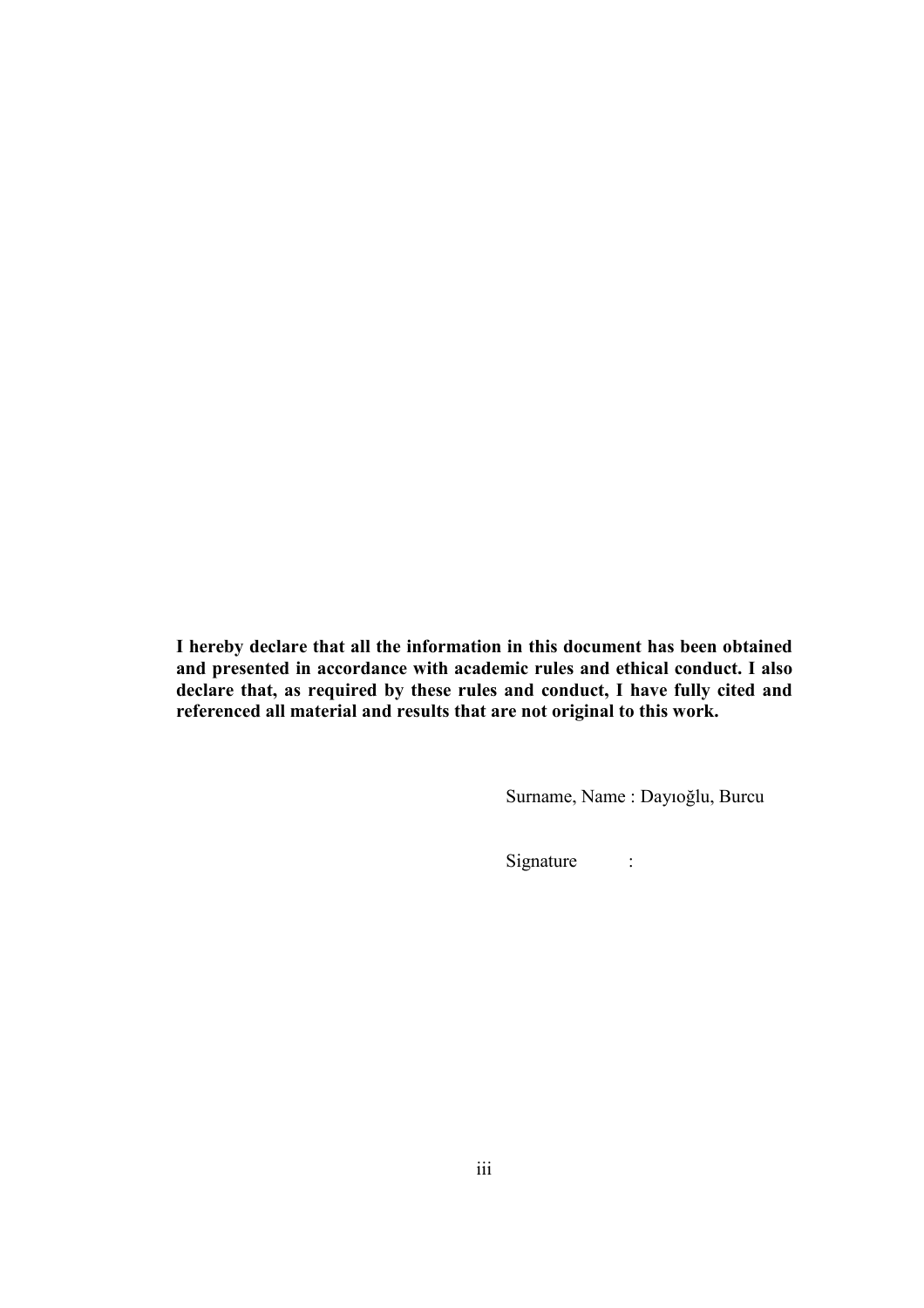#### **ABSTRACT**

# RESILIENCE IN UNIVERSITY ENTRANCE EXAMINATION APPLICANTS: THE ROLE OF LEARNED RESOURCEFULNESS, PERCEIVED SOCIAL SUPPORT, AND GENDER

Dayıoğlu, Burcu M. S., Department of Educational Sciences Supervisor: Assist. Prof. Dr. Zeynep Hatipoğlu Sümer

September 2008, 161 pages

The purpose of the study is to examine the differences in resilience scores of university entrance examination (UEE) applicants in terms of entrance time, graduation area, and school type variables, and to investigate the role of learned resourcefulness, perceived social support, and gender in predicting resilience scores of UEE applicants in the 2007-2008 academic year.

The sample of the study consisted of 865 (505 females and 360 males) volunteered UEE applicants enrolled in twelve different private courses located in Ankara and three different private courses located in Bursa. Achievement-Related Negative Life Events Subscale of Life Events Inventory for University Students (Gençöz & Dinç, 2006; Oral, 1999) was employed as a screening measure. Furthermore, a demographic data form developed by the researcher, Rosenbaum's Self-Control Schedule (Rosenbaum, 1980a; Siva, 1991), The Multidimensional Scale of Perceived Social Support (Eker & Arkar, 1995; Zimet, Dahlem, Zimet, & Farley, 1988), and Harter's Self-Perception Profile for Adolescents (Harter, 1988; Şahin & Berkem-Güvenç, 1996) were used to collect data.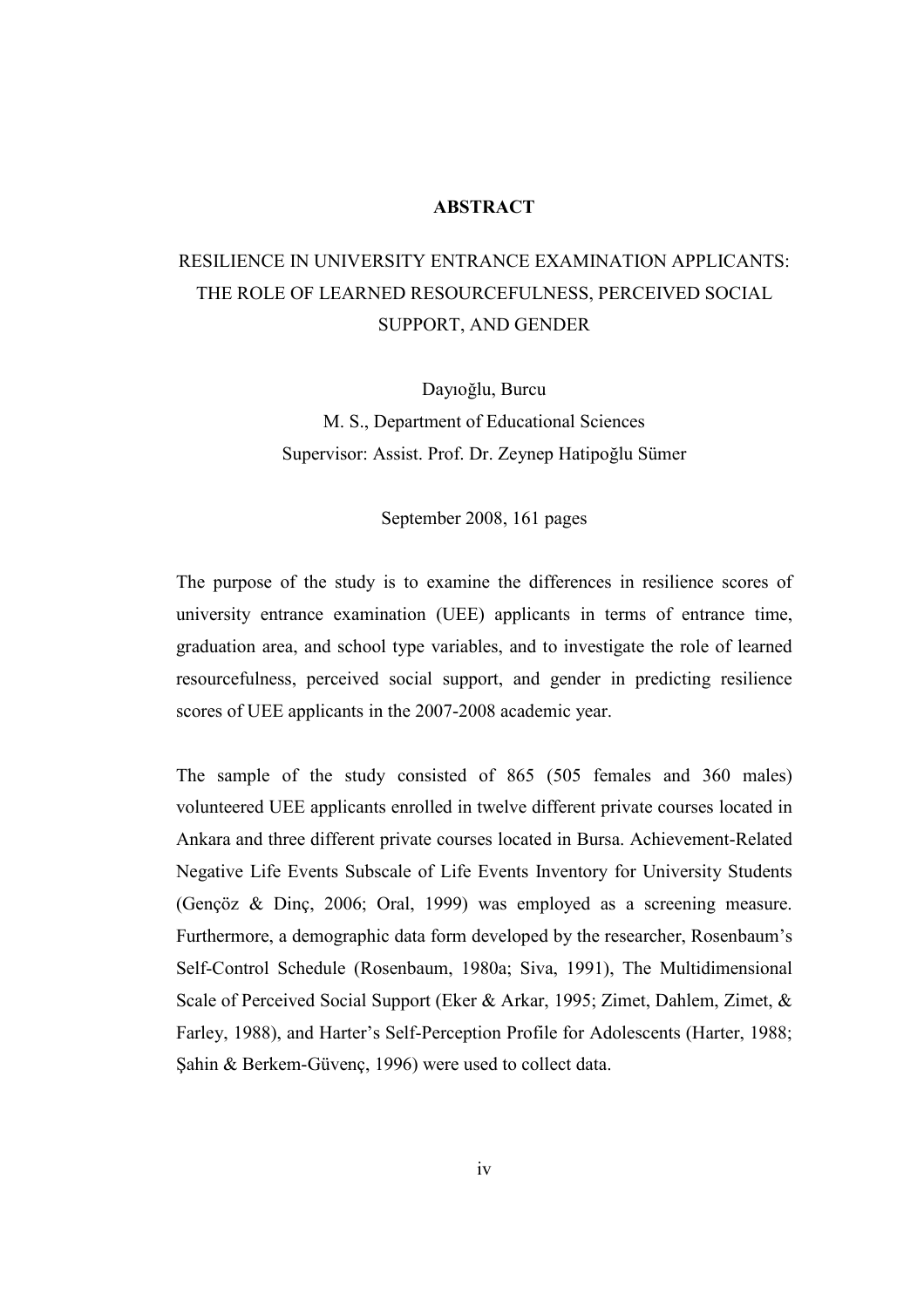One-way analysis of variance and multiple regression analysis were conducted to analyze the data. The results of one-way analysis of variance indicated that the groups of entrance time to university entrance examination (entering the exam for the first time, second time, or third time), graduation area (equally weighted, quantitative, or social sciences), and school type (General High School, Anatolian High School, Private High School, or Vocational High School) were not significantly different with respect to their resilience scores. On the other hand, the results of multiple regression analysis revealed that all the predictor variables (learned resourcefulness, perceived social support, and gender) were significant predictors which explained 19 % of the total variance in resilience scores. The study found that participants who reported high levels of learned resourcefulness, and perceived social support had higher resilience scores. In addition, being male was found to be associated with higher resilience scores.

Keywords: Resilience, Learned Resourcefulness, Perceived Social Support, Gender, University Entrance Examination, University Entrance Examination Applicants.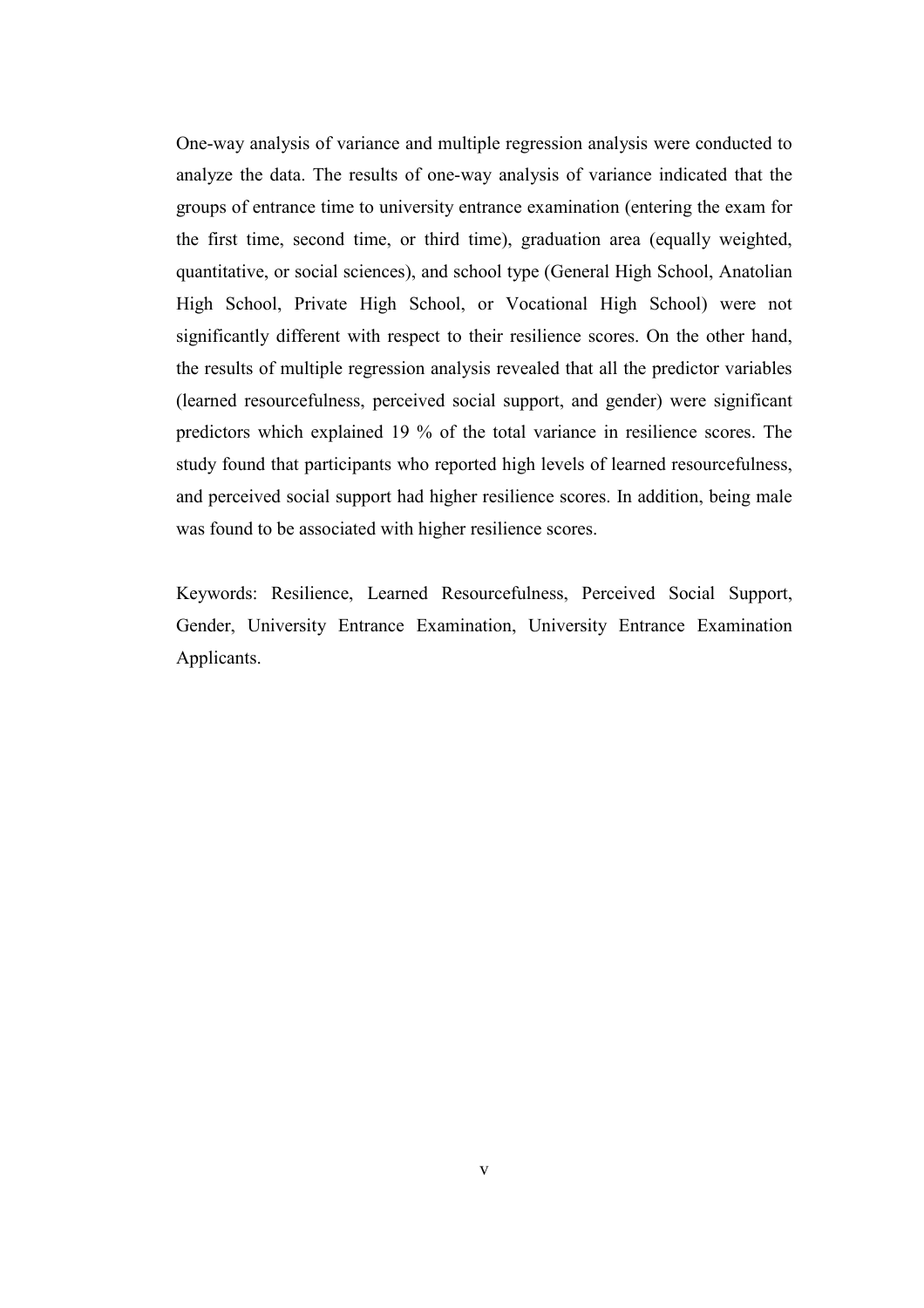# ÖZ

# ÜNİVERSİTE GİRİŞ SINAVINA HAZIRLANAN ADAYLARDA PSİKOLOJİK SAĞLAMLIK: ÖĞRENİLMİŞ GÜÇLÜLÜK, ALGILAN SOSYAL DESTEK VE CİNSİYETİN ROLÜ

Dayıoğlu, Burcu Yüksek Lisans, Eğitim Bilimleri Bölümü Tez Yöneticisi: Yrd. Doç. Dr. Zeynep Hatipoğlu Sümer

## Eylül 2008, 161 sayfa

Bu çalışmanın amacı, 2007-2008 akademik yılında, üniversite giriş sınavına hazırlanan adayların psikolojik sağlamlık puanları arasındaki farklılıkları sınava giriş sayısı, mezuniyet alanı ve okul türü değişkenleri açısından incelemek ve üniversite giriş sınavı adaylarının psikolojik sağlamlık puanlarını yordamada öğrenilmiş güçlülüğün, algılanan sosyal desteğin ve cinsiyetin rolünü araştırmaktır.

Çalışmanın örneklemi, Ankara ilindeki on iki farklı dershaneye ve Bursa ilindeki üç farklı dershaneye devam eden gönüllü 865 (505 kız ve 360 erkek) üniversite giriş sınavı adayından oluşmaktadır. Üniversite Öğrencileri İçin Yaşam Olayları Envanteri'nin (Gençöz & Dinç, 2006; Oral, 1999) Başarıyla İlişkili Olumsuz Yaşam Olayları Alt Ölçeği tarama ölçeği olarak kullanılmıştır. Ayrıca, araştırmacı tarafından geliştirilen demografik veri formu, Rosenbaum'un Öğrenilmiş Güçlülük Ölçeği (Rosenbaum, 1980a; Siva, 1991), Çok Boyutlu Algılanan Sosyal Destek Ölçeği (Eker & Arkar, 1995; Zimet, Dahlem, Zimet, & Farley, 1988) ve Harter'ın Ergenlerde Benlik Algısı Ölçeği (Harter, 1988; Şahin & Berkem-Güvenç, 1996) veri toplamak için kullanılmıştır.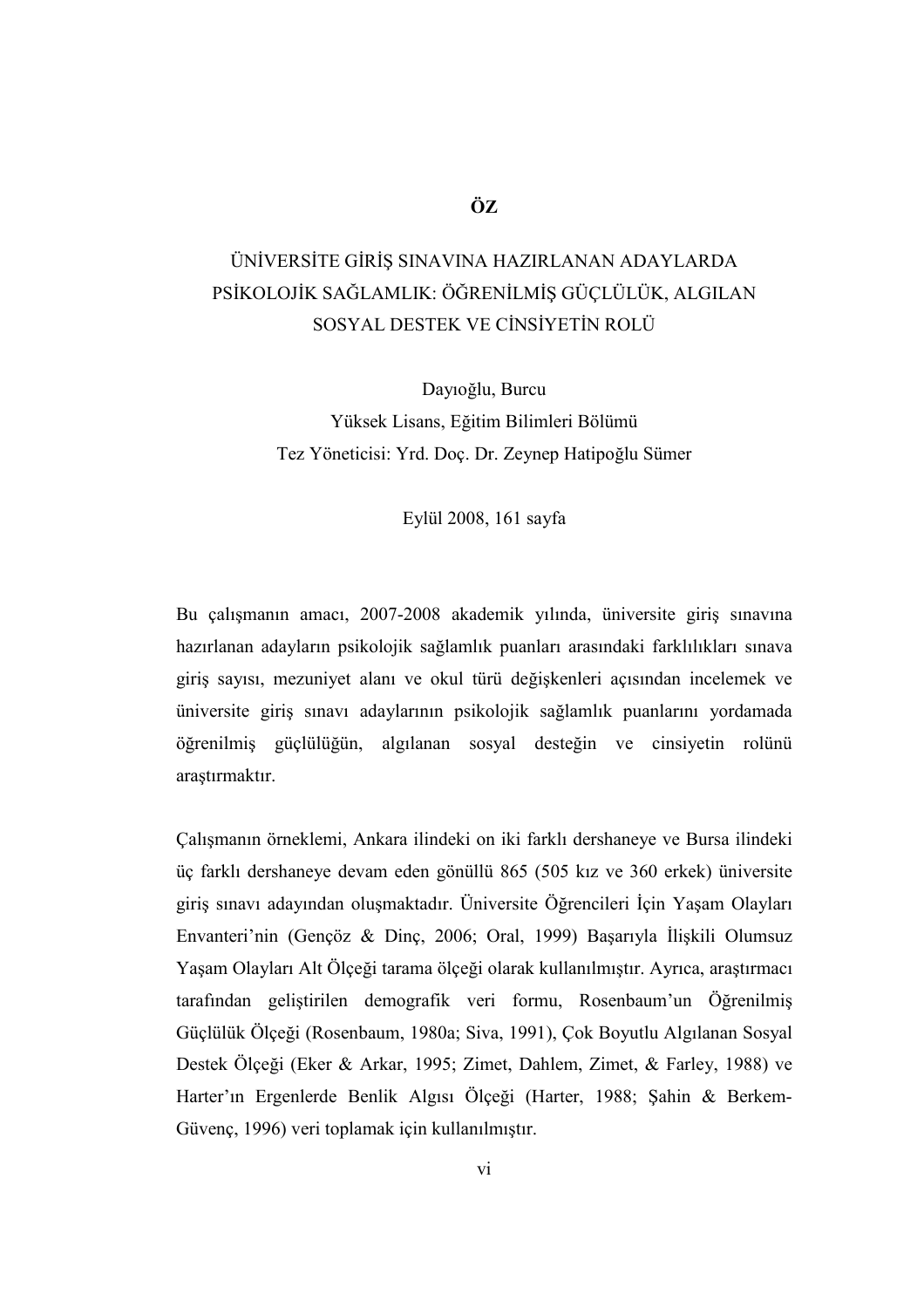Verileri analiz etmek için, tek yönlü varyans analizi ve çoklu regresyon analizi kullanılmıştır. Tek yönlü varyans analizinin sonuçları, sınava giriş sayısı (sınava ilk giriş, ikinci giriş ya da üçüncü giriş), mezuniyet alanı (eşit-ağırlık, sayısal ya da sosyal bilimler) ve okul türü (Genel Lise, Anadolu Lisesi, Özel Lise ya da Meslek Lisesi) gruplarının psikolojik sağlamlık puanları açısından anlamlı düzeyde farklı olmadığını göstermiştir. Çoklu regresyon analizi sonuçları ise, tüm yordayıcı değişkenlerin (öğrenilmiş güçlülük, algılanan sosyal destek ve cinsiyet) psikolojik sağlamlık puanlarındaki toplam varyansın % 19'unu açıklayan anlamlı yordayıcı değişkenler olduklarını ortaya koymuştur. Araştırma, yüksek düzeyde öğrenilmiş güçlülük ve algılanan sosyal destek rapor eden adayların, psikolojik sağlamlık puanlarının da daha yüksek olduğunu saptamıştır. Ayrıca, erkek olmanın daha yüksek psikolojik sağlamlık puanları ile ilişkili olduğu bulunmuştur.

Anahtar Kelimeler: Psikolojik Sağlamlık, Öğrenilmiş Güçlülük, Algılanan Sosyal Destek, Cinsiyet, Üniversite Giriş Sınavı, Üniversite Giriş Sınavı Adayları.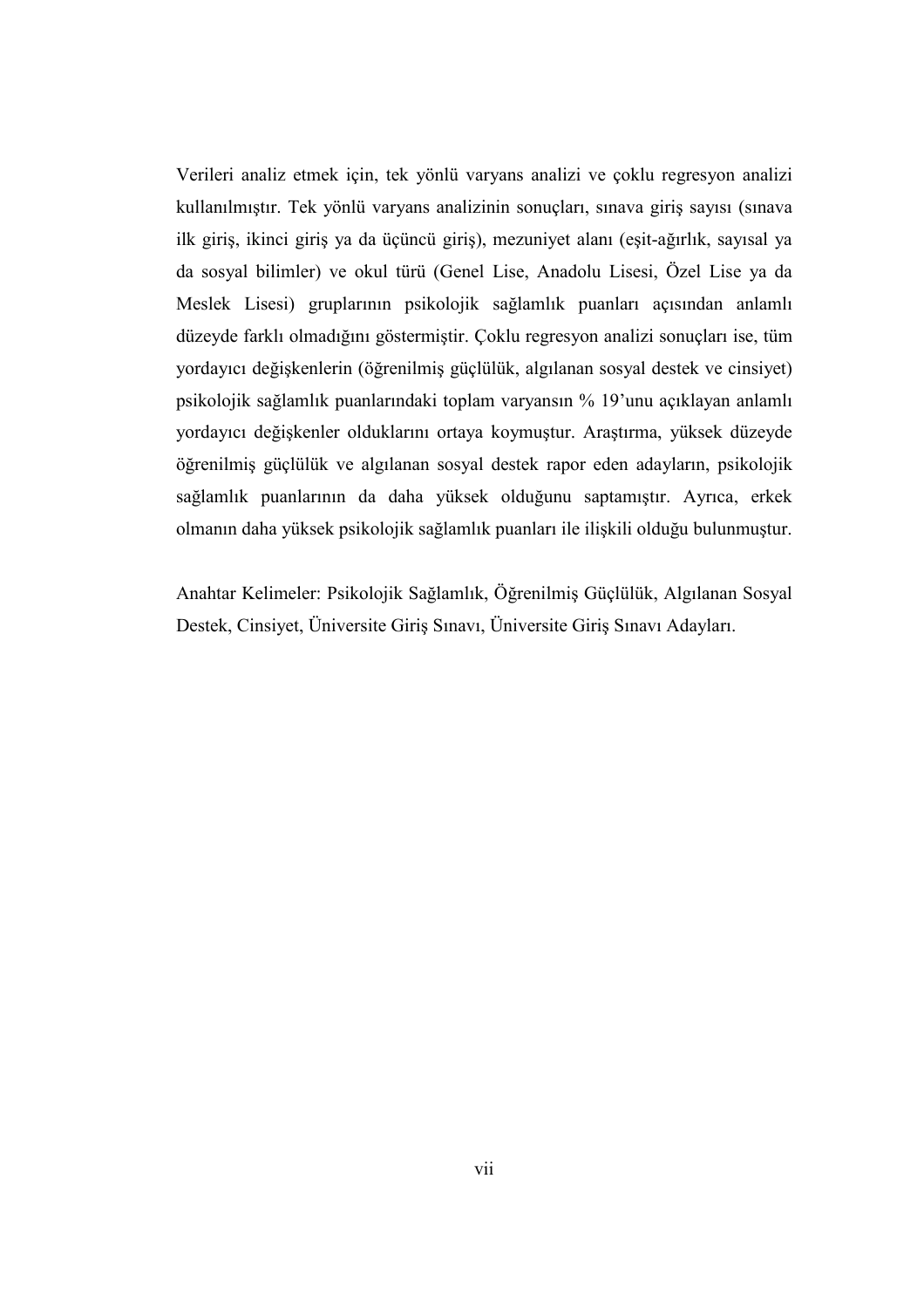To my family: My mother, Gülten ÇİLİNGİR; My brother, Mehmet Emrah DAYIOĞLU; My father, Selçuk DAYIOĞLU;

To my love: Ümit Can BAŞARAN;

&

To the memory of Prof. Dr. Gül AYDIN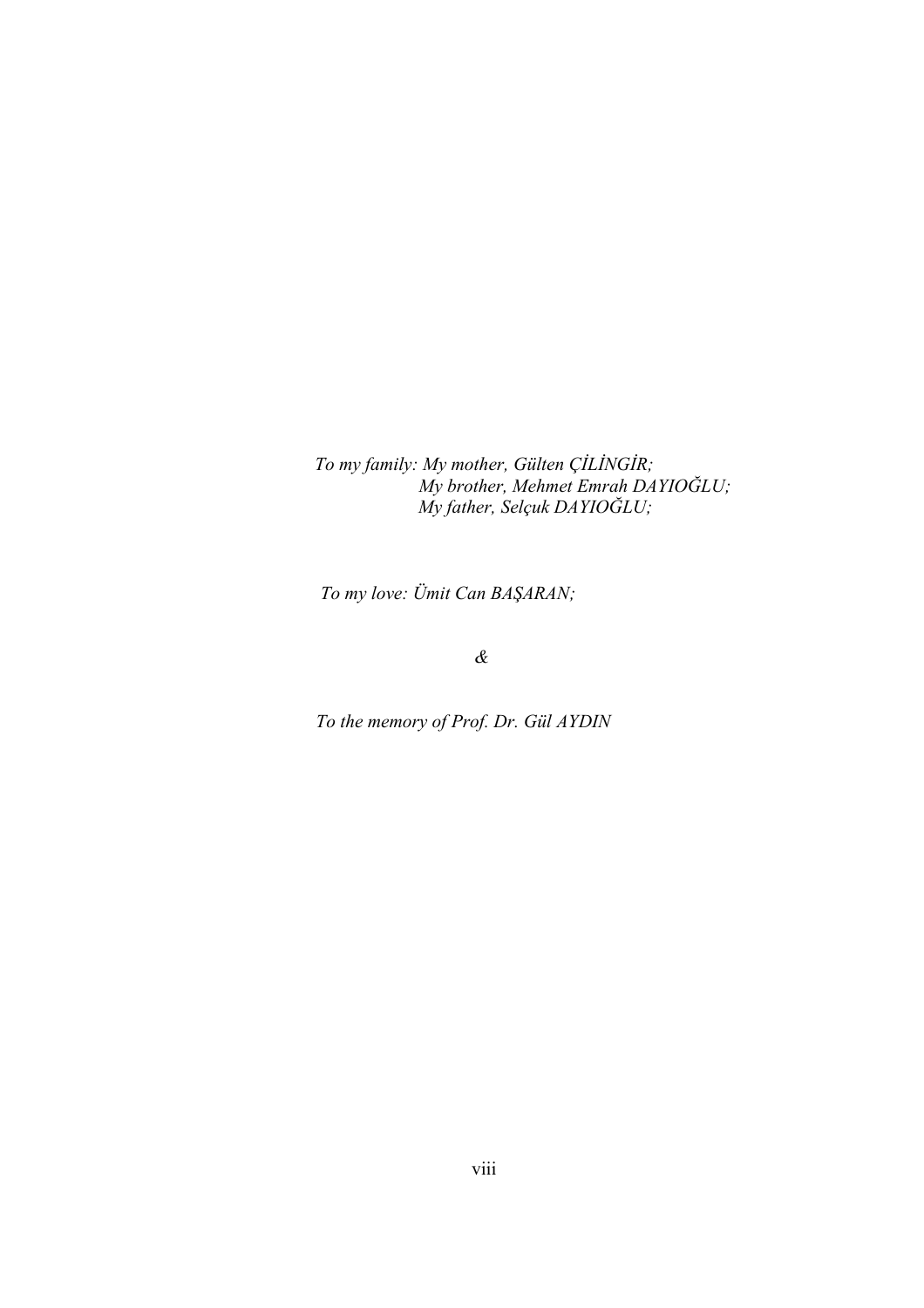#### ACKNOWLEDGEMENTS

I would like to express my gratitude to Assist. Prof. Dr. Zeynep Hatipoğlu Sümer for her ongoing encouragement and support during this challenging process. Without her careful and patient guidance, this work would not have been possible. She was very generous in editing my countless drafts and patient in answering my endless questions.

I would like to extent my gratitude to Prof. Dr. Gül Aydın. I am so honored that I had the opportunity to be her student. I learned so much from her related to theory, research, and application that have been invaluable in advancing my knowledge in the field of psychology and psychological counseling. Most importantly, I learned the value of focusing on strengths in people and in myself. I feel myself so lucky that I know her as a teacher, supervisor, mentor, and as a role model of a resilient person. I miss her so much...

I am grateful to Prof. Dr. Ayhan Demir not only for his invaluable suggestions and contributions to my study, but also for his encouragement and support throughout this stressful process. I cannot believe how he is able to decrease the perceptions of stress on people in very few minutes and make them smile even in very stressful situations.

I am grateful to Assist. Prof. Dr. Nurdan Gürbüz for being in my examining committee and for her contributions to this study.

I am also grateful to Prof. Dr. Esin Tezer for everything she taught me in my master's education.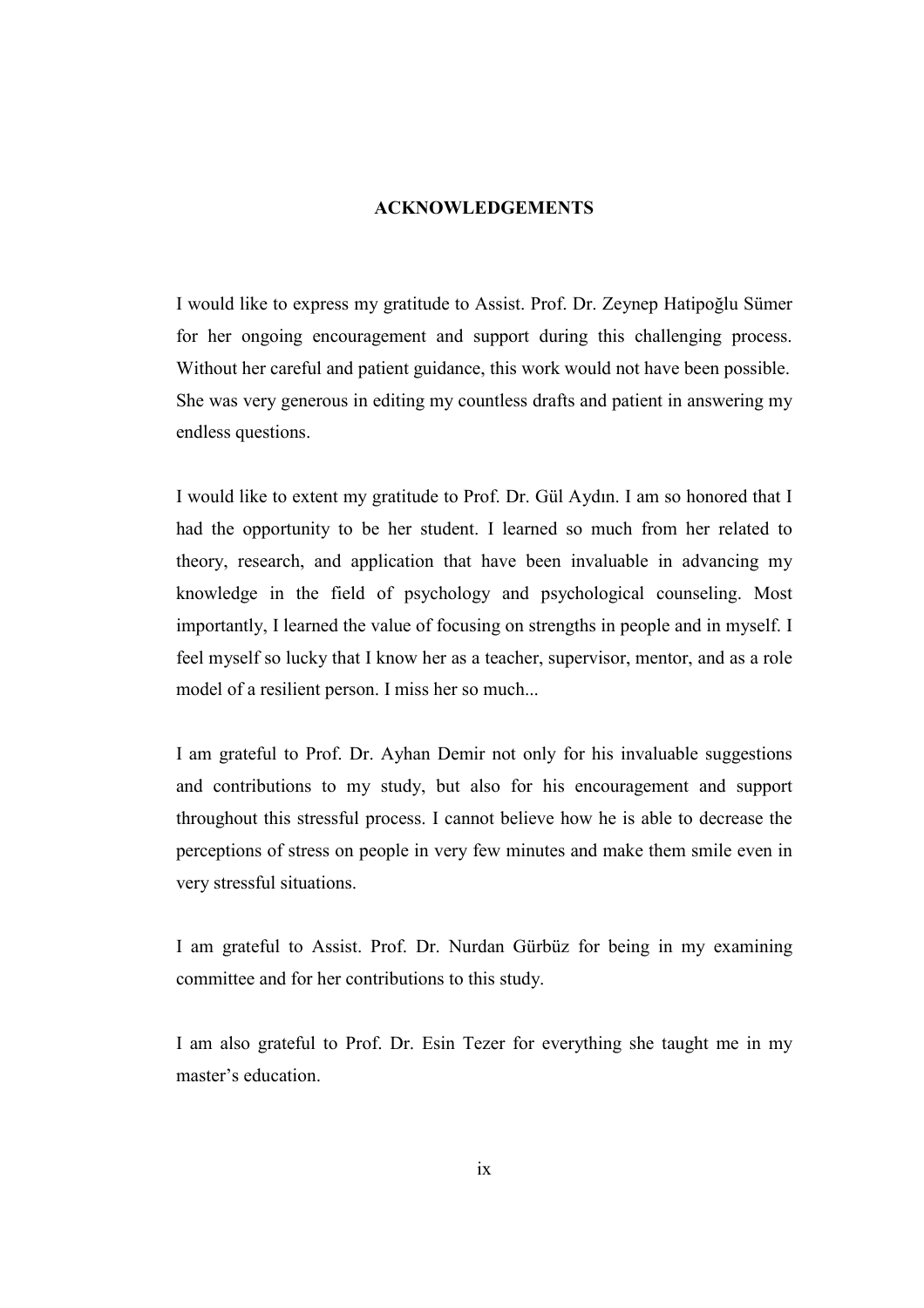I would also like to extent my gratitude to Prof. Dr. Umur Talaslı. I had the privilege to be his student and learn the fundamental principles of psychology which have constituted the bases for my further knowledge. Without his courses, I would not be able to understand the value of basic science.

I wish to present my special thanks to Assist. Prof. Dr. Yeşim Çapa Aydın for her warm support and encouragement. I have learned from her not only the statistics (especially assumptions and APA☺), but also the value of having a positive attitude. I cannot believe how she manages answering endless questions of students at the same time having so many things to do.

I also wish to present my special thanks to Prof. Dr. Dean Owen for his precious suggestions for my study and everything he has thought me. His invaluable guidance in a very difficult situation helped me to turn the negative to a positive. I have learned so much from him as a teacher, as a counselor, and as a person in general.

I owe special thanks to all the members of Middle East Technical University Educational Sciences Department. It is a privilege for me to work with such nice people.

My thanks also go to my dear friends Canan, Bengü, Görkem, Desen, Pınar, Öznur whose support have been invaluable for me to cope with the challenges of this process. Moreover, I want to thank to my friends in Educational Sciences Department, Özlem, Dürdane, Filiz, Evrim, Gülfem, Esma, and Yeliz for their help throughout my thesis study. I am also thankful to my roommates in the dormitory, Ayla, Arda, Gülgün, Şerife, and Elif for their patience in my stressful times.

I have a deep appreciation to TÜBİTAK for their scholarship which contributed to the completion of this study. I extent my appreciation to TEV for their scholarship which provided me with invaluable support in my undergraduate education.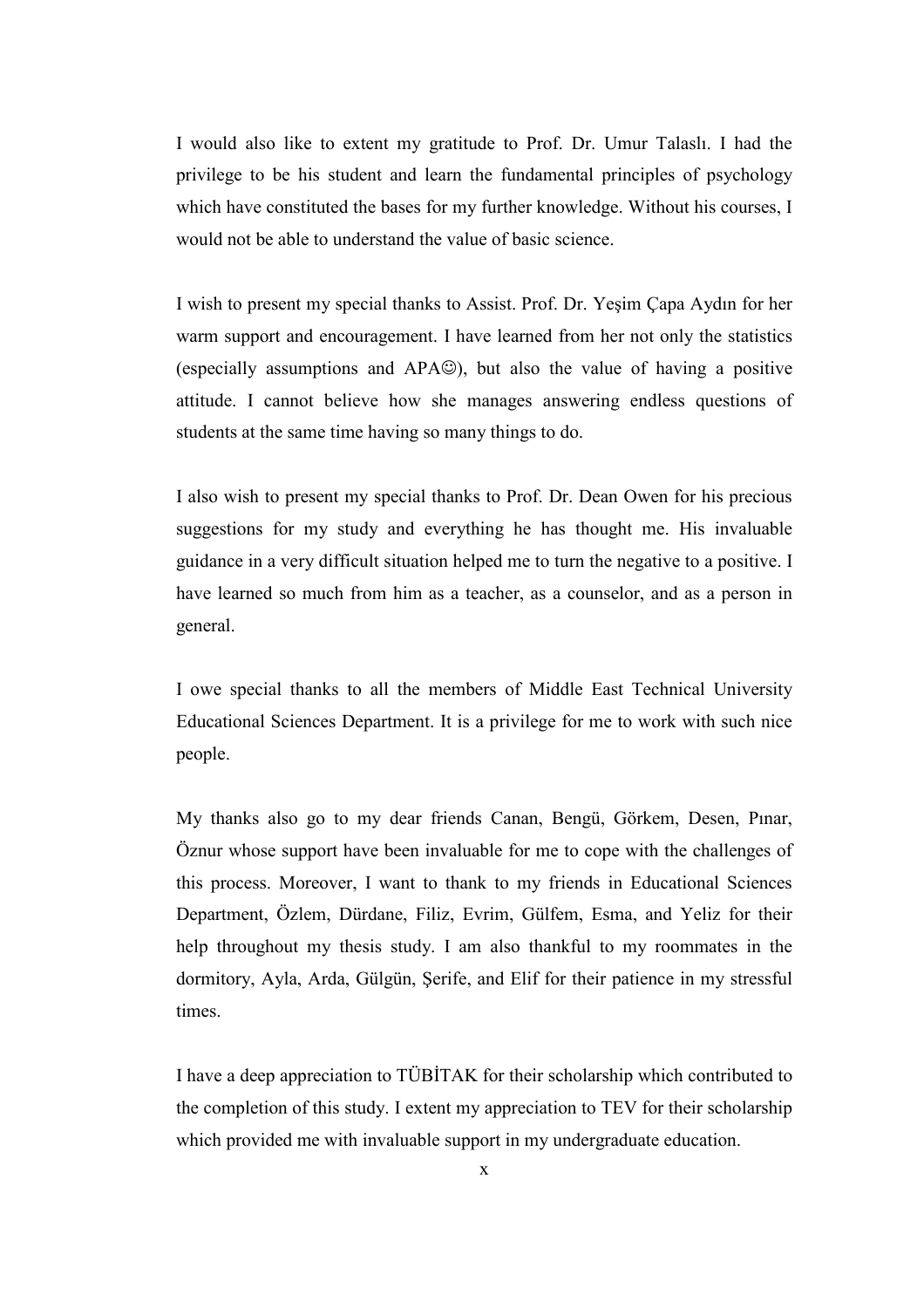I am also indebted to the participants of this study. Without their participation, this work would not have been possible. I also wish to thank all the people who helped me in the data collection process.

Special thanks go to my best friend, Ceyda Öztekin for her sincere friendship, emphatic understanding, and unconditional positive regard. I am so lucky that I have such a wonderful friend with whom I can share both joys and sorrows of life.

I also wish to present my sincere thanks to Karakan's family. Rafiye Karakan, Galip Karakan, and Derya Karadeniz. They have provided care, guidance, encouragement, and invaluable support for me in Ankara. Without their help in my difficult times, it would not have been so much possible to deal with the challenges I have faced.

I would like to give my heartfelt thanks to my love, Ümit Can Başaran, for his genuineness, faithfulness, unconditional love, sacrifice, and emphatic understanding. His endless support has provided me with the strength to cope with the challenges of this process. I am so lucky that I have his excellent companionship.

I would like to express my deep appreciation to my family. I am grateful to my mother, Gülten Çilingir for her unconditional love, endless support, and sacrifice. I am very lucky that I have such a wonderful mother. Thank you mummy for everything!!! Your prayers have always given me strength to cope with the challenges of life. I am also grateful to my brother, Emrah Dayıoğlu for his ongoing support and encouragement throughout my life. He is an excellent brother. Thank you brother for everything!!! I extent my gratitude to my father, Selçuk Dayıoğlu for his support and belief in my abilities. Thank you father for everything!!!...Words are insufficient for my appreciation for my family. I am truly grateful to them from the deepest of my hearth.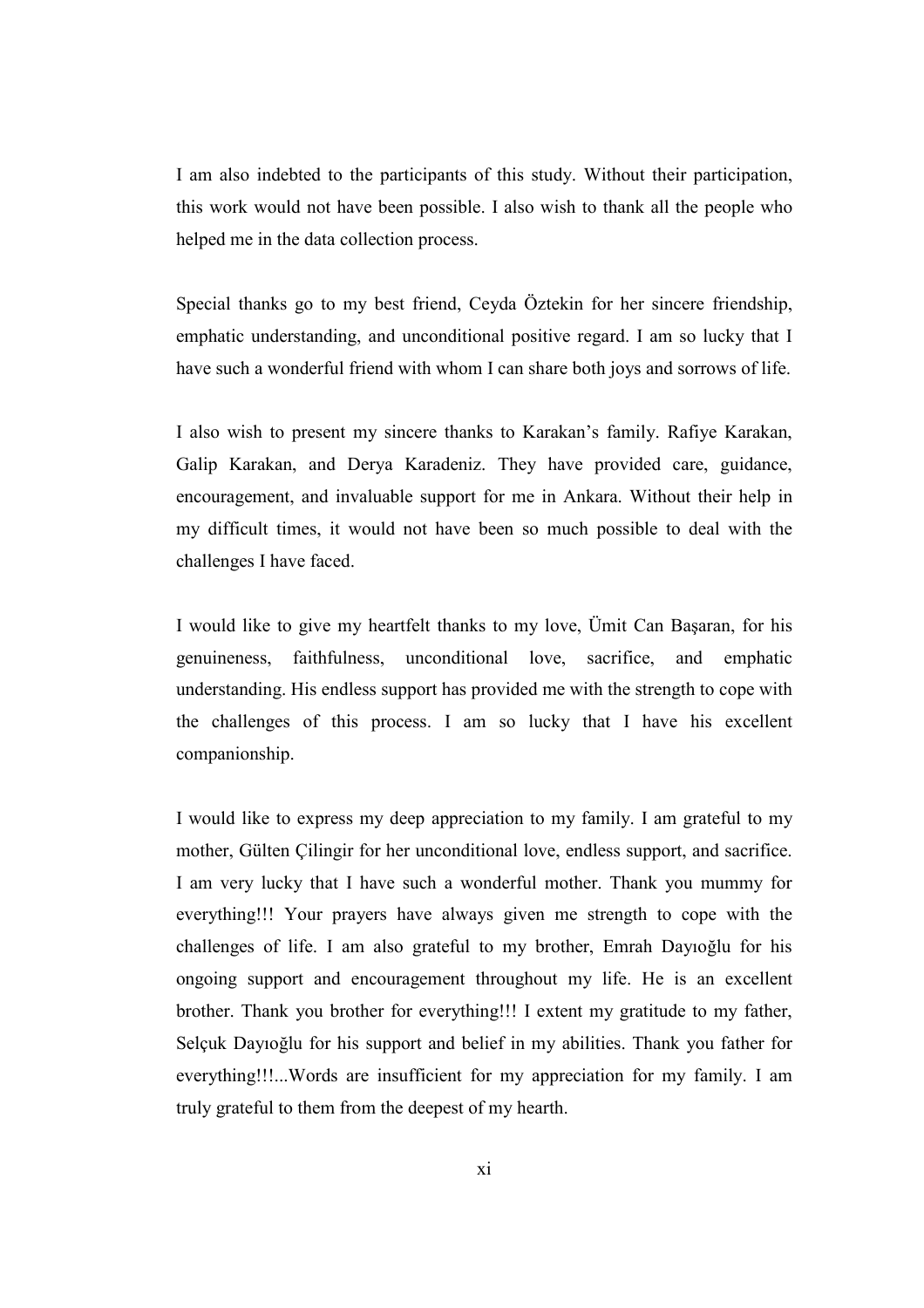# **TABLE OF CONTENTS**

| <b>CHAPTERS</b> |                                                             |  |
|-----------------|-------------------------------------------------------------|--|
|                 |                                                             |  |
| 1.1.            |                                                             |  |
| 1.2.            |                                                             |  |
| 1.3.            |                                                             |  |
| 1.4.            |                                                             |  |
| 1.5.            |                                                             |  |
|                 |                                                             |  |
| 2.1.            | Review of Literature Regarding the Concept of Resilience 14 |  |
| 2.1.1.          |                                                             |  |
| 2.1.2.          |                                                             |  |
| 2.1.3           |                                                             |  |
| 2.1.4.          |                                                             |  |
| 2.1.5.          |                                                             |  |
| 2.2.            |                                                             |  |
| 2.3.            | Review of Literature Regarding the Concept of Learned       |  |
|                 |                                                             |  |
| 2.3.1.          |                                                             |  |
| 2.3.2.          |                                                             |  |
| 2.4.            |                                                             |  |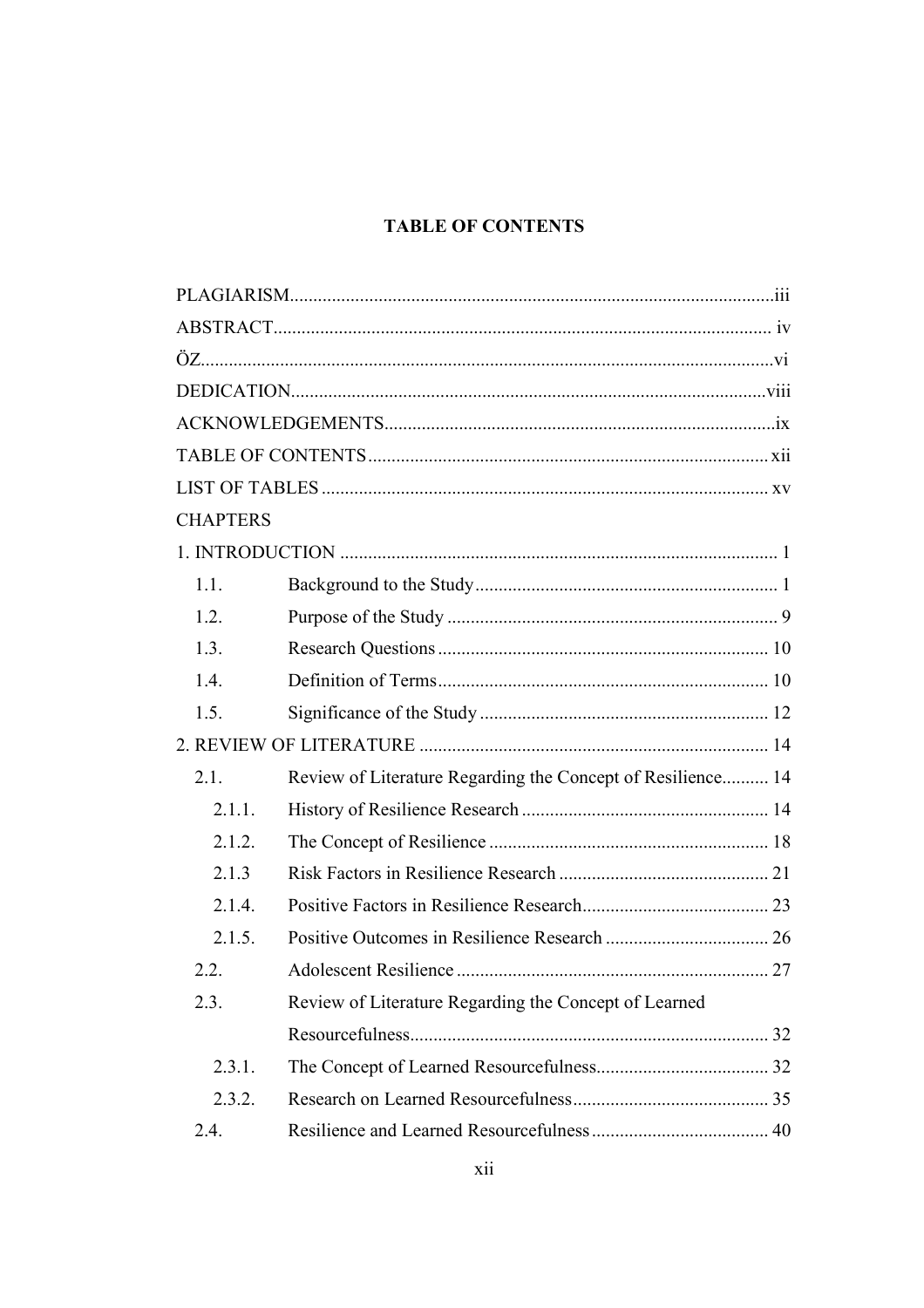| 2.5.     | Review of Literature Regarding the Concept of Perceived Social   |  |
|----------|------------------------------------------------------------------|--|
|          |                                                                  |  |
| 2.5.1.   |                                                                  |  |
| 2.5.2.   |                                                                  |  |
| 2.5.3.   | Research on Perceived Social Support among Adolescents  46       |  |
| 2.6.     |                                                                  |  |
| 2.7.     |                                                                  |  |
| 2.8.     |                                                                  |  |
| 2.8.1.   |                                                                  |  |
| 2.8.2.   |                                                                  |  |
| 2.8.3.   |                                                                  |  |
| 2.8.4.   |                                                                  |  |
|          |                                                                  |  |
| 3.1.     |                                                                  |  |
| 3.2.     |                                                                  |  |
| 3.3.     |                                                                  |  |
| 3.3.1.   |                                                                  |  |
| 3.3.2.   |                                                                  |  |
| 3.3.2.1. | The Validity and Reliability of the SCS for the Sample of the    |  |
|          |                                                                  |  |
| 3.3.3.   | The Multidimensional Scale of Perceived Social Support           |  |
|          |                                                                  |  |
| 3.3.3.1. | The Validity and Reliability of the MSPSS for the Sample of      |  |
|          |                                                                  |  |
| 3.3.4.   | Self-Perception Profile for Adolescents (SPPA)  77               |  |
| 3.3.4.1. | The Validity and Reliability of the SPPA for the Sample of       |  |
|          |                                                                  |  |
| 3.3.5.   | Screening Measure: Life Events Inventory for University Students |  |
|          |                                                                  |  |
| 3.3.5.1. | The Validity and Reliability of the LEIU for the Sample of the   |  |
|          |                                                                  |  |
| 3.4.     |                                                                  |  |
|          |                                                                  |  |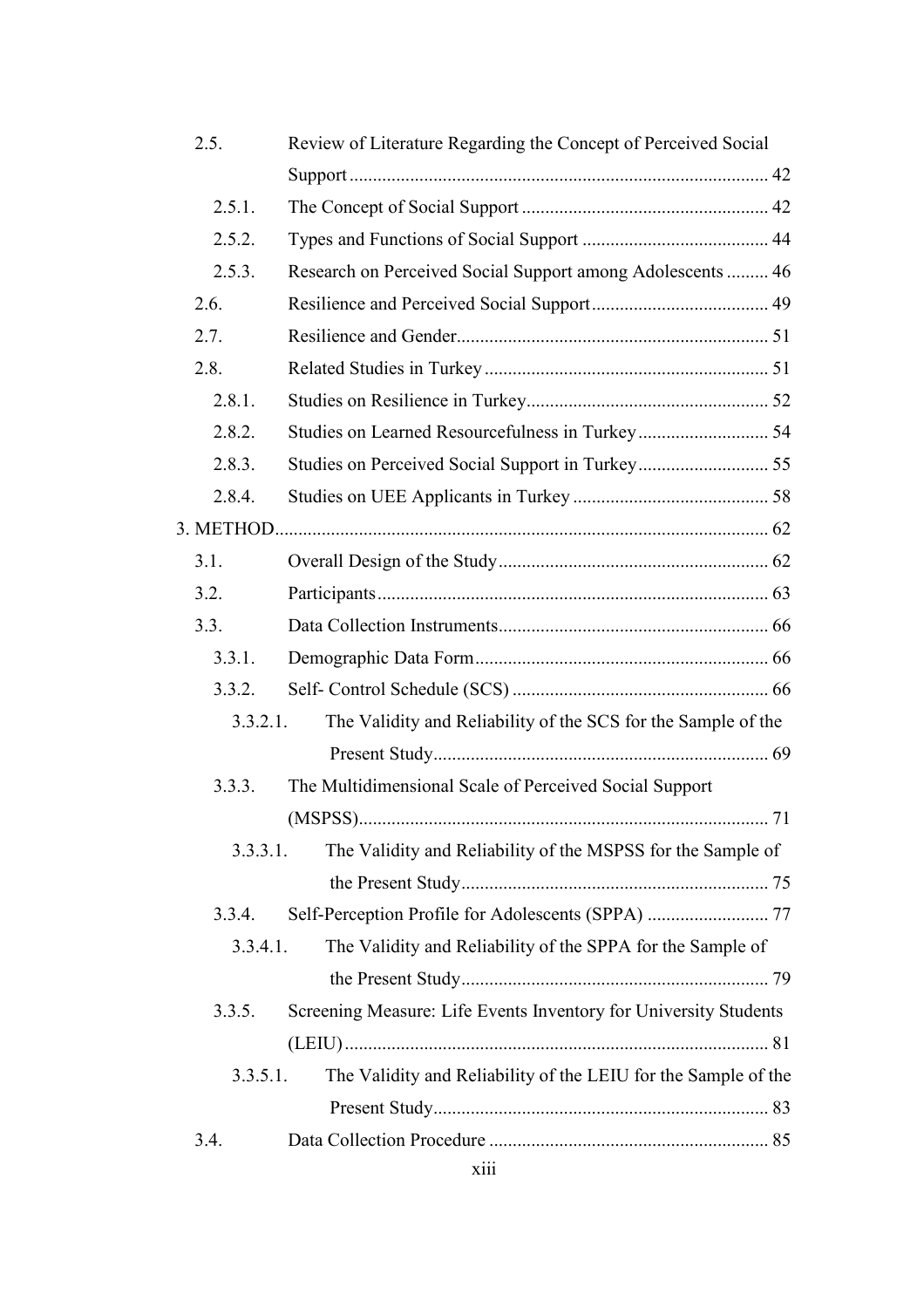| 3.5.              |                                                                 |  |
|-------------------|-----------------------------------------------------------------|--|
| 3.6.              |                                                                 |  |
| 3.7.              |                                                                 |  |
|                   |                                                                 |  |
| 4.1.              |                                                                 |  |
| 4.2.              |                                                                 |  |
| 4.3.              |                                                                 |  |
| 4.3.1.            | Testing Assumptions for One-Way Analysis of Variance            |  |
|                   |                                                                 |  |
| 4.3.2.            |                                                                 |  |
| 4.4.              | The Results of One-Way Analysis of Variances (ANOVA)  97        |  |
| 4.5.              | Bivariate Correlation Matrices of the Major Study Variables  99 |  |
| 4.6.              |                                                                 |  |
|                   |                                                                 |  |
| 5.1.              |                                                                 |  |
| 5.1.1.            | Differences in Resilience Scores of UEE Applicants According to |  |
|                   | Entrance Time, School Type, and Graduation Area  104            |  |
| 5.1.2.            |                                                                 |  |
| 5.2.              |                                                                 |  |
| 5.3.              |                                                                 |  |
|                   |                                                                 |  |
| <b>APPENDICES</b> |                                                                 |  |
|                   |                                                                 |  |
|                   | B. ROSENBAUM'UN ÖĞRENİLMİŞ GÜÇLÜLÜK ÖLÇEĞİ  146                 |  |
|                   | C. ÇOK BOYUTLU ALGILANAN SOSYAL DESTEK ÖLÇEĞİ  149              |  |
|                   | D. HARTER'IN ERGENLERDE BENLİK ALGISI ÖLÇEĞİ 151                |  |
|                   | E. ÜNİVERSİTE ÖĞRENCİLERİ İÇİN YAŞAM OLAYLARI                   |  |
|                   |                                                                 |  |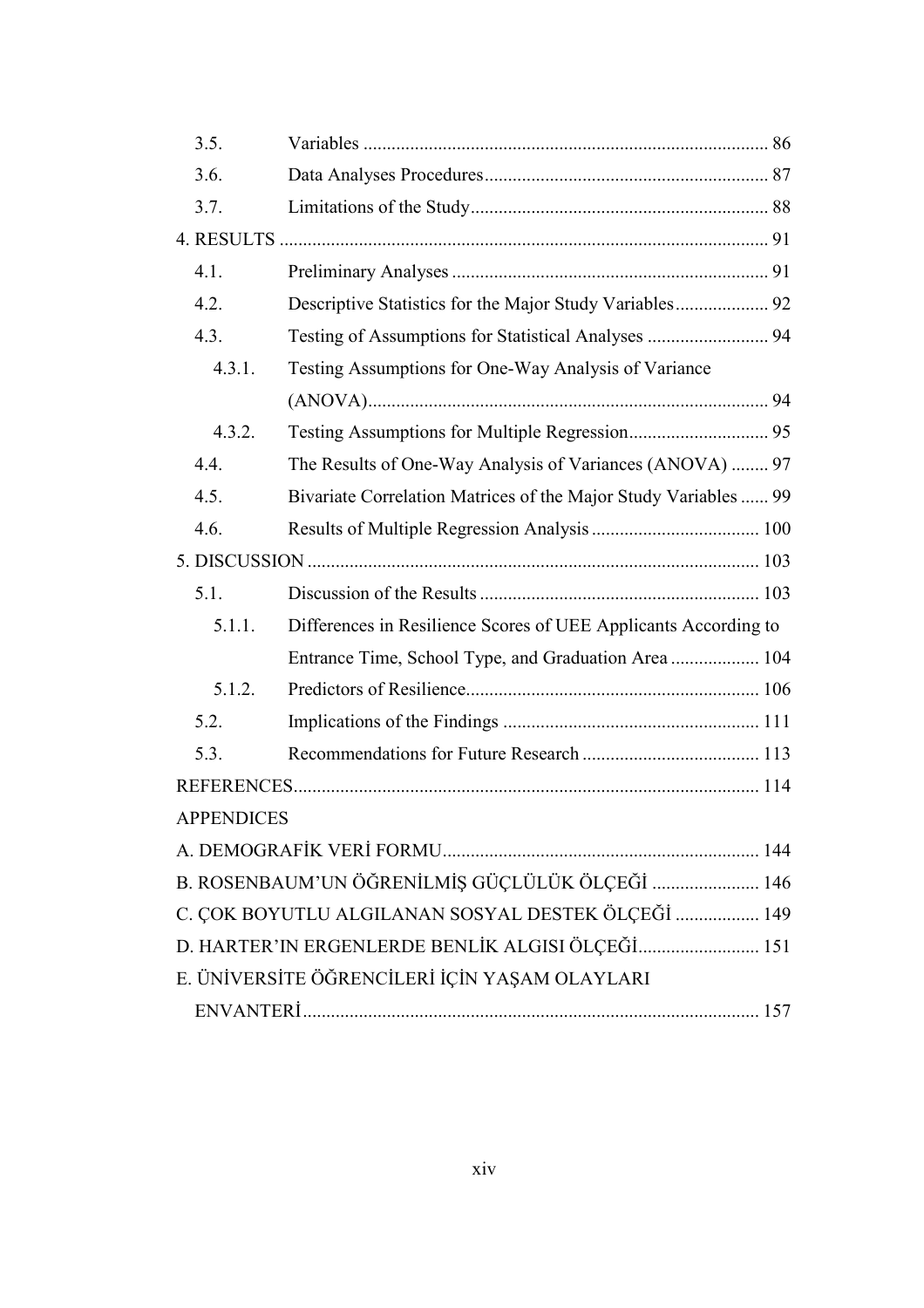# LIST OF TABLES

# TABLES

| Table 3.1 Percentages, Means, Standard Deviations, and Ranges of the              |
|-----------------------------------------------------------------------------------|
|                                                                                   |
| Table 3.2 Factor Loadings (Pattern Matrix) for the Self-Control Schedule (SCS)    |
|                                                                                   |
| Table 3.3 Factor Loadings (Pattern Matrix) for the Multidimensional Scale of      |
|                                                                                   |
| Table 3.4 Factor Loadings (Pattern Matrix) for the Self-Perception Profile for    |
|                                                                                   |
| Table 3.5 Factor Loadings for the Life Events Inventory for University Student    |
|                                                                                   |
|                                                                                   |
|                                                                                   |
|                                                                                   |
|                                                                                   |
|                                                                                   |
| Table 4.6 Results of the Multiple Regression Analysis: Predicting Resilience from |
| Gender, Learned Resourcefulness, Perceived Social Support from Family,            |
|                                                                                   |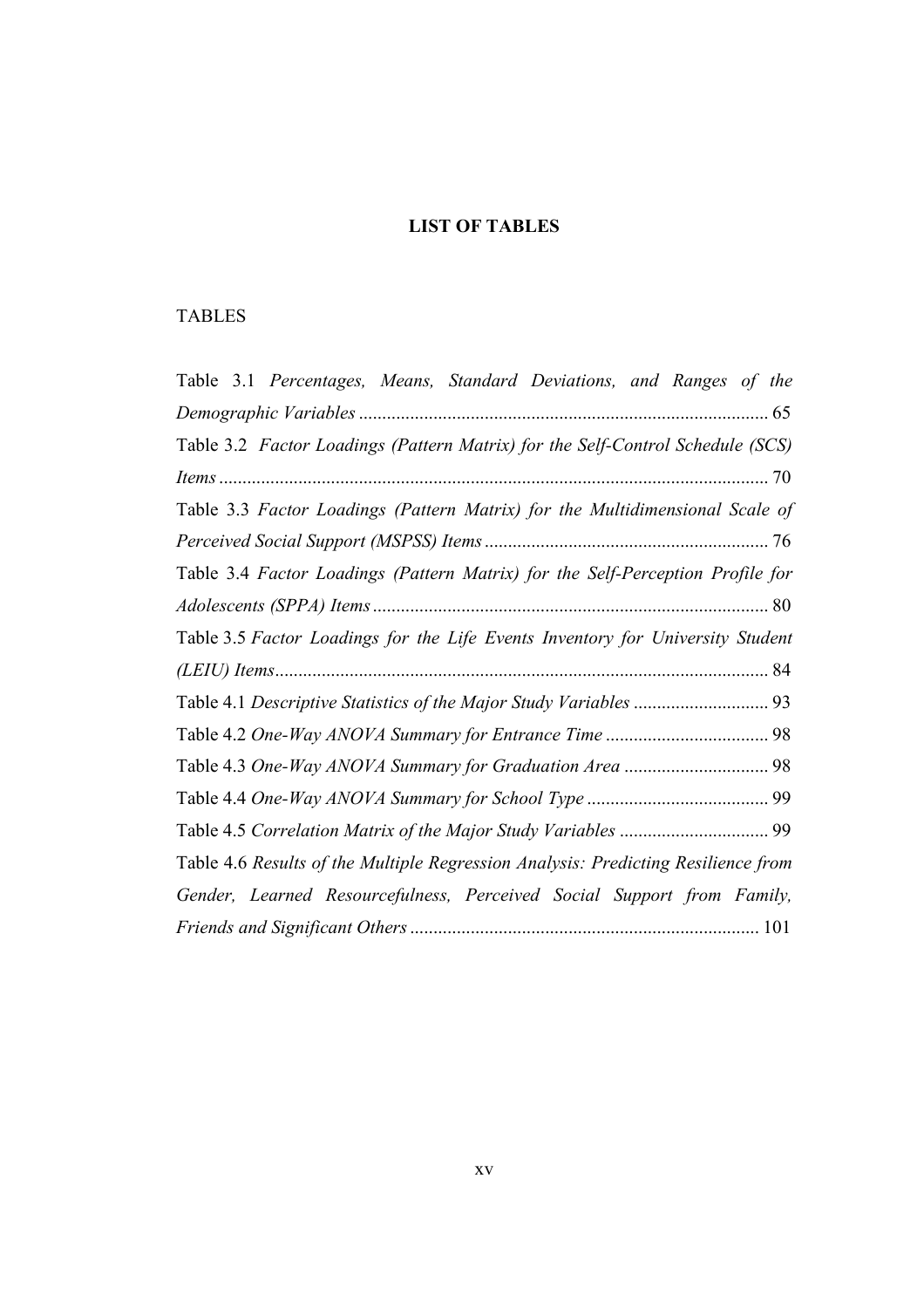# CHAPTER I

# INTRODUCTION

#### 1.1. Background to the Study

Adolescence is a significant period for emotional, cognitive, physical, behavioral, and social development (Santrock, 2005). Late adolescence, which corresponds to transition from adolescence to early adulthood, has been suggested to be a stressful period (Block & Kremen, 1996; Steinhardt & Dolbier, 2008). In this period, transition from secondary education to higher education may be particularly stressful for some young people confronting with a diversity of challenges which may affect their well-being (Leontopoulou, 2006; Steinhardt & Dolbier, 2008).

One of the challenges facing late adolescents in this period may be academic stress resulting from university entrance examinations (Koçkar & Gençöz, 2004). Academic stress may lead to negative outcomes in various aspects of health (King, Mietz, Tinney, & Ollendick, 1995). As Aysan, Thompson, and Hamarat (2001) stated, entering exams can become a major source of stress for adolescents, especially if the test scores are important in pursuing a career pathway and if there is necessity to pass the exam for future opportunities.

A great number of research findings have supported the view that academic stress is a major source of stress among university entrance examination (UEE) applicants. Among high school students and late adolescents attending universities, examination stress has been found to lead to emotional and physical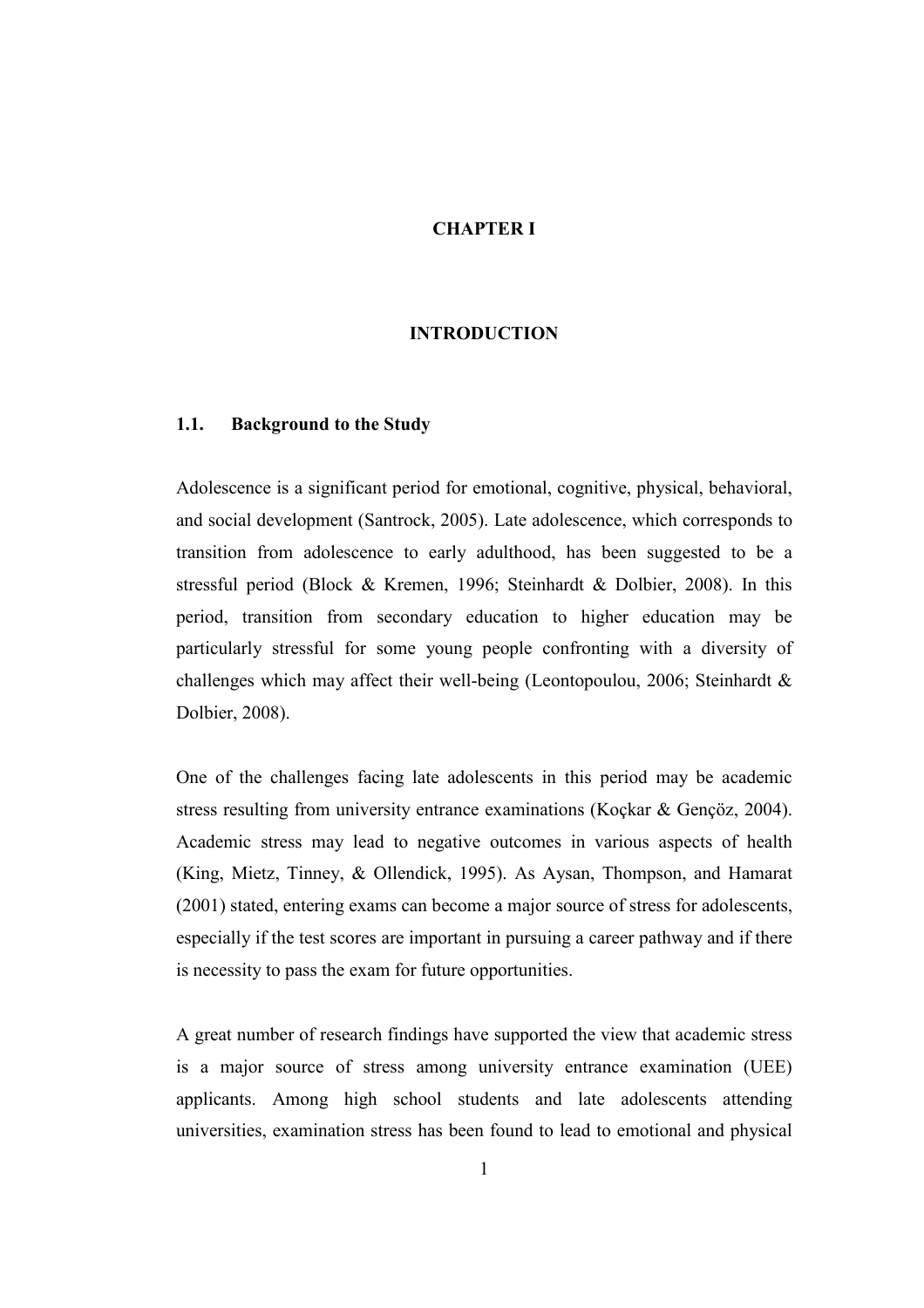problems in diverse samples (Lee & Larson, 1996). For instance, in a study with a sample of 358 Korean high school students preparing for university entrance examinations, Lee and Larson (1996) found that more than half of the participants experienced a high level of stress, and 84 % of the students reported examination related events as stressful. The authors concluded that university entrance examination stress is a major and daily ongoing stress for adolescents in Korea, where high school students must pass a very competitive exam (less than onequarter of the UEE applicants are admitted to a university).

Likewise, in Turkey, the number of applicants to the university entrance examination increases each year without a corresponding increase in the number of students accepted to the undergraduate programs of universities (ÖSYM, 1997; 2001; 2002; 2003; 2004, as cited in Yıldırım, 2004). Therefore, students enter a very competitive and challenging period beginning from high school. Considering the competition among the applicants and the limited number of qualified graduate programs, it is very difficult for students to be successful in the university entrance examination and enter a program in one of the commanding universities (Kemer, 2006). As a result, university entrance examination has been suggested as a stressful experience for students in Turkey (e.g., Baltaş, 1993, as cited in Bozkurt, 2003; Ergene & Yıldırım, 2004; Özdemir, 2002; Yıldırım, 2004; Yıldırım & Ergene, 2003).

Indeed, a considerable body of research conducted with UEE applicants in Turkey has revealed the negative effects of the exam on young people, and the examination itself has been perceived as a threat to self by the university applicants (Özdemir, 2002). Anxiety (Baltaş, 1993, as cited in Bozkurt, 2003; Karadeniz, 2005), stress (Özdemir, 2006), and depression (Ergene & Yıldırım, 2004; Yıldırım, 2004) have been the most widely reported symptoms among UEE applicants. Moreover, some studies have demonstrated the importance of entrance time, school type, and graduation areas in relation to variables such as anxiety and depression among UEE applicants. Some of these studies indicated findings favoring applicants entering the exam for the first time (e.g., Alyaprak, 2006) and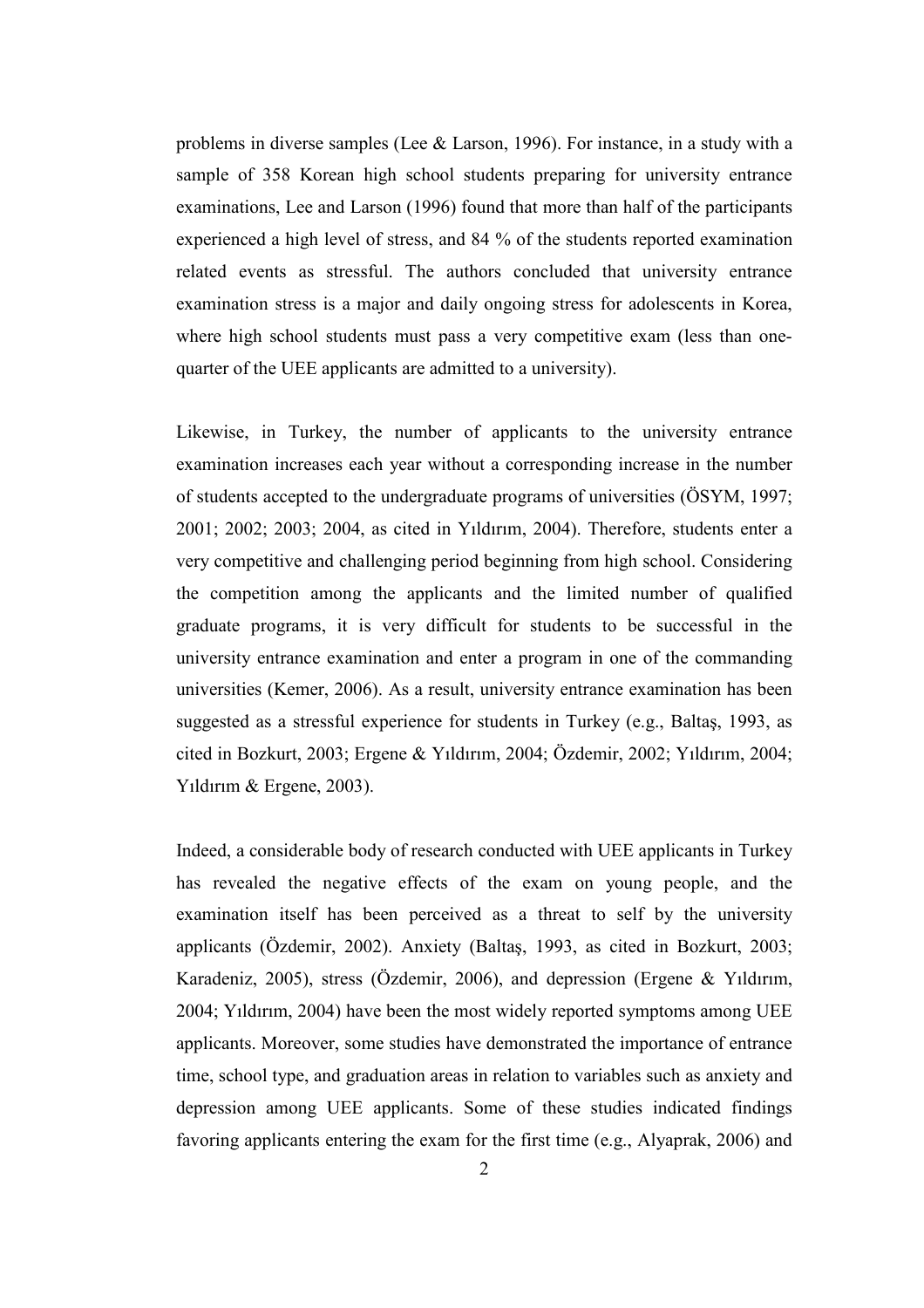applicants who are graduates of Anatolian High Schools (e.g., Kemer, 2006; Özdemir, 2006). On the contrary, some indicated no significant difference among UEE applicants in anxiety and depression measures grouped on these variables (e.g., Dursun, 2005; Ekşi, 1998; Karadeniz, 2005; Mutlu, 2003; Sakızlıoğlu, 2003). Hence, educational background and previous experience on the exam may bring additional challenges for the applicants. Besides, adolescents in this period face with developmental tasks which are mainly related to transition to early adulthood from late adolescents (Ekici, 2005; Koçkar & Gençöz, 2004). Considering all the challenges and the additional stress of the preparation period of university entrance examination, adolescents in this period has been regarded as a major risk group (Koçkar & Gençöz, 2004).

Although stressful events have been well documented to lead behavioral, emotional, and physical problems among adolescents (Compas, 1987), an increasing body of research indicates that many adolescents show positive adaptation despite the adversity in their lives (e.g., Banyard & Cantor, 2004; Carbonell, Reinherz, & Giaconia, 1998; Carbonell et al., 2002; Conger & Conger, 2002; D'Imperio, Dubow, & Ippolito, 2000; Dumont & Provost, 1999; Everall, Altrows, & Paulson, 2006; Freire, Koller, Piason, & Silva, 2005; Hauser, 1999; Hunter, 2001; Hyman & Williams, 2001; Leontopoulou, 2006; Luthar, 1991; Masten et al., 1995; Masten et al., 1999; Masten et al., 2004; Nettles, Mucherah, & Jones, 2000; Rodgers & Rose, 2002; Smith & Carlson, 1997; Smokowski, Reynolds, & Bezruczko, 1999). These studies have been carried out as part of adolescent resilience research.

Resilience in the literature has been used as a construct referring to positive adaptation in the face of adversity, stress, or trauma (Luthar, Cicchetti, & Becker, 2000; Masten, 2001; Masten & Coatsworth, 1998; Masten & Reed, 2002). Similar to the aim of positive psychology, which focus on human strengths (Compton, 2005; Duckworth, Steen, & Seligman, 2005; Seligman & Csikszentmihalyi, 2000), resilience research has also focused on positive outcomes in the face of stressful life events (Masten, 2001).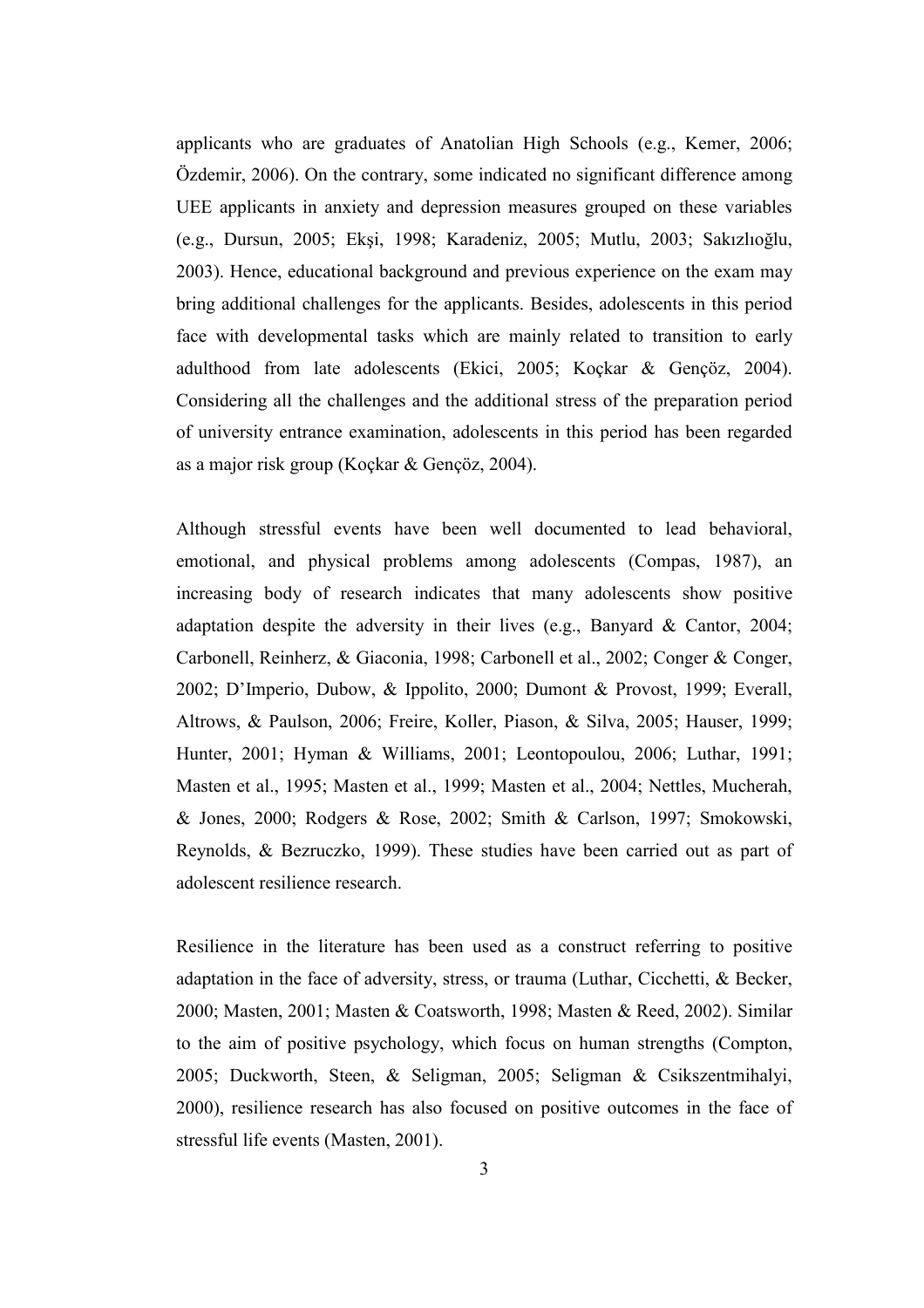The literature presents a great number of qualitative and quantitative studies on adolescent resilience (e.g., Banyard & Cantor, 2004; Cappella & Weinstein, 2001; Carbonell et al., 1998; Carbonell et al., 2002; Conger & Conger, 2002; Dumont & Provost, 1999; Everall et al., 2006; Leontopoulou, 2006; Luthar, 1991; Martin & Marsh, 2006; Smokowski et al., 1999) along with various conceptual definitions of it (Luthar et al., 2000; Masten, 2001). Despite the complexity, resilience researchers have agreed upon the necessity of two criteria in operationalization of resilience among studies: "a risk factor" and "a positive outcome" (Masten, 2001, p. 228).

In the resilience literature, positive outcome has been operationalized as absence of psychological symptoms (e.g., depression and anxiety) (e.g., Dumont & Provost, 1999; Leontopoulou, 2006); well-being (e.g., Carbonell et al., 1998; Carbonnell et al., 2002; Leontopoulou, 2006); social competence (e.g., Luthar, 1991); and academic performance (e.g., Martin & Marsh, 2006; Smokowski et al., 1999) in the face of various risk factors such as daily hassles, poverty, abuse, or traumatic experiences among adolescent studies. Although self-esteem has been well documented in the literature as correlates of resilience among adolescents (e.g., Dumont & Provost, 1999; Smith & Carlson, 1997; Song, 2003; Werner, 1995), it has been used as an outcome measure in previous resilience studies with adolescent samples as well (e.g., Carbonell et al., 1998; Heinzer, 1993; Leontopoulou, 2006; Tiét & Huizinga, 2002). For instance, in a recent study with Greek adolescents, Leontopoulou (2006) used double criteria to define resilience. The first one involved positive psychological outcomes of self-esteem and wellbeing, and the second one involved absence of psychopathological symptoms.

Risk factors may result from severe trauma; however, daily stressors may cumulatively affect individuals worse than traumatic events (Dumont & Provost, 1999; Smith & Carlson, 1997). Likewise, Klohnen (1996, as cited in Karaırmak, 2007) stated that although resilience has been generally studied in the face of high levels of adversity, it also plays a significant role in coping with daily stressors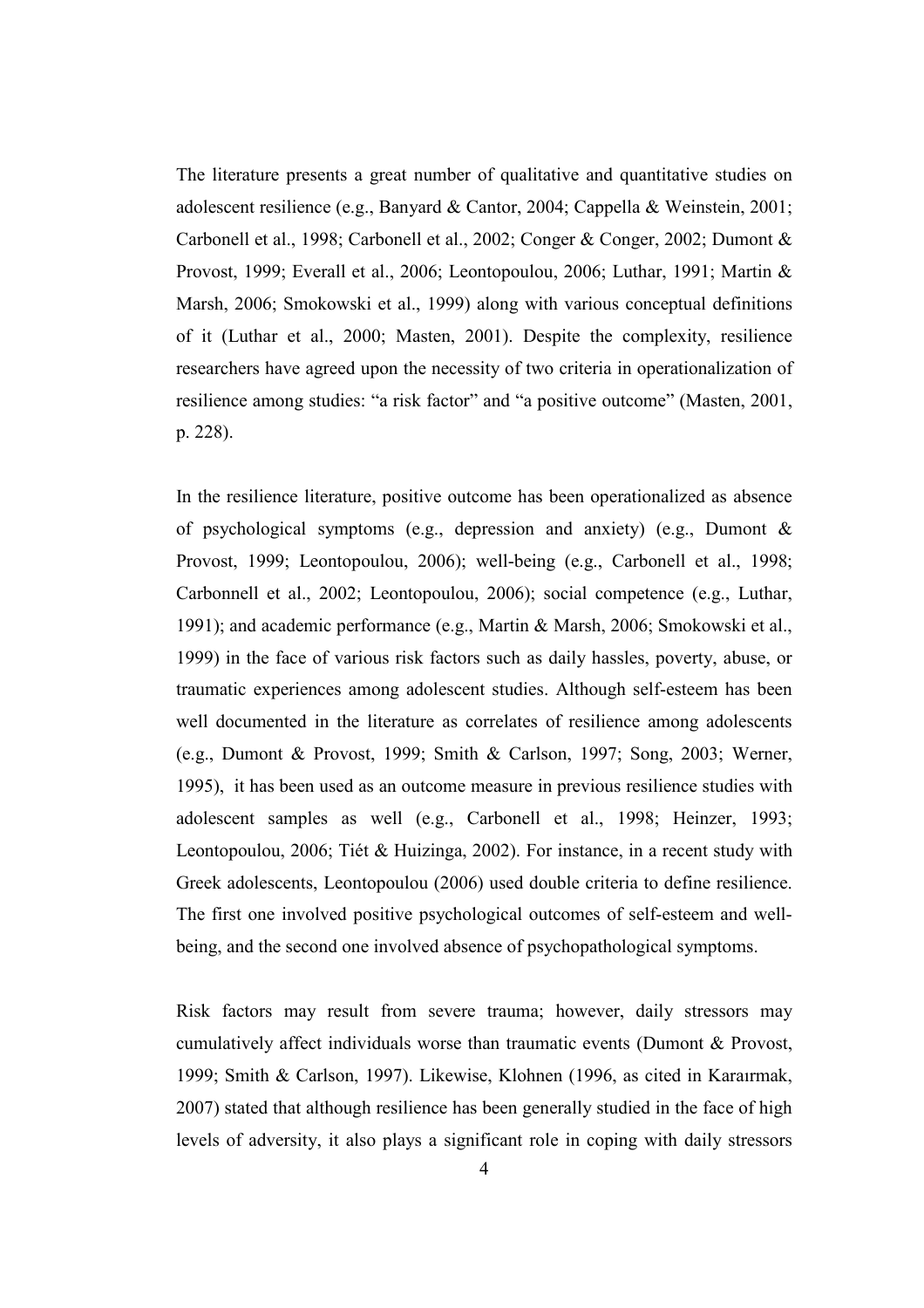and challenges. Furthermore, self-esteem, which is learned throughout life can be at risk in the adolescence period and may become highly fragile (Rosenberg, 1986, as cited in Özdemir, 2002). Thus, for adolescents entering university entrance examination, self-esteem appears to be particularly important, since previous studies have shown the negative effects of the exam on the self-concept of UEE applicants (e.g., Özdemir, 2002). Along with these findings, adversity faced in the preparation period for university entrance examination can be accepted as a risk factor for the self-esteem levels of applicants.

One of the most consistent findings across resilience studies of adolescence is a positive correlation between resilience and internal factors such as problemsolving skills and effective coping strategies (e.g., Dumont & Provost, 1999; Leontopoulou, 2006; Werner, 1995; Werner & Smith, 1982; 1992), internal locus of control (e.g., Banyard & Cantor, 2004; Cappella & Weinstein, 2001; Everall et al., 2006; Gizir, 2004; Leontopoulou, 2006; Luthar, 1991; Smokowski et al., 1999; Werner, 1995), and self-efficacy (e.g., Martin & Marsh, 2006; Terzi, 2006). For example, Dumont and Provost (1999) examined the protective role of social support, coping strategies, self-esteem, and social activities on experiences of stress and depression among well-adjusted, resilient, or vulnerable adolescents. The results indicated that resilient adolescents had higher scores on problemsolving coping strategies than well-adjusted and vulnerable adolescents. In a recent study, Martin and Marsh (2006) investigated the educational and psychological correlates of academic resilience among Australian high school students, and found that self-efficacy, control, planning, low anxiety, and persistence were significant predictors of resilience. Moreover, in one of the frequently cited studies, moderating effect of internal locus of control between stressful life events and resilience (social competence) was found. According to the results, internal locus of control was reported to be a protective factor interacting with stress in leading to resilient functioning (Luthar, 1991).

In the light of the research evidence, it seems clear that control attributions such as internal locus of control, self-efficacy, problem-solving skills, and effective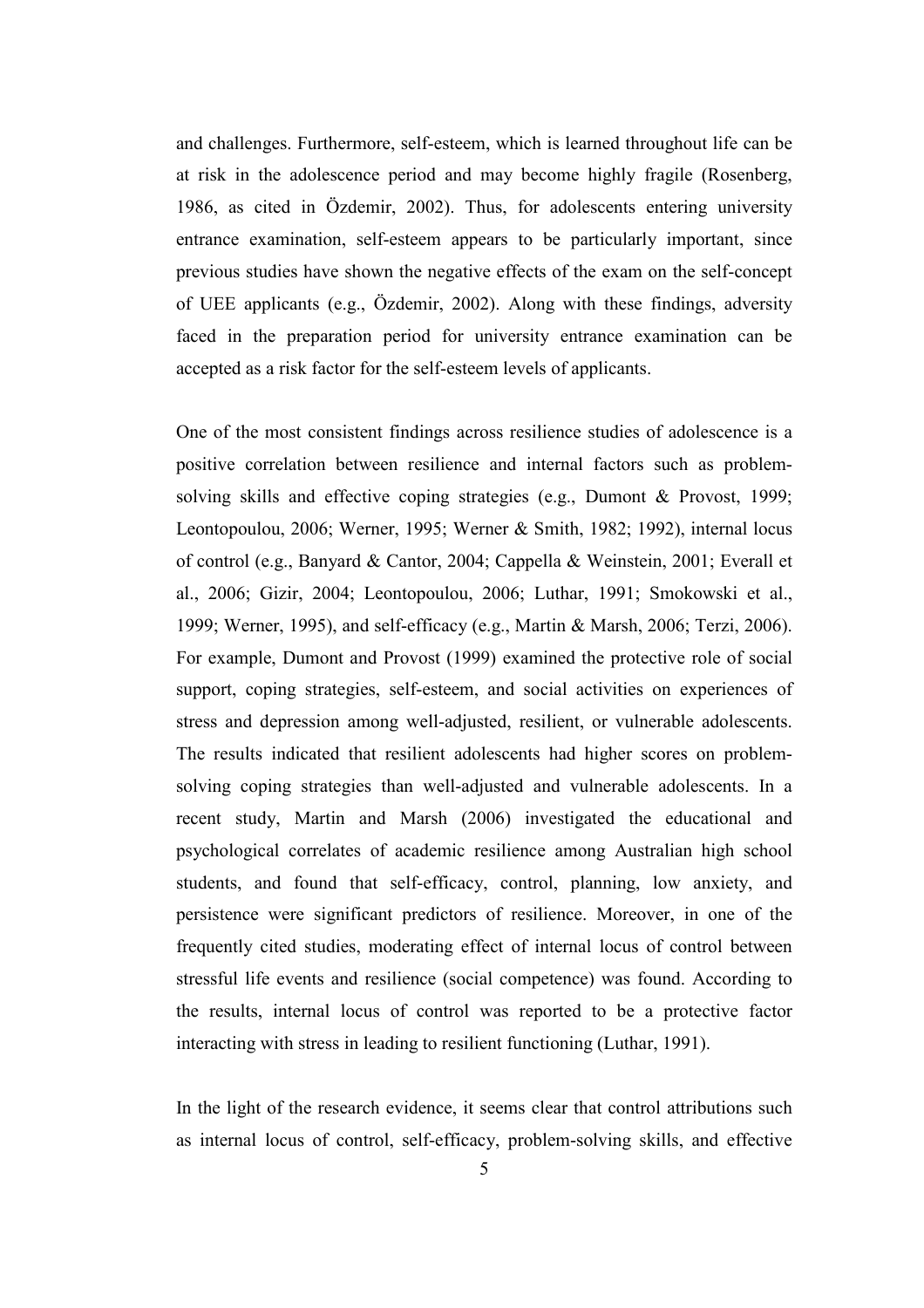coping strategies promote positive outcomes in the face of stress among adolescents. Learned resourcefulness, which has been referred as an internal coping resource for dealing with stressful events, covers the concepts of internal locus of control, problem-solving skills, self-efficacy, and effective coping strategies (Rosenbaum, 1990).

Studies continually verify that high resourceful people can cope with challenging situations more easily and effectively compared to low resourceful people (e.g., Akgün, 2004; Akgün & Ciarrochi, 2003; Gintner, West, & Zarski, 1988; Rosenbaum, 1980b; Rosenbaum & Ben-Ari, 1985; Rosenbaum & Jaffe, 1983; Rosenbaum & Rolnick, 1983). For example, Akgün and Ciarrochi (2003) investigated learned resourcefulness as a moderator of the relationship between academic stress and academic performance in a university sample. The findings indicated that high resourceful students did not let the academic stress they experienced to interfere with their academic performance, although they experienced same levels of stress with low resourceful students. Likewise, Akgün (2004) studied the differences between high and low resourceful students with regard to their perceived stress levels, self-efficacy expectancies, and coping strategies in stressful academic situations. In this study, high resourceful students were found to have higher self-efficacy expectancies; use more problem-focused coping, more positive evaluation, and less escape-avoidance strategies; and ask for social support more in stages of an examination situation compared to low resourceful students. In another study, Gintner et al. (1988) with a sample of university students found that high resourceful subjects used more problemfocused coping in the preparation period for an exam compared to low resourceful individuals who used more wishful thinking, distancing, tension reduction, keeping to self, and self-blame. Also, high resourceful individuals were found to lower their problem-focused coping from preparation week to waiting week and as a result reported less stress symptoms compared to low resourceful individuals.

These findings may have importance for students preparing for university entrance examination, as the exam can be considered as a stress factor. According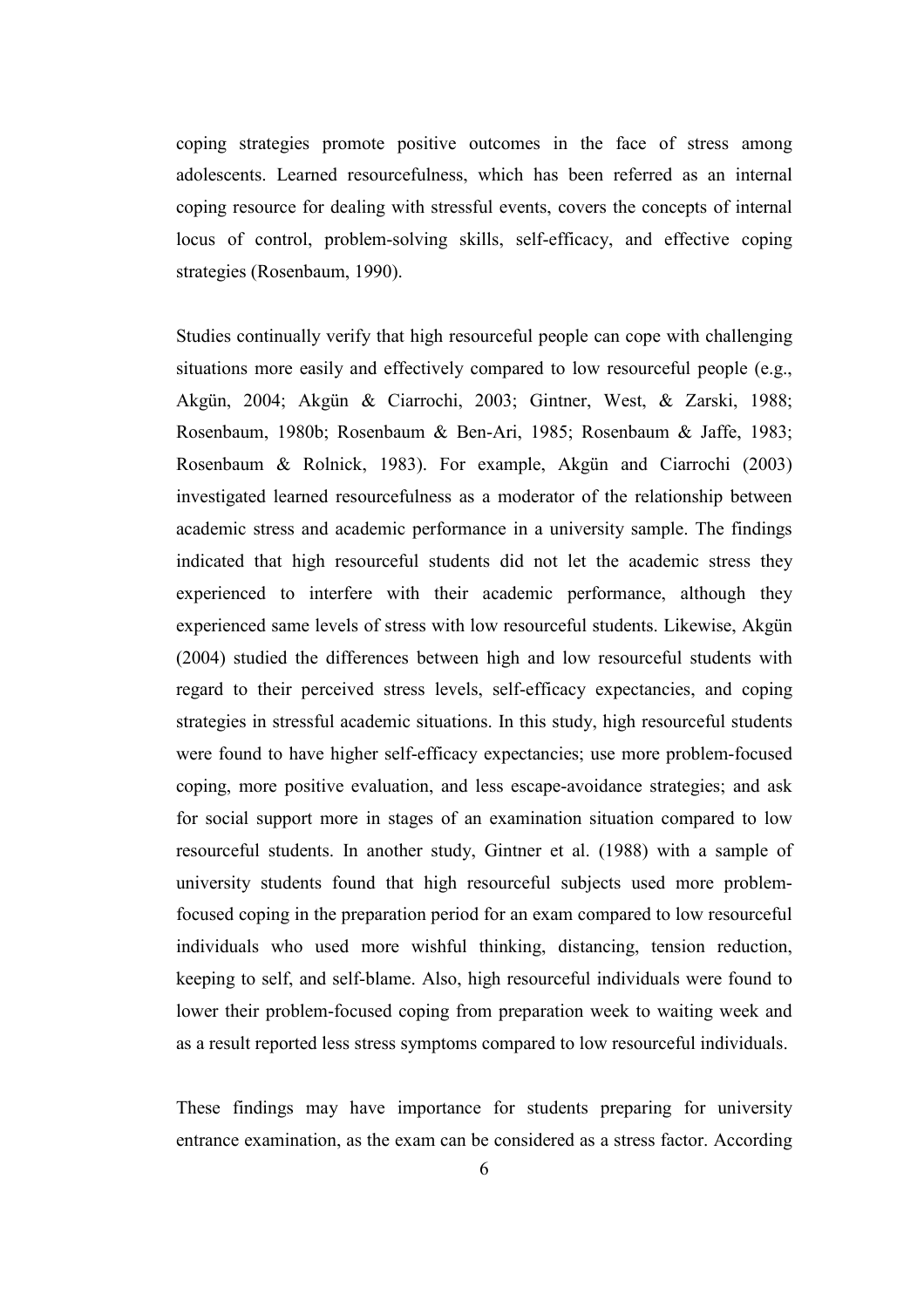to Rosenbaum (1990) learned resourcefulness is important in showing mastery responses and goal-attainment in difficult situations. Therefore, learned resourcefulness with its relation to goal-attainment may be an important psychological construct to study among UEE applicants who are faced with a lot of challenging situations that necessities coping skills and self-control (e. g., coping with internal negative events, such as anxiety, and stress related to exam by means of redressive self-control skills; gaining effective study skills by means of reformative self-control skills; belief in studying will lead to success in the exam).

Considering the theoretical and empirical background of the concept, learned resourcefulness can be considered as a psychological resource predicting positive adaptation in stress. Therefore, learned resourcefulness may be an important internal resource promoting resilience among the adolescent population preparing for university entrance examinations.

Another internal factor for resilience within the sample of UEE applicants may be gender. In one of the most comprehensive reviews regarding resilience in children and adolescents, Smith and Carlson (1997) concluded that males tend to score lower on resilience scores during early and middle childhood compared to females. However, in adolescence period, the situation changes and males score higher on resilience measures compared to girls. Moreover, in a meta-analytic study regarding the gender differences in self-esteem, Kling, Hyde, Showers, and Buswell (1999) examined the gender differences in global self-esteem of participants, and results indicated that males scored higher on self-esteem than females. Likewise, O'Brien et al. (1996, as cited in Quatman & Watson, 2001), in a meta-analysis of 80 research studies reported that males scored higher on global self-esteem measures compared to females.

In addition to the internal resources, environmental resources play an important role in enhancing resilience among adolescents (Benard, 2004; Masten & Coatsworth, 1998; Wright & Masten, 2005). Positive adaptation is not only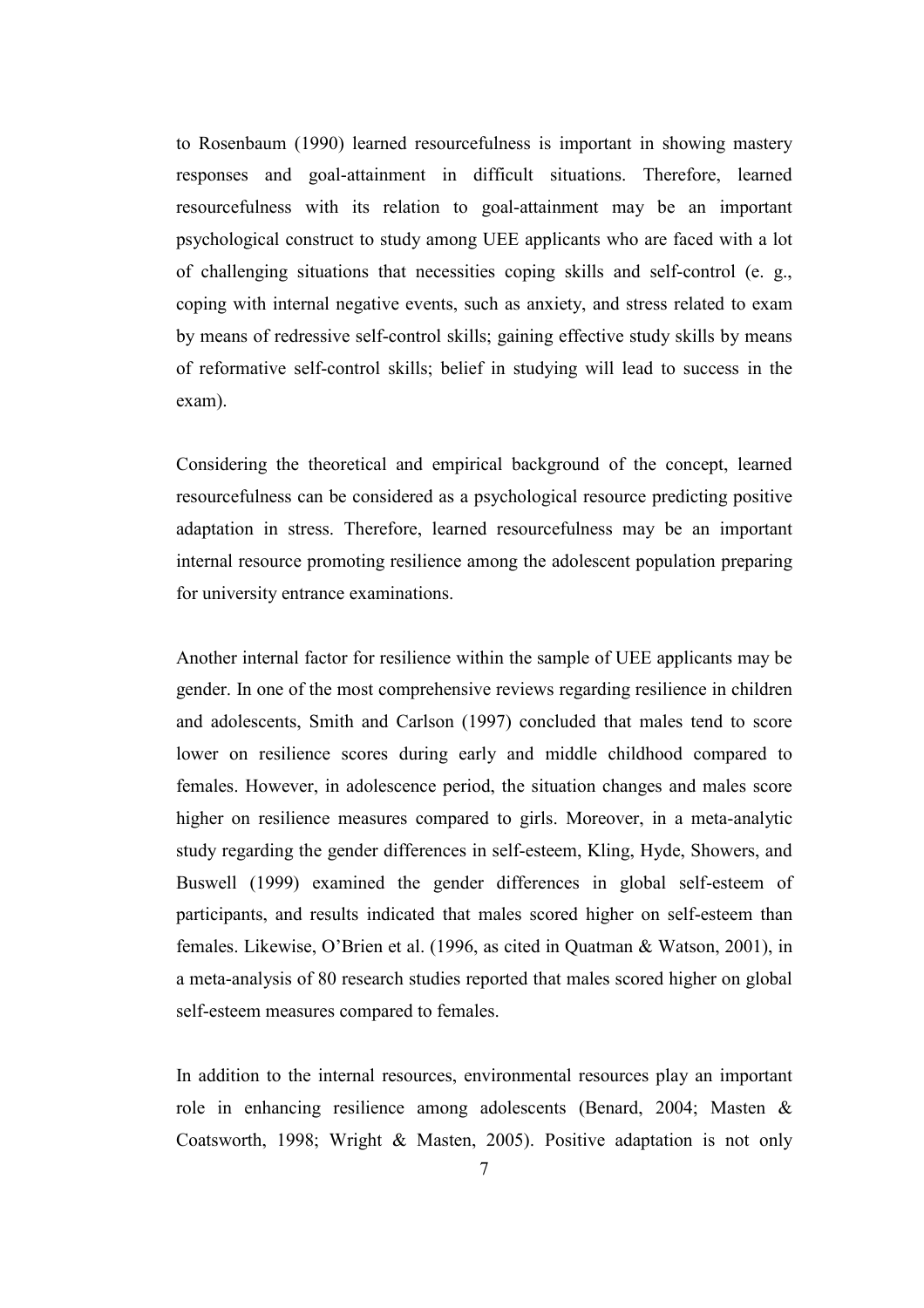related to the person but also to the attributes of the environment (Schoon  $\&$ Bynner, 2003). For the majority of adolescents, external factors, specifically, social support from significant people in the environment was found to promote resilience (e.g., Banyard & Cantor, 2004; Carbonell et al., 1998; Carbonell et al., 2002; Conger & Conger, 2002; Dumont & Provost, 1999; Everall et al., 2006; Smokowski et al., 1999; Werner, 1995). For example, as part of a large longitudinal research project Carbonell et al. (1998) found that family cohesion and social support were associated with resilience among late adolescents at risk for major depression or other diagnoses. This finding suggests that although adolescents at this age begin to develop a sense of autonomy, they still benefit from family support. Likewise, Smokowski et al. (1999) found that motivational support from family members, teachers, and peers contribute to resilience measured by academic performance among adolescents. Similarly, in Everall et al.'s (2006) qualitative study, peer support, parent support, and extrafamilial support have been reported as significant resources in promoting resilience by participants (previously suicidal female adolescents).

Social support has also been found to lower the anxiety levels related to academic achievement (e. g., Cutrona, Cole, Colangelo, Assouline, & Russell, 1994). As Gottlieb (1980, as cited in İlden, 1999) proposed social support may be particularly important in significant life transitions such as collage entrance, which requires reorientation of social network. Along with this explanation, there have been a number of studies investigating the relationship between perceived social support and a diversity of variables among adolescents in this transition period. For example, Ainslie, Shafer, and Reynolds (1996), with a sample of high school students enrolled in a college preparatory setting with high academic standards, found that students who reported high levels of perceived social support also reported less levels of stress. In line with this, Smith and Renk (2007) reported that social support from significant others was negatively correlated with academic-related stress among Asian American, African American, Hispanic American, and Caucasian undergraduate students. With Turkish adolescents preparing for university entrance examinations, Koçkar and Gençöz (2004) found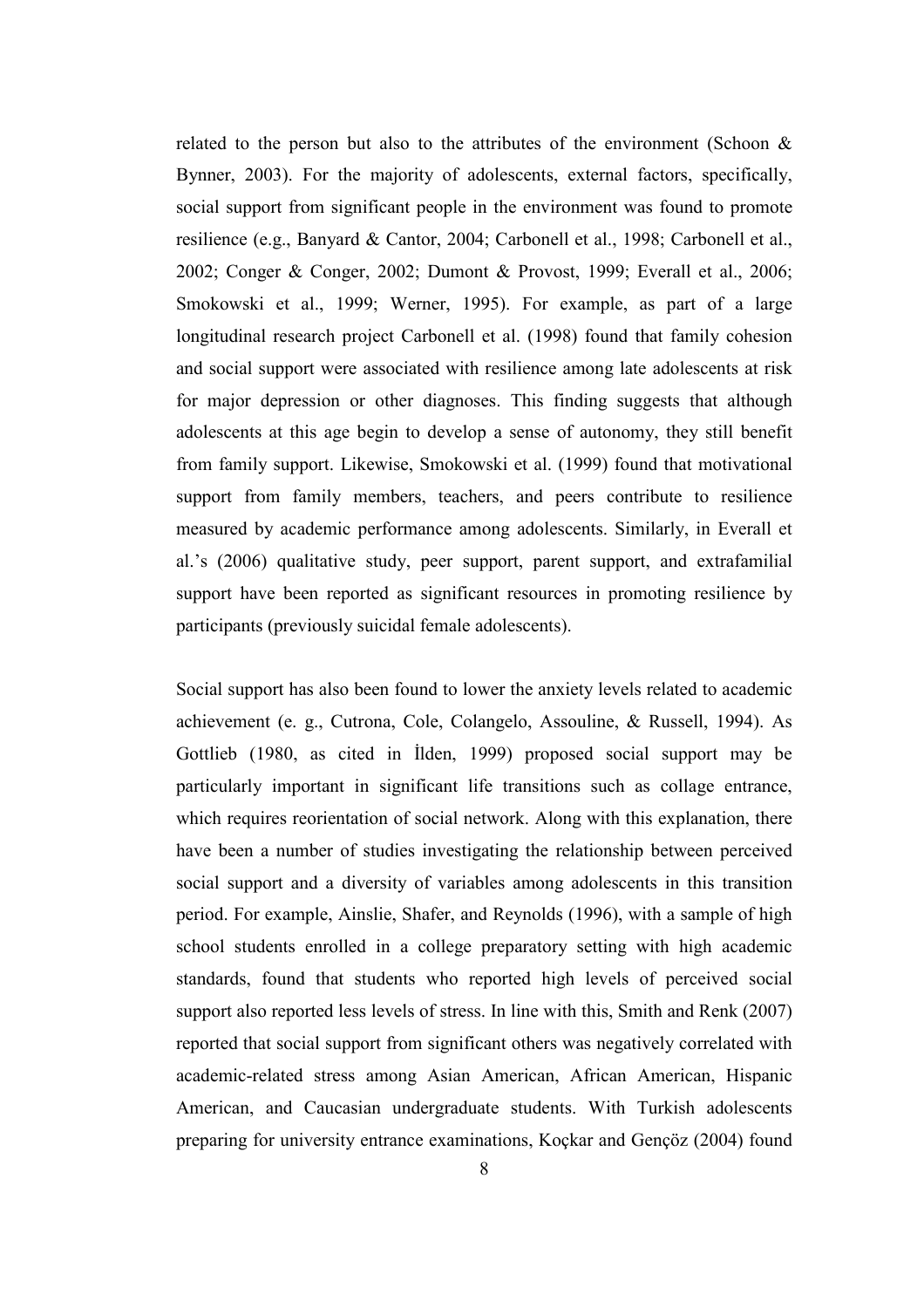that total perceived social support and perceived social support from family and friends predicted anxiety scores among females and males respectively. Similarly, in another study, Yıldırım and Ergene (2003) reported that perceived social support from family and perceived social support from teachers predicted academic achievement among senior high school students

Based on the empirical evidence, it appears that perceived social support from different sources may serve as an important factor predicting positive psychological outcomes for UEE applicants, who may encounter with many environmental difficulties in the major challenge of university entry.

Taken collectively, the literature on adolescent resilience suggests that gender, learned resourcefulness, and perceived social support from various sources might serve as resources associated with positive outcomes among UEE applicants who are faced with stressful experiences resulting from the highly competitive nature of the exam. Furthermore, considering the unique structure of Turkish educational system, along with available empirical evidence on UEE applicants, it seems worth investigating the entrance time, graduation area, and school type variables in relation to resilience to understand whether the groups differ or not with respect to showing positive outcomes in the face of stressful events.

# 1.2. Purpose of the Study

The major purpose of the present study was to investigate the role of gender, learned resourcefulness, and perceived social support (from family, friends, and significant others) in predicting resilience scores among UEE applicants, who experience intense levels of achievement related negative life events. In addition, the effects of entrance time, graduation area, and graduation school type on UEE applicants' resilience scores were examined.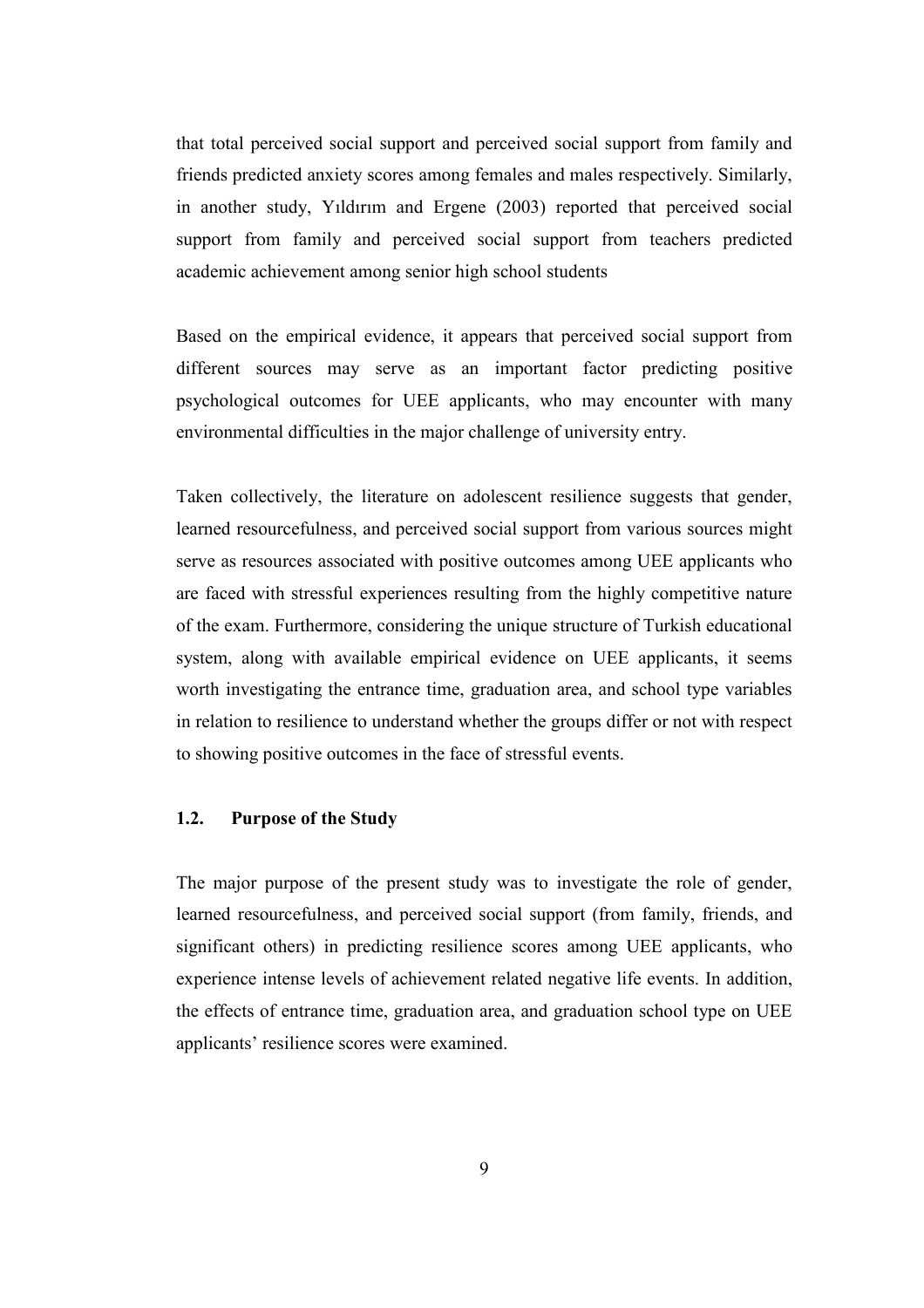#### 1.3. Research Questions

The research questions of the present study can be summarized as follows:

- 1- Is there a significant difference in resilience scores of UEE applicants who are entering the university entrance examination for the first time, second time, or third time?
- 2- Is there a significant difference in resilience scores of UEE applicants whose graduation area is equally weighted, quantitative, or social sciences?
- 3- Is there a significant difference in resilience scores of UEE applicants whose graduation school type is Anatolian High School, Private High School, Vocational High School, or General High School?
- 4- How much variance in resilience scores of UEE applicants is accounted for by the combination of gender, learned resourcefulness, and perceived social support (from family, friends and significant others)? In other words, to what extent do gender, learned resourcefulness, perceived social support from family, perceived social support from friends, and perceived social support from significant others predict resilience scores of UEE applicants?

# 1.4. Definition of Terms

## Resilience:

Resilience refers to "the human ability to adapt in the face of tragedy, trauma, adversity, hardship and ongoing significant life stressors" (Newman, 2005, p. 227). In the current study, resilience was operationalized as self-esteem. Harter's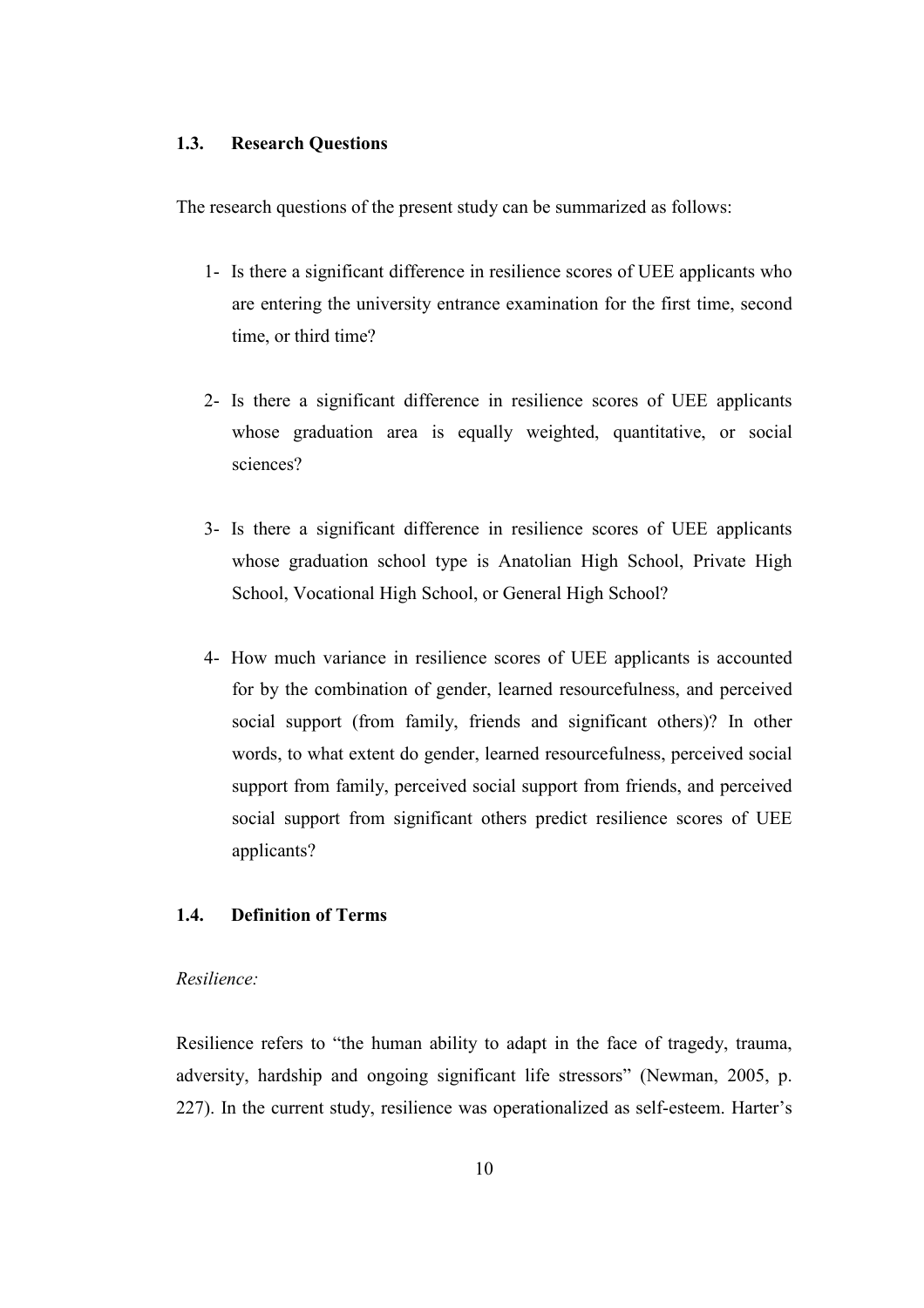(1988) Self-Perception Profile for Adolescent (SPPA) was used to measure resilience (self-esteem) scores.

#### Risk factor:

Wright and Masten (2005) defined risk factor as "a measurable characteristic in a group of individuals or their situations that predicts negative outcome on a specific outcome criteria" (p. 19). In the current study, risk factor was operationalized as achievement-related negative life events resulting from university entrance examination. Achievement-Related Negative Life Events Subscale of Life Events Inventory for University Students (LEIU) was used to measure achievement-related negative life events.

#### Compensatory factor/asset/resource:

Compensatory factor has been defined as "a measurable characteristic in a group of individuals or their situation that predicts general or specific positive outcomes" (Wright & Masten, 2005, p. 19). In the current study, compensatory factors were operationalized as learned resourcefulness and perceived social support.

#### Learned Resourcefulness:

Learned resourcefulness has been defined as "an acquired repertoire of behaviors and skills (mostly cognitive) by which a person self-regulates internal responses (such as emotions, cognitions, or pain) that interfere with the smooth execution of a desired behavior" (Rosenbaum & Ben-Ari, 1985, p. 200). In the current study, Self-Control Schedule (SCS) was used to measure learned resourcefulness.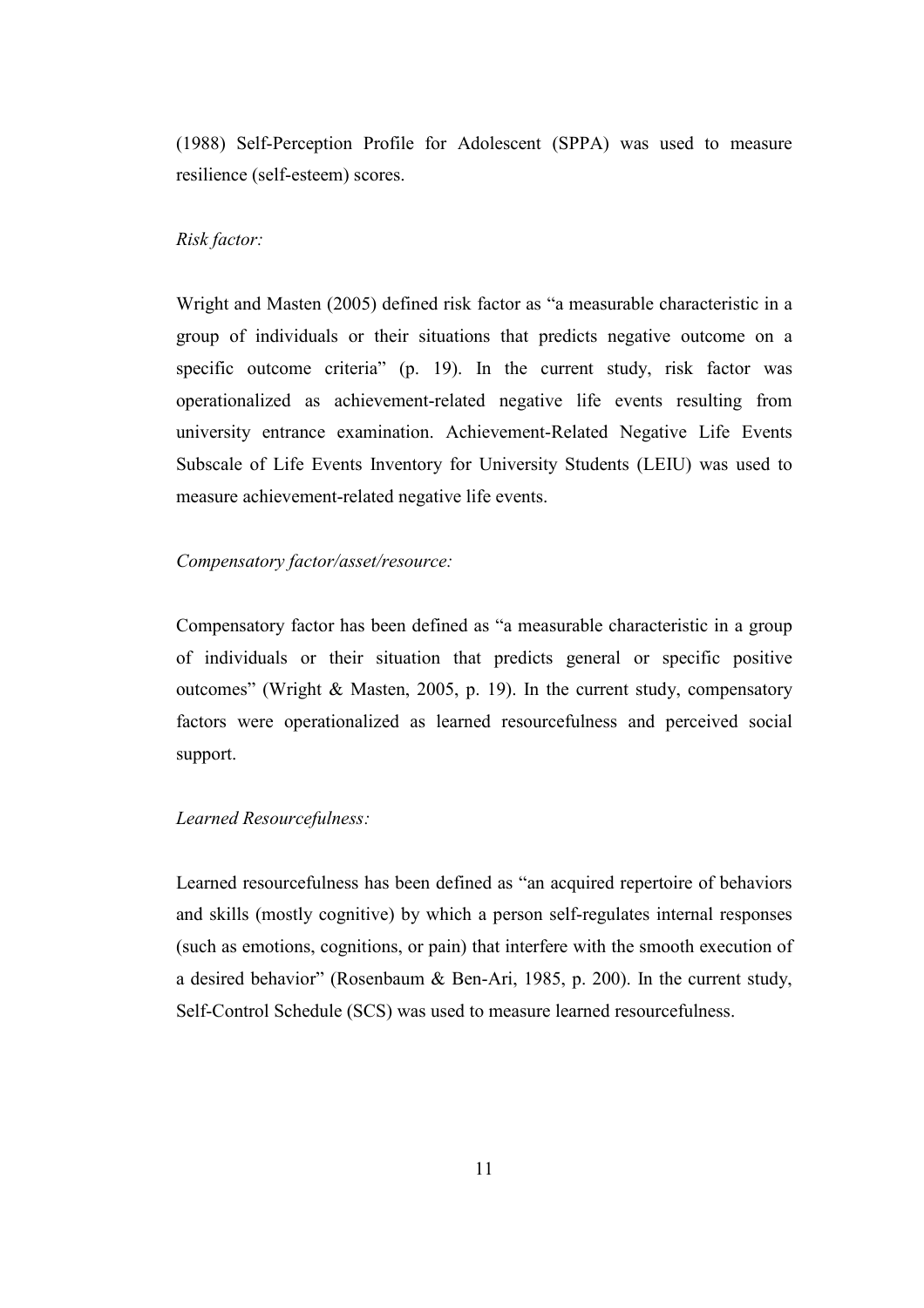#### Perceived Social Support:

Perceived social support has been defined as "an individual's perceptions of general support or specific supportive behaviors (available or enacted on) from people in their social network, which enhances functioning or may buffer them from adverse outcomes" (Demaray & Malecki, 2002a, p. 215). In the current study, the Multidimensional Scale of Perceived Social Support (MSPSS) was used to measure perceived social support.

## 1.5. Significance of the Study

The significance of the present study can be summarized in terms of counseling practices and research purposes.

First of all, aforementioned, preparation period for university entrance examination has been considered as one of the most stressful and challenging periods for adolescents in Turkey. To date, most of the studies have provided evidence regarding the negative effects of university entrance examination on young people (e.g., Baltaş, 1993, as cited in Bozkurt, 2003; Ergene & Yıldırım, 2004; Özdemir, 2002). These findings underline the importance of focusing on this group of individuals and developing intervention strategies for their psychological and emotional well-being.

The results of the present study may provide useful information for young people and significant others in their environment such as parents, teachers, school counselors, and counselors working at the private preparation courses. By knowing predictors of resilience, training programs may be developed to enhance the assets which may in turn promote resilience among this group. For instance, training programs related to improving cognitive and behavioral skills corresponding learned resourcefulness skills may be developed for UEE applicants. As it is suggested that learned resourcefulness can be learned through modeling or formal education (Rosenbaum, 1990), training programs may be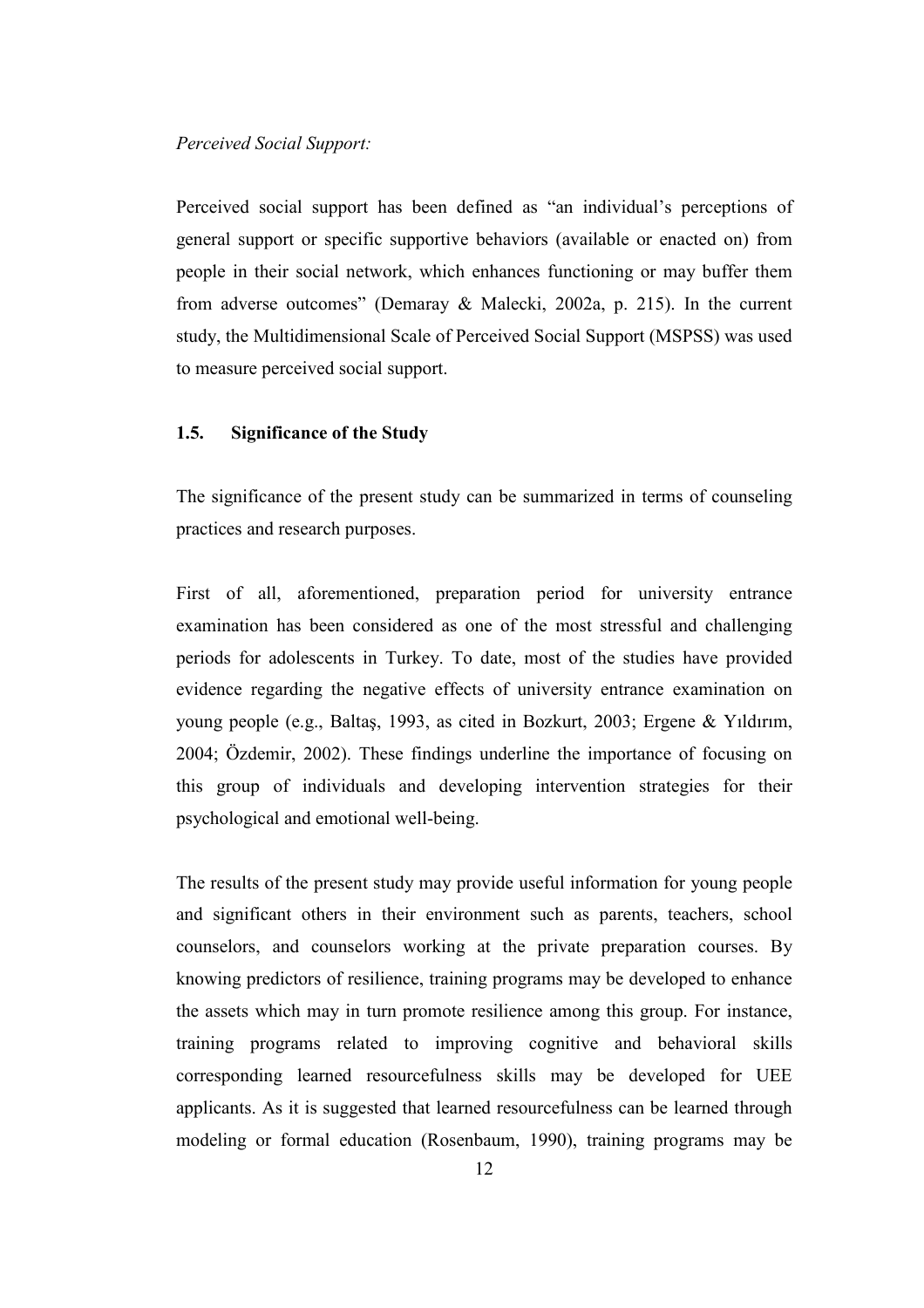helpful in improving learned resourcefulness levels of individuals. Additionally, programs aiming to increase perceived social support may be developed as it has been shown in previous studies that perceived social support can be modified (e.g., Brand, Lakey, & Berman, 1995; Lakey & Cassady, 1990). Similar to the studies carried out previously (e.g., Brand et al., 1995; Lakey & Cassady, 1990), social skills training programs and cognitive restructuring methods can be applied to participants scoring lower on perceived social support measures. For example, Brand et al. (1995) showed that cognitive restructuring procedures that influence self-conceptions also influence support perceptions.

Considering research purposes, so far most of the major research with university entrance examination applicants has examined the negative effects of the exam on young people (e.g., Ergene & Yıldırım, 2004; Özdemir, 2002; Özdemir, 2006). On the other hand, studies focusing on strengths of individuals seem to be limited (e.g., Kemer, 2006). The present study aims to contribute to the previous research from a positive point of view by focusing on strengths in this group of adolescents. In other words, it is expected that the present study will contribute to the understanding of the positive assets associated with resilience among UEE applicants. By indicating the predictive power of learned resourcefulness and perceived social support from various sources on self-esteem scores of applicants, this study may enhance the understanding of associates of positive outcome.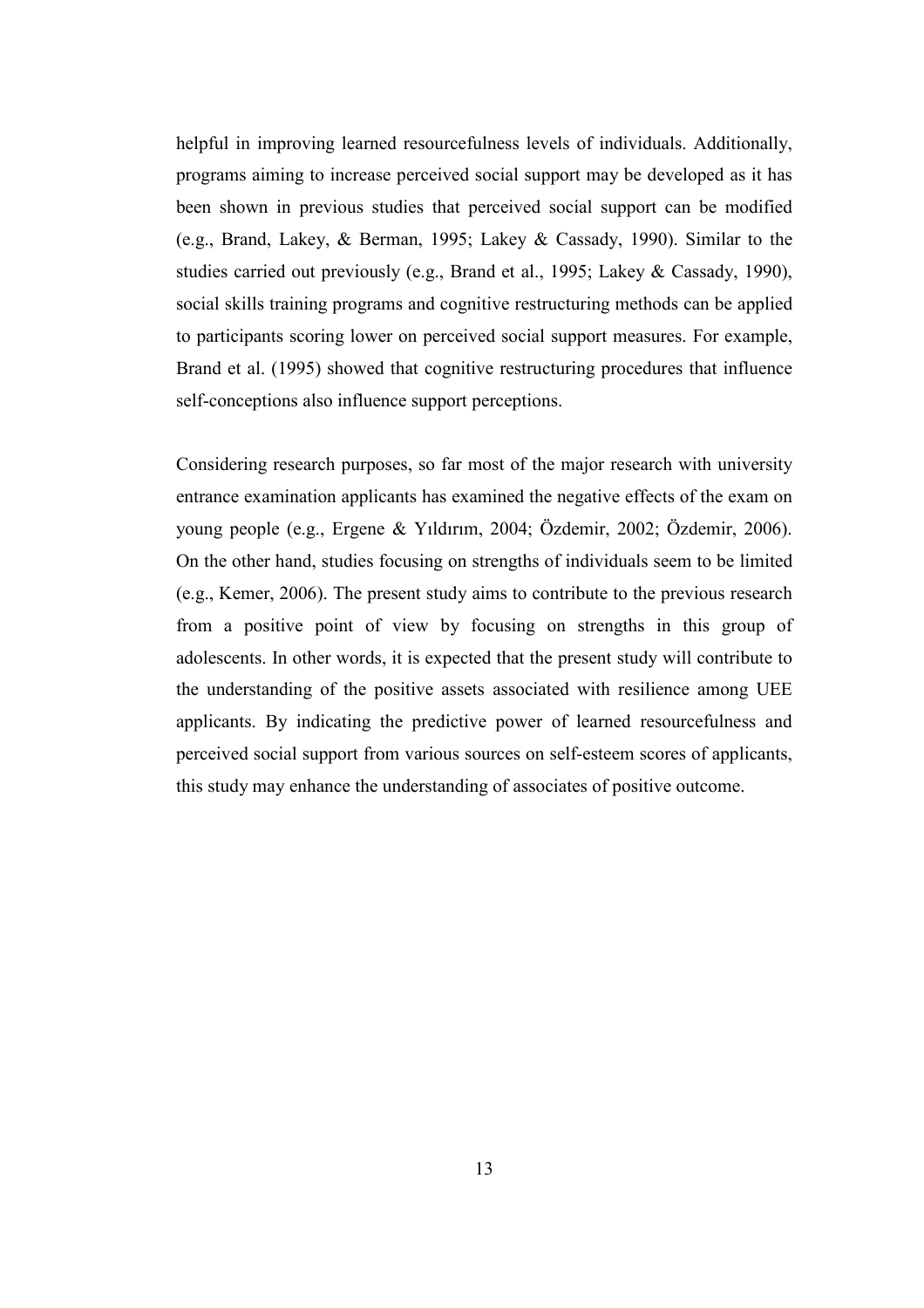### CHAPTER II

#### REVIEW OF LITERATURE

This chapter presents the related literature regarding the major variables and their relationships.

# 2.1. Review of Literature Regarding the Concept of Resilience

This section presents the most relevant resilience research literature with the purposes of the present study.

### 2.1.1. History of Resilience Research

The concept of resilience has taken attention from many mental health disciplines (Werner, 1995) beginning with the work of pioneering researchers namely Norman Garmezy, Emmy Werner, Ruth Smith, and Michael Rutter (Coleman & Ganong, 2002; Johnson & Wiechelt, 2004; Keyes, 2004). These researchers focused on resilience in children considered at risk for developmental problems because of stress or adversity in their lives such as poverty, maltreatment, abuse, or trauma (Masten, 2001) and discovered that children may develop positive outcomes despite the adversity they face with (e.g., Garmezy, 1987; Garmezy, Masten, & Tellegen, 1984; Rutter, 1987; Werner & Smith, 1982, 1992, 2001).

Research studies dealing with risk and adversity had focused on causes of psychopathology before 1970's (Masten & Reed, 2002), but resilience research has shifted the focus from deficit models to strengths and adaptation (Masten,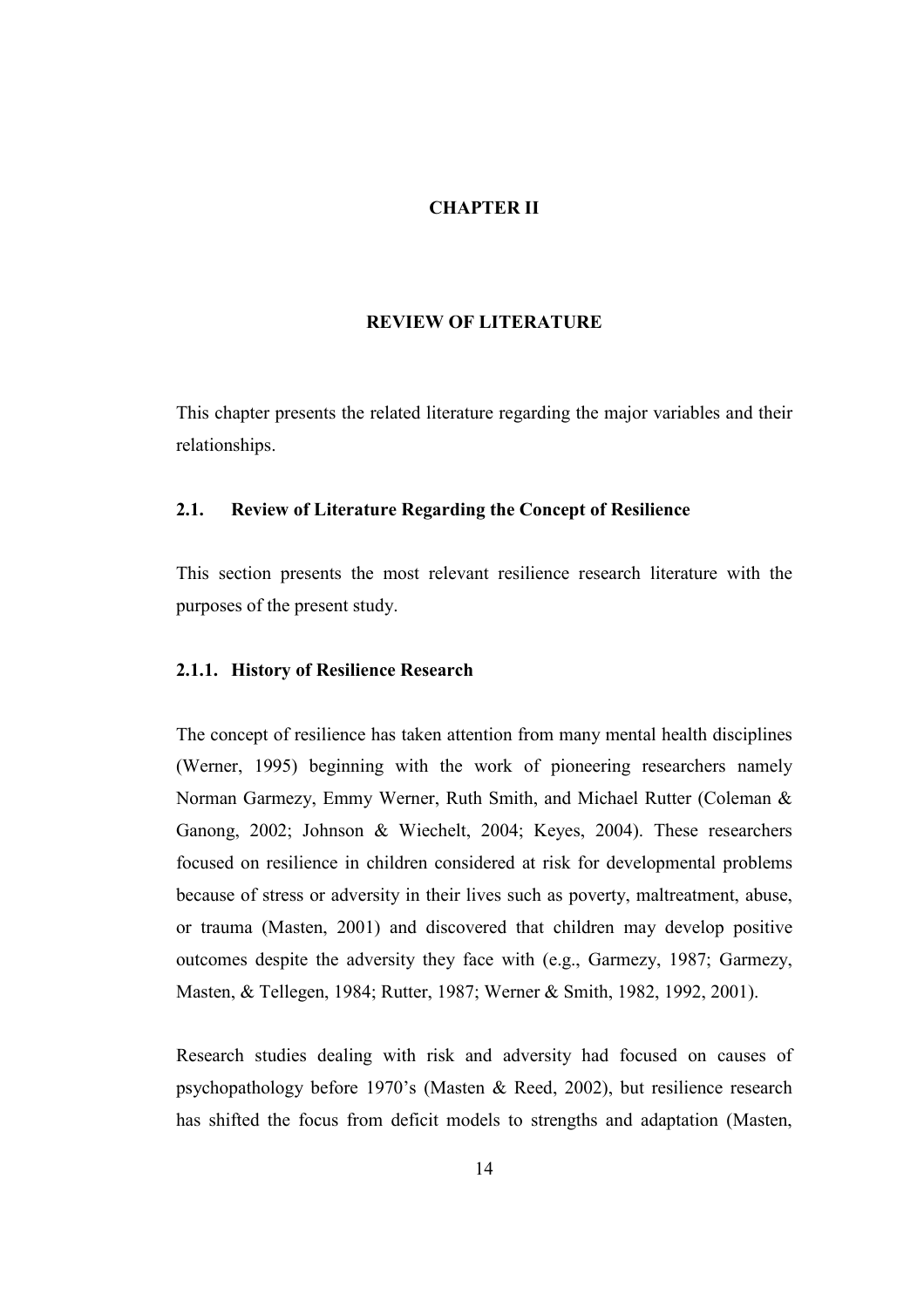2001; Masten & Coatsworth, 1998; Masten & Reed, 2002) sharing the purposes of positive psychology (Compton, 2005; Duckworth et al., 2005; Seligman & Csikszentmihalyi, 2000). Relatedly, resilience has been accepted as one of the constructs related to positive adaptation (e.g., sense of coherence, hardiness, and self-efficacy) (Almedom, 2005; Tedeschi & Kilmer, 2005).

After 1970s, during which researchers had witnessed positive outcomes in the lives of children faced with significant risks and adversities (e.g., Garmezy, 1987; Werner & Smith, 1982; 1992; 2001), an extensive body of research has been carried out on resilience with a diversity of samples (Wright & Masten, 2005). Although, resilience has been studied approximately over 30 years (Masten, 2001), four-fifths of the articles related to resilience have been published during the last ten years (Friborg, Barlaug, Martinussen, Rosenvinge, & Hjemdal, 2005).

Wright and Masten (2005) summarized the advancement of the body of research on resilience in three waves. In the first wave period of resilience studies, researchers tried to develop models and dealt with the definitions of the complex phenomenon of resilience (Wright & Masten, 2005). The first wave included research studies aiming to identify correlates and predictors of resilience. In line with this aim, researchers used two approaches in their studies: (1) variablefocused approaches, and (2) person-focused approaches (Luthar et al., 2000; Masten, 2001; Masten & Reed, 2002). Some researchers have used variablefocused approach (e. g., Garmezy et al., 1984) in which they investigated the relationships among risk factors, protective factors, and outcomes (e.g., absence of psychopathology, success in age-related developmental tasks, or subjective well-being) (Wright & Masten, 2005). In variable-focused approaches researchers have used multivariate statistics and therefore have taken the advantage of statistical power in the explanatory processes of the associations among outcomes and predictors (Masten, 2001; Masten & Reed, 2002). Variable-focused research studies have mainly tested the additive models, interactive models, and indirect models (Masten, 2001). To begin with, additive models suggest that risk and assets (resource or compensatory factor) contribute to an outcome independently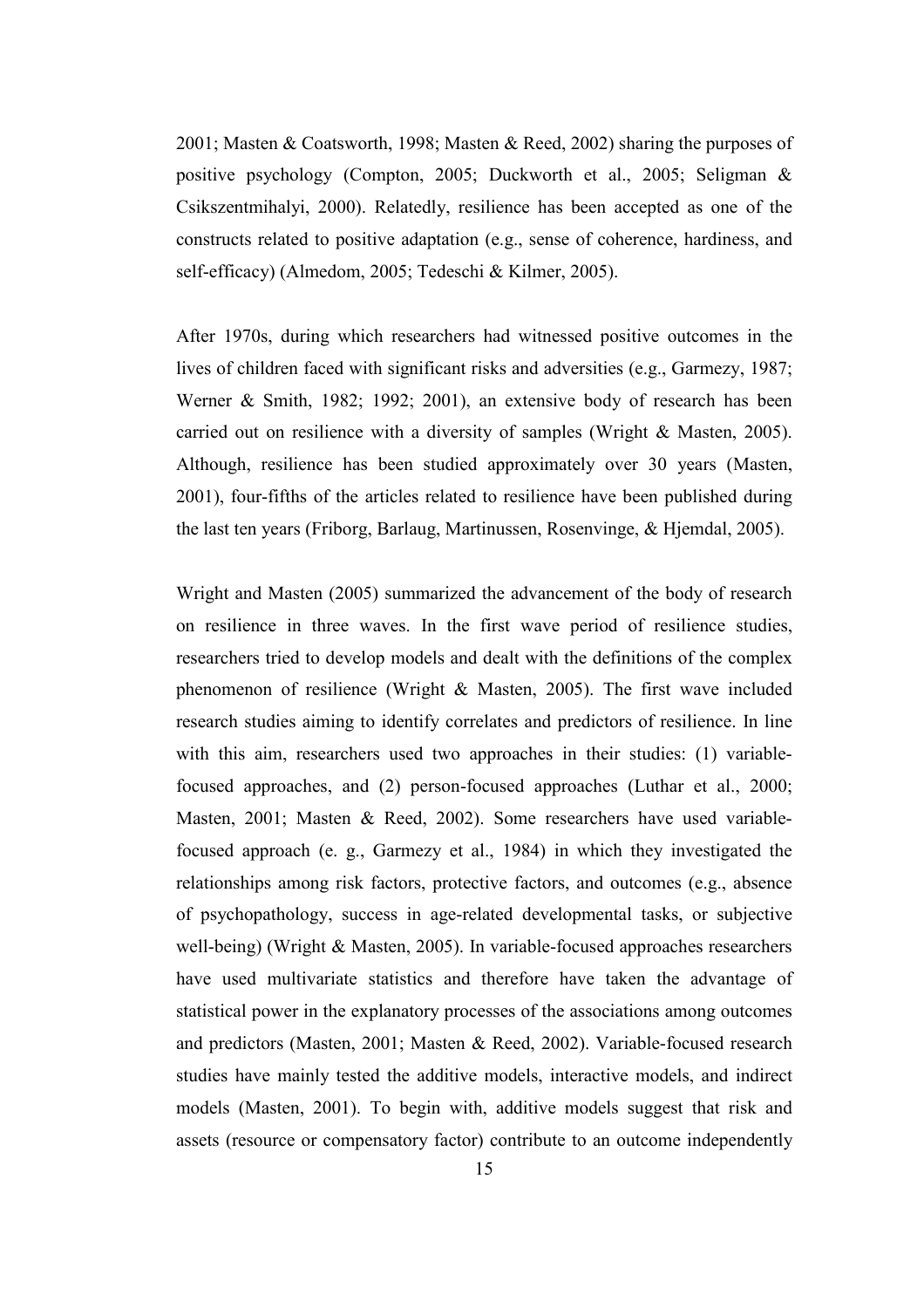from each other. According to this model, pure risk factors, if present, have direct negative effects on an outcome, but if there is not any pure risk factor, this does not have a positive effect. Similarly, pure assets, if present, have direct positive effects on an outcome, but does not have a negative effect if absent (Masten  $\&$ Reed, 2002). This model has been also called as cumulative model (Schoon, 2006). Furthermore, additive models have focused on compensatory effects of risk factors and assets, which refer to a combination effect of risk factors and compensatory factors (Masten  $\&$  Reed, 2002). In other words, the impact of risk factors may be compensated for by the compensatory factors (Garmezy et al., 1984). Interactive models, on the other hand, have focused on interactions between risk factors and protective factors in predicting a particular outcome in resilience research and have suggested a curvilinear relationship between a risk factor and resilience (Masten, 2001). These models explain the moderating effect of protective factors in terms of two impacts: simple-moderator and risk-activated (Masten & Reed, 2002). A protective factor as a simple moderator may decrease the likelihood of an individual to face with a risk situation, while, a protective factor as risk-activated shows its effect when there is a moderate level of stress (Masten & Reed, 2002). Although, moderate levels of stress may have beneficial effect with the interaction of risk-activated protective factors, the level of risk should not be too high in order the protective factor still be effective (Schoon, 2006). Simple-moderator and risk-activated effect of a protective factor has been explained in the protective model and the challenge model of resilience by previous researchers (e.g., Garmezy et al., 1984). Lastly, in indirect models, researchers have investigated the mediating role of different variables which affect the relationship between risk factors, resources, and outcomes (Masten & Reed, 2002).

Person-focused approaches, different from variable-focused approaches, have focused on characteristics that differentiate resilient and non-resilient individuals confronted with similar adversities and risks on the variables believed to be important to cause these group differences (Masten, 2001; Masten & Reed, 2002). Masten (2001) classified person-focused approaches into three main categories.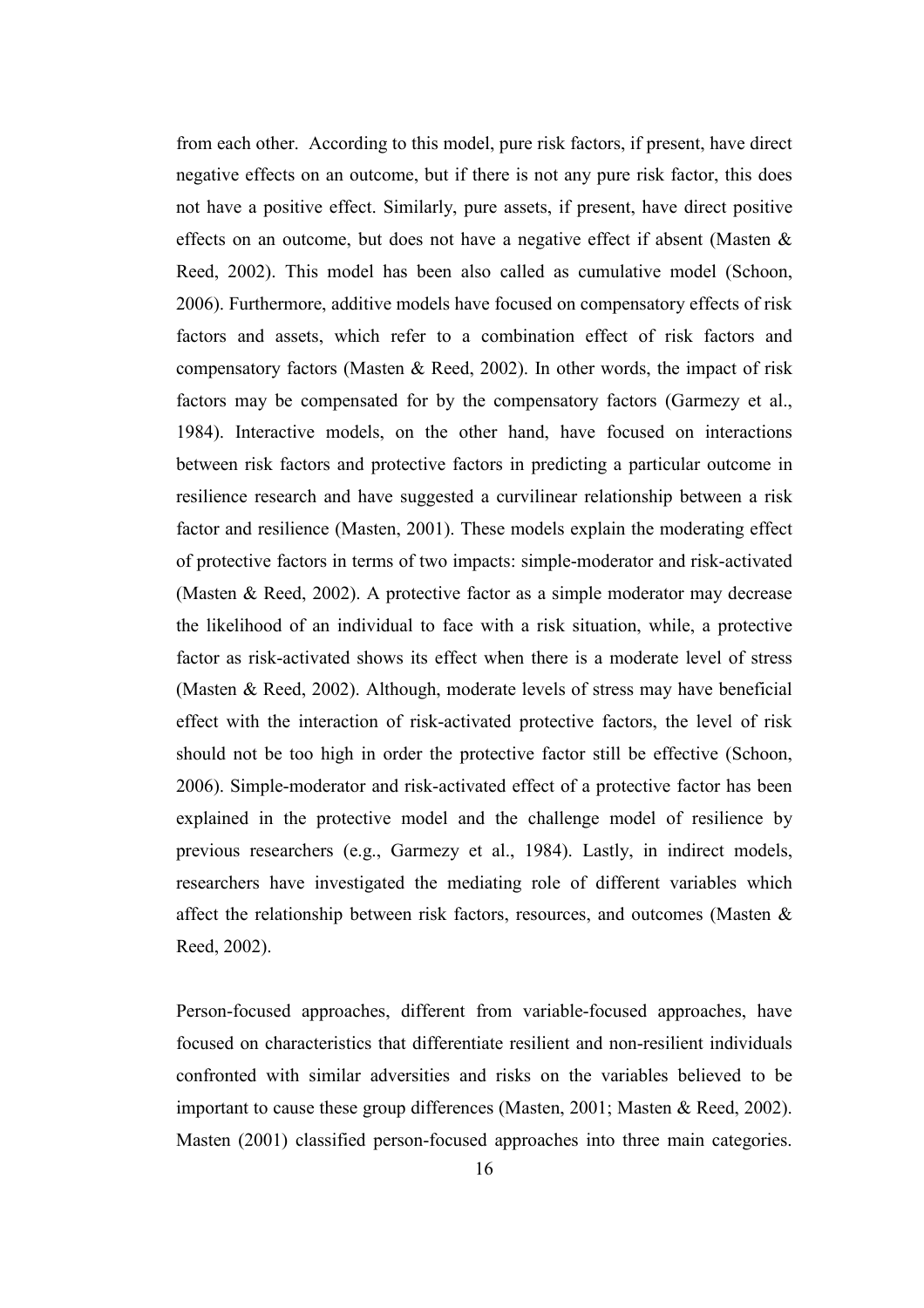Single case studies are one of these categories. Case studies (e. g., Eisold, 2005; Stein, Fonagy, Ferguson, & Wisman, 2000) which try to explain natural phenomena have been criticized for the generalizability problem (Masten, 2001). The classic person-focused approach, another category, have differentiated between high-risk/high resilience and high-risk/low resilience groups, but did not pay attention to low risk groups (e. g., LaFromboise, Hoyt, Oliver, & Whitbeck, 2006; Werner & Smith, 1982, 1992). On the other hand, full classification models have also included low risk groups. Two dimensions (risk and resilience) with two levels (high and low) produced four groups. Participants of interest chosen from a general population have been classified as: 1- resilient (high risk and high resilience), 2- maladaptive (high risk and low resilience), 3- competent (low risk and high resilience), and 4-highly vulnerable (low risk and low resilience). Resilient groups have been compared with other groups in these studies (Masten, 2001). In addition to the person-focused approaches classified by Masten (2001), pathway models of resilience has been regarded as the most complex of personbased approaches. These models have focused on resilient developmental pathways in the life course via longitudinal studies (Masten & Reed, 2002).

Since variable-focused approaches and person-focused approaches have some advantages and disadvantages (Masten, 2001), some researchers have used both approaches in their studies (e.g., Leontopoulou, 2006; Luthar, 1991; Masten et al., 1999; Masten et al., 2004).

The second wave studies focused on processes and mechanisms through which the identified predictors lead to resilience. In line with this, researchers focused on transactions between the individual and systems in which their development occurred. In this period, longitudinal studies carried out with diverse group of samples have increased the knowledge related to stability or changing patterns in resilience and informed the literature in resilience processes that may be contextually and developmentally specific. Finally, the third wave included studies examining the effectiveness of various prevention and intervention studies on resilience (Wright & Masten, 2005).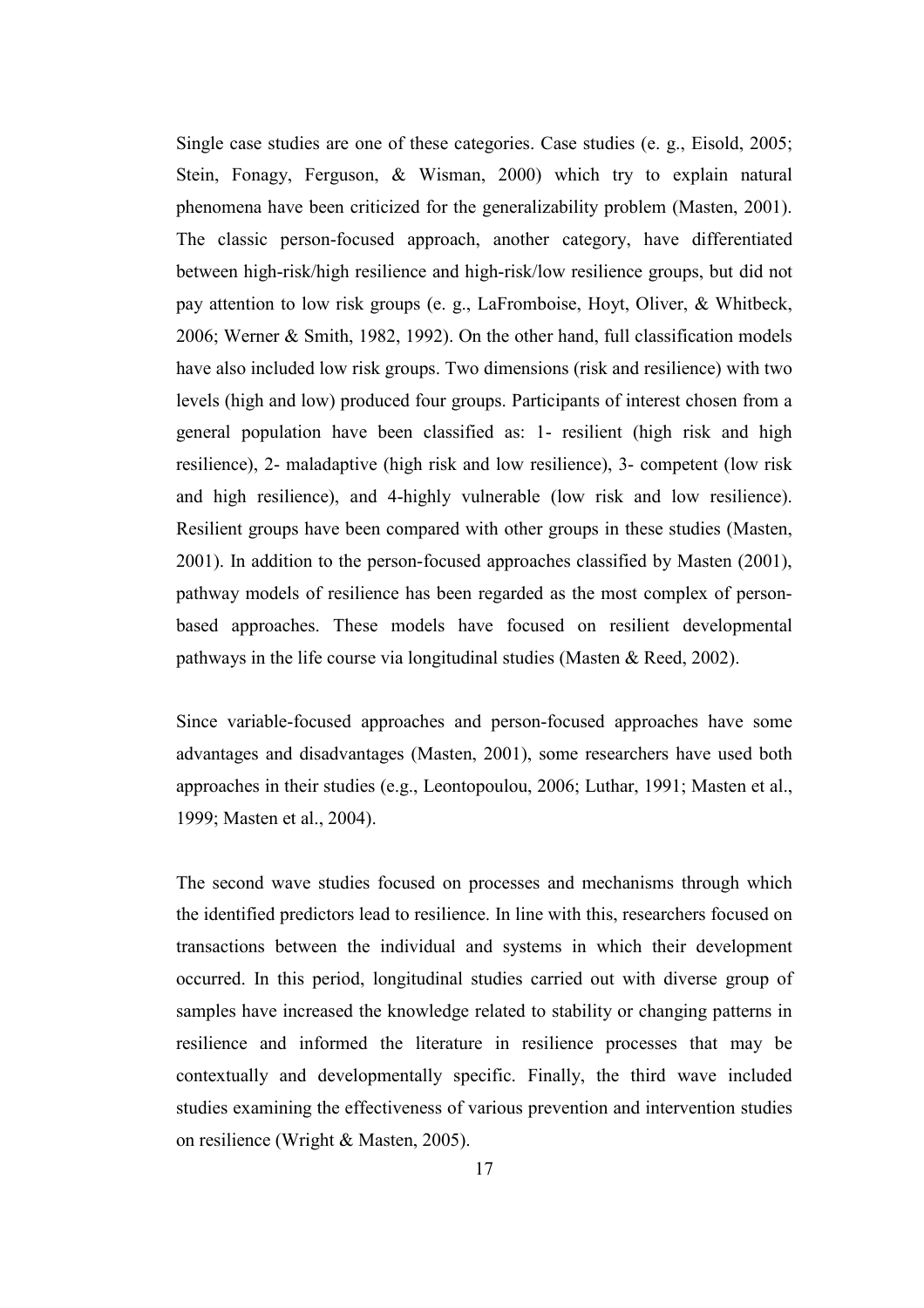These important findings provided the mental health literature with hope for prevention and intervention strategies (Masten & Coatsworth, 1998). Despite this body of research, there has been inconsistency in the definitions and usage of resilience (Luthar et al., 2000). Therefore, researchers give importance to the definitions and operationalizations of the resilience concept.

## 2.1.2. The Concept of Resilience

Resilience in the literature has been used as a construct referring to positive adaptation in the face of adversity, stress, or trauma (Benard, 2004; Luthar et al., 2000; Masten, 2001; Masten & Coatsworth, 1998; Masten & Reed, 2002; Rutter, 1999).

In one of the earlier definitions, Carver (1998) described resilience as "homeostatic return to a prior condition" (p. 247). Likewise, according to Strümpfer (2003) "resilience derives from the verb resile, which means that when a thing is compressed, stretched or bent, it tends to spring back elastically, to recoil and to resume its former size and shape" (p. 70).

Wright and Masten (2005) defined resilience as "a pattern of positive adaptation in the context of past or present adversity" (p. 18). Similarly, Newman (2005) defined resilience as "the human ability to adapt in the face of tragedy, trauma, adversity, hardship and ongoing significant life stressors" (p. 227).

Resilience researchers agree about the complexity of the concept (Luthar et al., 2000; Newman, 2005; Tusaie & Dyer, 2004). As a result of this complexity, there have been variations and inconsistencies in operationalization of resilience throughout the studies (Luthar et al., 2000; Masten, 2001).

One inconsistency about the definition of resilience is related to operationalizing resilience as an outcome, as a source of outcome, or as a process. Firstly, as an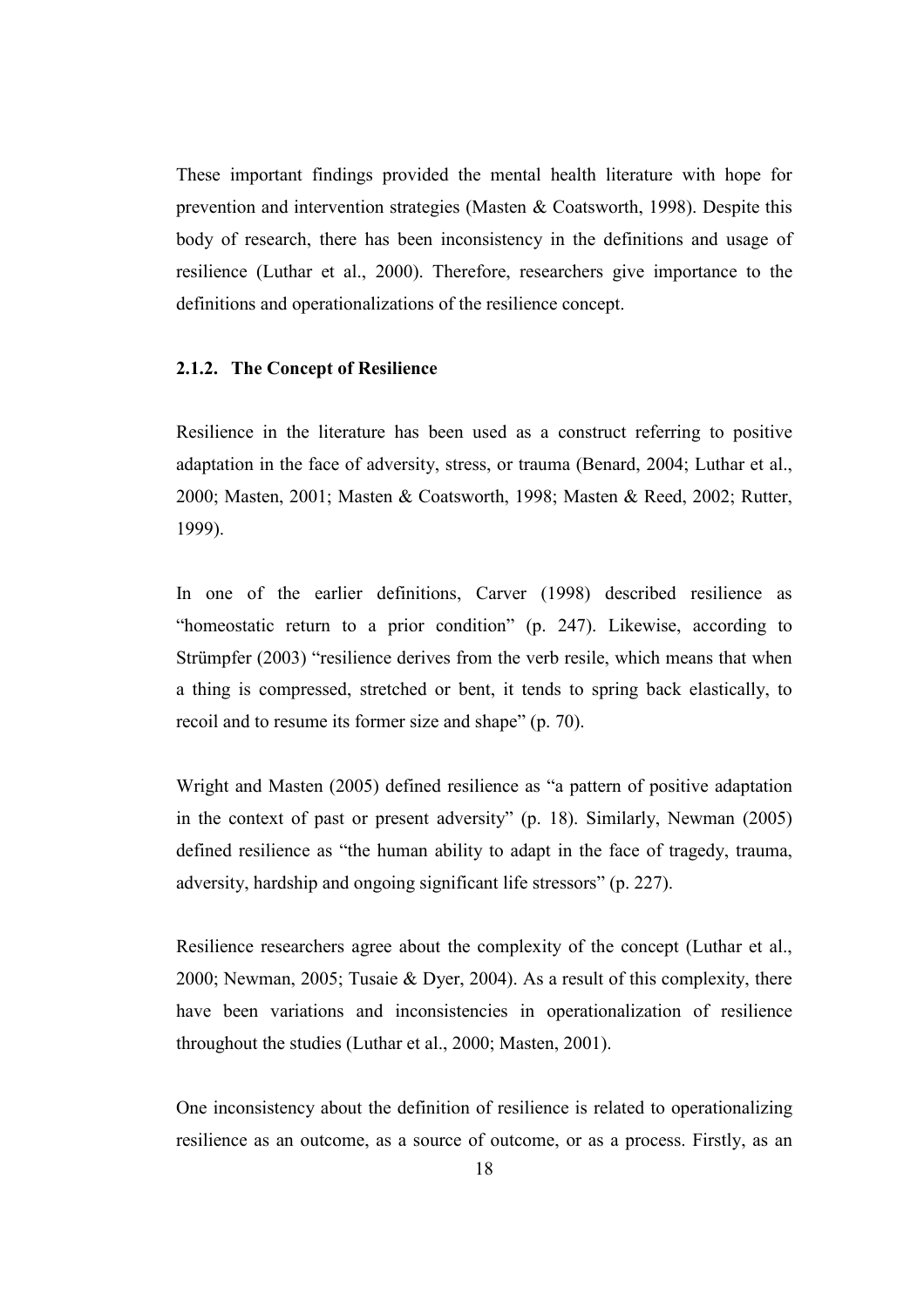outcome, it is accepted as positive outcome in the face of stressful circumstances (Fergus & Zimmerman, 2005; Kaplan, 1999; Olsson, Bond, Burns, Vella-Brodrick, & Sawyer, 2003). Majority of studies accepting resilience as an outcome have operationalized positive adaptation generally as good mental health, functional capacity, social competence, subjective well-being, or self-esteem (Wright & Masten, 2005). Secondly, as a resource it is accepted as a characteristic in the person (Kaplan, 1999). Thirdly, resilience as a dynamic process refers to the interplay and interaction between individual factors and environmental factors in the developmental process (Benard, 2004; Freitas & Downey, 1998; Johnson & Wiechelt, 2004; Luthar et al., 2000; Masten, 2001; Olsson et al., 2003; Schoon 2006). According to Ahern (2006), resilience is the result of the relationship between personal characteristics and the environment. Although some researchers use the term 'psychological resilience' (e.g., Tugade & Fredrickson, 2004) which refers to "the capacity of the individual to effectively modulate and monitor an ever changing complex of desires and reality constraints" (Block & Kremen, 1996, p. 359) as a personality trait, many researchers use the term resilience referring to a dynamic developmental process (e.g., Johnson & Wiechelt, 2004; Luthar et al., 2000; Masten, 2001; Masten & Powell, 2003; Schoon & Bynner, 2003; Tusaie & Dyer, 2004). Moreover, some researchers caution against the usage of terms such as "resilient" or "resiliency" which may indicate a personality characteristic (Luthar et al., 2000).

Another debate about resilience is whether it results from ordinary processes or individuals called resilient have some special characteristics. In early studies, successful high-risk children were referred as "invulnerable", "stress-resistant", or "resilient" (Masten & Reed, 2002) but later studies indicated that resilience can be regarded as an ordinary phenomena (Masten, 2001). As many researchers state, resilience is not an extraordinary quality (Bonanno, 2004; Brendtro & Larson, 2004; Luthar et al., 2000; Masten & Coatsworth, 1998; Newman, 2005; Rutter, 1999), but stems from basic human adaptation systems (Masten, 2001; Masten & Reed, 2002).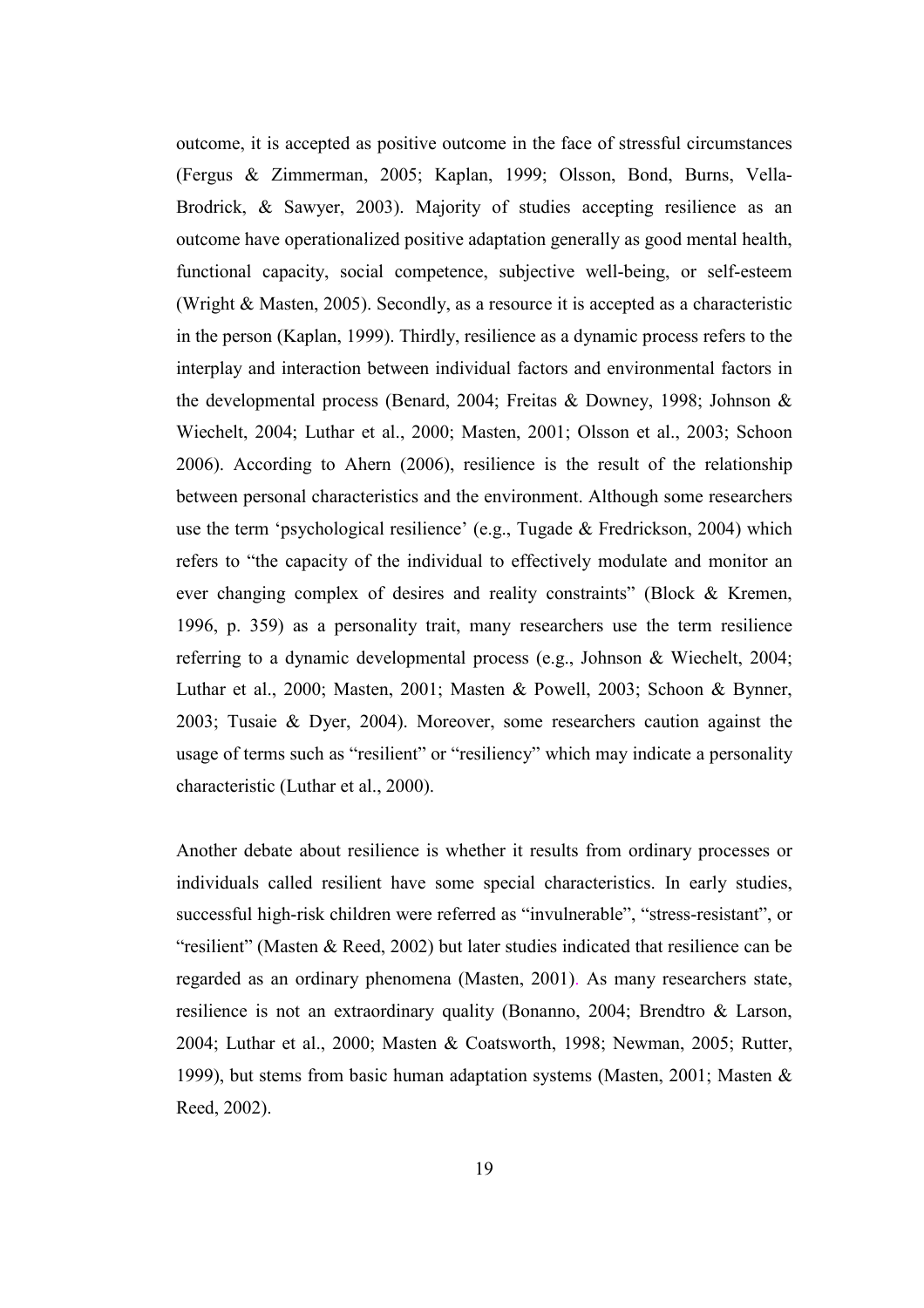Resilience has been used in literature to refer to three different classes of phenomena (Masten et al., 1990, as cited in Johnson & Wiechelt, 2004). This constitutes another dimension of the inconsistencies in the operationalization of resilience among studies. The first class focuses on high-risk groups showing better than expected outcomes. Research studies in this group have focused on predictors of good outcomes in high-risk groups. The second class views resilience as effective coping or maintenance of positive adaptation despite stressful experiences (e.g., divorce, job stress etc.) and individuals who adapt well despite ongoing stressors are viewed as resilient. Research studies in this group have focused on negative life events experienced recently. Thirdly, resilience can be used to refer to recovery from trauma (e.g., child abuse, neglect).

Consistent with the complexities of the construct explained above, resilience is accepted by many researchers as a multidimensional phenomena (Carbonell et al., 1998; Lawford & Eiser, 2001; Luthar et al., 2000; Newman, 2005; Tusaie & Dyer, 2004) which means that different people may show resilience in different dimensions (e.g,. academic resilience, emotional resilience, psychological resilience, stress resilience, and resilience in the face of loss or trauma) and that there is not any one single trait which refers to resilience (Newman, 2005). Moreover, as Luthar et al. (2000) propose some people may show resilience in some dimensions, but not in others. Therefore, as Tusaie and Dyer (2004) suggested researchers should be very clear about the dimension that they study and a domain specific definition may be much more useful than a global resilience definition.

Despite the complexity of the concept of resilience, an increasing body of research have indicated consistent results in terms of predictors and mechanisms of resilience (Masten & Coatsworth, 1998; Masten & Reed, 2002; Werner, 1995) and a concensus has emerged on the key concepts of resilience (Wright & Masten, 2005). Resilience researchers have agreed upon the necessity of two criteria in resilience research: (1) a risk factor and (2) a positive outcome (Luthar et al., 2000). In other words, there should be a risk factor such as stress, adversity, or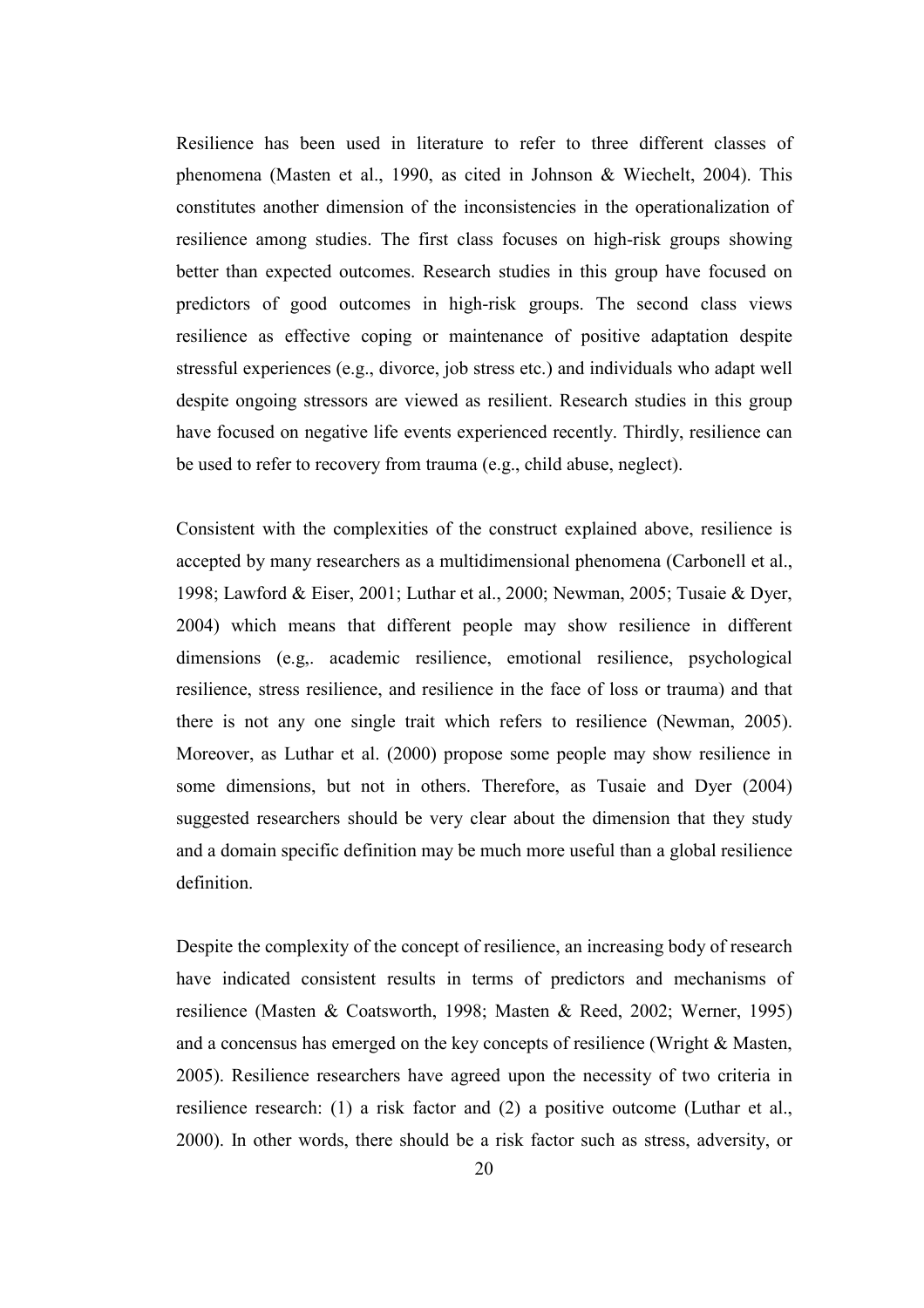trauma and a positive outcome despite that risk factor to be able to talk about resilience and call a person resilient (Masten, 2001; Masten & Coatsworth, 1998; Masten & Reed, 2002; Wright & Masten, 2005).

A considerable body of research has found that four factors affect resilience in predictable ways. These are compensatory, risk, protective, and vulnerability factors (Kitano & Lewis, 2005).

## 2.1.3 Risk Factors in Resilience Research

Definition of the concept of resilience necessitates the presence of two basic components: (1) exposure to stress or adversity (risk factor) and (2) positive adaptation despite being exposed to risk factor/s. Wright and Masten (2005) defined risk as "an elevated probability of an undesirable outcome" and risk factor as "a measurable characteristic in a group of individuals or their situation that predicts negative outcome on a specific outcome criteria" (p. 19). As Keyes (2004) states "individuals who possess, are exposed to, or reside in known risk factors for a sufficient period of time are said to be "at risk" for the undesirable developmental outcomes." (p. 224). Adversity, which has been referred as risk (Luthar & Cicchetti, 2000) has been defined as "environmental conditions that interfere with or threaten the accomplishment of age-appropriate developmental tasks." (Wright & Masten, 2005, p. 19).

Siqueira and Diaz (2004) divided risk factors into two broad categories: (1) individual risk factors or risk factors in the immediate environment (e. g., physical or emotional health problems as internal factors and lack of support or communication problems in family, school, or peer groups as immediate environmental factors) and (2) social environmental risk factors, which is related to social expectations dominant in the society. Likewise, Luthar et al. (2000) proposed that risk and adversity may result from genetic, biological, psychological, environmental, and social factors. Similar to the concept of resilience, there has been variability in the operationalization of risk throughout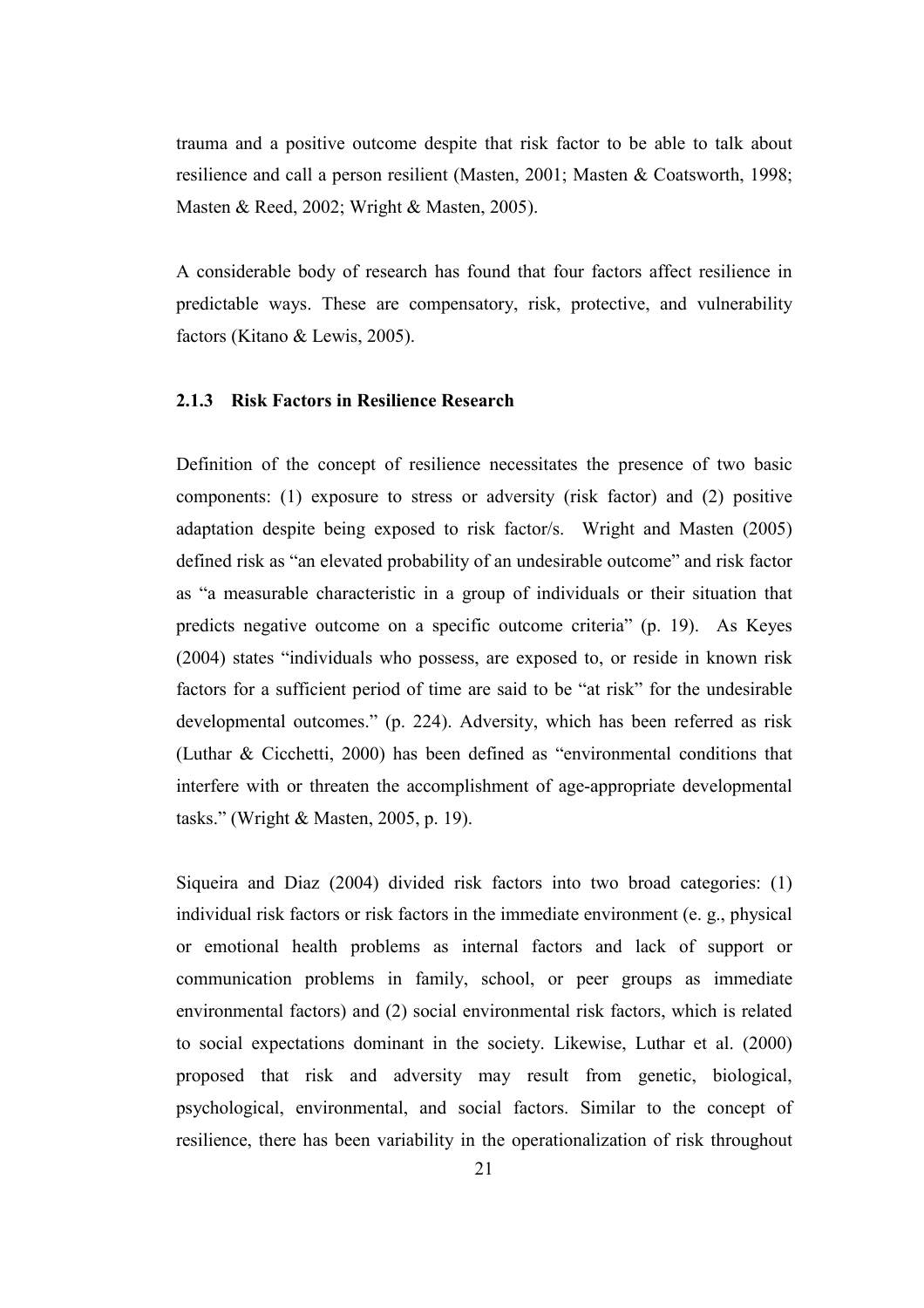the resilience literature. To begin with, resilience studies have used three approaches to measure risk factors: (1) use of specific stressors or a single risk index such as poverty, maltreatment, or institutionalization; (2) use of a multipleitem measure of risk composed of a collection of negative life events measured through life events questionnaires; and (3) use of multiple measures of risk instead of a single measure. Studies using multiple measures of risk have used life events measures as well as socio-environmental characteristics (Luthar & Zigler, 1991). In line with this, it was understood in resilience research that individuals generally have multiple risk factors in their lives (Masten & Coatsworth, 1998). As a result, there has been a shift in the focus of resilience from single risk to cumulative risks. (Masten & Reed, 2002; Schoon, 2006).

Another inconsistency in the operationalization of risk is related to the usage of risk and vulnerability interchangeably. Arrington and Wilson (2000) explained the distinction between a risk and a vulnerability factor. As they stated a risk factor refers to a group of people, while a vulnerability factor refers to an individual (Arrington & Wilson, 2000). Vulnerability refers to "individual susceptibility to undesirable outcomes; the diathesis in diathesis-stressor models of psychopathology" (Wright & Masten, 2005, p. 19). A vulnerability factor refers to an attribute of an individual which may increase the effect of a risk factor (Luthar et al., 2000). Thus, risk factors can not be considered to be identical to vulnerability factors (Luthar, Sawyer, & Brown, 2006).

Risk factors may result from severe trauma, however daily stressors may cumulatively affect individuals worse than traumatic events (Dumont & Provost, 1999; Smith & Carlson, 1997). In line with this, Klohnen (1996, as cited in Karaırmak, 2007) stated that, although resilience has been generally studied in the face of high levels of adversity it also plays a significant role in coping with daily stressors and challenges. Similarly, as Luthar and Zigler (1991) proposed "a second approach to operationalizing stress in studying resilience has been to assess relatively minor stresses that characterize everyday life" (p. 8).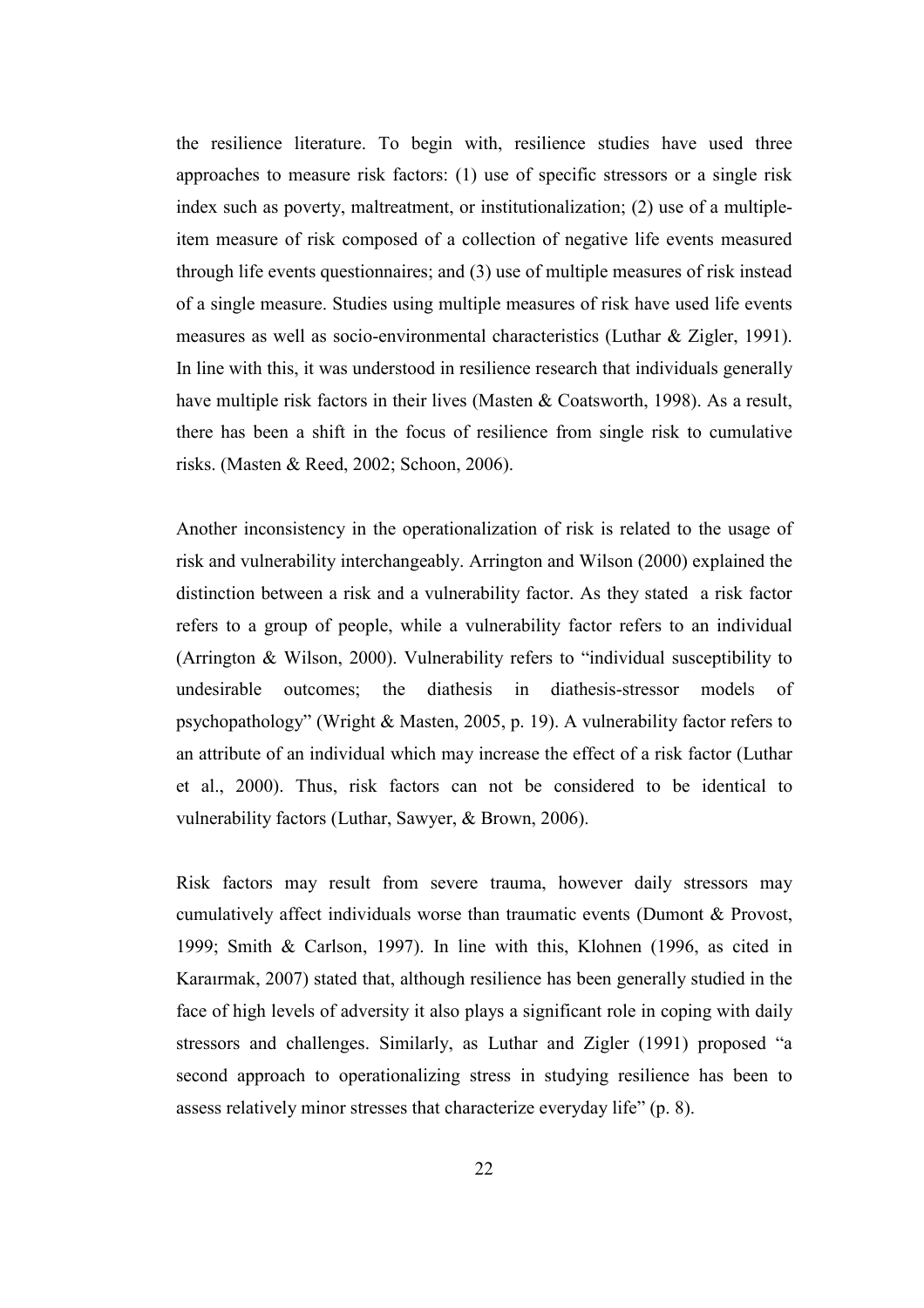Operationalizing risk factors in diverse ways makes it difficult to compare different findings (Luthar et al., 2000). Throughout the resilience literature, researchers have focused on a variety of risk factors in individual, family, school, and community contexts: economic adversity (e.g., Conger & Conger, 2002; Kim-Cohen, Moffitt, Caspi, & Taylor, 2004; Schoon, 2006; Schoon & Parsons, 2002; Seccombe, 2002; Werner & Smith, 1992, 2001); trauma (e.g., Al-Naser & Sandman, 2000; Banyard & Cantor, 2004; Bonanno, 2004; Burton, 2004; Hunter & Chandler, 1999); parental loss (e.g., Greeff & Human, 2004; Lin, Sandler, Ayers, Wolchik, & Luecken, 2004); divorce or familial problems (e.g., Barnes, 1999; Greeff & Van Der Merwe, 2004; Haine, Sandler, Wolchik, Tein, & Dawson-McClure, 2003; Hipke, Wolchik, Sandler, & Braver, 2002; Rodgers & Rose, 2002; Smokowski et al., 1999); maltreatment or abuse (e.g., Bogar & Hulse-Killacky, 2006; Cicchetti & Rogosch, 1997; Freire et al., 2005; Hyman & Williams, 2001); institutionalization or foster care (e.g., Collins, 2001; Flynn, Ghazal, Legault, Vandermeulen, & Petrick, 2004; Hines, Merdinger, & Wyatt, 2005; Legault, Anawati, & Flynn, 2006); parental psychopathology (e.g., Garmezy, 1987); having experienced psychiatric hospitalization (e.g., Gralinski-Bakker, Hauser, Stott, Billings, & Allen, 2004).

Although, risk factors presented above are considered as stressful experiences, their effects may be buffered with positive factors which may decrease the probability of their negative effects (Masten, 2001; Rutter, 1987; Werner & Smith, 1992; 2001).

#### 2.1.4. Positive Factors in Resilience Research

Another key term in the resilience research is the positive factors which are found to moderate or mediate the relationship between risk factor and positive outcome. Similar to the concept of resilience and risk, there has been diversity in the usage of positive factors in resilience literature. Two major key concepts have been used in the operationalization of positive factors, namely, protective factors and compensatory factors.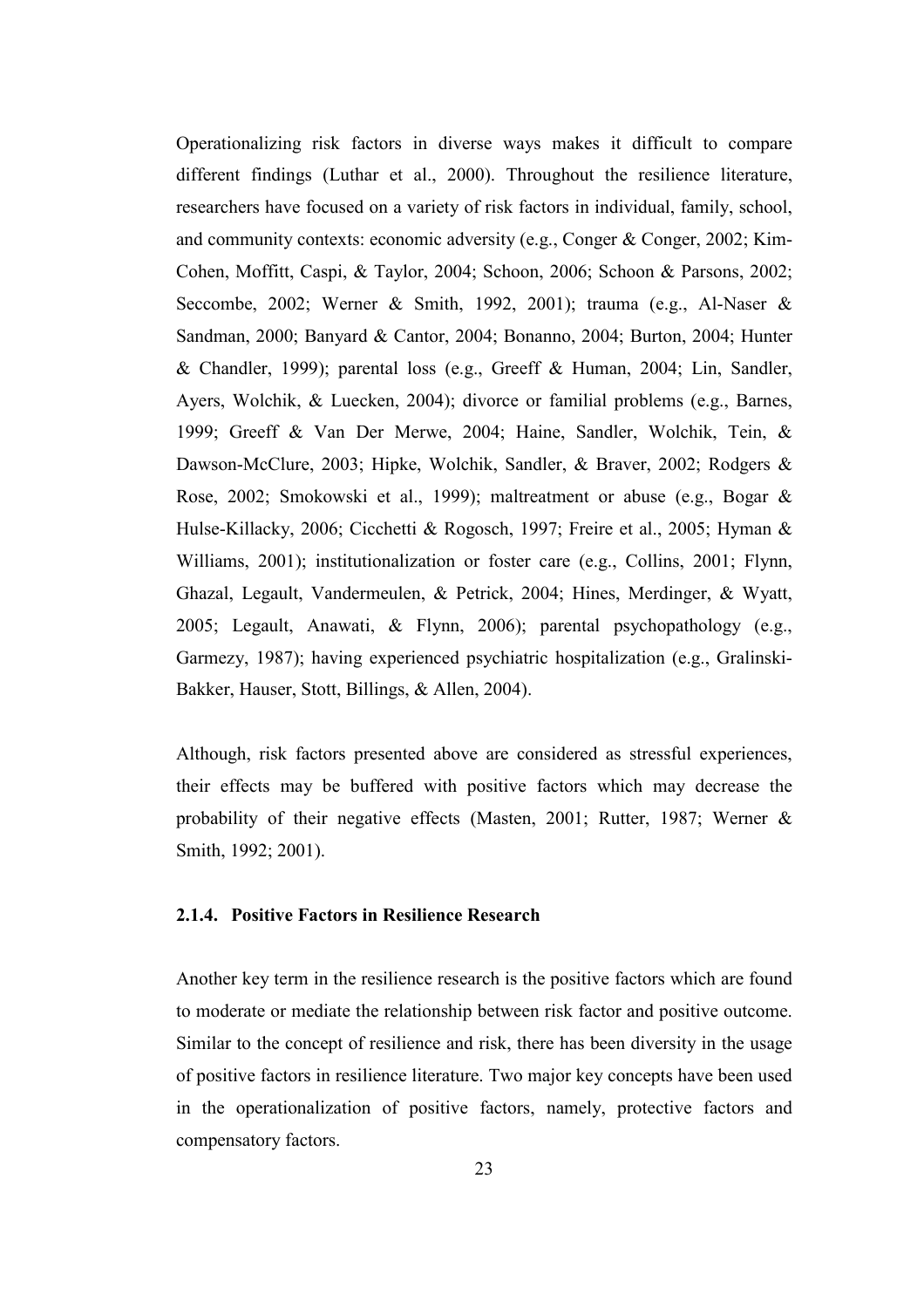Wright and Masten (2005) defined protective factor as "quality of a person or context or their interaction that predicts better outcomes, particularly in situations of risk or adversity", and compensatory factor as "a measurable characteristic in a group of individuals or their situation that predicts general or specific positive outcomes" (p. 19). In line with this, Luthar (1991) stated the differences between compensatory (asset/resource) factors and protective factors. Compensatory factors have a direct effect on a positive outcome, however, protective factors interact with stress factor/s in leading to a positive outcome. As Wright and Masten (2005) state, compensatory factors function at all levels of risk, whereas, protective factors show their effects at high levels of risk or adversity. Therefore, examples of automobile airbags and antibodies of specific diseases have been viewed as protective factors because of their functioning at high levels of risk.

Garmezy (1985, as cited in Rutter, 1987) categorized positive factors in three groups: (1) individual factors that are related to the personality characteristics of children, or adolescents; (2) family factors that are related to the factors in the family environment; and (3) external factors that are related to the environment of the individual beyond the family such as community factors. Similarly, Benard (1993; 2004) grouped protective factors as (1) individual factors and (2) external factors. As Benard (2004) defined "personal resilience strengths are the individual characteristics, also called internal assets or personal competencies, associated with healthy development and life success" (p. 13). There are four categories of personal strengths: social competence (responsiveness, communication, empathy, caring, compassion, altruism, and forgiveness), problem-solving (planning, flexibility, resourcefulness, critical thinking, and insight), autonomy (positive identity, internal locus of control, initiative, self-efficacy, mastery, adaptive distancing, resistance, self-awareness, mindfulness, and humor), and sense of purpose (goal direction, achievement motivation, educational aspirations, special interest, creativity, imagination, optimism, hope, faith, spirituality, and sense of meaning). In addition, research related to resilience in the face of stress, risk, or adversity showed some external factors that foster resilience: caring relationships,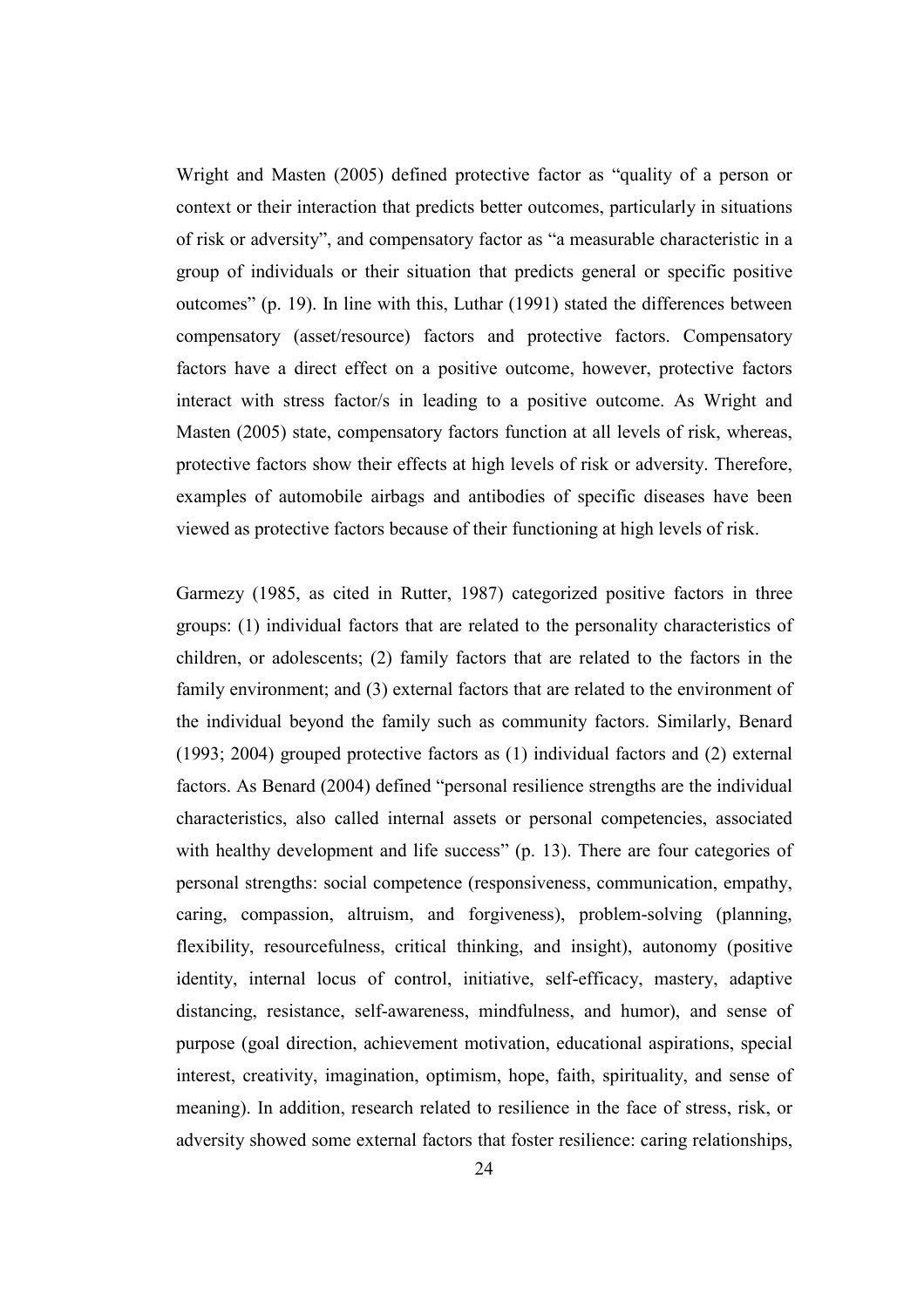high expectations, and opportunity for participation in the school, home, or peer environment (Benard 1993, 2004; Nettles et al., 2000). Benard (1993) suggested that external assets when provided to youth will help them use their internal assets, which may lead to positive developmental outcomes such as academic success and well-being.

Although there is no consensus about the definition of resilience, research studies focusing on predictors or protective factors of resilience have found similar results (Murray, 2003). Throughout the resilience literature, the following internal protective factors have been found to be associated with positive outcome: easy temperament (Masten & Coatsworth, 1998; Masten & Reed, 2002; Murray, 2003; Werner & Smith, 1982; 1992); intelligence, (Masten & Coatsworth, 1998; Murray, 2003; Werner & Smith, 1982) or cognitive functioning (Masten et al, 1999; Masten & Reed, 2002; Smith & Carlson, 1997); problem-solving skills, or social skills (Luthar, 1991; Masten & Reed, 2002; Murray, 2003; Smith & Carlson, 1997; Smokowski, et al., 1999; Werner & Smith, 1982; 1992); autonomy (Benard, 1993, 2004); sense of purpose and optimism (Benard, 1993; Murray, 2003; Smith & Carlson, 1997); empathy (Luthar & Zigler, 1991); sense of humor (Luthar & Zigler, 1991; Masten & Reed, 2002; Rutter, 1987); internal locus of control (Everall et al., 2006; Hines et al., 2005; Luthar, 1991; Luthar & Zigler, 1991; Murray, 2003; Smokowski et al, 1999; Werner, 1995; Werner & Smith, 1992; 2001); self-efficacy (Masten & Coatsworth, 1998; Masten & Reed, 2002; Rutter, 1987); self-esteem (Cicchetti & Rogosh, 1997; Rutter, 1987). In terms of environmental factors, parental warmth (Luthar & Zigler, 1991); positive relationships with at least one caregiver (Masten et al., 1999; Masten & Coatsworth, 1998; Rutter, 1987; Werner & Smith, 1982; 1992); supportive family relationships (Rutter, 1987), or social support (Everall et al., 2006; Smith & Carlson, 1997); having a role model or mentor (Masten & Coatsworth, 1998; Werner & Smith, 1982); engaging in leisure time activities (Smith & Carlson, 1997; Smokowski et al., 1999); having close friendship (Hauser, 1999; Smith & Carlson, 1997; Smokowski et al., 1999); good interpersonal relationships (Rutter, 2007) have been found to be related to positive outcomes in adolescents and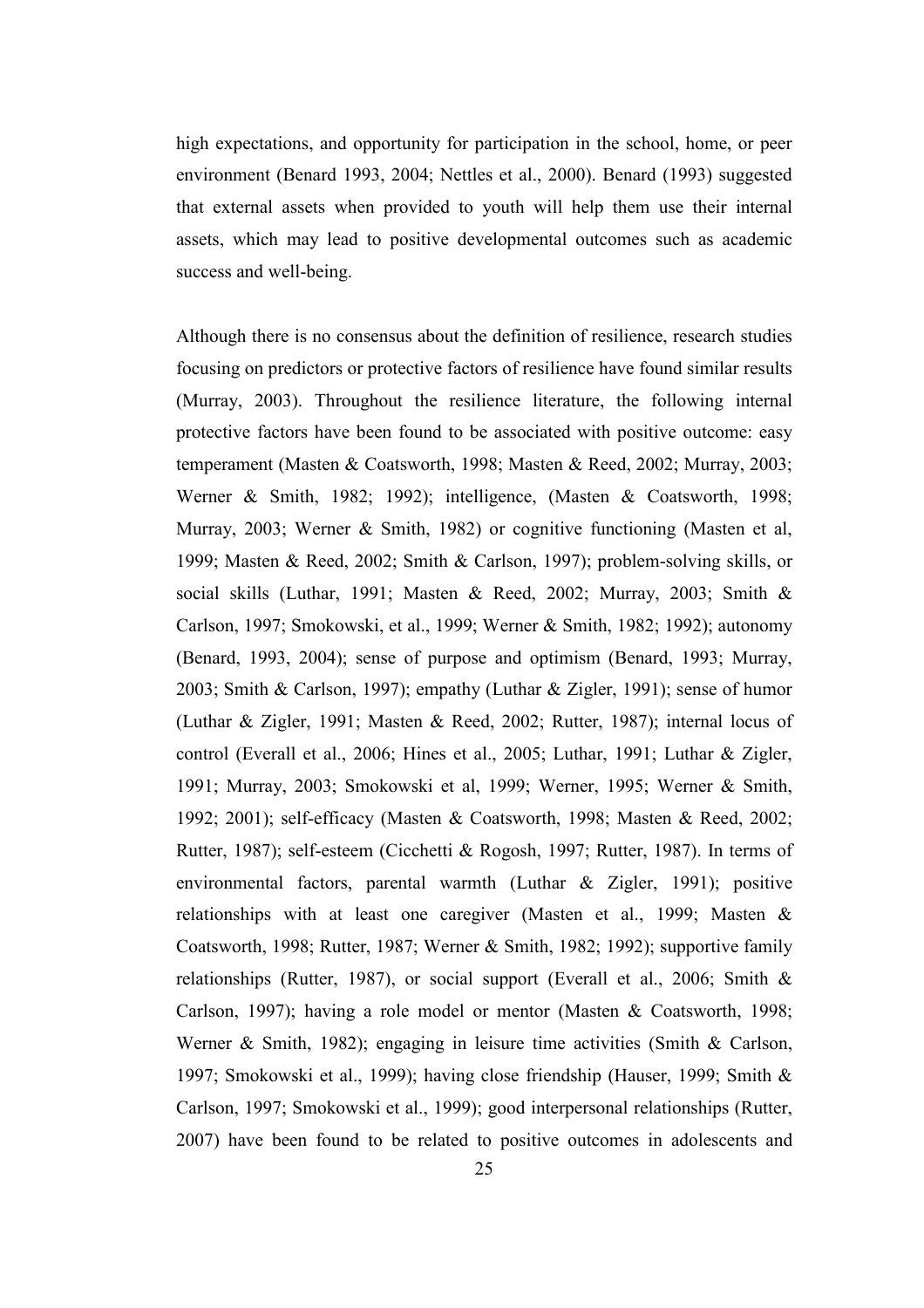children. As Benard (2004) states, there are four personal characteristics of individuals called resilient: social competence, problem-solving skills, autonomy, and a sense of purpose. These characteristics when combined with positive environmental factors provided in the family or school (or both), such as caring relationships, high expectations, and opportunities for participation and contribution, individuals may show resilience in the face of stressful situations (Benard, 1993; 2004).

Another dimension in the resilience definition is positive outcome or positive adaptation. As it is mentioned above resilience cannot be measured directly, rather it is inferred by the positive outcomes or adaptations in the face of risk factors.

# 2.1.5. Positive Outcomes in Resilience Research

To date many different criteria have been used to operationalize positive outcome in resilience literature such as absence of psychopathology, social and academic achievement, competence, happiness, life satisfaction, subjective well-being, or self-esteem (Leontopoulou, 2006; Luthar & Zigler, 1991; Masten & Reed, 2002; Wright & Masten, 2005). Many researchers have questioned whether internal or external criteria should be used as a measure of outcome (Luthar et al., 2000; Masten & Reed, 2002). For example, Luthar (1991) found that inner-city adolescents who showed resilience in terms of external criteria (competence in grades and behavioral conduct) reported internal distress (depression symptoms). Therefore, it has become important to assess internal criteria as well as external criteria in operationalizing positive adaptation in resilience research.

The early work in resilience research was based on absence of psychopathology or negative outcomes as a measure of positive adaptation (Tusaie & Dyner, 2004). However, more recently researchers have used measures of competence among children and adolescents as a measure of positive adaptation in resilience research (Luthar & Zigler, 1991).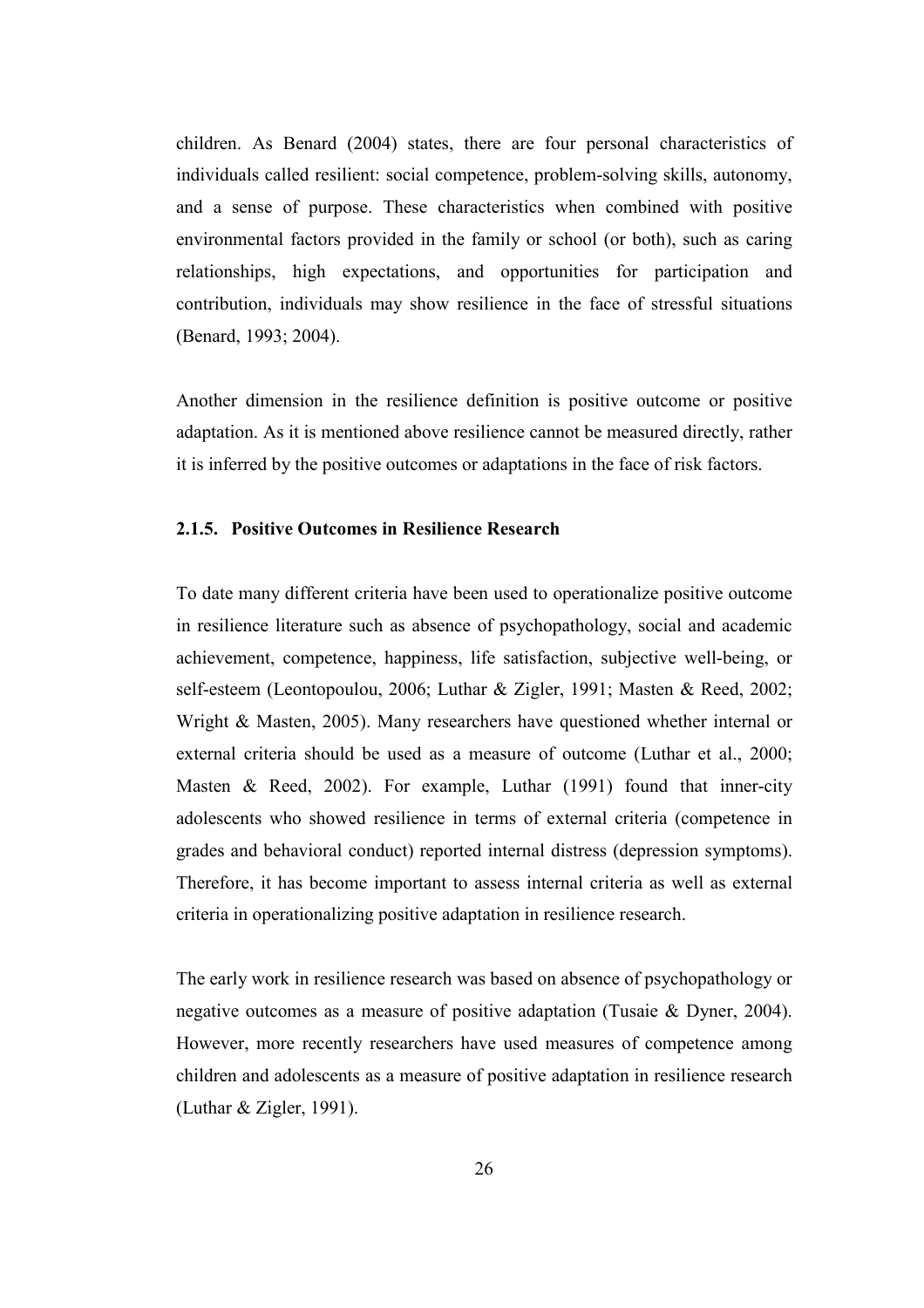#### 2.2. Adolescent Resilience

Adolescence is a significant period for emotional, cognitive, physical, behavioral and social development (Santrock, 2005).

Stressful events in the adolescence period may lead to negative outcomes. In a review of 26 cross-sectional studies of life stress, Compas (1987) reported a consistent relationship between negative life events and behavioral, emotional, and physical difficulties among adolescents. Furthermore, late adolescence, which corresponds to transition from adolescence to early adulthood, has been reported to be a stressful period (Block & Kremen, 1996). In this period, transition from secondary education to higher education may be particularly stressful for some young people in which adolescents may confront with many challenges (Leontopoulou, 2006).

Although, there has been a paucity of research on adolescence and psychopathology (Cicchetti & Rogosch, 2002), the view of adolescence have gradually changed from a period of stress to a period of opportunities for positive development and opportunities for growth (Compas, Hinden, & Gerhardt, 1995; Everall et al, 2006). As Galambos and Leadbeater (2000) states, in adolescence research, there has been an emphasis on transition to adulthood and resilience.

In line with this, the concept of adolescent resilience has taken increased attention from health literature in recent years (Rink & Tricker, 2005). The concept analysis study of Ahern (2006) indicated that adolescent resilience is a "composite of attributes that include the characteristics of the adolescent, sources of social support, and available resources" (p. 175). In a similar vein, youth resilience has been considered in a sociocultural context including the community, family, and individual risk and protective factors (Rew & Horner, 2003).

Over the years, there have been a vast number of qualitative and quantitative studies on adolescent resilience (e.g., Banyard & Cantor, 2004; Carbonell et al.,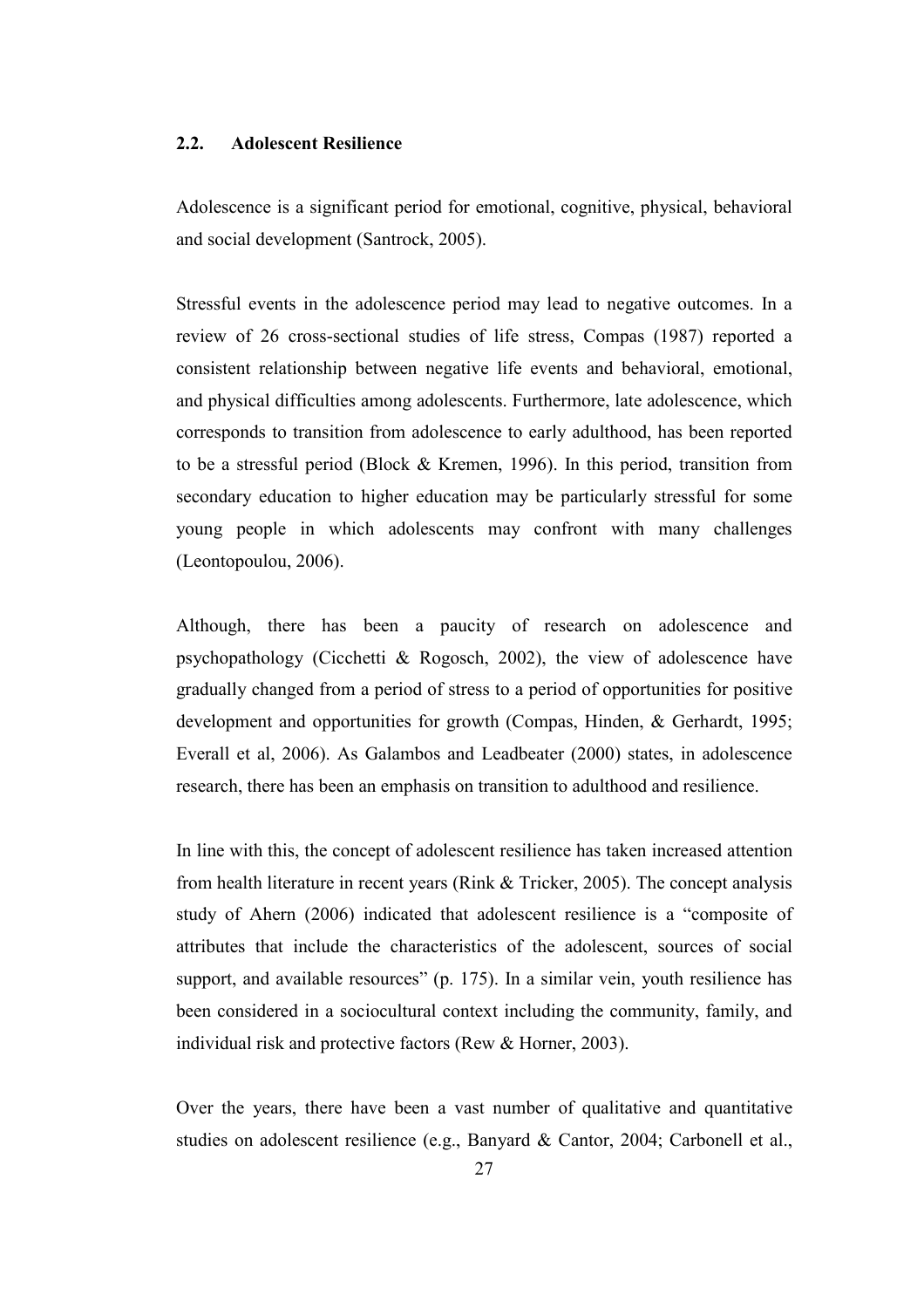1998; Carbonell et al., 2002; Conger & Conger, 2002; D'Imperio et al., 2000; Dumont & Provost, 1999; Everall et al., 2006; Flynn et al., 2004; Freire et al., 2005; Hauser, 1999; Hunter, 2001; Hyman & Williams, 2001; Leontopoulou, 2006; Luthar, 1991; Masten et al., 1995; Masten et al., 1999; Masten et al., 2004; Nettles et al., 2000; Rodgers & Rose, 2002; Smith & Carlson, 1997; Smokowski et al., 1999).

One of the most consistent findings across resilience studies of adolescence is a positive correlation between resilience and internal factors such as problemsolving skills and effective coping strategies (e.g., Dumont & Provost, 1999; Leontopoulou, 2006; Werner, 1995; Werner & Smith, 1982; 1992), internal locus of control (e.g., Banyard & Cantor, 2004; Cappella & Weinstein, 2001; Everall et al., 2006; Gizir, 2004; Leontopoulou, 2006; Luthar, 1991; Smokowski et al., 1999; Werner, 1995), and self-efficacy (e.g., Martin & Marsh, 2006; Terzi, 2006).

For example, Werner and Smith (1982; 1992; 2001) conducted one of the pioneering longitudinal studies of resilience that followed a multiethnic cohort of 698 children born on the island of Kauai, Hawaii in 1955 from infancy to the age of 32. The sample of 505 individuals were followed into adulthood. Some risk factors facing this sample were reported as poverty, perinatal stress, low parental education, divorce, and parental alcoholism. Results revealed that in adolescence, resilient individuals who avoided mental health and behavioral problems showed higher levels of problem-solving skills, autonomy, independence, empathy, task orientation, and curiosity compared to non-resilient individuals. In late adolescence, internal factors such as internal locus of control and self-esteem together with external support systems emerged as factors discriminating resilient and non-resilient group of individuals (Werner, 1995).

Dumont and Provost (1999) examined the protective role of social support, coping strategies, self-esteem, and social activities on experiences of stress and depression among 297 adolescents classified into three groups as: well-adjusted, resilient, or vulnerable. The classification was based on daily hassles and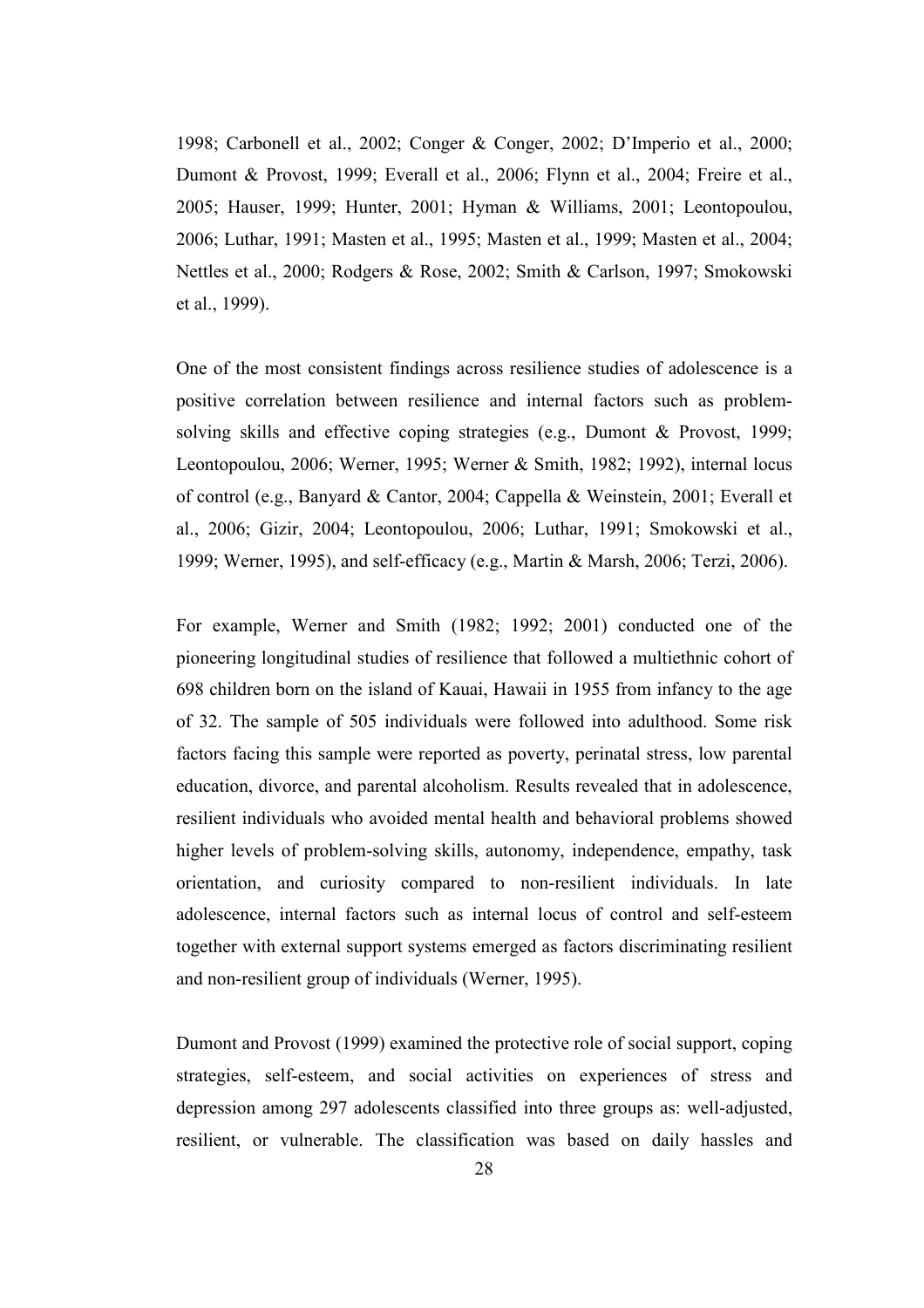depression measures. Individuals who scored high in both measures were grouped as vulnerable; individuals who scored low in both measures were grouped as welladjusted; and individuals who scored high on stress but low in depression were grouped as resilient. A discriminant function analysis indicated that resilient adolescents had higher scores on problem-solving coping strategies than welladjusted and vulnerable adolescents.

In a recent study including 326 Greek first year university students experiencing various negative life events (e.g., new boy/girl friend, parental divorce etc.) at a major educational transition point, locus of control was found to be a major resource leading to resilience operationalized as self-esteem, well-being, and absence of psychopathology. Moreover, results indicated that under low adversity mostly avoidance coping was used and under high adversity both active and avoidance coping strategies were used (Leontopoulou, 2006).

Banyard and Cantor (2004) examined resilience among 197 first semester university students who had a history of exposure to at least one traumatic event (such as sexual abuse, being robbed, and traumatic loss). Adaptation to college and psychological well-being measures were used to measure resilient functioning among these students. Results showed that internal locus of control, meaning making about traumatic events, and social support were predictors of positive adjustment.

Cappella and Weinstein (2001) conducted a study with 1362 eight grade students from low SES backgrounds. They found that having an internal locus of control, taking an academic curriculum in high school, and being female independently predicted resilience operationalized as academic performance.

In a qualitative study carried out with 13 previously suicidal female adolescents to investigate subjective perspective of participants in overcoming suicidality, participants often reported recognition of their personal control over internal and external events as major turning point in their resiliency (Everall et al., 2006).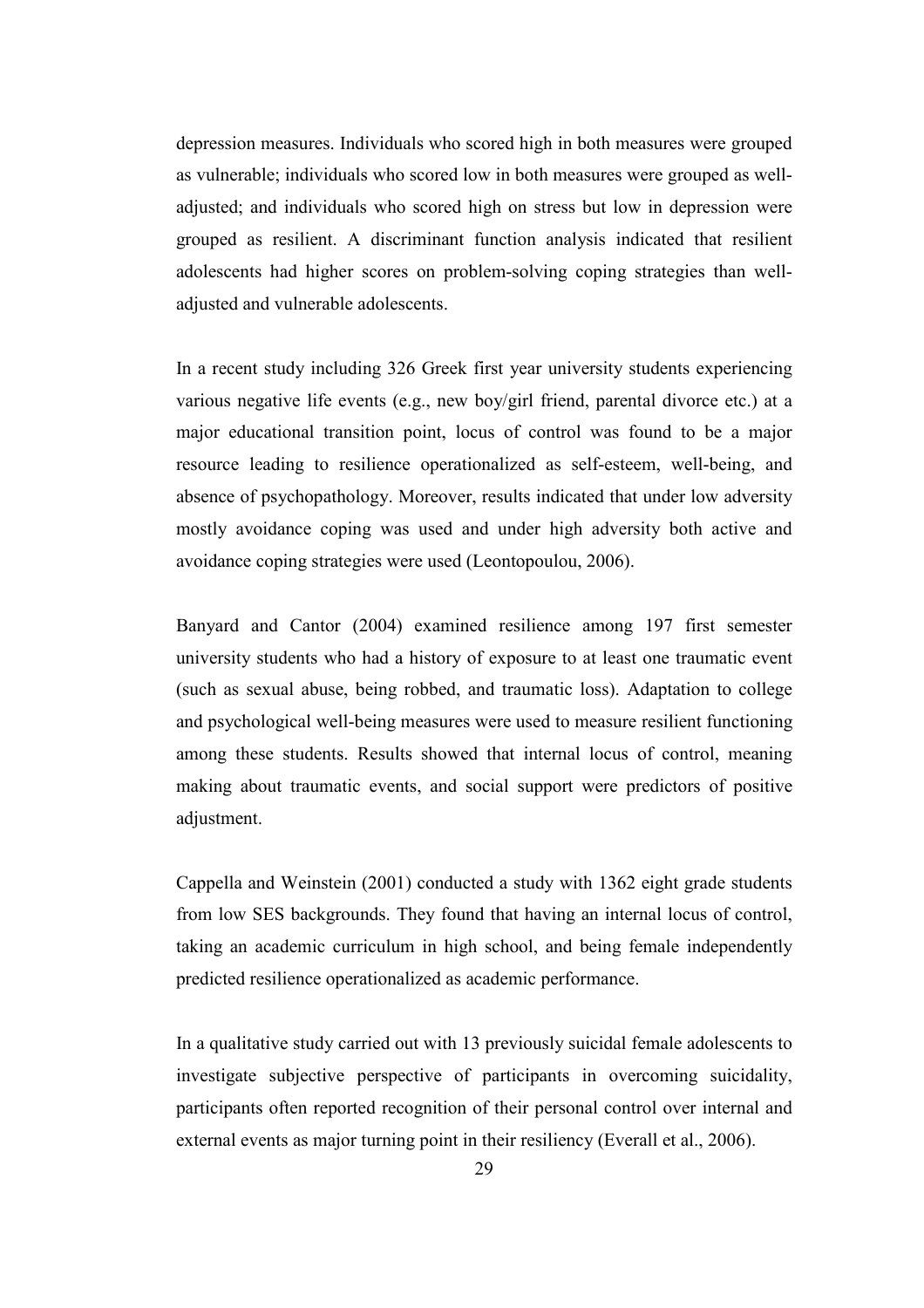Furthermore, in one of the mostly cited studies conducted with 144 inner-city ninth grade students, moderating effect of internal locus of control between stressful life events and resilience was found (Luthar, 1991). Resilience was operationalized as social competence in this study. According to the results, internal locus of control was reported to be a protective factor interacting with stress in leading to resilient functioning.

In another study, Smokowski et al. (1999) conducted a qualitative study with 85 inner-city high school students in Chicago. Majority of the sample was coming from minority groups, single-parent households, and economic adversity. Resilience was operationalized as academic performance. In this study, resilient participants often expressed the belief that working hard would bring about a better life in the future for them, indicating perseverance and determination.

Martin and Marsh (2006) investigated educational and psychological correlates of academic resilience among 402 Australian high school students. Correlation, path analysis, and cluster analysis indicated that self-efficacy, control, planning, low anxiety, and persistence were significant predictors of resilience. Although previous studies on academic resilience focus on ethnic-minority groups or extreme underachievers, this study did not have such a criterion based on the idea that all students may experience poor performance, academic challenge, and adversity at one point.

Besides, for majority of adolescents faced with stress, external factors, specifically, social support from family, friends, or significant others were found to promote resilience (e.g., Banyard & Cantor, 2004; Carbonell et al., 1998; Carbonell et al., 2002; Conger & Conger, 2002; Dumont & Provost, 1999; Everall et al., 2006; Smokowski et al., 1999; Werner, 1995).

For example, as part of a large longitudinal research project Carbonell et al. (1998) found that family cohesion and social support were associated with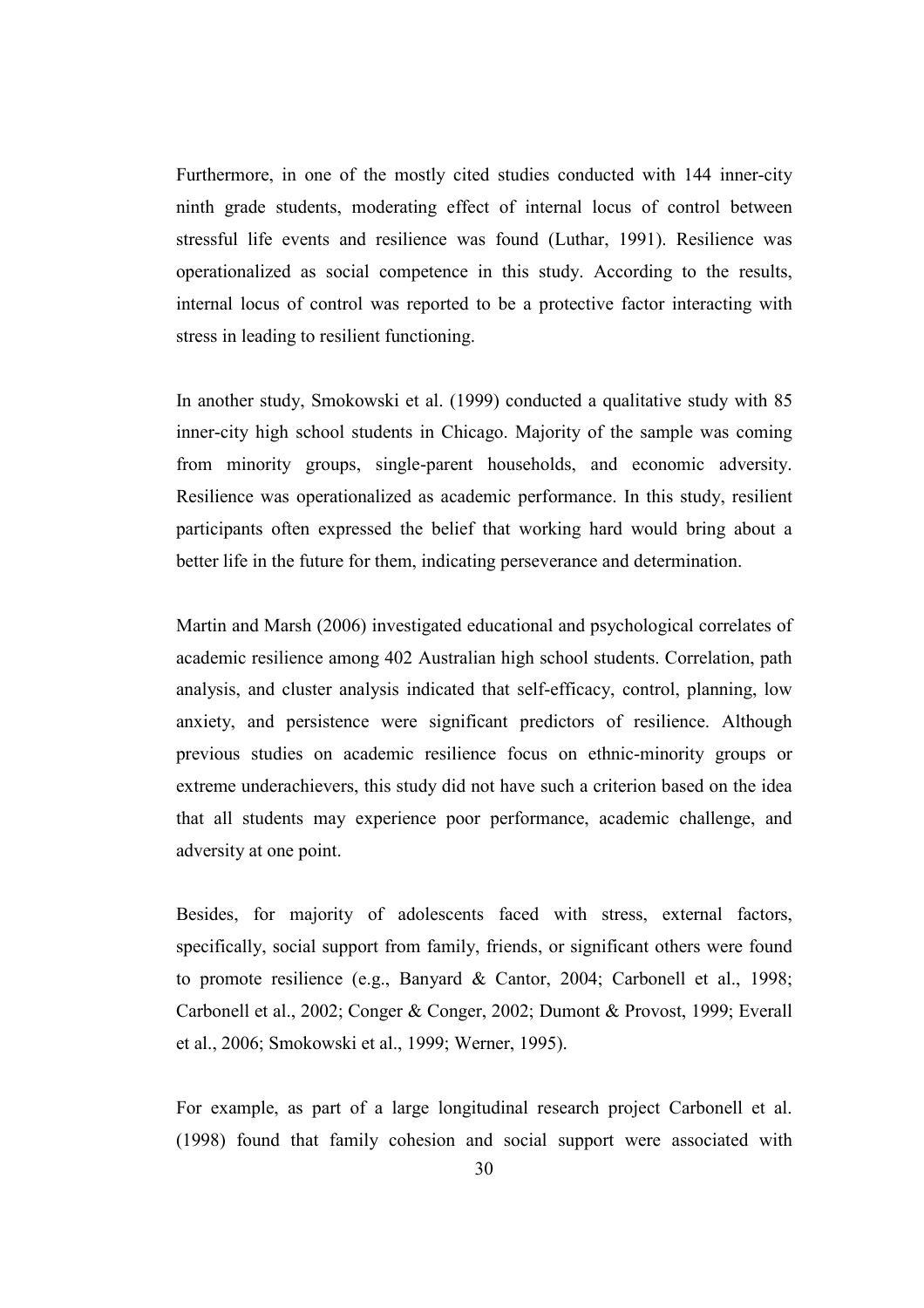resilience among a group of 108 late adolescents at risk for major depression or other diagnoses. Measures of functioning and well-being (behavioral difficulties, academic functioning, self-esteem, socioemotional adjustment, and interpersonal problems) were used to operationalize resilience. In line with the findings, it was inferred that although adolescents at this age begin to develop a sense of autonomy, they still benefit from family support.

As part of the same longitudinal research project, Carbonnell et al. (2002) reported predictor roles of family cohesion, social support, positive outlook, and favorable interpersonal relationships in resilient outcomes of positive functioning and well-being among young adults who had been identified at risk for depression in adolescence.

Likewise, Smokowski et al. (1999) found that motivational support from family members, teachers, and peers contribute to resilience measured by academic performance.

In addition, Conger and Conger (2002) in an ongoing longitudinal study of a cohort of 558 focal youth and their families reported promoting roles of support from parents, siblings, and adults outside the family in resilience to economic adversity. In this study, resilience was operationalized as competence (fewer behavioral and emotional problems). In addition, Banyard and Cantor (2004) reported social support from others as a predictor of resilience among trauma survivors in addition to internal locus of control and meaning making about traumatic events. Similarly, in Everall et al.'s (2006) qualitative study, peer support, parental support, and extrafamilial support have been reported as significant resources in promoting resilience by participants (previously suicidal female adolescents). Likewise, Werner (1995) reported one or more teachers as a significant source of support for resilient adolescents of high-risk youth of Kauai, Hawaii.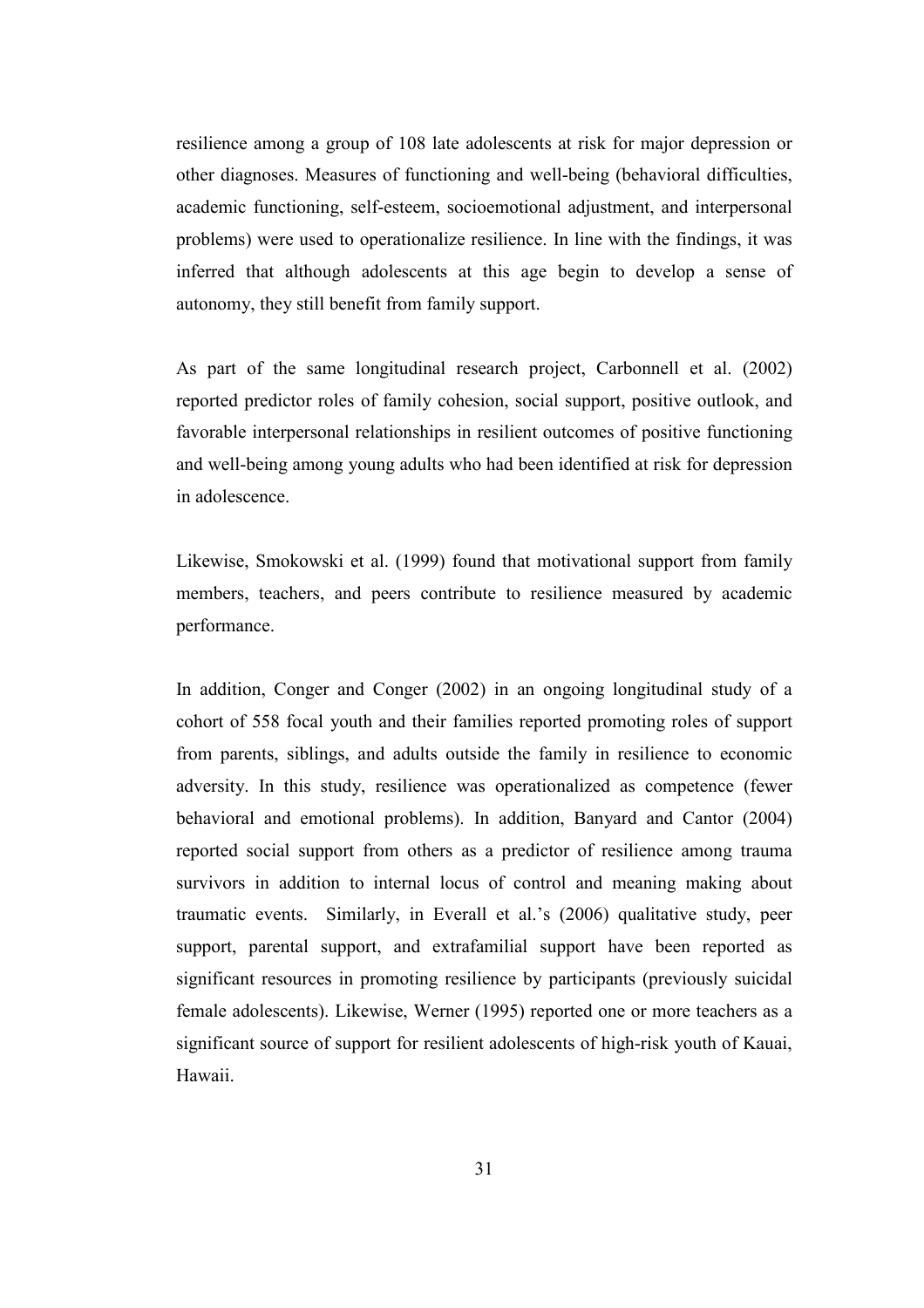Dumont and Provost (1999) examined the protective role of social support, coping strategies, self-esteem, and social activities on experiences of stress and depression among 297 adolescents classified into three groups as: well-adjusted, resilient, or vulnerable, as mentioned above. Different from previous research, they found that social support did not significantly differentiate the three groups. Therefore, for further studies, the authors recommended investigating social support with other variables neglected in the previous resilience studies.

Research on resilience has been expected to contribute to the understanding of adolescent development (Luthar et al., 2000; Olsson et al., 2003). However, similar to the resilience research carried out with other samples, there have been various uses of the term of resilience in adolescence research (Ahern, 2006). As Ahern (2006) suggests "definitions of this concept are inconsistent, most likely to serve the purpose of the researcher or to fit the framework of reference being used by the researcher" (p. 177). Therefore, clear definitions should be given specific to the adolescent population under study.

# 2.3. Review of Literature Regarding the Concept of Learned Resourcefulness

At this point in the review, the literature on learned resourcefulness will be presented in an aim to reveal the importance of including a measure of learned resourcefulness in the prediction of resilience among UEE applicants.

#### 2.3.1. The Concept of Learned Resourcefulness

The term learned resourcefulness was first used by Meichenbaum (1977, as cited in Türkel, 2006) to differentiate between learned helplessness and effective coping behaviors in stressful situations. In his stress inoculation training program, participants were trained in using cognitive and behavioral skills which would help them cope with stressful events. In this program, participants who acquired those skills were found to develop a belief regarding their abilities to cope with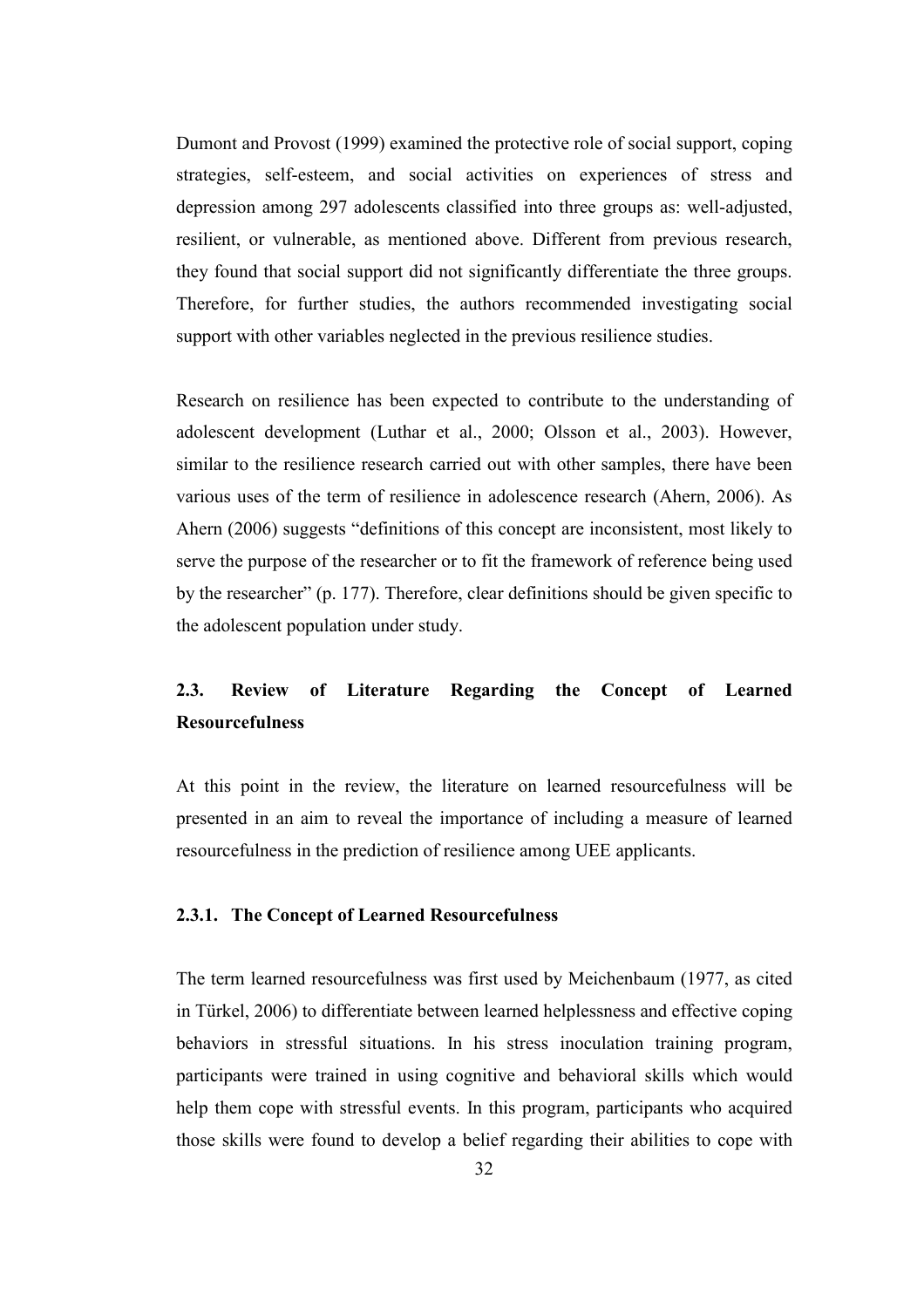manageable levels of stress, which was then called as 'learned resourcefulness' (Meichenbaum, 1977, as cited in Türkel, 2006). After this work, Rosenbaum (1983) labeled these self-control skills as 'learned resourcefulness'. Rosenbaum (1990) suggested that learned resourcefulness is related to coping with difficult life events, believing in one's capacity to deal with problems and avoiding negative thinking.

In an early definition, learned resourcefulness was defined as "an acquired repertoire of behaviors and skills (mostly cognitive) by which a person selfregulates internal responses (such as emotions, cognitions or pain) that interfere with the smooth execution of a desired behavior" (Rosenbaum & Ben-Ari, 1985, p. 200). More recently, the term has been defined as a collection of coping skills (cognitive and behavioral) learned over many years by which individuals cope effectively with stressful events and control the potential undesirable effects of negative thoughts and feelings that may affect the performance of daily activities (Rosenbaum, 1990). As the definition implies, cognitive and behavioral skills constituting resourcefulness are considered to be learned throughout life formally and informally by means of conditioning, modeling, interaction with others and/or personal experience (Rosenbaum, 1990). According to Rosenbaum (1990) these well-learned behaviors help individuals cope with stressful life events, adapt to new situations, and avoid negative outcomes (e.g., depression, learned helplessness) in the face of adversity.

Rosenbaum's self-control model includes four components: situational factors, process regulating cognitions (perceived stress), self-control behaviors (learned resourcefulness), and a target behavior (adaptive functioning) (Rosenbaum, 1990). Situational factors are antecedents of process regulating cognitions (PRCs) and self-control behaviors. In other words, they influence an individual's attending to changes in his/her environment and making self evaluations related his or her ability to cope with these changes (Rosenbaum, 1990). According to Rosenbaum (1990) situational factors determine the level of stress put on an individual. In addition to situational factors, physiological factors (e.g., pain, fatigue) and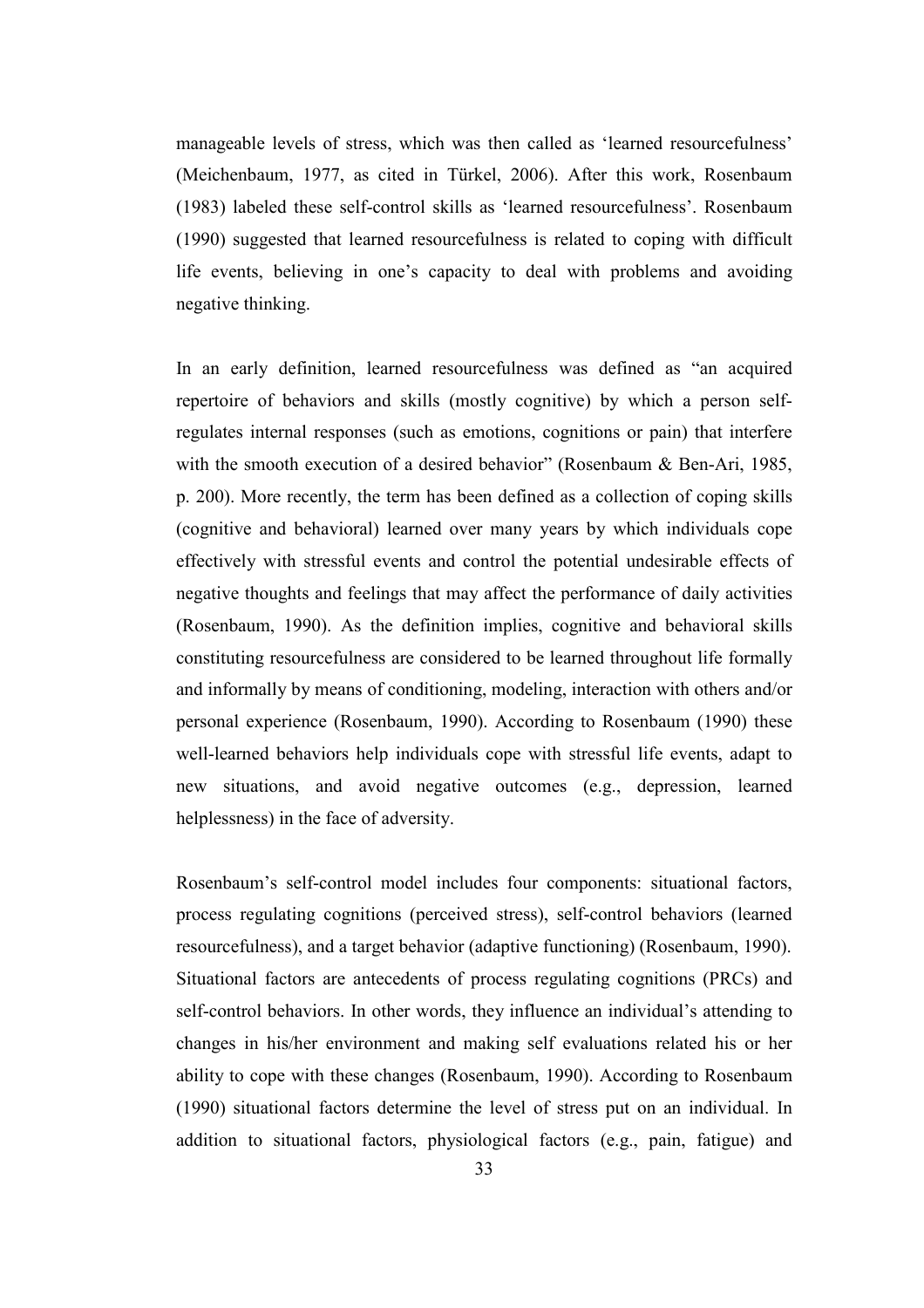personality factors (e. g., cognitions, affects) may influence the execution of selfcontrol behaviors. Thus, situational factors and physiological factors have direct influences on learned resourcefulness and indirect influences on it through psychological factors (Rosenbaum, 1990).

According to Rosenbaum (1990) an individual undergoes certain cognitive processes before engaging in self-control behavior. In his theory, the cognitive processes preceding the self-control behavior are called process regulating cognitions (PRCs). As Rosenbaum states, "Whenever a person monitors his or her actions, assigns meanings to events, attributes causality to what has happened, and develops expectancies for the future, he or she engages his or her PRC." (Rosenbaum, 1990, p. 4). After engaging PRCs, individuals regulate their internal environment (cognitions, emotions, and sensations) and determine a target behavior to perform (Rosenbaum, 1990).

The self-help skills constituting learned resourcefulness is composed of four main components: self-instructions to cope with physiological, emotional, and cognitive responses; problem-solving skills; postponement of satisfaction of needs (ability to delay immediate gratification for better future outcomes); and belief in ability to self-regulate internal events (Rosenbaum, 1983). In 1990, Rosenbaum reconceptualized the term and categorized the theoretical dimensions of learned resourcefulness as: redressive self-control (use of positive self-instructions), reformative self-control (use of problem-solving and delay of gratification), and perceived self-efficacy (belief in one's ability to deal with a problem). Redressive self-control has been considered as the process of self-instruction and selfevaluation. This type of self-control has been associated with the regulation of internal responses such as sensations, emotions, and cognitions. By using redressive control skills, individuals may minimize the negative effects of these internal processes by eliminating the effects of disturbing thoughts and feelings (Rosenbaum, 1990). Reformative self-control, which has been considered as the process of change, is related to problem-solving skills toward changing maladaptive thoughts, feelings, or behaviors and facilitating the adaptation of new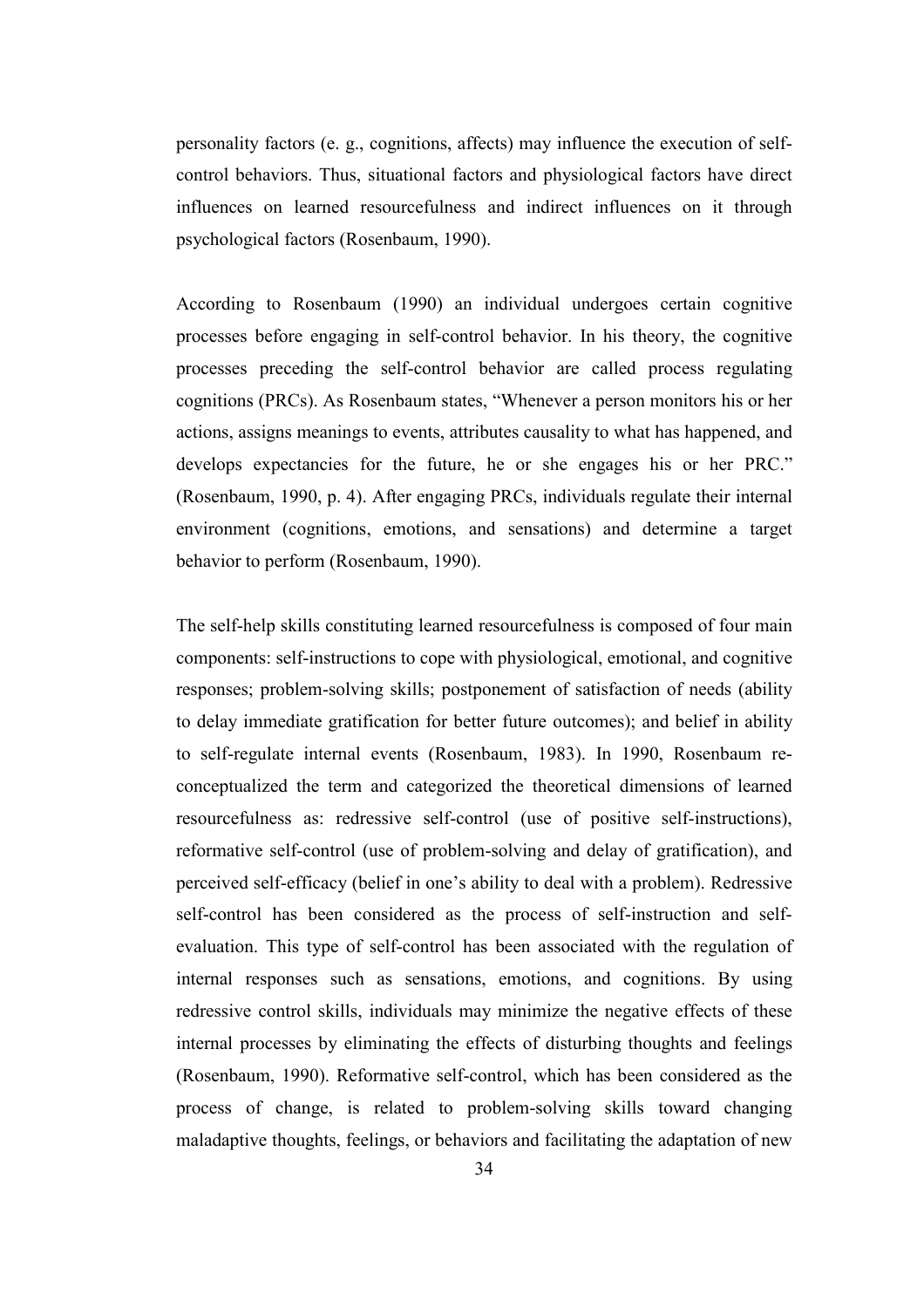effective thoughts and behaviors, such as breaking bad habits to adapt good ones (Rosenbaum, 1990). Self-efficacy beliefs dimension, which is related to the Bandura's (1977) concept of self-efficacy, refers to individuals' perceptions regarding their abilities to perform a target behavior. These components of learned resourcefulness are related and may function together in reducing the negative effects of certain distressing thoughts and feelings on daily task performance (Rosenbaum, 1990).

In Rosenbaum's theory, target behavior is defined as the consequence of selfcontrol mechanisms (Rosenbaum, 1990).

#### 2.3.2. Research on Learned Resourcefulness

Theoretically, individuals with high learned resourcefulness skills are able to regulate the disturbing effects of internal events (negative emotions and cognitions) and thereby effectively cope with stressful situations. In other words, learned resourcefulness has a stress buffering effect which decreases the negative effect of perceived stress on positive adaptation (Rosenbaum, 1990).

In order to measure individuals' learned resourcefulness levels Rosenbaum (1980a) developed the Self-Control Schedule (SCS). SCS measures individuals' tendencies to apply self-control behaviors. A high score on the scale implies high levels of learned resourcefulness skills and a low score implies low levels of learned resourcefulness skills (Rosenbaum, 1980a). As sound psychometric properties of this instrument have been determined in various studies (e.g., Boonpongmanee, Zauszniewski, & Boonpongmanee, 2002; Kiefer, 2001; Ngai, Chan, & Holroyd, 2008; Redden, Tucker, & Young, 1983; Richards, 1985; Rosenbaum, 1980a, 1980b), it has been used in many studies as a measure of learned resourcefulness (e.g., Akgün, 2004; Akgün & Ciarrochi, 2003; Flett, Hewitt, Blankstein, & O'Brien, 1991; Gintner et al., 1988).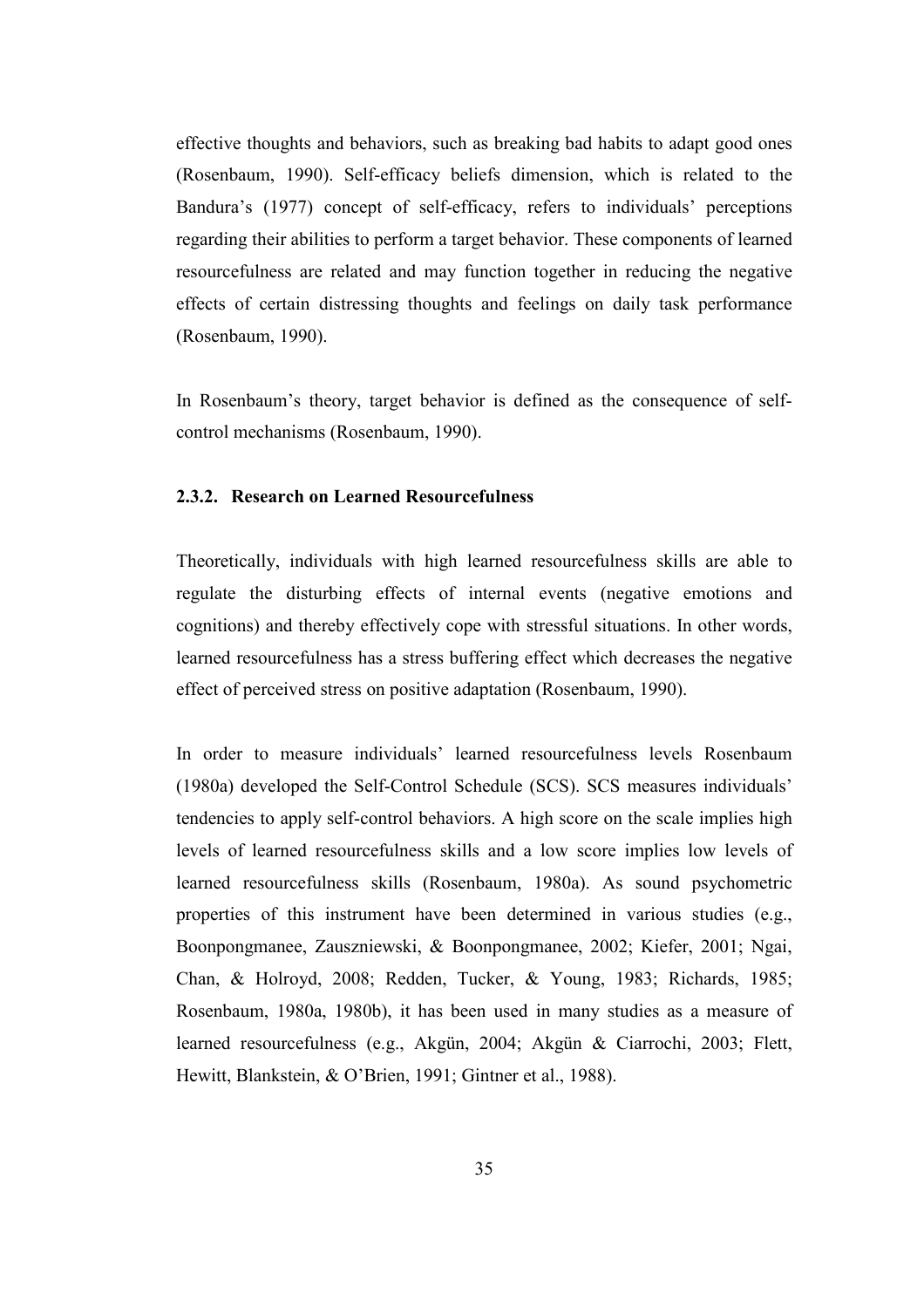Most of the major research on learned resourcefulness, which focused on the relationship between stress and self-control, has provided evidence that high resourceful individuals are better than low resourceful individuals at managing stressful events (e.g., Akgün, 2004; Akgün & Ciarrochi, 2003; Flett et al., 1991; Gintner et al., 1988; Kiefer, 2001; Rosenbaum, 1980a, 1980b; Rosenbaum & Ben-Ari, 1985; Rosenbaum & Jaffe, 1983; Rosenbaum & Palmon, 1984; Rosenbaum & Rolnick, 1983). These findings are consistent with the learned resourcefulness theory which proposes that high resourceful individuals are better equipped to decrease the negative effects of stress on their adaptive functioning (Rosenbaum, 1990).

A considerable body of research indicates that learned resourcefulness is positively associated with effective coping and/or adaptive functioning (e.g., Akgün, 2004; Akgün & Ciarrochi, 2003; Bekhet, Zauszniewski, & Wykle, 2008; Gintner et al., 1988), self-efficacy (e.g., Akgün, 2004; Rosenbaum & Ben-Ari Smira, 1986; Weisenberg, Wolf, Mittwoch, & Mikulincer, 1990), self-esteem (e.g., Dirksen, 2000; Dirksen & Erickson, 2002; Flett et al., 1991; McWhirter, 1997a, 1997b), health promoting behaviors and/or health (e.g., Boonpongmanee, Zauszniewski, & Morris, 2003; Kennett & Ackerman, 1995; Kennett, Morris, & Bangs, 2006; Rosenbaum & Ben-Ari Smira, 1986; Zauszniewski & Chung, 2001; Zauszniewski, Chung, & Krafcik, 2001) and negatively associated with anxiety (e.g., Zlotogorski, Tadmor, Duniec, Rabinowitz, & Diamant, 1995), and depression (e.g., Flett et al., 1991; Huang, Sousa, Tu, & Hwang, 2005; Kiefer, 2001).

Learned resourcefulness has been found to be related to coping effectively with various stressful and challenging situations such as clinical pain (e.g., Rosenbaum, 1980a, 1980b), epilepsy (e.g., Rosenbaum & Palmon, 1984), seasickness (e.g., Rosenbaum & Rolnick, 1983), learned helplessness (e.g., Rosenbaum & Ben-Ari, 1985; Rosenbaum & Jaffe, 1983; Rosenbaum & Palmon, 1984), homelessness (e.g., Wenzel, 1992), poverty (e.g., Edwards & Riordan, 1994), anxiety (e.g.,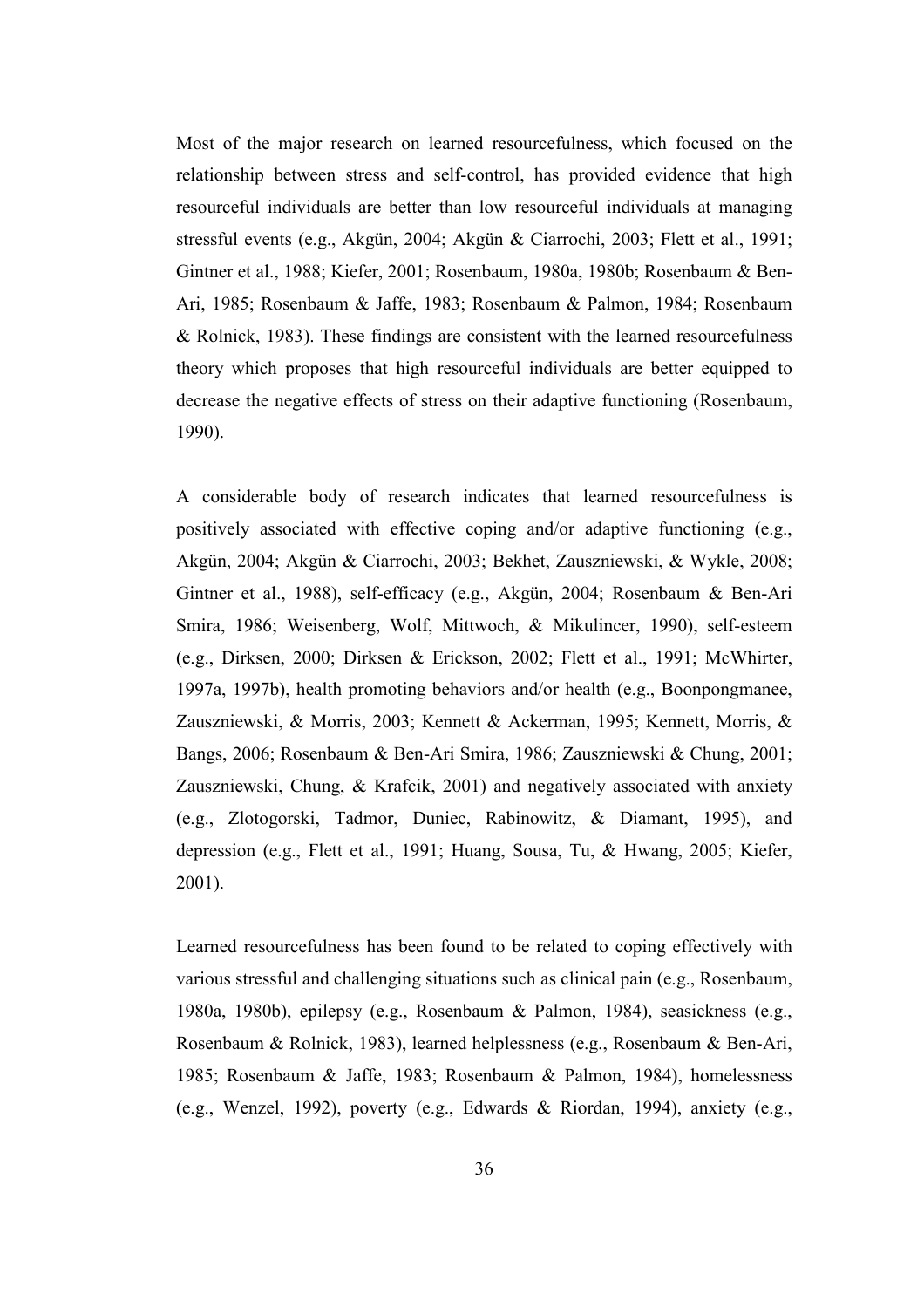Zlotogorski et al., 1995), and academic stress (e.g., Akgün, 2004; Akgün & Ciarrochi, 2003; Gintner et al., 1988).

For example, Rosenbaum and Jaffe (1983) investigated the role of learned resourcefulness in developing learned helplessness among 60 undergraduate students. According to the researchers, low resourceful individuals were more likely to become learned helpless than high resourceful individuals when confronted with uncontrollable failure. In this study, participants were asked to solve anagrams after being exposed to a helpless induction phase. Although, the task of solving anagrams was now a controllable situation, low resourceful individuals were more likely to give up compared to high resourceful individuals who completed more anagrams. The results indicated that learned resourcefulness is an important factor for coping with learned helplessness. Similarly, Rosenbaum and Ben-Ari (1985) examined the differences between high resourceful and low resourceful undergraduate psychology students  $(N = 72)$  in terms of their responses to feedback indicating non-contingent success (receiving positive feedback on 80 % of the trials and negative feedback on 20 % of the trials) or non-contingent failure (receiving negative feedback on 80 % of the trials and positive feedback on 20 % of the trials) regarding their therapeutic abilities. The results revealed that high resourceful individuals checked significantly fewer statements indicating negative self-evaluations in the failure condition and checked significantly more positive self-evaluation statements in the success condition compared to low resourceful individuals.

Furthermore, many studies investigated the relationship between learned resourcefulness and different coping styles in the face of academic stress. In one of the earlier studies, Gintner et al. (1988) investigated coping strategies used by high and low resourceful students ( $N = 80$  graduate students) in two-stages of an examination situation. The findings showed that high resourceful individuals used significantly more problem-focused coping strategies compared to low resourceful individuals, whereas, low resourceful individuals used more wishful thinking, distancing, and self-blame during the exam preparation time. More recently, in a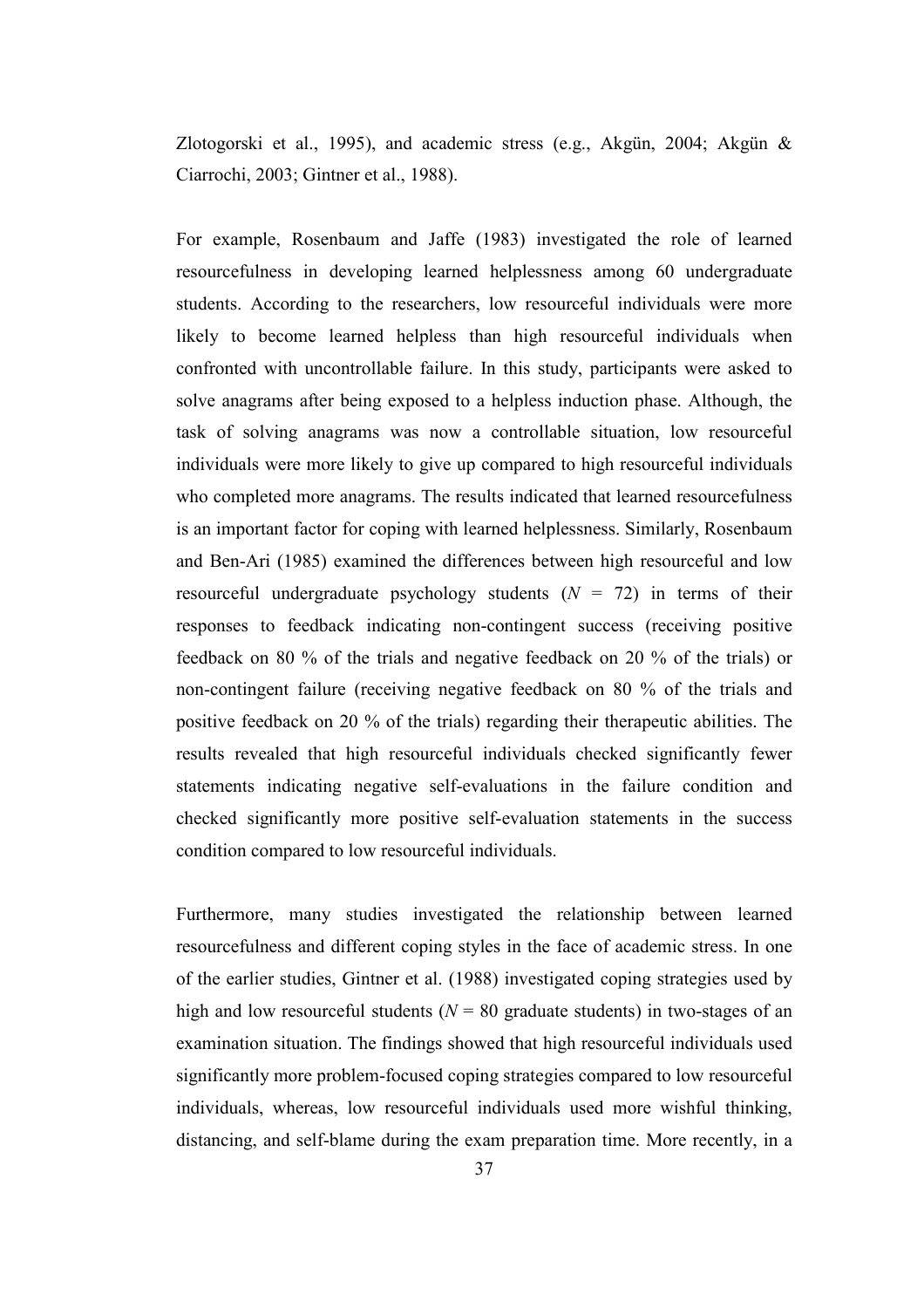study conducted with undergraduate students  $(N = 141)$ , Akgün and Ciarrochi (2003) examined the moderating effect of learned resourcefulness between academic stress and academic performance. The findings revealed the differences between low resourceful and high resourceful individuals as expected. The grades of low resourceful students were found to be negatively affected by high academic stress. However, high academic stress had no effect on the grades of high resourceful students. Similarly, Akgün (2004) studied the differences between high and low resourceful students with regard to their perceived stress levels, selfefficacy expectancies, and coping strategies on stressful academic situations in a sample of 255 undergraduate students. In this study, high resourceful students were found to have higher self-efficacy expectancies; use more problem-focused coping, more positive evaluation, and less escape-avoidance strategies; and ask for social support more in stages of an examination situation compared to low resourceful students.

In the studies concerning learned resourcefulness findings remarkably reported a meaningful positive relationship between self-efficacy and learned resourcefulness (e.g., Akgün, 2004; Rosenbaum & Ben-Ari Smira, 1986; Weisenberg et al., 1990). It is not surprising as Bandura's (1977) theory of selfregulation is closely related to the theory of learned resourcefulness (Rosenbaum, 1990). As Bandura (1982) states individuals high in learned resourcefulness would have high levels of self-efficacy and engage in coping. For instance, Rosenbaum and Ben-Ari Smira (1986) investigated the relationships among selfevaluations regarding past compliance (compliance with a stringent fluid intake regimen), efficacy expectations, and delay of gratification behavior within a sample of 53 dialysis patients. The findings indicated a positive relationship between learned resourcefulness scores and self efficacy expectations. In addition to this study, Weisenberg et al. (1990) reported a positive relationship between learned resourcefulness and perceived self-efficacy.

Studies increasingly report a meaningful association between learned resourcefulness and self-esteem. To begin with, Flett et al. (1991) studied the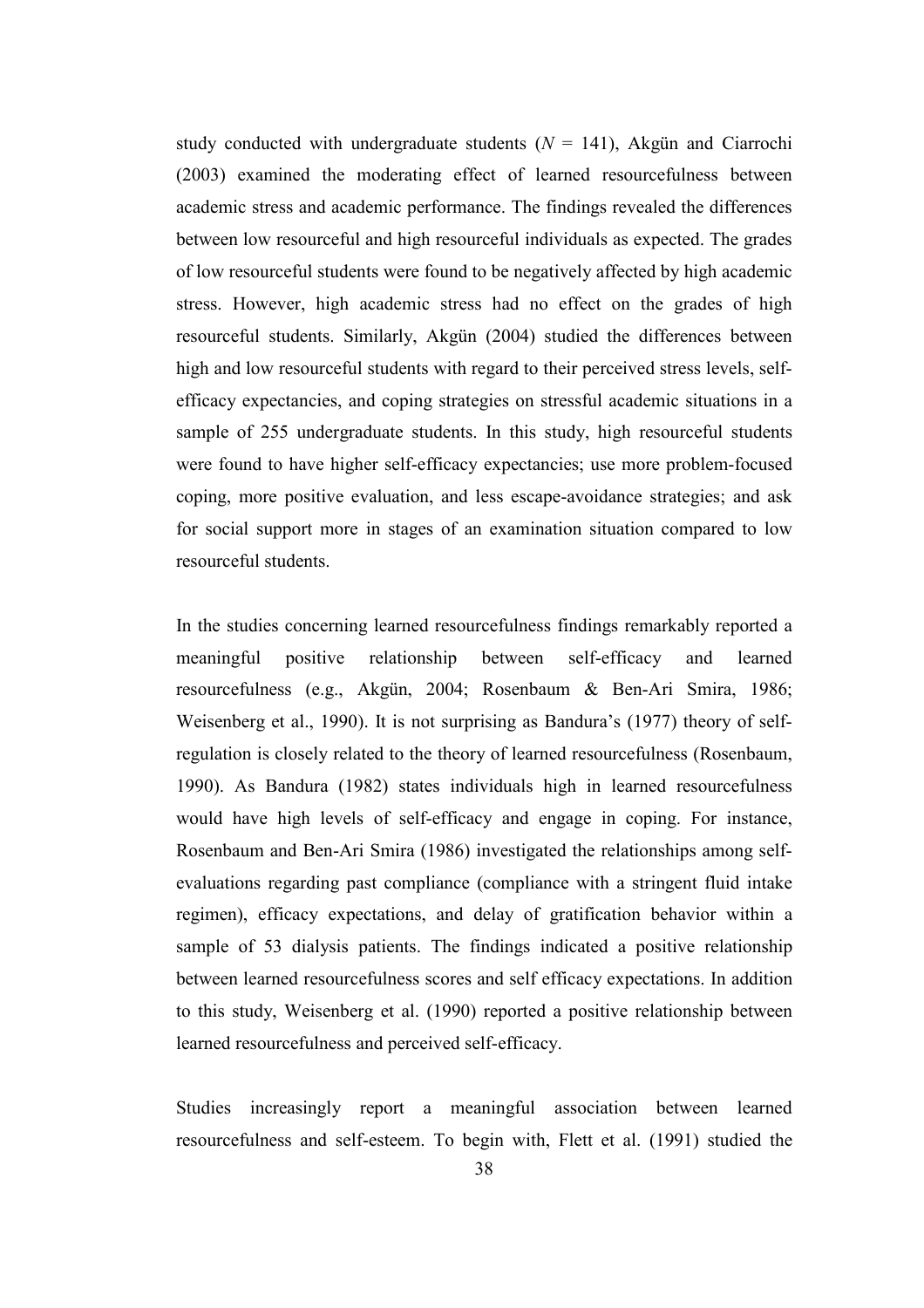mediating role of learned resourcefulness on the relationship between perfectionism and adjustment among a sample of 103 undergraduate students. The results revealed a significant positive correlation between learned resourcefulness and self-esteem scores. Moreover, in related studies McWhirter (1997a, 1997b) reported a positive correlation between learned resourcefulness and self-esteem among 51 and 625 college students respectively. Along with the above findings, Dirksen (2000) found that resourcefulness and social support were significant predictors of self-esteem, explaining 33 % of the variance in self-esteem scores of 84 women who had survived breast cancer. In a similar vein, Dirksen and Erickson (2002) found that resourcefulness and social support were significant predictors of self-esteem in breast cancer survivors (50 Hispanic and 50 non-Hispanic white women).

Multiple studies have shown that using learned resourcefulness skills are important in avoiding unhealthy behaviors such as smoking (e.g., Carey, Carey, Carnrike, & Meisler, 1990; Kennett et al., 2006), alcohol consumption (e.g., Carey et al., 1990), eating disturbances (e.g., Kennett & Nisbet, 1998), and engaging in health-promoting behaviors such as giving up smoking (e.g., Kennett et al., 2006), losing weight and maintaining weight loss (e.g., Kennett & Ackerman, 1995), continuing with medical requirements (e.g., Rosenbaum & Ben-Ari Smira, 1986), and engaging in positive health practices (e.g., Zauszniewski & Chung, 2001). Carey et al., (1990) found that heavy drinkers scored lower on learned resourcefulness measure compared to light and medium drinkers and also infrequent and non-drinkers ( $N = 175$  college students). Besides, smokers and ex-smokers were found to be lower on learned resourcefulness scores compared to individuals never smoked. Later studies have reported somewhat parallel findings with this study (e.g., Kennett et al., 2006).

Research has shown that low learned resourcefulness scores predicted depression scores and high resourceful individuals were reported to be less likely to show depressive symptoms compared to low resourceful individuals (e.g., Flett et al., 1991; Huang et al., 2005; Kiefer, 2001). For instance, in one recent study, Huang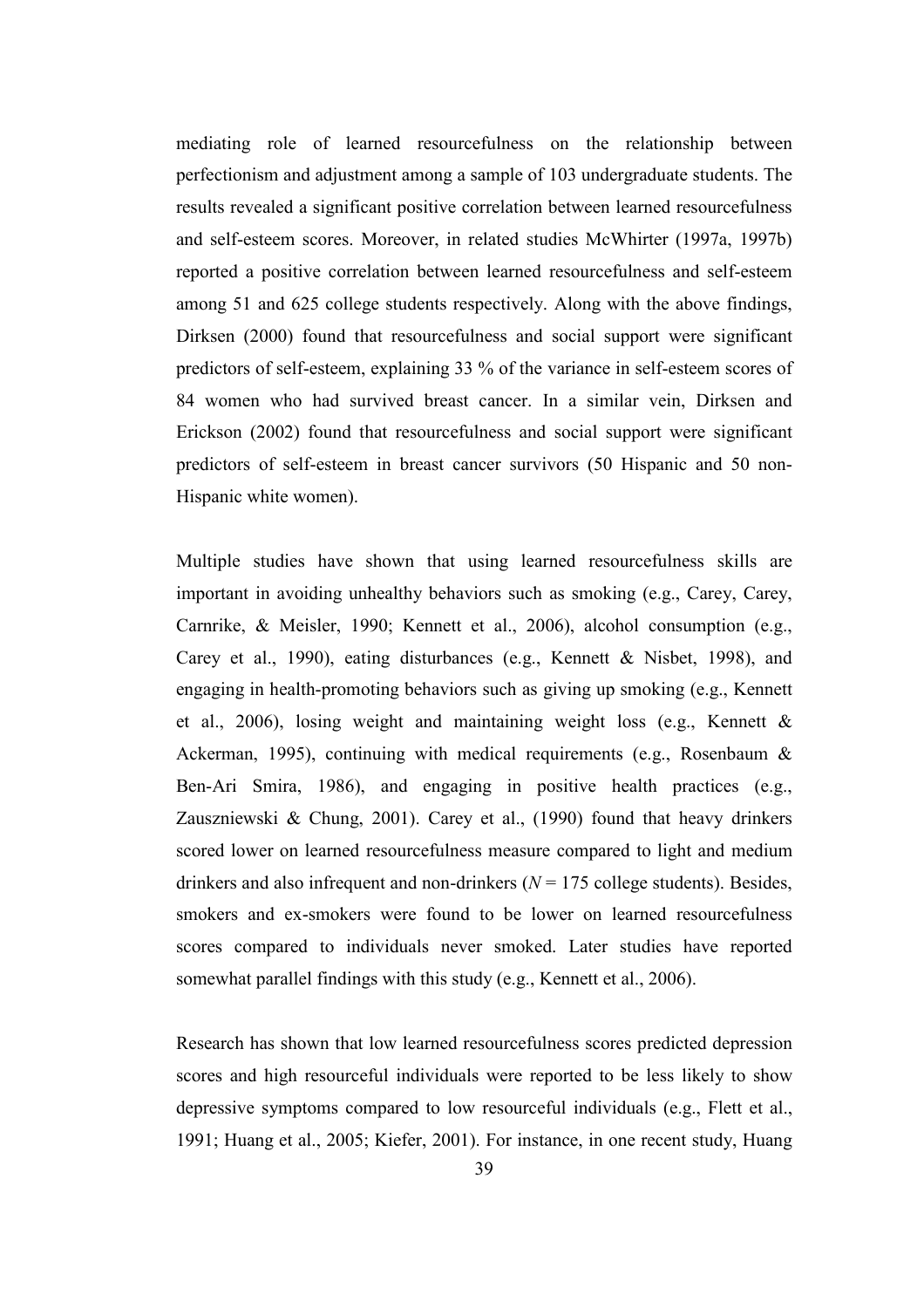et al. (2005) investigated the factors that may affect the development of depression among female adolescents aged 16 to 20 years ( $N = 404$ ). The results showed that adolescents scoring high on learned resourcefulness reported significantly fewer depression symptoms compared to low resourceful ones. In addition, research has shown that learned resourcefulness may be an important factor in preventing depression symptoms and enhancing mental health (Kiefer, 2001). Furthermore, as some studies indicated learned resourcefulness predicted outcome of cognitive behavioral therapy for depression (e.g., Simons, Lustman, Wetzel, & Murphy, 1985, as cited in Türkel, 2006) and severe depression (e.g., Burns, Rude, Simons, Bates, & Thase, 1994), in which individuals with high learned resourcefulness skills showed greater recovery compared to low resourceful individuals.

In addition, along with Rosenbaum's theory (1990), research has suggested that self-control programs are more effective for high resourceful individuals compared to low resourceful ones (e.g., Kennett & Ackerman, 1995; Kennett & Stedwill, 1996) and evidence has indicated that individuals who score low in resourcefulness were more likely to drop out from self-control programs designed for educational or health promoting purposes (e.g., Kennett, 1994; Kennett  $\&$ Ackerman, 1995; Kennett & Stedwill, 1996), which is along with the reporting that high resourceful individuals are more likely to try hard, persist, and achieve their goals in spite of the obstacles they face with.

It is obvious from the above findings that learned resourcefulness help people show positive adaptation in the face of stressful events. Therefore, learned resourcefulness may be an internal asset for resilience in the major challenge of university examination preparation period.

## 2.4. Resilience and Learned Resourcefulness

In the previous literature control attributions such as locus of control and selfefficacy has been found to be protective factors of resilience. An internal locus of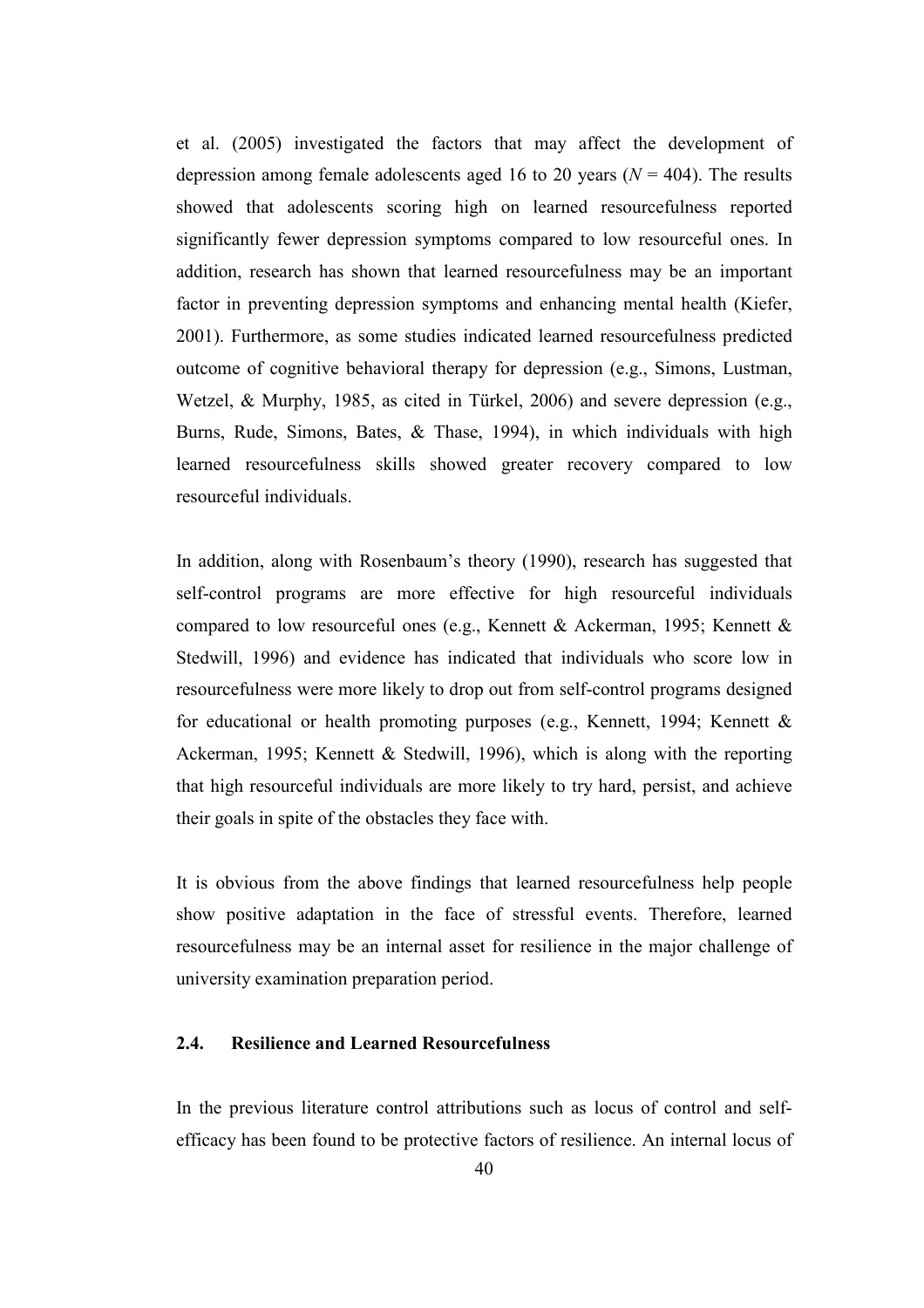control, which refers to beliefs in one's ability to control the situations affecting his/her life, has been shown to contribute resilience among adolescents (e.g., Banyard & Cantor, 2004; Cappella & Weinstein, 2001; Everall et al., 2006; Leontopoulou, 2006; Luthar, 1991; Luthar & Zigler, 1991; Smokowski et al., 1999; Werner, 1995). Likewise, self-efficacy, which refers to the belief that one can perform a certain behavior (Bandura, 1977), has been cited in literature as fostering resilience among adolescents (e.g., Martin & Marsh, 2006; Masten & Coatsworth, 1998; Rutter, 1987; Werner & Smith, 1992, 2001). Moreover, resilient adolescents have been found to have good problem-solving skills and use effective coping strategies (e.g., Dumont & Provost, 1999; Leontopoulou, 2006; Werner, 1995; Werner & Smith, 1982; 1992).

In a similar vein, learned resourcefulness, which includes the concepts of internal locus of control, self-efficacy, coping, and problem-solving skills (Rosenbaum, 1990), has been found to be positively associated with self-efficacy (e.g., Akgün, 2004; Rosenbaum & Ben-Ari Smira, 1986), coping (e.g., Akgün, 2004; Akgün & Ciarrochi, 2003; Gintner et al., 1988), and internal locus of control (e.g., Boyraz, 2002; Dağ, 1991). Likewise, learned resourcefulness has been defined as an internal coping resource which people use to deal with stressful events (Rosenbaum, 1990). Studies continually verify that high resourceful people can cope with challenging situations more easily and effectively compared to low resourceful people (e.g., Akgün, 2004; Akgün & Ciarrochi, 2003; Gintner et al, 1988; Rosenbaum 1980b; Rosenbaum & Ben- Ari, 1985; Rosenbaum & Jaffe, 1983; Rosenbaum & Rolnick, 1983).

Although, no research has been found investigating the relationship between learned resourcefulness and resilience, in the light of the literature on resilience and learned resourcefulness, it is possible to suggest that learned resourcefulness (being closely related to internal locus of control, self-efficacy, coping, and problem-solving skills) is an internal factor promoting resilience.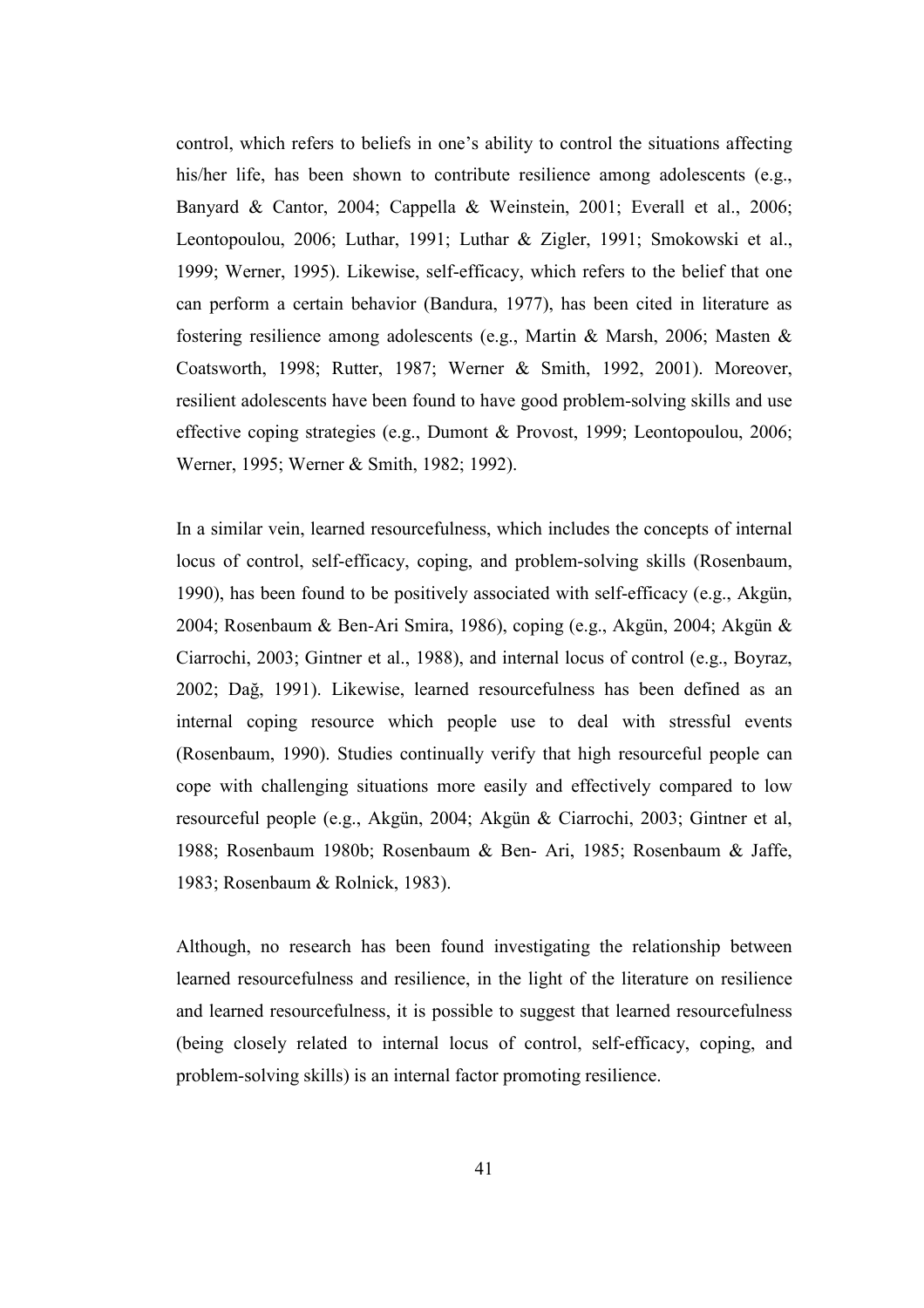However, as resilience was operationalized as self-esteem in the current study, it is worth mentioning the literature on the relationship between learned resourcefulness and self-esteem. For example, Flett et al. (1991) studied the mediating role of learned resourcefulness on the relationship between perfectionism and adjustment among a sample of 103 undergraduate students. The results indicated a significant positive correlation between learned resourcefulness and self-esteem scores. Moreover, McWhirter (1997a, 1997b) reported a positive correlation between learned resourcefulness and self-esteem among 51 ethnic minority college students and among 625 college students and respectively. In addition, Dirksen (2000) found that resourcefulness and social support were significant predictors of self-esteem, explaining 33 % of the variance in selfesteem scores. The sample of this study was composed of 84 women who had survived breast cancer. Along with the above findings, Dirksen and Erickson (2002) found that resourcefulness and social support were significant predictors of self-esteem in breast cancer survivors (50 Hispanic and 50 non-Hispanic white women).

# 2.5. Review of Literature Regarding the Concept of Perceived Social Support

Related literature on the concept of perceived social support and its relationship with resilience is presented below.

# 2.5.1. The Concept of Social Support

In an early definition, Cobb (1976) described social support as information, which leads the individuals to perceive that they are cared for, esteemed, and valued by members of their social network. Likewise, as Sarason and Sarason (1982) stated, social support was generally defined "as help that would be available to an individual in difficult or stress-arousing situations" (p. 331). In a more recent definition, social support referred to "an individual's perceptions of general support or specific supportive behaviors (available or enacted on) from people in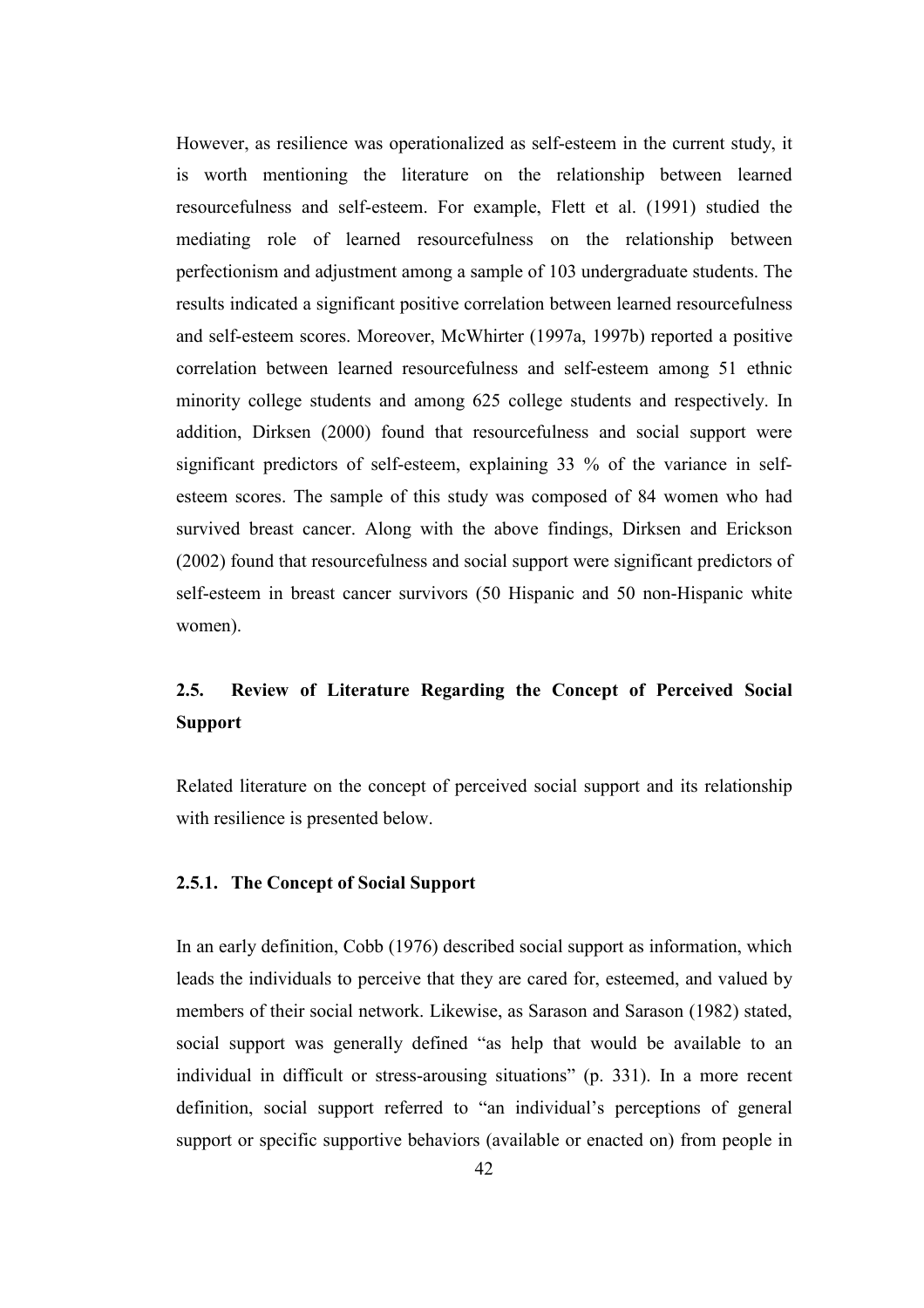their social network, which enhances functioning or may buffer them from adverse outcomes" (Demaray & Malecki, 2002a, p. 215).

There have been diversity of definitions of social support and its concepts (Cohen & Wills, 1985; Tardy, 1985) and there has been inconsistency in how to measure it (Cohen & Wills, 1985; Tardy, 1985) in the literature. Therefore, it has become difficult to compare studies and generalize the findings to different situations (Tardy, 1985).

In order to bring clarity to the different definitions of social support, Tardy (1985) presented a model addressing five aspects in the conceptualization and measurement of social support among diverse studies: direction, disposition, description/evaluation, content, and network. In terms of direction aspect, social support can be both given and received. The second aspect, disposition is related to the social support's availability or enactment. As Tardy (1985) states, "support availability refers to the quantity or quality of support to which people have access. The actual utilization of these support resources is referred to as enacted support." (p. 188). Description/evaluation aspect describes whether the individuals are asked to describe or evaluate (e.g., satisfaction with the support) the support they receive. With regard to content of support, Tardy (1985) presents House's (1981, as cited in Tardy, 1985) typology of support content including emotional, instrumental, informational, and /or appraisal support. Emotional support is related to caring, empathy, and love. Instrumental support is related to giving financial aid, material resources, and sharing time and skills. Informational support involves advice that may help in problem solving whereas appraisal support refers to evaluative feedback. Lastly, with respect to network aspect, Tardy (1985) mentions about the importance of paying attention to the differences in the measurement of social support regarding individuals' sources of their support network. Tardy (1985) also gives examples of a variety of studies together with a diversity of social support measures representing each aspect explained above.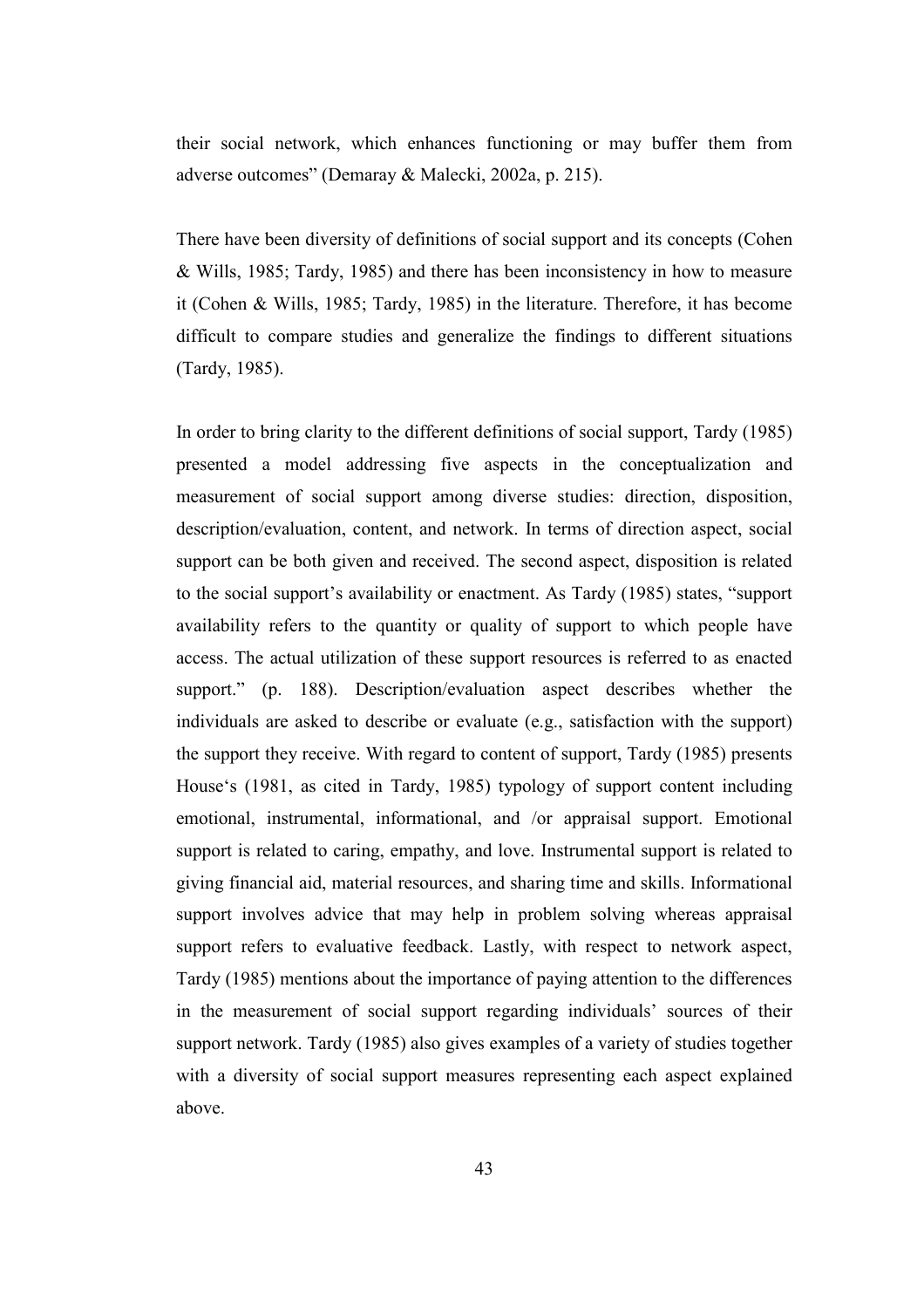In line with Tardy's (1985) model and House's (1981, as cited in Tardy, 1985) typology, the concept of social support has been categorized in different types by several researchers (e.g., Barrera, 1986; Cohen & Wills, 1985). These types have been frequently used in the theoretical and operational definitions of social support (Langford, Bowsher, Maloney, & Lillis, 1997).

#### 2.5.2. Types and Functions of Social Support

Cohen and Wills (1985) categorized social support to four types: emotional (esteem) support, informational support (advice), social companionship, and instrumental support. Emotional support refers to being esteemed, loved, and cared by significant others. Informational support refers to receiving advice or information in dealing with problems. Social companionship refers to individuals' having time together and socializing. Finally, instrumental support refers to receiving financial aid and material resources in need (Cohen & Wills, 1985)

Similarly, Barrera (1986) further differentiated the concept according to different types of support including social embeddedness, enacted support, and perceived social support. Social embededness is related to interpersonal relationships within one's social network (e.g., one's number of social support resources or quantity and identity of individuals). Enacted support refers to actual supportive behaviors of significant others (e.g., advice, information, material support). Perceived social support refers to individuals' cognitive appraisals regarding the environment's being helpful to them.

Among all the social support types, perceived social has been the most extensively studied one (Cohen & Wills, 1985). Many researchers have agreed upon the view that it is the perception of social support that is mostly associated with psychological outcomes and it is the perception of social support that predicts psychological status (e.g., Cohen & Wills, 1985; Kazarian & McCabe, 1991).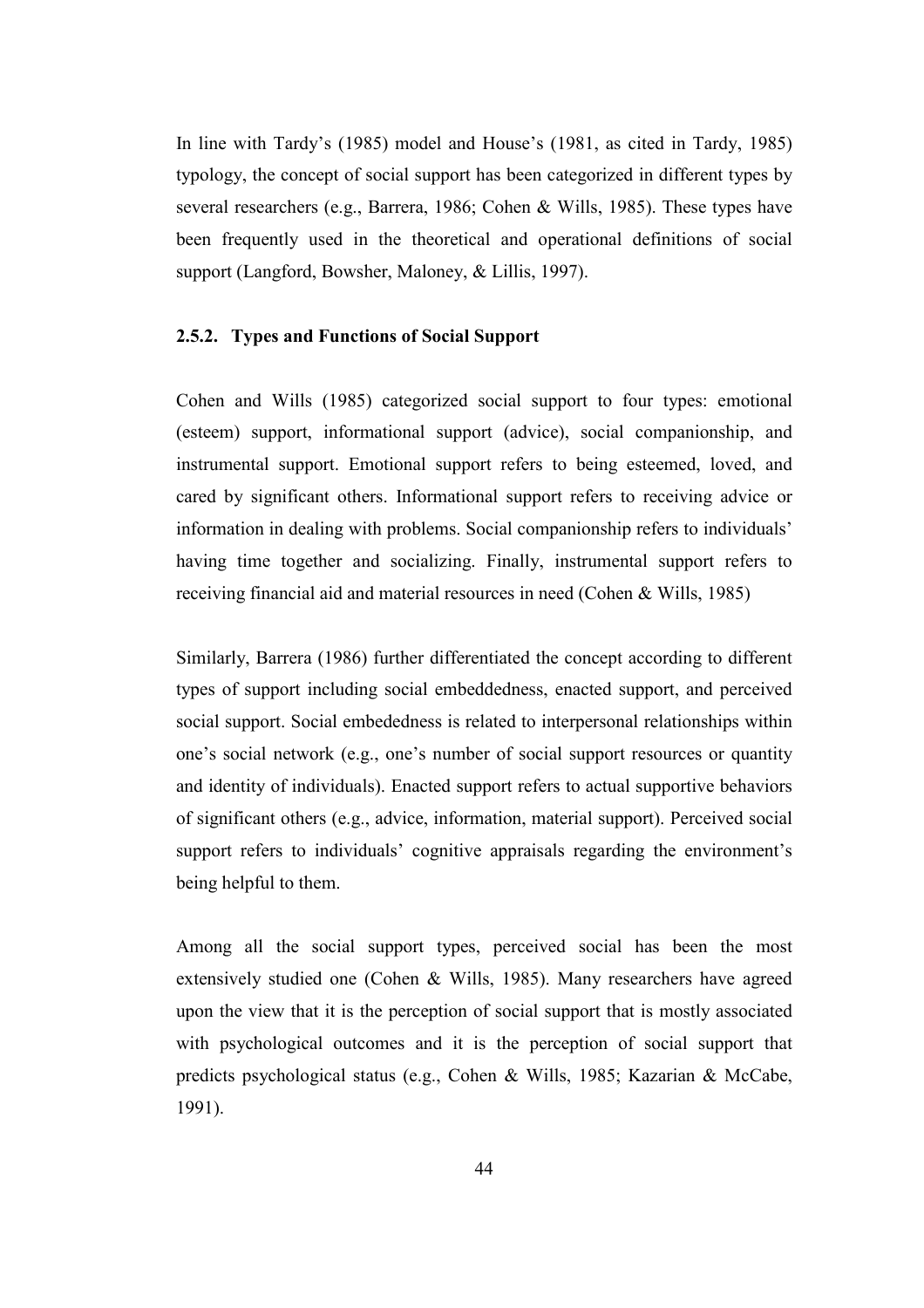Although there have been many definitions of social support, researchers have agreed upon the concept's positive effect on physical and psychological wellbeing or health in general (Cohen & Wills, 1985). There have been two basic views on the role of social support on positive outcomes in the face of stress (Cohen & Wills, 1985).

According to one view, social support has a direct effect on positive outcomes. In other words, individuals who have supportive environments score higher on positive outcomes such as psychological well-being regardless of the presence or absence of a stress factor. In non-stressful circumstances, social support provided in the environment may increase self-esteem and as a result may help individuals to avoid negative experiences. Social support in this view has a main effect on positive outcomes (Cohen & Wills, 1985).

The other approach is related to the buffering effect of social support in the relationship between stress and positive outcome. This view has been called as buffering hypothesis which assumes that social support is helpful only in the face of stress. In this view, although stressful events are accepted to lead negative outcomes on individuals, social support is expected to have a moderating role in reducing the negative effects of stressful events and resulting in better outcomes. In stressful circumstances, people who perceive that they are provided with social support may redefine the stressful event as more controllable, because they may expect that social support sources will help in coping with the problem or coping with the effects of the problem. Social support in this view has an indirect effect (Cohen & Wills, 1985).

Based on their review of literature, Cohen and Wills (1985) concluded that different types of social support may have different functions in buffering the negative effects of stressful events. For example, emotional social support may help in maintaining self-esteem that may decrease as a response to stress. Informational support may help in redefining the stressful event and in finding ways to solve the problem; thereby individuals perceive the stressful event as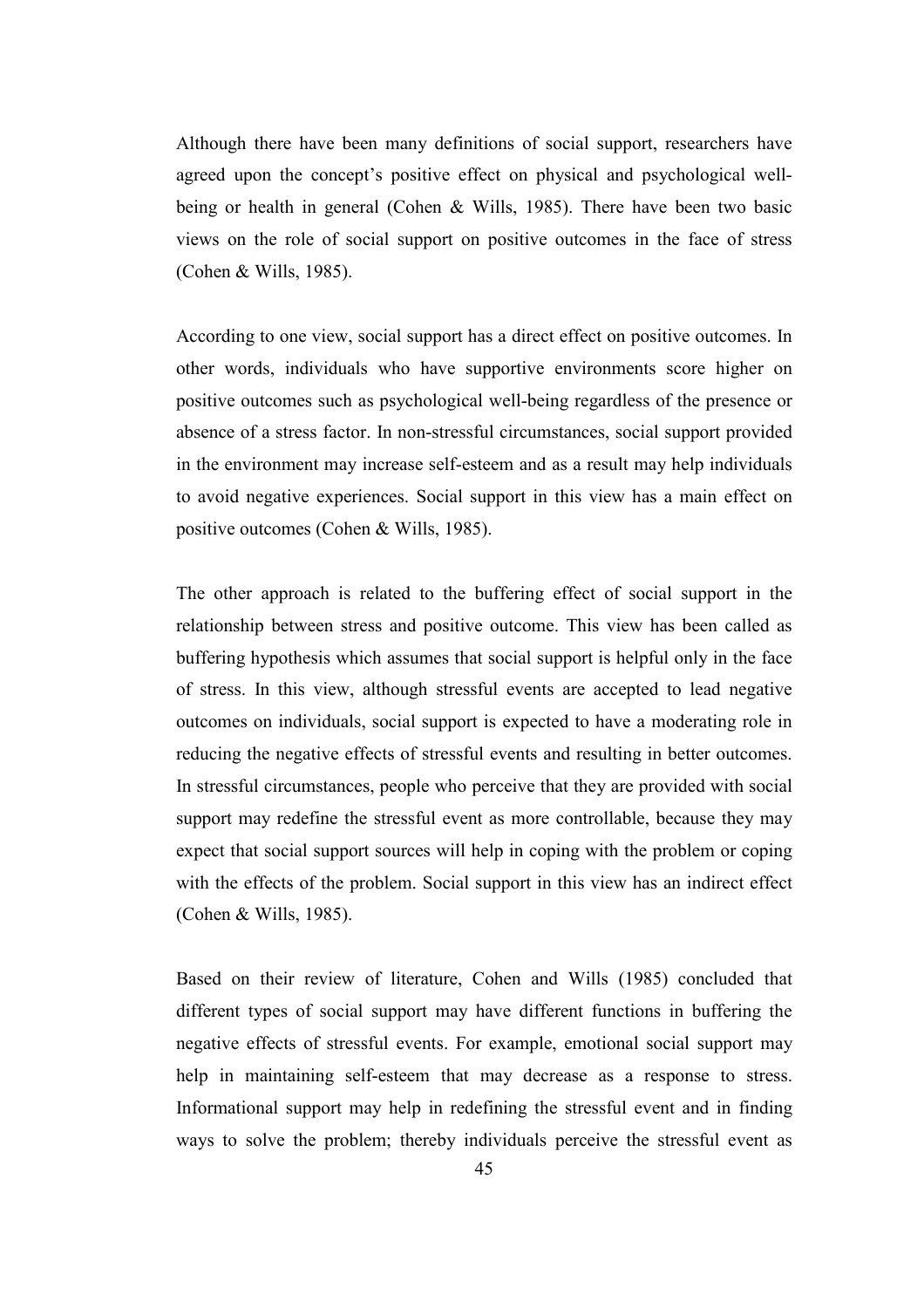more controllable. Emotional and informational support may buffer the negative effects of a variety of stressor, while instrumental support may help in the specific circumstances that may occur as a result of stress (e.g., financial aid in economical problems).

In the social support literature, there has been empirical evidence supporting both views that social support serves as a buffer between a diversity of stressors and positive outcomes as well as it has a direct effect on well-being (Cohen & Wills, 1985).

As both views have support in the literature, the function of social support can be summarized as increasing the individuals well-being (Cohen & Wills, 1985).

#### 2.5.3. Research on Perceived Social Support among Adolescents

Theoretically, perceived social support is believed to serve as a coping source for individuals (Cohen & Wills, 1985). Moreover, the positive effects of perceived social support on health have been well documented in the empirical literature (Cohen & Wills, 1985).

As social support has been believed to help individuals in coping and adaptation to the changes brought about during transition periods (Cobb, 1976), a variety of studies have been carried out with adolescent samples regarding perceived social support and its correlates (e.g., Bru, Murberg, & Stephens, 2001; Cauce, Hannan, & Sargeant, 1992; Demaray & Malecki, 2002a, 2002b; Domagala-Zyśk, 2006; Gavazzi, 1994; Lam, 2005; Laursen, Furman, & Mooney, 2006; Liu, 2002; Mahon & Yarcheski, 2001; Malecki & Demaray, 2002; Malecki & Elliott, 1999; Murberg & Bru, 2004; Newman, Newman, Griffen, O'Connor, & Spas, 2007; Robinson, 1995; Sabatelli & Anderson, 1991; Smokowski et al., 1999; Stice, Ragan, & Randall, 2004; Wight, Botticello, & Aneshensel, 2006; Yarcheski, Mahon, & Yarcheski, 2001).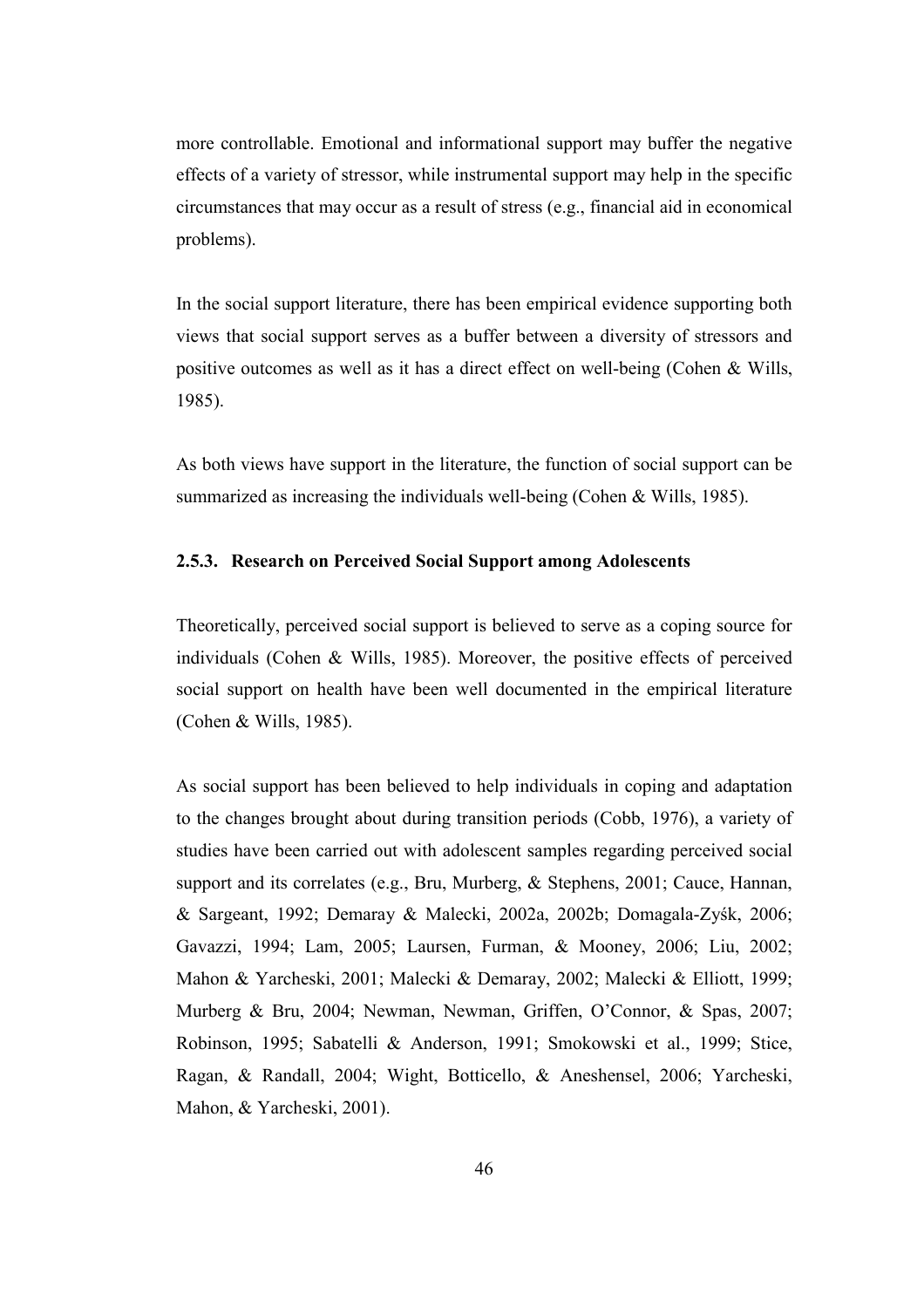Over the years, a vast number of studies have consistently indicated a positive relationship between perceived social support from different sources (family, friends, teachers, and significant others etc.) and positive psychological outcomes such as resilience (e.g., Bruwer, Emsley, Kidd, Lochner, & Seedat, 2008); adjustment (e.g., Demaray & Malecki, 2002a, 2002b; Newman et al., 2007); academic achievement (e.g., Domagala-Zyśk, 2006); self-esteem/self-worth (e.g., Lam, 2005; Laursen et al., 2006; Robinson, 1995; Yarcheski et al., 2001); selfconcept (e.g., Demaray & Malecki, 2002a, 2002b; Kazarian & McCabe, 1991; Malecki & Demaray, 2002; Malecki & Elliot, 1999); psychological health (e.g., Chou, 2000); well-being (Yarcheski et al., 2001); hopefulness (Yarcheski et al., 2001) and a negative relationship between perceived social support and psychological distress such as depression or anxiety (e.g., Bruwer et al., 2008; Chou, 2000; Demaray & Malecki, 2002a; Kazarian & McCabe, 1991; Liu, 2002; Mahon & Yarcheski, 2001; Murberg & Bru, 2004; Newman et al., 2007; Sabatelli & Anderson, 1991; Wight et al., 2006; Zimet et al., 1988); academic-related stress (Smith & Renk, 2007), and problematic internalizing and externalizing behaviors (Demaray & Malecki, 2002a; Wight et al., 2006) among adolescents from a diversity of cultures.

Bruwer et al. (2008) examined the psychometric properties of the MSPSS among 787 high school students in South Africa. In this study, perceived social support was found to correlate positively with Connor- Davidson Resilience Scale and negatively correlate with depression scores.

In one of the most frequently cited studies, Demaray and Malecki (2002a) investigated the relationships between perceived social support (parents, teachers, classmates, and friends) and a variety of academic, behavioral, and social indicators among 1711 American students (grade 3 to grade 12). The results revealed that students reporting higher levels of perceived social support from parents, teachers, classmates, and friends scored higher on positive behavior indicators such as self-concept, social skills and adaptive skills and scored lower on problematic internalizing (such as depression and anxiety) and externalizing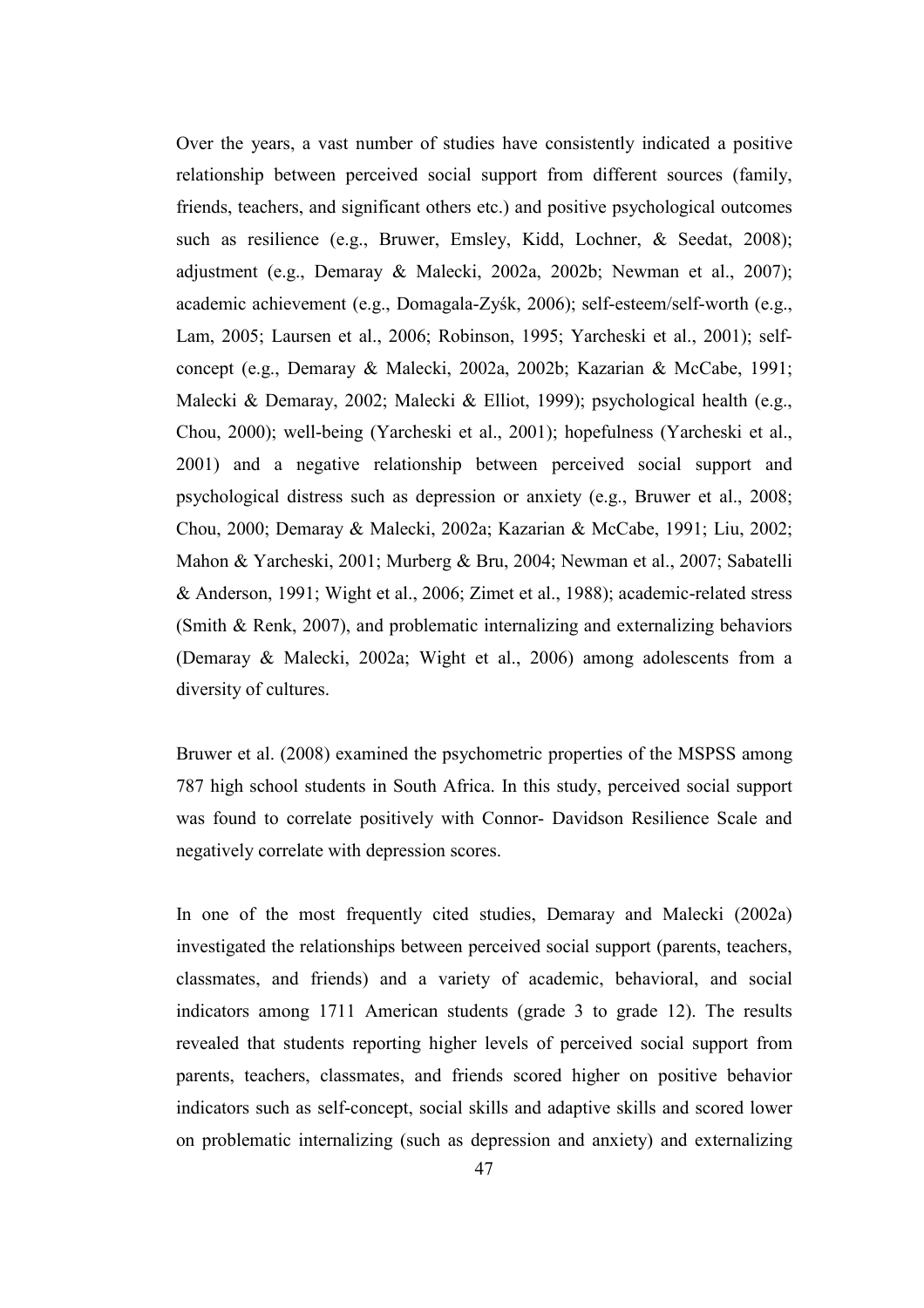behaviors (such as aggression, hyperactivity) compared to students with low perceived social support. Similarly, Wight et al. (2006) with a large sample of United States adolescents ( $N = 18.417$ ) reported that perceived social support (from family, friends, and other adults) was negatively associated with internalizing problems (e.g., depressive symptoms) and externalizing behaviors (e.g., minor delinquency and violent behavior). Similar findings have been reported with university undergraduates (Kazarian & McCabe, 1991; Sabatelli & Anderson, 1991; Zimet et al., 1988).

Domagala-Zyśk (2006) reported positive relationship between perceived social support (from parents, peers, and teachers) and school success in a sample of 200 Polish adolescents (mean age  $= 14$ ). In line with this, Smith and Renk (2007) reported that social support from significant others was negatively correlated with academic-related stress among 93 undergraduate college students from diverse ethnic backgrounds of Asian American, African American, Hispanic American, and Caucasian.

Regarding the relationship between perceived social support and self-esteem/selfworth, Robinson (1995) reported a significant positive relationship between perceived social support (from parents, best friend, teacher etc.) and self-worth among 370 European American adolescents (7th to 12th Grades). In addition, in a study carried out with 142 adolescents (White, African American, Latino and Asian American), Yarcheski et al. (2001) found a significant positive correlation between perceived social support and well-being, perceived social support and hopefulness and, perceived social support and self-esteem. Similarly, Lam's (2005) study indicated a significant positive relationship between perceived social support and self-esteem among 152 Vietnamese American adolescents. Consistent with these findings, Laursen et al. (2006) with a sample of 199 adolescents from different ethnic backgrounds of African American, Asian American, European American, Hispanic American, and Native American (10th to 12th Grades) found that students who reported high levels of perceived social support (from mother, close friends, romantic partners) also reported higher levels of self-worth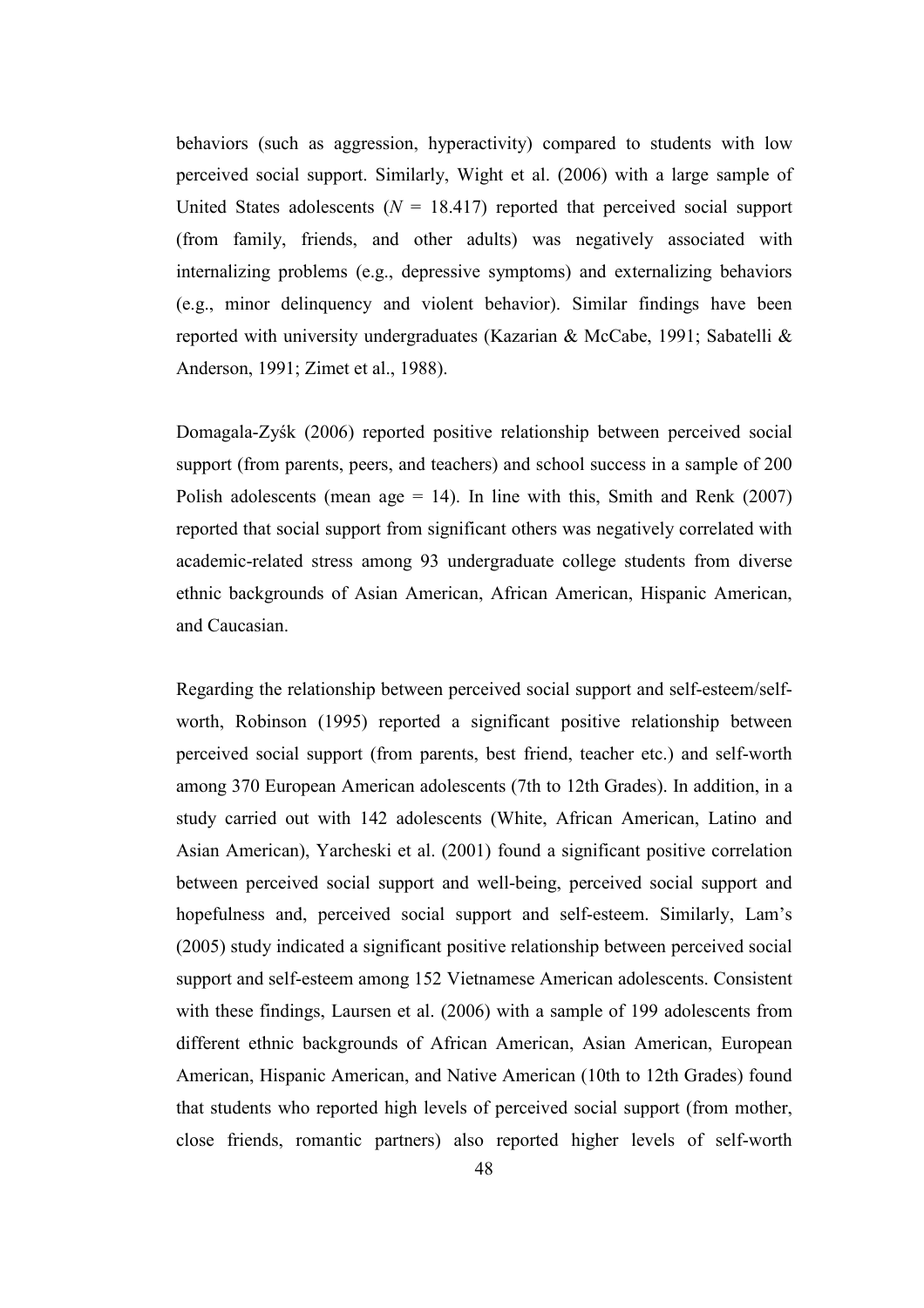compared to students with low levels of perceived social support. In the same line with the studies presented above, some studies with similar age groups indicated a positive relationship between perceived social support and a positive self-concept (Demaray & Malecki, 2002a, 2002b; Kazarian & McCabe, 1991; Malecki & Demaray, 2002; Malecki & Elliot, 1999).

In terms of the relationship between perceived social support and various measures of psychological distress, Mahon and Yarcheski (2001) found that perceived social support was negatively correlated with depressive mood and depressive symptoms among 144 adolescents (7th and 8th Graders; White, African American, Asian American and Latino). Accordingly, Murberg and Bru (2004) reported a negative relationship between perceived social support (from parents, friends, and teachers) and depressive symptoms among 1053 Norwegian 8 grade adolescents. In a similar vein, with a sample of 458 Taiwanese adolescents (7th graders), perceived social support (from family and friends) was found to be negatively correlated with depression scores (Liu, 2002). Likewise, Newman et al.'s (2007) study revealed that changes in perceived social support from peers and parents were significantly associated with depressive symptoms among adolescents (104 eight graders and 101 ninth graders) in the period of transition to high school.

In conclusion, the literature review on perceived social support suggests that perceived social support is associated with positive psychological constructs and help people show positive adaptation in the face of stressful events. Therefore, perceived social support can be regarded as an external asset for resilience in the major challenge of university entrance examination preparation period.

# 2.6. Resilience and Perceived Social Support

Theoretically, social support decreases the psychological distress in the face of adverse circumstances (Cohen & Wills, 1985). As Werner and Smith (1982) stated positive relationships with people in the environment promote resilience in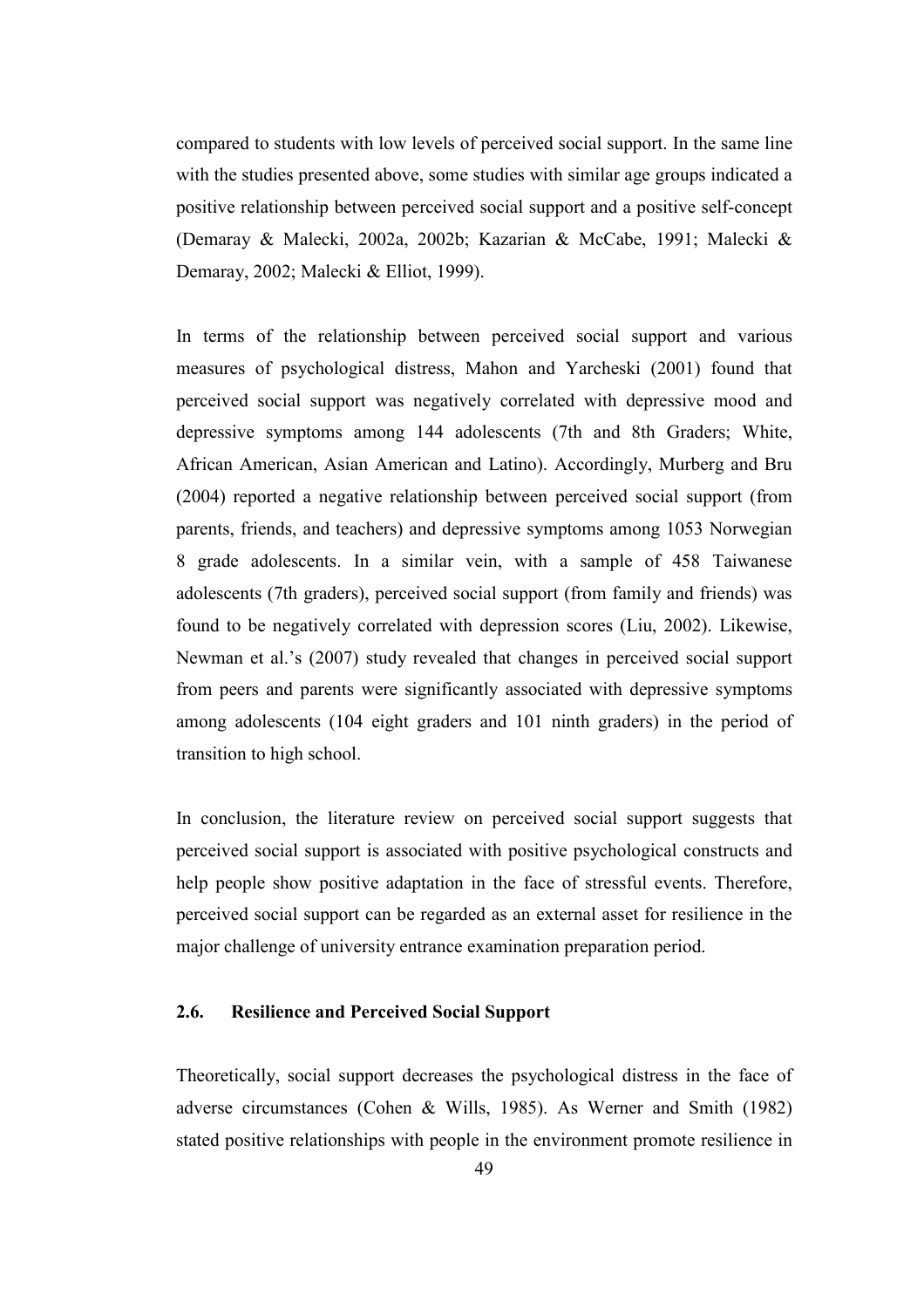all ages. Furthermore, social support from peers, teachers, and parents has been regarded as a protective factor for children and adolescents (Benard, 1993, 2004). Specifically, the single most important factor promoting resilience in all ages has been regarded as having positive and caring relationships (Benard, 2004; Werner & Smith, 1982; Wright & Masten, 2005).

Using either qualitative or quantitative methods, many studies have proposed an association between social support and resilience or between caring relationships and resilience among adolescents (e.g., Banyard & Cantor, 2004; Carbonell et al., 1998; Carbonell et al. 2002; Conger & Conger, 2002; Dumont & Provost, 1999; Everall et al., 2006; Smokowski et al., 1999; Werner, 1995).

In the light of the research evidence, it seems clear that social support plays an important role in promoting resilience in diverse samples. However, as resilience was operationalized as self-esteem in the current study, it is worth mentioning the literature on the relationship between perceived social support and self-esteem.

Multiple studies have indicated a positive relationship between self-esteem and perceived social support among adolescents. For example, Robinson (1995) reported a significant positive relationship between perceived social support (from parents, best friend, teacher etc.) and self-worth among 370 European American adolescents (9th to 12th grades). In addition, in a study carried out with 142 adolescents (White, African American, Latino and Asian American), Yarcheski et al. (2001) found a significant positive correlation between perceived social support and well-being, perceived social support and hopefulness and perceived social support and self-esteem. Similarly, Lam's (2005) study indicated a significant positive relationship between perceived social support and self-esteem among 152 Vietnamese American adolescents. Consistent with these findings, Laursen et al. (2006) with a sample of 199 adolescents (10th to 12th grades) found that students, who reported high levels of perceived social support (from mother, close friends, romantic partners) also reported higher levels of self-worth compared to students with low levels of perceived social support. In line with the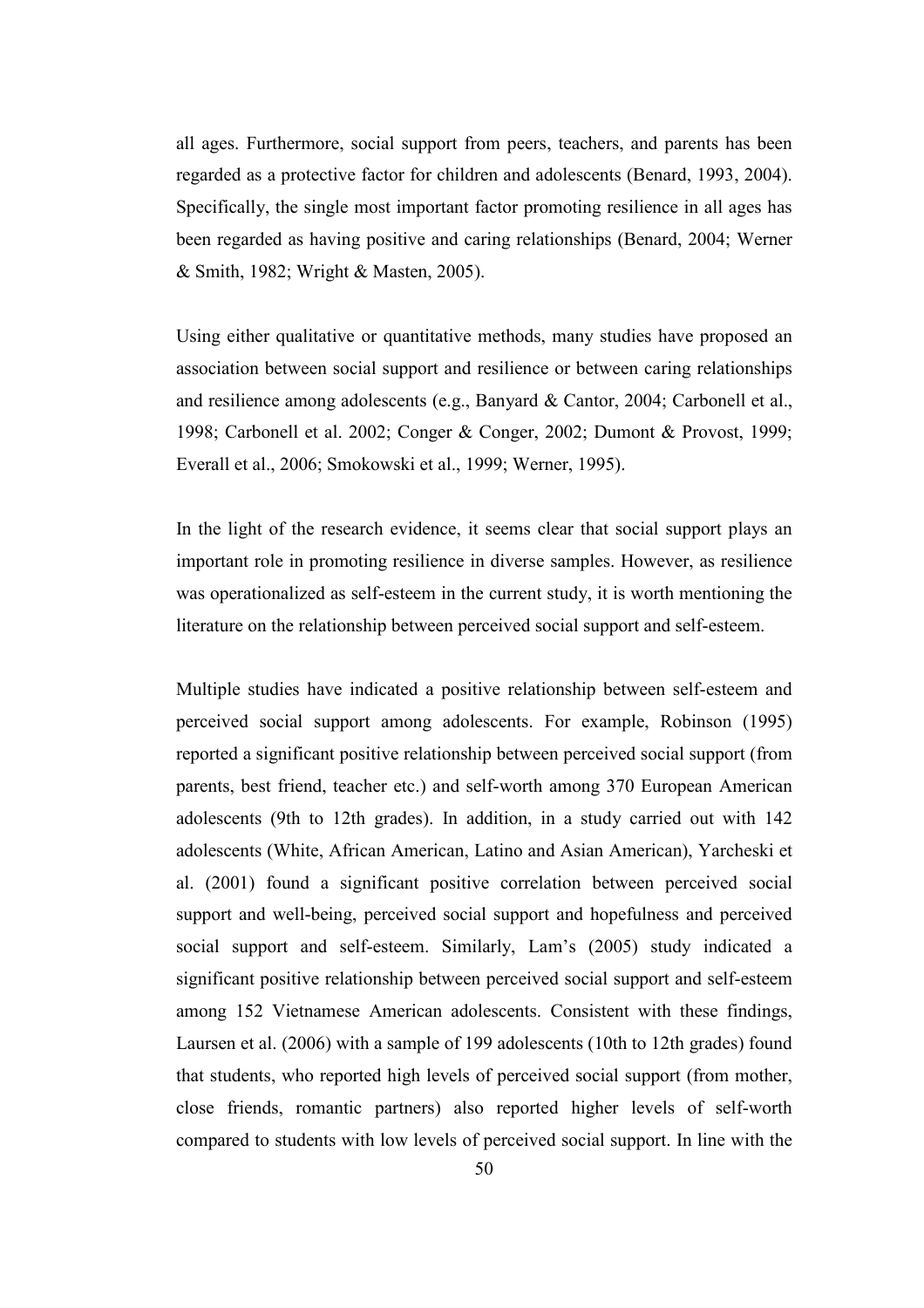studies presented above several studies with similar age groups indicated a positive relationship between perceived social support and a positive self-concept (Demaray & Malecki, 2002a, 2002b; Kazarian & McCabe, 1991; Malecki & Demaray, 2002; Malecki & Elliot, 1999).

## 2.7. Resilience and Gender

Gender has been regarded as an internal factor that relates to resilience. However, literature on resilience has revealed inconsistent results regarding the effects of gender on resilience (Smith & Carlson, 1997). This is not surprising when it is considered that there have been inconsistency in the definition of resilience across studies among different samples with different risk factors. Although, this complexity makes it difficult to compare research studies, it can be concluded that the effect of gender changes with age of the sample as Smith and Carlson (1997) stated. In one of the most comprehensive reviews regarding resilience in children and adolescents, Smith and Carlson (1997) concluded that males tend to score lower on resilience scores during early and middle childhood compared to females. However, in adolescence period, the situation changes and males score higher on resilience measures compared to girls. Moreover, in one of the most comprehensive meta-analysis studies regarding the gender differences in selfesteem, Kling et al., (1999) examined the gender differences in global self-esteem of participants in two studies. First study included 97,121 respondents, and second study included 48,000 respondents. In both studies, results indicated that males scored higher on self-esteem compared to females. Likewise, O'Brien et al. (1996, cited in Quatman & Watson, 2001) in a meta-analysis of 80 research studies, reported that males were found to score higher on global self-esteem measures in various studies compared to females.

## 2.8. Related Studies in Turkey

There have been several studies in the Turkish literature on the major variables of the present study separately. However, no research has been found investigating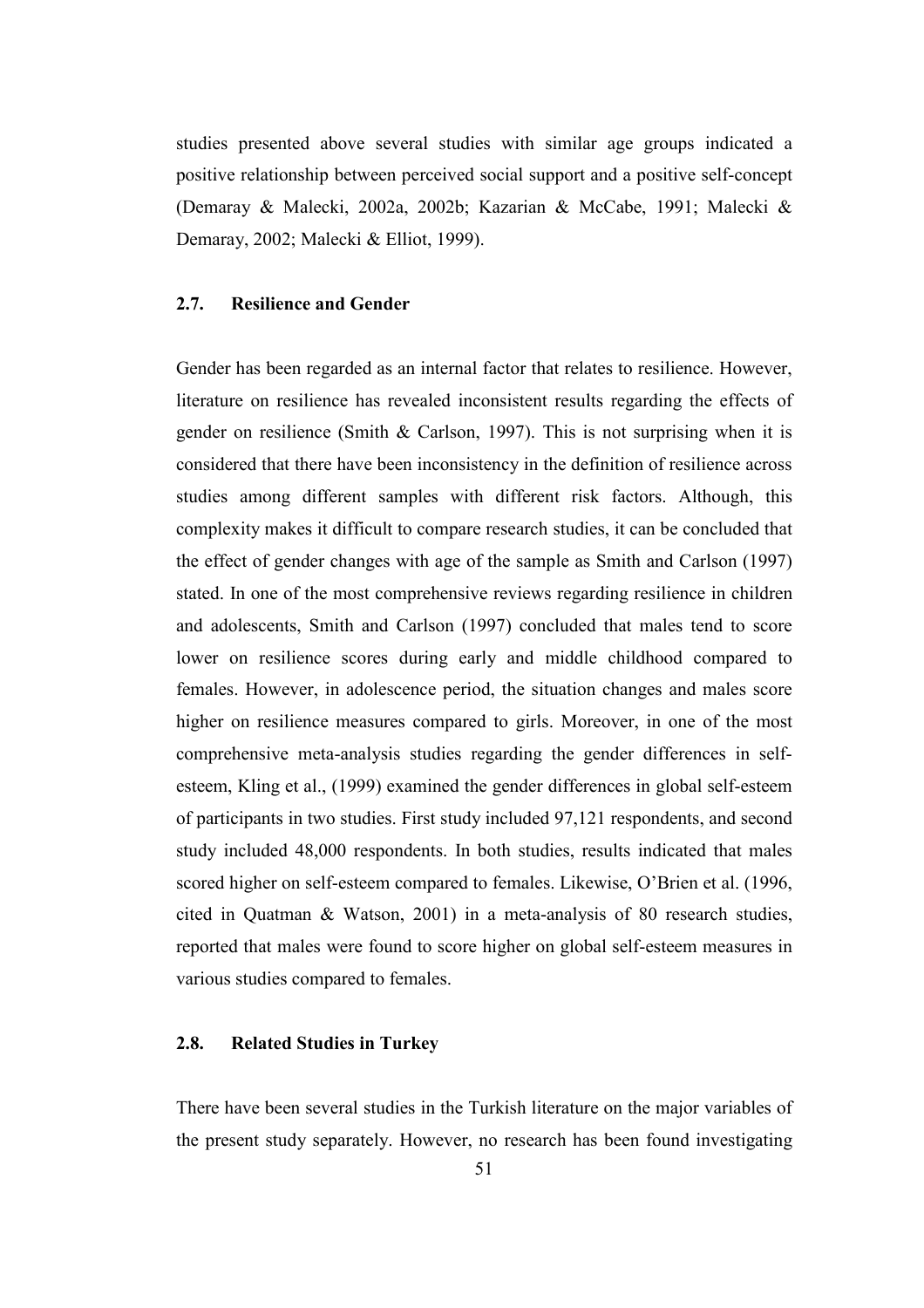the relationships among learned resourcefulness, perceived social support, and resilience and no research has been found examining the differences in resilience scores among UEE applicants with respect to entrance time, graduation area, and school type variables. Therefore, the most relevant research to the purposes of the present study will be presented separately for each variable.

#### 2.8.1. Studies on Resilience in Turkey

So far, only a relatively small number of studies have focused on resilience concept in Turkey.

Gizir (2004) carried out the leading study on resilience in Turkey with 872 eight grade students living in poverty. Some internal and external factors were tested as predictors of academic resilience in this risk group. The results indicated that home high expectations, school caring relationships and high expectations, and peer caring relationships predicted academic resilience. In terms of internal factors, having positive self-perceptions about one's academic abilities, high educational aspirations, having emphatic understanding, internal locus of control, and being hopeful for the future were internal predictors. However, inconsistent with the literature, external factors of home caring relationships, community caring relationships and high expectations, and peer high expectations, and internal factor of problem-solving ability were found to be vulnerability factors in this study.

Özcan (2005) examined protective factors and resiliency traits among 152 high school students in terms of their gender and the marital status of their parents. The results revealed that students whose parents were married had significantly higher levels of protective factors and resilience traits than students whose parents were divorced. Gender was not a significant variable for protective factors or resilience traits.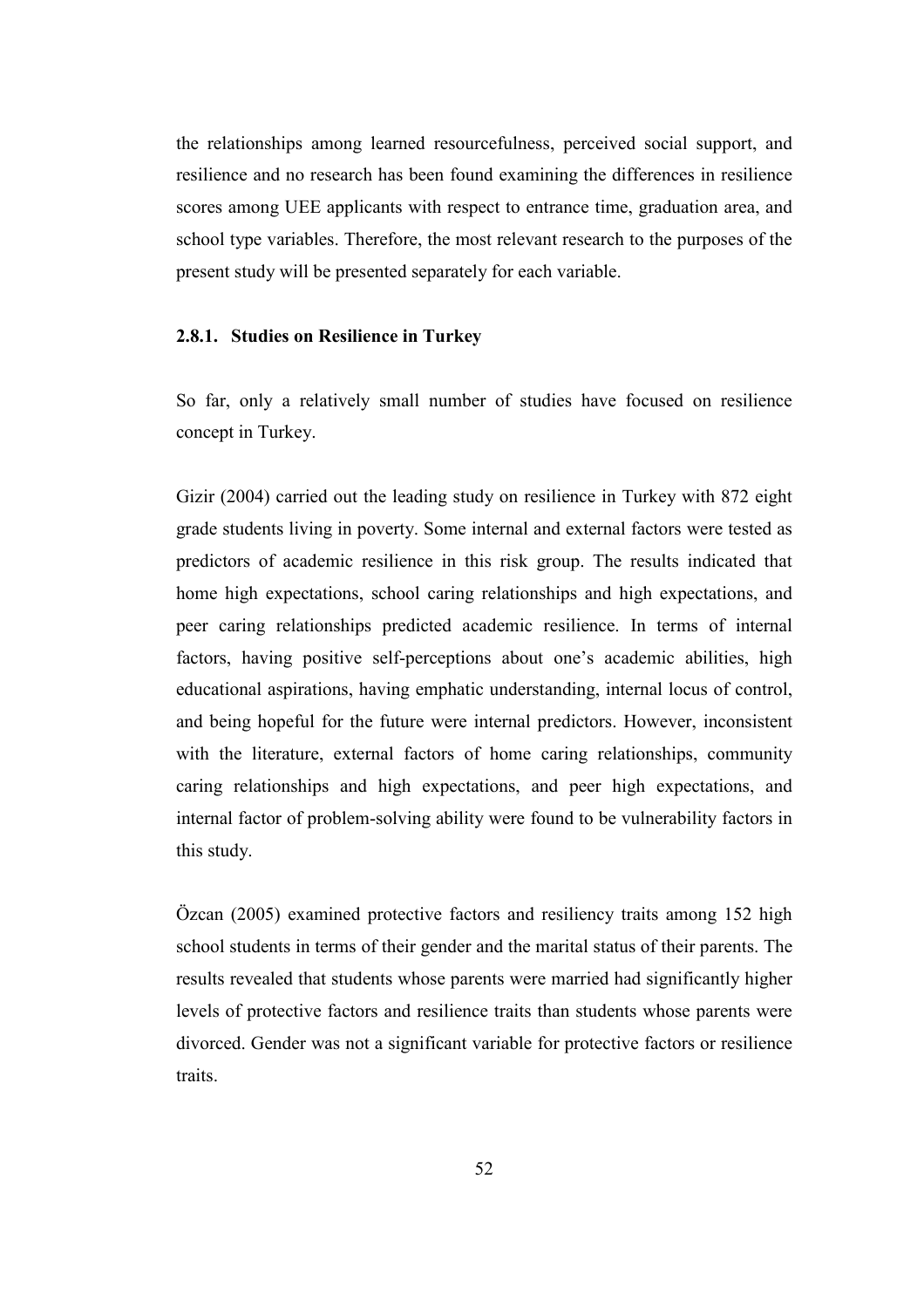In another study, Terzi (2006) examined the validity and reliability of the Resilience Scale (RS) developed by Wagnild and Young (1993, as cited in Terzi, 2006) among 155 Turkish university students. The scale was found to be a reliable measure for the sample and a significant positive correlation was reported between RS and Generalized Self-Efficacy Scale  $(r = .83)$  indicating concurrent validity evidence.

In an experimental study, Gürgan (2006) investigated the effects of a group resiliency education program on the resiliency levels of Turkish university students who scored low on resilience in pre-test measures  $(N = 20)$  for experimental group and  $N = 16$  for control group). Participants in the experimental group received a cognitive-based resiliency education program developed by the researcher. The findings provided evidence regarding the effectiveness of the resiliency training.

In a more recent study, Kaya (2007) examined the role of self-esteem, hope, and external factors in predicting resilience among 391 regional boarding elementary school students  $(6^{th}, 7^{th}$  and  $10^{th}$  grades). According to the findings of the study, hope together with some external assets (home caring relationships, high expectations, and meaningful participation; community caring relationships and high expectations; school and community meaningful participation; peer caring relationships and high expectations) were found to predict resilience scores, but self-esteem and two external assets (school caring relationships and high expectations; and school connectedness) were not found to be significant predictors of resilience.

Lastly, Karaırmak (2007) investigated the role of some personal qualities in predicting psychological resilience among 408 earthquake survivors in Turkey. In this study, dispositional hope, optimism, positive affect, life satisfaction, and selfesteem served as independent latent variables; whereas three factors of psychological resilience were regarded as latent dependent variables. According to the suggested model in this study, self-esteem, dispositional hope, and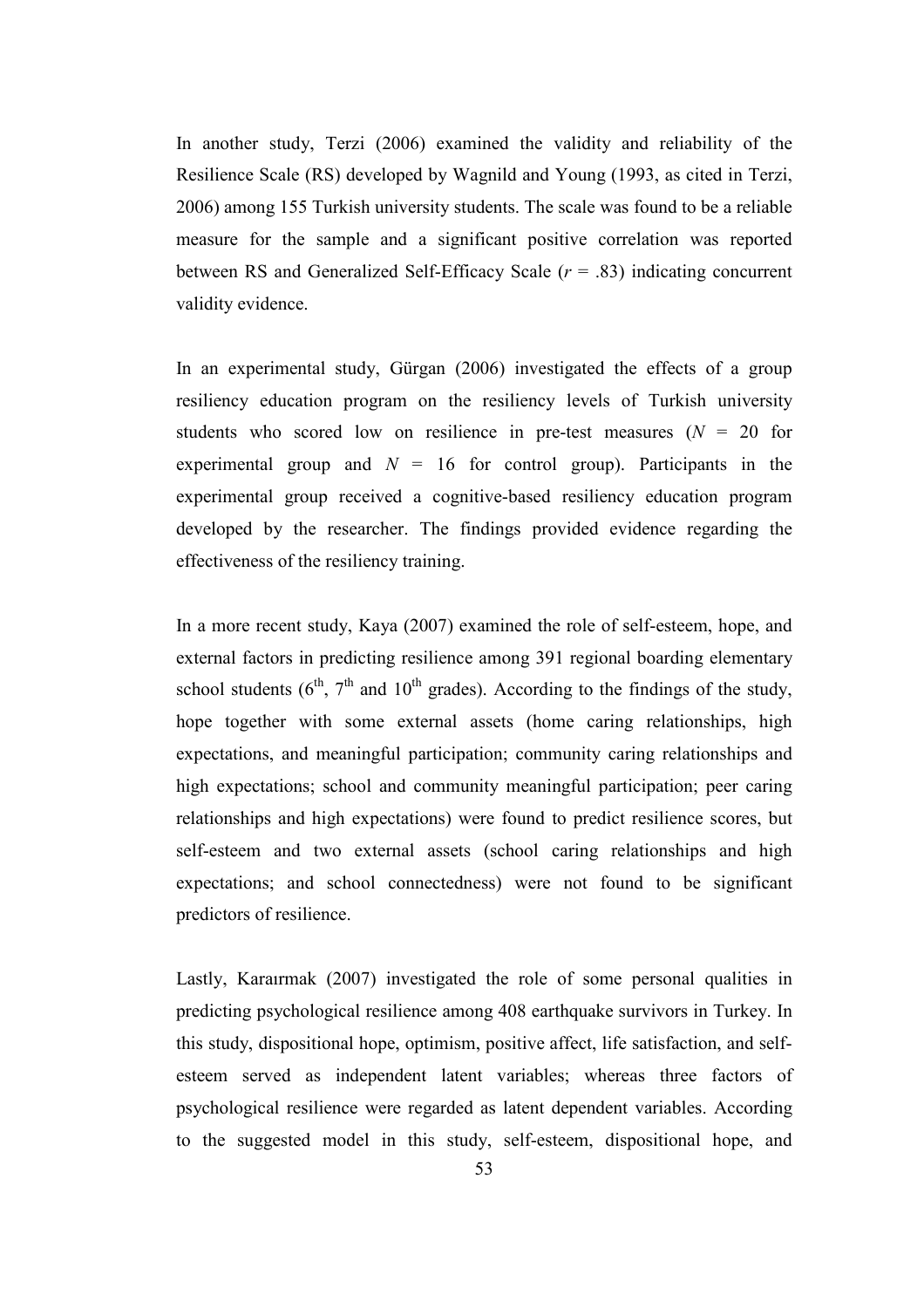optimism were found to have indirect effect on resilience components through positive affect and life satisfaction.

#### 2.8.2. Studies on Learned Resourcefulness in Turkey

Parallel to the studies conducted abroad, learned resourcefulness has also been studied in relation to a diversity of variables such as well-being (Cenkseven, 2004), social adaptation (Sarıcı, 1999), locus of control (Dağ, 1992; Demirci, 1998; Mizrahi, 1993), humor styles (Aslan, 2006), psychological relationship patterns within family (Coşkun, 2007), depression (Siva, 1991; Uçman 1990), stress (Yılmaz, 1993), separation anxiety (Ceyhan, 2006), computer anxiety (Ceyhan, 2006), burnout (Maraşlı, 2003), parenting styles (Türkel & Tezer, 2008), conflict behaviors (Öztürk, 2006), casual attributions (Yıldız, 1997), and institutionalization (Boyraz, 2002).

Cenkseven (2004) investigated the role of learned resourcefulness, locus of control, extraversion, neuroticism, academic situation, socio-economic status, health status, satisfaction with social interactions, and recreation activities in subjective and psychological well-being of university students. In this study, learned resourcefulness and internal locus of control have been found to be positively correlated with subjective and psychological well-being. Moreover, Sarıcı (1999) reported a significant positive correlation between learned resourcefulness and social adaptation among university students.

Mizrahi (1993) investigated the effects of trait anxiety, health locus of control orientation, pain duration, and severity on learned resourcefulness and reported a positive relationship between low trait anxiety, internal orientation, low pain intensity, high level of commitment, and cognitive self-control strategies that lead to high level of learned resourcefulness. Similarly, Demirci (1998) reported a positive association among high learned resourcefulness, internal locus of control, and high need for cognition constructs. In another study, Dağ (1992) examined the relationship between learned resourcefulness, locus of control, and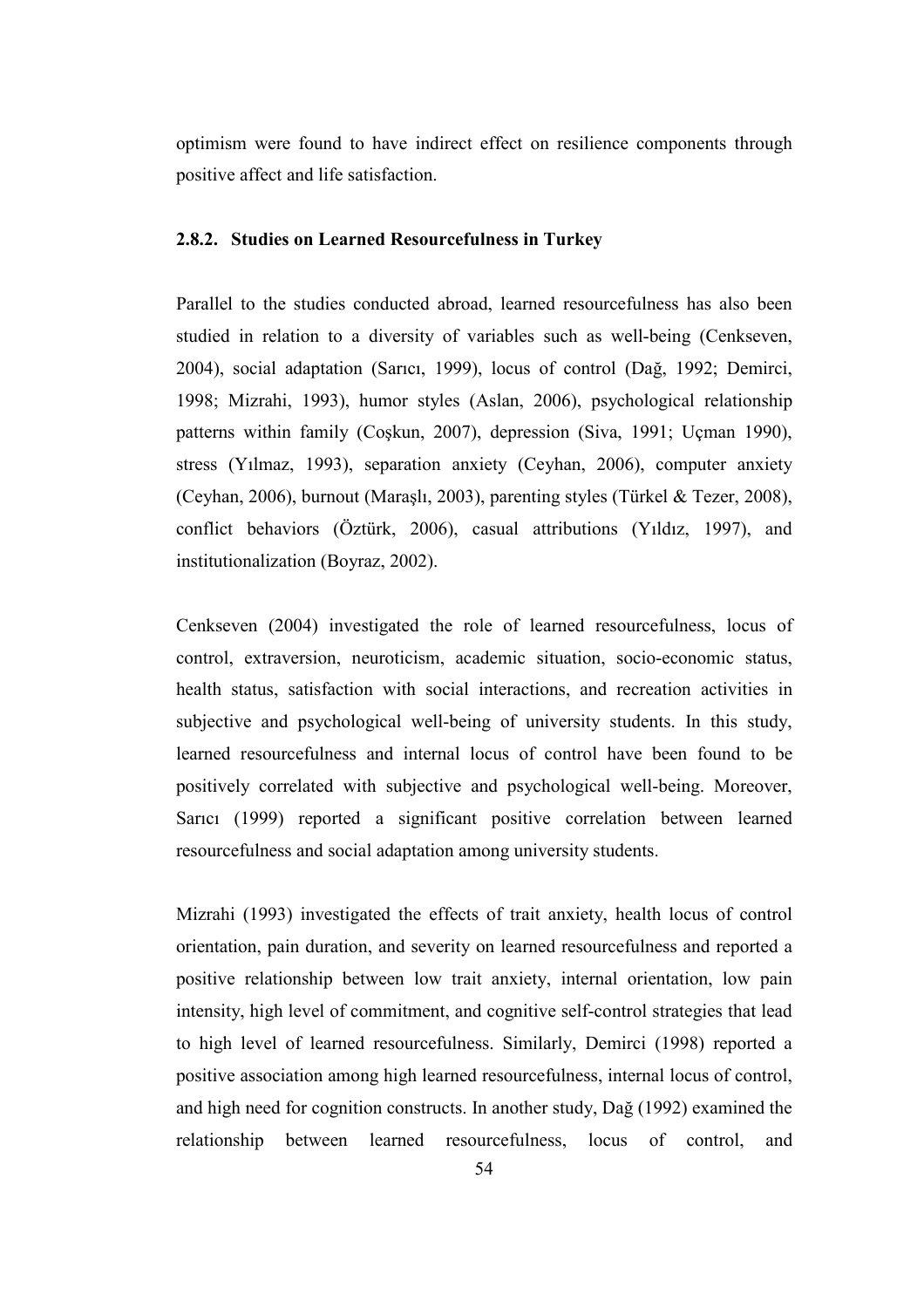psychopathology. The findings indicated a positive significant relationship between learned resourcefulness and internal locus of control. Moreover, predictor roles of low learned resourcefulness and internal locus of control on psychological symptoms have been reported (Dağ, 1992). The results of this study is consistent with the earlier findings of Uçman (1990) who examined the relationship between psychological disorders and coping in working women, and reported a negative relationship between depression and learned resourcefulness scores. Siva (1991), who studied coping with stress, learned resourcefulness, and depression in infertility reported a negative relationship between learned resourcefulness and depression scores. Likewise, Yılmaz (1993), who examined the relationships between stress, coping, and psychopathology, reported a negative relationship between learned resourcefulness and stress levels of university students.

Yıldız (1997) investigated the relationship between causal attributions to successful and unsuccessful situations. In this study, high resourceful individuals were found to attribute success to their own efforts and abilities while low resourceful individuals were found to attribute success to chance.

Türkel and Tezer (2008) examined the relationship between parenting styles and learned resourcefulness among high school students. In this study, students who perceived their parents as authoritative were found to score higher on learned resourcefulness compared to those who perceived their parents as authoritarian and neglectful. Similarly, Coşkun (2007) found a significant correlation between learned resourcefulness of the high school students and their psychological relationship patterns within family.

# 2.8.3. Studies on Perceived Social Support in Turkey

In line with the studies conducted abroad, perceived social support has been studied in relation to a diversity of variables such as academic achievement (Yıldırım & Ergene, 2003), problem-solving skills (Budak, 1999), selfesteem/self-worth (Çakır & Palabıyıkoğlu, 1997; Terzi-Ünsal & Kapçı, 2005),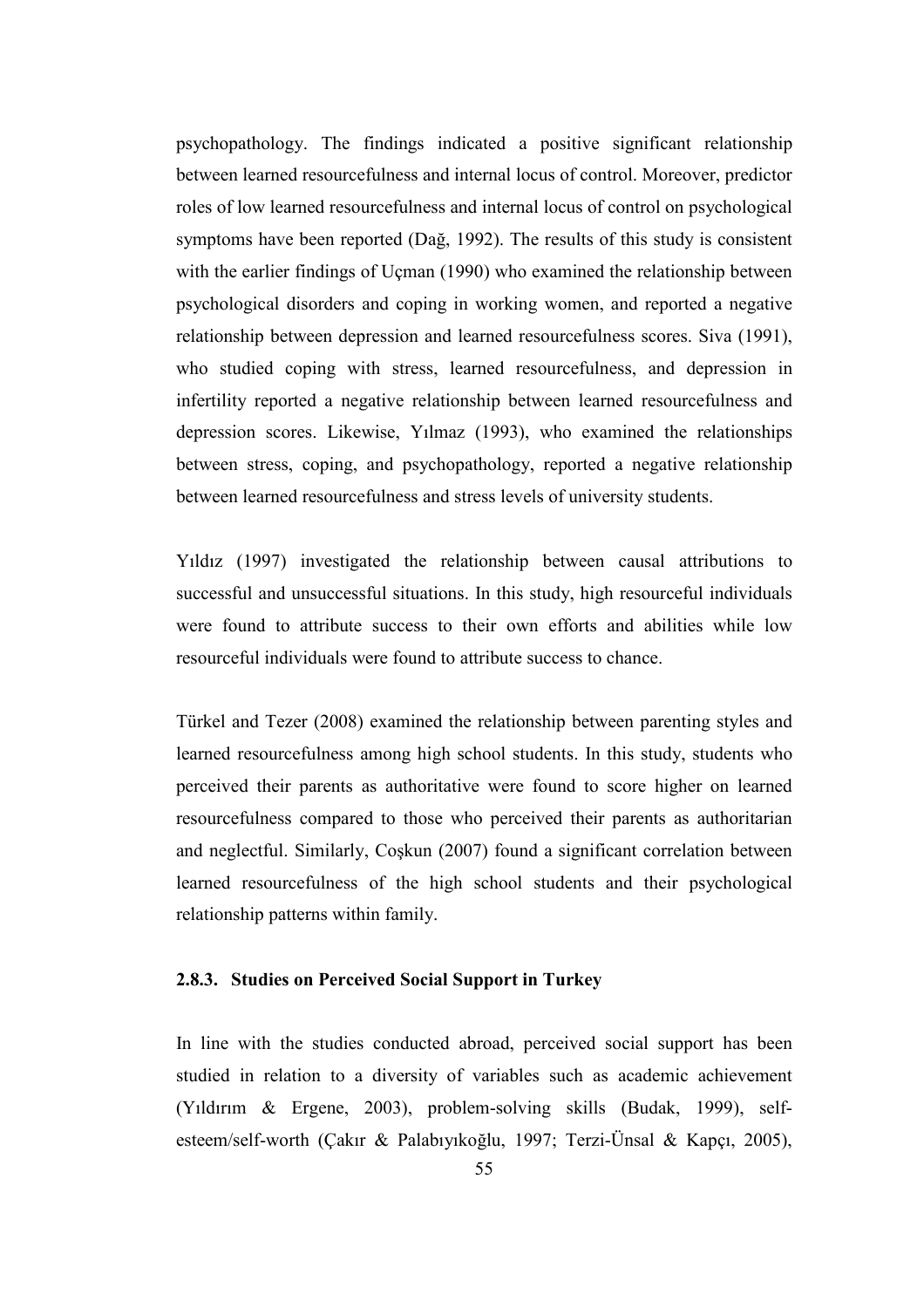self-acceptance (Başer, 2006), psychological health/psychological well-being or psychological symptoms (Banaz, 1992; Bayram, 1999; Sayar, 2006; Soylu, 2002; Terzi-Ünsal & Kapçı, 2005), satisfaction with life (Duru, 2007), hopelessness (Terzi-Ünsal & Kapçı, 2005), loneliness (Duru, 2007; Erdeğer, 2001), depression (Çakır & Palabıyıkoğlu, 1997; Eldeleklioğlu, 2006; Yıldırım, 2004), anxiety (Çakır & Palabıyıkoğlu, 1997; Koçkar & Gençöz, 2004), and suicidal ideation (Eskin, Ertekin, Dereboy, & Demirkıran, 2007; Terzi-Ünsal & Kapçı, 2005) among Turkish youth.

Yıldırım and Ergene (2003) investigated the role of social support in predicting academic achievement among 663 high school senior students. The results indicated that although peer support was not found to be a significant predictor of academic achievement, family support, and teacher support significantly predicted academic achievement of students.

Budak (1999) investigated the relationship between perceived social support (from family, friends, and teachers) and problem-solving skills among 267 high school students. The results of the study demonstrated a positive correlation between perceived social support from family and friends and problem-solving skills. However, for teacher support the results did not reach significance.

Başer (2006) found a significant positive correlation between perceived social support from family and self-acceptance among 418 university students. Likewise, Duru (2007) reported a positive correlation between perceived social support and life satisfaction and a negative correlation with loneliness among 340 university students. Moreover, Erdeğer (2001) found a negative correlation between perceived social support and loneliness among 375 high school students.

Terzi-Ünsal and Kapçı (2005), with a sample of 605 high school students, found that perceived social support correlated positively with self-worth and psychological health, and correlated negatively with hopelessness. These variables, in turn, were found to predict suicidal ideation (Terzi-Ünsal & Kapçı,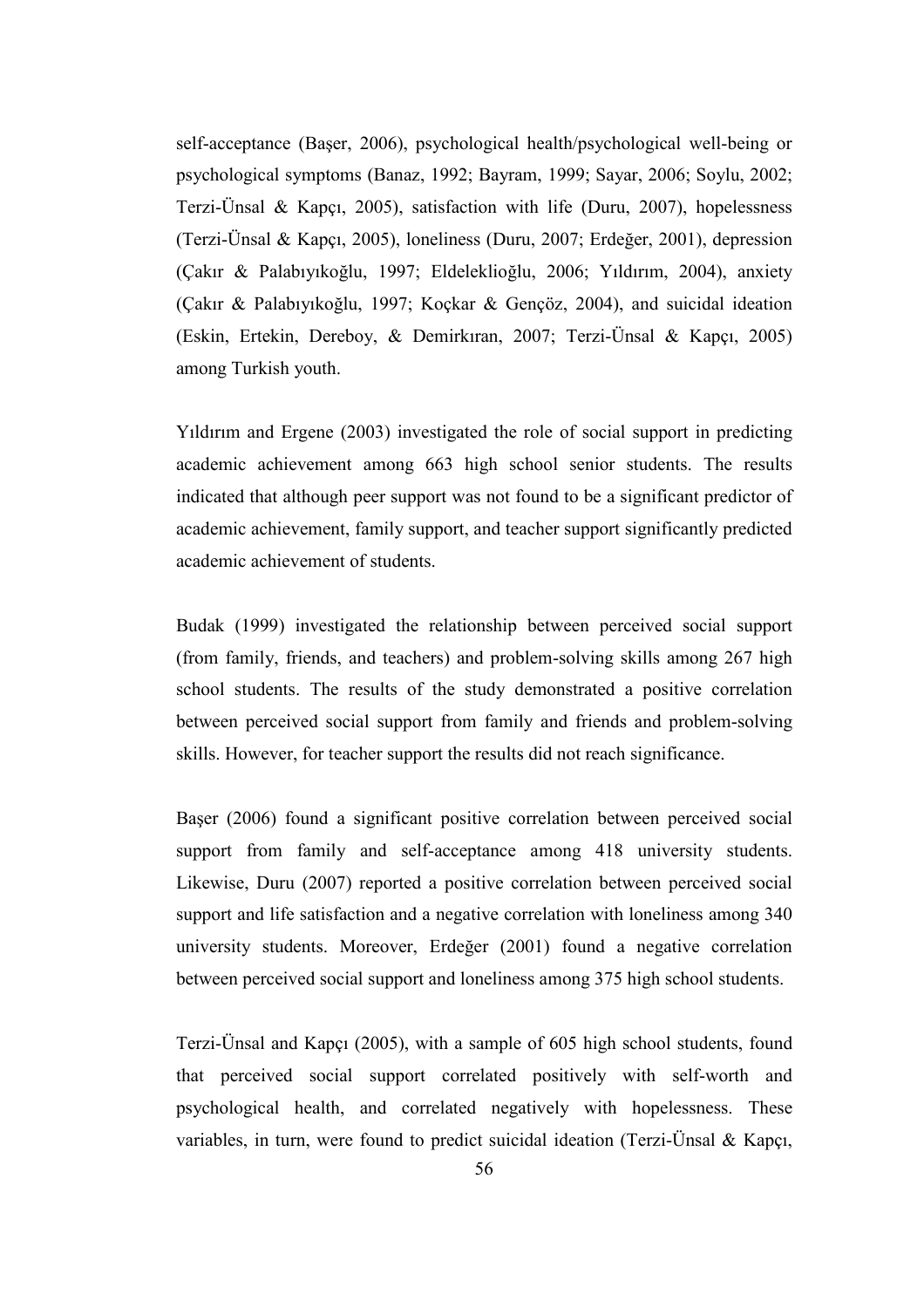2005). Similarly, in Eskin et al.'s (2007) study, perceived social support from family and friends were found to be negatively associated with suicidal ideation among 805 first-year high school students.

Çakır and Palabıyıkoğlu (1997) explored the psychometric properties of the MSPSS among 960 Turkish adolescents between 12 and 22 years of age. The results provided satisfactory evidence for the reliability and validity of the scale for the sample. In this study, perceived social support scores were found to be positively correlated with self-esteem and negatively correlated with depression and anxiety scores.

Bayram (1999) examined the relationship between perceived social support and psychological health among 625 high school students. The results indicated a significant positive correlation between perceived social support and psychological health. In another study, Banaz (1992) reported a negative correlation between perceived social support from family and perceived psychological problems among 385 high school students. Similarly, Sayar (2006) found that perceived social support was negatively correlated with depression symptoms and positively correlated with psychological adaptation among 237 adolescents coming from low socioeconomic status.

Yıldırım (2004) reported that family support and teacher support significantly predicted depression, while peer support did not predict depression among 485 high school students ( $8<sup>th</sup> -11<sup>th</sup>$  grades). Similarly, Eldeleklioğlu (2006) reported a negative relationship between perceived social support from family and depression among 325 university students. However, contrary to the findings of Yıldırım (2004), in this study, perceived social support from peers was found to be negatively and significantly correlated with depression scores.

Koçkar and Gençöz (2004) with a sample of 340 adolescents preparing for university examinations reported separate findings for females and males in terms of relationships among perceived social support from family, friends, and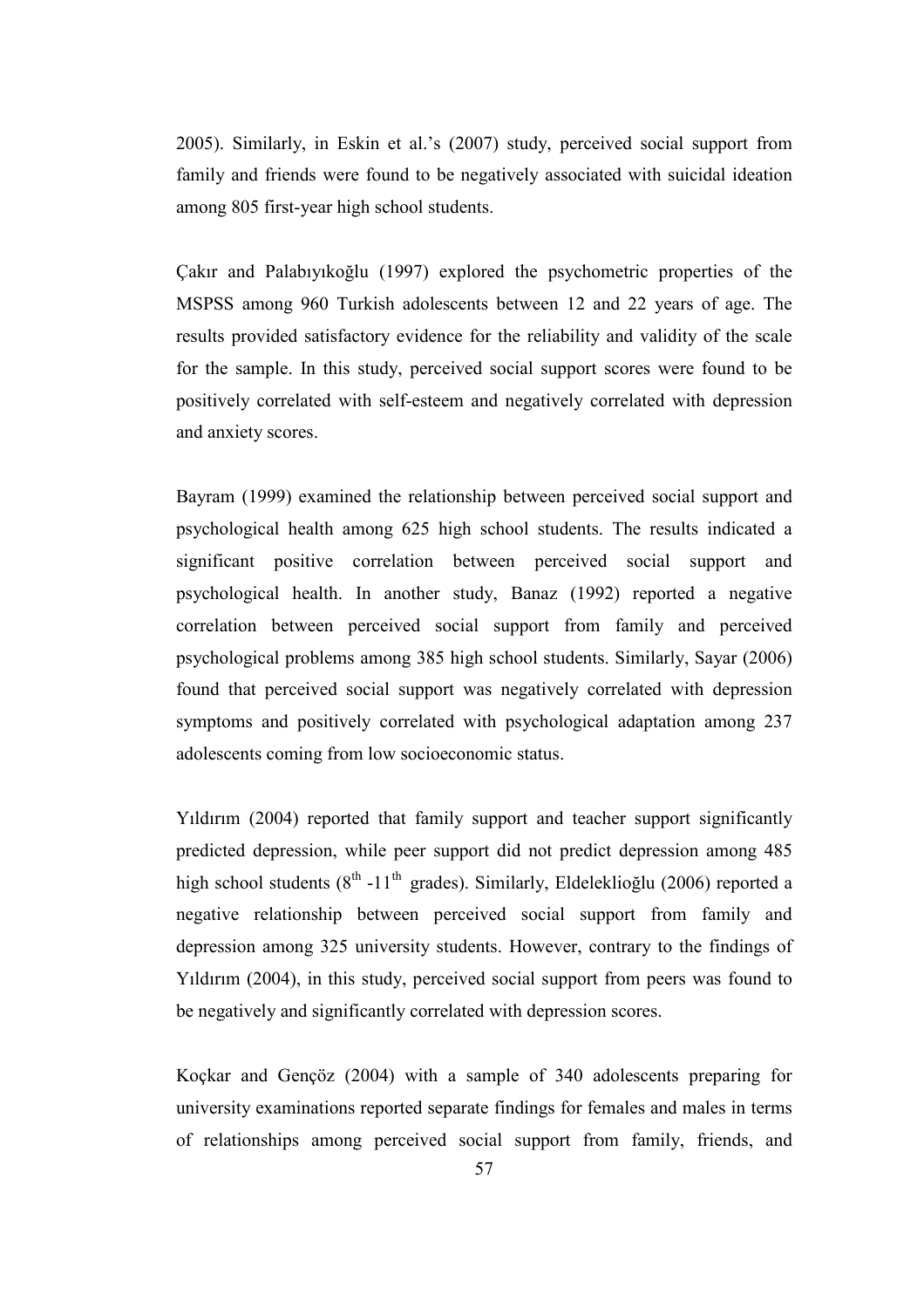significant others and anxiety. For females, total perceived social support and for males perceived social support from family and friends predicted anxiety scores.

### 2.8.4. Studies on UEE Applicants in Turkey

There has been a considerable body of research on UEE applicants in the Turkish literature considering the importance of the exam both for students and their families. Some of the studies has focused on students beliefs related to the exam (e. g., Kelecioğlu, 2002), some have focused on students' attitudes towards the exam (e. g., Ekici, 2005), some have investigated a variety of familial factors (e. g., Dursun, 2005; Karadeniz, 2005; Kısa, 1996; Pakır, 2006; Sakızlıoğlu, 2003; Soylu, 2002) and some have examined the variables related to being successful in the university entrance exams (e. g., Ekşioğlu, 2005; Erkan, 1991; Kemer, 2006; Pakır, 2006). Yet, most of the major research focused on negative factors related to university entrance examination such as stress, anxiety, depression, low-self esteem, and problems in relationships (e. g., Akpınar, 1999; Aksakal, 1997; Alyaprak, 2006; Börü, 2000; Çankaya, 1997; Dursun, 2005; Ekşi, 1998; Ergene & Yıldırım, 2004; Erkan, 1991; Karadeniz, 2005; Kısa, 1996; Koçkar & Gençöz, 2004; Mutlu, 2003; Özdemir, 2002; Özdemir, 2006; Sakızlıoğlu, 2003; Soylu, 2002; Yıldırım & Ergene, 2003).

Most of the studies conducted with UEE applicants have revealed the negative effects of university entrance examination on students. Anxiety and depression have been the most widely investigated symptoms that have been reported among UEE applicants. One of the earlier studies conducted with 4771 students preparing for university entrance examination revealed that the anxiety levels of students were higher than the anxiety level of patients who were going to have surgical operations (Baltaş, 1993, as cited in Bozkurt, 2003). Furthermore, in a more recent study, both UEE applicants and their parents have scored above average on anxiety levels ( $N = 156$  students and  $N = 156$  parents) (Karadeniz, 2005). Moreover, in one of the most frequently cited studies conducted by Özdemir (2002) additional negative psychological effects of the preparation period for the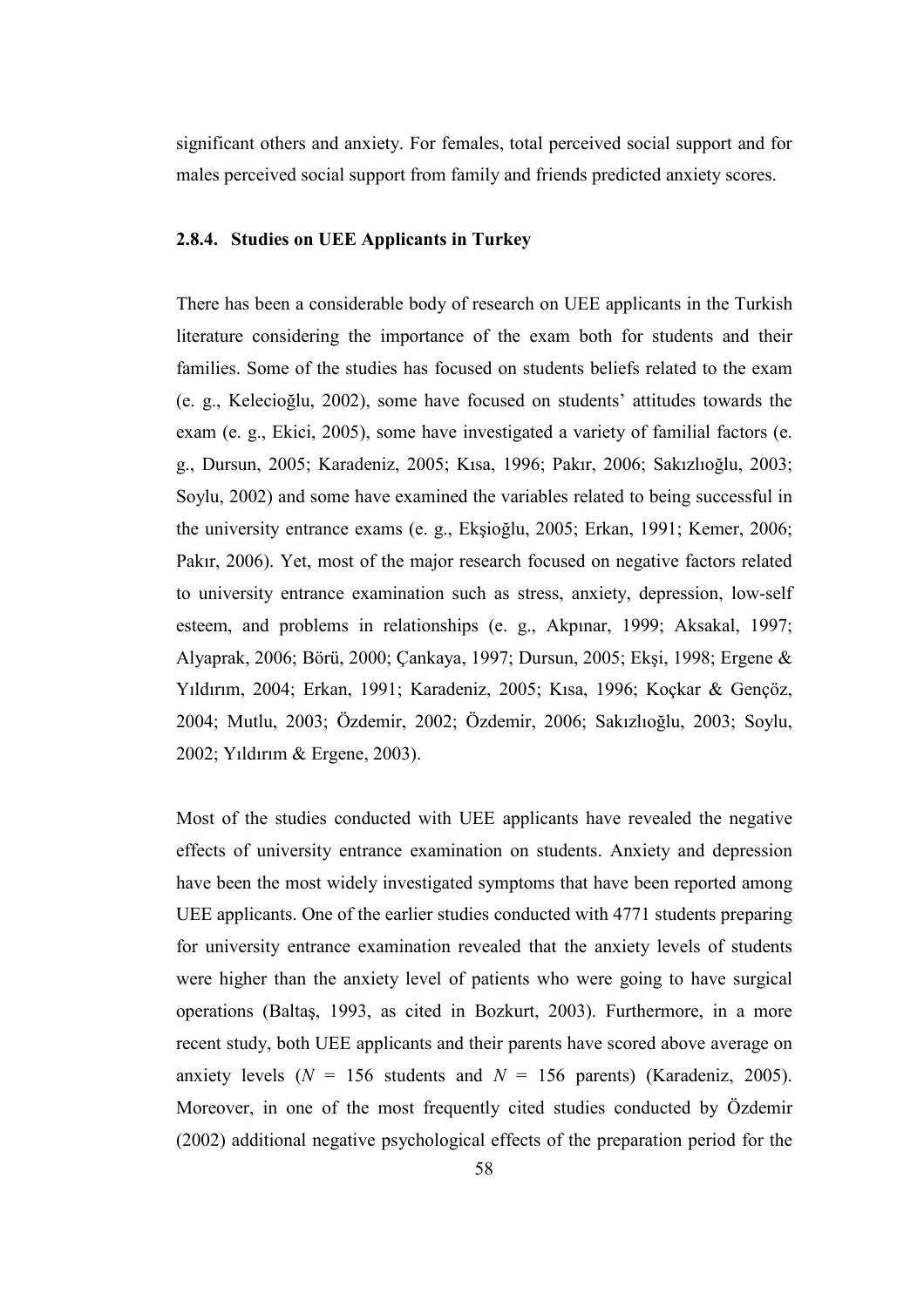university entrance examination symptoms were reported. In this study,  $11<sup>th</sup>$  grade students ( $N = 663$ ) who are going to enter the exam in the near future scored higher on depression symptoms, anxiety, and hostility levels and scored lower on academic self-concept and achievement expectancy scores compared to  $10<sup>th</sup>$ graders ( $N = 307$ ). After the results of the university entrance examination had been announced, the reported psychological symptoms declined, whereas the reported self-esteem levels increased regardless of the results of the exam (being placed or non-placed) ( $N = 119$ ). As Özdemir (2002) proposed, these findings may indicate that students may perceive the university entrance examination as a self-threat which may negatively influence their self-evaluations and may reflect the negative effect of the preparing process of the exam on students rather than the results of it. Likewise, Ergene and Yıldırım (2004) reported depression symptoms among UEE applicants in the preparation process for the exam. In this study, 45 % of UEE applicants were found to be depressive and 17 % of them were found to be mild depressive. Consistent with the findings of these studies, in another study, high levels of stress, anxiety, and relationship problems have been identified among UEE applicants ( $N = 250$ ) (Özdemir, 2006). The author stated that such findings may imply the fact that students isolate themselves from social life during the preparation period for the university entrance examination.

In some of these studies, variables of entrance time, graduation area, and school type have been widely examined in relation to a diversity of variables such as anxiety, depression, self-confidence, and hope.

To begin with, some studies investigated differences among UEE applicants entering the exam for the first time and entering the exam more than once. For example, in one of the recent studies, Alyaprak (2006) found that UEE applicants entering the exam for the second time or more scored higher on test anxiety and state-trait anxiety measures compared to applicants entering the exam for the first time  $(N = 220)$ . However, in the same study, social phobia scores did not indicate a significant difference between entrance time groups. In another study, Mutlu (2003), with a sample of 683 UEE applicants, reported that there was not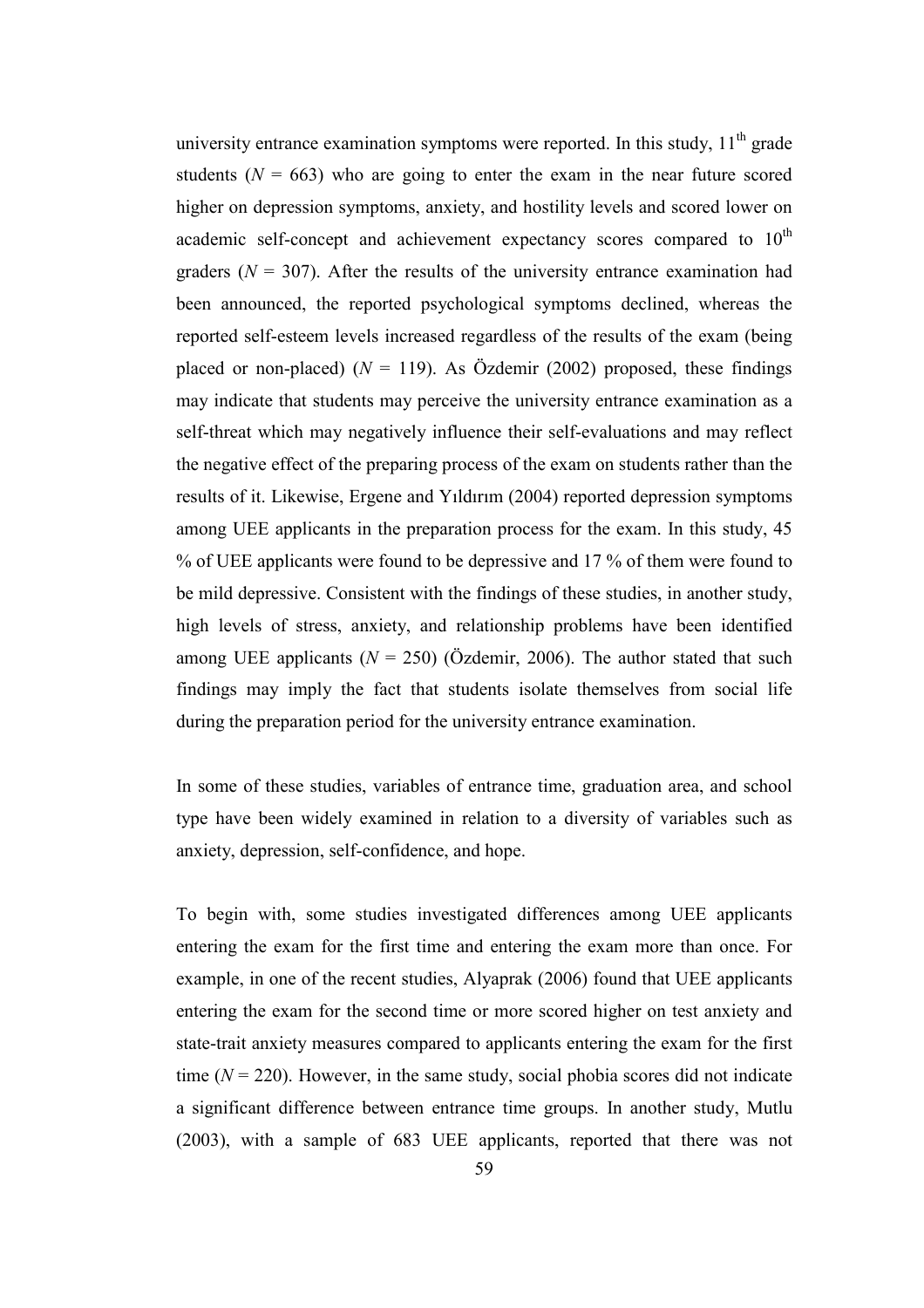significant difference among participants entering the exam for the first time, second time, or third time (or more) in terms of depression scores.

Secondly, some studies investigated differences among UEE applicants with respect to their graduation areas. To illustrate, Alyaprak (2006) and Dursun (2005) reported that applicants' test anxiety scores did not differ among graduation areas such as qualitative, quantitative, social sciences, or language areas. Moreover, Karadeniz (2005), with a sample of 156 UEE applicants, found no significant difference among graduation areas in terms of anxiety scores. Likewise, in Mutlu's (2003) study results showed no significant difference among graduation areas (quantitative, qualitative, social sciences, and vocational areas) in depression scores.

Lastly, some studies examined differences among UEE applicants with regard to school type. For instance, Mutlu (2003) found that UEE applicants who are graduates of Anatolian High School, General High School, Super Lycee, or Vocational High Schools did not differ in depression scores. Likewise, Ekşi (1998); Sakızlıoğlu (2003); and Dursun (2005) reported that there was not significant differences in test anxiety measures among samples of 697; 160; and 400 UEE applicants respectively with regard to test anxiety measures. However, being inconsistent with these findings, Kemer (2006), within a sample of 786 UEE applicants, found that Anatolian High School graduates, Super Lycee graduates, and private high school graduates scored more self-efficacious and hopeful compared to General High School graduates. Similarly, Özdemir (2006) reported that Anatolian High School graduates scored higher on self-confidence compared to other school types  $(N = 250)$ .

Considering the findings above, it can be concluded that there have been inconsistencies among studies investigating the variables of entrance time, school type, and graduation areas in relation to variables such as anxiety and depression. Some of these studies indicated findings favoring applicants entering the exam for the first time and applicants who are graduates of Anatolian High Schools.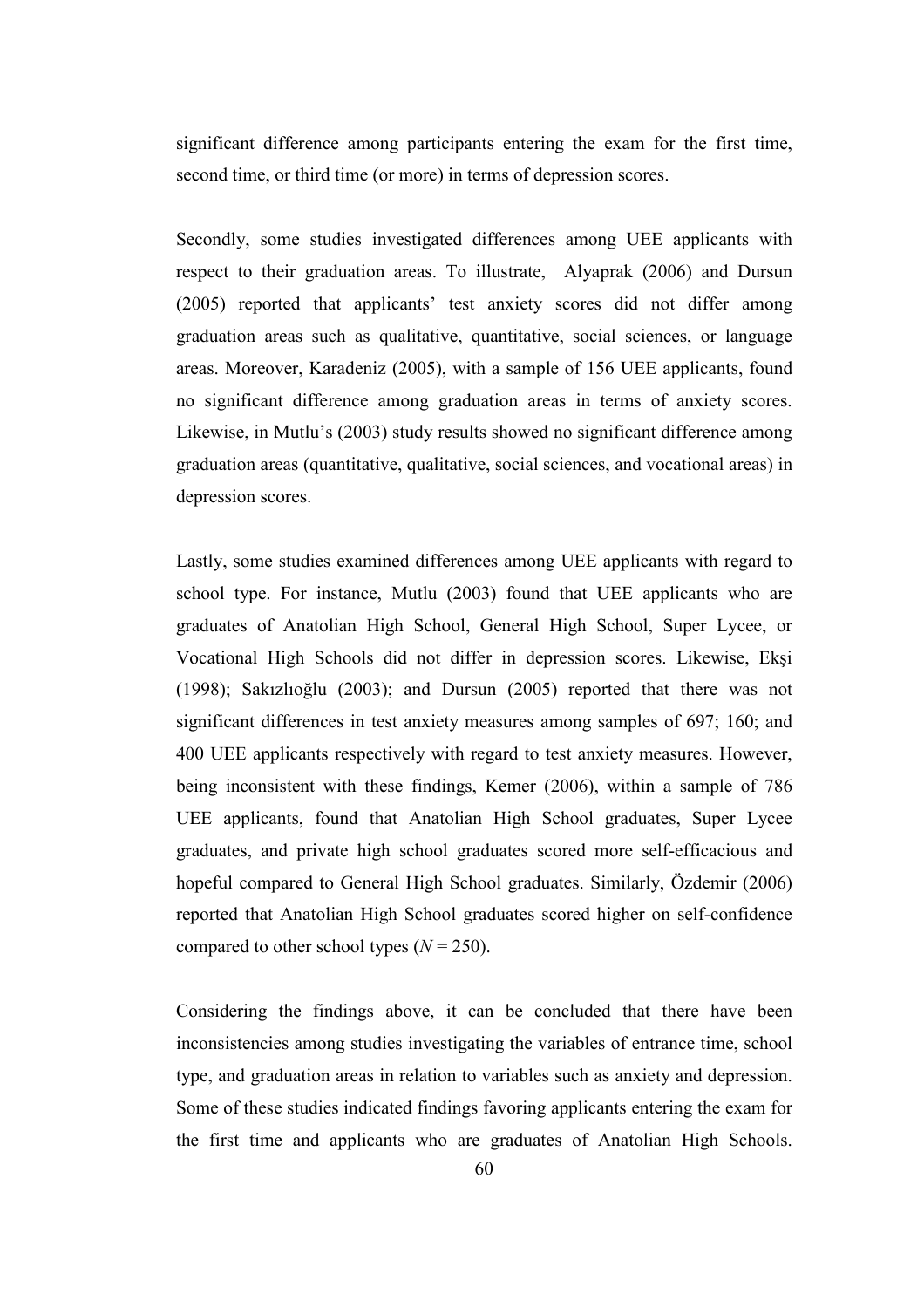However, some indicated no significant difference among UEE applicants in anxiety and depression measures grouped on these variables.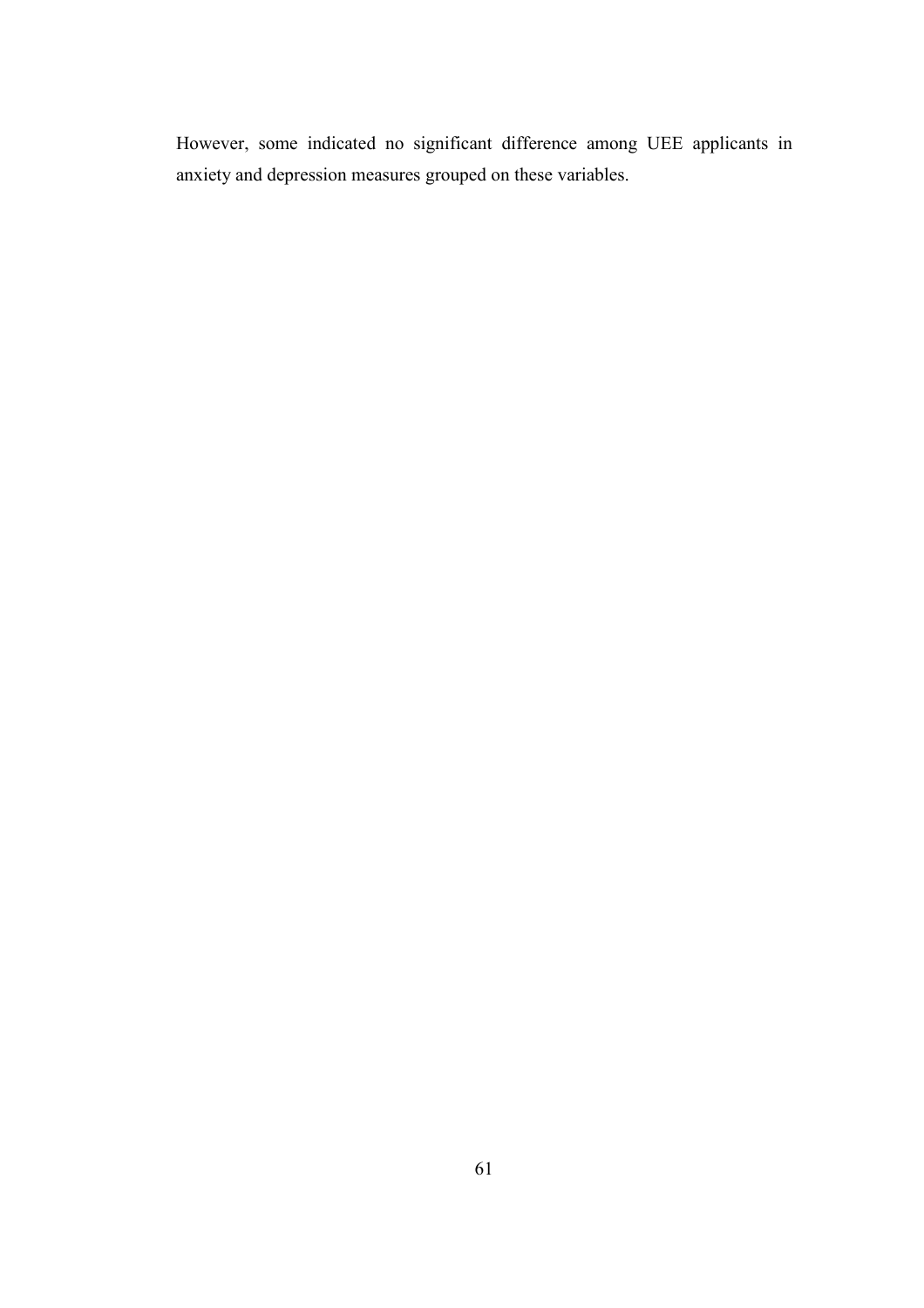### CHAPTER III

### **METHOD**

This chapter consists of seven sections regarding the methodological details of the study. The first section presents the overall design of the study. The second section describes the participants of the study. The third section presents data collection instruments. The fourth section explains the data collection procedure. In the fifth section, variables of the study are introduced. Next, in the sixth section, data analyses conducted are given. Finally, in the last section limitations of the study are presented.

### 3.1. Overall Design of the Study

The overall design of the study is correlational. Correlational research that can be called as a form of descriptive research attempts to investigate the relationships among two or more variables without any manipulation. Another purpose of correlational research, which is parallel with the aim of the present study, is to make predictions about a variable called criterion variable by considering its relationship/s with other variable/s called predictor variable/s (Fraenkel & Wallen, 2005).

The purpose of the study is to investigate the differences in resilience scores of UEE applicants in terms of entrance time to university entrance examination, graduation area, and school type and to examine the predictive roles of gender, learned resourcefulness, perceived social support from family, friends, and significant others in resilience scores of UEE applicants in the 2007-2008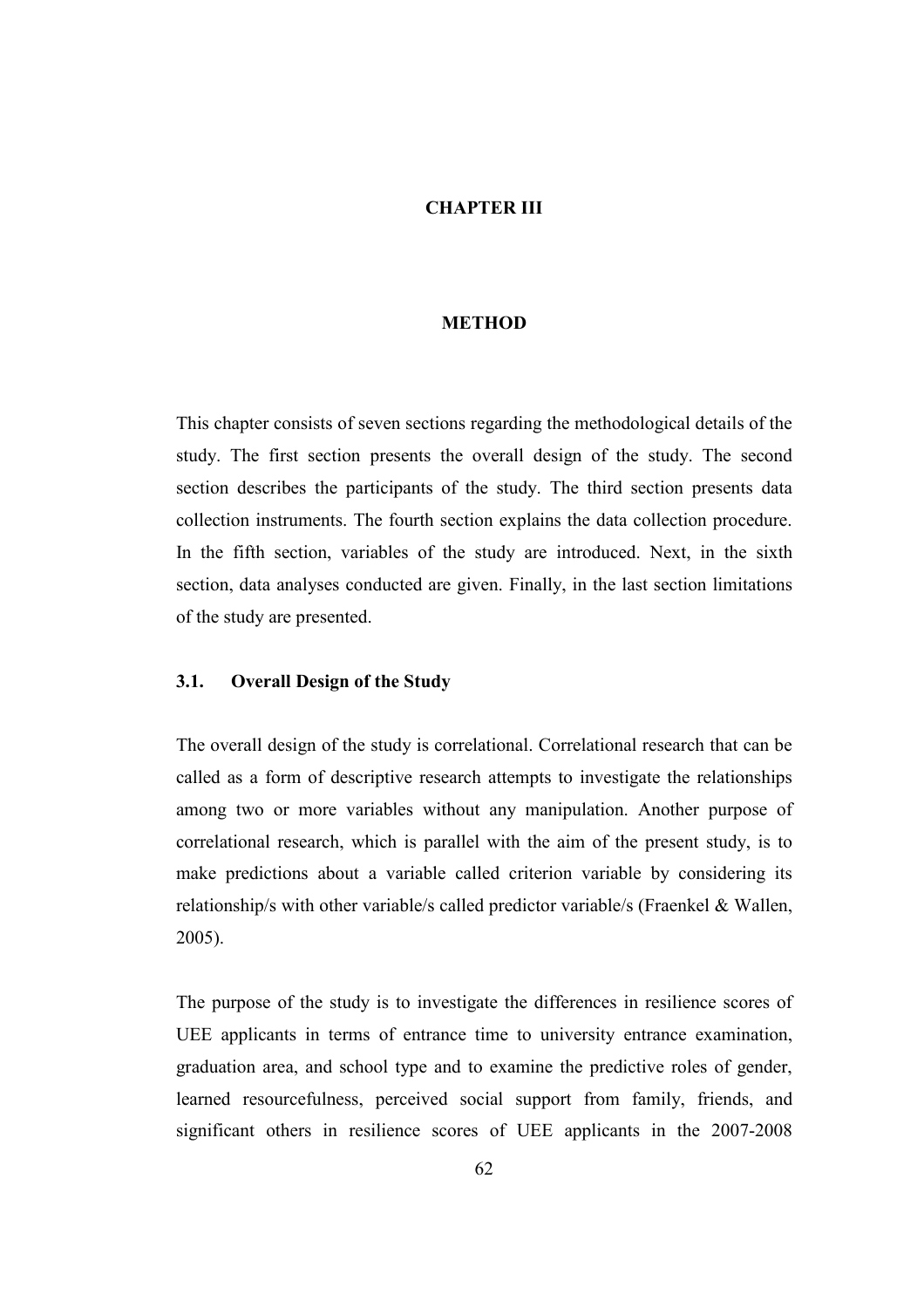academic year. A demographic data form (Appendix A), Self-Control Schedule (SCS) (Appendix B), The Multidimensional Scale of Perceived Social Support (MSPSS) (Appendix C), Harter's Self-Perception Profile for Adolescents (SPPA) (Appendix D) and Life Events Inventory for University Students (LEIU) (Appendix E) were administered to 988 UEE applicants preparing for the exam in twelve different private courses located in Ankara and three different private courses located in Bursa. Descriptive statistics, one-way analysis of variance, and multiple regression analysis were conducted to analyze the data.

## 3.2. Participants

The participants of the study were volunteered UEE applicants preparing for the exam in twelve different private courses located in Ankara and three different private courses located in Bursa. Similar to participant selection, convenient sampling method was used in the selection of the private courses. There were three criteria for sample selection: (1) students entering the university entrance examination in the 2008 academic year (first time, second time, or more), (2) students filling out the scales properly, and (3) students scoring above "2" on the mean total of Achievement-Related Negative Life Events Subscale of the Life Events Inventory for University Students (LEIU).

As mentioned before, university entrance examination is suggested to be a stressful experience for students by many researchers (e.g., Bozkurt, 2003; Ekici, 2005; Ergene & Yıldırım, 2004; Özdemir, 2002; Yıldırım, 2004) regarding the negative effects of the preparation period for the exam such as depression and anxiety symptoms (Baltaş, 1993, as cited in Bozkurt, 2003; Ergene & Yıldırım, 2004; Karadeniz, 2005; Özdemir, 2002; Özdemir, 2006; Yıldırım, 2004). As a result, adolescents in this period have been considered as a major risk group (Koçkar & Gençöz, 2004), and the examination itself has been regarded as a risk factor for the high prevalence of anxiety symptoms among UEE applicants (Özdemir, 2002). However, as some researchers suggested (e.g., Luthar et al., 2000; Masten, 2001; Schoon, 2006) some people may not perceive their life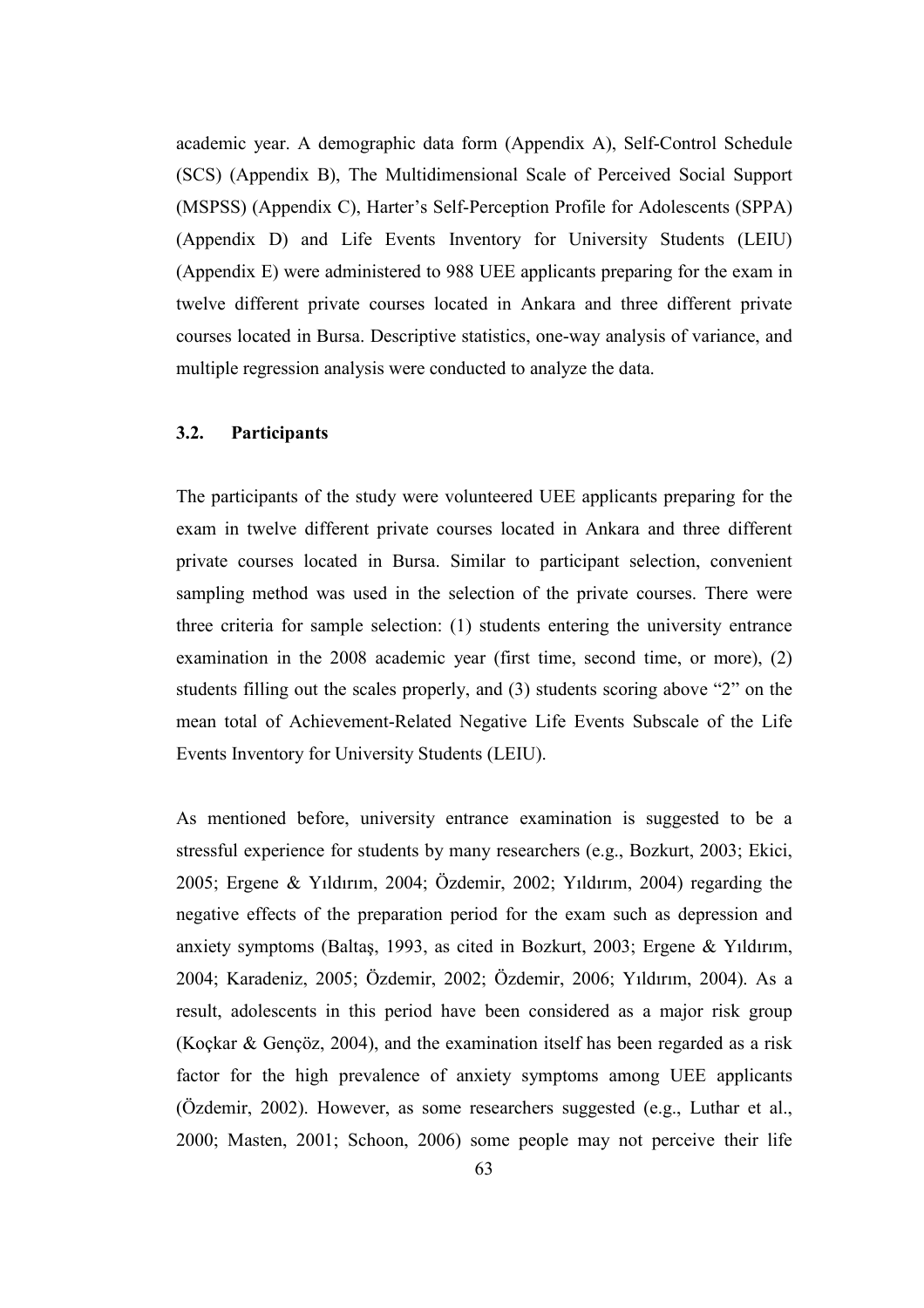events as being highly stressful, although some scientists regard those life circumstances as being a risk factor. Therefore, in the present study, in order to assess whether students perceive university entrance examination preparation period as a stressful event, their achievement related negative life events were measured using intensity scores of the Life Events Inventory for University Students (LEIU). Detailed information related to the inventory and factor analysis results for the present study sample are presented in section 3.3.5. However, it is worth mentioning here that the scale, which was originally developed by Oral (1999) and modified by Gençöz and Dinç (2006), is composed of two subscales: achievement-related life events and social life events. For the purpose of the present study, Achievement-Related Life Events Subscale was used after excluding some items that may not be applicable for the characteristics of the present sample (e.g., "Difficulties of studying in a language other than my mother tongue", "Anxiety about the job interviews", "Problems at work").

At the beginning, the number of the participants was 988. In ninety-seven of the cases, more than half of the scales were left unanswered; thus these cases were not included in the analysis. Moreover, based on the mean total scores computed on the screening measure of Achievement-Related Negative Life Events Subscale of LEIU, the sample was found to report achievement-related negative life events with high intensity levels ( $M = 3.83$ ;  $SD = .86$ ). Therefore, in order to differentiate the participants who have experienced achievement-related negative life events and who have not, the participants (26 cases) scoring below "2" (below 2 on this scale indicates that the participant does not experience achievement related negative life event whatsoever) on the mean total values were also excluded from the analysis. The analyses were carried out with the remaining participants. After excluding the cases that do not fulfill the inclusion criteria, the sample size became 865 (505 females and 360 males).

Of the sample, 35.3 %, 48.4 %, and 16 % of the participants were going to enter the exam for the first time, second time, and third time respectively (with three missing values). As can be seen from Table 3.1, the ages of the participants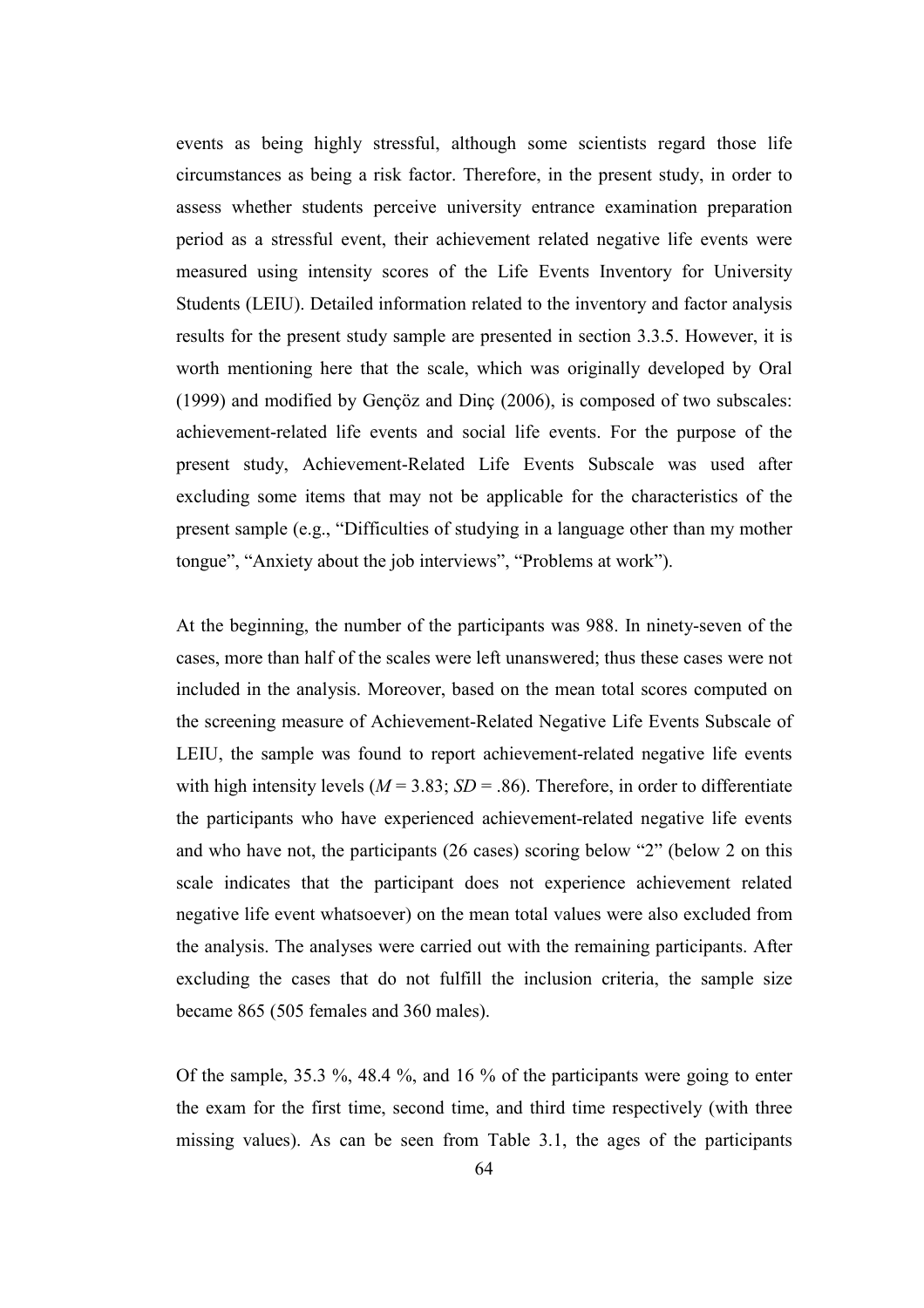ranged from 16 and 20 with a mean of 18.1. The reason for this range value is due to some participants' entering the exam in the previous year/s at least once. Eighteen percent of students were entering the exam from the social sciences area, 39.5 % of them were entering from equally weighted area, and 42.3 % of them were entering from quantitative area. Of the participants, 57.8 % were from General High Schools, 27.2 % of them were from Anatolian High Schools, 1.6 % of them were from Private High Schools, and 12.7 % of them were from Vocational High Schools.

#### Table 3.1

Percentages, Means, Standard Deviations, and Ranges of the Demographic Variables

|                        |                         | Percentage | Mean | <b>SD</b> | Range     |
|------------------------|-------------------------|------------|------|-----------|-----------|
| Age                    |                         |            | 18.1 | .89       | $16 - 20$ |
| Gender                 |                         |            |      |           |           |
|                        | Female                  | 58.4       |      |           |           |
|                        | Male                    | 41.6       |      |           |           |
| <b>Entrance Time</b>   |                         |            |      |           |           |
|                        | First                   | 35.3       |      |           |           |
|                        | Second                  | 48.4       |      |           |           |
|                        | Third                   | 16.0       |      |           |           |
|                        | <b>Missing Value</b>    | $\cdot$ 3  |      |           |           |
| <b>Graduation Area</b> |                         |            |      |           |           |
|                        | Quantitative            | 42.3       |      |           |           |
|                        | <b>Equally Weighted</b> | 39.5       |      |           |           |
|                        | Social Sciences         | 18.0       |      |           |           |
|                        | <b>Missing Value</b>    | $\cdot$    |      |           |           |
| School Type            |                         |            |      |           |           |
|                        | General High            | 57.8       |      |           |           |
|                        | School                  |            |      |           |           |
|                        | Anatolian High School   | 27.2       |      |           |           |
|                        | Vocational High School  | 12.7       |      |           |           |
|                        | Private High School     | 1.6        |      |           |           |
|                        | <b>Missing Value</b>    | .7         |      |           |           |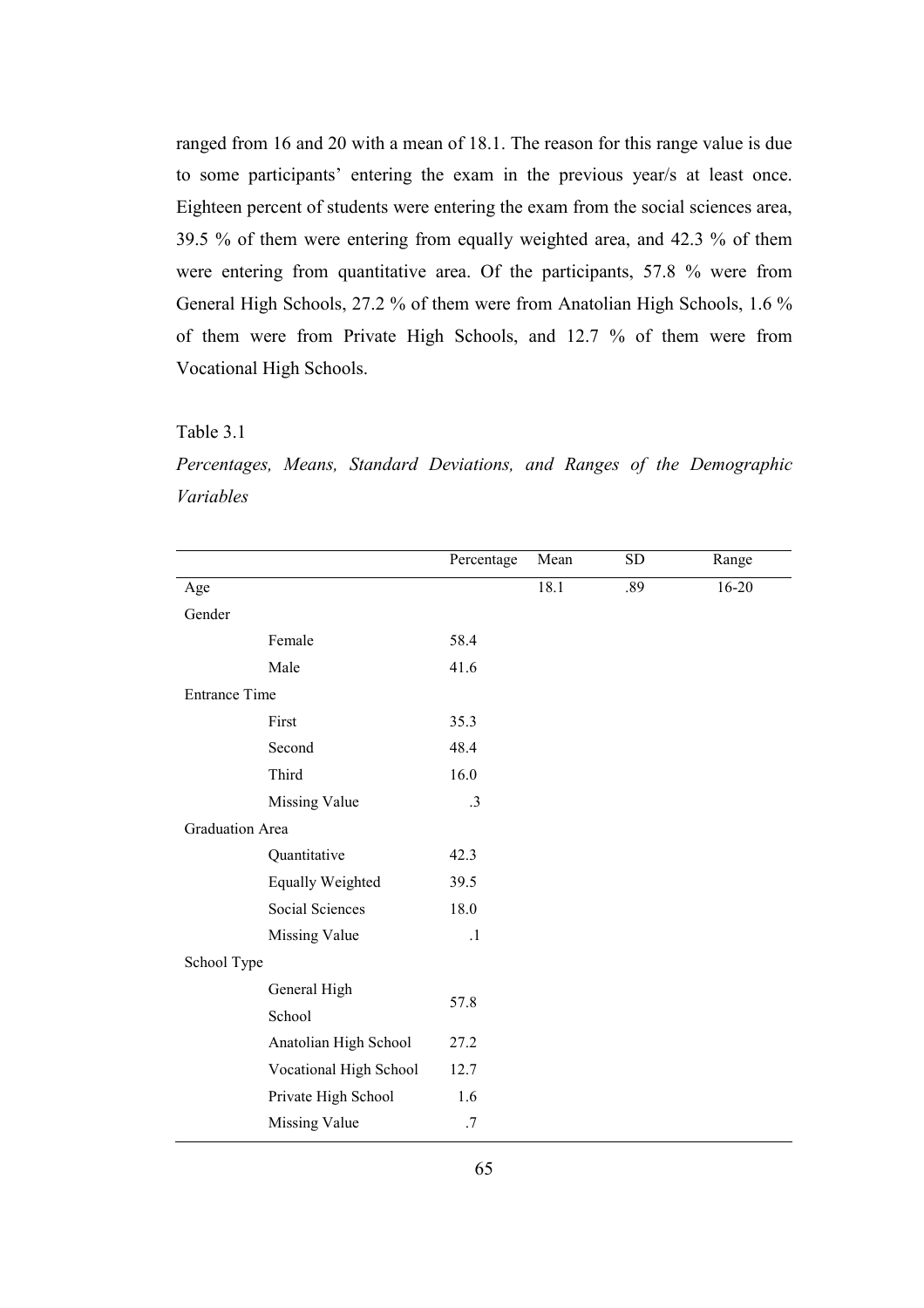### 3.3. Data Collection Instruments

In the present study, the data were gathered with the following instruments: Demographic data form developed by the researcher, Self-Control Schedule (SCS; Rosenbaum, 1980a), The Multidimensional Scale of Perceived Social Support (MSPSS; Zimet et al., 1988), and The Self-Perception Profile for Adolescents (SPPA; Harter, 1988). In addition, Achievement-Related Negative Life Events Subscale of Life Events Inventory for University Students (LEIU; Gençöz & Dinç, 2006; Oral, 1999) was used as a screening measure in the participant selection process.

### 3.3.1. Demographic Data Form

In the demographic data form students were asked to state their age, gender, high school graduation area, high school type, and entrance time to university entrance examination (see Appendix A).

### 3.3.2. Self- Control Schedule (SCS)

Self-Control Schedule (SCS) was used in this study as a measure of learned resourcefulness (see Appendix B). The scale measures individuals' tendencies to use self-control skills, which is composed of positive self-talk in the face of negative experiences, problem-solving skills, the ability to delay gratification, and self-efficacy beliefs in ones' ability to control internal events in demanding situations (Rosenbaum, 1980a).

The original version of the scale was developed by Rosenbaum (1980a). The schedule consists of 36 Likert-type items. In the original scale, the score for each item ranges from +3 (very characteristic of me) to -3 (very uncharacteristic of me) with no "neutral" alternative. As a result, the possible highest score that can be obtained is +108 (indicating high level of learned resourcefulness); whereas the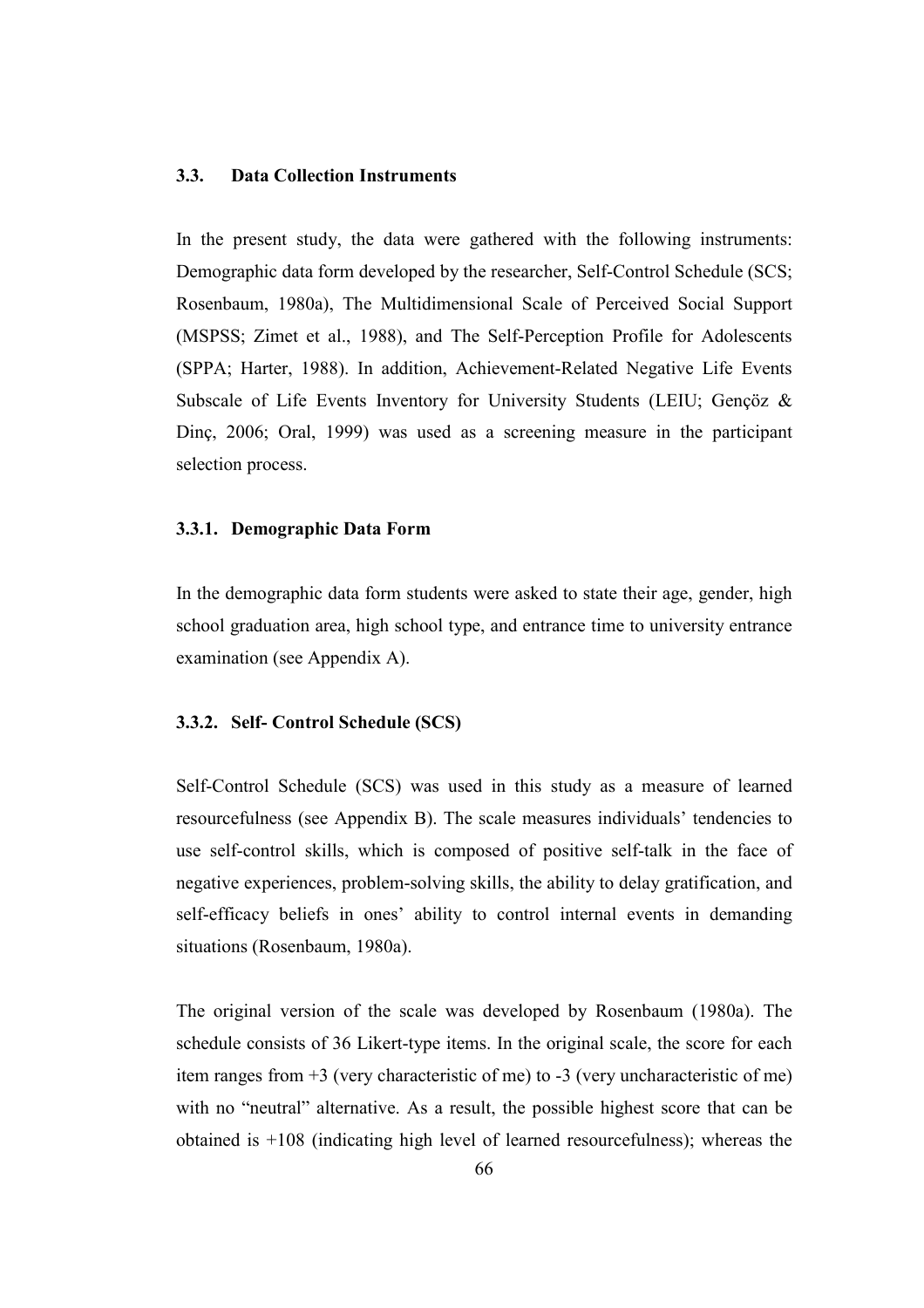possible lowest score is -108 (indicating low level of learned resourcefulness). It is worth mentioning that eleven items are presented in reversed order (4, 6, 8, 9, 14, 16, 18, 19, 21, 29, and 35). An individual's learned resourcefulness score is determined by summing all of his/her responses after the reversed items are transformed (Rosenbaum, 1980a).

Sound psychometric properties of the scale has been shown in various studies with diverse samples indicating appropriate levels of reliability and validity (e.g., Boonpongmanee et al., 2002; Kiefer, 2001; Ngai et al., 2008; Redden et al., 1983; Richards, 1985; Rosenbaum, 1980a, 1980b).

Rosenbaum (1980a) gathered data from six samples (more than 600 individuals whose ages ranged from 21.5 years to 62 years) to examine reliability and validity of the scale. In this study, the reported Cronbach alpha coefficients ranged from .78 to .84 indicating high internal consistency among items. Besides, the testretest reliability of the scale yielded a coefficient of .86 in a four-week interval indicating stability in responses over time. Moreover, in order to examine the construct validity of the scale, the scores on the SCS was compared with the scores on the Rotter's Locus of Control Scale (1966, as cited in Rosenbaum, 1980a), Jones' Irrational Beliefs test (1968, as cited in Rosenbaum, 1980a), MMPI subscales, and factors of Cattell's 16 PF. The results revealed significant positive correlations between SCS and G factor (related to self-control as a measure of personality trait) of the 16 PF and significant negative correlations between SCS and Rotter's Locus of Control Scale, Irrational Belief Test, and three MMPI subscales (Psychasthenia, Schizophrenia and the F scale). Moreover, as part of an examination of validity, Rosenbaum (1980a) designed an experiment and hypothesized that high learned resourceful individuals would tolerate pain more compared to low resourceful individuals. The results confirmed this hypothesis providing further evidence for the validity of the scale (Rosenbaum, 1980a). These findings were replicated by Rosenbaum (1980b).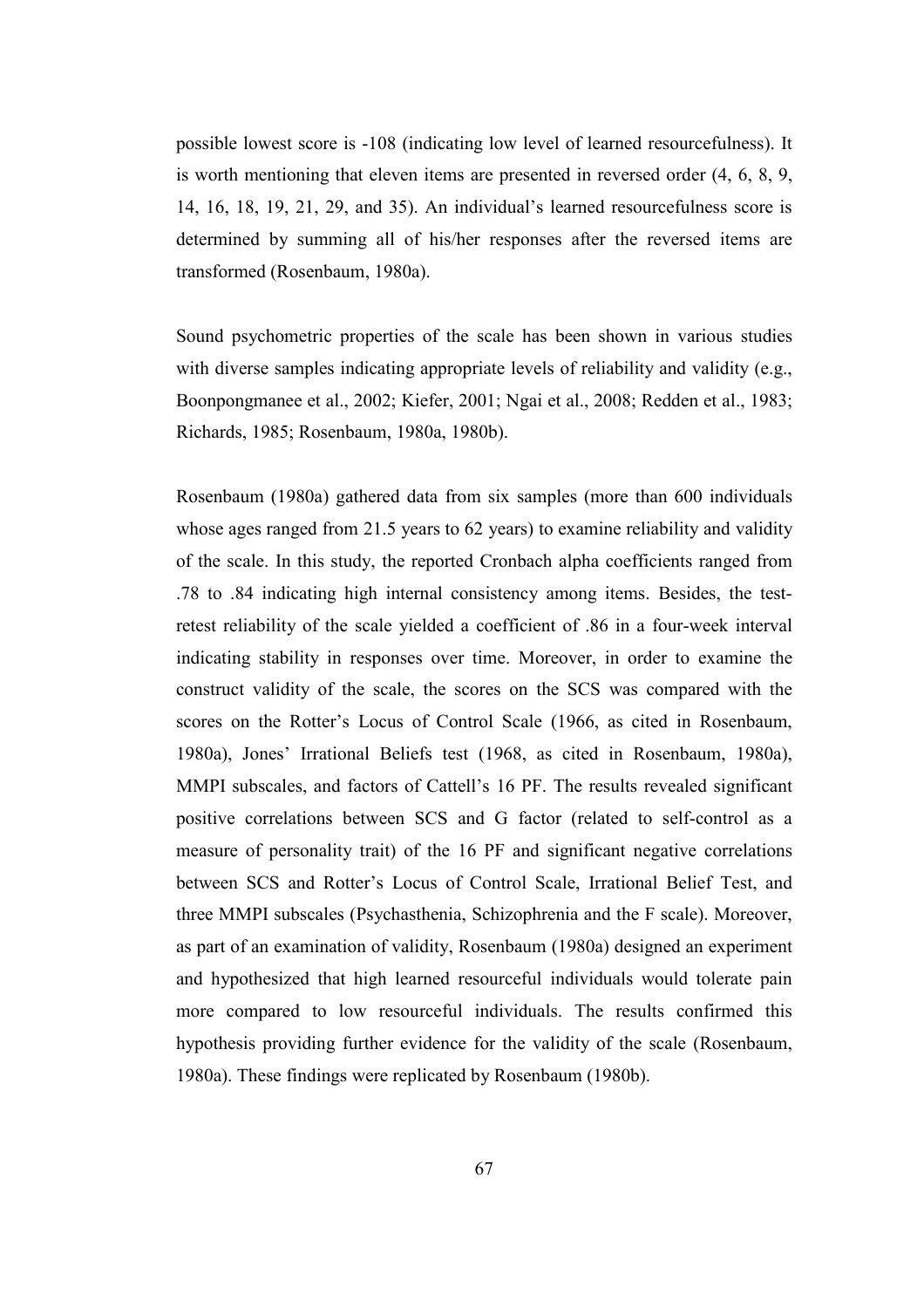Redden et al. (1983) reported similar findings with a Cronbach alpha coefficient of .82 in a sample of approximately 1000 university students. Factor analysis in this study indicated six factors that were named as planful behavior and impulse control, control of unwanted thoughts, delay of immediate gratification, mood control, pain control, and personal efficacy yielding consistent factors that were previously mentioned by Rosenbaum (1980a). In addition, a significant negative correlation between SCS and Croskey's Communication Apprehension  $(r = -.37, )$  $p \leq 0.001$ ) was reported as a validity evidence for the scale. Along with these finding, Richards (1985) also reported a significant relationship between SCS and Rotter's Locus of Control Scale ( $r = -0.37$ ,  $p = 0.002$ ) and Manifest Anxiety Scale ( $r = 0.02$ )  $=$  -.56,  $p = .001$ ) among 121 university students, providing further evidence for the validity of the scale.

In different samples, the SCS also demonstrated good internal consistency. For instance, Ngai et al. (2008) reported a Cronbach alpha coefficient of .83 and test– retest reliability of .91 with a sample of 360 Chinese childbearing women. In this study, factor analysis revealed three factors corresponding the conceptual dimensions pointed out by Rosenbaum (1980a) in the original scale and significant correlations between SCS and Generalized Self-Efficacy Scale ( $r =$ .48), Rosenberg's Self-Esteem Scale (r = .41), and Edinburgh Postnatal Depression Scale  $(r = -.46)$  indicated good construct validity. Moreover, Boonpongmanee et al. (2002) investigated the psychometric properties of the Thai version of the SCS. They reported a Cronbach alpha coefficient of .81 and promising results of construct validity.

The scale was translated and adapted to Turkish by Siva (1991). Siva (1991) modified the scoring system of the original scale and developed a new scoring system with a 5-point Likert scale in which higher scores represent high learned resourcefulness and lower scores represent low learned resourcefulness with the possible highest score of 180 and possible lowest score of 36. The internal consistency reliability coefficient was found to be .79 for the SCS with a sample of 100 adults. Parallel to these findings, Dağ (1991) reported a Cronbach alpha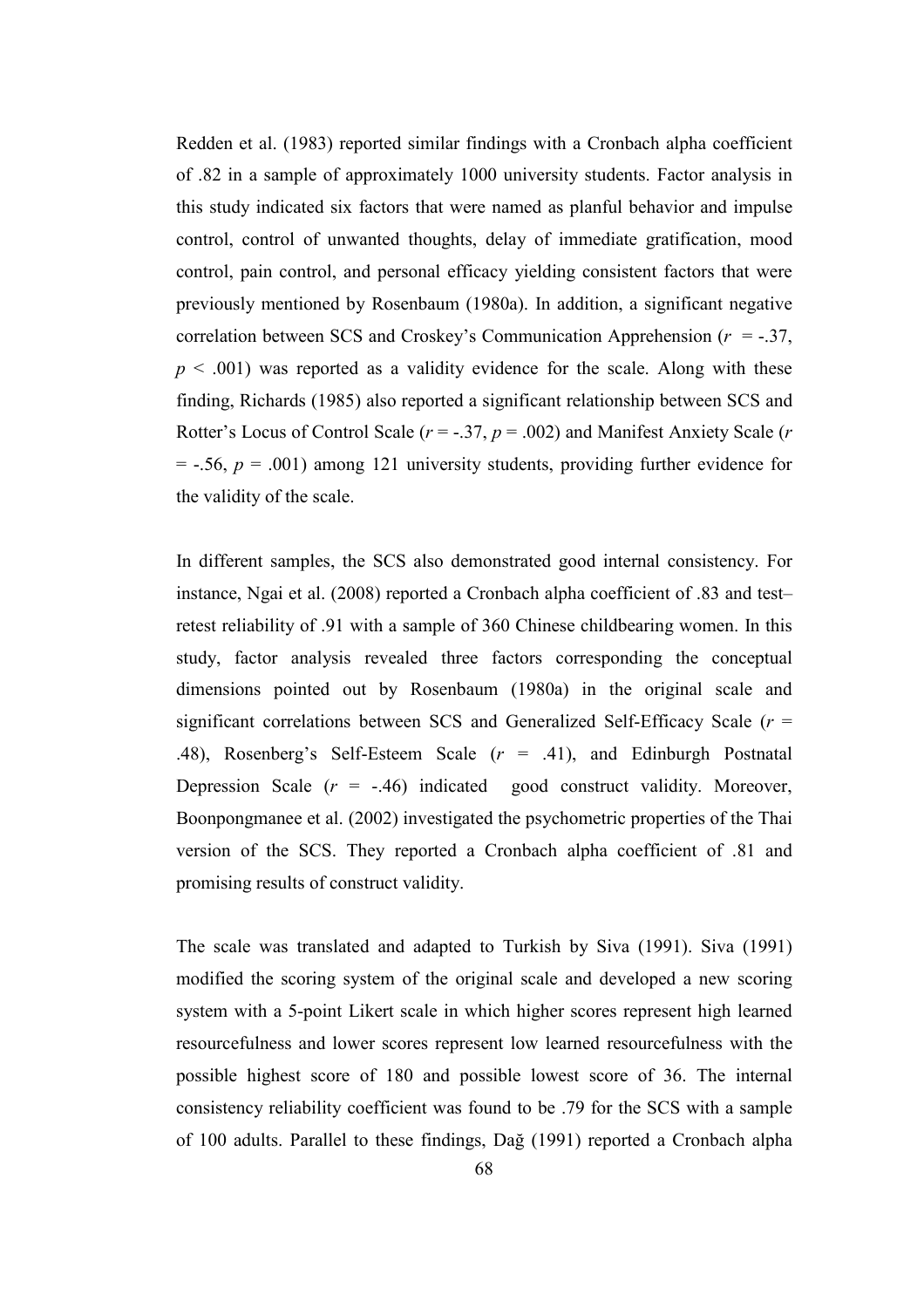coefficient of .79 with a sample of 532 university students and a test-retest correlation of .80 with 99 university students. In this study, criterion related validity procedures demonstrated a correlation of -.29 between the SCS scores and Rotter's Locus of Control Scale, and factor analytic procedures yielded 12 factors with Eigenvalues above 1 (accounting for the 58.2 % of the total variance) indicating satisfactory evidence of validity of the scale.

Another study carried out by Boyraz (2002) with institutionalized adolescents (N  $= 103$ ) and high school students ( $N = 105$ ) revealed consistent findings with these studies. Cronbach alpha coefficient of .78 was found for both institutionalized group and total group. In the same study, validity evidence was also searched by correlating SCS scores and Rotter's Locus of Control Scale scores using Pearson Product Moment Correlation. The results provided satisfactory evidence for the criterion-related validity of the scale with correlation coefficients of -.27 for institutionalized group, and -.24 for the whole group. In a more recent study, Türkel (2006) reported a Cronbach alpha coefficient of .76 with a sample of 834 high school students. The results of this study yielded 11 factors with Eigenvalues greater than 1, accounting for the 55.6 % of the total variance. Similarly, Öztürk (2006) reported 10 factors with Eigenvalues greater than 1 accounting for the 58.4 % of the total variance with a sample of 393 university students. In the same study, the Cronbach alpha coefficient was found to be .80. Overall, these studies provide satisfactory evidence for reliability and validity of the SCS.

# 3.3.2.1. The Validity and Reliability of the SCS for the Sample of the Present Study

In order to examine construct validity of the scale, a principle component analysis with oblique rotation (direct oblimin) with Kaiser normalization was used based on the procedures carried out in previous studies (e. g., Ngai et al., 2008). Preceding the analyses, statistical assumptions of multivariate normality and sampling adequacy for factor analyses were checked. The Bartlett test of sphericity ( $\chi^2$  = 6126.89,  $df$  = 630,  $p$  < .0001) yielded a significant difference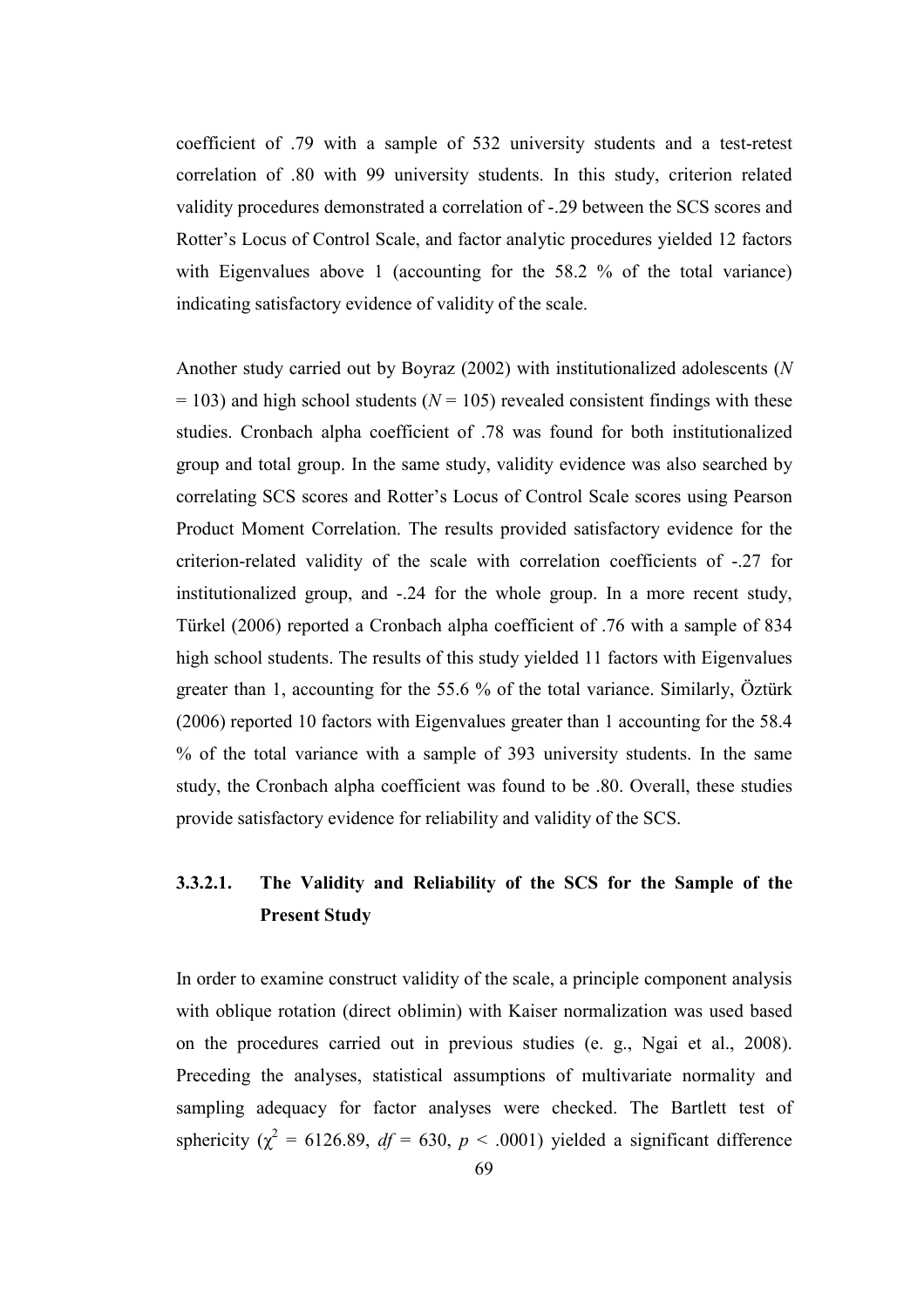between the sample data and an identity matrix, and the Kaiser–Meyer–Olkin value was .85 indicating that the data provided the statistical assumptions of multivariate normality and sampling adequacy for factor analysis (Field, 2005). Factor loadings above .30 were regarded as significant (Pallant, 2001). The factor analysis yielded 10 factors with Eigenvalues  $> 1$ , accounting for the 54.11 % of the total variance (see Table 3.2). These findings are parallel with the findings of the previous studies carried out in Turkish samples (e.g., Boyraz, 2002; Dağ, 1991; Öztürk, 2006; Türkel, 2006).

The reliability analysis yielded a Cronbach's alpha coefficient of .80 in the current study. This indicates high internal consistency among items especially for psychological constructs (Kline, 1999, as cited in Field, 2005).

Overall, it is apparent that the SCS provides satisfactory evidence for the reliability and validity of the scale for the sample of the study.

Table 3.2 Factor Loadings (Pattern Matrix) for the Self-Control Schedule (SCS) Items

|                  | Factor       | Factor         | Factor         | Factor         | Factor | Factor | Factor | Factor  | Factor           | Factor |
|------------------|--------------|----------------|----------------|----------------|--------|--------|--------|---------|------------------|--------|
| Item             | $\mathbf{1}$ | $\overline{2}$ | $\mathfrak{Z}$ | $\overline{4}$ | 5      | 6      | $\tau$ | $\,8\,$ | $\boldsymbol{9}$ | 10     |
| $32\,$           | .73          |                |                |                |        |        |        |         |                  |        |
| 33               | .69          |                |                |                |        |        |        |         |                  |        |
| 34               | .67          |                |                |                |        |        |        |         |                  |        |
| 11               | .58          |                |                |                |        |        |        |         |                  |        |
| $\boldsymbol{7}$ | .39          |                |                |                |        |        |        |         |                  |        |
| $\sqrt{6}$       |              | $.82\,$        |                |                |        |        |        |         |                  |        |
| $21\,$           |              | .74            |                |                |        |        |        |         |                  |        |
| 35               |              | .57            |                |                |        |        |        |         |                  |        |
| 9                |              | .38            |                |                |        |        | $-.35$ |         |                  |        |
| 23               |              |                | $.84$          |                |        |        |        |         |                  |        |
| 31               |              |                | $.82\,$        |                |        |        |        |         |                  |        |
| 19               |              |                |                | .86            |        |        |        |         |                  |        |
| 14               |              |                |                | .83            |        |        |        |         |                  |        |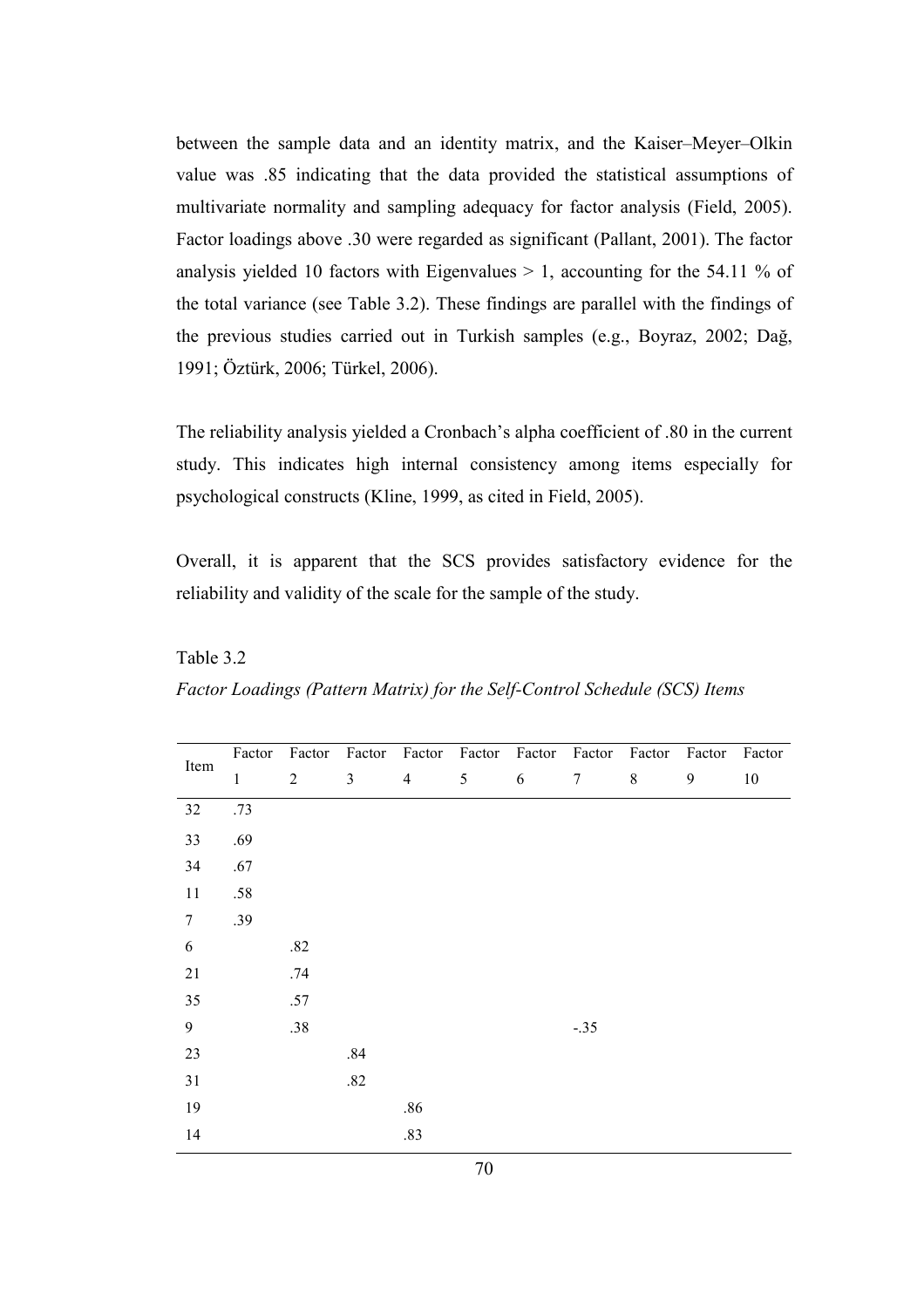|  | Table 3.2 continued. |
|--|----------------------|
|  |                      |

| Item           | Factor       | Factor           | Factor         | Factor         | Factor | Factor     | Factor         | Factor  | Factor           | Factor |
|----------------|--------------|------------------|----------------|----------------|--------|------------|----------------|---------|------------------|--------|
|                | $\mathbf{1}$ | $\boldsymbol{2}$ | $\mathfrak{Z}$ | $\overline{4}$ | 5      | $\sqrt{6}$ | $\overline{7}$ | $\,8\,$ | $\boldsymbol{9}$ | $10\,$ |
| $\overline{4}$ |              |                  |                | .36            | $-.30$ |            |                |         |                  |        |
| $27\,$         |              |                  |                |                | $-.81$ |            |                |         |                  |        |
| $26\,$         |              |                  |                |                | $-.75$ |            |                |         |                  |        |
| 28             |              |                  |                |                | $-.67$ |            |                |         |                  |        |
| 25             |              |                  |                |                | $-.31$ |            |                |         |                  |        |
| 5              |              |                  |                |                |        | $-.81$     |                |         |                  |        |
| 13             |              |                  |                |                |        | $-.75$     |                |         |                  |        |
| $17\,$         |              |                  |                |                |        | $-.58$     |                |         |                  |        |
| 15             |              |                  |                |                |        | $-.39$     |                |         |                  | .39    |
| 29             |              |                  |                |                |        |            | $-.76$         |         |                  |        |
| $18\,$         |              |                  |                |                |        |            | $-.63$         |         |                  |        |
| $22\,$         |              |                  |                |                |        |            | $-.54$         |         |                  |        |
| $30\,$         |              |                  |                |                |        |            | $-.37$         |         |                  |        |
| $\overline{2}$ |              |                  |                |                |        |            |                | $-.65$  |                  |        |
| $\,1$          |              |                  |                |                |        |            |                | $-.60$  |                  |        |
| $\overline{3}$ |              |                  |                |                |        |            |                | $-.52$  | $-.36$           |        |
| $20\,$         |              |                  |                |                |        |            |                | $-.51$  |                  |        |
| $10\,$         | .34          |                  |                |                |        |            |                | $-.40$  |                  |        |
| $8\,$          |              |                  |                |                |        |            |                |         | .59              |        |
| 16             |              |                  |                |                |        |            |                |         | $-.55$           | $-.35$ |
| 24             |              |                  |                |                |        |            |                |         |                  | $.55$  |
| $36\,$         |              |                  | .32            |                |        |            |                |         |                  | .39    |
| $12\,$         | .43          |                  |                |                |        |            |                |         |                  | .39    |
| Vari-          |              |                  |                |                |        |            |                |         |                  |        |
| ance           | 16.94        | 8.13             | 4.89           | 4.18           | 3.84   | 3.66       | 3.41           | 3.20    | 2.99             | 2.87   |
| $(\%)$         |              |                  |                |                |        |            |                |         |                  |        |

Factor Loadings (Pattern Matrix) for the Self-Control Schedule (SCS) Items

# 3.3.3. The Multidimensional Scale of Perceived Social Support (MSPSS)

The Multidimensional Scale of Perceived Social Support (MSPSS) (see Appendix C) was used in this study as a measure of perceived social support from family,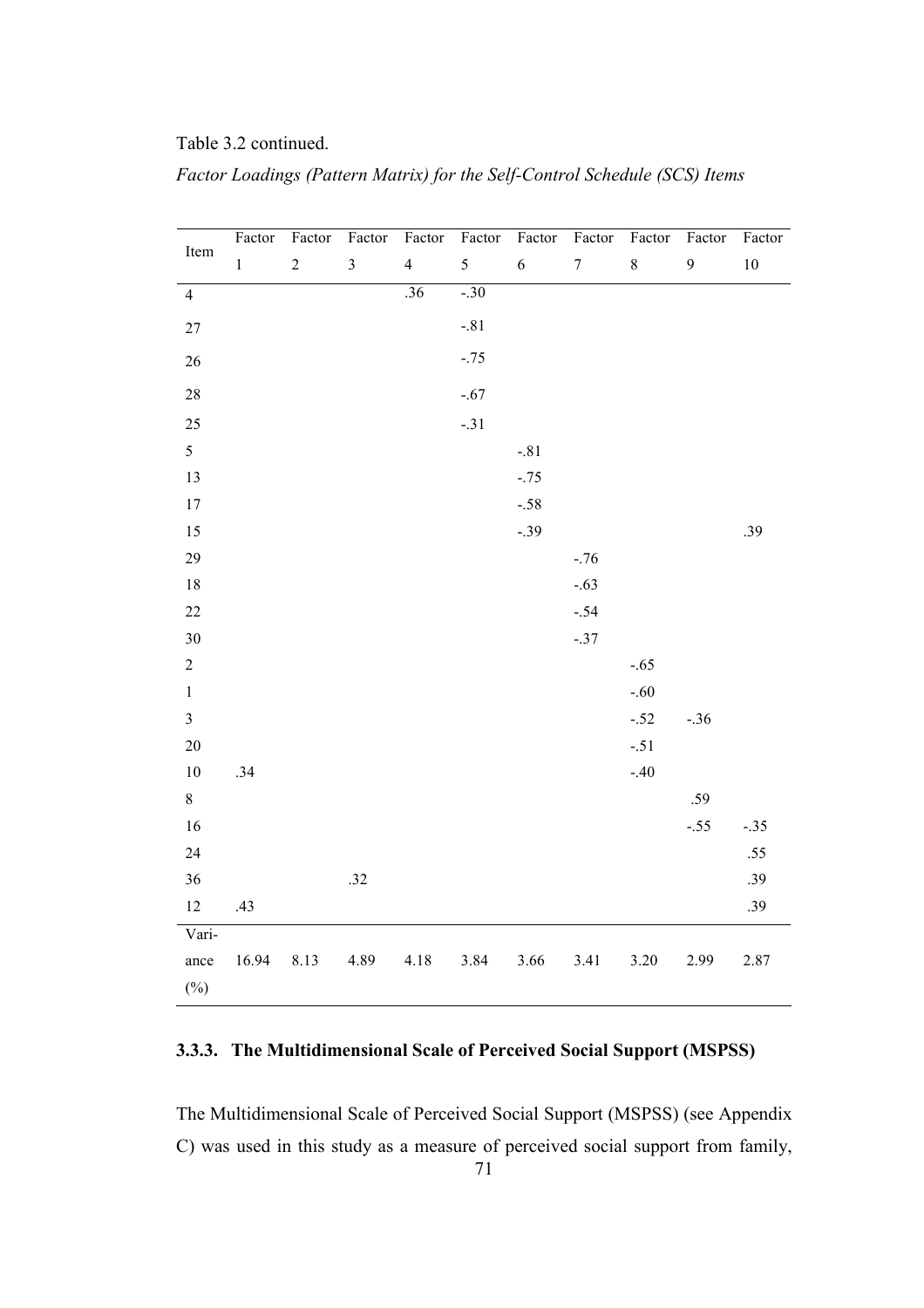friends, and significant others, considering the sound psychometric features of the scale reported in previous studies (e.g., Bruwer et al., 2008; Chou, 2000; Duru, 2007; Edwards, 2004; Eker & Arkar, 1995; Eker, Arkar, & Yaldız, 2000; 2001; Kazarian & McCabe, 1991; Zimet et al., 1988; Zimet, Powell, Farley, Werkman, & Berkoff, 1990). The scale is considered to be an ideal one to use as it provides the opportunity to measure perceived social support from separate resources (family, friends, and significant others). Moreover, the scale is easier to administer compared to other social support measures (Bruwer et al., 2008; Zimet et al., 1988).

The scale was developed by Zimet et al. (1988) to assess individuals' perceptions about social support adequacy from three resources: family, friends, and significant others. As a result, the MSPSS has three subscales. Each subscale has four items (family subscale: items 1, 2, 7, 10; friends subscale: items 3, 4, 8, 12, and significant other/s subscale: items 5, 6, 9, 11) yielding totally 12 items. The response alternative for each item ranges from 1 (very strongly disagree) to 7 (very strongly agree) constituting a 7-point scale. For each subscale and the total scale, higher scores indicate high level of perceived social support (Zimet et al., 1988).

Zimet et al. (1988) examined the psychometric properties of the MSPSS with a sample of 275 (136 females and 139 males) undergraduate university students. The scale has shown good internal and test-retest reliability, and strong factorial and construct validity. The Cronbach's alpha coefficients were found to be .87, .85, .91, and .88 for the family subscale, friend/s subscale, significant other/s subscale and total scale respectively. Besides, the test-retest reliabilities of the family subscale, friend/s subscale, significant other/s subscale and total scale were reported as .85, .75, .72, and .85 respectively in a two to three months period indicating stability in responses over time. As part of validity procedures, principal components factor analysis with oblique rotation with Kaiser normalization yielded three factors with highly loading items as expected. Moreover, in order to investigate the construct validity of the scale, the scores on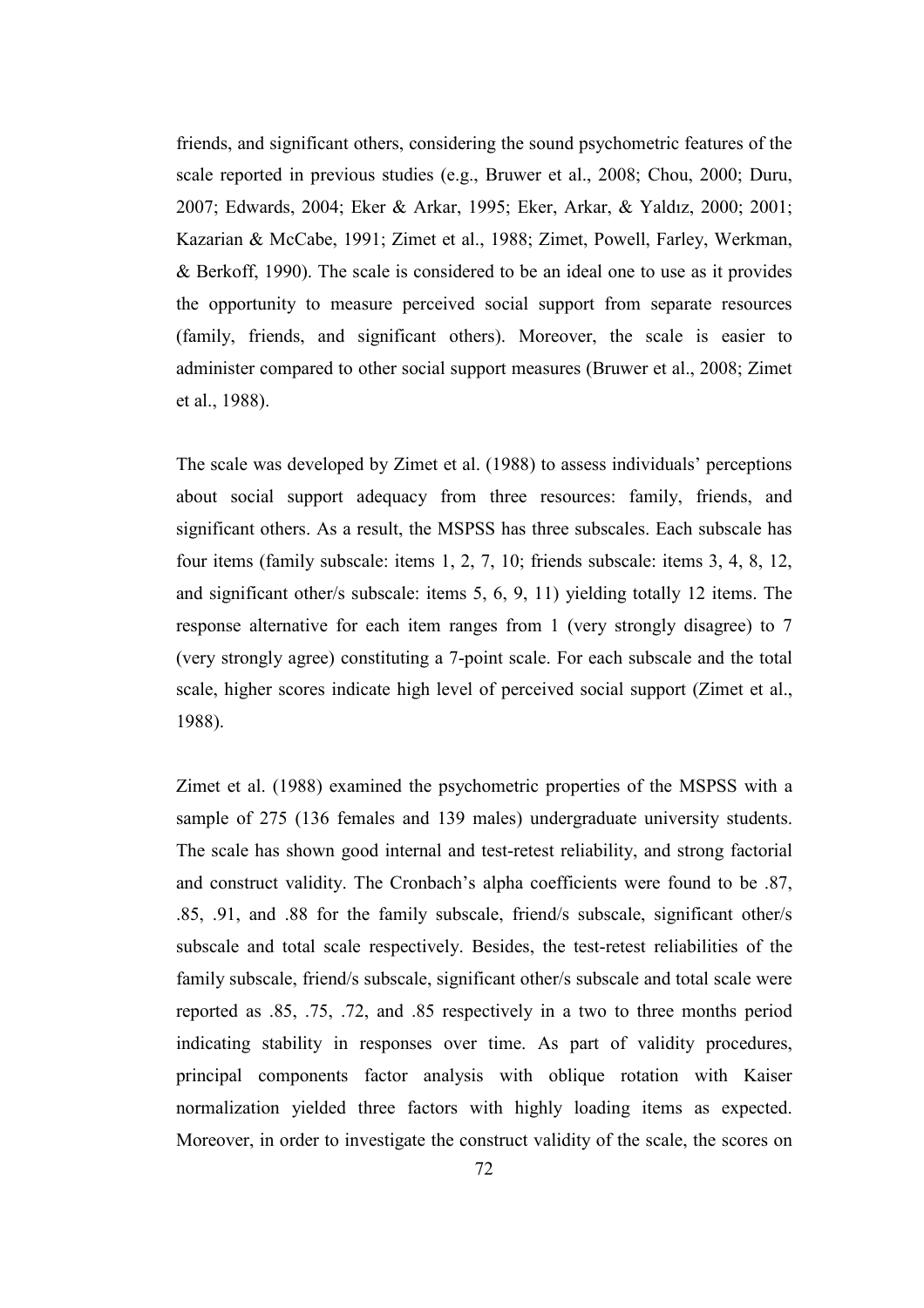MSPSS was compared with the scores on the Depression and Anxiety subscales of the Hopkins Symptom Checklist (HSCL; Derogatis, Lipman, Rickels, Uhlenhuth, & Covi, 1974, as cited in Zimet et al., 1988). The results revealed significant negative correlations between MSPSS subscales and the Depression and Anxiety subscales of the HSCL as expected (Zimet et al., 1988).

Following Zimet et al. (1988), Zimet et al. (1990) reported similar findings with Cronbach alpha coefficients ranging from .81 to .92 among three subscales and the scale as a whole in three different participant groups (265 pregnant women, 74 adolescents living in Europe, and 55 pediatric residents). The ages of the participants ranged from 15 to 42 years. Factor analysis confirmed the threesubscale structure of the MSPSS. Moreover, strong evidence for the validity of the Family and Significant Other Subscales were reported.

In different samples, the MSPSS also demonstrated good internal consistency. For instance, Kazarian and McCabe (1991) reported Cronbach alpha coefficients ranging from .84 to .94 among three subscales and the scale as a whole in two different samples (university undergraduates and adolescent inpatient psychiatric sample). In this study, for both samples, factor analysis revealed three factors corresponding the conceptual dimensions pointed out by Zimet et al. (1988) in the original scale. Besides, MSPSS's significant positive correlations with Social Support Behaviors scale, and self-concept scale and significant negative correlations with depression scores indicated additional support for the validity of the scale.

In a recent study, Bruwer et al. (2008) examined the psychometric properties of the MSPSS among 502 South African youth. In this study, Cronbach alpha coefficients ranged from .86 to .90 among the three subscales and the entire scale. Confirmatory factor analyses indicated the validity of the 3-subscale structure of the MSPSS. MSPSS's significant positive correlation with resilience and significant negative correlations with depression, exposure to community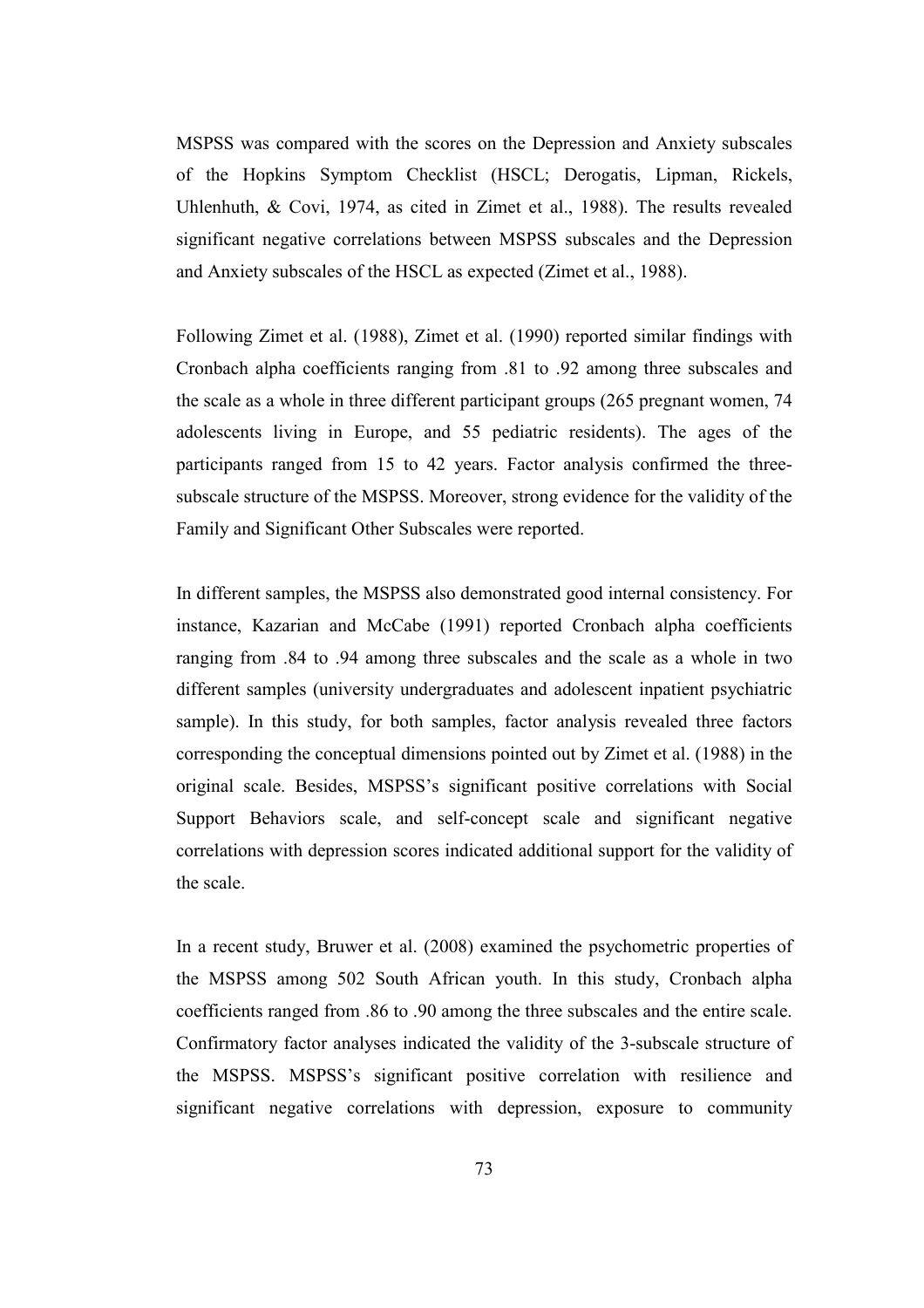violence, and other potentially life threatening trauma indicated further support for the validity of the scale

The scale has been adapted to Turkish by Eker and Arkar (1995). The researchers examined the psychometric properties of the scale among university students (university students having psychological problems, psychiatric inpatients and outpatients, renal disease patients, and normal controls). The Cronbach's alpha coefficients ranged between .85 to .91 among the samples, providing satisfactory evidence for the high reliability of each subscale and the total scale. With regard to construct validity, MSPSS scores were found to be negatively correlated with the scores of State-Trait Anxiety Inventory (STAI) in university students, renal disease patients, and normal samples. Moreover, negative correlations between MSPSS scores and Beck Depression Inventory were demonstrated among university students supporting the construct validity of the instrument (Eker  $\&$ Arkar, 1995). Similarly, with 340 Turkish university students, Duru (2007) reported internal consistency coefficients ranging from .85 to .90, and test-retest reliabilities ranging from .78 to .88 over a four-week period among the scale and its subscales. Besides, in this study, exploratory and confirmatory factor analyses indicated the validity of the 3-subscale structure of the MSPSS, and significant positive correlation of the total scale score with life satisfaction and significant negative correlation with loneliness indicated support for the concurrent validity of the scale (Duru, 2007).

Eker, Arkar, and Yaldiz (2000; 2001) further examined the generality of factor structure of support sources and psychometric properties of the MSPSS in Turkey by making some revisions on the items to make the scale more suitable for Turkish culture. They reported parallel findings with Eker and Arkar (1995) among three samples: psychiatry, surgery, and normal (each including 50 participants approximately at 35 years of age). In this study, the principal components analysis with both varimax and oblique rotation yielded three factors as expected: perceived social support from family, friend/s, and significant other/s factors explaining 45 %, 17.9 %, and 12.4 % of the total variance respectively.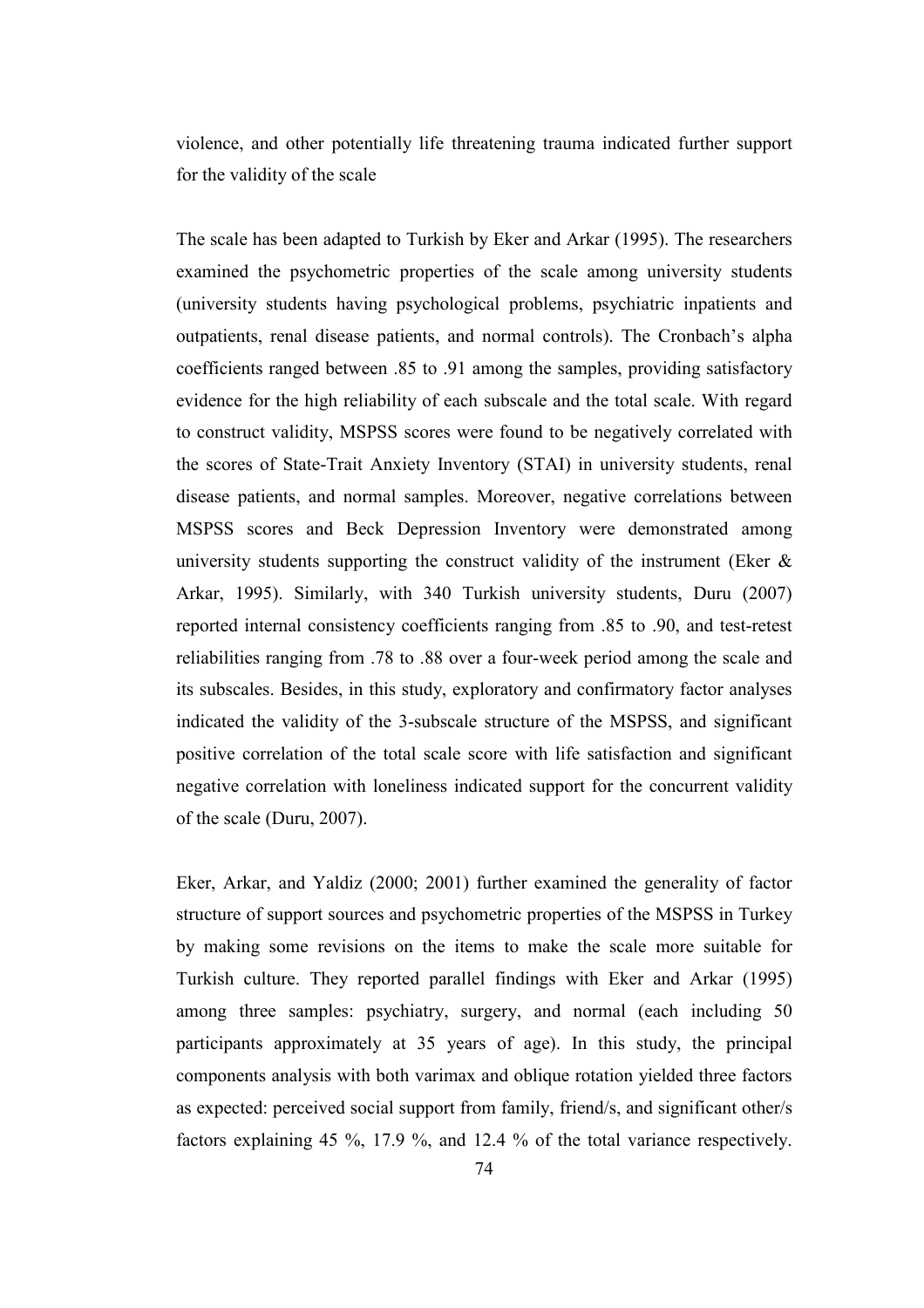These findings indicated parallel results with previous studies (Eker & Arkar, 1995; Zimet et al., 1988) and provided satisfactory evidence for the similarity of the scale across the cultures.

Among adolescents, Çakır and Palabıyıkoğlu (1997) reported internal consistency coefficients ranging from .76 to .84, and test-retest reliabilities ranging from .72 to .84 with a 30-day interval among the scale and its subscales. Furthermore, in this study, principal components analysis with varimax rotation yielded three factors as expected: perceived social support from family, friend/s, and significant other/s factors explaining 45.4 %, 20.9 %, and 10.8 % of the total variance respectively, indicating the validity of 3-subscale structure. Additionally, negative correlations between depression and anxiety measures together with positive correlation between self-esteem measures indicated support for the concurrent validity of the scale (Çakır & Palabıyıkoğlu, 1997). Similarly, İlden (1999), with a sample of 340 UEE applicants, reported Cronbach alpha coefficients ranging from .86 to .89 among the subscales as an evidence of reliability of the scale.

# 3.3.3.1. The Validity and Reliability of the MSPSS for the Sample of the Present Study

In order to examine construct validity of the scale, a principle component analysis with varimax and oblique rotation was used based on the procedures carried out in previous studies (e. g., Duru, 2007; Eker, Akar, & Yaldiz, 2000; 2001). Both procedures gave the same number of factors. Preceding the analyses, statistical assumptions of multivariate normality and sampling adequacy for factor analyses were checked. The Bartlett test of sphericity ( $\chi^2$  = 6386.90, df = 66, p < .0001) yielded a significant difference between the sample data and an identity matrix, and the Kaiser–Meyer–Olkin value was .83 indicating that the data provided the statistical assumptions of multivariate normality and sampling adequacy for factor analysis (Field, 2005). Factor loadings above .30 were regarded as significant (Pallant, 2001). The factor analysis yielded 3 factors with Eigenvalues  $> 1$ accounting for the 74.30 % of the total variance. The scree plot also indicated a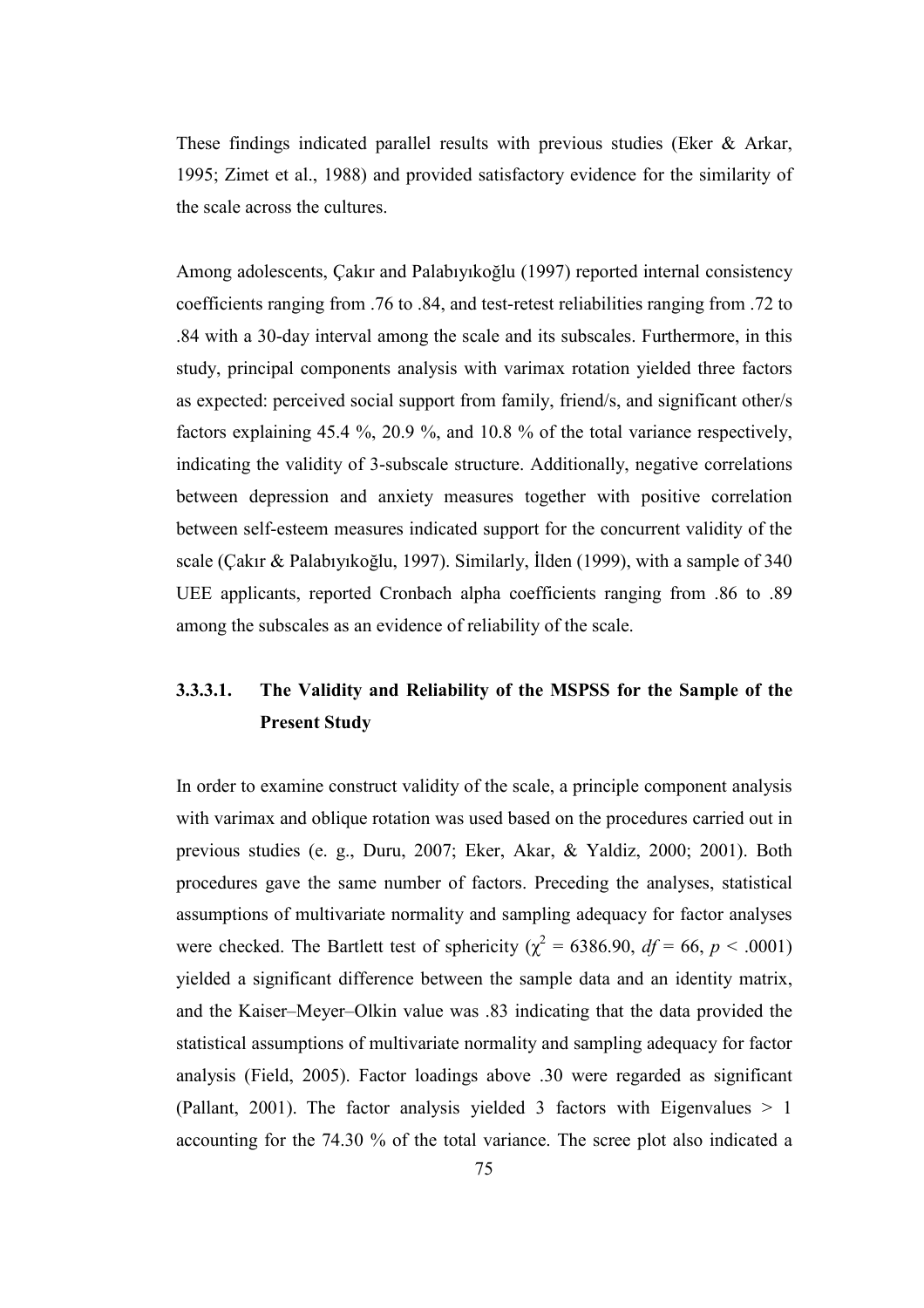three factor solution. Consistent with Duru (2007), and Eker, Arkar, and Yaldiz (2001) only the pattern matrix of oblique rotation is presented in Table 3.3. As the table indicates, 12 items were highly loaded to the factors as they were expected. Factor I (Eigenvalue = 4.66, 38.81 % variance) corresponds to friend/s support, factor II (Eigenvalue =  $2.27$ , 18.88 % variance) corresponds to significant other/s support, and factor III (Eigenvalue  $= 1.99, 16.62$  % variance) corresponds to family support. These findings are consistent with the findings of the previous studies carried out in Turkish samples (Duru, 2007; Eker & Arkar, 1995; Eker, Arkar, & Yaldiz, 2000, 2001; İlden, 1999).

The reliability analysis yielded Cronbach's alpha coefficients of .82, .88, .93 for the subscales of family, friend/s, significant other/s respectively and .85 for the total scale, which indicates high internal consistency among items especially for psychological constructs (Kline, 1999, as cited in Field, 2005).

## Table 3.3

Factor Loadings (Pattern Matrix) for the Multidimensional Scale of Perceived Social Support (MSPSS) Items

| Item           | Factor 1 | Factor 2          | Factor 3 |
|----------------|----------|-------------------|----------|
|                | Friends  | Significant Other | Family   |
| $\overline{4}$ | .89      |                   |          |
| 12             | .85      |                   |          |
| $\mathfrak{Z}$ | $.84\,$  |                   |          |
| $\,8\,$        | .83      |                   |          |
|                |          |                   |          |
| 6              |          | $-.92$            |          |
| 9              |          | $-.91$            |          |
| 5              |          | $-.90$            |          |
| $11\,$         |          | $-.89$            |          |
|                |          |                   |          |
| $\overline{2}$ |          |                   | $.88\,$  |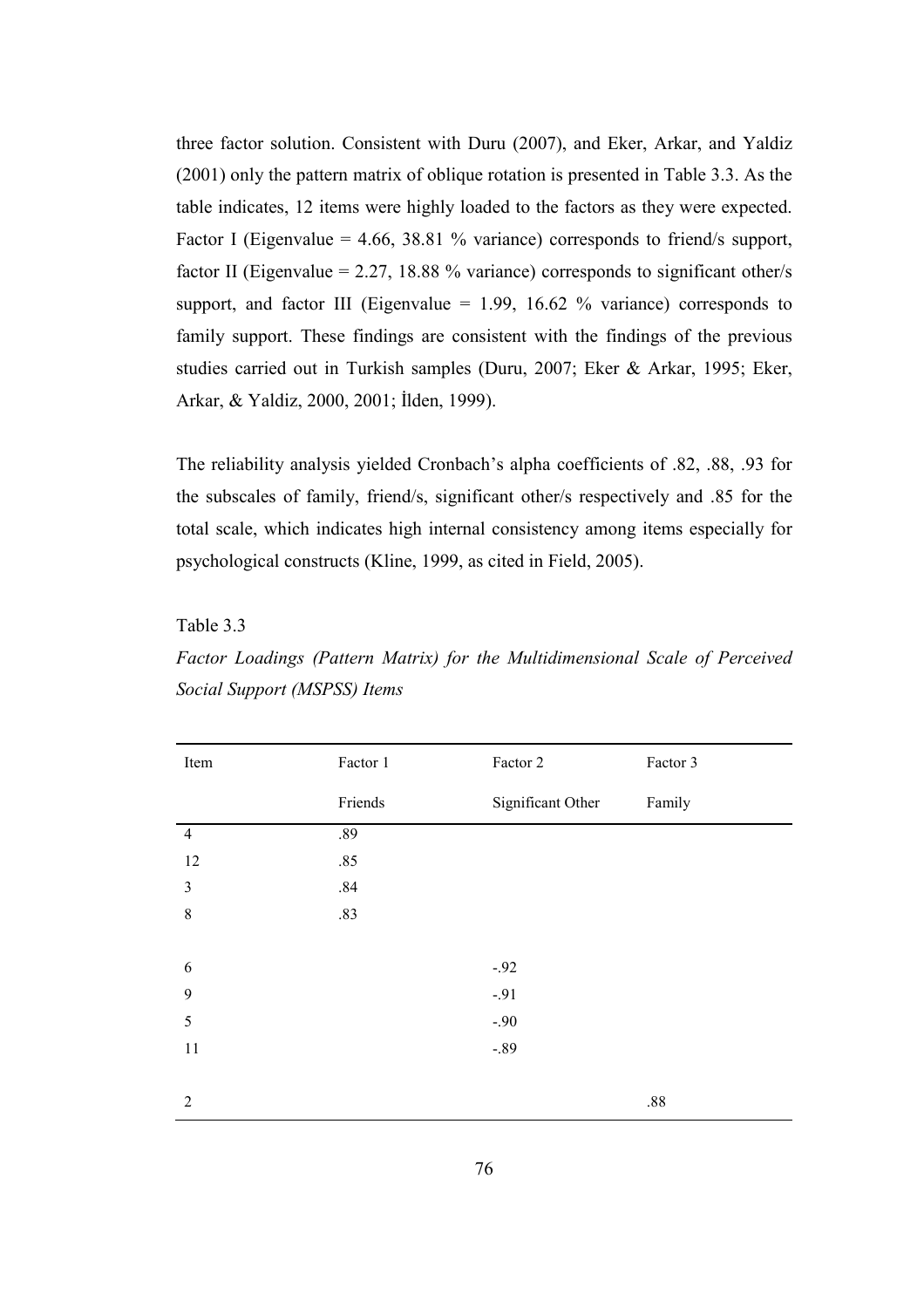#### Table 3.3 continued.

Factor Loadings (Pattern Matrix) for the Multidimensional Scale of Perceived Social Support (MSPSS) Items

| Item             | Factor 1 | Factor 2          | Factor 3 |
|------------------|----------|-------------------|----------|
|                  | Friends  | Significant Other | Family   |
|                  |          |                   | .82      |
| 7                |          |                   | .80      |
| 10               |          |                   | .73      |
| Variance $(\% )$ | 38.81    | 18.88             | 16.62    |

Overall, these findings provide satisfactory evidence for the reliability and validity of the scale for the sample of the current study.

### 3.3.4. Self-Perception Profile for Adolescents (SPPA)

The SPPA was used in this study as a measure of participants' level of resilience (self-esteem) (see Appendix D). This scale has been chosen as a measure of resilience because it has been widely used as a measure of outcome in adolescent resilience studies (e.g., Fellows, 2004; Heinzer, 1993; Leontopoulou, 2006; Massey, 1999; Masten et al., 1995; Masten et al., 2004) as well as a measure of self-esteem (Aghazarian, 1996; Hamilton, 1996; Leontopoulou, 2006; Rust, 2008; Zuckerman, 2003) among adolescents. In addition, in line with the purposes of the present study, the SPPA was used in a recent study as a measure of resilience operationalized as self-esteem among youth at an educational transition point (Leontopoulou, 2006).

The SPPA was developed by Harter (1988) to measure adolescents' self-concept across 9 domains, namely: Scholastic Competence, Social Acceptance, Athletic Competence, Physical Appearance, Job Competence, Romantic Appeal, Behavioral Conduct, Close Friendship, and Global Self-Worth. The scale enables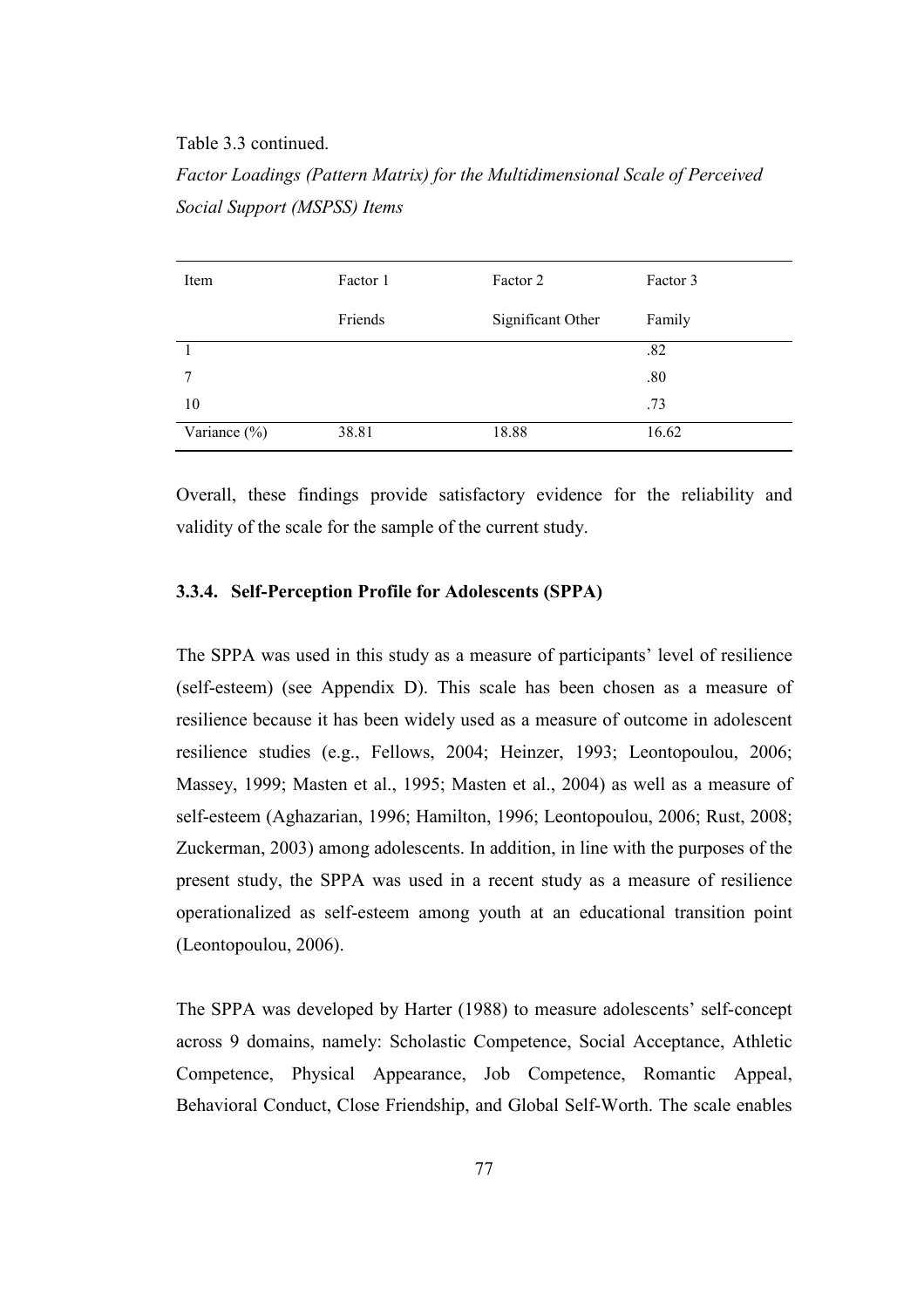to measure self-esteem in a variety of domains that are salient for adolescents at 9th-12th grades.

The SPPA consists of 45 items (5 items for each of the 9 subscales). In each item, participants are given alternative (opposite) descriptions regarding two groups of adolescents, and are asked to choose the adolescent group that describes them best. Next, they are asked to decide between the alternatives "sort of true for me" or "really true for me" for each description, and mark only one answer out of the four possible response alternatives for each question. The responses for each item are scored on a 4-point scale in which higher scores represent high levels of selfesteem.

The scale has proved sound psychometric properties with acceptable levels of reliability and validity. Harter (1988) examined the psychometric properties of the SPPA with a sample of 651 students ranging from eighth to twelfth grades. The scale has shown good internal reliability and strong factorial validity. The Cronbach's alpha coefficients for the subscales ranged from .78 to .92 in four different samples. As part of validity procedures, exploratory factor analysis with oblique rotation was performed to investigate whether the eight subscales emerge as separate factors with the items loadings as expected. Harter (1988) excluded the global self-worth scale because global self-worth scale was unlikely to emerge as a distinct factor, and it would be heavily influenced on an individual domain. The oblique rotation yielded eight clear factors which load highly on factors that they were intended. There were no cross-loadings greater than .30. Scholastic competence had coefficients ranging from .47 to .81. Athletic competence had coefficients ranging from .64 to .89. Social acceptance had coefficients ranging from .23 to .68. Close friendship had coefficients ranged from .34 to .84. Romantic appeal had coefficients ranging from .36 to .75. Physical appearance had coefficients ranged from .41 to .85. Behavioral conduct had coefficients ranging from .42 to .82. Job competence had coefficients that ranging from .21 to .79.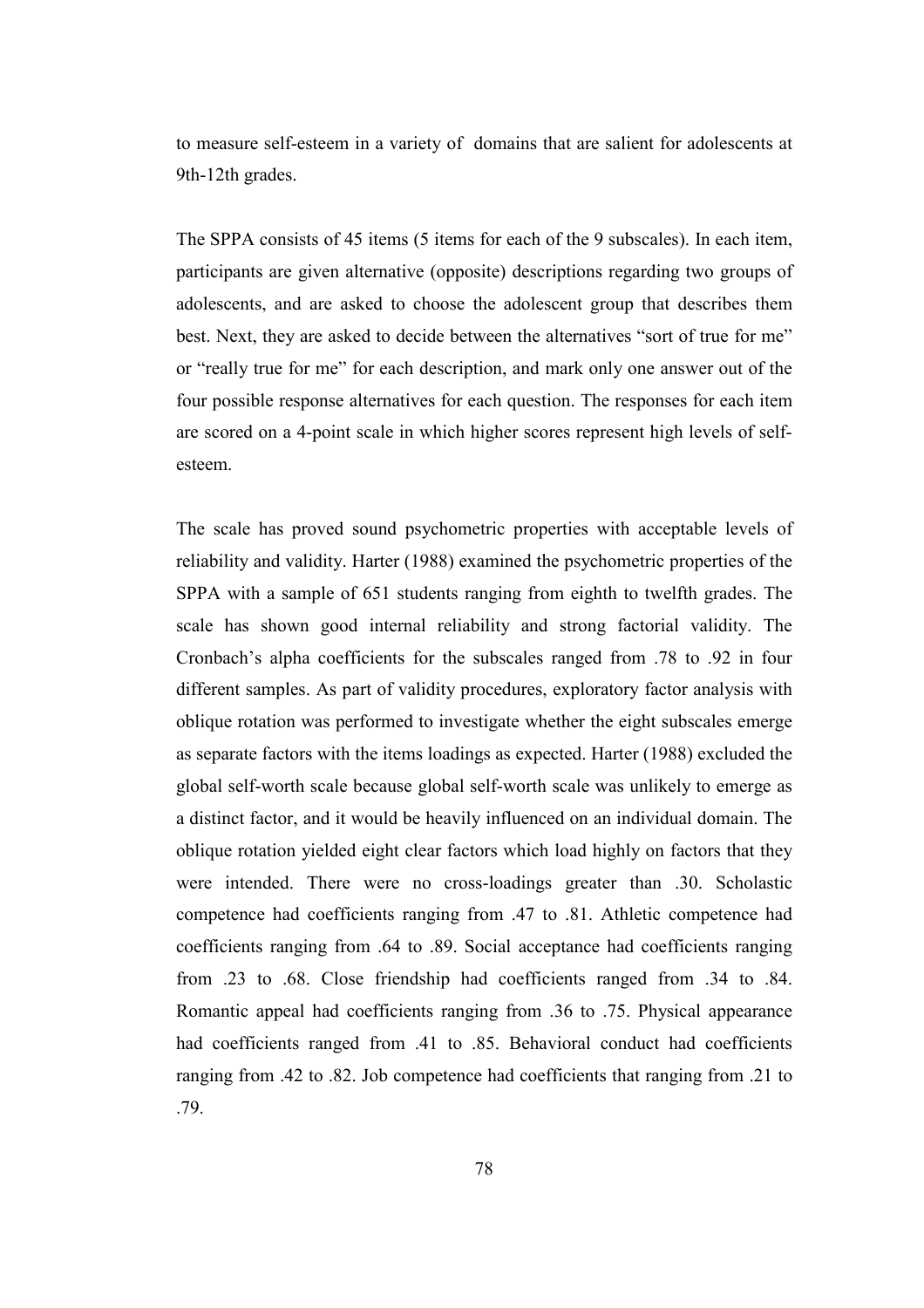The scale was translated and adapted to Turkish by Şahin and Berkem-Güvenç (1996). The internal consistency reliability coefficients ranged from .78 to .92 for the subscales, and it was .88 for the total scale with a sample of 400 (200 females, 200 males) high school students (16-18 ages). Moreover, the researchers reported a test-retest correlation of .87 with 130 subjects in a three-week interval.

# 3.3.4.1. The Validity and Reliability of the SPPA for the Sample of the Present Study

In order to examine construct validity of the scale, a principle component analysis with oblique rotation was used based on the procedures carried out by Harter (1988). Preceding the analyses, statistical assumptions of multivariate normality and sampling adequacy for factor analyses were checked. The Bartlett test of sphericity ( $\chi^2$  = 7711.69, df = 780, p < .0001) yielded a significant difference between the sample data and an identity matrix and the Kaiser–Meyer–Olkin value was .84 indicating that the data provided the statistical assumptions of multivariate normality and sampling adequacy for factor analysis (Field, 2005). Factor loadings above .30 were regarded as significant (Pallant, 2001). Consistent with the procedure carried out by Harter (1988), global self-worth dimension was not included in the factor analysis. Factor analysis with the included items yielded 11 factors with Eigenvalues > 1, accounting for the 59.12 % of the total variance (see Table 3.4). Although, items generally loaded to the factors intended, a clear eight factor pattern did not emerged as reported by Harter (1988). The reliability analysis yielded Cronbach's alpha coefficient of .89 for the total scale, which indicates high internal consistency among items especially for psychological constructs (Kline, 1999, as cited in Field, 2005). Based on the suggestions of the researcher who adapted the scale to Turkish, the total score of the scale was used in the present study, as it has a sound internal consistency.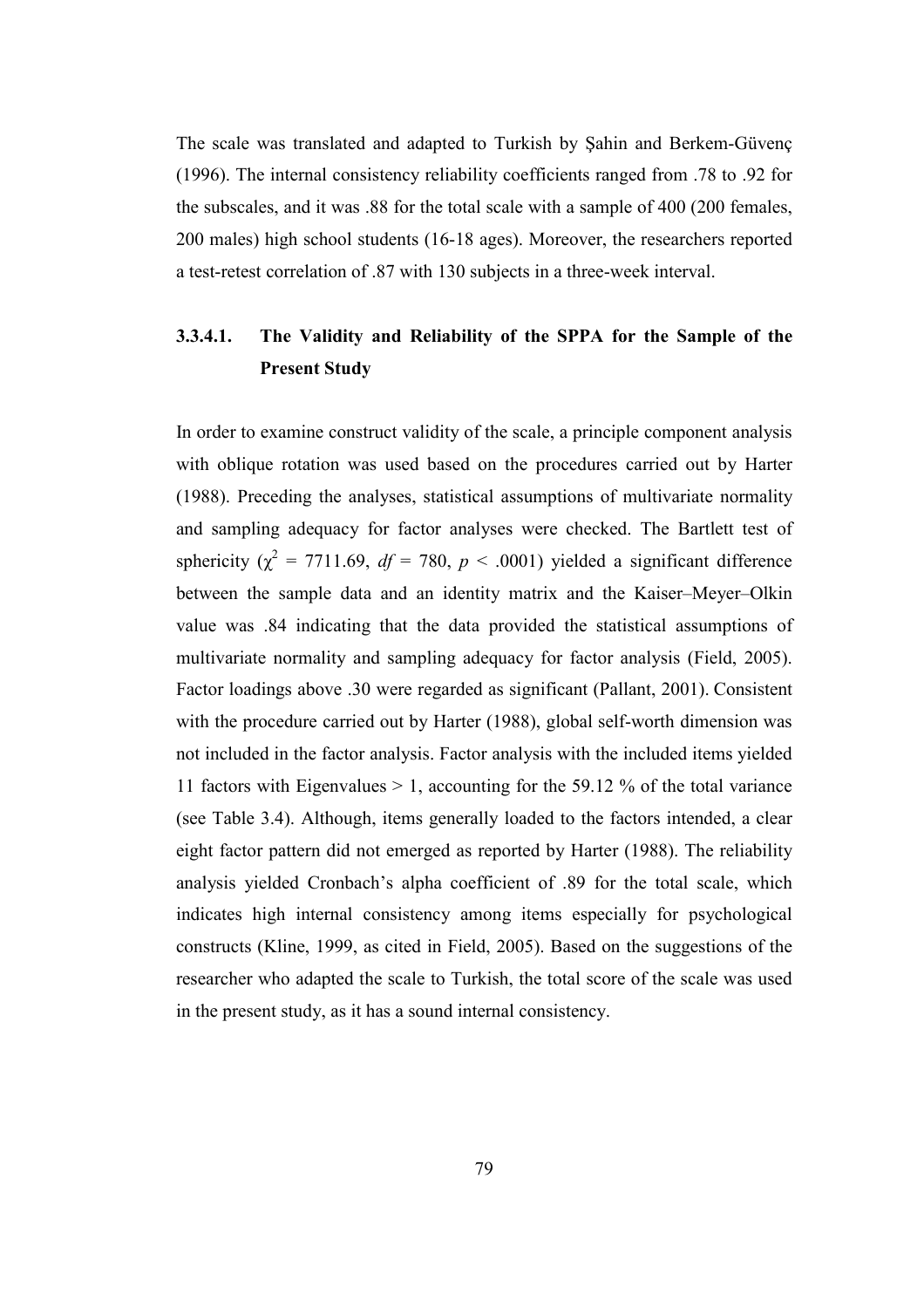Table 3.4

|              |  |  |  | Factor Loadings (Pattern Matrix) for the Self-Perception Profile for Adolescents |
|--------------|--|--|--|----------------------------------------------------------------------------------|
| (SPPA) Items |  |  |  |                                                                                  |

| Item            | Factor       | $\mbox{Factor}$  | $\mbox{Factor}$         | Factor         | Factor | $\mbox{Factor}$ | $\mbox{Factor}$  | $\mbox{Factor}$ | $\mbox{Factor}$  | $\mbox{Factor}$ | Factor |
|-----------------|--------------|------------------|-------------------------|----------------|--------|-----------------|------------------|-----------------|------------------|-----------------|--------|
|                 | $\mathbf{1}$ | $\boldsymbol{2}$ | $\overline{\mathbf{3}}$ | $\overline{4}$ | 5      | $\sqrt{6}$      | $\boldsymbol{7}$ | $8\,$           | $\boldsymbol{9}$ | $10\,$          | $11\,$ |
| $24\,$          | .69          |                  |                         |                |        |                 |                  |                 |                  |                 |        |
| $31\,$          | $.63\,$      |                  |                         | $-.36$         |        |                 |                  |                 |                  |                 |        |
| 33              | .55          |                  |                         |                |        |                 |                  |                 |                  |                 |        |
| $24\,$          | $.53\,$      |                  |                         |                |        |                 |                  |                 |                  |                 |        |
| 6               | .47          |                  |                         |                |        |                 |                  |                 |                  |                 |        |
| $37\,$          | .39          |                  |                         |                |        |                 |                  |                 | $.37\,$          |                 |        |
| $38\,$          | .35          |                  |                         |                |        |                 |                  |                 |                  |                 |        |
| $25\,$          | $.32$        |                  |                         |                |        |                 |                  |                 |                  |                 |        |
| 44              |              | $.82\,$          |                         |                |        |                 |                  |                 |                  |                 |        |
| $17\,$          |              | $.78\,$          |                         |                |        |                 |                  |                 |                  |                 |        |
| $26\,$          |              | $.64$            |                         |                |        |                 |                  |                 |                  |                 |        |
| 35              |              | .64              |                         |                |        |                 |                  |                 |                  |                 |        |
| 43              |              |                  | $.68\,$                 |                |        |                 |                  |                 |                  |                 |        |
| 34              |              |                  | $.63$                   |                |        |                 |                  |                 |                  |                 |        |
| 16              |              |                  | .62                     |                |        |                 |                  |                 |                  |                 |        |
| $7\overline{ }$ |              |                  | .54                     |                |        |                 |                  |                 | .42              |                 |        |
| $22\,$          |              |                  |                         | $-.88$         |        |                 |                  |                 |                  |                 |        |
| 13              |              |                  |                         | $-.84$         |        |                 |                  |                 |                  |                 |        |
| $\overline{4}$  |              |                  |                         | $-.65$         |        |                 |                  |                 |                  |                 |        |
| $40\,$          | .43          |                  |                         | $-.64$         |        |                 |                  |                 |                  |                 |        |
| $21\,$          |              |                  |                         |                | $-.81$ |                 |                  |                 |                  |                 |        |
| $\mathfrak{Z}$  |              |                  |                         |                | $-.80$ |                 |                  |                 |                  |                 |        |
| 12              |              |                  |                         |                | $-.78$ |                 |                  |                 |                  |                 |        |
| 39              |              |                  |                         |                | $-.64$ |                 |                  |                 |                  |                 |        |
| $30\,$          |              |                  |                         |                | $-.54$ |                 |                  |                 |                  |                 | .32    |
| 23              |              |                  |                         |                |        | $.78\,$         |                  |                 |                  |                 |        |
| $\mathfrak{S}$  |              |                  |                         |                |        | .74             |                  |                 |                  |                 |        |
| $42\,$          |              |                  |                         |                |        |                 | .90              |                 |                  |                 |        |
| $15\,$          |              |                  |                         |                |        |                 | $.89$            |                 |                  |                 |        |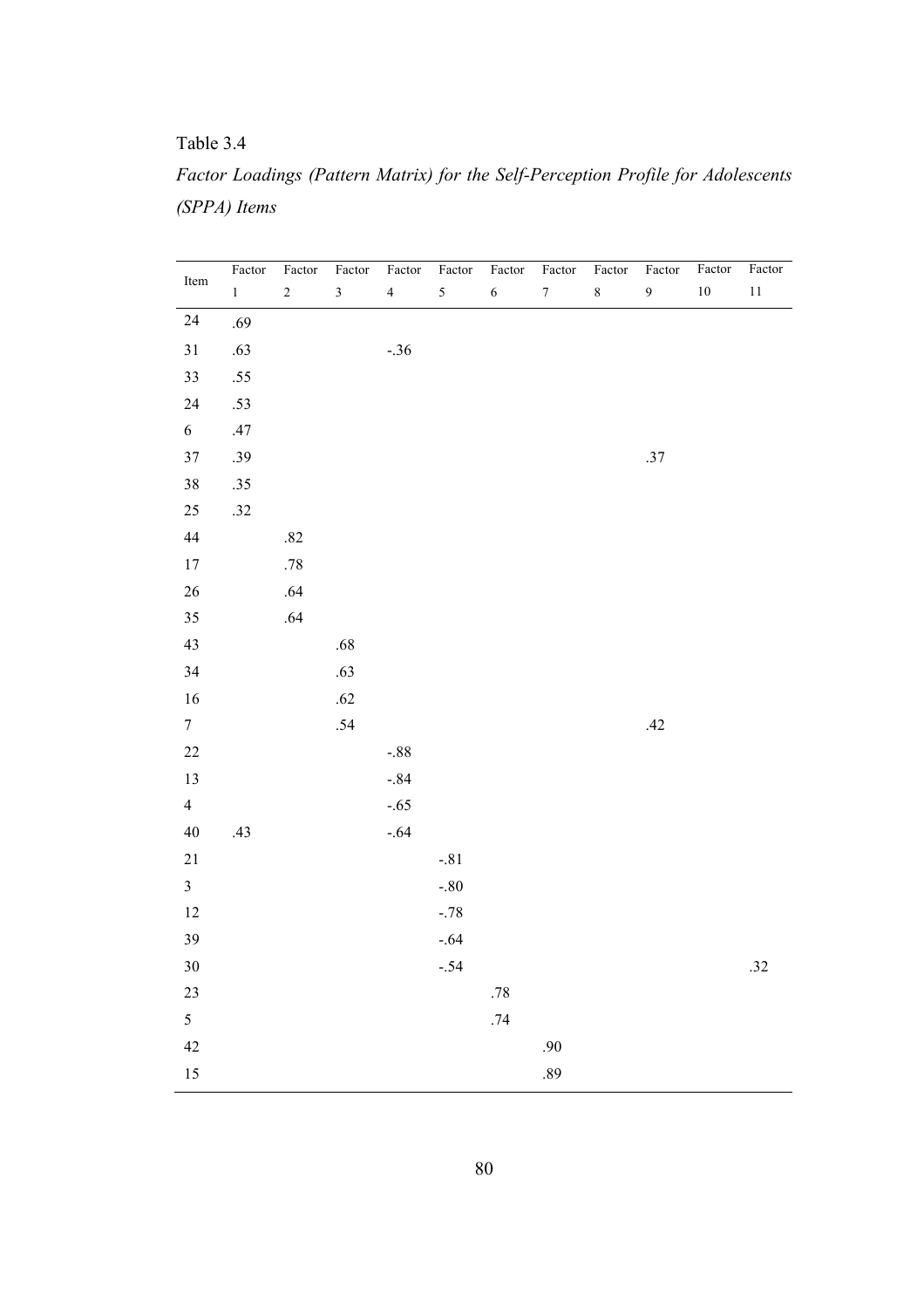Table 3.4 continued.

| 11             |       |      |      |      |      |      |      | .69  |      |        |        |
|----------------|-------|------|------|------|------|------|------|------|------|--------|--------|
| $\overline{2}$ |       |      |      |      |      |      |      | .67  |      |        |        |
| $\,$ $\,$      |       |      |      |      |      |      |      | .58  |      |        | $-.31$ |
| 20             |       |      |      |      |      |      |      | .55  |      |        |        |
| $\,1$          |       |      |      |      |      |      |      |      | .75  |        |        |
| 19             |       |      |      |      |      |      |      |      |      | $-.74$ |        |
| $10\,$         |       |      |      |      |      |      |      |      |      | $-.69$ |        |
| 28             |       |      |      |      |      |      |      |      |      | $-.67$ |        |
| 14             |       |      |      |      |      | .34  |      |      |      | $-.37$ |        |
| 41             |       |      |      |      |      | .37  |      |      |      |        | .56    |
| 32             |       |      |      |      |      |      |      |      |      |        | .54    |
| Vari-          |       |      |      |      |      |      |      |      |      |        |        |
| ance           | 17.34 | 7.00 | 5.85 | 5.52 | 4.64 | 3.60 | 3.50 | 3.20 | 3.07 | 2.87   | 2.52   |
| $(\%)$         |       |      |      |      |      |      |      |      |      |        |        |

Factor Loadings (Pattern Matrix) for the Self-Perception Profile for Adolescents (SPPA) Items

# 3.3.5. Screening Measure: Life Events Inventory for University Students (LEIU)

Achievement-Related Negative Life Events subscale of LEIU was used in this study to identify the participants, who had experienced achievement-related negative life events in the last year. Despite the fact that university entrance exam stress had the potential to induce enough adversity to the lives of applicants as suggested by a number of studies (e. g., Ergene & Yıldırım, 2004; Koçkar & Gençöz, 2004; Özdemir, 2002; Özdemir, 2006; Yıldırım & Ergene, 2003), achievement-related negative life events of applicants were also assessed in order to determine the risk group experiencing academic stress generated by the preparation period for university entrance examination. Therefore, only the items of the Achievement-Related Negative Life Events Subscale of LEIU was used in the present study to meet the participant selection criterion. It is worth mentioning that for the purpose of the current study, some of the items in the revised version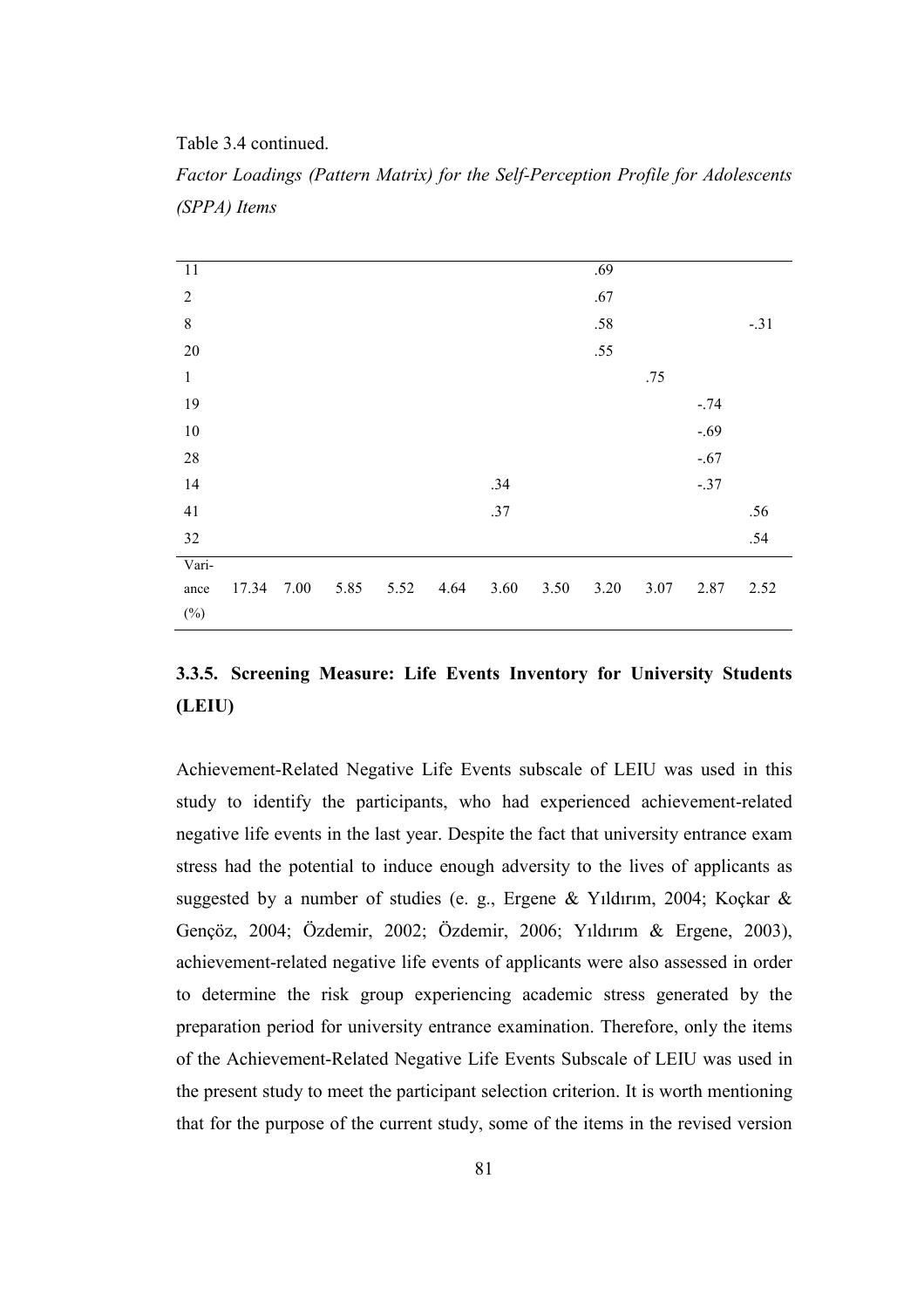of the LEIU were excluded, and some items were modified to make them more appropriate for the UEE applicants after taking permission and suggestions from one of the researchers who revised the scale. The data were collected with this newly modified scale (see Appendix E).

The original LEIU, which consists of 49 items, was developed by Oral (1999) to measure daily stress of the university students. In this 5-point Likert type scale, 1 stands for "never" and 5 stands for "always". The participants are asked to rate the frequency of negative life events (i.e. excessive course load, anxiety about future and health problems) that had been experienced in the last month. The original scale has been found to indicate good reliability and validity among Turkish university students. Oral (1999) reported a Cronbach's alpha coefficient of .90 for the total scale. In terms of validity measures, a correlation coefficient of .52 was found between LEIU and Beck Depression Inventory.

The LEIU was modified by Gençöz and Dinç (2006). These researchers added several items to the scale to increase the representativeness of the life events, and based on the suggestions of Oral (1999) they included intensity scores instead of frequency scores of the life events. Factor analysis with varimax rotation revealed two factors with Eigenvalues of 11.45 and 3.37 for achievement-related (e.g., frequency of exams; not being able to study enough) and social (e.g., loneliness, illness of a family member) life events, respectively. These two factors explained 27.44 % of the total variance (21.20 % for achievement-related, 6.24 % for social life events). The internal consistency of the scale was found to be .88 and .86 for achievement-related and social life events, respectively (Gençöz & Dinç, 2006). Based on these findings the scale has proved acceptable levels of reliability and validity.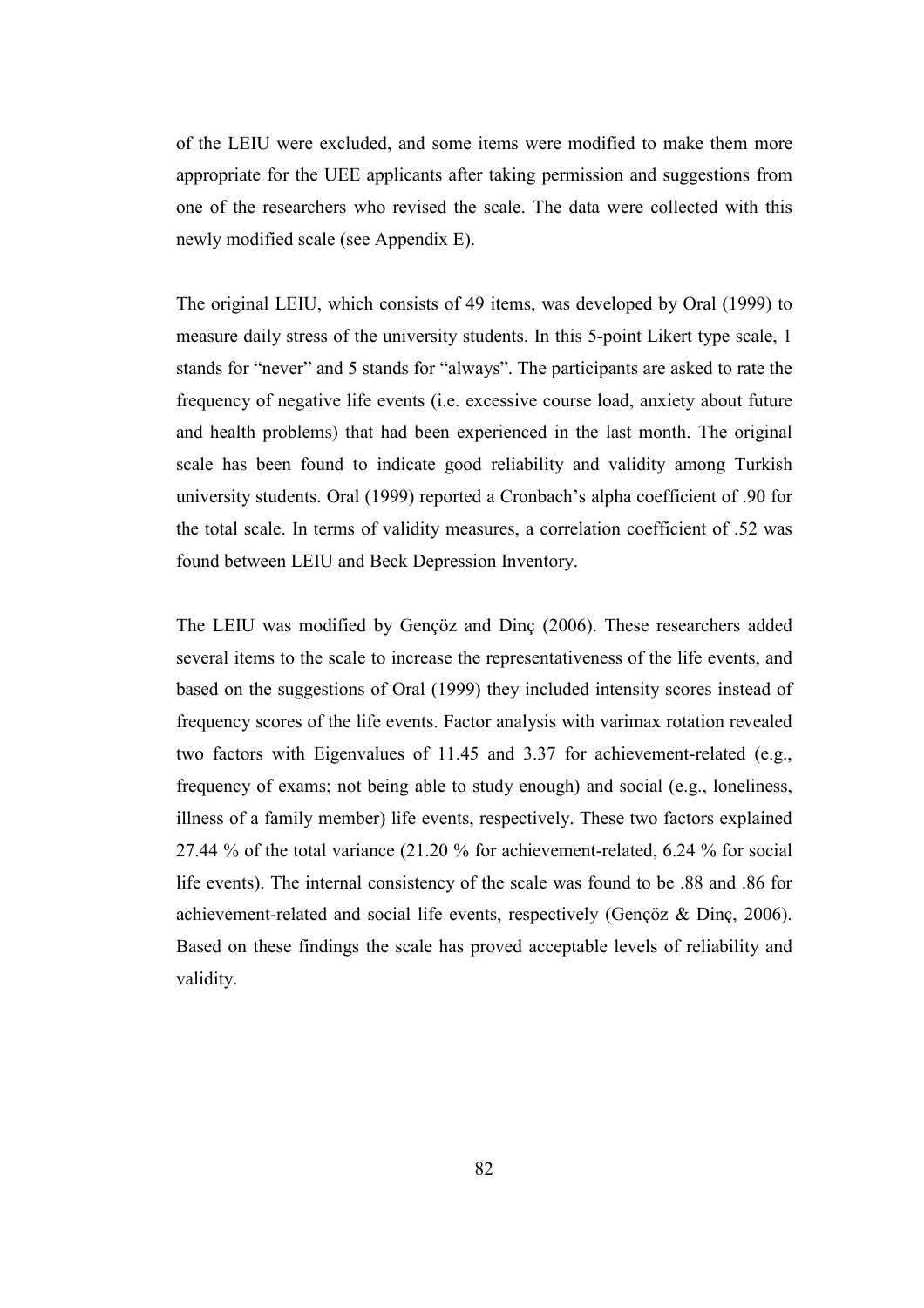# 3.3.5.1. The Validity and Reliability of the LEIU for the Sample of the Present Study

In order to examine factorial structure of the scale for the present study, a principle component analysis with varimax rotation was used based on the procedures carried out by previous studies (Dinç, 2001; Gençöz & Dinç, 2006). Preceding the analyses, statistical assumptions of multivariate normality and sampling adequacy for factor analyses were checked. The Bartlett test of sphericity ( $\chi^2$  = 13868.56, df = 1225, p < .0001) yielded a significant difference between the sample data and an identity matrix and the Kaiser–Meyer–Olkin value was .94 indicating that the data provided the statistical assumptions of multivariate normality and sampling adequacy for factor analysis (Field, 2005). Factor loadings above .30 were regarded as significant (Pallant, 2001). The initial principle component analysis yielded '11' factors with Eigenvalues over 1, explaining 56.65 % of the total variance, eventhough the scree plot indicated a two-factor solution. Consistent with the procedure carried out by Dinç (2001) and based on the scree plot, a two-factor solution was performed because Dinç (2001) suggests that the items of LEIU is composed of items related to negative life events in two domains (achievement and social). Table 3.5 presents the item loadings of the two-factor solution. The items 2, 5, 25, 44 whose loadings were under .30 were excluded. The first factor, which is thought to be related to social life events explained the 17.34 % of the variance, and the second factor which is thought to be related to achievement related negative events due to university entrance examination explained 16.83 % of the variance. Although a similar pattern to the Dinç's (2001) study emerged with a two-factor solution, the results were not identical to each other. This may be due to the differences between samples of the study (university students versus UEE applicants).

The reliability analysis yielded Cronbach's alpha coefficient of .94 for the Achievement-Related Negative Life Events Subscale (representing achievement related negative life events due to UEE in the present study), .90 for the Social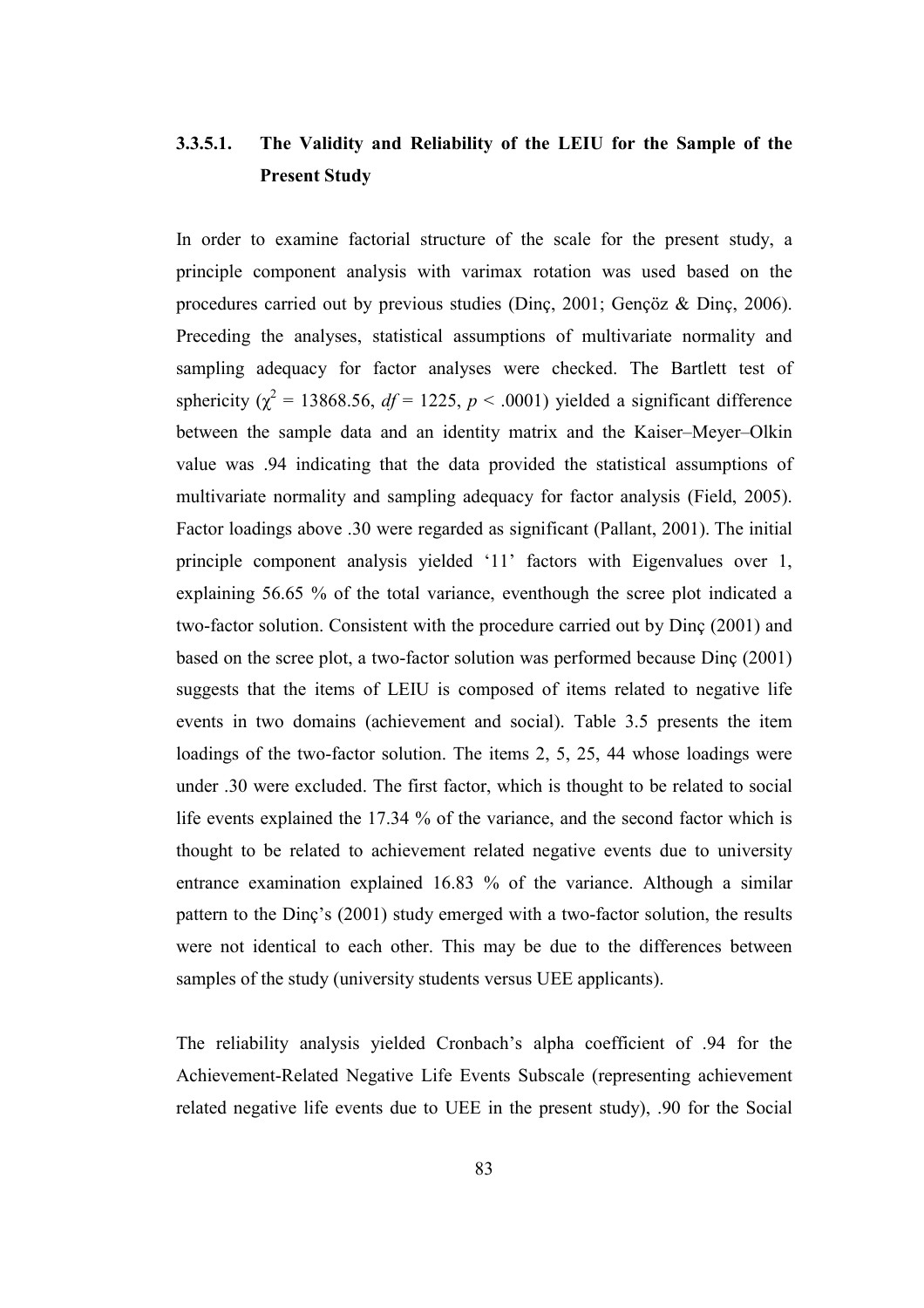Related Negative Life Events Subscale, and .93 for the total scale indicating a very high internal consistency among items.

# Table 3.5

Factor Loadings for the Life Events Inventory for University Student (LEIU) Items

| Item            | Factor 1           | Factor 2                           |
|-----------------|--------------------|------------------------------------|
|                 | Social Life Events | Achievement-Related Life<br>Events |
| 27              | .61                |                                    |
| $18\,$          | $.61\,$            |                                    |
| 50              | .60                |                                    |
| 26              | .59                |                                    |
| 39              | $.57\,$            |                                    |
| 13              | $.57\,$            |                                    |
| 14              | $.55$              |                                    |
| 47              | $.55$              |                                    |
| 38              | .55                |                                    |
| $\overline{3}$  | .55                |                                    |
| 46              | .53                |                                    |
| 9               | .51                |                                    |
| 19              | .49                |                                    |
| 36              | .48                |                                    |
| 42              | .48                |                                    |
| $7\phantom{.0}$ | .47                |                                    |
| $1\,1$          | $.47$              |                                    |
| 45              | .46                |                                    |
| 16              | .45                |                                    |
| 28              | .45                |                                    |
| $17\,$          | .44                |                                    |
| $40\,$          | .44                |                                    |
| 43              | .43                |                                    |
| 24              | .39                |                                    |
| 30              | .38                |                                    |
|                 |                    |                                    |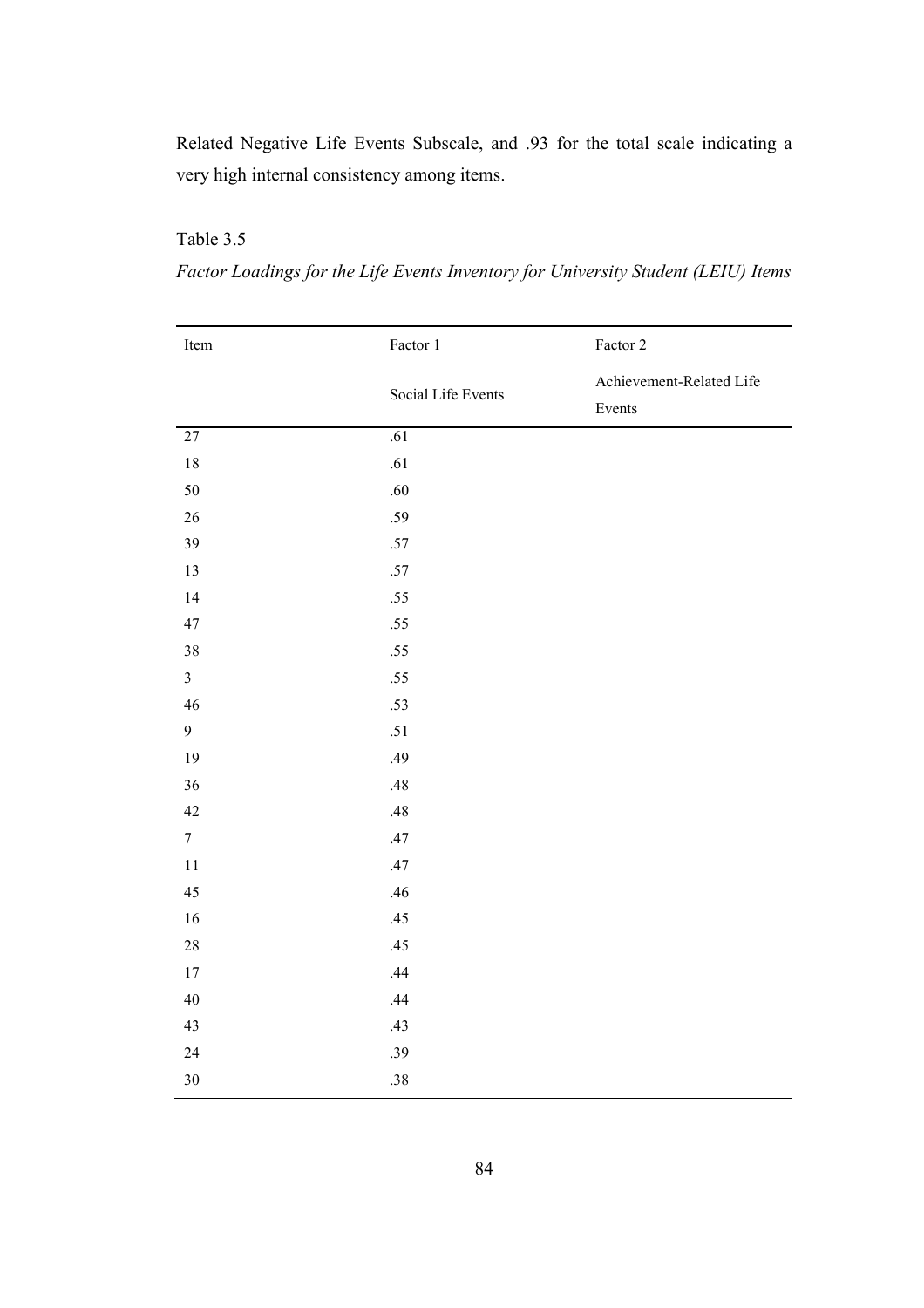## Table 3.5 continued.

| Item            | Factor 1           | Factor 2                 |
|-----------------|--------------------|--------------------------|
|                 | Social Life Events | Achievement-Related Life |
|                 |                    | Events                   |
| $\overline{24}$ | .39                |                          |
| 30              | .38                |                          |
| $\overline{4}$  | .36                |                          |
| 15              | .35                |                          |
| 35              | .35                |                          |
| $10\,$          | .35                |                          |
| $21\,$          | .33                |                          |
| 31              | .33                |                          |
|                 |                    |                          |
| 34              |                    | $.82\,$                  |
| 49              |                    | .82                      |
| 37              |                    | $.81\,$                  |
| 23              |                    | $.80\,$                  |
| $20\,$          |                    | .79                      |
| $22\,$          |                    | .79                      |
| 32              |                    | $.77\,$                  |
| 33              |                    | $.77\,$                  |
| 6               |                    | .76                      |
| $\mathbf{1}$    |                    | $.75$                    |
| $8\,$           |                    | .75                      |
| 48              |                    | .46                      |
| Variance (%)    | 17.34              | 16.83                    |

Factor Loadings for the Life Events Inventory for University Student (LEIU) Items

### 3.4. Data Collection Procedure

A set of four scales (SCS, MSPSS, LEIU, SPPA) and a demographic data form were used to collect data. Before collecting data, permission from the Ethics Committee of Middle East Technical University was taken in order to conduct the research study. The committee examined the proposal of the study in terms of its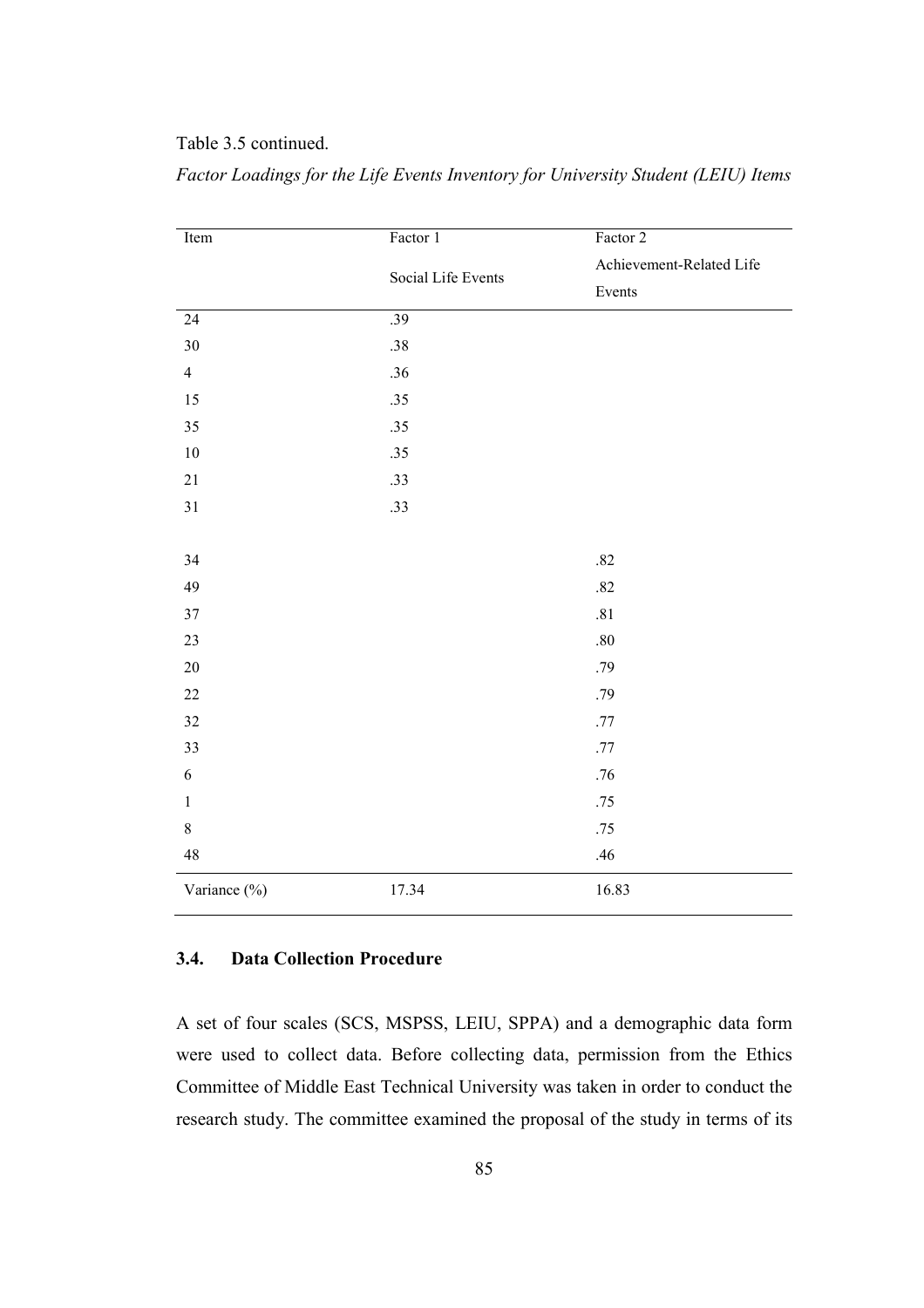purpose, significance, method, and measures that were going to be administered to the volunteered participants together with informed consent forms. After having approval from the committee, the researcher asked directory units of the variety of university entrance examination private preparation courses located in Ankara and Bursa to collect data from the students that were going to take the university entrance examination in the 2008 academic year. Twelve different private courses located in Ankara and three different private courses located in Bursa gave permission to administer the scales in regular class hours.

The scales were administered to the volunteered students after the purpose and significance of the study were explained by the researcher. The volunteered students were also given the informed consent forms to read and sign. In informed consent form, participants were debriefed about the purpose of the study, confidentiality and anonymity of participants, importance of giving sincere answers to the questions, and right to refrain from the study at any time. Besides, contact information was provided to the participants for further information. Next, instructions related to filling out of scales were given. Participants completed the scales approximately in 45 minutes.

### 3.5. Variables

Learned Resourcefulness: The mean total of scores as measured by the Self-Control Schedule (SCS).

Perceived Social Support from Family: The mean total of scores as measured by the Family Subscale of the Multidimensional Scale of Perceived Social Support (MSPSS).

Perceived Social Support from Friends: The mean total of scores as measured by the Friends Subscale of the Multidimensional Scale of Perceived Social Support (MSPSS).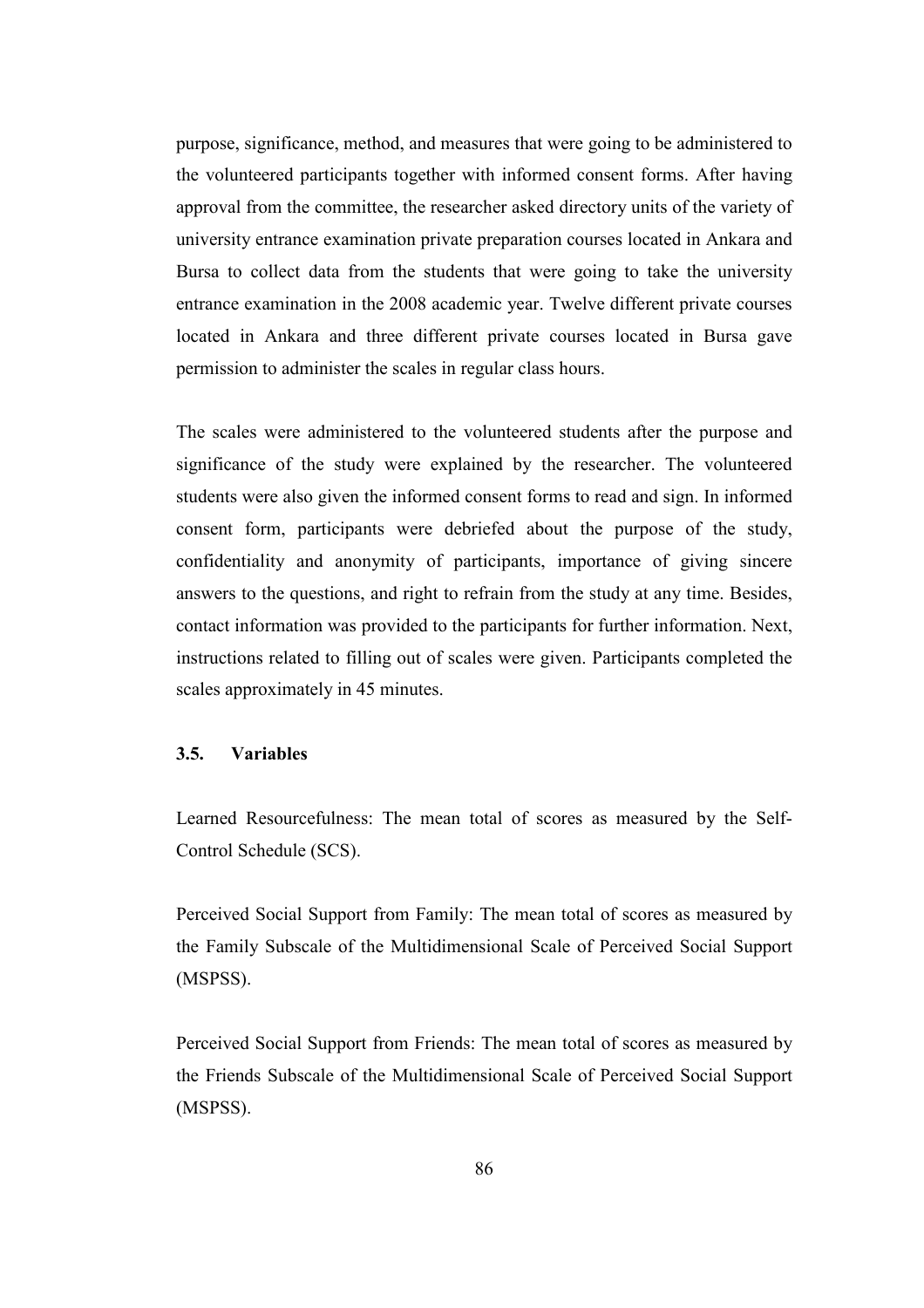Perceived Social Support from Significant Others: The mean total of scores as measured by the Significant Others Subscale of the Multidimensional Scale of Perceived Social Support (MSPSS).

Gender: A dichotomous variable with categories of (1) female and (2) male. For multiple regression analysis, this variable was dummy coded as 1 for females and 0 for males.

Resilience: The mean total of scores as measured by the Self-Perception Profile for Adolescents (SPPA).

Entrance Time: A categorical variable with categories of (1) entering the UEE for the first time, (2) entering the UEE for the second time, and (3) entering the UEE for the third time.

School Type: A categorical variable with categories of (1) General High School, (2) Anatolian High School, (3) Private High School, and (4) Vocational High School.

Graduation Area: A categorical variable with categories of (1) Quantitative, (2) Equally Weighted, and (3) Social Sciences.

### 3.6. Data Analyses Procedures

As a data cleaning procedure, 97 cases were excluded from the analyses because of participants' not filling out the scales properly. Besides, 26 cases were found to score below 2 on achievement related negative life events on LEIU. Therefore, these cases were also excluded from the analyses.

In an aim to summarize the characteristics of the sample in detail, descriptive statistics were employed.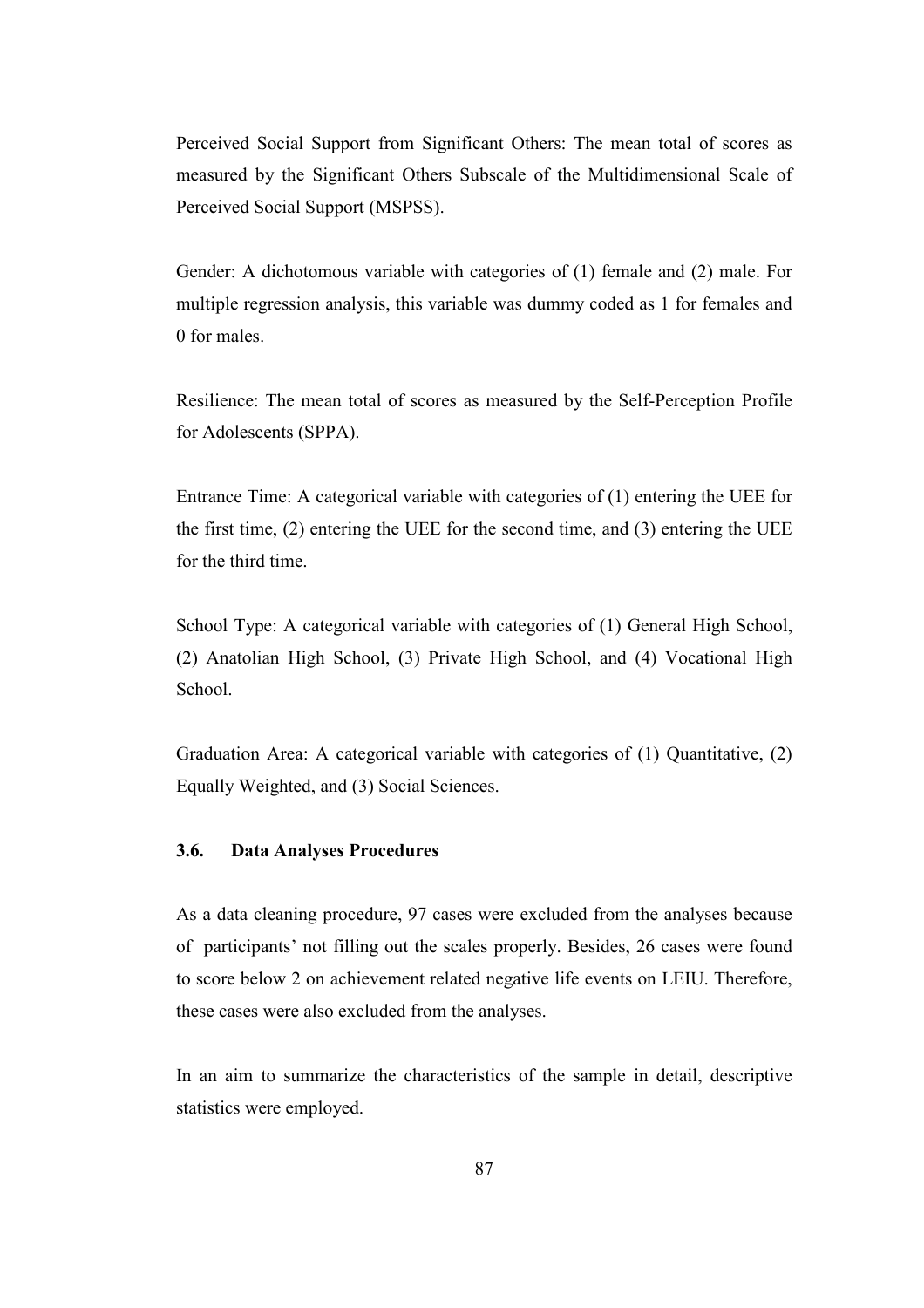To examine whether there is a difference in resilience scores of UEE applicants entering the university entrance examination for the first time, second time, and third time, one-way analysis of variance was conducted. In addition, to examine whether there is a difference in resilience scores of UEE applicants whose graduation area is equally weighted, quantitative, and social sciences, one-way analysis of variance was employed. Similarly, to examine whether there is a difference in resilience scores of UEE applicants whose graduation school type is General High School, Anatolian High School, Private High School, and Vocational High School, one-way analysis of variance was conducted.

In order to investigate the role of gender, learned resourcefulness, perceived social support from family, friends, and significant others in predicting resilience (operationalized as self-esteem) scores of UEE applicants, simultaneous multiple regression analysis was conducted.

The analyses were carried out with SPSS 15.0 (Statistical Package for Social Sciences) for Windows. The alpha level of .05 was chosen as a criterion for statistical significance in all of the statistical analyses performed in this study.

### 3.7. Limitations of the Study

This study has several limitations in terms of generalizability and interpretation of the expected findings.

First, resilience was defined in this study as self-esteem considering the previous studies (e.g., Leontopoulou, 2006) with similar samples. As Luthar et al. (2000) suggest people who show resilience in one domain may not show resilience in another domain for a particular risk factor in a particular time. Hence, generalizations cannot be made about other positive outcome criteria mentioned in the literature as a measure of resilience such as psychological well-being, absence of emotional and psychological problems.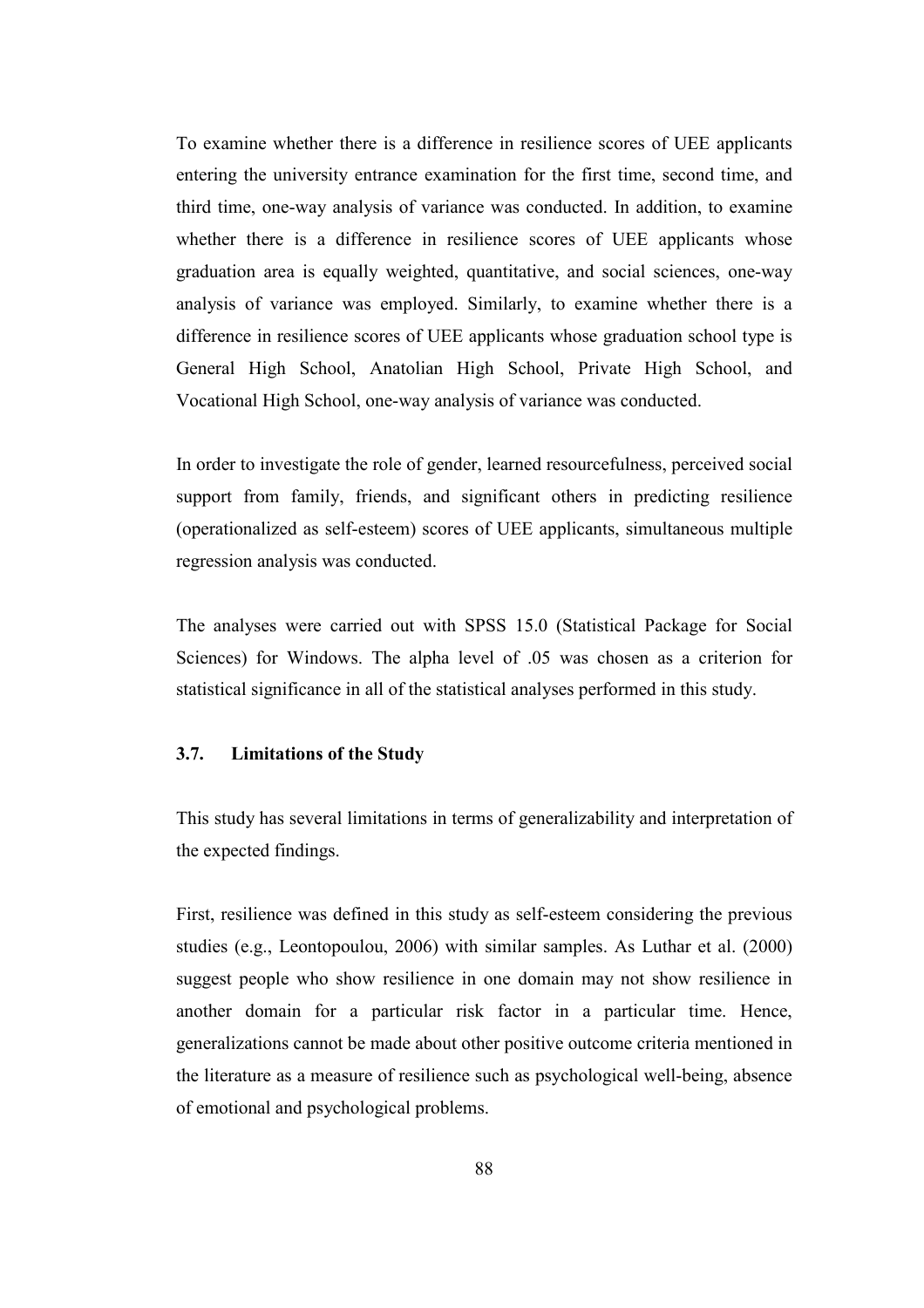Second, generalizations cannot be made to other risk group adolescents who had been exposed to stressful events other than the stress experienced during the preparation period of university entrance examination. Moreover, possible negative life events other than the ones asked in LEIU were not measured. Yet, there may be additional negative life events related to the university entrance examination.

Third, this study aimed to investigate the predictive role of gender, learned resourcefulness, perceived social support from family, friends, and significant others as internal and external assets in resilience scores of UEE applicants. However, as mentioned in the literature, there may be many other internal or external assets that are related to resilience. For instance, as Benard (2004) stated, social competence (responsiveness, communication, empathy, caring, compassion, altruism, forgiveness); problem solving (planning, flexibility, resourcefulness, critical thinking, insight); autonomy (positive identity, internal locus of control, initiative, self-efficacy, mastery, adaptive distancing, resistance, self-awareness, mindfulness, humor); and sense of purpose (goal direction, achievement motivation, educational aspirations, special interest, creativity, imagination, optimism, hope, faith, spirituality, sense of meaning) may be important internal assets that are related to resilience. Furthermore, caring relationships, opportunity for meaningful participation and high expectations in family, school, and peer environments (Benard, 2004) may be other important external factors related to resilience or competence with this group of adolescents.

Fourth, in the present study, resilience scores were collected with self-report measures of SPPA in various domains. No additional data from other possible sources such as family members, peers, school staff or private courses' personnel were gathered. Thus, the scores may reflect only the perceptions of students regarding their resilience, and some of the data may reflect social desirability.

In addition, in this study, a convenient sampling method was used. Thus, the results by no means represent all the students preparing for university entrance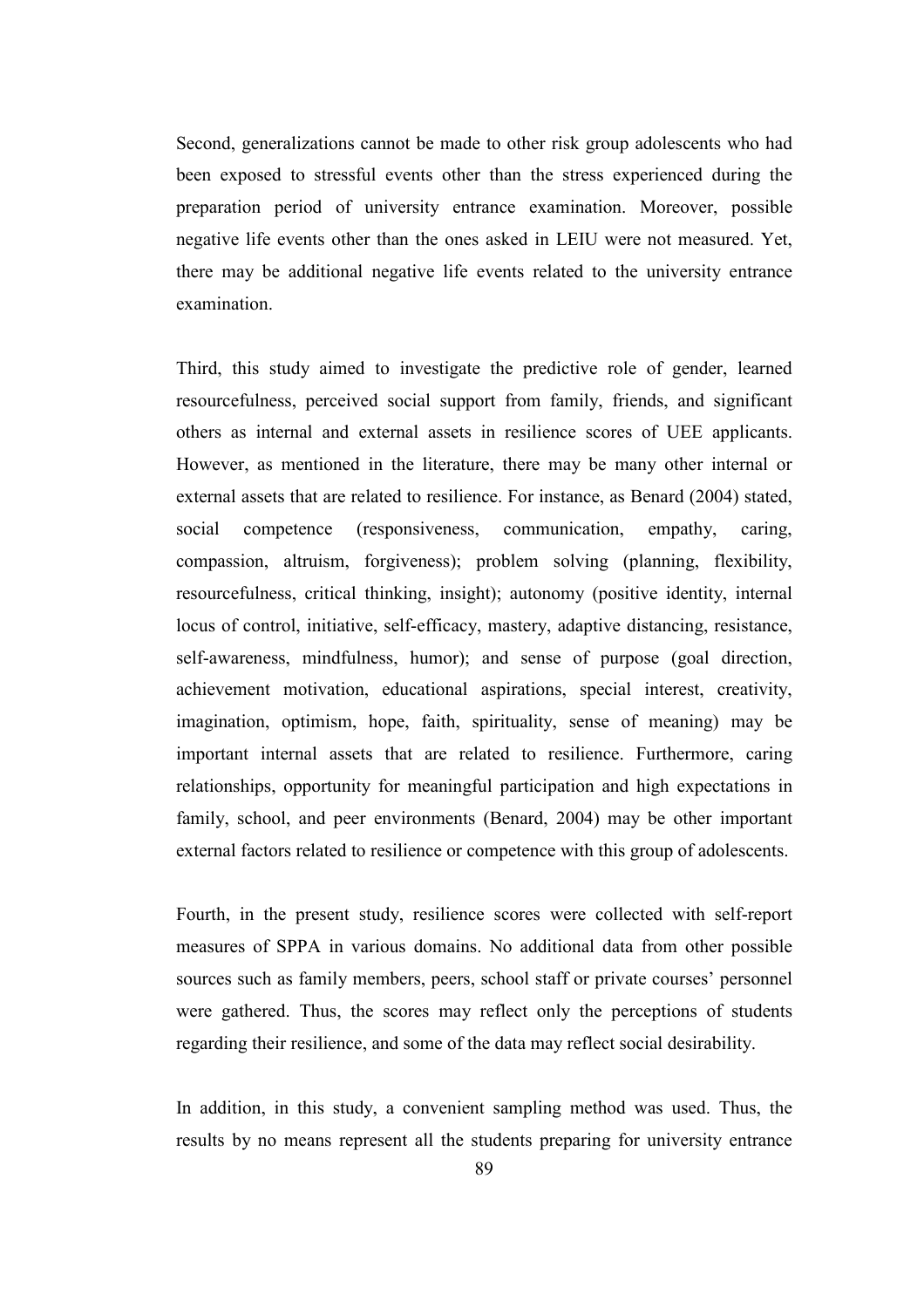exam (UEE) in Turkey, especially the ones who are not attending a particular preparation course.

Next, as the present study was not a longitudinal one, possible change in resilience and asset scores could not be measured in the long run. Therefore, resilience and asset scores measured in the preparation period for this study may only be related to this particular time.

Finally, since the findings of this study are correlational in nature, direct causal inferences cannot be made among variables.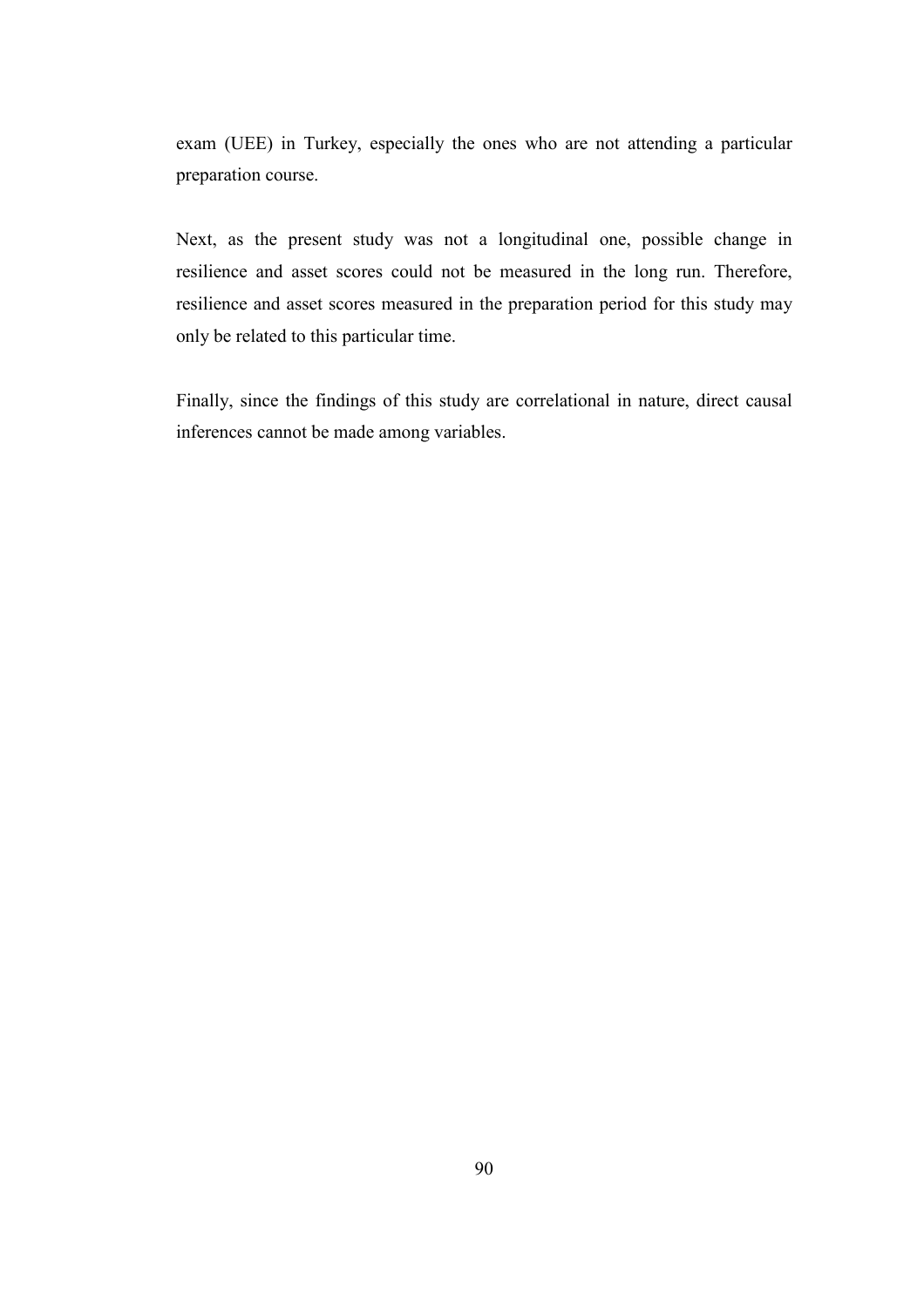#### CHAPTER IV

#### **RESULTS**

This chapter includes six main sections. In the first section, preliminary analyses performed are presented. In the second section, descriptive statistics of major variables including means and standard deviations of the criterion and predictor variables are given. In the third section, assumption checks for statistical analyses of the study are explained. In the fourth section, one-way analysis of variance results regarding the first three research questions are summarized. Next, intercorrelations among predictor variables and the criterion variable are reported. In the last section, results of multiple regression analysis regarding the main research question are summarized.

### 4.1. Preliminary Analyses

Preceding the main statistical analyses, the data were checked in terms of possible mistakes made when entering the data. In line with this aim, minimum and maximum values, and frequencies of each major variable (gender, entrance time, graduation area, school type, learned resourcefulness, perceived social support from family/friends/significant others, and resilience) were inspected for scores that are not within the range of possible values. The scores detected as out-ofrange values were corrected by checking the questionnaires.

A missing value analysis was performed with 865 cases. The missing values in the cases were not greater than 5 %. Therefore, missing values were handled by computing mean total values of the major variables and by "excluding cases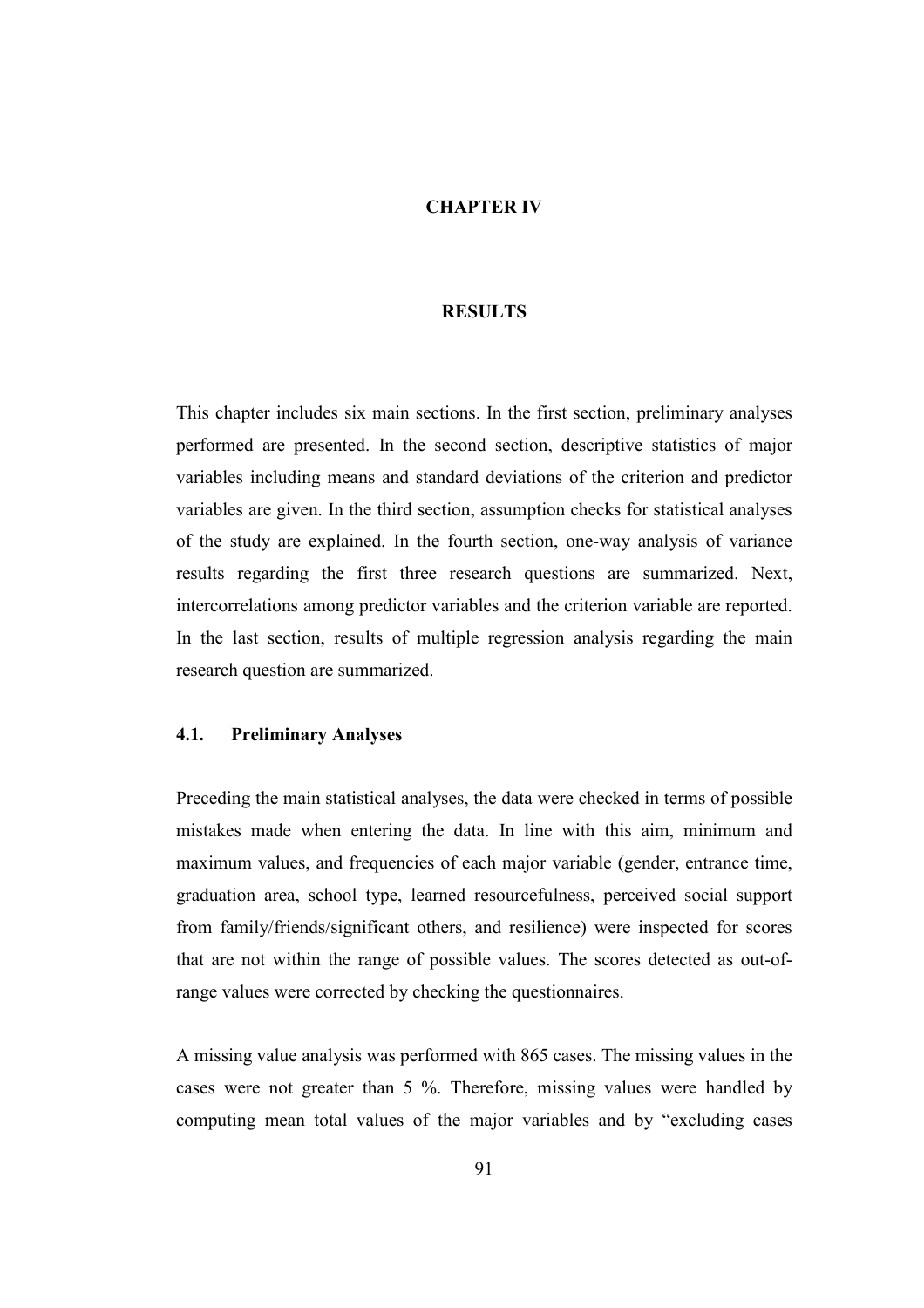listwise" in the main statistical analyses performed (Field, 2005). Missing values were not replaced by series mean scores to prevent scores' closing to the mean, which may affect the results of the analyses and increase the probability of making Type I error (Tabachnick & Fidell, 2001).

In order to identify possible univariate and multivariate outliers, and in order to identify possible influential cases, descriptive statistics (z-scores) and diagnostic techniques of regression analysis were employed. According to the descriptive statistics employed, more than 1 % of the cases were found to have standardized residual with a value greater than 2.58 on the criterion variable and predictor variables. These cases were identified as possible univariate outliers. Moreover, 3 cases (Case 126, 497, 841) were identified as possible multivariate outliers based on casewise diagnostics of regression analysis (outliers outside  $+/-3$  standard deviations). Thus, these cases were investigated further in terms of their Mahalanobis distances, leverage values, standardized DFBeta values, and Cook's distances to inspect whether they are influential cases that may have large effect on the statistical analyses. No cases were identified to have a Mahalanobis distance greater than the high cutoff value 20.52 for five predictors (Tabachnick & Fidell, 2001), a standardized DFBeta greater than the high cutoff value of 1, and a Cook's distance greater than the high cutoff value of 1. Moreover, the centered leverage value ranged from .001 to .024 (no case > .50). As a result, no cases were identified as influential cases based on the diagnostic procedures employed. Consistent with the suggestions that outliers may not have large effects on statistical analyses if they are not identified as influential cases (Hair, Anderson, Tatham, & Black, 1998), and if their Cook's distance is  $\leq 1$  (Stevens, 1992), no cases were excluded from the analyses.

# 4.2. Descriptive Statistics for the Major Study Variables

Descriptive statistics were used to describe the predictor variables consisting of gender, learned resourcefulness, perceived social support from family, perceived social support from friends and perceived social support from significant others,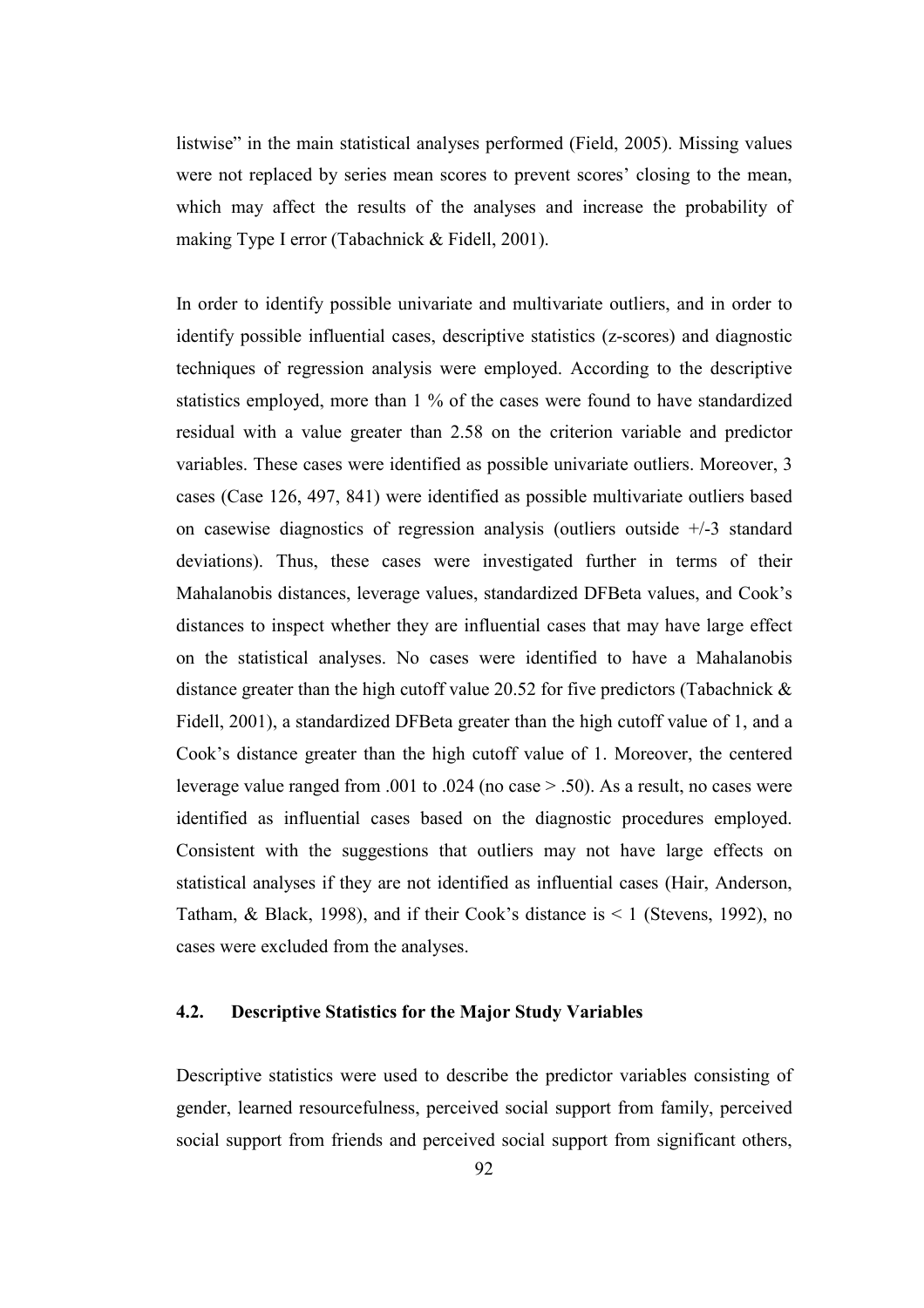and the criterion variable (resilience). Since percentages for gender variable is given in Table 3.1, means, standard deviations, possible and actual score ranges (in terms of mean total scores) for other predictor variables and the criterion variable are presented in Table 4.1.

### Table 4.1

| Descriptive Statistics of the Major Study Variables |  |  |  |
|-----------------------------------------------------|--|--|--|
|                                                     |  |  |  |

| Variables                 |      |     |                |                     |
|---------------------------|------|-----|----------------|---------------------|
|                           | Mean | SD  | Possible Range | <b>Actual Range</b> |
| <b>Criterion Variable</b> |      |     |                |                     |
| Resilience                | 2.9  | .37 | $1-4$          | $1.2 - 3.9$         |
| (SPPA)                    |      |     |                |                     |
| Predictor                 |      |     |                |                     |
| Variables                 |      |     |                |                     |
| Learned                   | 3.2  | .45 | $1-5$          | $1.7 - 4.5$         |
| Resourcefulness           |      |     |                |                     |
| (SCS)                     |      |     |                |                     |
| Perceived Social          | 5.5  | 1.5 | $1 - 7$        | $1 - 7$             |
| Support                   |      |     |                |                     |
| from Family*              |      |     |                |                     |
| (MSPSS)                   |      |     |                |                     |
| Perceived Social 5.6      |      | 1.5 | $1 - 7$        | $1 - 7$             |
| Support                   |      |     |                |                     |
| from Friends*             |      |     |                |                     |
| (MSPSS)                   |      |     |                |                     |
| Perceived Social          | 4.9  | 2.0 | $1 - 7$        | $1 - 7$             |
| Support                   |      |     |                |                     |
| Significant<br>from       |      |     |                |                     |
| Others <sup>*</sup>       |      |     |                |                     |
| (MSPSS)                   |      |     |                |                     |

Note. \*Subscales of MSPSS

 93 According to the descriptive statistics presented in Table 4.1., the sample reported moderate levels of learned resourcefulness  $(M = 3.2, SD = .45)$ ; high levels of perceived social support from family ( $M = 5.5$ ,  $SD = 1.5$ ); friends ( $M = 5.6$ ,  $SD = 1.5$ )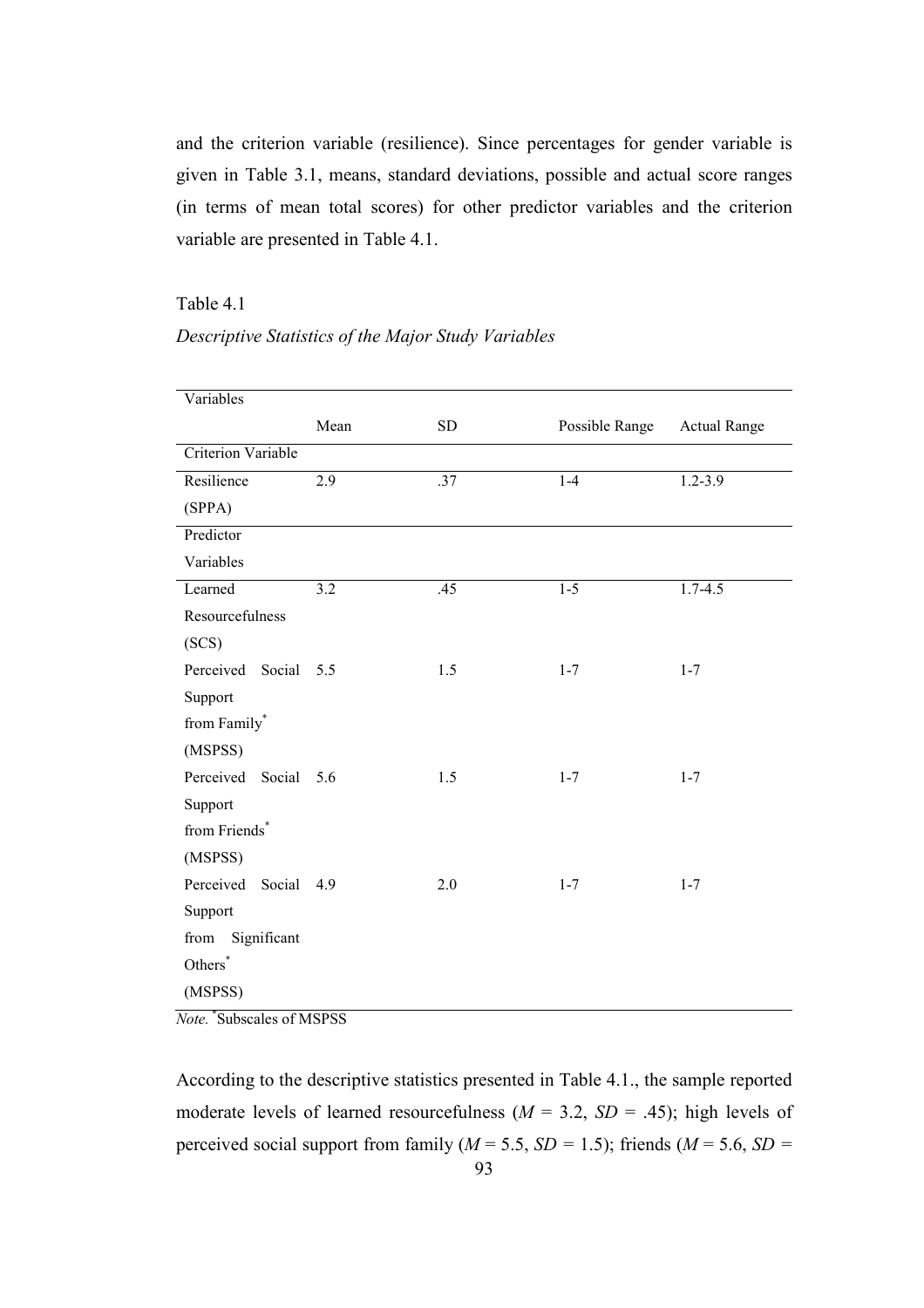1.5) and significant others ( $M = 4.9$ ,  $SD = 2.0$ ); and high levels of resilience ( $M =$ 2.9,  $SD = .37$ ) when compared with the actual score ranges of the variables.

### 4.3. Testing of Assumptions for Statistical Analyses

Assumptions underlying the statistical analyses performed were assessed to assure that no violation existed. The results of the testing of assumptions underlying each analysis are summarized below.

# 4.3.1. Testing Assumptions for One-Way Analysis of Variance (ANOVA)

The main assumptions underlying one-way analysis of variance (ANOVA) are as follows: (1) the dependent variable should be a continuous variable; (2) independent observations (the responses of participants should be independent from each other); (3) normality (the dependent variable should be normally distributed at each level of the independent variable); (4) homogeneity of variance (the groups of the independent variable should have equal variances) (Green  $\&$ Salkind, 2004).

To start with, in all of the one-way ANOVAs performed, the dependent variable is resilience (total self-esteem) measured by SPPA scores, which constitutes a continuous variable.

Secondly, independent observations assumption can be assumed for the present study as the researcher observed the participants' responding to the questions independently of one another in the data collection process.

Next, normality tests; skewness and kurtosis values; histograms; stem-and-leaf plots; and Q-Q plots of the dependent variable (resilience) at each level of the each independent variable (entrance time, school type, and graduation area) were explored to examine the validity of normality assumption. Approximately all the significance values reported by normality tests (Kolmogorov-Smirnov and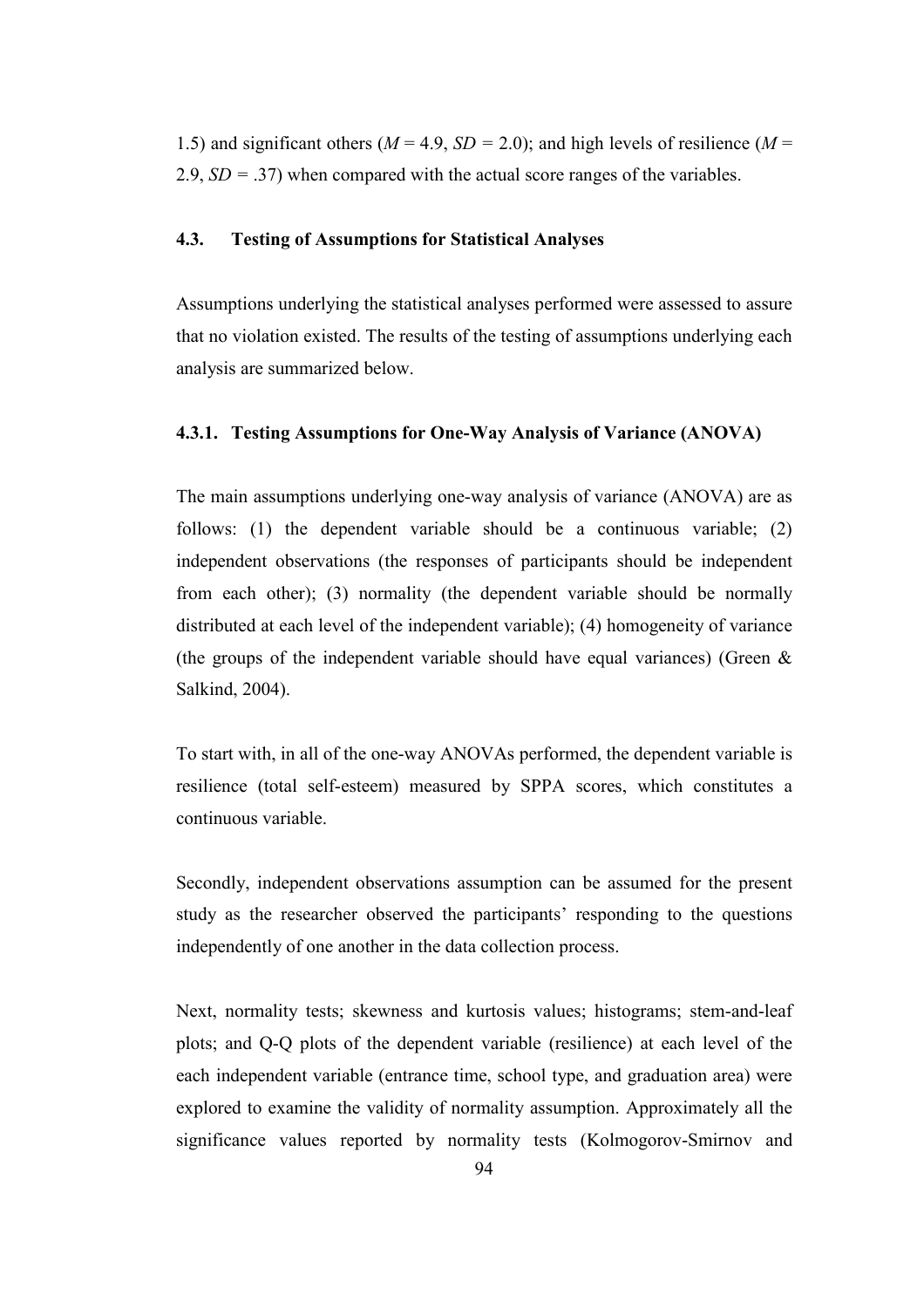Shapiro-Wilk) indicated no significant difference between a perfect normal distribution (having the same mean and standard deviation with the samples) and the samples of interest ( $p > .05$ ). These findings with a reasonably large sample size ( $N = 865$ ) can be accepted as an evidence of normality (Tabachnick & Fidell, 2001). In addition, skewness and kurtosis values were close to zero which provided another evidence for normality (Tabachnick & Fidell, 2001). Moreover, visual inspection of histograms, stem-and-leaf plots, and Q-Q plots indicated no great deviations from normality.

Lastly, homogeneity of variance tests (Levene's test) for all three ANOVAs demonstrated the equality of variances among the levels of each independent variable. Therefore, the homogeneity of variance assumption can be assumed for all of the ANOVAs performed.

### 4.3.2. Testing Assumptions for Multiple Regression

The main assumptions underlying multiple regression are as follows: (1) variable types (variables should be quantitative or categorical with two levels); (2) nonzero variance of all variables; (3) no perfect multicollinearity; (4) homoscedasticity; (5) normally distributed errors; (6) linearity; (7) independence of errors; and (8) independent observations (Field, 2005).

To begin with, four of the predictor variables (learned resourcefulness, perceived social support from family, friends, and significant others) and the dependent variable (resilience operationalized as total self-esteem) were quantitative variables. Gender was dummy coded (females  $= 1$ , males  $= 0$ ) and then was entered as a predictor variable. The outcome variable (SPPA scores) was unbounded with measures ranging from 1.2 to 3.9 (actual range: 1-4). All predictors and the criterion variable all of which should have non-zero variance seemed to have sufficient variances (see Table 4.1). All of these indicated no violation with regard to the assumptions of variable types and non-zero variance of variables (Field, 2005).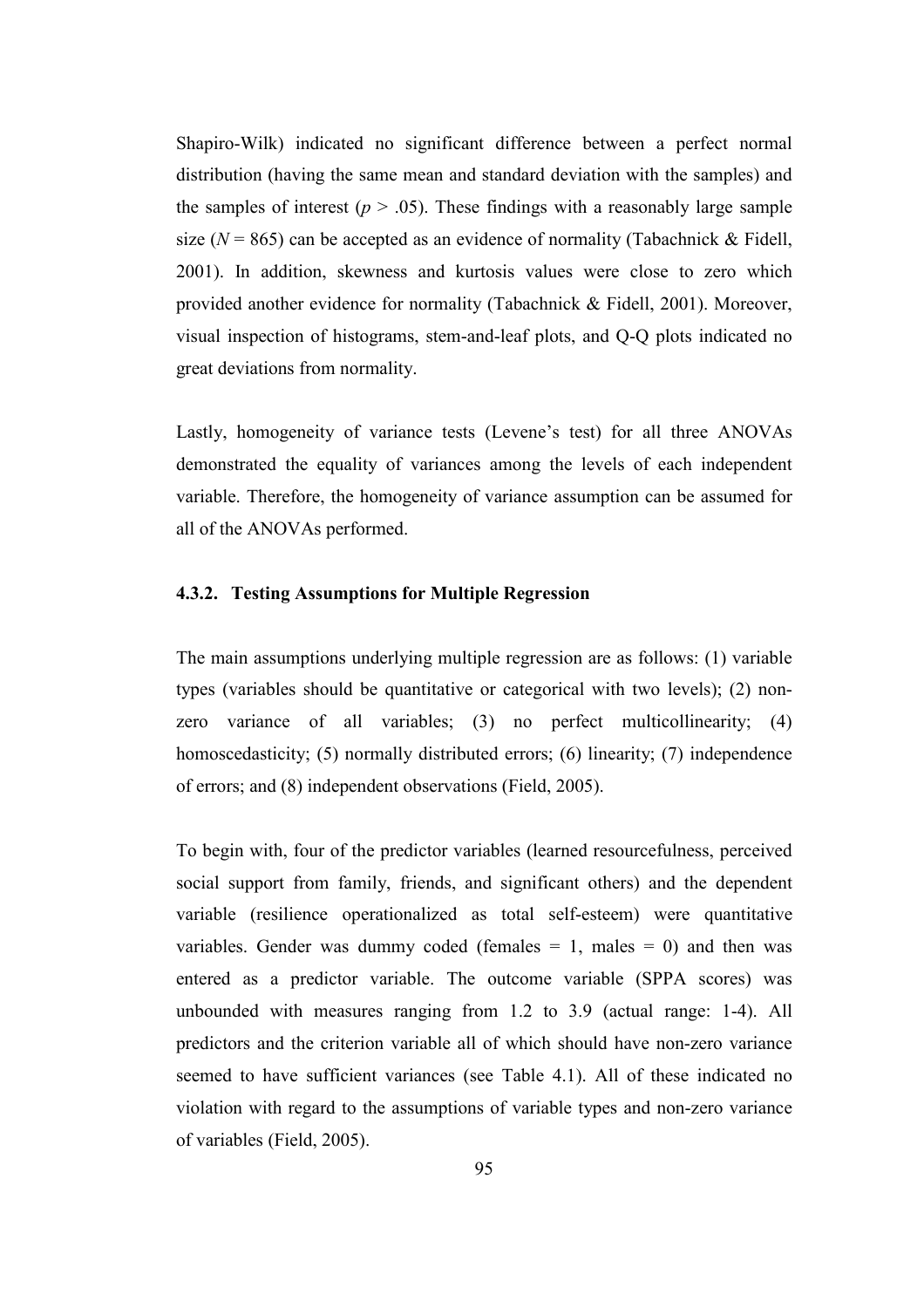In terms of no perfect multicollinearity assumption, correlation matrix of the variables were checked to detect predictors that have high correlations  $(r > .90)$ which provides the evidence of substantial collinearity (Tabachnick & Fidell, 2001). The correlation matrix revealed no multicollinearity among predictor variables (see Table 4.5). Furthermore, collinearity diagnostics of VIF and tolerance statistics revealed no values greater than 4 and smaller than .20 respectively, indicating no multicollinearity problem (Tabachnick & Fidell, 2001).

To address the assumption regarding homoscedasticity (constant variance of the error term), the scatter plot of regression standardized residuals against regression standardized predicted values and partial regression plots of criterion variable against each predictor variables were inspected (Field, 2005). The scatterplots indicated that the residuals appeared to be randomly dispersed around zero. As a result, the homoscedasticity assumption was met.

Although, predictors do not need to be normally distributed in multiple regression, the distribution of residuals should be normal (Field, 2005). To test the normality of residuals, normal probability plot and histogram of regression standardized residuals were inspected (Field, 2005). The histogram revealed approximately a normal distribution. Similarly, the normal P-P plot with approximately all points lying on the reasonably straight line showed that the distribution of the residuals was normal. Thus, the assumption of normally distributed errors was met.

Linearity assumption, which refers to the necessity of linear relationships between each predictor variable and the criterion variable (Field, 2005), was checked by inspecting partial plots for each predictor variable on the criterion variable and by inspecting bivariate scatterplots between these pairs of variables. The scatterplots revealed a linear relationship between each predictor variable and the criterion variable. As a result, there was no evidence for the violation of the assumption of linearity. The correlation between each predictor and criterion variable supported this conclusion (see Table 4.5).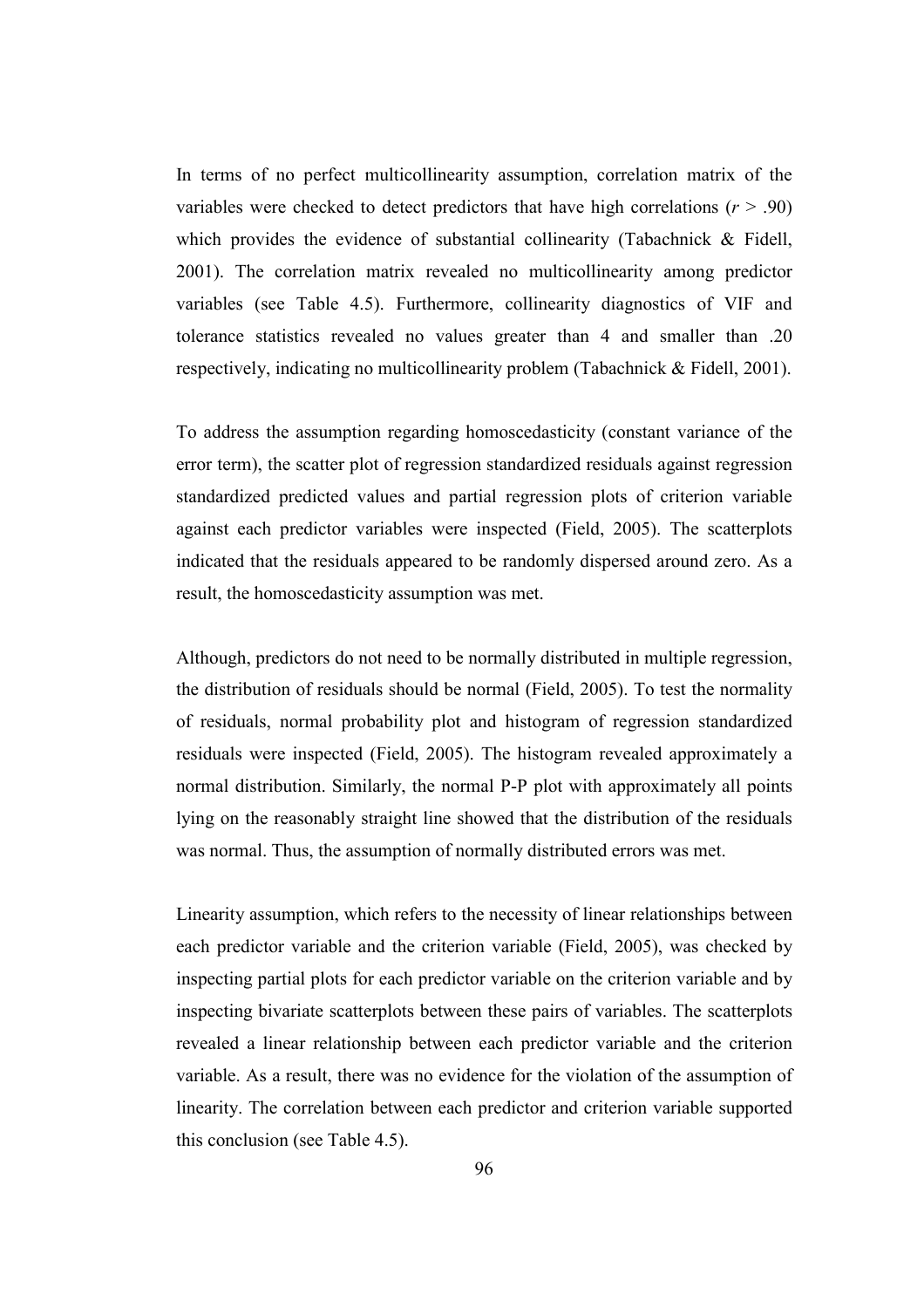To test the assumption of independent errors which requires errors' not being correlated, Durbin-Watson statistic was checked (Field, 2005). The Durbin-Watson value ranges from 0 to 4. The value should be close to 2 (should not be greater than 2.5 and less than 1.5) in order not to violate the assumption (Tabachnick & Fidell, 2001). In the present study, the Durbin-Watson value was 1.87 indicating no violation.

Independent observations assumption can be assumed for the present study as the researcher observed the participants' responding to the questions independently of one another in the data collection process.

Overall, these findings indicate no violation of the main assumptions of multiple regression analysis. However, as the sample of the study was not selected randomly, cautions should be taken when making generalizations from the current sample to population.

# 4.4. The Results of One-Way Analysis of Variances (ANOVA)

Related to the research question 1, one-way ANOVA was conducted to investigate whether the three groups of UEE applicants (entering the exam for the first time, second time, or third time) differed on resilience scores (total selfesteem) measured by SPPA. The results indicated that the groups were not significantly different with respect to their resilience scores,  $F(2, 859) = .79$ ,  $p >$ . 05. The summary of ANOVA results is presented in Table 4.2.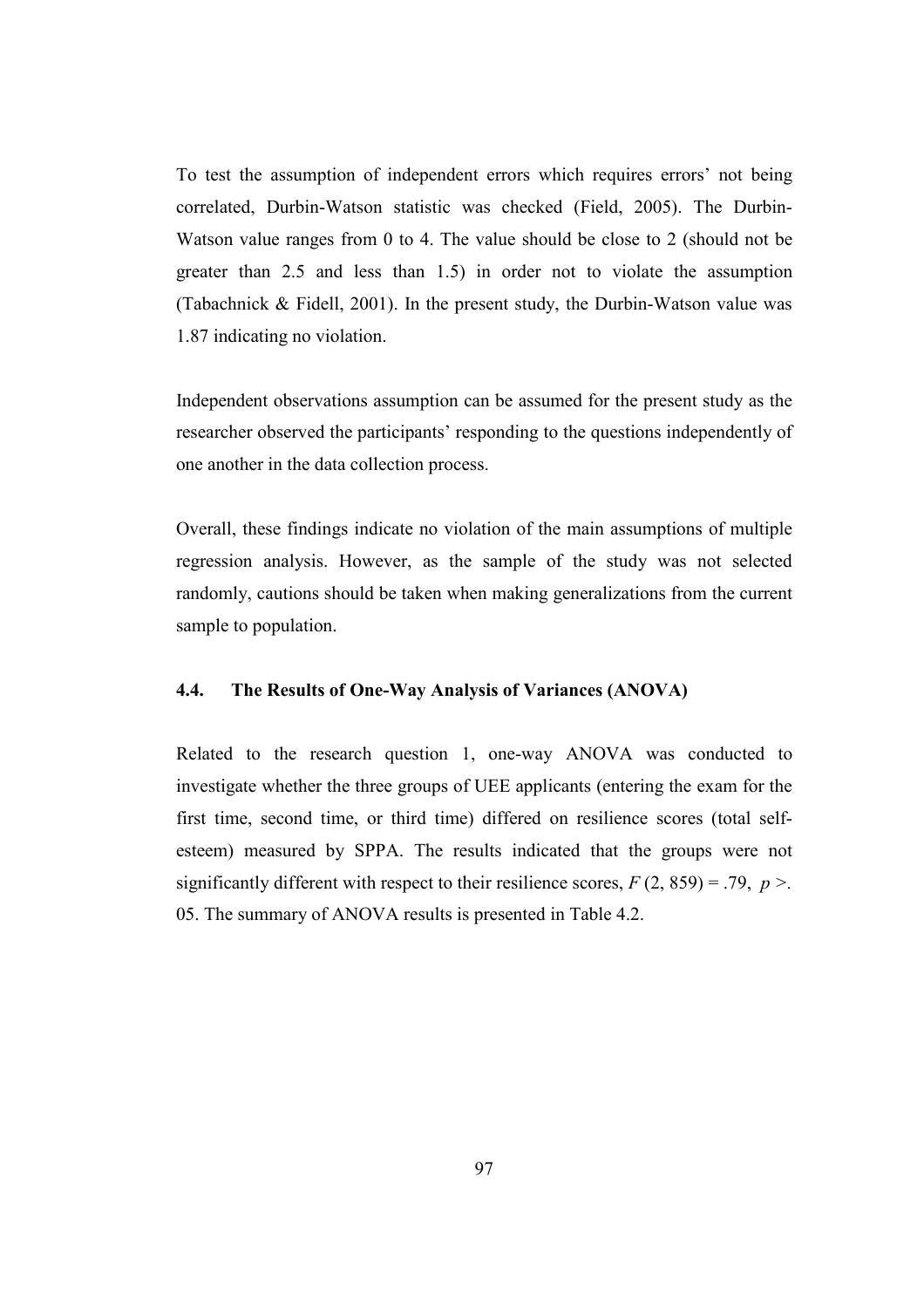### Table 4.2

One-Way ANOVA Summary for Entrance Time

| Source                    | SS     | aj  | MS  |     |
|---------------------------|--------|-----|-----|-----|
| <b>Between Groups</b> .22 |        |     |     | .79 |
| Within Groups             | 118.99 | 859 | .14 |     |
| Total                     | 119.21 | 861 |     |     |

*Note.* Significance value is  $p < .05$ 

Related to the research question 2, comparing the three groups of UEE applicants (coming from equally weighted, quantitative, or social sciences graduation areas) with regard to their resilience scores (total self-esteem), one-way ANOVA showed that the three groups were not significantly different on resilience scores,  $F(2, 861) = .27$ ,  $p > .05$ . The summary of ANOVA results is presented in Table 4.3.

### Table 4.3

One-Way ANOVA Summary for Graduation Area

| Source                | SΣ       | aj  | MS  |     |  |
|-----------------------|----------|-----|-----|-----|--|
| <b>Between Groups</b> | $_{.08}$ |     | .04 | ت . |  |
| Within Groups         | 119.25   | 861 | .14 |     |  |
| Total                 | 119.32   | 863 |     |     |  |

*Note.* Significance value is  $p < .05$ 

Related to the research question 3, comparing the four groups of UEE applicants (graduating from General High School, Anatolian High School, Private School, or Vocational High School) in terms of resilience scores (total self-esteem), one-way ANOVA indicated that the groups were not significantly different on resilience scores,  $F(3, 855) = 1.2$ ,  $p > .05$ . The summary of ANOVA results is presented in Table 4.4.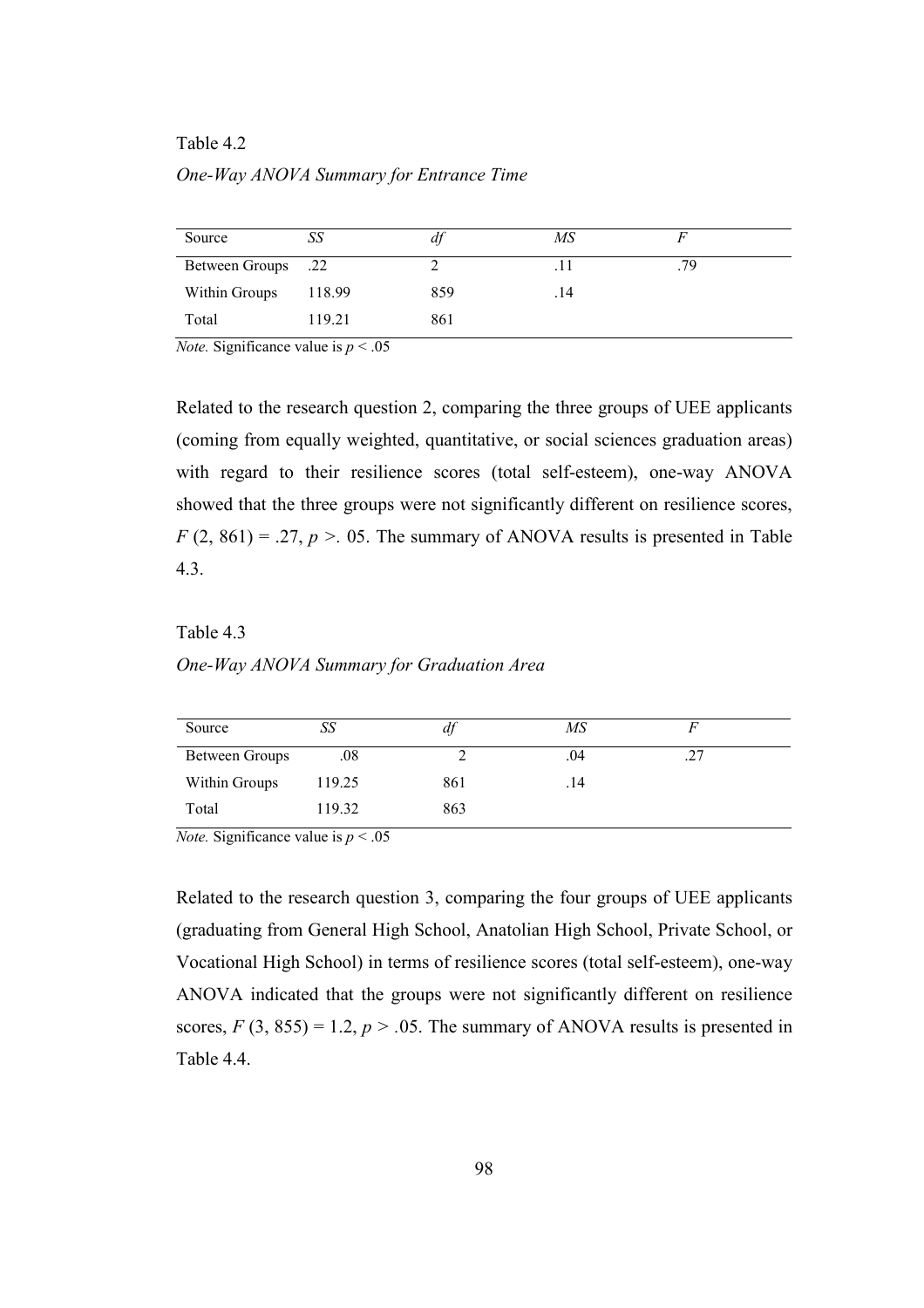### Table 4.4

### One-Way ANOVA Summary for School Type

| Source                | SS     | aj  | MS   |     |  |
|-----------------------|--------|-----|------|-----|--|
| <b>Between Groups</b> | .53    |     | .18  | .28 |  |
| Within Groups         | 117.76 | 855 | . 14 |     |  |
| Total                 | 118.29 | 858 |      |     |  |

*Note.* Significance value is  $p < .05$ 

### 4.5. Bivariate Correlation Matrices of the Major Study Variables

Correlations among the scores of predictor variables and the criterion variable are presented in Table 4.5.

### Table 4.5

# Correlation Matrix of the Major Study Variables

| Variables                                                                         |          | $\overline{2}$                     | $\mathbf{3}$ | $\overline{4}$ | 5    | 6    |
|-----------------------------------------------------------------------------------|----------|------------------------------------|--------------|----------------|------|------|
|                                                                                   |          |                                    |              |                |      |      |
| Resilience                                                                        | 1.00     |                                    |              |                |      |      |
| (SPPA)                                                                            |          |                                    |              |                |      |      |
| Learned Resourcefulness                                                           | $.32***$ | 1.00                               |              |                |      |      |
| (SCS)                                                                             |          |                                    |              |                |      |      |
| Perceived Social Support from Family                                              |          | $.18***$ $.17***$ 1.00             |              |                |      |      |
| (MSPSS)                                                                           |          |                                    |              |                |      |      |
| Perceived Social Support from Friends                                             | $.25***$ | $.10^{**}$ $.27^{***}$             |              | 1.00           |      |      |
| (MSPSS)                                                                           |          |                                    |              |                |      |      |
| Perceived Social Support from Sig. $.21^{***}$ $.09^{**}$ $.24^{***}$ $.31^{***}$ |          |                                    |              |                | 1.00 |      |
| Others (MSPSS)                                                                    |          |                                    |              |                |      |      |
| Gender (male as reference category)                                               |          | $-12^{***}$ .01 .13*** .07* .11*** |              |                |      | 1.00 |
|                                                                                   |          |                                    |              |                |      |      |

Note.  $\degree p < .05, \degree^* p < .01, \degree^* p < .001$ 

As can be seen from the Table 4.5, Pearson-Product-Moment correlation coefficients among predictor variables and the criterion variable yielded a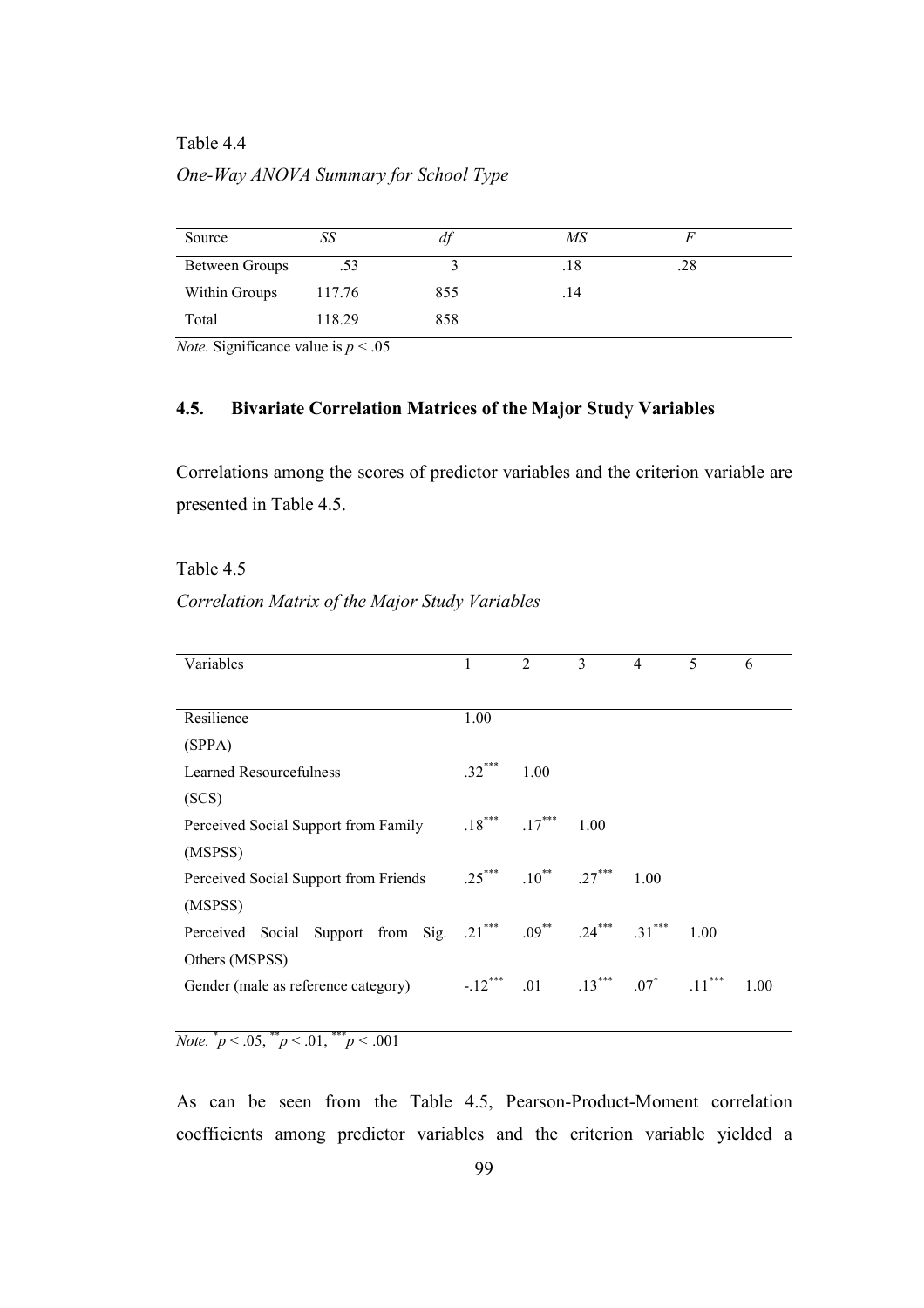significant correlation between resilience scores and each predictor variable. Resilience was significantly and positively correlated with learned resourcefulness  $(r = .32, p < .001)$ , perceived social support from family  $(r = .18, p < .001)$ , perceived social support from friends ( $r = .25$ ,  $p < .001$ ), perceived social support from significant others ( $r = .21$ ,  $p < .001$ ), and negatively correlated with gender  $(r=-12, p<0.01)$  scores. The findings indicate that UEE applicants who score high on learned resourcefulness, and perceived social support from family/friends/significant others scores have higher resilience scores measured with total self-esteem scores. Additionally, according to the results, being male was found to be associated with higher levels of resilience. However, correlation coefficients were small in value. According to Table 4.5, each predictor was correlated significantly with one another except the predictors of learned resourcefulness and gender. Meanwhile, the intercorrelations among the predictor variables were low (ranging from .32 to .07) indicating no multicollinearity problem.

# 4.6. Results of Multiple Regression Analysis

For the fourth research question, multiple regression analysis was employed to examine how well the five set of predictors namely gender, learned resourcefulness, perceived social support from family, friends, and significant others predicted resilience scores of UEE applicants. In line with this aim, all predictor variables were entered into the model simultaneously in order to determine the linear combination of predictor variables to optimally predict the criterion variable and to identify variables that explain the variance among the resilience scores of UEE applicants. The assumptions of multiple linear regression were checked as an initial step and the results indicated no violations as mentioned before.

Results revealed that the multiple regression coefficient was significant ( $R = .44$ ,  $p$ ) < .001) for the model. In other words, the linear combination of predictor variables was significantly related to the resilience scores of UEE applicants,  $F$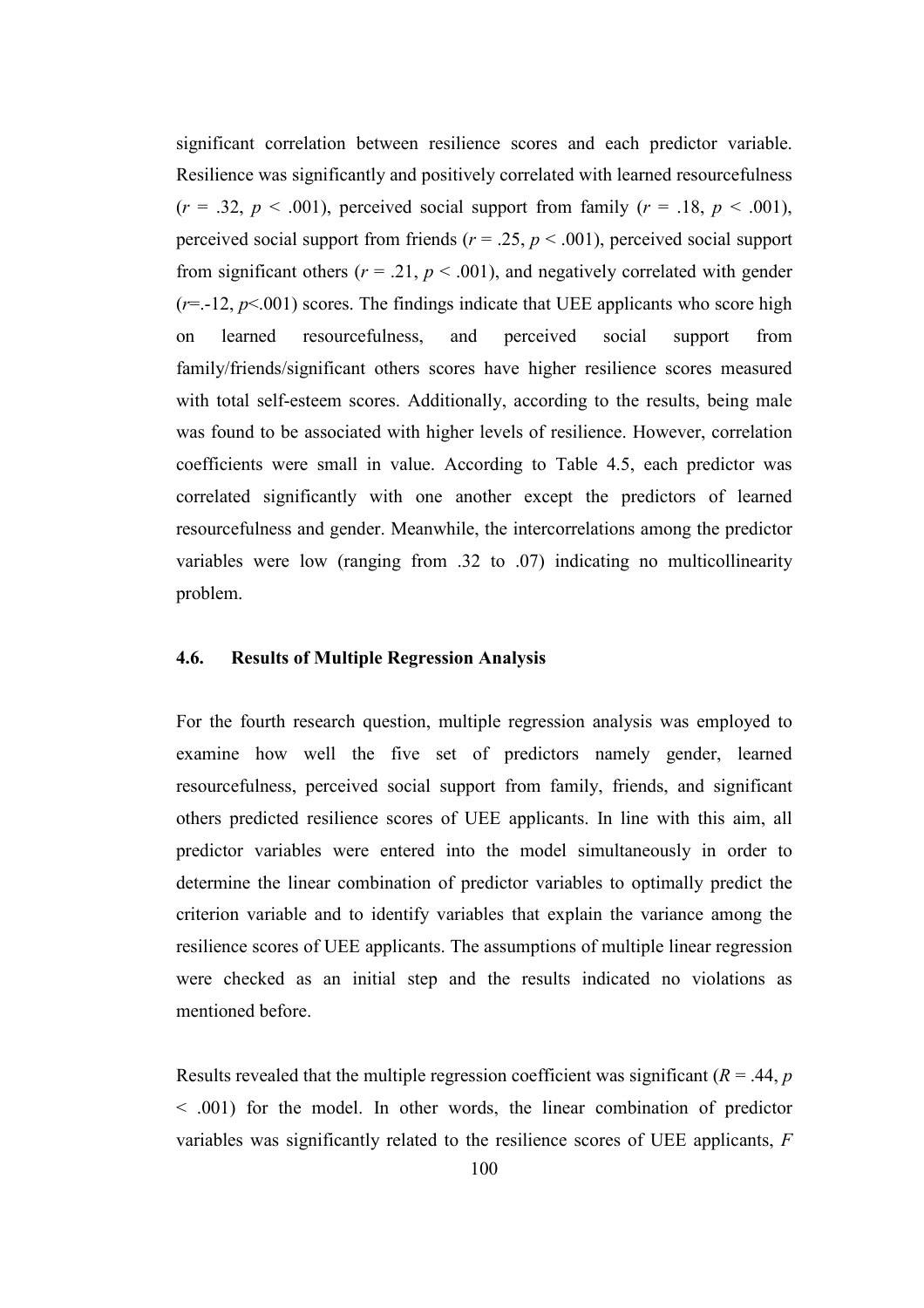$(5,859) = 40.34$ ;  $p < .001$ ). Combination of five variables explained 19 % of the total variance in resilience scores ( $R^2 = .19$ ;  $\Delta R^2 = .19$ ). The role of gender, learned resourcefulness, perceived social support from family, friends, and significant others in predicting resilience scores are presented in Table 4.6.

# Table 4.6

Results of the Multiple Regression Analysis: Predicting Resilience from Gender, Learned Resourcefulness, Perceived Social Support from Family, Friends and Significant Others

| <b>Predictor Variables</b> | B      | SE               | B             | t          |
|----------------------------|--------|------------------|---------------|------------|
| (Constant)                 | 1.76   | .09              |               | 19.08      |
| Learned                    | .23    | .03              | .28           | 8.94***    |
| Resourcefulness            |        |                  |               |            |
| PSS from Family            | .02    | .01              | .07           | $2.15*$    |
| <b>PSS</b> from Friends    | .04    | .01              | .18           | $5.30***$  |
| PSS from S. Others         | .02    | .01              | .13           | $3.91***$  |
| Gender                     | $-.12$ | .02<br>$**$<br>÷ | $-.16$<br>*** | $-4.99***$ |

*Note.*  $R = .44$ ,  $R^2 = .19$ , Adjusted  $R^2 = .19$ ,  $p < .05$ ,  $p < .01$ ,  $p < .001$ 

As can be seen in Table 4.6, standardized coefficients (β) revealed that learned resourcefulness was the most important and significant predictor of resilience scores ( $t = 8.94$ ,  $p < .001$ ), followed by perceived social support from friends ( $t =$ 5.30,  $p \le 0.001$ ), gender (t = -4.99,  $p \le 0.001$ ), perceived social support from significant others ( $t = 3.91$ ,  $p < .001$ ), and perceived social support from family ( $t$ )  $= 2.15, p < .05$ ).

Overall, it can be concluded that the model of linear combination of learned resourcefulness, perceived social support from family, perceived social support from friends, perceived social support from significant others, and gender significantly predicted the resilience scores of UEE applicants. Moreover, all of the variables entered in the model significantly predicted resilience scores.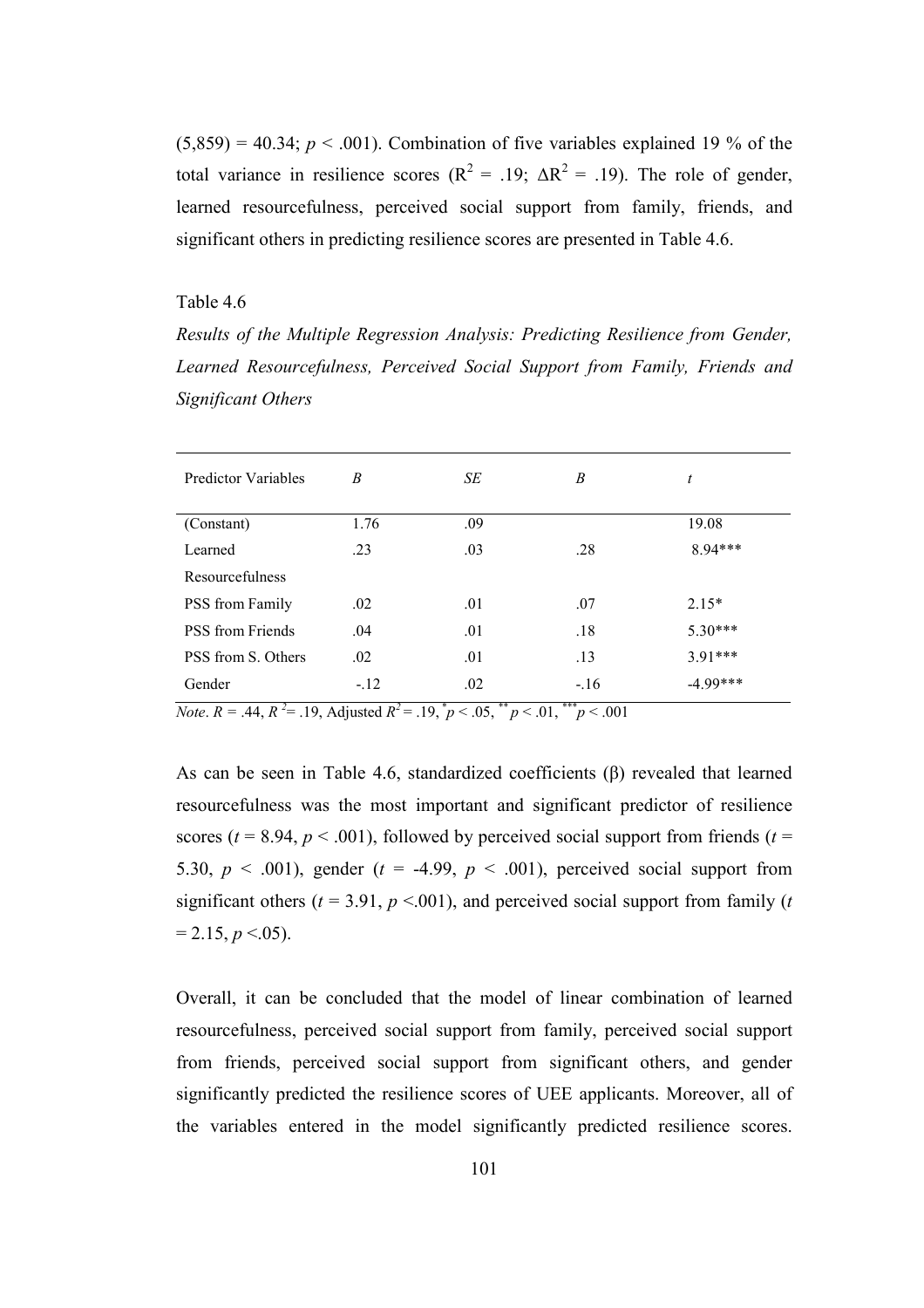However, unlike learned resourcefulness, perceived social support from family, friends, and significant others, gender correlated negatively with resilience scores. This finding indicates that being male (coded as 0, the reference category for the dummy coded gender variable) was associated with higher levels of resilience scores.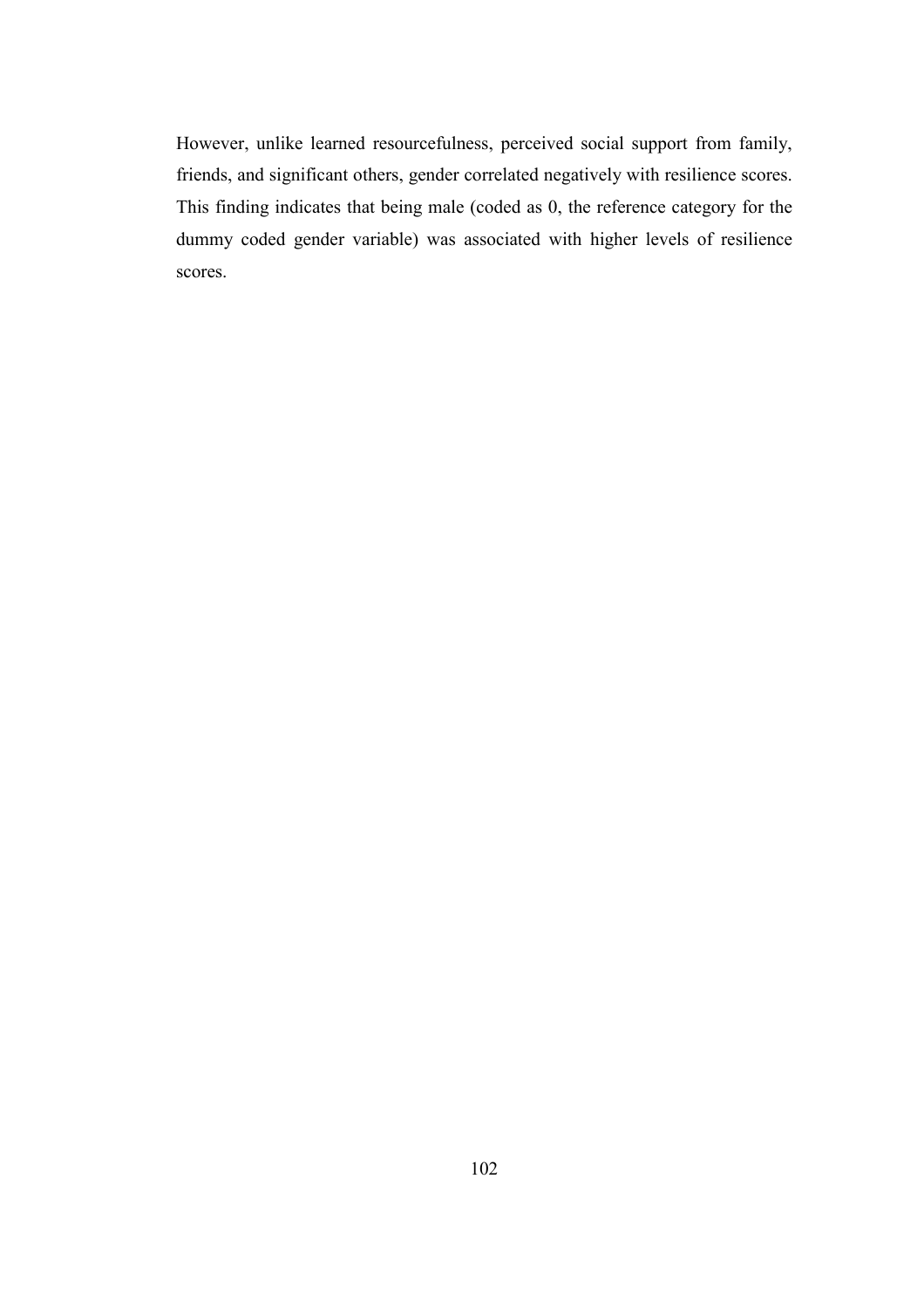### CHAPTER V

### DISCUSSION

In this chapter, results of the present study are discussed in line with the relevant **literature** 

# 5.1. Discussion of the Results

One of the purposes of the study was to investigate whether resilience scores of UEE applicants changed regarding entrance time, school types, and graduation areas. For this aim three separate one-way ANOVAs were conducted to investigate any significant differences among groups of each variable. As there is no research to our knowledge examining the differences in resilience scores or self-esteem scores of UEE applicants in terms of entrance time, school type, and graduation area, the results of the present study will be discussed with the studies examining each variable with related constructs.

The main purpose of this study was to examine how well the five set of predictors namely gender, learned resourcefulness, perceived social support from family, friends, and significant others predicted resilience scores of UEE applicants. A multiple regression analysis was performed with these five predictor variables and one criterion variable in line with this aim. As there is no research to our knowledge investigating the role of gender, learned resourcefulness, perceived social support from family, perceived social support from friends, and perceived social support from significant others in predicting resilience scores operationalized as self-esteem among UEE applicants, adolescent resilience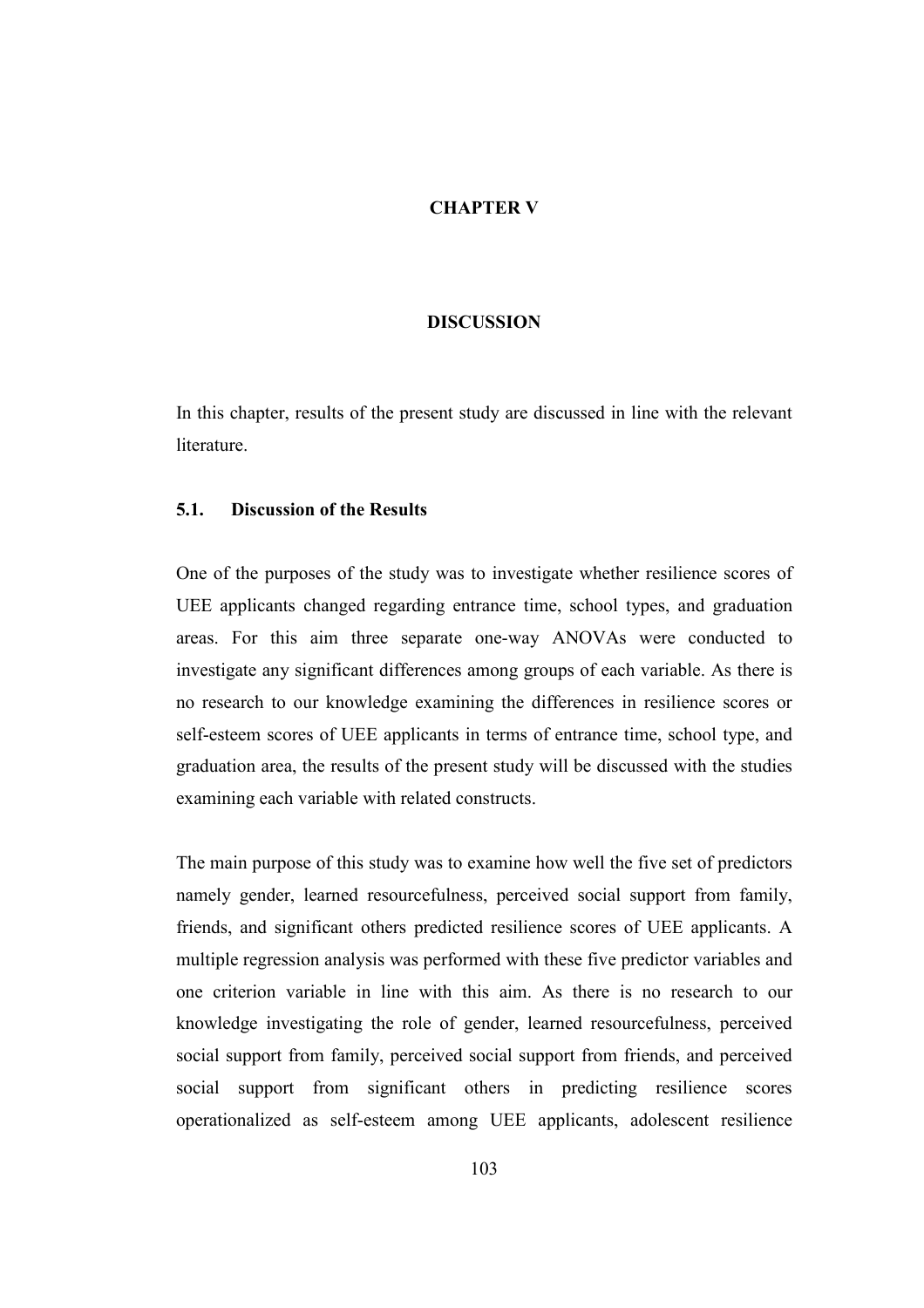studies investigating each predictor variable separately in relation to resilience will be presented in order to discuss the findings of the study. Moreover, literature on the relationships between each predictor and self-esteem will be presented as an indirect support for the current findings.

# 5.1.1. Differences in Resilience Scores of UEE Applicants According to Entrance Time, School Type, and Graduation Area

To investigate whether resilience scores of participants differed in terms of entrance time, one-way ANOVA was conducted with the three groups of UEE applicants (entering the exam for the first time, second time, or third time). The results revealed that the groups were not significantly different with respect to their resilience scores. In other words, applicants entering the exam for the first time, second time, or third time reported approximately same levels of selfesteem. Although applicants entering the exam for the third time may be expected to score lower on self-esteem measure compared to applicants entering the exam for the first time, previous studies indicating no difference among entrance time groups in depression and social phobia scores (Alyaprak, 2006; Mutlu, 2003) support the present finding. However, there have also been contradictory findings in the literature. For example, Alyaprak (2006) reported that applicants entering the exam for the second time or more obtained significantly higher anxiety scores compared to applicants entering the exam for the first time. This may be due to the differences among years entered to the exam, which also makes it difficult to compare the samples of the studies.

Comparing the three groups of UEE applicants (coming from quantitative, equally weighted, or social sciences graduation areas), one-way ANOVA results showed that the three groups were not significantly different on resilience scores. Given the results of previous research indicating no difference among UEE applicants coming from different graduation areas in terms of psychological distress (Alyaprak, 2006; Dursun, 2005; Karadeniz, 2005; Mutlu, 2003), it is not surprising to obtain such a finding in the current study.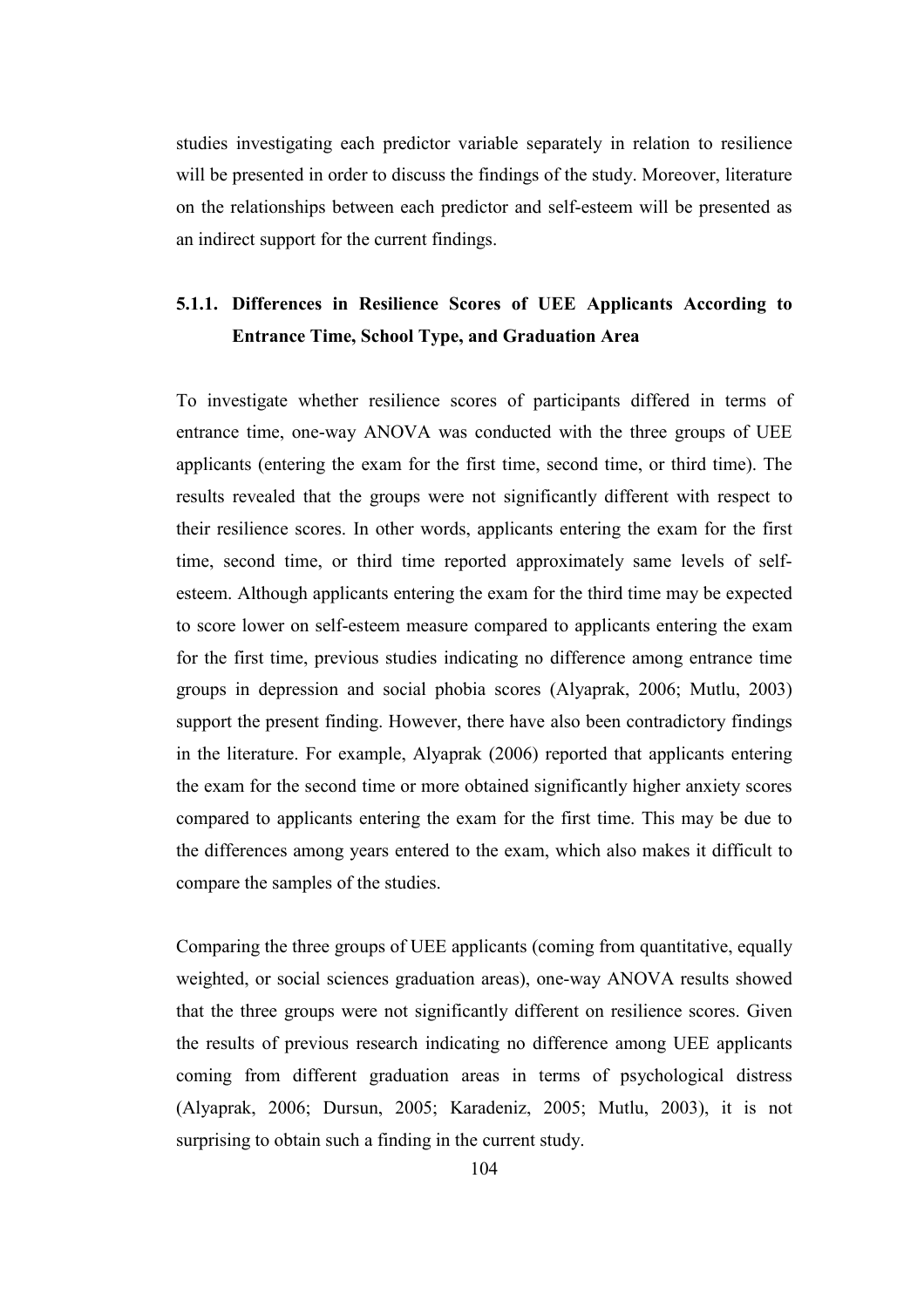Comparing the four groups of UEE applicants (graduating from General High School, Anatolian High School, Vocational High School, or Private High School) in terms of resilience scores, one-way ANOVA results indicated that the groups were not significantly different on resilience scores. There have been contradictory findings in the literature regarding this variable. For example, Sakızlıoğlu (2003) reported no significant difference between applicants coming from General High Schools and applicants coming from Anatolian High Schools with respect to anxiety scores. Similarly, Mutlu (2003) found no significant differences among different school type groups in terms of depression scores. These two studies seem to be consistent with the result of the present study. Yet, Ekşi (1998) found that applicants coming from General High Schools had higher anxiety levels compared to applicants coming from Private High Schools. Moreover, Özdemir (2006) reported that applicants coming from Anatolian High Schools scored higher on self-confidence measures compared to other groups. In line with this, Kemer 's (2006) study revealed that students coming from Anatolian High Schools, Super Lycees, and Private High Schools scored more self-efficacious and hopeful regarding university entrance exam compared to General High Schools. These results seem to be contrary to the present findings. In terms of self-confidence and self-efficacy and hopefulness measures, applicants coming from Anatolian High Schools, Super Lycees and Private High Schools may be more advantageous compared to other groups. The reason may be that Anatolian High School students and Super Lycee students have been already selected students because of their past successes, and Private High School students may have more financial opportunities compared to other groups. Therefore, this group of applicants may feel more confident, efficacious, and hopeful. However, considering the differences of exam years among studies, it may not be surprising to get contradictory findings with regard to anxiety measures. As the number of applicants that will be placed into different departments of universities changes each year, it becomes difficult to compare and contrast the studies carried out in different years.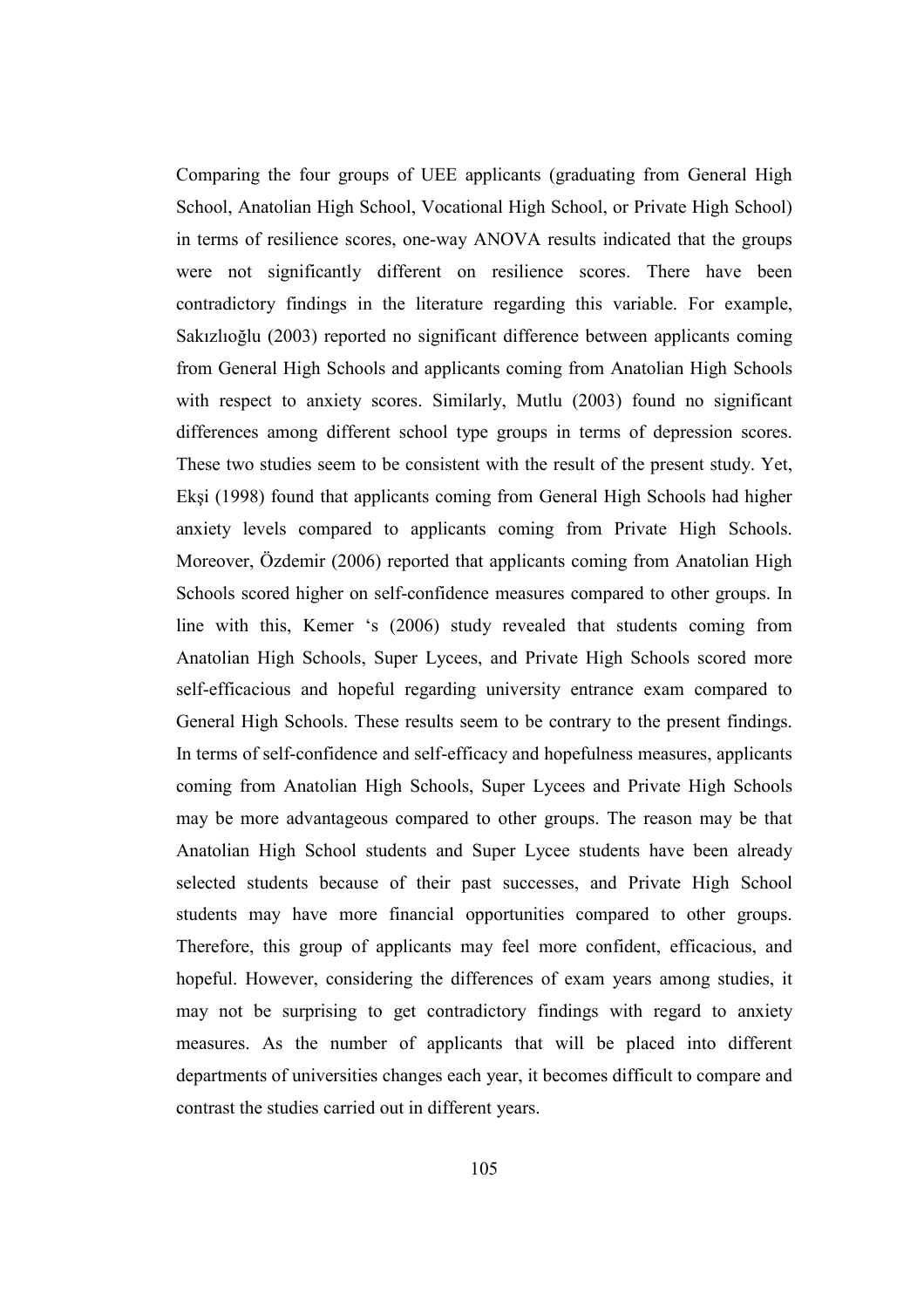Taken together, the findings of the present study that there was not any significant difference among UEE applicants' self-esteem scores in terms of entrance time, graduation area, and school type may provide indirect support for the findings and suggestions of Özdemir (2002). Özdemir (2002) found that reported self-esteem levels of UEE applicants increased regardless of the results of the exam (being placed or non-placed) after the results of the university entrance examination had been announced. Based on the results, the researcher proposed that students may perceive the exam as a self-threat which may negatively influence their selfevaluations and may reflect the negative effect of the preparing process of the exam on students' self-esteem levels rather than the results of it. Likewise, considering the findings of the current study, university entrance examination may have similar effects on applicants in terms of self-esteem regardless of entrance time, school type, and graduation areas. However, there may be other factors that influence self-esteem levels of applicants such as parental attitudes, behaviors (acceptance of their adolescent children), and respect for them that associate with self-worth of UEE applicants, despite the fact that these variables were not included in the present study.

# 5.1.2. Predictors of Resilience

Two major resources learned resourcefulness, and perceived social support were investigated as possible predictors of resilience, because social support and locus of control (a dimension of learned resourcefulness) have been regarded as the most thoroughly examined stress-buffering variables (Ainslie et al., 1996). Gender was also entered as a predictor as gender differences have been well-documented in the resilience literature (e.g., Leontopoulou, 2006; Smith & Carlson, 1997).

In order to examine the predictive power of gender, learned resourcefulness, perceived social support from family, perceived social support from friends, and perceived social support from significant others in explaining resilience, a multiple regression analysis was conducted. In line with this aim, all predictor variables were entered into the model simultaneously to determine the linear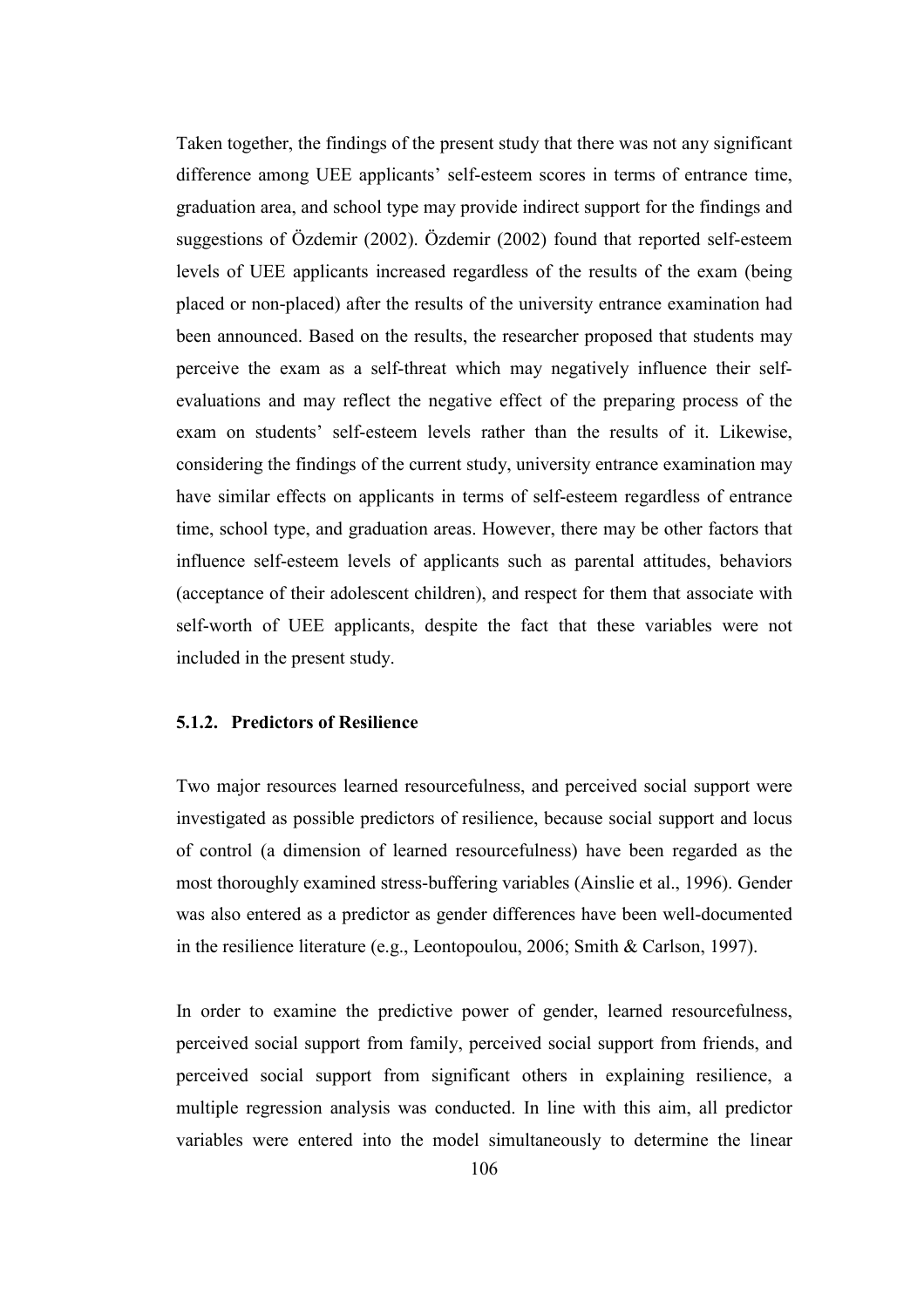combination of predictor variables to optimally predict the criterion variable and to identify variables that explain the variance among the resilience scores of UEE applicants.

The results of multiple regression analysis revealed that all variables entered to the model significantly predicted resilience scores of UEE applicants. Combination of five variables explained 19 % of the total variance in resilience scores. Taken individually, all of the variables entered in the model significantly predicted resilience scores. Although, learned resourcefulness, perceived social support from family, friends, and significant others correlated positively with resilience scores, gender correlated negatively with resilience scores indicating that being male was associated with higher level of resilience score.

The finding of the present study that the combination of five variables explained 19 % of the total variance in resilience scores indicates that there may be other factors associated with resilience scores and explaining the remaining variance in resilience scores other than the variables examined in the current study. For example, optimism, hopefulness, humor, forgiveness, opportunities for participation in family and school may play significant role in resilience among children and adolescents as suggested by Benard (2004).

The finding regarding the predictive power of learned resourcefulness supported the past studies indicating a positive relationship between an internal locus of control and resilience (e.g., Banyard & Cantor, 2004; Cappella & Weinstein, 2001; Dumont & Provost, 1999; Everall et al., 2006; Leontopoulou, 2006; Luthar, 1991; Smokowski et al., 1999; Werner, 1995); a positive relationship between self-efficacy and resilience (e.g., Martin & Marsh, 2006; Masten & Coatsworth, 1998; Werner & Smith, 1992, 2001); a positive relationship between effective coping strategies, problem-solving skills and resilience (e.g., Conger & Conger, 2002; Dumont & Provost, 1999; Leontopoulou, 2006; Masten et al., 2004; Smith & Carlson, 1997; Smokowski et al., 1999; Werner, 1995), as learned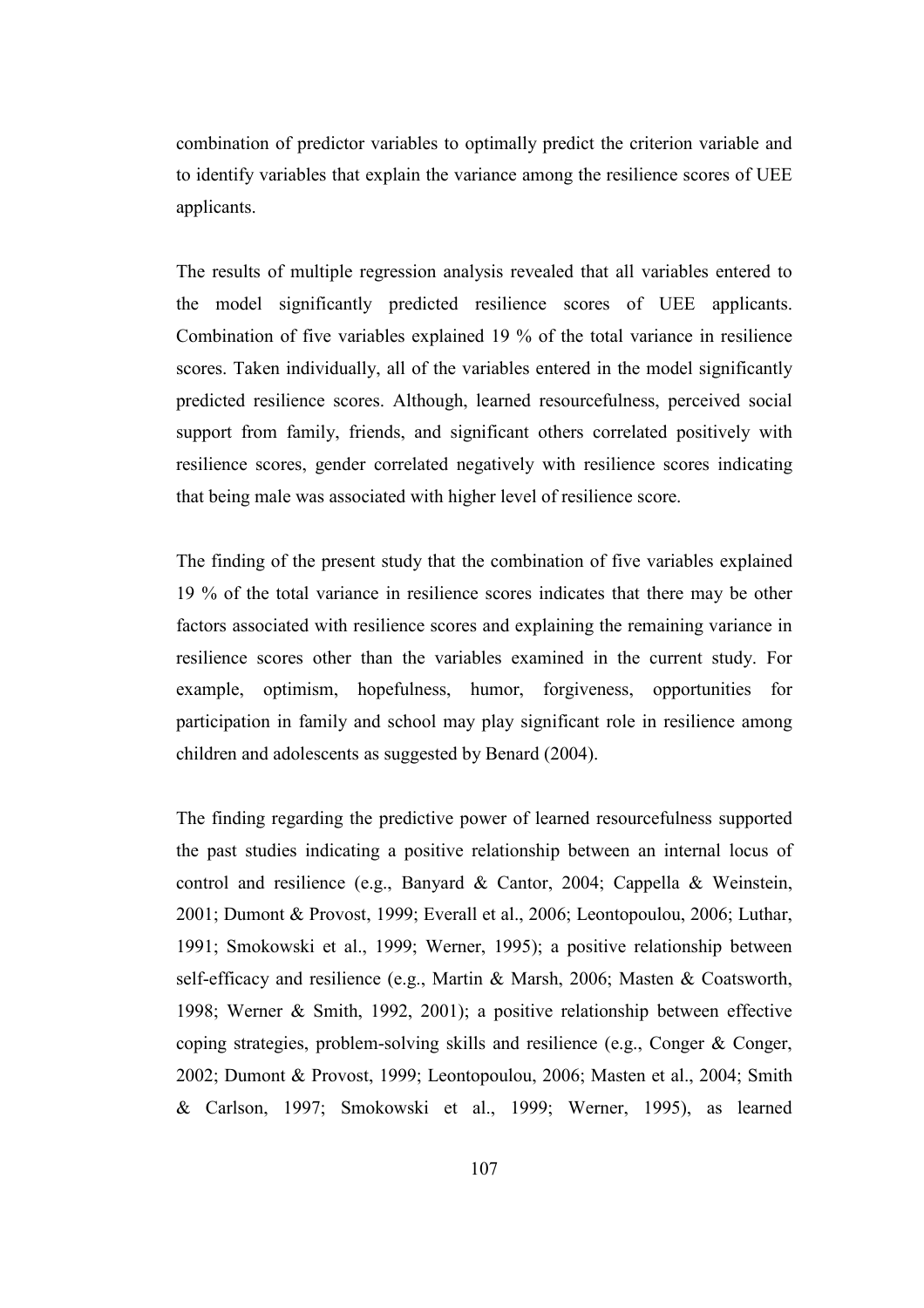resourcefulness has been defined as an internal coping resource including the concepts of internal locus of control, self-efficacy, and coping.

Although resilience was operationalized differently in these studies, they may provide some indirect support for the findings of the present study.

As resilience was operationalized as self-esteem in the current study, it is worth discussing the literature on the relationship between learned resourcefulness and self-esteem with the current findings. In the present study, learned resourcefulness was found to be a significant predictor of resilience measured with self-esteem scores. This finding is not surprising considering the previous findings indicating a positive significant relationship between learned resourcefulness and self-esteem among diverse samples (e.g., Dirksen, 2000; Dirksen & Erickson, 2002; Flett et al., 1991; McWhirter, 1997a, 1997b).

The findings that perceived social support from family, friends, and significant others can be regarded as consistent with the literature indicating the promoting effects of various sources of perceived social support in adolescent resilience. For example, Smokowski et al. (1999) found that motivational support from family members and teachers contribute to successful adjustment measured by academic performance. In addition, Werner (1995) reported one or more teachers as a significant source of support for resilient adolescents of high-risk youth of Kauai, Hawaii. Furthermore, in a study conducted with a group of late adolescents at risk for major depression or other diagnoses, family cohesion and social support were found to be associated with resilience. According to this study, it was inferred that although adolescents at this age begin to develop a sense of autonomy adolescents still benefit from family support (Carbonell et al., 1998). In addition to family support and support from other adults in the environment, peer support has been reported as a factor promoting resilience (Hauser, 1999; Smith & Carlson, 1997; Smokowski et al., 1999). Everall et al.'s (2006) qualitative study revealed that peer support, parents support, and extrafamilial support have been reported as significant resources in promoting resilience by participants (previously suicidal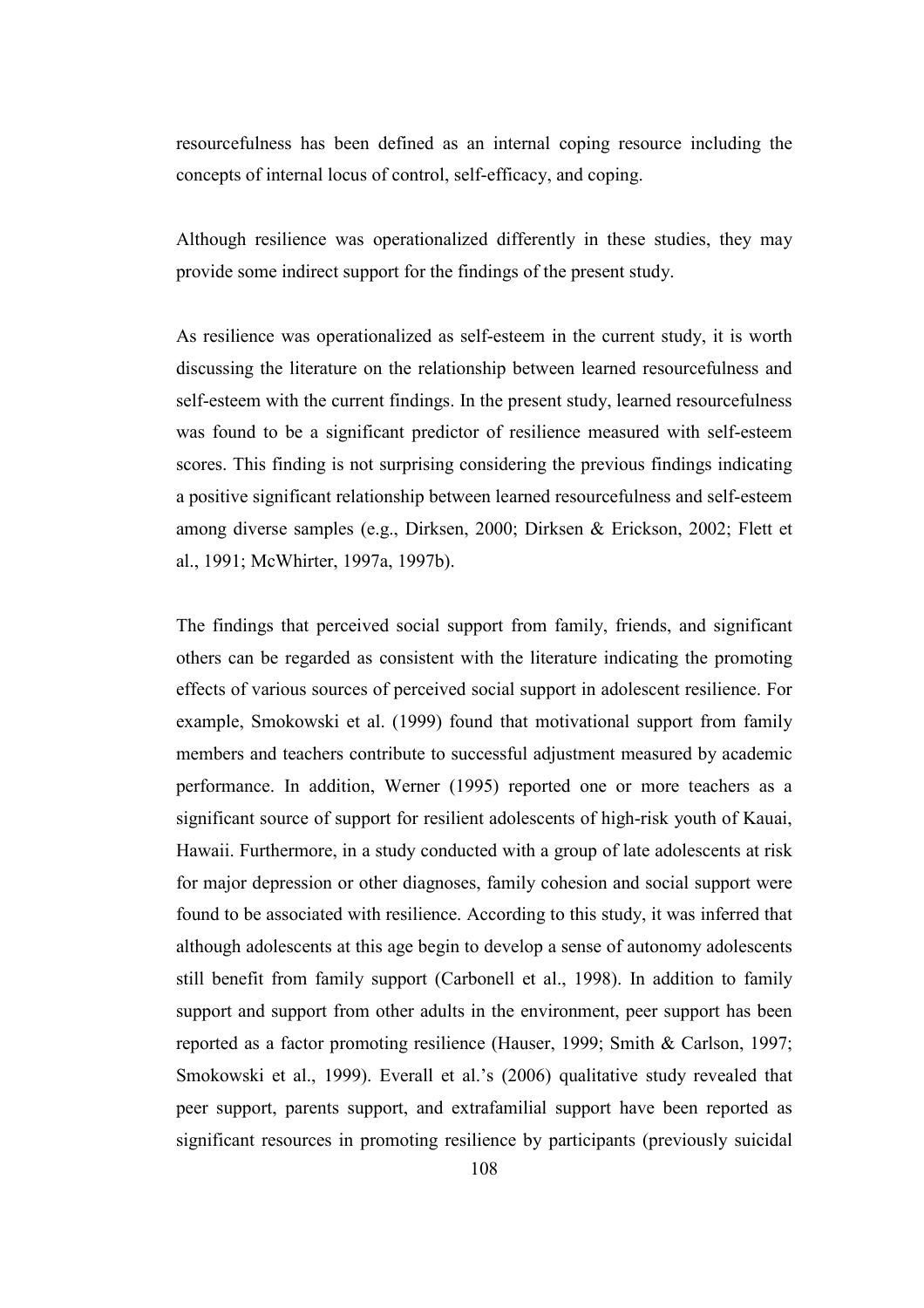female adolescents). In the light of the research evidence, it seems clear that perceived social support plays an important role in promoting resilience among a diverse sample of adolescents.

As in the case of learned resourcefulness, resilience has been operationalized differently in many of these studies. Nevertheless, considering the resilience framework, which implies positive outcomes in the face of stressful events, the studies presented above may provide some indirect support for the findings of the current study.

Since, resilience was operationalized as self-esteem in the current study, it is also worth discussing the literature on the relationship between perceived social support and self-esteem with the present findings.

The significant positive relationship between self-esteem and perceived social support among adolescents has been well documented in the literature. For example, Robinson (1995) reported a significant positive relationship between perceived social support (from parents, best friend, teacher etc.) and self-worth among European American adolescents (9th to 12th grades). In addition, in a study carried out with White, African American, Latino, and Asian American adolescents, Yarcheski et al. (2001) found a significant positive correlation between perceived social support and well-being, perceived social support and hopefulness, and perceived social support and self-esteem. Similarly, Lam's (2005) study indicated a significant positive relationship between perceived social support and self-esteem among Vietnamese American adolescents. Consistent with these findings, Laursen et al. (2006) found that adolescent students (10th to 12th grades) who reported high levels of perceived social support (from mother, close friends, romantic partners) also reported higher levels of self-worth compared to students with low levels of perceived social support. In line with the studies presented above, some studies with similar age groups indicated a positive relationship between perceived social support and a positive self-concept (e.g.,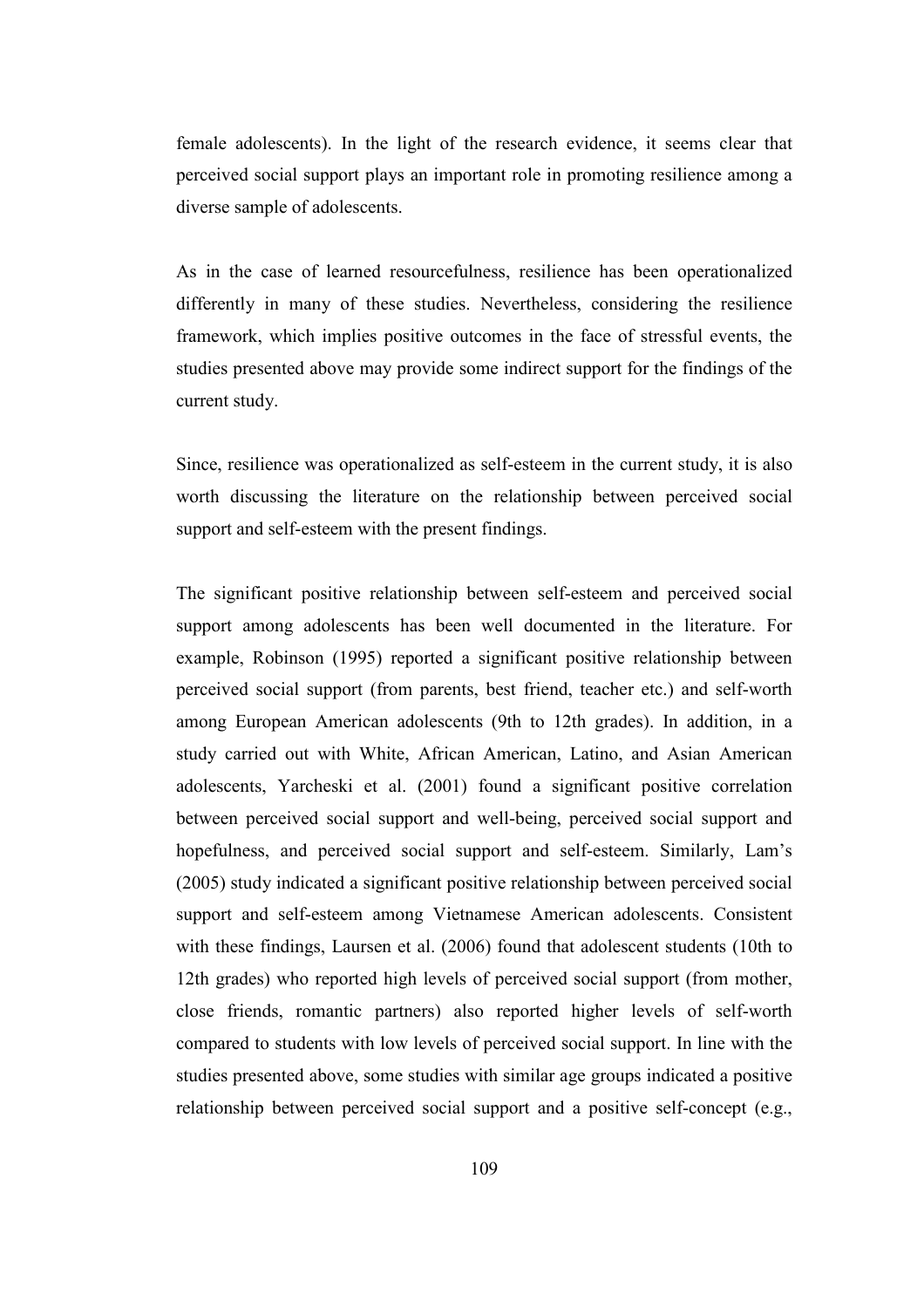Demaray & Malecki 2002a, 2002b; Kazarian & McCabe, 1991; Malecki & Demaray, 2002; Malecki & Elliot, 1999).

Considering gender, being male was found to be associated with higher levels of resilience in the present study. Likewise, Smith and Carlson (1997) in their comprehensive review on adolescent resilience stated that males tend to score higher on resilience measures compared to girls in adolescence. Current finding regarding the differences in terms of self-esteem favoring males is also supported by the previous studies. Kling et al. (1999) who conducted one of the most comprehensive meta-analysis studies regarding the gender differences in selfesteem reported that males score higher on self-esteem compared to females.

According to the results of the present study, similar to the findings of the studies in the Western literature, learned resourcefulness and perceived social support were found to be associated with self-esteem. It appears that social support plays important role in showing positive outcomes among Turkish adolescents. As Turkish culture has been characterized as "a culture of relatedness" (Kağıtçıbaşı, 1996, p.89), interpersonal relationships may be significant resources associated with positive psychological attributes such as self-esteem. Indeed, in one of the studies carried out within Turkish culture, family, friendship, and school have been found to be dominant sources of belongingness among Turkish adolescents (Yıldırım, 1997). Moreover, similar to the studies carried out within Western cultures (e.g., Akgün, 2004; Gintner et al., 1988; Rosenbaum, 1980a), learned resourcefulness and relatedly, self-regulation and coping skills seem to be associated with positive outcomes among Turkish youth. Based on these findings, Turkish culture and society appears not to be very different from Western world. As a matter of fact, studies of Turkish culture propose a combination of Western and Eastern values (İmamoğlu, 1998). Cultural attributions can also be made considering the finding that being male was associated with higher resilience scores. Since, gender roles are suggested to be important in representation of self and identity (Karakitapoğlu-Aygün, 2004) and females tend to describe themselves with relational attributes, whereas males tend to be more independent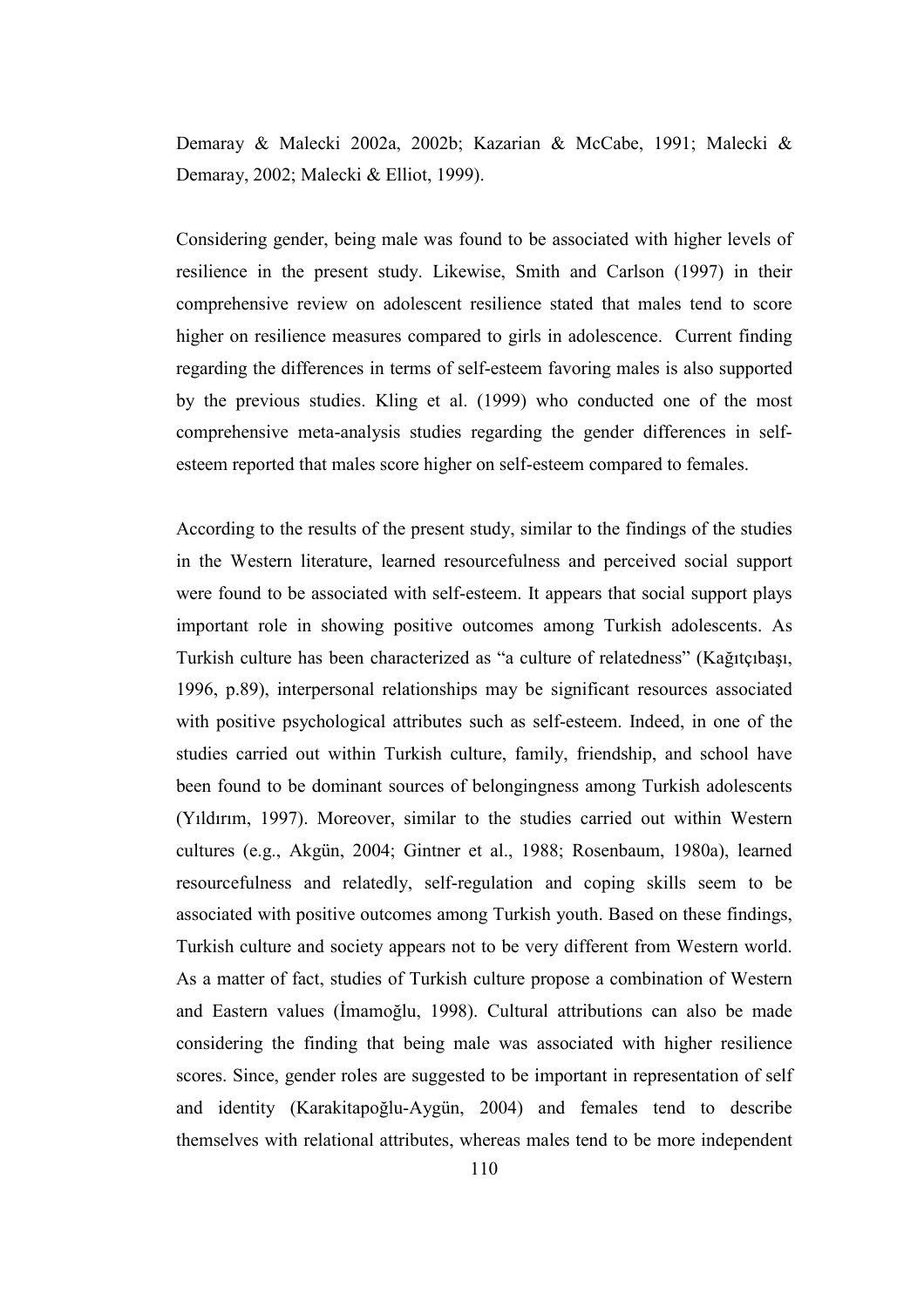within Turkish culture (Eskin et al., 2007), it can be argued that gender socialization and values associated with Turkish culture may play important role in variables related to self-concept such as self-esteem among Turkish adolescents. As males are socialized to be more independent, they may also be encouraged to cope with problems by themselves, which may in turn enhance their self-esteem and coping skills. As a result, within Turkish culture, it may not be surprising that being male is associated with higher resilience scores.

In sum, findings of the present study indicate that learned resourcefulness, perceived social support from family, friends and significant others, and being male are associated with resilience scores. However, entrance time, graduation area, and school type do not have any significant effect on resilience scores of UEE applicants.

### 5.2. Implications of the Findings

Considering the findings of the current study, several important implications can be drawn for practice.

To begin with, in the present study, UEE applicants who had experienced achievement related negative life events such as text anxiety, anxiety related to future and insomnia were chosen as a sample. By considering the finding that many applicants reported a number of achievement related negative life events with high intensity levels points out the importance of focusing on determining risk factors for UEE applicants. Counselors in schools or in private courses may determine the negative life events facing UEE applicants by interviewing with students, their parents, and teachers or by administrating scales measuring negative life events in order to develop prevention and intervention strategies to eliminate the risk factors themselves or to decrease their effects. Although it may not be possible to eliminate the negative life events totally, their effects can be minimized. This approach is consistent with the resilience framework suggesting risk-focused strategies (Masten & Powell, 2003; Masten & Reed, 2002). Based on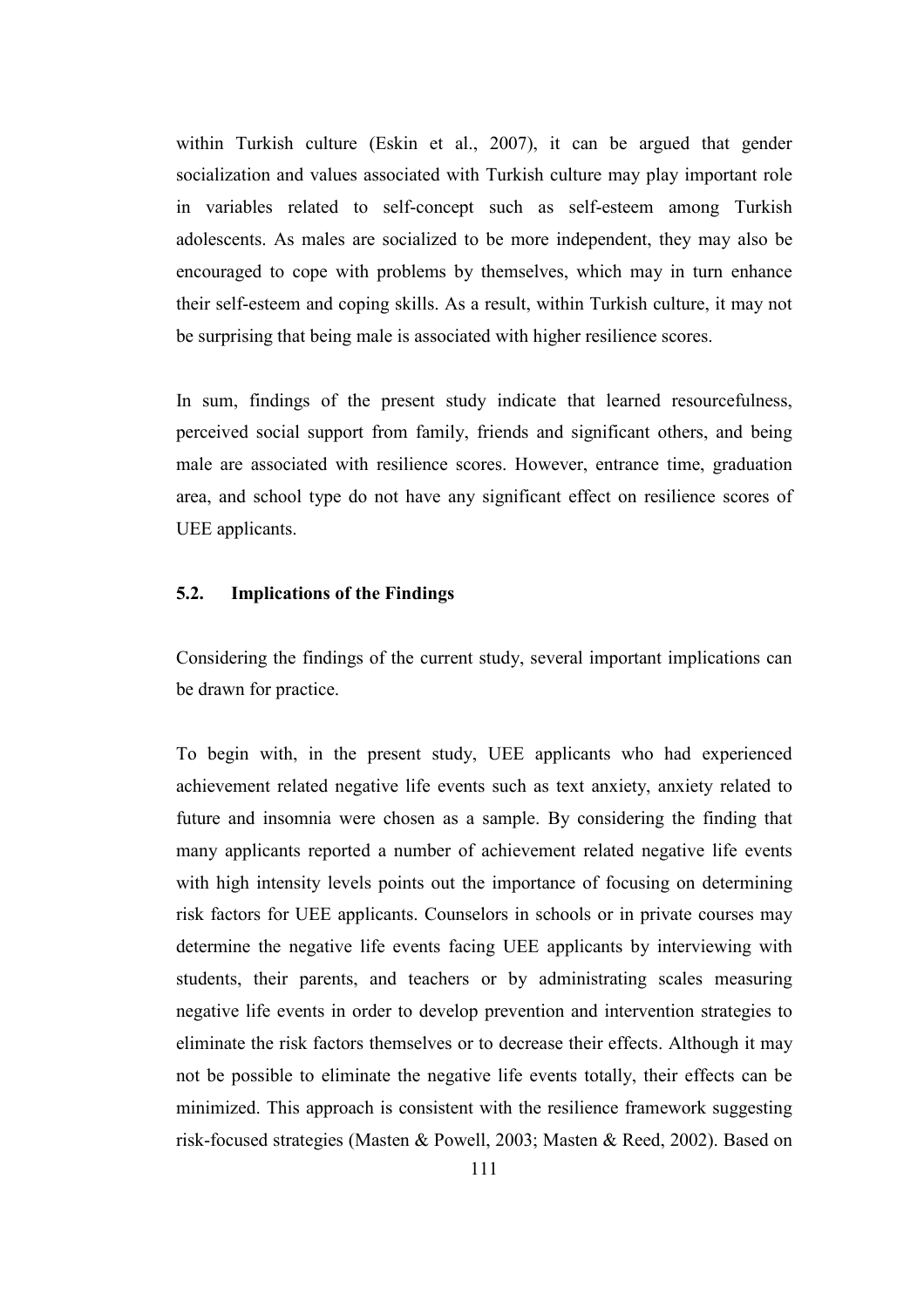the results of the present study, for example, workshops and training programs may be developed for promoting cognitive and behavioral skills used in coping with stress or anxiety mostly experienced by UEE applicants.

Besides, the emergence of learned resourcefulness and perceived social support from family, friends, and significant others as predictors of positive outcome in the face of adversity underlies the importance of focusing on strengths. As it is mentioned above, eliminating negative life events may not be possible. As a result, development of prevention and intervention strategies aiming to improve personal or environmental assets becomes important. This approach is consistent with the resilience framework suggesting asset-focused strategies (Masten & Powell, 2003; Masten & Reed, 2002). Based on the findings of the current study for example, training programs related to improving cognitive and behavioral skills corresponding learned resourcefulness skills may be developed for UEE applicants. As mentioned before, learned resourcefulness can be learned through modeling or formal education (Rosenbaum, 1990). Hence, training programs may be helpful in improving learned resourcefulness levels of individuals, which in turn may promote resilience. Additionally, as perceived social support from various sources have been found to predict resilience in this study, social skills training programs and cognitive restructuring methods can be applied to UEE applicants scoring lower on perceived social support measures. As mentioned in the literature, it is the perception of social support that correlates mainly with positive outcomes rather than the quantitative measures of social support such as network size (Cohen & Wills, 1985). Thus, training programs aiming to change appraisals of social support of individuals who score low on these measures in turn may promote resilience.

Lastly, the finding that females scored lower on self-esteem measures compared to males indicates the importance to pay attention to gender differences in the training or interventions programs developed.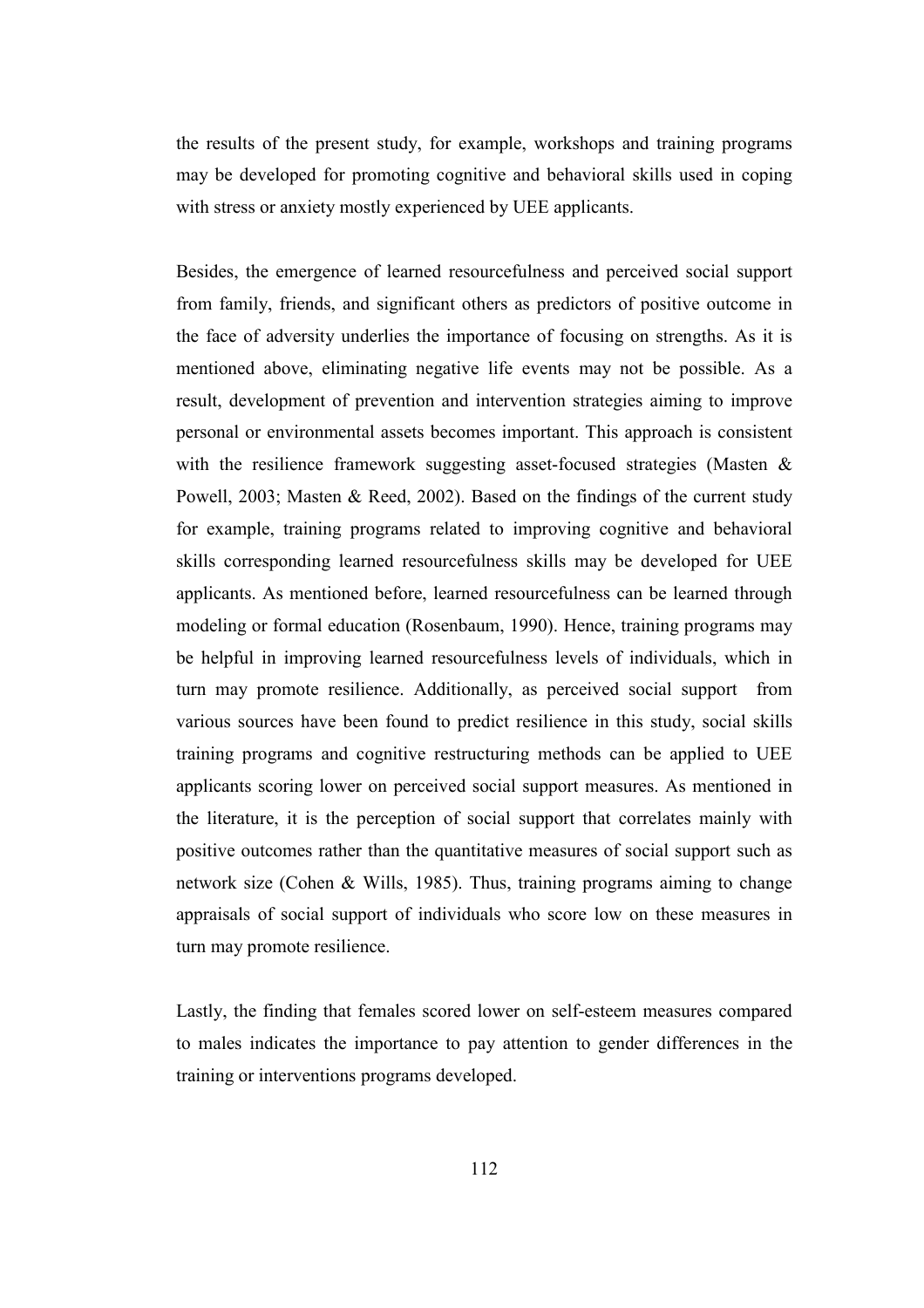### 5.3. Recommendations for Future Research

For further studies, more empirical studies (both quantitative and qualitative) on resilience with a diversity of samples, risk factors, assets, and positive outcomes are recommended in Turkey. Considering the developments on resilience research abroad, being referred as "the rise of the fourth wave in resilience research" (see Masten & Obradović, 2006, p. 23), there should be more advanced research in Turkey reflecting the developments in the current literature. In Turkey, future studies may focus on prevention and intervention strategies together with processes including interactions among various internal and external factors promoting resilience. Furthermore, resilience studies may be integrated across disciplines reflecting fourth wave in resilience research (Masten & Obradović, 2006).

Another recommendation may be including experimental and longitudinal studies that may examine the cause-effect relationships among variables.

In future studies, additional data from other possible sources such as family members, peers, or significant others in the environment may be collected to measure positive outcomes. Besides, resilience scales developed in different cultures may be translated and adapted to Turkish or new resilience scales may be developed for Turkish samples.

In addition, random sampling rather than convenient sampling may be used to increase the generalizability of the findings.

Lastly, additional studies focusing on positive factors among UEE applicants may be conducted in Turkey, as the majority of the studies carried out previously have focused on the negative factors such as depression and anxiety.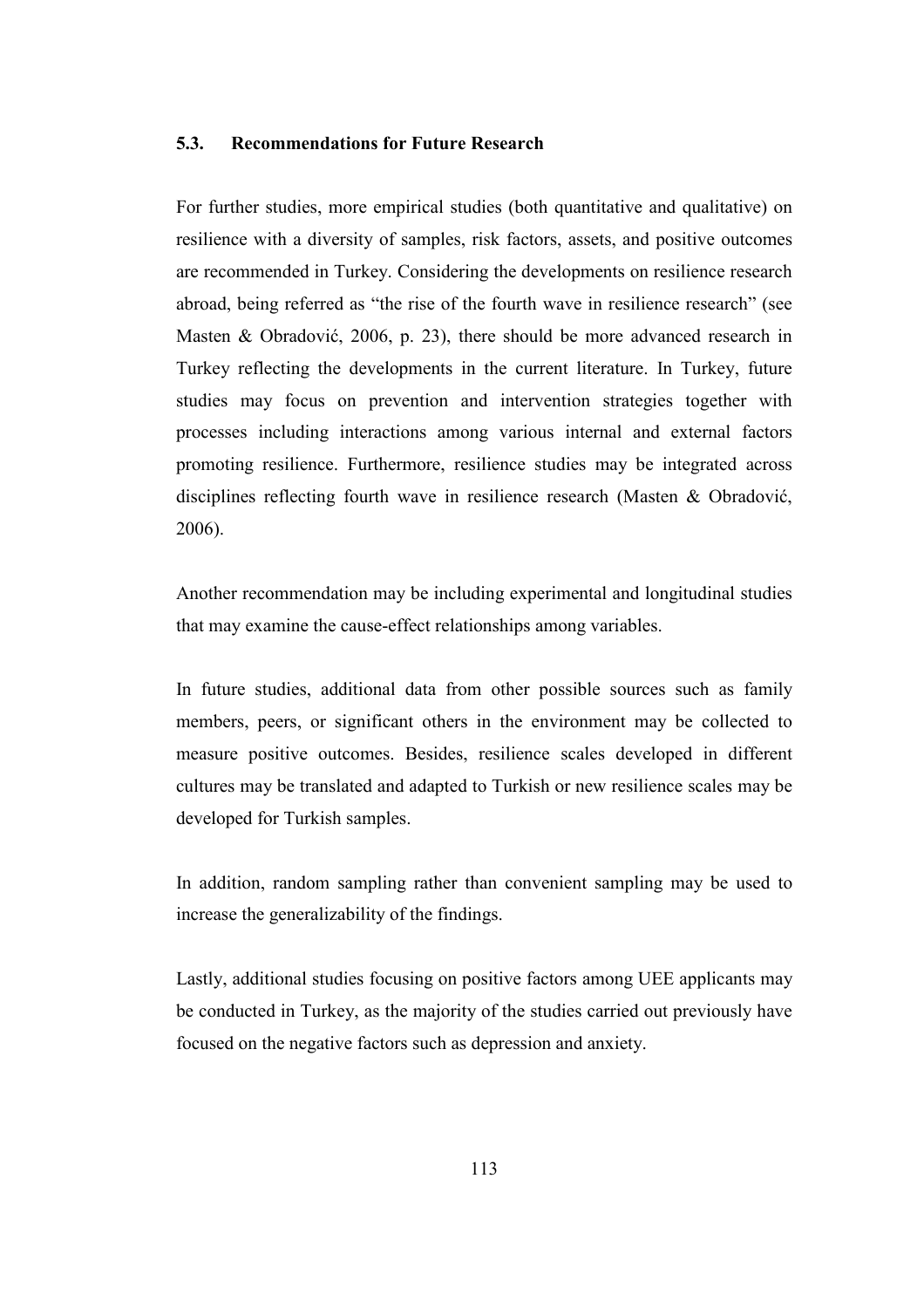#### **REFERENCES**

- Aghazarian, T. L. (1996). Use of a challenge course as an intervention tool to adolescent self-esteem. Unpublished master's thesis, San Jose State University, California, United States.
- Ahern, N. R. (2006). Adolescent resilience: An evolutionary concept analysis. Journal of Pediatric Nursing, 21, 175-185.
- Ainslie, R. C., Shafer, A., & Reynolds, J. (1996). Mediators of adolescents' stress in a college preparatory environment. Adolescence, 31, 913-924.
- Akgün, S. (2004). The effects of situation and learned resourcefulness on coping responses. Social Behavior and Personality, 32, 441-448.
- Akgün, S., & Ciarrochi, J. (2003). Learned resourcefulness moderates the relationship between academic stress and academic performance. Educational Psychology, 23, 287-294.
- Akpınar, M. (1999). Grupla rehberlik ve psikolojik danışma uygulamasının üniversite giriş sınavı öncesi sınav kaygısı üzerindeki etkisi [The effect of a group counseling exercise on text anxiety preceding university entrance examination]. Unpublished master's thesis, Uludağ University, Bursa, Turkey.
- Aksakal, N. (1997). Üniversite sınavına giren lise son sınıf öğrencilerinin atılganlık ve depresyon düzeylerinin araştırılması [Investigation of initiative and depression levels of senior high school students entering university exam]. Unpublished master's thesis, Fırat University, Elazığ, Turkey.
- Almedom, A. M. (2005). Resilience, hardiness, sense of coherence, and posttraumatic growth: All paths leading to "light at the end of the tunnel"? Journal of Loss and Trauma, 10, 253-265.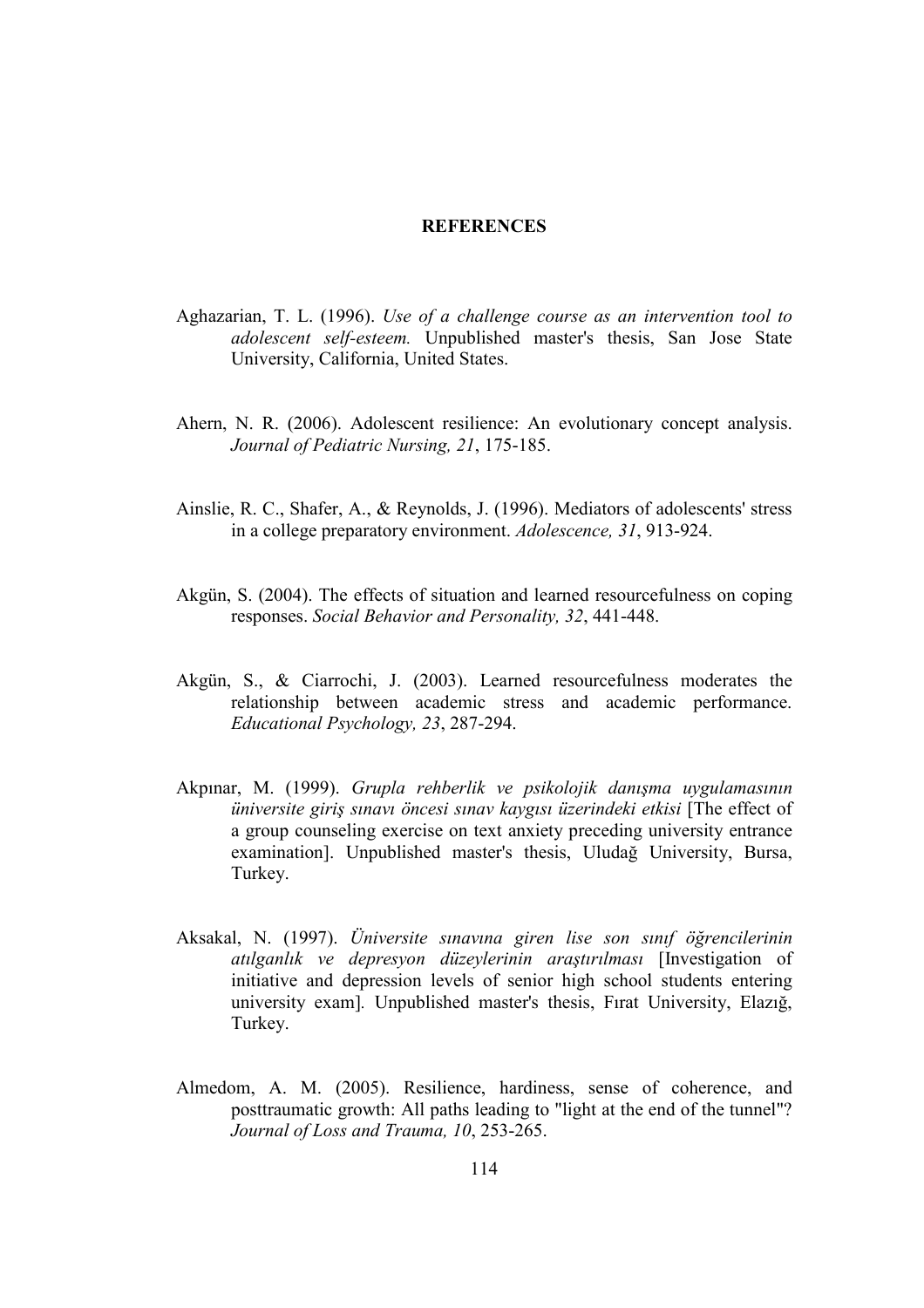- Al-Naser, F., & Sandman, M. M. A. (2000). Evaluating resiliency patterns using the ER89: A case study from Kuwait. Social Behavior and Personality, 28, 505-514.
- Alyaprak, İ. (2006). Üniversite sınavına hazırlanan öğrencilerde sınav kaygısını etkileyen faktörlerin incelenmesi [Examining the factors which affect the test anxiety of the students who enter university entrance exam]. Unpublished master's thesis, Ege University, İzmir, Turkey.
- Arrington, E. G., & Wilson, M. N. (2000). A re-examination of risk and resilience during adolescence: Incorporating culture and diversity. Journal of Child and Family Studies, 9, 221-230.
- Aslan, H. (2006). Orta öğretim kurumlarında görev yapan öğretmenlerin öğrenilmiş güçlülük düzeyleri ve cinsiyetlerine göre mizah tarzlarının incelenmesi [Investigating the humor styles of teachers who work in secondary education schools according to their level of learned resourcefulness and their gender]. Unpublished master's thesis, Çukurova University, Adana, Turkey.
- Aysan, F., Thompson, D., & Hamarat, E. (2001). Test anxiety, coping strategies, and perceived health in a group of high school students: A Turkish sample. The Journal of Genetic Psychology, 162, 402-411.
- Banaz, M. (1992). Lise öğrencilerinde sosyal destek kaynakları ve stres ile ruh sağlığı arasındaki ilişki [Social support sources in high school students and the relationship between stress and psychological well-being]. Unpublished master's thesis, Ege University, İzmir, Turkey.
- Bandura, A. (1977). Self-efficacy: Toward a unifying theory of behavioral change. Psychological Review, 84, 191-215.
- Bandura, A. (1982). Self-efficacy mechanism in human agency. American Psychologist, 37, 122-147.
- Banyard, V. L., & Cantor, E. N. (2004). Adjustment to college among trauma survivors: An exploratory study of resilience. Journal of College Student Development, 45, 207-221.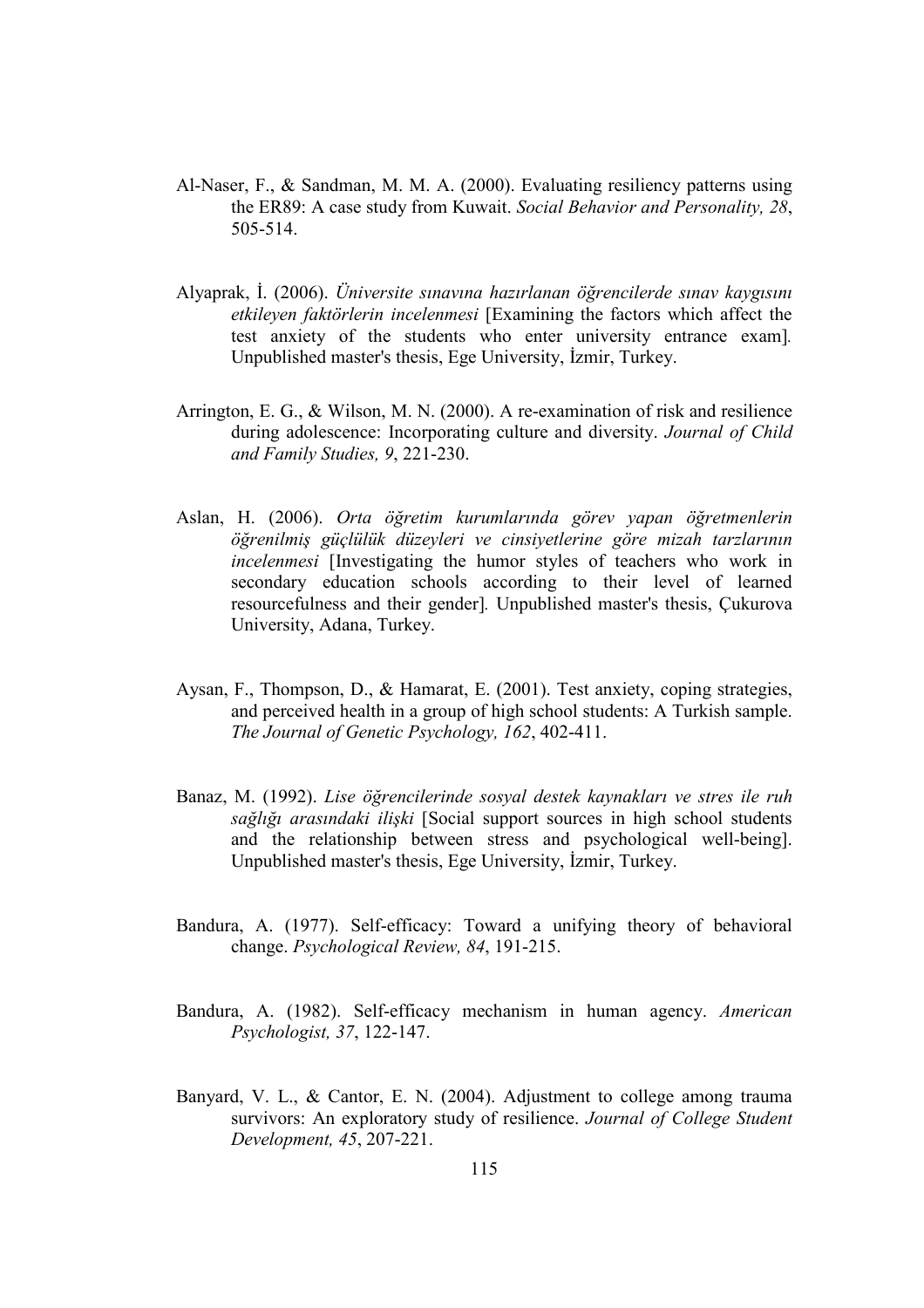- Barnes, G. G. (1999). Divorce transitions: Identifying risk and promoting resilience for children and their parental relationships. Journal of Marital and Family Therapy, 25, 425-441.
- Barrera, M. (1986). Distinctions between social support concepts, measures, and models. American Journal of Community Psychology, 14, 413-445.
- Başer, Z. (2006). Aileden algılanan sosyal destek ile kendini kabul düzeyi arasındaki ilişkinin incelenmesi [The analyze of the relation between the perceived social support taken from the family and the level of selfacceptance]. Unpublished master's thesis, Atatürk University, Erzurum, Turkey.
- Bayram, D. (1999). Bir grup gençte ruhsal belirti ile sosyal destek ilişkisi [Relationship of psychological symptoms and social support among a group of adolescents]. Unpublished doctoral dissertation, Dokuz Eylül University, İzmir, Turkey.
- Bekhet, A. K., Zauszniewski, J. A., & Wykle, M. L. (2008). Milieu change and relocation adjustment in elders. Western Journal of Nursing Research, 30, 113-129.
- Benard, B. (1993). Fostering resiliency in kids. Educational Leadership, 51, 44- 48.
- Benard, B. (2004). Resiliency: What we have learned. San Francisco, CA: WestEd.
- Block, J., & Kremen, A. M . (1996). IQ and ego-resiliency: Conceptual and empirical connections and separateness. Journal of Personality and Social Psychology, 70, 349-361.
- Bogar, C. B., & Hulse-Killacky, D. (2006). Resiliency determinants and resiliency processes among female adult survivors of childhood sexual abuse. Journal of Counseling & Development, 84, 318-327.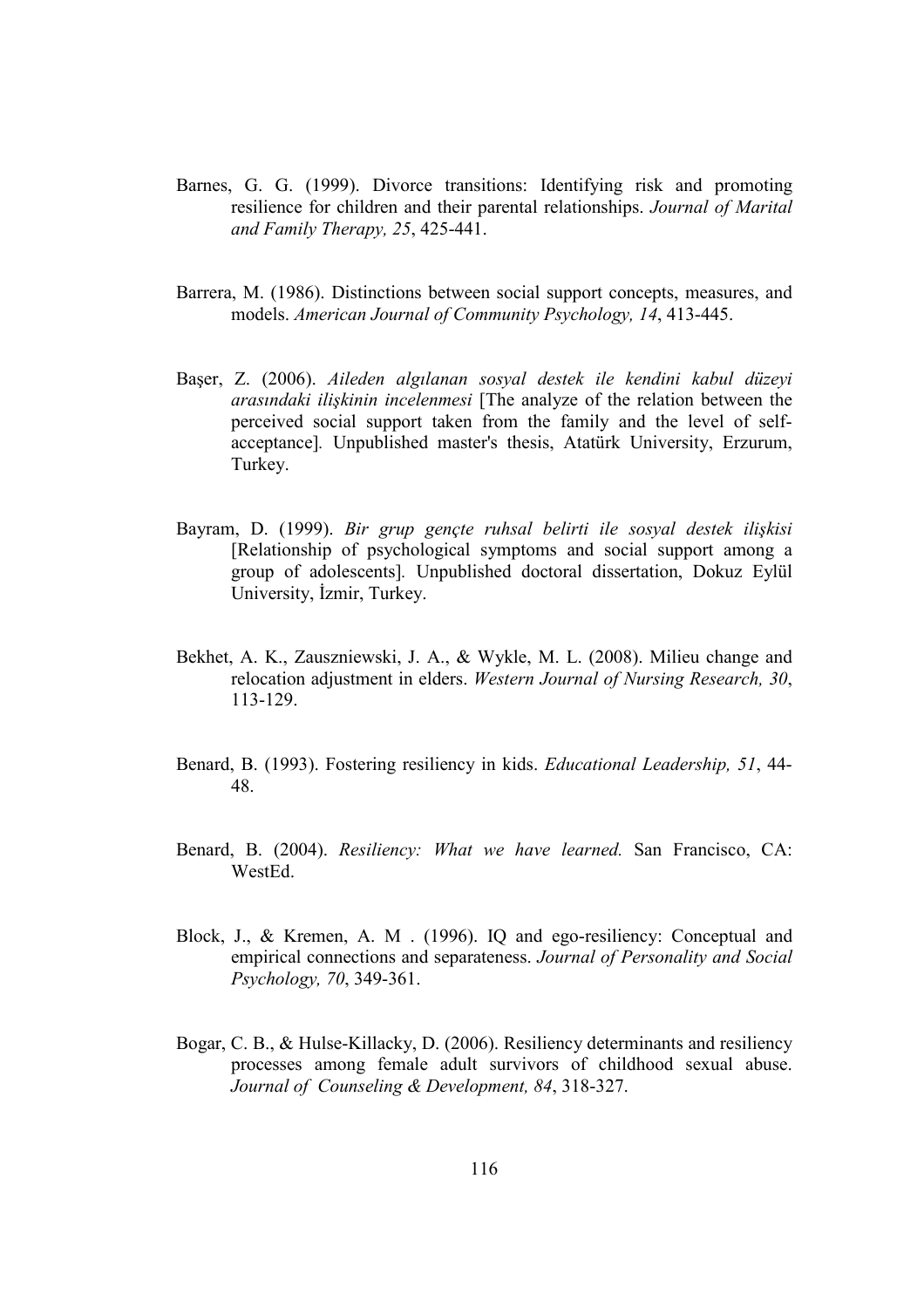- Bonanno, G. A. (2004). Loss, trauma, and human resilience: Have we underestimated the human capacity to thrive after extremely aversive events? American Psychologist, 59, 20-28.
- Boonpongmanee, C., Zauszniewski, J. A., & Boonpongmanee, S. (2002). Psychometric properties of the Self-Control Schedule: Thai version. Research in Nursing & Health, 25, 471-478.
- Boonpongmanee, C., Zauszniewski, J. A., & Morris, D. L. (2003). Resourcefulness and self-care in pregnant women with HIV. Western Journal of Nursing Research, 25, 75-92.
- Boyraz, G. (2002). Learned resourcefulness in institutionalized and noninstitutionalized adolescents. Unpublished master's thesis, Middle East Technical University, Ankara, Turkey.
- Bozkurt, N. (2003). Üniversite giriş sınavı: Sınav kaygısı ile başaçıkma yöntemleri ve başaçıkmada ana-babanın rolü [University entrance exam: The methods of coping with exam anxiety and the roles of parents]. Çağdaş Eğitim, 296, 13-18.
- Börü, A. (2000). Üniversite giriş sınavlarında öğrencilerin yaşadığı kaygı ve nedenleri [Anxiety in the university entrance exam and the reasons]. Unpublished master's thesis, Anadolu University, Eskişehir, Turkey.
- Brand, E. F., Lakey, B., & Berman, S. (1995). A preventive, psychoeducational approach to increase perceived social support. American Journal of Community Psychology, 23, 117-135.
- Brendtro, L., & Larson, S. (2004). The resilience code: Finding greatness in youth. Reclaiming Children and Youth, 12, 194-200.
- Bru, E., Murberg, T. A., & Stephens, P. (2001). Social support, negative life events and pupil misbehavior among young Norwegian adolescents. Journal of Adolescence, 24, 715-727.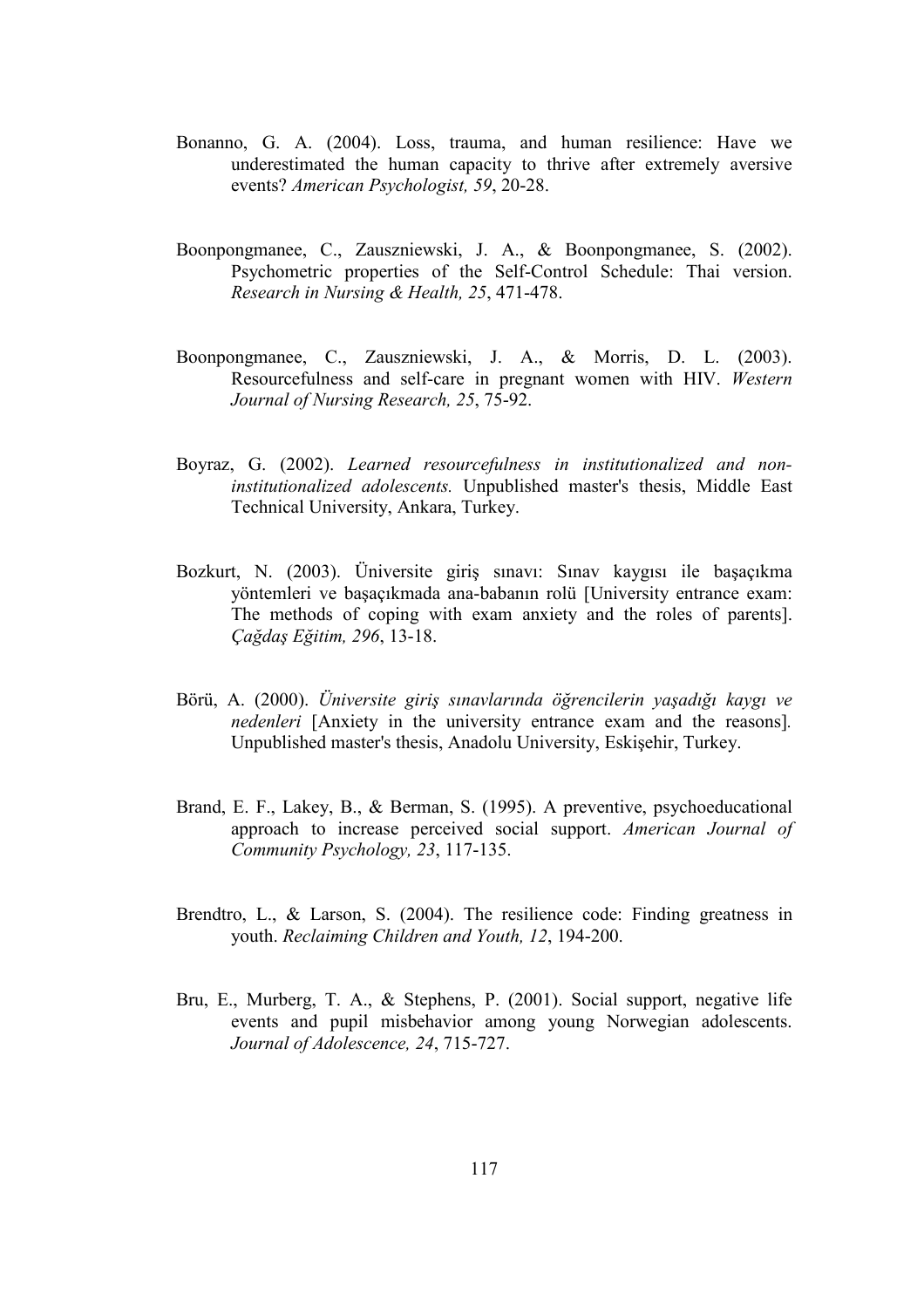- Bruwer, B., Emsley, R., Kidd, M., Lochner, C., & Seedat, S. (2008). Psychometric properties of the Multidimensional Scale of Perceived Social Support in youth. Comprehensive Psychiatry, 49, 195-201.
- Budak, B. (1999). Lise öğrencilerinde algılanan sosyal destek düzeyi ile problem çözme becerileri arasındaki ilişki [The relationship between social support and problem solving skills of high school students]. Unpublished master's thesis, Ondokuz Mayıs University, Samsun, Turkey.
- Burns, D. D., Rude, S., Simons, A. D., Bates, M. A., & Thase, M. E. (1994). Does learned resourcefulness predict the response to cognitive behavioral therapy for depression? Cognitive Therapy and Research, 18, 277-291.
- Burton, K. B. (2004). Resilience in the face of psychological trauma. *Psychiatry*, 67, 231-234.
- Cappella, E., & Weinstein, R. S. (2001). Turning around reading achievement: Predictors of high school students' academic resilience. Journal of Educational Psychology, 93,758-771.
- Carbonell, D. M., Reinherz, H. Z., & Giaconia, R. M. (1998). Risk and resilience in late adolescence. Child and Adolescent Social Work Journal, 15, 251- 272.
- Carbonell, D. M., Reinherz, H. Z., Giaconia, R. M., Stashwick, C. K., Paradis, A. D., & Beardslee, W. R. (2002). Adolescent protective factors promoting resilience in young adults at risk for depression. Child and Adolescent Social Work Journal, 19, 393-412.
- Carey, M. P., Carey, K. B., & Carnrike, C. L. M., & Meisler, A. W. (1990). Learned resourcefulness, drinking, and smoking in young adults. The Journal of Psychology, 124, 391-395.
- Carver, C. S. (1998). Resilience and thriving: Issues, models, and linkages. Journal of Social Issues, 54, 245-266.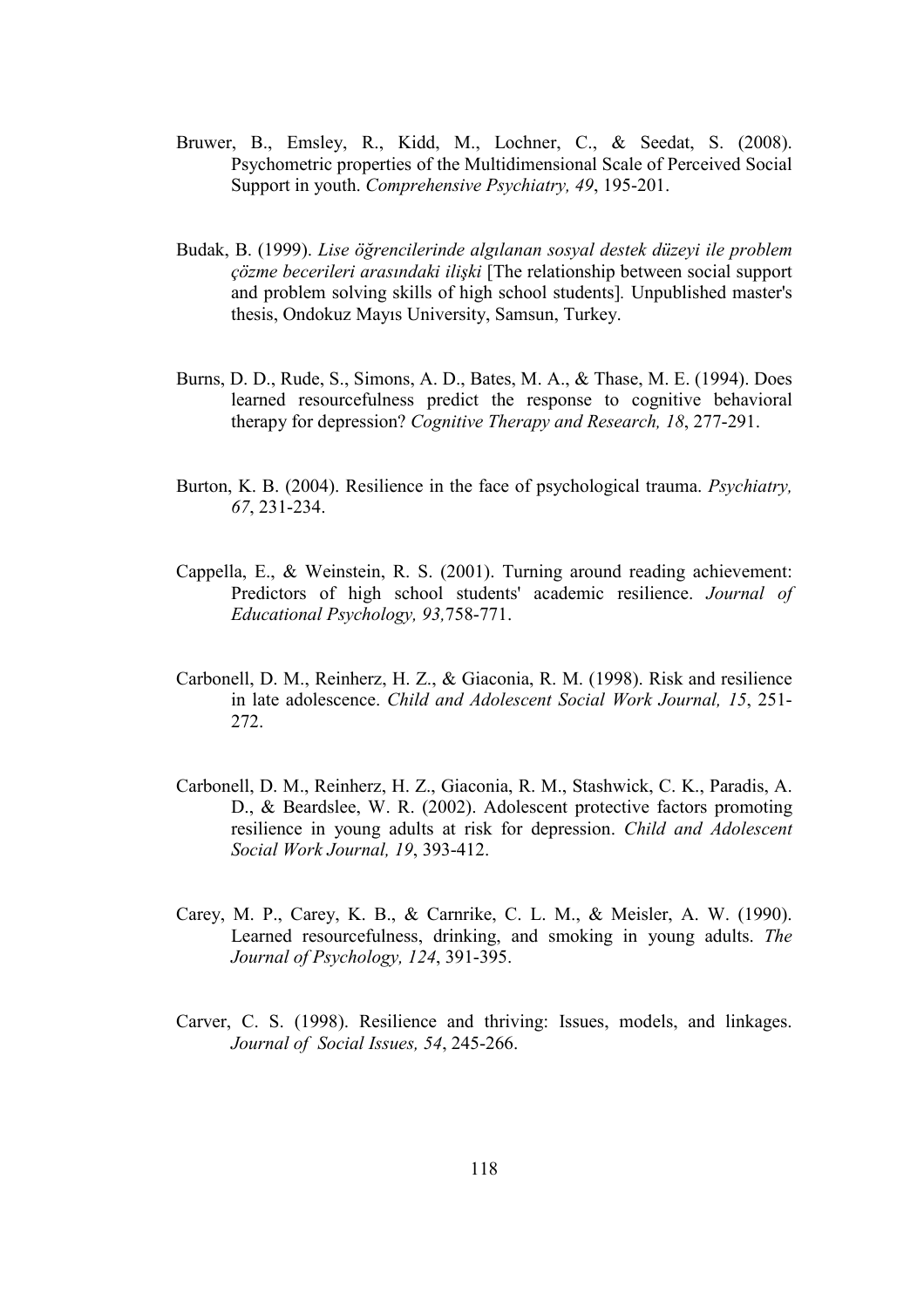- Cauce, A. M., Hannan, K., & Sargeant, M. (1992). Life stress, social support, and locus of control during early adolescence: Interactive effects. American Journal of Community Psychology, 20, 787-798.
- Cenkseven, F. (2004). Üniversite öğrencilerinde öznel ve psikolojik iyi olmanın yordayıcılarının incelenmesi [Examining the predictors of subjective and psychological well-being of university students]. Unpublished doctoral dissertation, Çukurova University, Adana, Turkey.
- Ceyhan, A. A. (2006). The prediction of learned resourcefulness, anxiety, and psychological symptoms from early separation anxiety. Educational Sciences: Theory & Practice, 6, 72-79.
- Ceyhan, E. (2006). Computer anxiety of teacher trainees in the framework of personality variables. Computers in Human Behavior, 22, 207-220.
- Chou, K. (2000). Assessing Chinese adolescents' social support: The Multidimensional Scale of Perceived Social Support. Personality and Individual Differences, 28, 299-307.
- Cicchetti, D., & Rogosch, F. A. (1997). The role of self-organization in the promotion of resilience in maltreated children. Development and Psychopathology, 9, 797-815.
- Cicchetti, D., & Rogosch, F. A. (2002). A developmental psychopathology perspective on adolescence. Journal of Consulting and Clinical Psychology, 70, 6-20.
- Cobb, S. (1976). Social support as a moderator of life stress. Psychosomatic Medicine, 38, 300-314.
- Cohen, S., & Wills, T. A. (1985). Stress, social support, and the buffering hypothesis. Psychological Bulletin, 98, 310-357.
- Coleman, M., & Ganong, L. (2002). Resilience and families. Family Relations, 51, 101-102.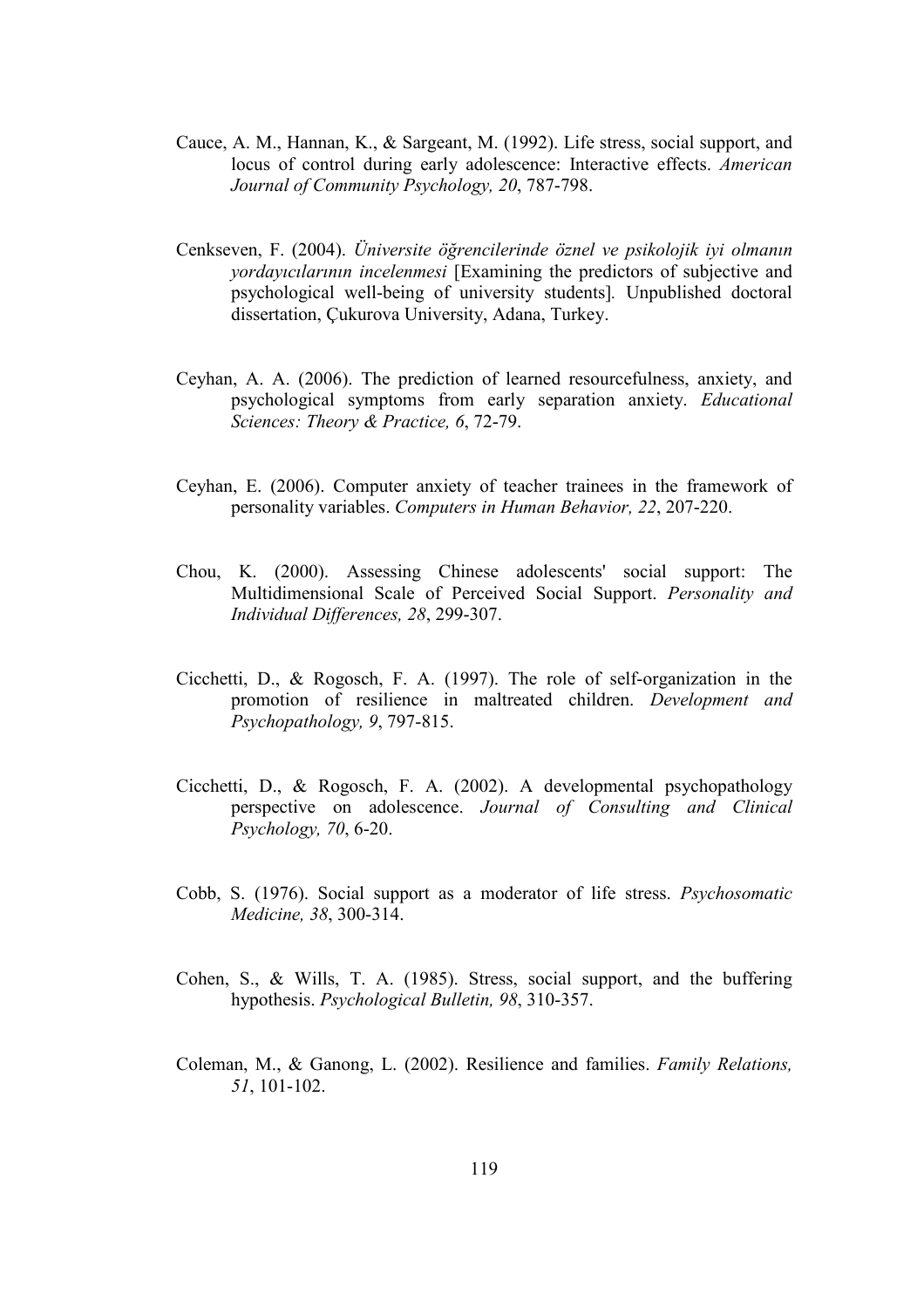- Collins, M. E. (2001). Transition to adulthood for vulnerable youths: A review of research and implications for policy. Social Service Review, 75, 271-291.
- Compas, B. E. (1987). Coping with stress during childhood and adolescence. Psychological Bulletin, 101, 393-403.
- Compas, B. E., Hinden, B. R., & Gerhardt, C. A. (1995). Adolescent development: Pathways and processes of risk and resilience. Annual Review of Psychology, 46, 265-293.
- Compton, W. C. (2005). An introduction to positive psychology. Belmont, CA: Thomson Wadsworth.
- Conger, R. D., & Conger, K. J. (2002). Resilience in Midwestern families: Selected findings from the first decade of a prospective, longitudinal study. Journal of Marriage and Family, 64, 361-373.
- Coşkun, Y. (2007). Ortaöğretim öğrencilerinin öğrenilmiş güçlülükleri ve aile içi ilişkileri [Relationship between learned resourcefulness and psychological relationship patterns within family of high school students]. Unpublished doctoral dissertation, Marmara University, İstanbul, Turkey.
- Cutrona, C. E., Cole, V., Colangelo, N., Assouline, S. G., & Russell, D. W. (1994). Perceived parental social support and academic achievement: An attachment theory perspective. Journal of Personality and Social Psychology, 66, 369-378.
- Çakır, Y., & Palabıyıkoğlu, R. (1997). Gençlerde sosyal destek: Çok Boyutlu Algılanan Sosyal Destek Ölçeği'nin güvenirlik ve geçerlik çalışması [Reliability and validity study of Multidimensional Scale of Perceived Social Support]. Kriz Dergisi, 5, 15-24.
- Çankaya, Ö. (1997). The relationships among test anxiety, self-esteem and academic achievement in eleventh grade students. Unpublished master's thesis, Middle East Technical University, Ankara, Turkey.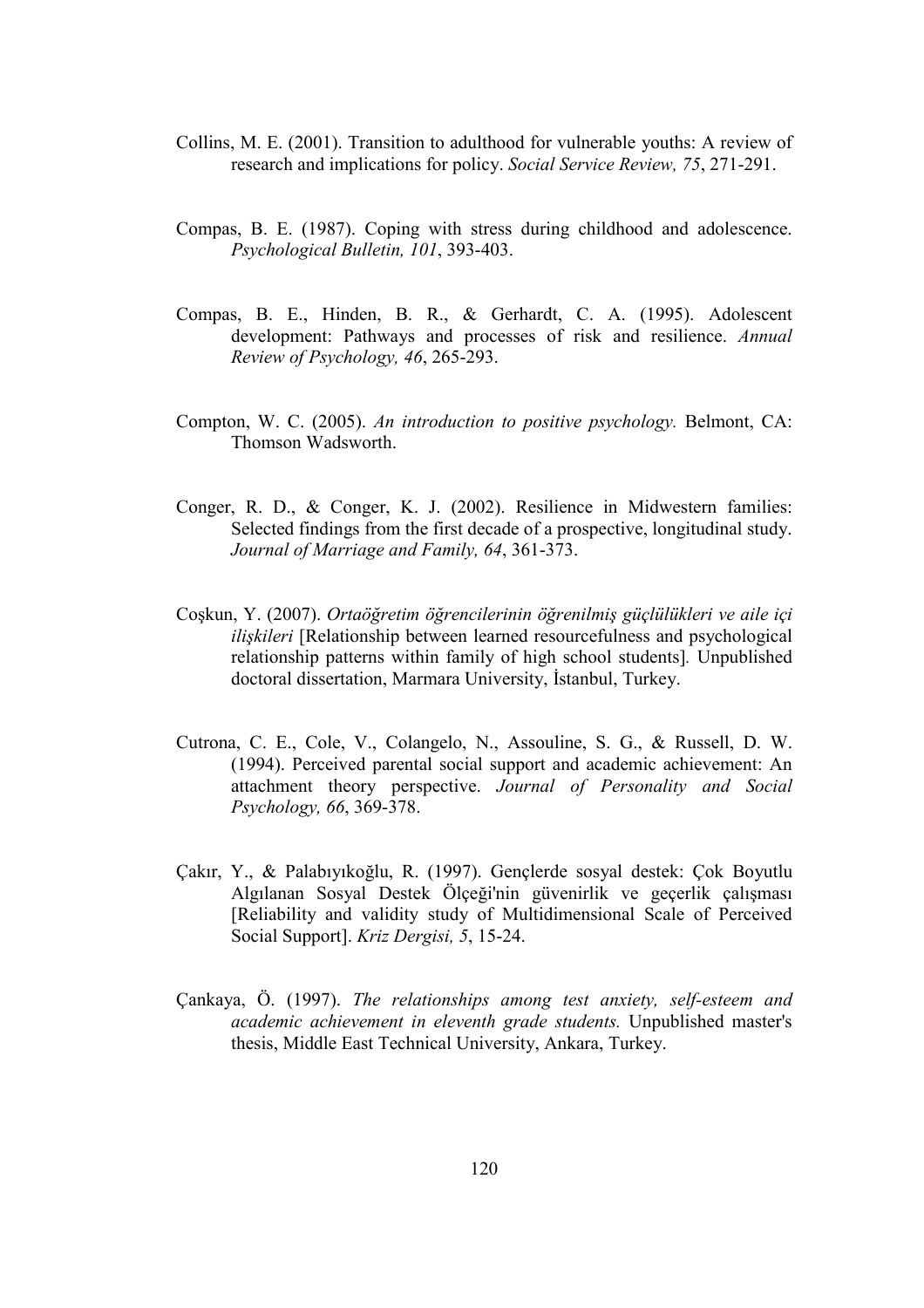- Dağ, İ. (1991). Rosenbaum'un Öğrenilmiş Güçlülük Ölçeği'nin üniversite öğrencileri için güvenirliği ve geçerliği [Reliability and validity of Rosenbaum's Self-Control Schedule for university students]. Türk Psikiyatri Dergisi, 2, 269-274.
- Dağ, İ. (1992). Kontrol odağı, öğrenilmiş güçlülük ve psikopatoloji ilişkileri [Locus of control, learned resourcefulness, and psychopathology relationships]. Psikoloji Dergisi, 7, 1-9.
- Demaray, M. K., & Malecki, C. K. (2002a). Critical levels of perceived social support associated with student adjustment. School Psychology Quarterly, 17, 213-241.
- Demaray, M. K., & Malecki, C. K. (2002b). The relationship between perceived social support and maladjustment for students at risk. Psychology in the Schools, 39, 305-316.
- Demirci, S. (1998). Düşünme İhtiyacı Ölçeği'nin psikometrik özellikleri: Düşünme ihtiyacı, kontrol odağı ve öğrenilmiş güçlülük ilişkileri [Psychometric characteristics of the need for cognition scale: The relationships among need for cognition, locus of control, and learned resourcefulness]. Unpublished master's thesis, Hacettepe University, Ankara, Turkey.
- D'Imperio, R. L., Dubow, E. F., & Ippolito, M. F. (2000). Resilient and stressaffected adolescents in an urban setting. Journal of Clinical Child Psychology, 29, 129-142.
- Dinc, Y. (2001). Predictive role of perfectionism on depressive symptoms and anger: Negative life events as the moderator. Unpublished master's thesis, Middle East Technical University, Ankara, Turkey.
- Dirksen, S. R. (2000). Predicting well-being among breast cancer survivors. Journal of Advanced Nursing, 32, 937-943.
- Dirksen, S. R., & Erickson, J. R. (2002). Well-being in Hispanic and Non-Hispanic White survivors of breast cancer. Oncology Nursing Forum, 29, 820-826.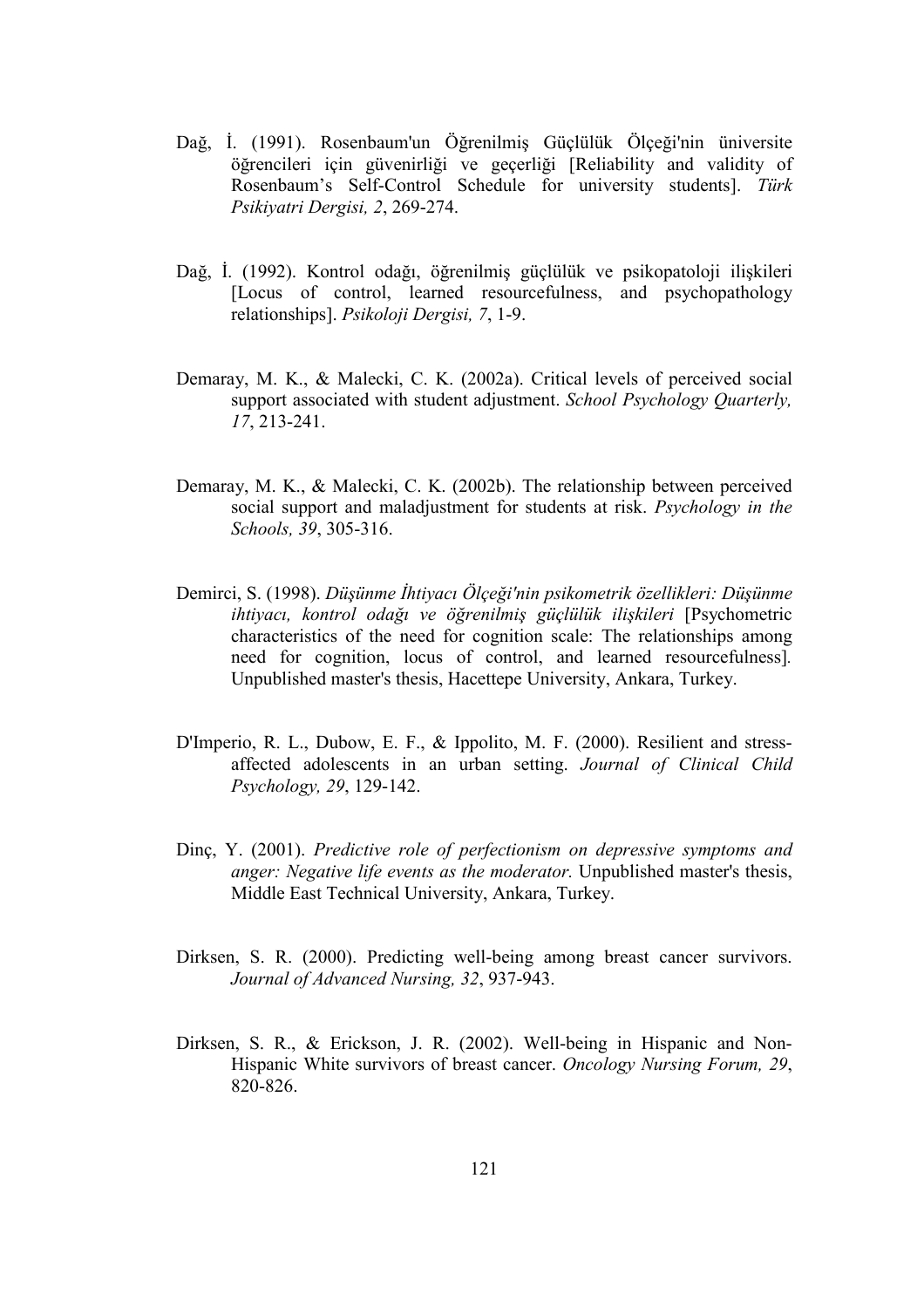- Domagala-Zyśk, E. (2006). The significance of adolescents' relationships with significant others and school failure. School Psychology International, 27, 232-247.
- Duckworth, A. L., Steen, T. A., & Seligman, M. E. P. (2005). Positive psychology in clinical practice. Annual Review of Clinical Psychology, 1, 629-651.
- Dumont, M., & Provost, M. A. (1999). Resilience in adolescents: Protective role of social support, coping strategies, self-esteem, and social activities on experience of stress and depression. Journal of Youth and Adolescence, 28, 343-363.
- Dursun, S. (2005). Lise son sınıfta dershaneye devam eden ÖSS sınavına hazırlanan öğrencilerin anne baba tutumlarının sınav kaygısına etkileri [The effect of parenting attitudes on test anxiety levels of senior high school students participating private preparation courses]. Unpublished master's thesis, Fırat University, Elazığ, Turkey.
- Duru, E. (2007). Re-examination of the psychometric characteristics of the Multidimensional Scale of Perceived Social Support among Turkish university students. Social Behavior and Personality, 35, 443-452.
- Edwards, D., & Riordan, S. (1994). Learned resourcefulness in Black and White South African university students. The Journal of Social Psychology, 134, 665-675.
- Edwards, L. M. (2004). Measuring perceived social support in Mexican American youth: Psychometric properties of the Multidimensional Scale of Perceived Social Support. Hispanic Journal of Behavioral Sciences, 26, 187-194.
- Eisold, B. K. (2005). Notes on lifelong resilience: Perceptual and personality factors implicit in the creation of a particular adaptive style. Psychoanalytic Psychology, 22, 411-425.
- Eker, D., & Arkar, H. (1995). Çok Boyutlu Algılanan Sosyal Destek Ölçeği'nin faktör yapısı, geçerlik ve güvenirliği [Factorial structure, validity, and reliability of Multidimensional Scale of Perceived Social Support]. Türk Psikoloji Dergisi, 34, 45-55.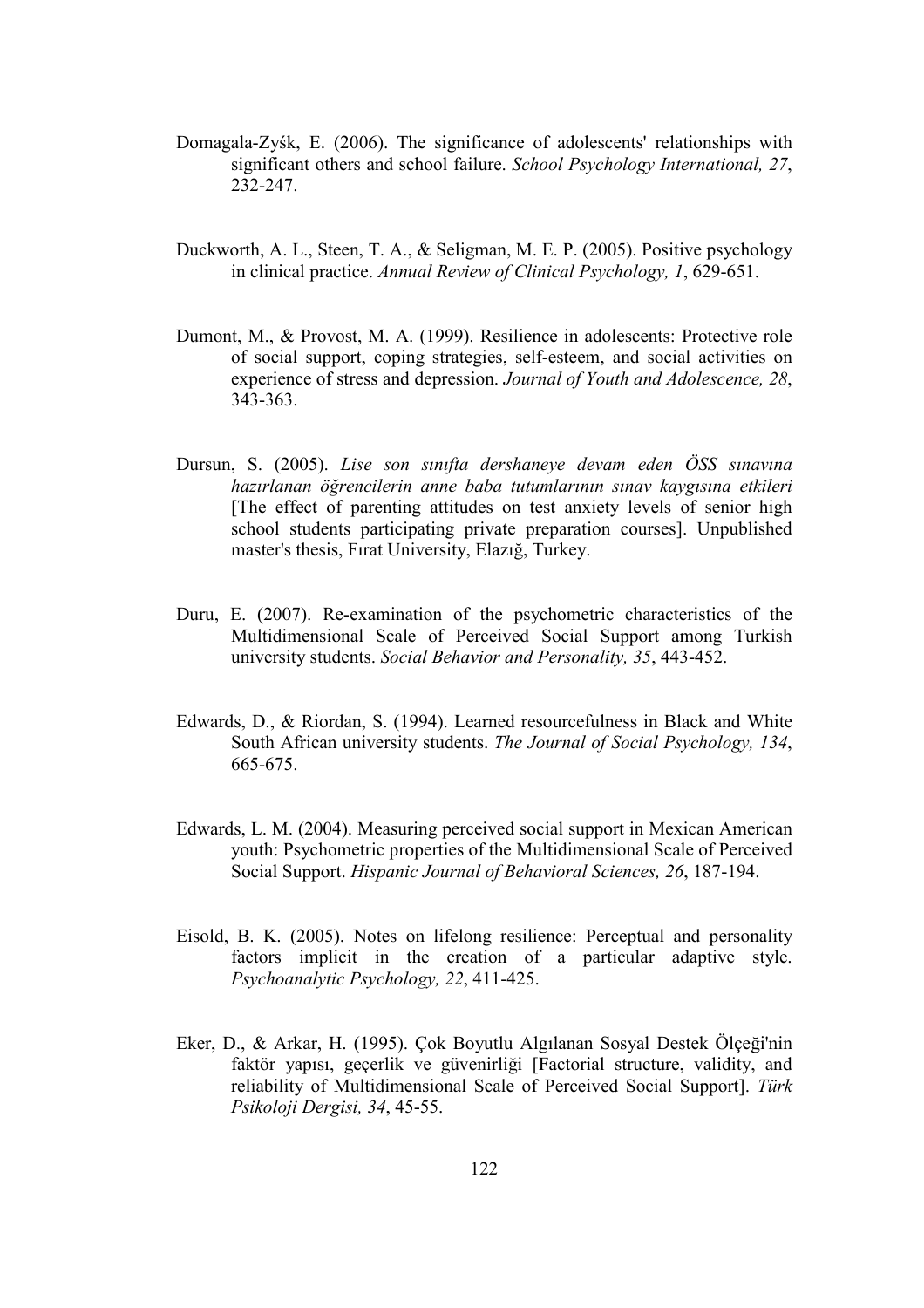- Eker, D., Arkar, H., & Yaldız, H. (2000). Generality of support sources and psychometric properties of a scale of perceived social support in Turkey. Social Psychiatry and Psychiatric Epidemiology, 35, 228-233.
- Eker, D., Arkar, H., & Yaldız, H. (2001). Çok Boyutlu Algılanan Sosyal Destek Ölçeği'nin gözden geçirilmiş formunun faktör yapısı, geçerlik ve güvenirliği [Factorial structure, validity, and reliability of the revised form of Multidimensional Scale of Perceived Social Support]. Türk Psikiyatri Dergisi, 12, 17-25.
- Ekici, G. (2005). Lise öğrencilerinin öğrenci seçme sınavına (ÖSS) yönelik tutumlarının bazı değişkenler açısından incelenmesi [Investigating the attitudes of high school students towards university entrance examination in terms of some variables]. Hacettepe Üniversitesi Eğitim Fakültesi Dergisi, 28, 82-90.
- Ekşi, P. (1998). Sınav kaygısının üniversite adayı ergenlerde incelenmesi [The examination of test anxiety on adolescent university candidates]. Unpublished master's thesis, Marmara University, İstanbul, Turkey.
- Ekşioglu, S. (2005). Lise son sınıf öğrencilerinin ÖSS başarılarını etkileyen zihin dışı faktörler [Noncognitive factors affecting high schools' senior students success in ÖSS examination]. Unpublished master's thesis, Sakarya University, Sakarya, Turkey.
- Eldeleklioğlu, J. (2006). The relationship between the perceived social support and the level of depression and anxiety in university students. Educational Sciences: Theory & Practice, 6, 742-752.
- Erdeğer, N. (2001). Lise öğrencilerinin sosyal destek ve yalnızlık düzeylerinin incelenmesi [Examining the level of loneliness and social support of high school students]. Unpublished master's thesis, Gazi University, Ankara, Turkey.
- Ergene, T., & Yıldırım, İ. (2004). Üniversite adaylarının depresyon düzeyleri [Depression levels of university candidates]. Psikiyatri Psikoloji ve Psikofarmakoloji Dergisi, 12, 91-100.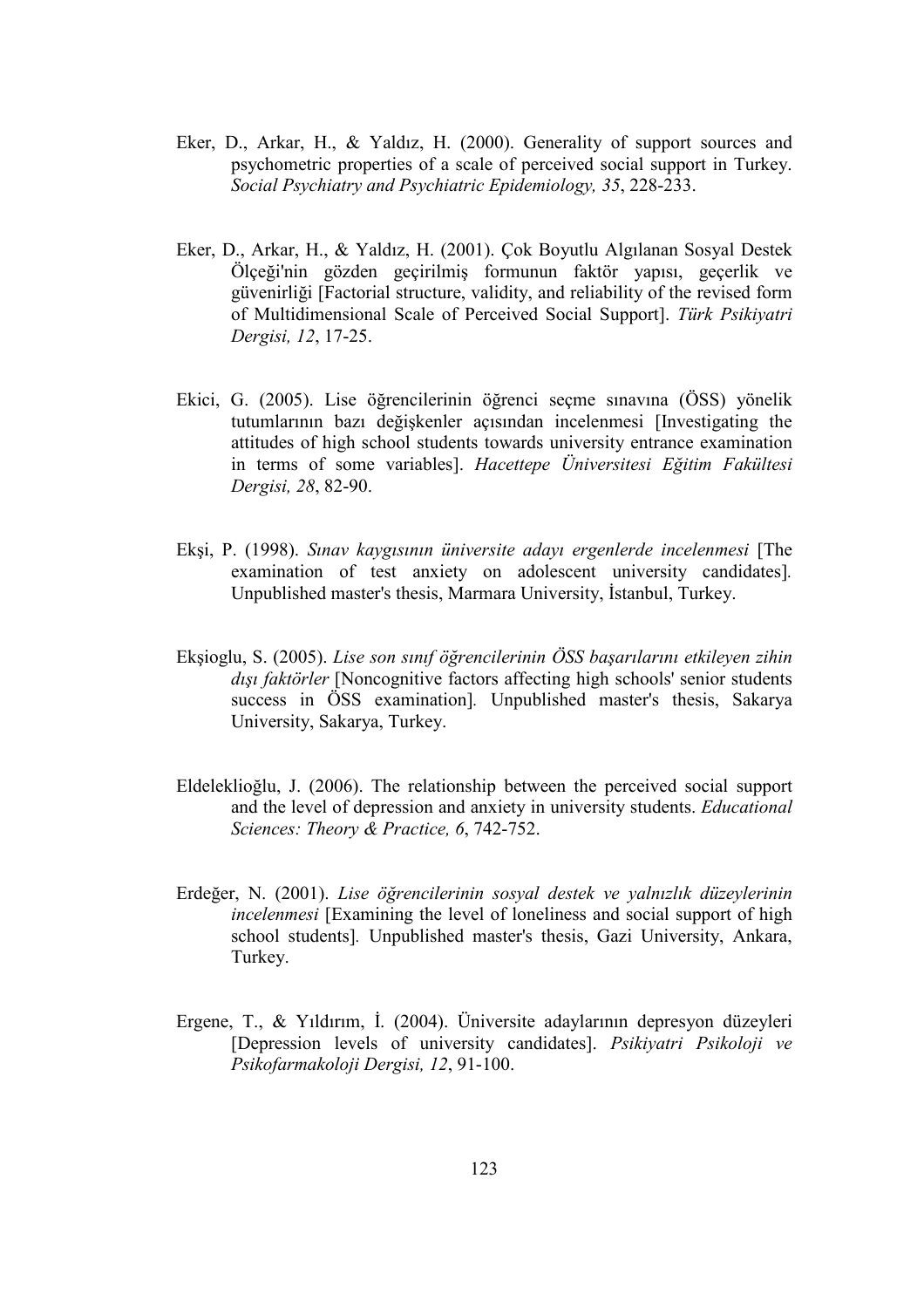- Erkan, S. (1991). Sınav kaygısının öğrenci seçme sınavı başarısı ile ilişkisi [The relationship of test anxiety with university entrance examination success]. Unpublished doctoral dissertation, Ankara University, Ankara, Turkey.
- Eskin, M., Ertekin, K., Dereboy, Ç., & Demirkıran, F. (2007). Risk factors for and protective factors against adolescent suicidal behavior in Turkey. Crisis, 28, 131-139.
- Everall, R. D., Altrows, K. J., & Paulson, B. L. (2006). Creating a future: A study of resilience in suicidal female adolescents. Journal of Counseling & Development, 84, 461-470.
- Fellows, M. (2004). An assessment of perceived social support and personal goal strivings in the context of adolescent resilience. Unpublished doctoral dissertation, Fordham University, New York, United States.
- Fergus, S., & Zimmerman, M. A. (2005). Adolescent resilience: A framework for understanding healthy development in the face of risk. Annual Review of Public Health, 26, 399-419.
- Field, A. (2005). Discovering statistics using SPSS (2nd ed.). London: Sage Publications.
- Flett, G. L., Hewitt, P. L., Blankstein, K., & O'Brien, S. (1991). Perfectionism and learned resourcefulness in depression and self-esteem. Personality and Individual Differences, 12, 61-68.
- Flynn, R. J., Ghazal, H., Legault, L., Vandermeulen, G., & Petrick, S. (2004). Use of population measures and norms to identify resilient outcomes in young people in care: An exploratory study. Child and Family Social Work, 9, 65-79.
- Fraenkel, J. R., & Wallen, N. E. (2005). How to design and evaluate research in education (6th ed.). New York, NY: McGraw-Hill.
- Freire, E. S., Koller, S. H., Piason, A., & Silva, R. B. (2005). Person-centered therapy with impoverished, maltreated, and neglected children and adolescents in Brazil. Journal of Mental Health Counseling, 27, 225-237.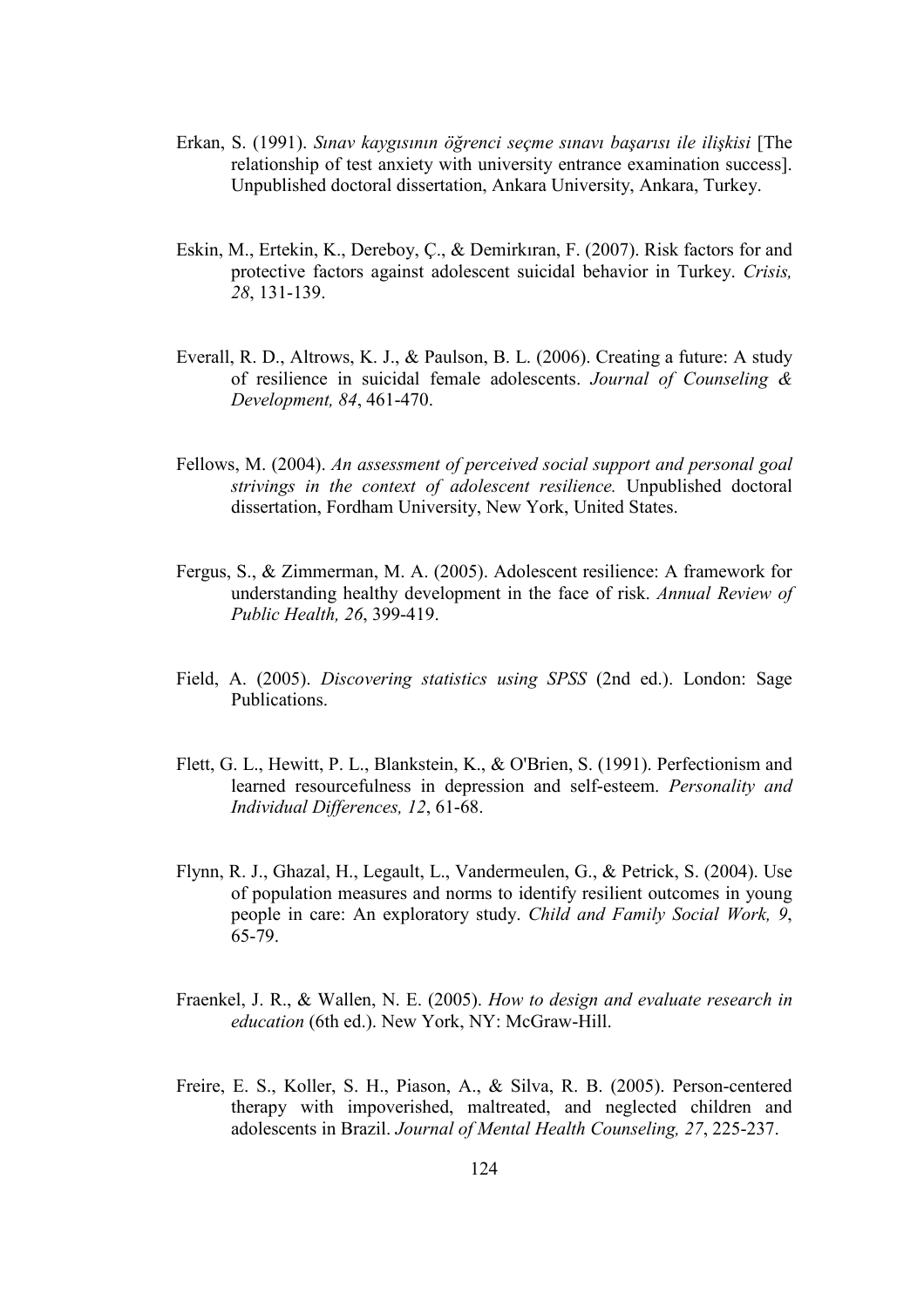- Freitas, A. L., & Downey, G. (1998). Resilience: A dynamic perspective. International Journal of Behavioral Development, 22, 263-285.
- Friborg, O., Barlaug, D., Martinussen, M., Rosenvinge, J. H., & Hjemdal, O. (2005). Resilience in relation to personality and intelligence. International Journal of Methods in Psychiatric Research, 14, 29-42.
- Galambos, N. L., & Leadbeater, B. J. (2000). Trends in adolescent research for the new millennium. International Journal of Behavioral Development, 24, 289-294.
- Garmezy, N. (1987). Stress, competence, and development: Continuities in the study of schizophrenic adults, children vulnerable to psychopathology, and the search for stress-resistant children. American Journal of Orthopsychiatry, 57, 159-174.
- Garmezy, N., Masten, A. S., & Tellegen, A. (1984). The study of stress and competence in children: A building block for developmental psychopathology. Child Development, 55, 97-111.
- Gavazzi, S. M. (1994). Perceived social support from family and friends in a clinical sample of adolescents. Journal of Personality Assessment, 62, 465- 471.
- Gençöz, T., & Dinç, Y. (2006). Moderator role of perfectionism between negative life events and depressive symptoms among Turkish youth. International Journal of Social Psychiatry, 52, 332-342.
- Gintner, G. G., West, J. D., & Zarski, J. J. (1988). Learned resourcefulness and situation-specific coping with stress. The Journal of Psychology, 123, 295- 304.
- Gizir, C. A. (2004). Academic resilience: An investigation of protective factors contributing to the academic achievement of eighth grade students in poverty. Unpublished doctoral dissertation, Middle East Technical University, Ankara, Turkey.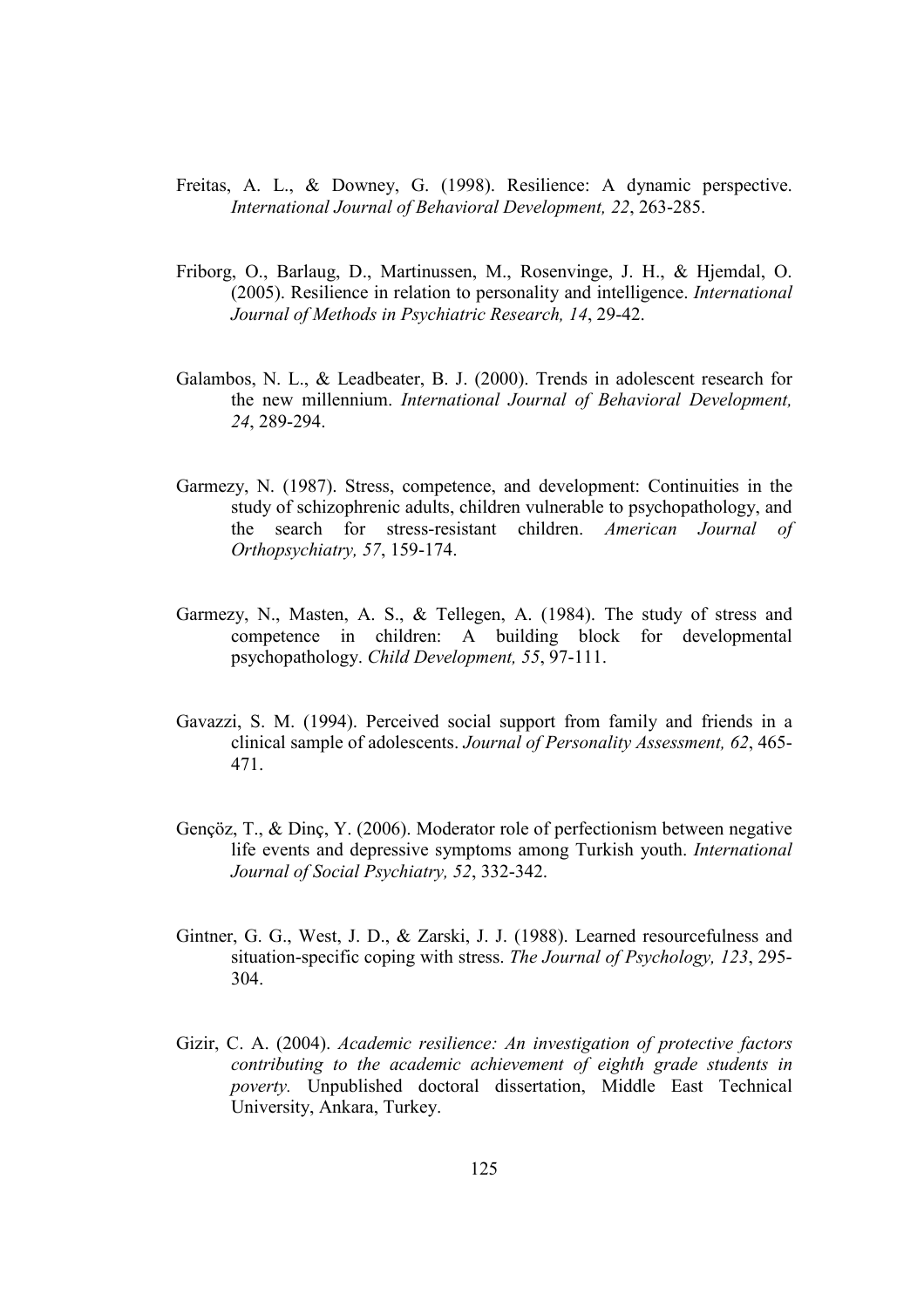- Gralinski-Bakker, J. H., Hauser, S. T., Stott, C., Billings, R. L., & Allen, J. P. (2004). Markers of resilience and risk: Adult lives in a vulnerable population. Research in Human Development, 1, 291-326.
- Greeff, A. P., & Human, B. (2004). Resilience in families in which a parent has died. The American Journal of Family Therapy, 32, 27-42.
- Greeff, A. P., & Van Der Merwe, S. (2004). Variables associated with resilience in divorced families. Social Indicators Research, 68, 59-75.
- Green, S. B., & Salkind, N. J. (2004). Using SPSS for Windows and Macintosh: Analyzing and understanding data (4th ed.). Upper Saddle River, New Jersey: Pearson Prentice Hall.
- Gürgan, U. (2006). Grupla psikolojik danışmanın üniversite öğrencilerinin vilmazlık düzeylerine etkisi [The effect of a group program on resiliency levels of university students]. Unpublished doctoral dissertation, Ankara University, Ankara, Turkey.
- Haine, R. A., Sandler, I. N., Wolchik, S. A., Tein, J., & Dawson-McClure, S. R. (2003). Changing the legacy of divorce: Evidence from prevention programs and future directions. Family Relations, 52, 397-405.
- Hair, J.F., Anderson, R.E., Tatham, R.L., & Black, W.C. (1998). Multivariate data analysis (5th edition). London: Prentice Hall.
- Hamilton, L. A. (1996). Dyadic family relationships and gender in adolescent identity formation: A social relations analysis. Unpublished doctoral dissertation, The University of Texas at Austin, Texas, United States.
- Harter, S. (1988). Manual for the self-perception profile for adolescents. University of Denver.
- Hauser, S. T. (1999). Understanding resilient outcomes: Adolescent lives across time and generations. Journal of Research on Adolescence, 9, 1-24.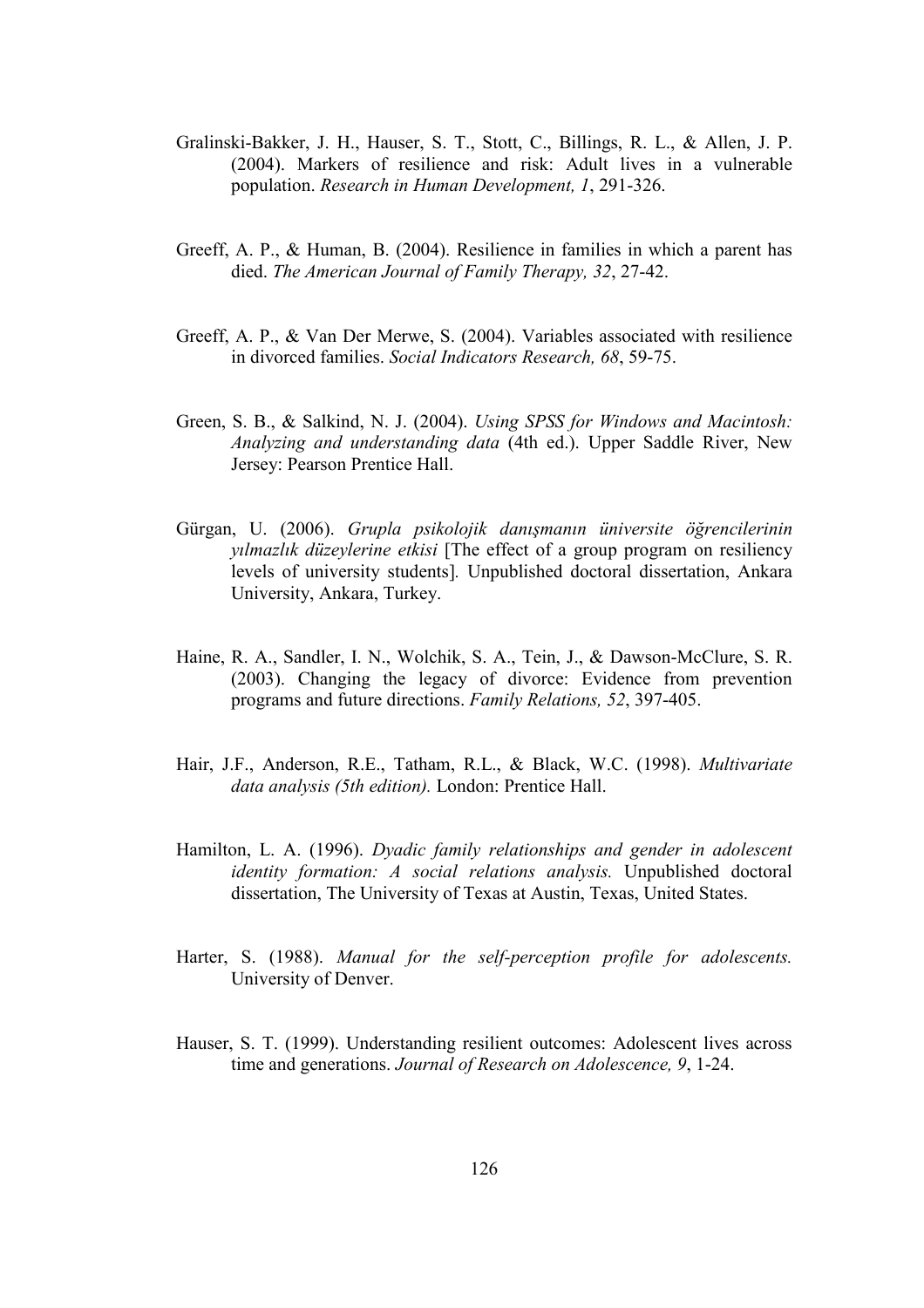- Heinzer, M. V. (1993). Adolescent resilience following parental death in childhood and its relationship to parental attachment and coping. Unpublished doctoral dissertation, Case Western Reserve University, Ohio, United States.
- Hines, A. M., Merdinger, J., & Wyatt, P. (2005). Former foster youth attending college: Resilience and the transition to young adulthood. American Journal of Orthopsychiatry, 75, 381-394.
- Hipke, K. N., Wolchik, S. A., Sandler, I. N., & Braver, S. L. (2002). Predictors of children's intervention-induced resilience in a parenting program for divorced mothers. Family Relations, 51, 121-129.
- Huang, C., Sousa, V. D., Tu, S., & Hwang, M. (2005). Depressive symptoms and learned resourcefulness among Taiwanese female adolescents. Archives of Psychiatric Nursing, 19, 133-140.
- Hunter, A. J. (2001). A cross-cultural comparison of resilience in adolescents. Journal of Pediatric Nursing, 16, 172-179.
- Hunter, A. J., & Chandler, G. E. (1999). Adolescent resilience. Journal of Nursing Scholarship, 31, 243-247.
- Hyman, B., & Williams, L. (2001). Resilience among women survivors of child sexual abuse. Affilia, 16, 198-219.
- İlden, A. Z. (1999). Roles of personality dispositions and social support on anxiety and academic achievement: A study concerning adolescents in their transition period. Unpublished master's thesis, Middle East Technical University, Ankara, Turkey.
- İmamoğlu, O. (1998). Individualism and collectivism an a model and scale of balanced differentiation and integration. Journal of Psychology, 132, 95- 105.
- Johnson, J. L., & Wiechelt, S. A. (2004). Introduction to the special issue on resilience. Substance Use & Misuse, 39, 657-670.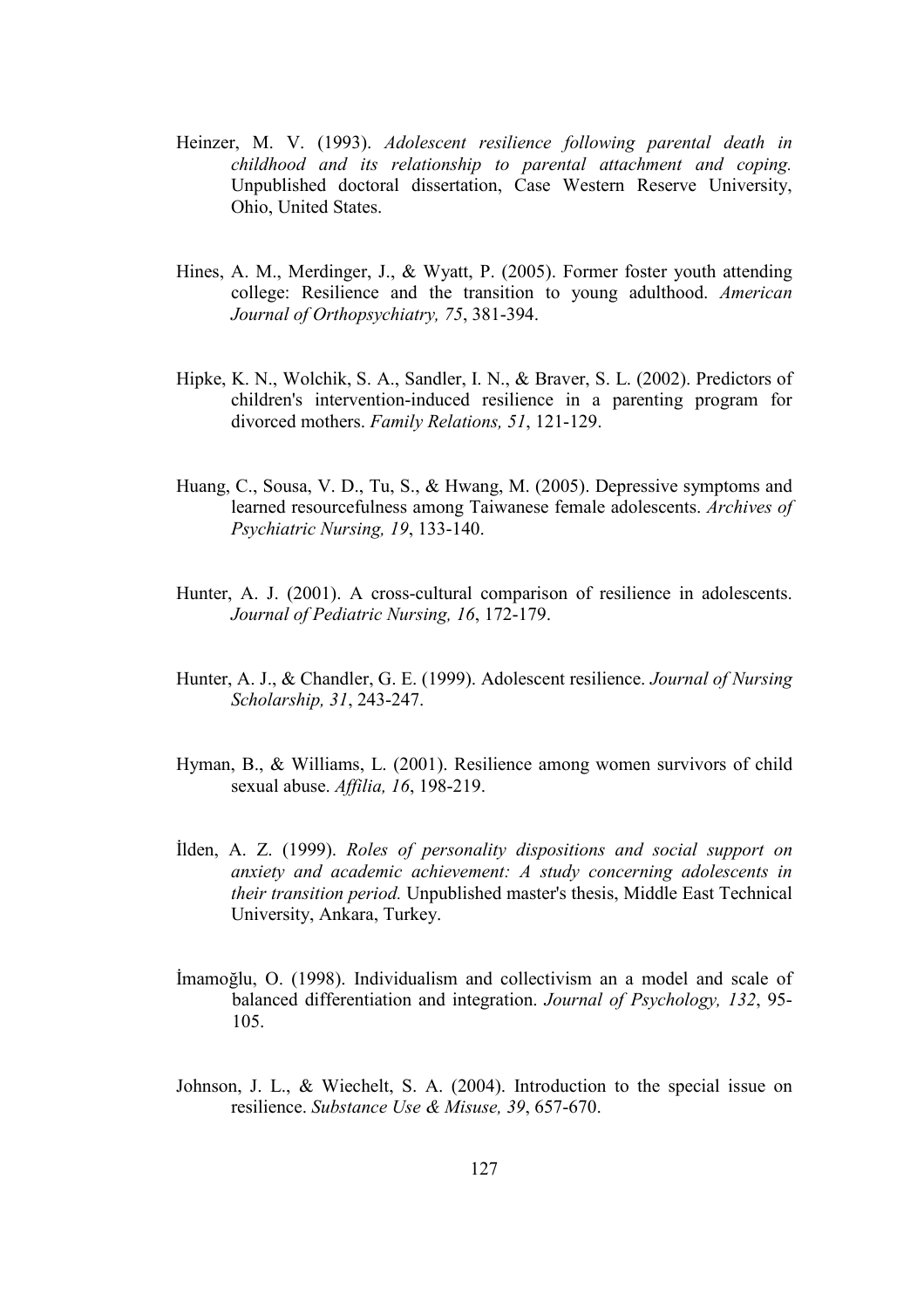- Kağıtçıbaşı, Ç. (1996). Family and human development across cultures: A view from the other side. Hillsdale, NJ: Lawrence Erlbaum.
- Kaplan, H. B. (1999). Toward an understanding of resilience: A critical review of definitions and models. In M. D. Glantz, & J. L. Johnson (Eds.), Resilience and development (pp. 17-83). New York: Kluwer Academic/Plenum.
- Karadeniz, E. (2005). Üniversite giriş sınavına hazırlanan lise son sınıf öğrencileri ve velilerinin kaygı düzeyleri, başetme yolları ve denetim odağı arasındaki ilişki [The anxiety levels of high school students in the last class who prepare for the university entrance exam and their parents, the ways of coping with and its relationship with the focus of controlling]. Unpublished master's thesis, Marmara University, İstanbul, Turkey.
- Karaırmak, Ö. (2007). Investigation of personal qualities contributing to psychological resilience among earthquake survivors: A model testing study. Unpublished doctoral dissertation, Middle East Technical University, Ankara, Turkey.
- Karakitapoğlu-Aygün, Z. (2004). Self, identity, and emotional well-being among Turkish university students. The Journal of Psychology, 138, 457-478.
- Kaya, N. G. (2007). The role of self-esteem, hope and external factors in predicting resilience among regional boarding elementary school students. Unpublished master's thesis, Middle East Technical University, Ankara, Turkey.
- Kazarian, S. S., & McCabe, S. B. (1991). Dimensions of social support in the MSPSS: Factorial structure, reliability, and theoretical implications. Journal of Community Psychology, 19, 150-160.
- Kelecioğlu, H. (2002). Orta öğretim öğrencilerinin üniversiteye giriş sınavları ve sınavın öğrenimlerine etkisi hakkındaki görüşleri [The point of view of high school students on university entrance examination and its effect on their learning]. Hacettepe Üniversitesi Eğitim Fakültesi Dergisi, 23, 135- 144.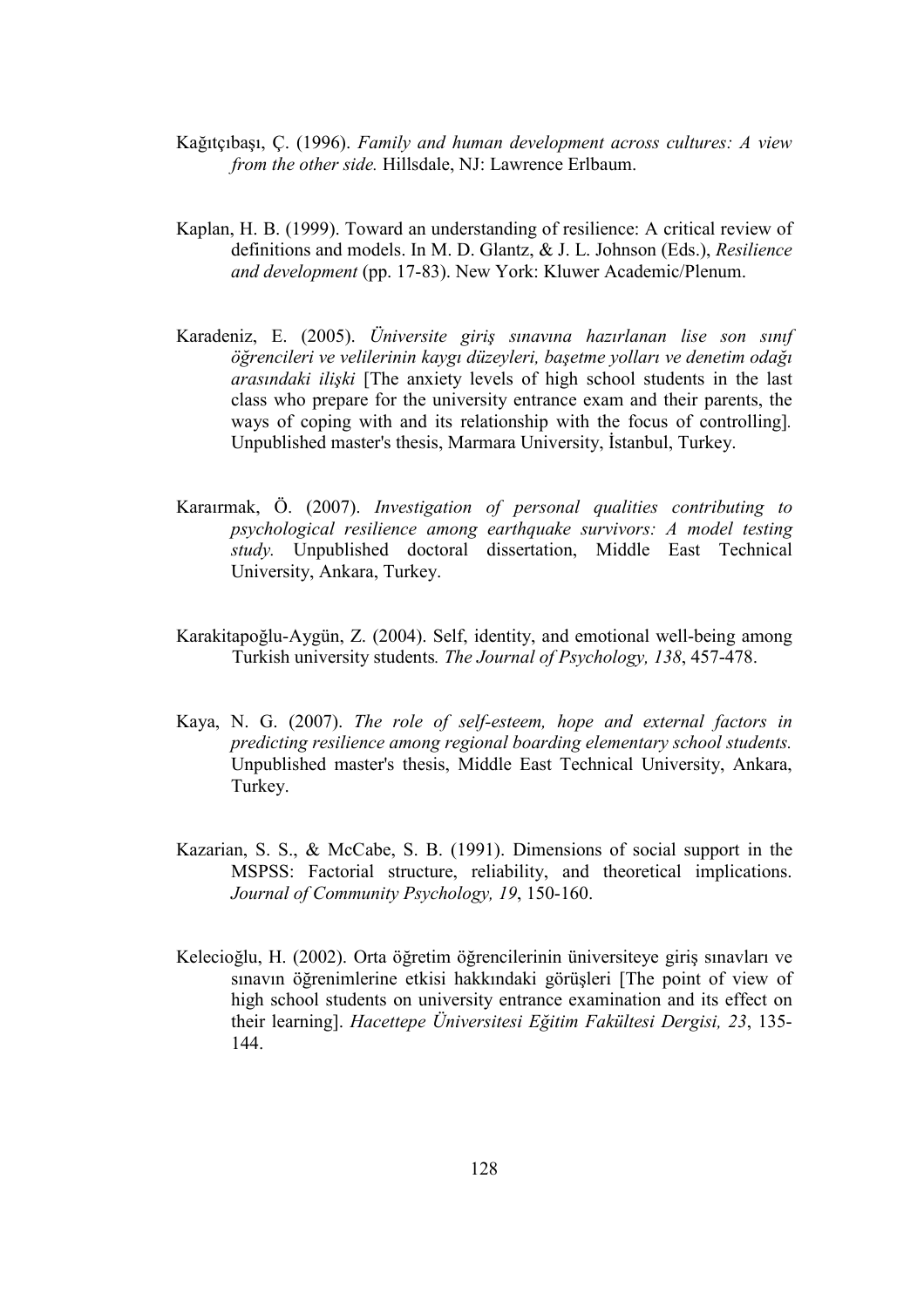- Kemer, G. (2006). The role of self-efficacy, hope, and anxiety in predicting university entrance examination scores of eleventh grade students. Unpublished master's thesis, Middle East Technical University, Ankara, Turkey.
- Kennett, D. J. (1994). Academic self-management counseling: Preliminary evidence for the importance of learned resourcefulness on program success. Studies in Higher Education, 19, 295-307.
- Kennett, D. J., & Ackerman, M. (1995). Importance of learned resourcefulness to weight loss and early success during maintenance: Preliminary evidence. Patient Education and Counseling, 25, 197-203.
- Kennett, D. J., Morris, E., & Bangs, A. M. (2006). Learned resourcefulness and smoking cessation revisited. Patient Education and Counseling, 60, 206- 211.
- Kennett, D. J., & Nisbet, C. (1998). The influence of body mass index and learned resourcefulness skills on body image and lifestyle practices. Patient Education and Counseling, 33, 1-12.
- Kennett, D. J., & Stedwill, A. T. (1996). Co-operative learning in a university setting: Evidence for the importance of learned resourcefulness. Studies in Higher Education, 21, 177-186.
- Keyes, C. L. (2004). Risk and resilience in human development: An introduction. Research in Human Development, 1, 223-227.
- Kısa, S. S. (1996). İzmir il merkezinde dershaneye devam eden lise son sınıf öğrencilerinin sınav kaygılarıyla ana-baba tutumları arasındaki ilişki [The relationship between the level of test anxiety and parents' attitudes of the senior high school students who are attending to preparatory schools for the university exams in İzmir]. Unpublished master's thesis, Dokuz Eylül University, İzmir, Turkey.
- Kiefer, J. (2001). A cross validation of the Self-Control Schedule. Unpublished doctoral dissertation, California School of Professional Psychology- San Diego, California, United States.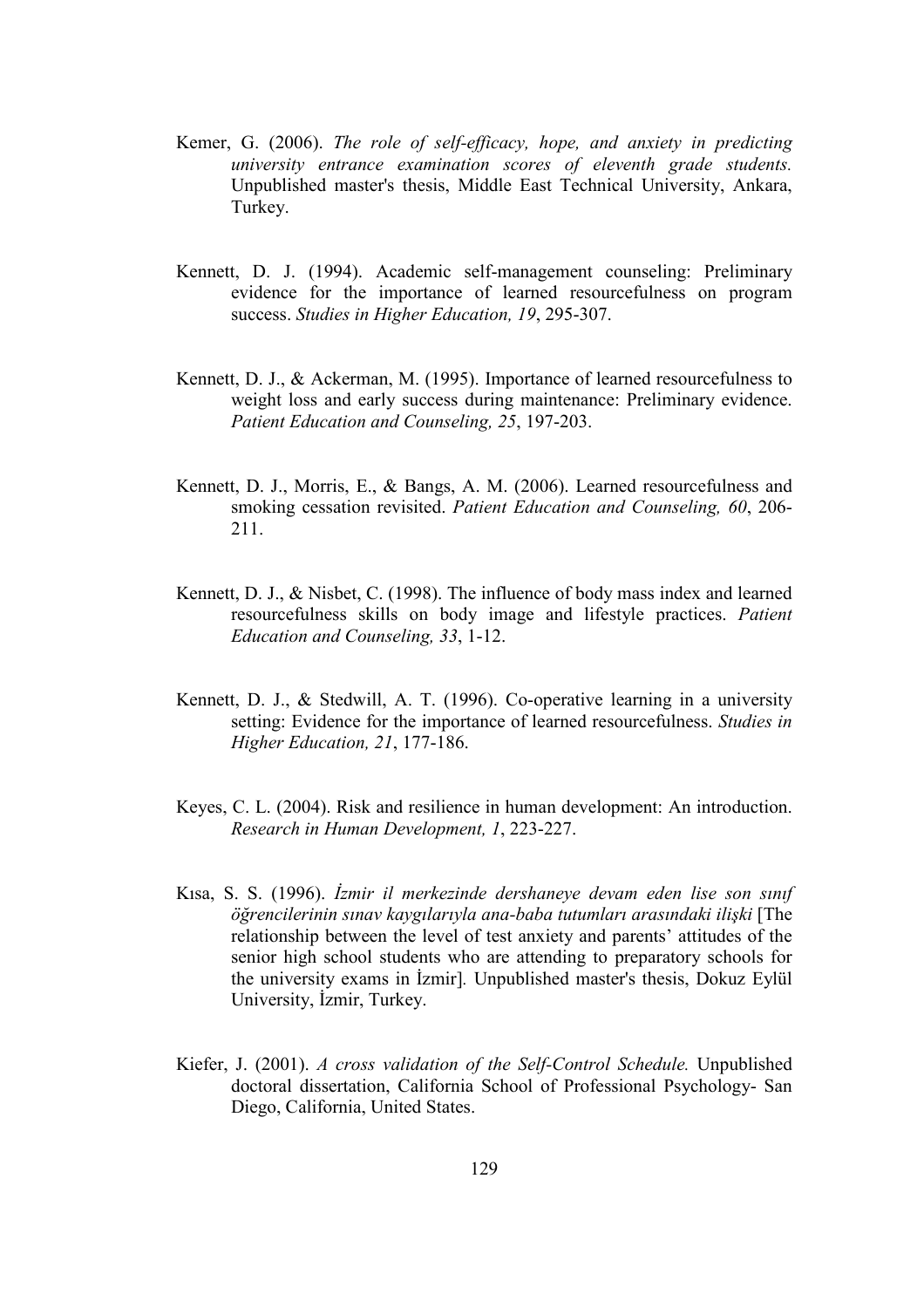- Kim-Cohen, J., Moffitt, T. E., Caspi, A., & Taylor, A. (2004). Genetic and environmental processes in young children's resilience and vulnerability to socioeconomic deprivation. *Child Development*, 75, 651-668.
- King, N. J., Mietz, A., Tinney, L., & Ollendick, T. H. (1995). Psychopathology and cognition in adolescents experiencing severe test anxiety. Journal of Clinical Child Psychology, 24, 49-54.
- Kitano, M. K., & Lewis, R. B. (2005). Resilience and coping: Implications for gifted children and youth at risk. Roeper Review, 27, 200-205.
- Kling, K. C., Hyde, J. S., Showers, C. J., & Buswell, B. N. (1999). Gender differences in self-esteem: A meta-analysis. Psychological Bulletin, 125, 470-500.
- Koçkar, A. İ., & Gençöz, T. (2004). Personality, social support, and anxiety among adolescents preparing for university entrance examinations in Turkey. Current Psychology, 23, 138-146.
- LaFromboise, T. D., Hoyt, D. R., Oliver, L., & Whitbeck, L. B. (2006). Family, community, and school influences on resilience among American Indian adolescents in the upper Midwest. Journal of Community Psychology, 34, 193-209.
- Lakey, B., & Cassady, P. B. (1990). Cognitive processes in perceived social support. Journal of Personality and Social Psychology, 59, 337-348.
- Lam, B. T. (2005). Self-esteem among Vietnamese American adolescents: The role of self-construal, family cohesion, and social support. Journal of Ethnic & Cultural Diversity in Social Work, 14, 21-40.
- Langford, C. P. H., & Bowsher, J., Maloney, J. P., & Lillis, P. P. (1997). Social support: A conceptual analysis. *Journal of Advanced Nursing*, 25, 95-100.
- Laursen, B., Furman, W., & Mooney, K. S. (2006). Predicting interpersonal competence and self-worth from adolescent relationships and relationship networks: Variable-centered and person-centered perspectives. Merrill-Palmer Quarterly, 52, 572-600.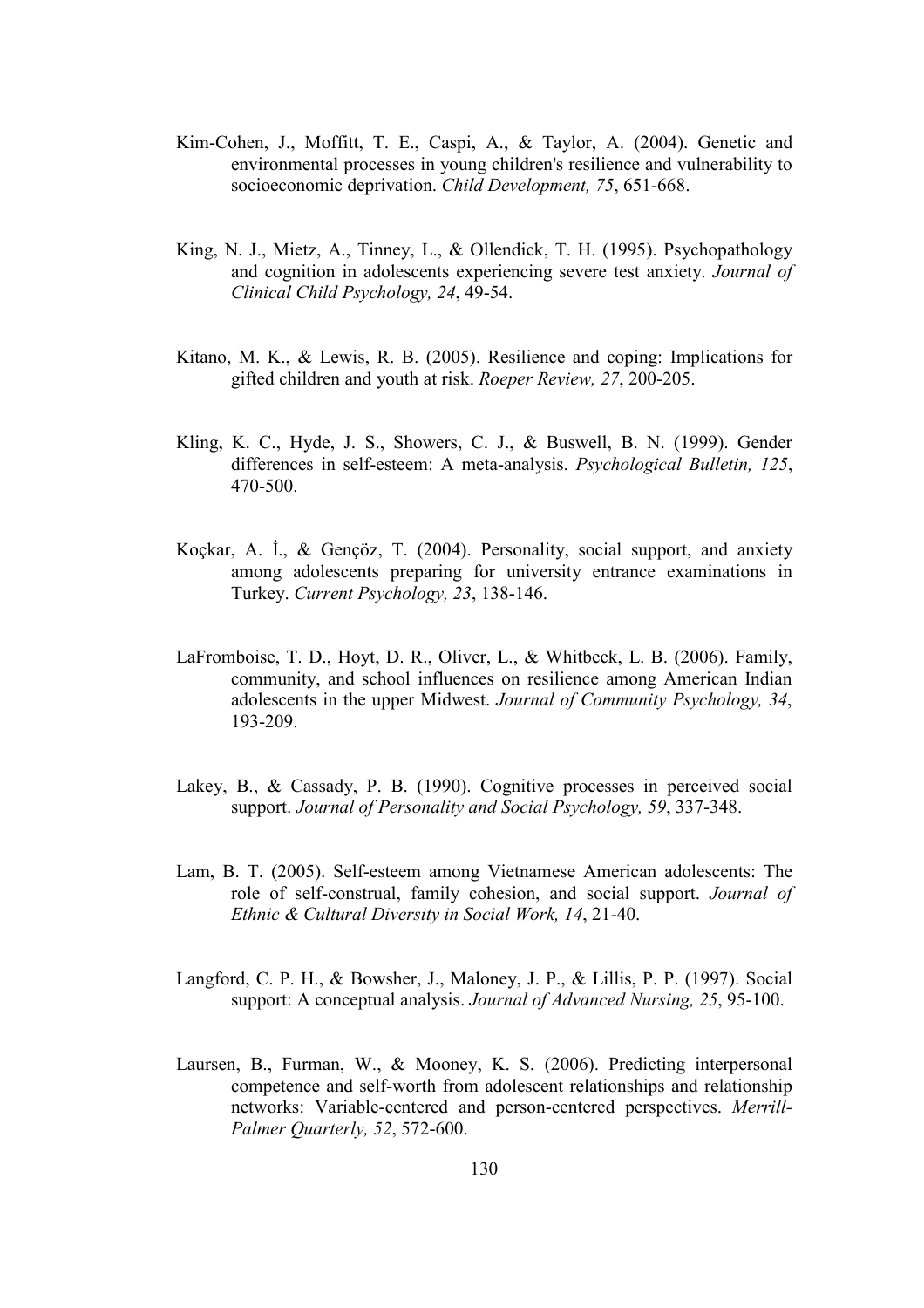- Lawford, J., & Eiser, C. (2001). Exploring links between the concepts of quality of life and resilience. Pediatric Rehabilitation, 4, 209-216.
- Lee, M., & Larson, R. (1996). Effectiveness of coping in adolescence: The case of Korean examination stress. International Journal of Behavioral Development, 19, 851-869.
- Legault, L., Anawati, M., & Flynn, R. (2006). Factors favoring psychological resilience among fostered young people. Children and Youth Services Review, 28, 1024-1038.
- Leontopoulou, S. (2006). Resilience of Greek youth at an educational transition point: The role of locus of control and coping strategies as resources. Social Indicators Research, 76, 95-126.
- Lin, K. K., Sandler, I. N., Ayers, T. S., Wolchik, S. A., & Luecken, L. J. (2004). Resilience in parentally bereaved children and adolescents seeking preventive services. Journal of Clinical Child and Adolescent Psychology, 33, 673-683.
- Liu, Y. (2002). The role of perceived social support and dysfunctional attitudes in predicting Taiwanese adolescents' depressive tendency. Adolescence, 37, 823-834.
- Luthar, S. S. (1991). Vulnerability and resilience: A study of high-risk adolescents. Child Development, 62, 600-616.
- Luthar, S. S., & Cicchetti, D. (2000). The construct of resilience: Implications for interventions and social policies. Development and Psychopathology, 12, 857-885.
- Luthar, S. S., Cicchetti, D., & Becker, B. (2000). The construct of resilience: A critical evaluation and guidelines for future work. Child Development, 71, 543-562.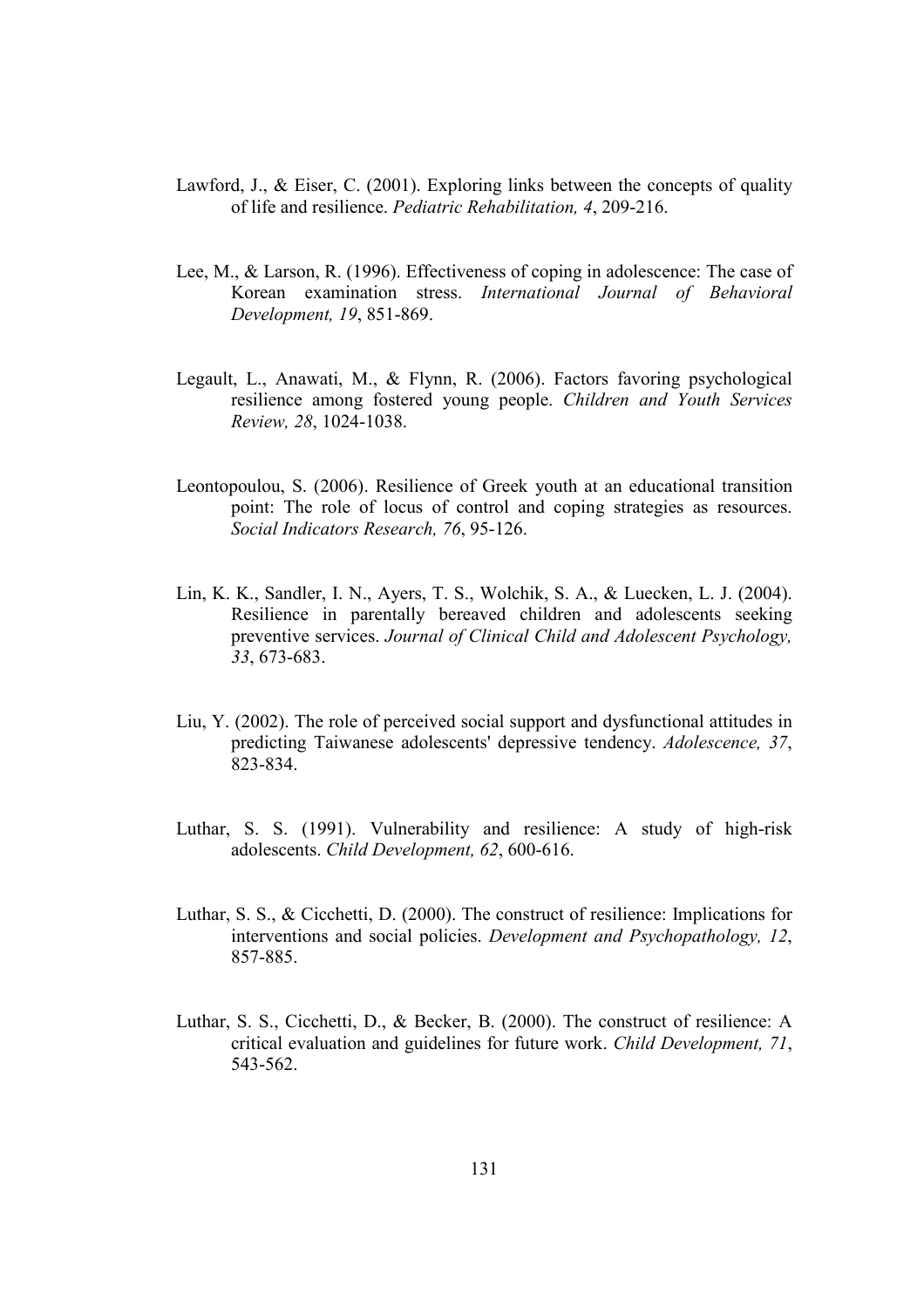- Luthar, S. S., Sawyer, J. A., & Brown, P. J. (2006). Conceptual issues in studies of resilience: Past, present, and future research. Annals of the New York Academy of Sciences, 1094, 105-115.
- Luthar, S. S., & Zigler, E. (1991). Vulnerability and competence: A review of research on resilience in childhood. American Journal of Orthopsychiatry, 61, 6-22.
- Mahon, N. E., & Yarcheski, A. (2001). Outcomes of depression in early adolescents. Western Journal of Nursing Research, 23, 360-375.
- Malecki, C. K., & Demaray, M. K. (2002). Measuring perceived social support: Development of the child and adolescent social support scale (CASSS). Psychology in the Schools, 39, 1-18.
- Malecki, C. K., & Elliott, S. N. (1999). Adolescents' ratings of perceived social support and its importance: Validation of the student social support scale. Psychology in the Schools, 36, 473-483.
- Maraşlı, M. (2003). Lise öğretmenlerinin bazı özelliklerine ve öğrenilmiş güçlülük düzeylerine göre tükenmişlik düzeyleri [High school teachers burnout levels according to some characteristics and learned resourcefulness levels of teachers]. Unpublished doctoral dissertation, Hacettepe University, Ankara, Turkey.
- Martin, A. J., & Marsh, H. W. (2006). Academic resilience and its psychological and educational correlates: A construct validity approach. Psychology in the Schools, 43, 267-281.
- Massey, S. D. (1999). A study of the relationship between resilience and spirituality among high-risk youth. Unpublished doctoral dissertation, University of Minnesota, Minnesota, United States.
- Masten, A. S. (2001). Ordinary magic: Resilience processes in development. American Psychologist, 56, 227-238.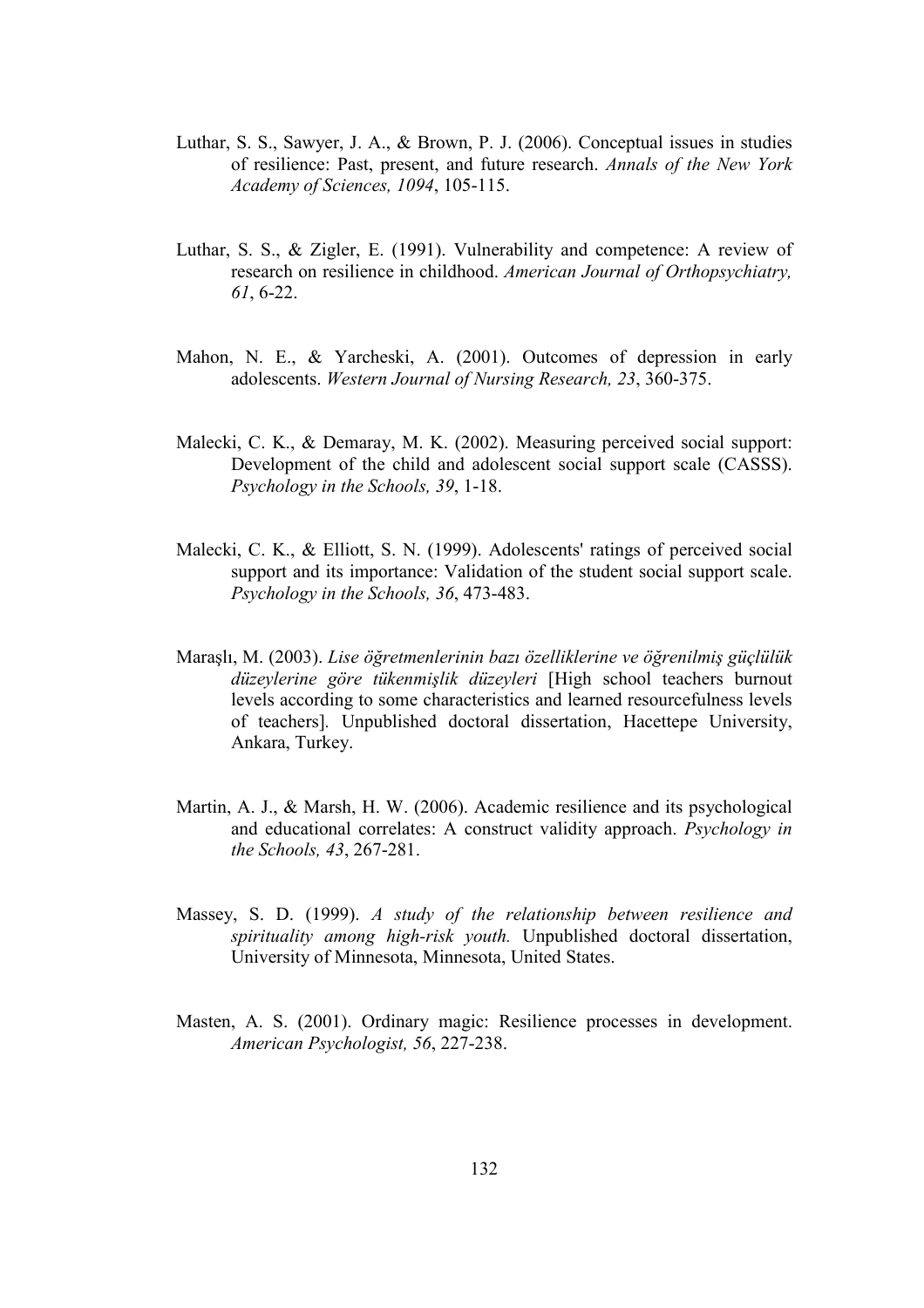- Masten, A. S., Burt, K. B., Roisman, G. I., Obradović, J., Long, J. D., & Tellegen, A. (2004). Resources and resilience in the transition to adulthood: Continuity and change. Development and Psychopathology, 16, 1071- 1094.
- Masten, A. S., & Coatsworth, J. D. (1998). The development of competence in favorable and unfavorable environments: Lessons from research on successful children. American Psychologist, 53, 205-220.
- Masten, A. S., Coatsworth, J. D., Neemann, J., Gest, S. D., Tellegen, A., & Garmezy, N. (1995). The structure and coherence of competence from childhood through adolescence. Child Development, 66, 1635-1659.
- Masten, A. S., Hubbard, J. J., Gest, S. D., Tellegen, A., Garmezy, N., & Ramirez, M. (1999). Competence in the context of adversity: Pathways to resilience and maladaptation from childhood to late adolescence. Development and Psychopathology, 11, 143-169.
- Masten, A. S., & Obradović, J. (2006). Competence and resilience in development. Annals of the New York Academy of Sciences, 1094, 13-27.
- Masten, A. S., & Powell, J. L. (2003). A resilience framework for research, policy, and practice. In S. S. Luthar (Ed.), Resilience and vulnerability: Adaptation in the context of childhood adversities (pp. 1-25). New York: Cambridge University Press.
- Masten, A. S., & Reed, M. J. (2002). Resilience in development. In C. R. Snyder, & S. J. Lopez (Eds.), The handbook of positive psychology (pp. 74-88). Oxford University Press.
- McWhirter, B. T. (1997a). A pilot study of loneliness in ethnic minority college students. Social Behavior and Personality, 25, 295-304.
- McWhirter, B. T. (1997b). Loneliness, learned resourcefulness, and self-esteem in college students. Journal of Counseling & Development, 75, 460-469.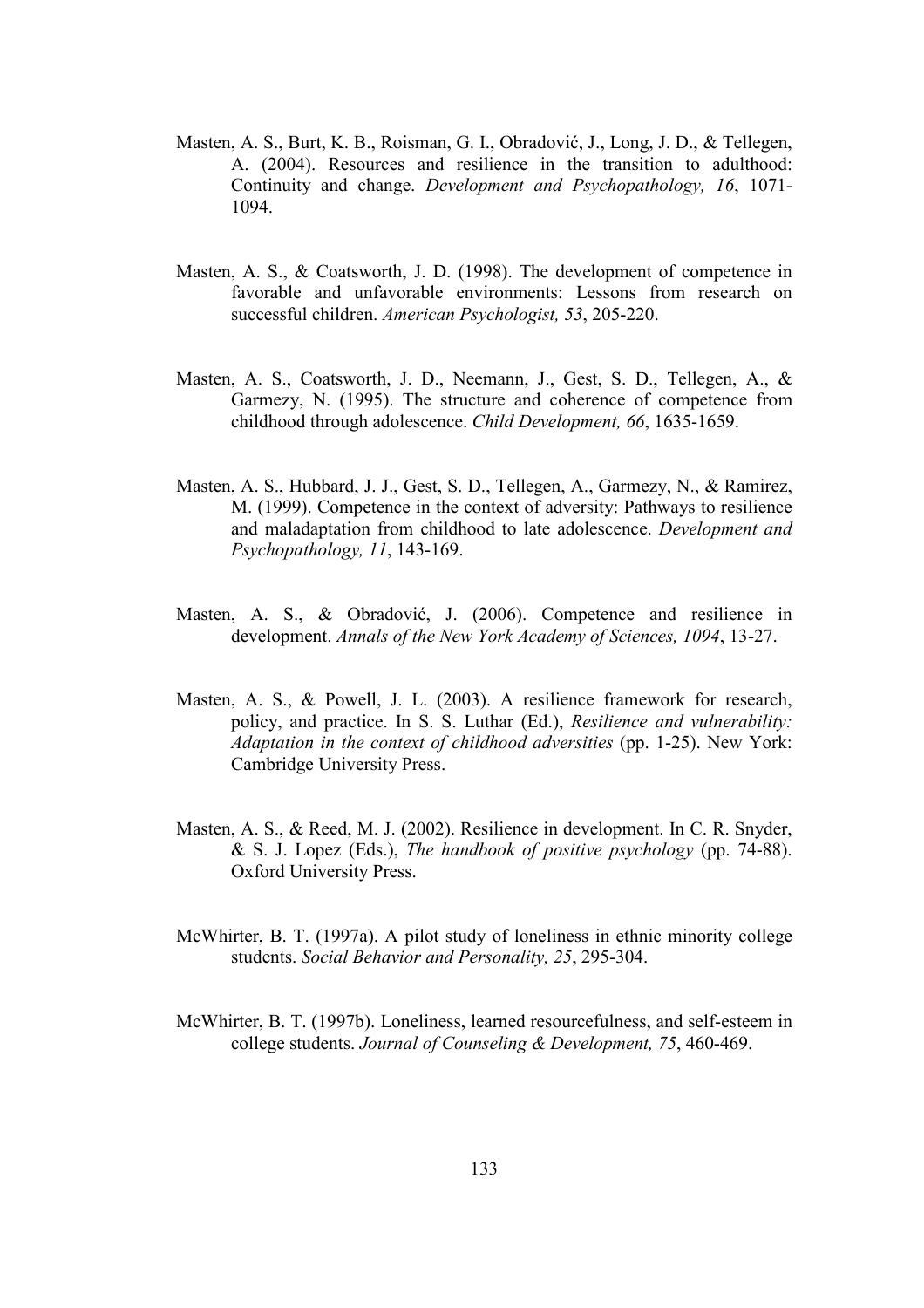- Mizrahi, S. M. (1993). A study of the effects of trait anxiety, health locus of control orientation, commitment level, pain duration and severity on learned resourcefulness. Unpublished master's thesis, Boğaziçi University, İstanbul, Turkey.
- Murberg, T. A., & Bru, E. (2004). Social support, negative life events and emotional problems among Norwegian adolescents. School Psychology International, 25, 387-403.
- Murray, C. (2003). Risk factors, protective factors, vulnerability, and resilience: A framework for understanding and supporting the adult transitions of youth with high-incidence disabilities. Remedial and Special Education, 24, 16-26.
- Mutlu, Ö. (2003). ÖSS hazırlık kursuna devam eden öğrencilerin depresyon düzeylerinin bazı değişkenler açısından incelenmesi [Examining depression levels of students attending university entrance examination preparation courses in terms of some variables]. Unpublished master's thesis, Hacettepe University, Ankara, Turkey.
- Nettles, S. M., Mucherah, W., & Jones, D. S. (2000). Understanding resilience: The role of social resources. Journal of Education for Students Placed at Risk, 5, 47-60.
- Newman, B. M., Newman, P. R., Griffen, S., O'Connor, K., & Spas, J. (2007). The relationship of social support to depressive symptoms during the transition to high school. Adolescence, 42, 441-459.
- Newman, R. (2005). APA's resilience initiative. Professional Psychology: Research and Practice, 36, 227-229.
- Ngai, F., Chan, S. W., & Holroyd, E. (2008). Translation and validation of a Chinese version of the Self-Control Schedule in Chinese childbearing women. Journal of Clinical Nursing, 17, 323-332.
- Olsson, C. A., Bond, L., Burns, J. M., Vella-Brodrick, D. A., & Sawyer, S. M. (2003). Adolescent resilience: A concept analysis. Journal of Adolescence, 26, 1-11.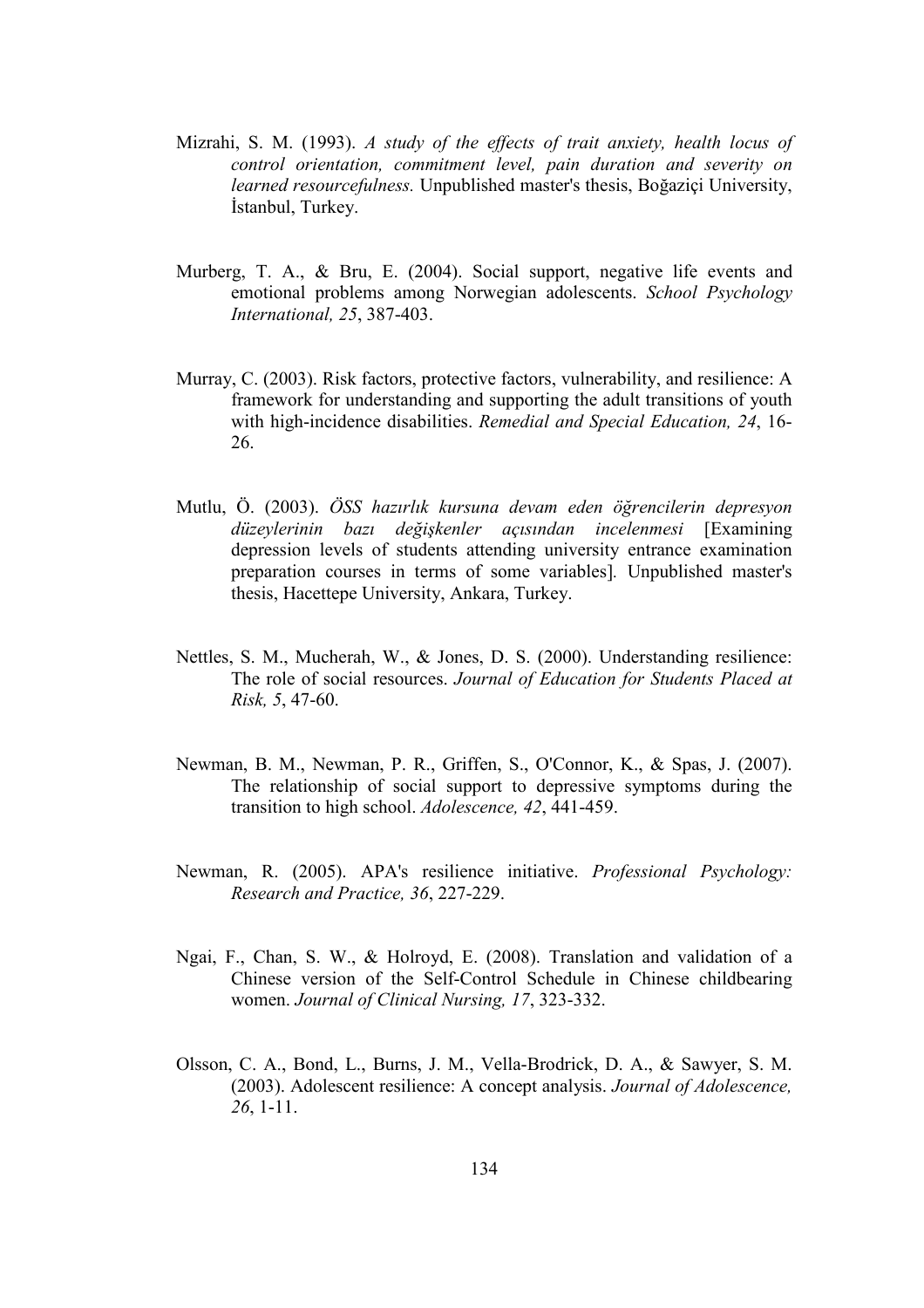- Oral, M. (1999). The relationship between dimensions of perfectionism, stressful life events and depressive symptoms in university students: A test of diathesis-stress model of depression. Unpublished master's thesis, Middle East Technical University, Ankara, Turkey.
- Özcan, B. (2005). Anne-babaları boşanmış ve anne-babaları birlikte olan lise öğrencilerinin yılmazlık özellikleri ve koruyucu faktörler açısından karşılaştırılması [Comparing high school students whose parents got divorced and whose parents are together with regard to their resiliency characteristics and protective factors]. Unpublished master's thesis, Ankara University, Ankara, Turkey.
- Özdemir, M. (2002). The psychological effects of the university entrance examination on high school students: The role of self-esteem and anxiety. Unpublished master's thesis, Middle East Technical University, Ankara, Turkey.
- Özdemir, S. Ç. (2006). Üniversite giriş sınavının üniversite sınavına giren öğrenciler üzerindeki etkileri [Influence of university entrance exam on students who enter the exam]. Unpublished master's thesis, Fırat University, Elazığ, Turkey.
- Öztürk, S. (2006). The relationship between learned resourcefulness and conflict behaviors. Unpublished master's thesis, Middle East Technical University, Ankara, Turkey.
- Pakır, F. (2006). Aile sosyo-ekonomik ve demografik özellikleri ile mezun olunan lise türünün öğrencilerin üniversite giriş sınavındaki başarıları üzerindeki etkileri [The effects of family socio-economic and demographic characteristics and graduation high school type on the university entrance examination success of students]. Unpublished master's thesis, Yüzüncü Yıl University, Van, Turkey.
- Pallant, J. (2001). SPSS survival manual: A step by step guide to data analysis using SPSS for Windows (2nd edition). Buckingham: Open University Press.
- Quatman, T., & Watson, C. M. (2001). Gender differences in adolescent selfesteem: An exploration of domains. Journal of Genetic Psychology, 162, 93-117.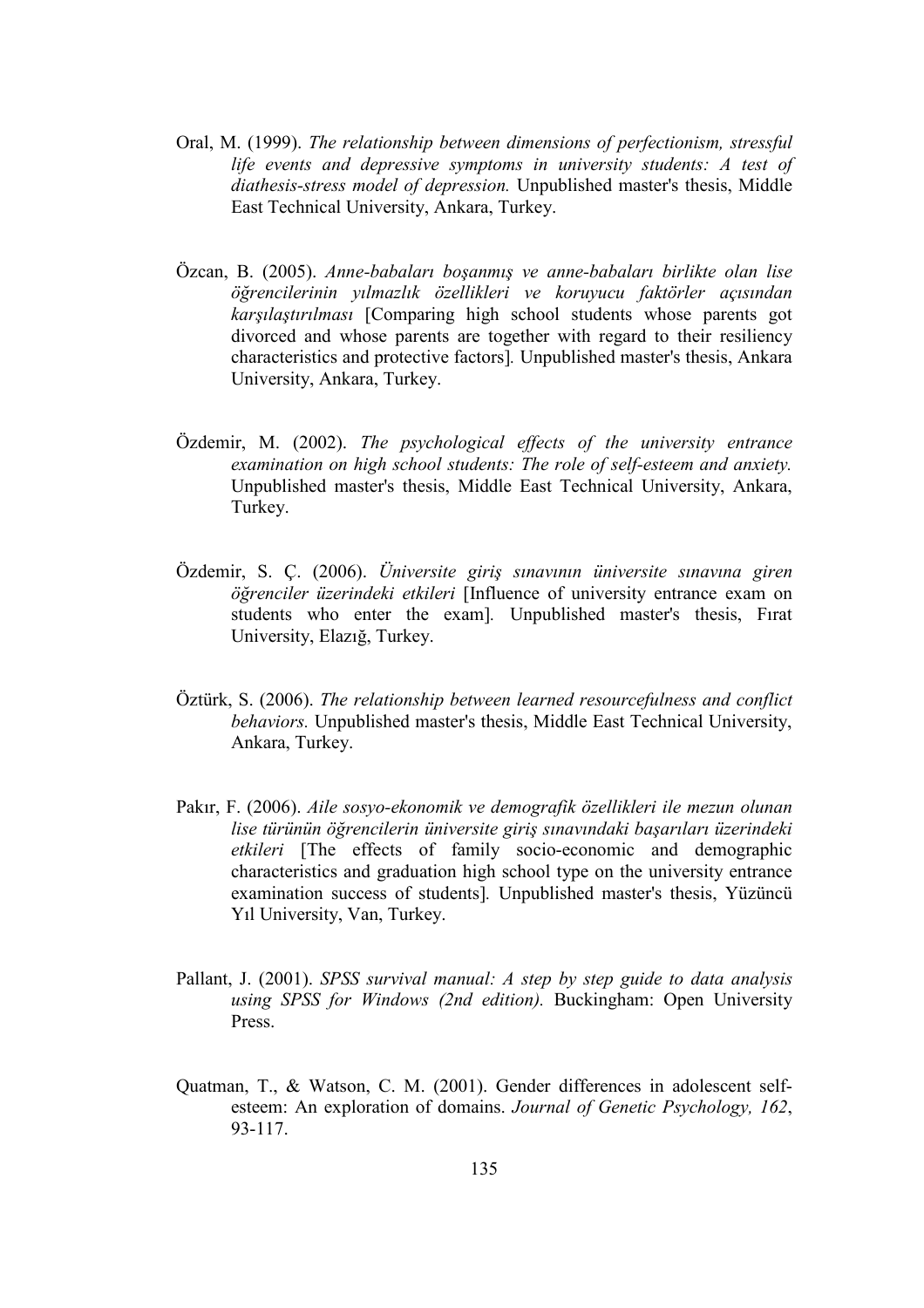- Redden, E. M., Tucker, R. K., & Young, L. (1983). Psychometric properties of the Rosenbaum Schedule for assessing self-control. The Psychological Record, 33, 77-86.
- Rew, L., & Horner, S. D. (2003). Youth resilience framework for reducing healthrisk behaviors in adolescents. Journal of Pediatric Nursing, 18, 379-388.
- Richards, P. S. (1985). Construct validation of the Self-Control Schedule. Journal of Research in Personality, 19, 208-218.
- Rink, E., & Tricker, R. (2005). Promoting healthy behaviors among adolescents: A review of the resiliency literature. American Journal of Health Studies, 20, 39-46.
- Robinson, N. S. (1995). Evaluating the nature of perceived support and its relation to perceived self-worth in adolescents. Journal of Research on Adolescence, 5, 253-280.
- Rodgers, K. B., & Rose, H. A. (2002). Risk and resiliency factors among adolescents who experience marital transitions. Journal of Marriage and Family, 64, 1024-1037.
- Rosenbaum, M. (1980a). A schedule for assessing self-control behaviors: Preliminary findings. Behavior Therapy, 11, 109-121.
- Rosenbaum, M. (1980b). Individual differences in self-control behaviors and tolerance of pain stimulation. Journal of Abnormal Psychology, 89, 581- 590.
- Rosenbaum, M. (1983). Learned resourcefulness as a behavioral repertoire for the self-regulation of internal events: Issues and speculations. In M. Rosenbaum (Ed.), Perspectives on behavior therapy in the eighties (pp. 54-73). New York: Springer.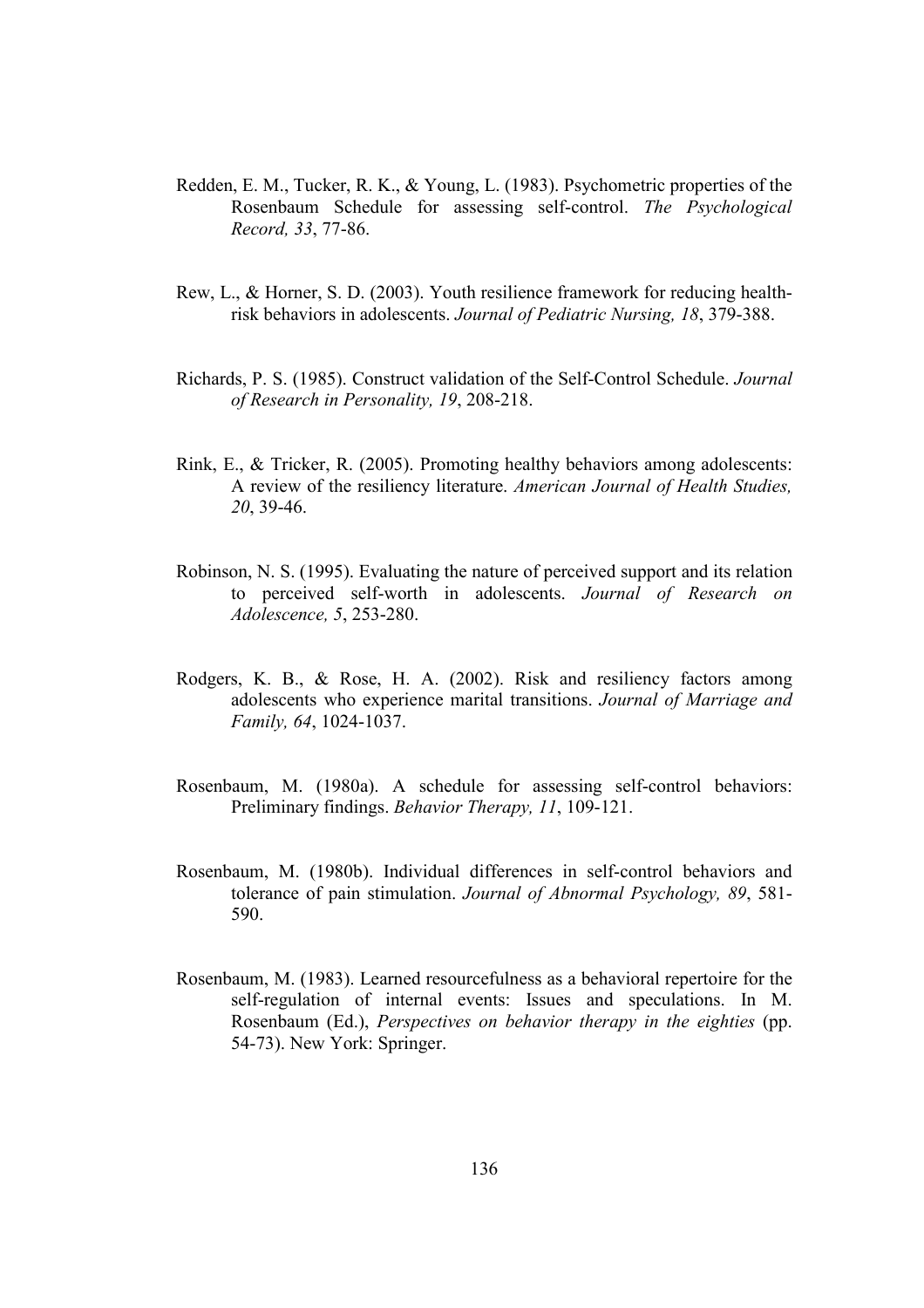- Rosenbaum, M. (1990). The role of learned resourcefulness in the self-control of health behavior. In M. Rosenbaum (Ed.), *Learned resourcefulness: On* coping skills, self-control, and adaptive behavior (pp. 3-30). NewYork: Springer Publishing Co.
- Rosenbaum, M., & Ben-Ari, K. (1985). Learned helplessness and learned resourcefulness: Effects of noncontingent success and failure on individuals differing in self-control skills. Journal of Personality and Social Psychology, 48, 198-215.
- Rosenbaum, M., & Ben-Ari Smira, K. (1986). Cognitive and personality factors in the delay of gratification of hemodialysis patients. Journal of Personality and Social Psychology, 51, 357-364.
- Rosenbaum, M., & Jaffe, Y. (1983). Learned helplessness: The role of individual differences in learned resourcefulness. British Journal of Social Psychology, 22, 215-225.
- Rosenbaum, M., & Palmon, N. (1984). Helplessness and resourcefulness in coping with epilepsy. Journal of Consulting and Clinical Psychology, 52, 244-253.
- Rosenbaum, M., & Rolnick, A. (1983). Self-control behaviors and coping with seasickness. Cognitive Therapy and Research, 7, 93-98.
- Rust, J. P. (2008). Biculturalism, cultural identity, self-esteem, and academic achievement of African-American high school students. Unpublished doctoral dissertation, Fordham University, New York, United States.
- Rutter, M. (1987). Psychosocial resilience and protective mechanisms. American Journal of Orthopsychiatry, 57, 316-331.
- Rutter, M. (1999). Resilience concepts and findings: Implications for family therapy. Journal of Family Therapy, 21, 119-144.
- Rutter, M. (2007). Resilience, competence, and coping. Child Abuse & Neglect, 31, 205-209.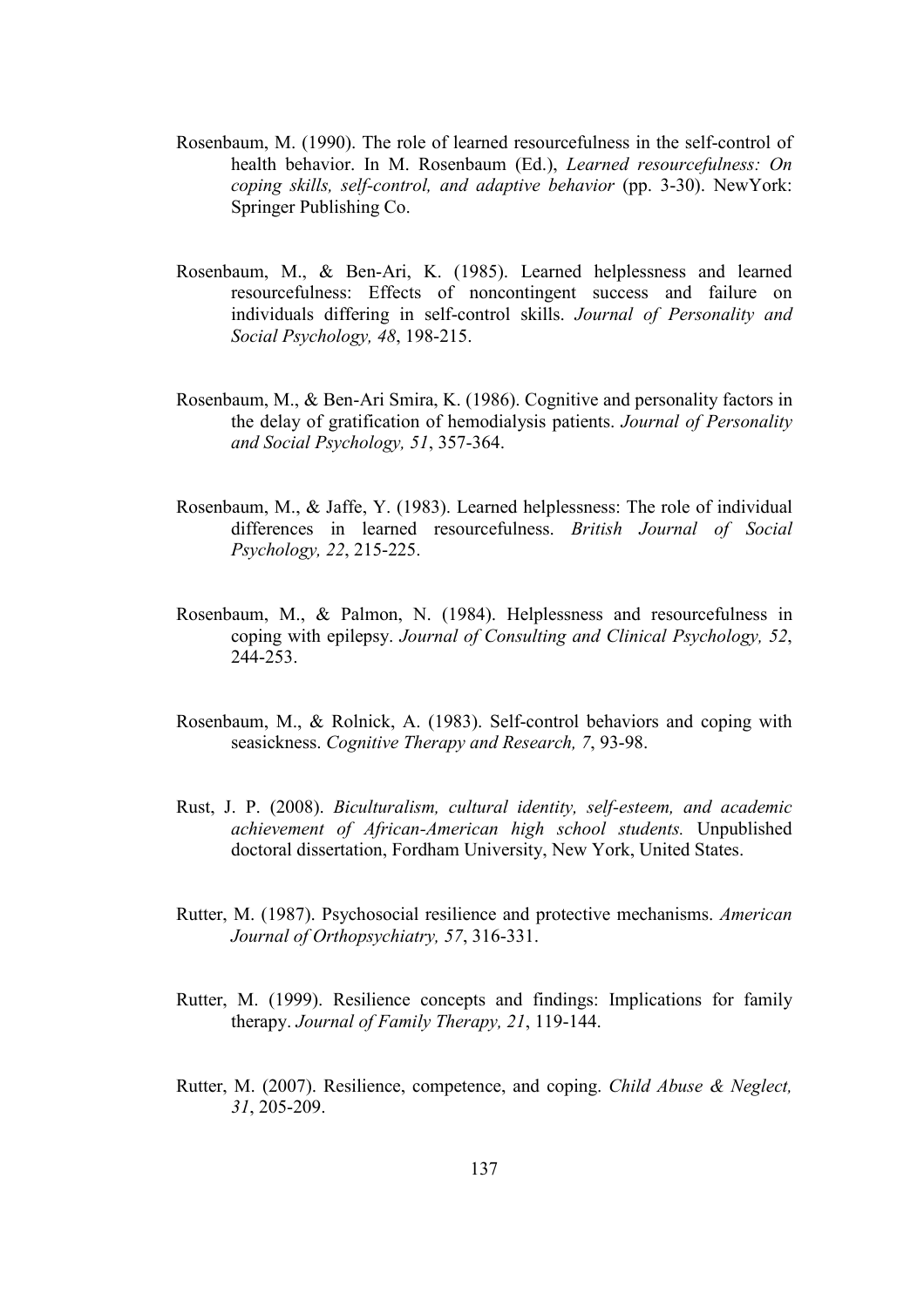- Sabatelli, R. M., & Anderson, S. A. (1991). Family system dynamics, peer relationships, and adolescents' psychological adjustment. Family Relations, 40, 363-369.
- Sakızlıoğlu, B. E. (2003). Üniversite seçme sınavına hazırlanan öğrencilerin yaşadıkları sınav kaygısı ile aile işlevleri arasındaki ilişkiler [The relationship between test anxiety and family functions among students preparing for university entrance examination]. Unpublished master's thesis, Dokuz Eylül University, İzmir, Turkey.
- Santrock, J. W. (2005). Adolescence. Boston: McGraw-Hill.
- Sarason, I. G., & Sarason, B. R. (1982). Concomitants of social support: Attitudes, personality characteristics, and life experiences. Journal of Personality, 50, 331-344.
- Sarıcı, S. (1999). Üniversite öğrencilerinin öğrenilmiş güçlülük düzeyleri, ben durumları ve sosyo-ekonomik düzeyleri aralarındaki ilişkiler [The relationships among learned resourcefulness, ego status, and socioeconomic levels of university students]. Unpublished master's thesis, Atatürk University, Erzurum, Turkey.
- Sayar, M. (2006). A longitudinal study of the relationship between perceived social support and psychological well-being of adolescents from low socioeconomic status. Unpublished master's thesis, Boğaziçi University, İstanbul, Turkey.
- Schoon, I. (2006). Risk and resilience: Adaptations in changing times. Cambridge: Cambridge University Press.
- Schoon, I., & Bynner, J. (2003). Risk and resilience in the life course: Implications for interventions and social policies. Journal of Youth Studies, 6, 21-31.
- Schoon, I., & Parsons, S. (2002). Competence in the face of adversity: The influence of early family environment and long-term consequences. Children & Society Volume, 16, 260-272.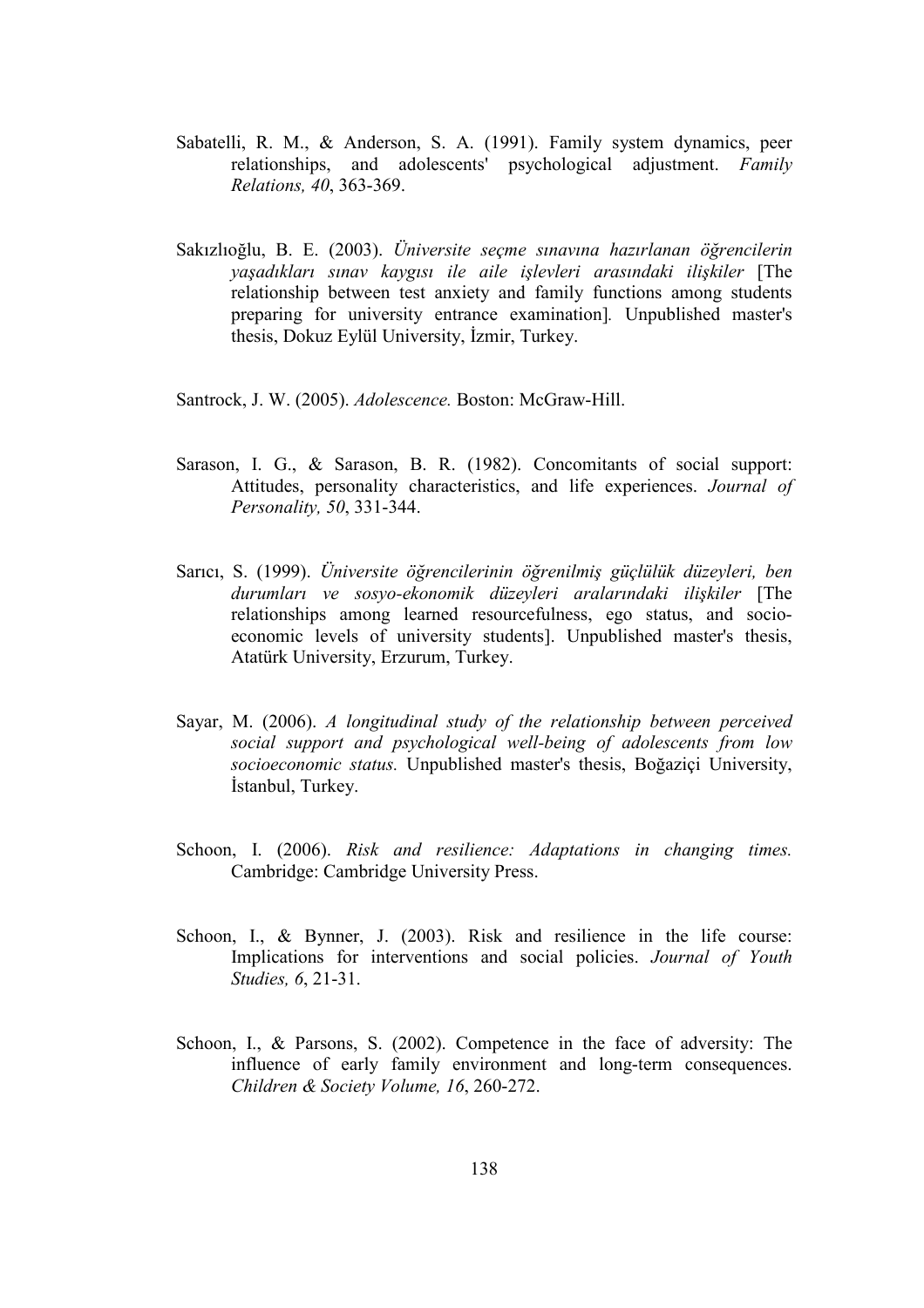- Seccombe, K. (2002). "Beating the odds" versus "changing the odds": Poverty, resilience, and family policy. Journal of Marriage and Family, 64, 384- 394.
- Seligman, M. E. P., & Csikszentmihalyi, M. (2000). Positive psychology: An introduction. American Psychologist, 55, 5-14.
- Siqueira, L. M., & Diaz, A. (2004). Fostering resilience in adolescent females. The Mount Sinai Journal of Medicine, 71, 148-154.
- Siva, A. N. (1991). Infertilitede stresle başetme, öğrenilmiş güçlülük ve depresyonun incelenmesi [The examination of coping with stress, learned resourcefulness, and depression in infertility]. Unpublished doctoral dissertation, Hacettepe University, Ankara, Turkey.
- Smith, C., & Carlson, B. E. (1997). Stress, coping, and resilience in children and youth. Social Service Review, 71, 231-256.
- Smith, T., & Renk, K. (2007). Predictors of academic-related stress in college students: An examination of coping, social support, parenting, and anxiety. NASPA Journal, 44, 405-431.
- Smokowski, P. R., Reynolds, A. J., & Bezruczko, N. (1999). Resilience and protective factors in adolescence: An autobiographical perspective from disadvantaged youth. Journal of School Psychology, 37, 425-448.
- Song, M. (2003). Two studies on the Resilience Inventory (RI): Toward the goal of creating a culturally sensitive measure of adolescence resilience. Unpublished doctoral dissertation, Harvard University, Massachusetts, United States .
- Soylu, Ö. (2002). Üniversite sınavına hazırlanan öğrencilerin ailelerinden sosyal destek algılayıp-algılamama durumlarına göre psikolojik belirtiler yönünden incelenmesi [The analysis of psychological symptoms in students preparing for university entrance in terms of perceived familial social support]. Unpublished master's thesis, Çukurova University, Adana, Turkey.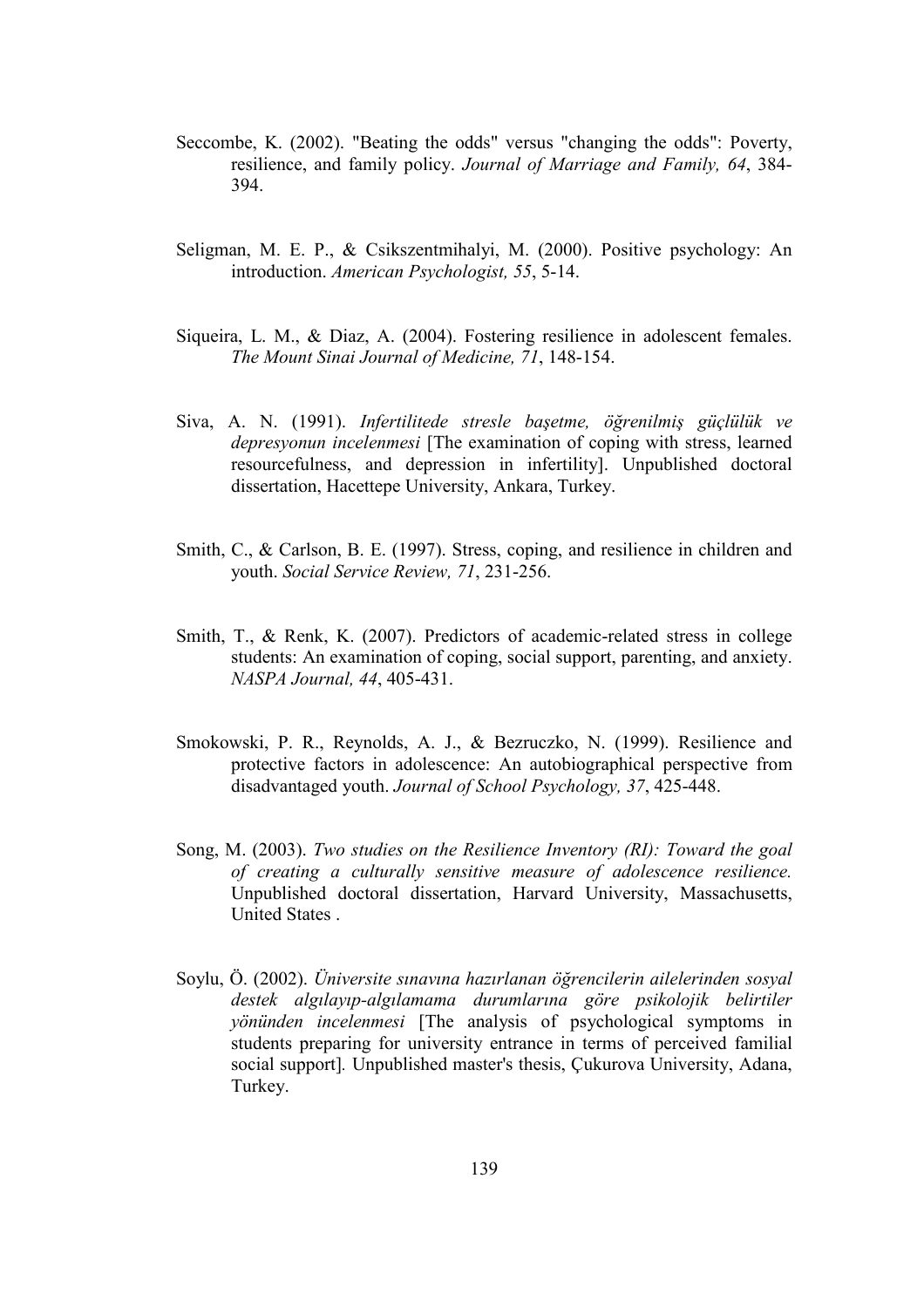- Stein, H., Fonagy, P., Ferguson, K. S., & Wisman, M. (2000). Lives through time: An ideographic approach to the study of resilience. Bulletin of the Menninger Clinic, 64, 281-305.
- Steinhardt, M., & Dolbier, C. (2008). Evaluation of a resilience intervention to enhance coping strategies and protective factors and decrease symptomatology. Journal of American College Health, 56, 445-453.
- Stevens, J. (1992). Applied multivariate statistics for the social sciences (2nd edition). Hillsdale, NJ: Erlbaum.
- Stice, E., Ragan, J., & Randall, P. (2004). Prospective relations between social support and depression: Differential direction of effects for parent and peer support? Journal of Abnormal Psychology, 113, 155-159.
- Strümpfer, D. J. W. (2003). Resilience and burnout: A stitch that could save nine. South African Journal of Psychology, 33, 69-79.
- Şahin, D., & Berkem-Güvenç, G. (1996). Ergenlerde aile algısı ve benlik algısı [The family perception and the self perceptions of adolescents]. Türk Psikoloji Dergisi, 11, 22-32.
- Tabachnick, B. G., & Fidell, L. S. (2001). Using multivariate statistics (4th edition). Boston: Allyn & Bacon.
- Tardy, C. H. (1985). Social support measurement. American Journal of Community Psychology, 13, 187-202.
- Tedeschi, R. G., & Kilmer, R. P. (2005). Assessing strengths, resilience, and growth to guide clinical interventions. Professional Psychology: Research and Practice, 36, 230-237.
- Terzi, Ş. (2006). Kendini Toparlama Gücü Ölçeği'nin uyarlanması [Adaptation of the Resilience Scale]. Türk Psikolojik Danışma ve Rehberlik Dergisi, 26, 77-86.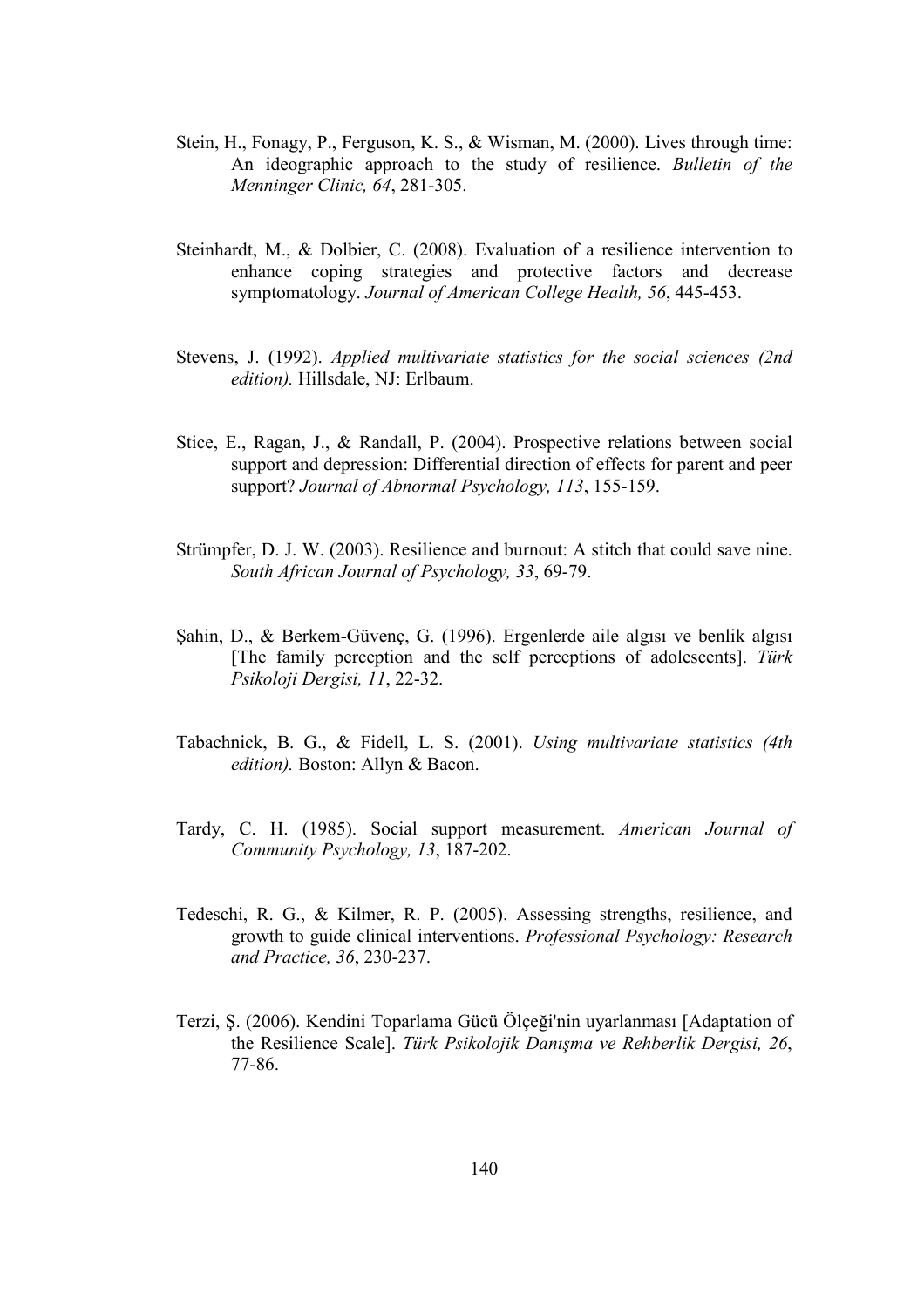- Terzi-Ünsal, S., & Kapçı, E. G. (2005). Risk factors for suicidal behavior: Psychosocial risk models with Turkish adolescents. Social Behavior and Personality, 33, 593-608.
- Tiét, Q. Q., & Huizinga, D. (2002). Dimensions of the construct of resilience and adaptation among inner-city youth. Journal of Adolescent Research, 17, 260-276.
- Tugade, M. M., & Fredrickson, B. L. (2004). Resilient individuals use positive emotions to bounce back from negative emotional experiences. Journal of Personality and Social Psychology, 86, 320-333.
- Tusaie, K., & Dyer, J. (2004). Resilience: A historical review of the construct. Holistic Nursing Practice, 18, 3-10.
- Türkel, Y. D. (2006). The relationship between parenting style and learned resourcefulness. Unpublished master's thesis, Middle East Technical University, Ankara, Turkey.
- Türkel, Y. D., & Tezer, E. (2008). Parenting styles and learned resourcefulness of Turkish adolescents. Adolescence, 43, 143-152.
- Uçman, P. (1990). Ülkemizde çalışan kadınlarda stresle başa çıkma ve psikolojik rahatsızlıklar [Coping with stress and psychological symptoms among working women in our country]. Psikoloji Dergisi, 7, 58-72.
- Weisenberg, M., Wolf, Y., Mittwoch, T., & Mikulincer, M. (1990). Learned resourcefulness and perceived control of pain: A preliminary examination of construct validity. Journal of Research in Personality, 24, 101-110.
- Wenzel, S. L. (1992). Length of time spent homeless: Implications for employment of homeless persons. Journal of Community Psychology, 20, 57-71.
- Werner, E. E. (1995). Resilience in development. Current Directions in Psychological Science, 4, 81-85.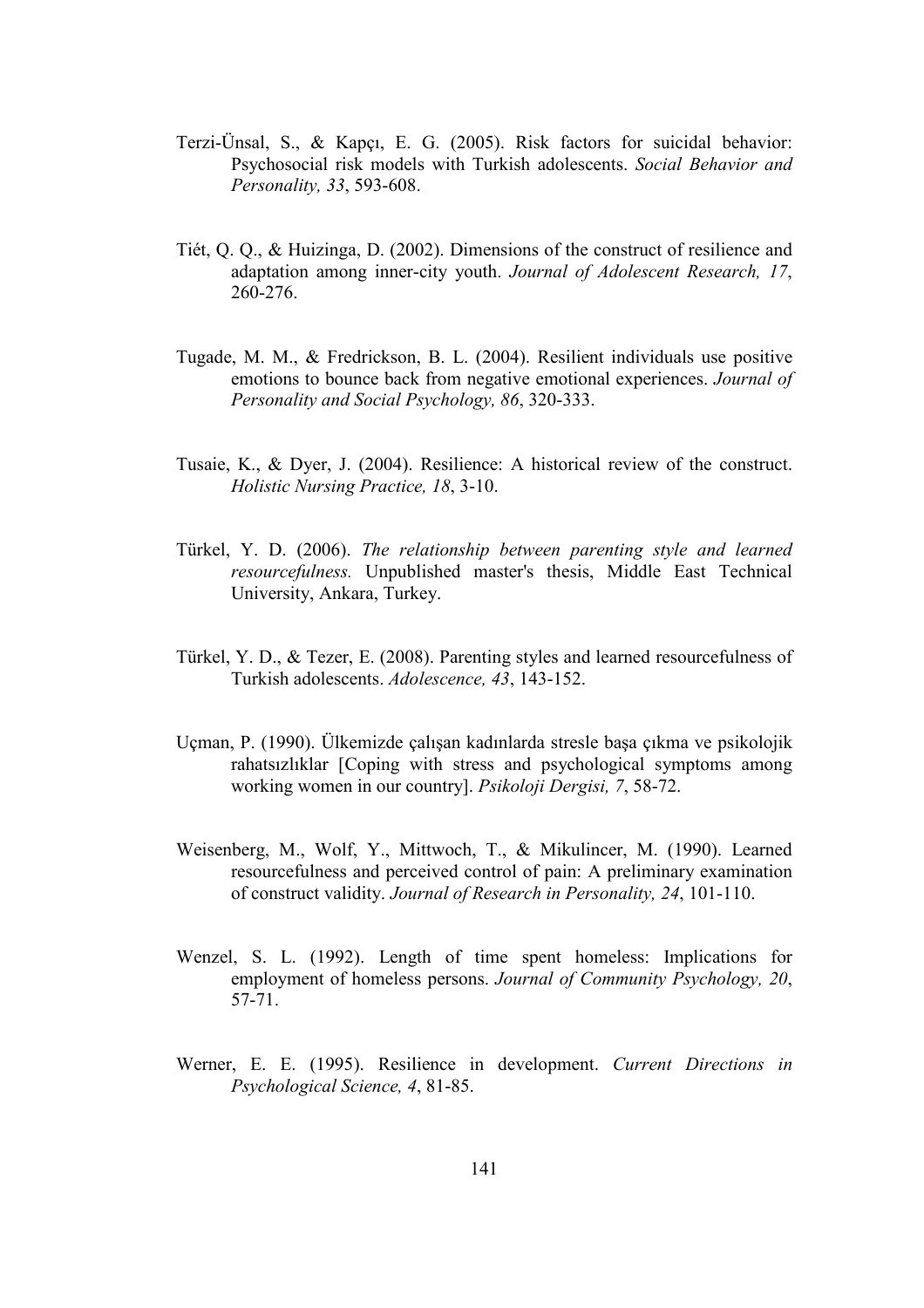- Werner, E. E., & Smith, R. S. (1982). Vulnerable but invincible: A longitudinal study of resilient children and youth. New York: McGraw-Hill.
- Werner, E. E., & Smith, R. S. (1992). Overcoming the odds: High risk children from birth to adulthood. Ithaca, NY: Cornell University Press.
- Werner, E. E., & Smith, R. S. (2001). Journeys from childhood to midlife: Risk, resilience, and recovery. Ithaca, NY: Cornell University Press.
- Wight, R. G., Botticello, A. L., & Aneshensel, C. S. (2006). Socioeconomic context, social support, and adolescent mental health: A multilevel investigation. Journal of Youth and Adolescence, 35, 115-126.
- Wright, M. O., & Masten, A. S. (2005). Resilience processes in development: Fostering positive adaptation in the context of adversity. In S. Goldstein, & R. B. Brooks (Eds.), Handbook of resilience in children (pp. 17-37). New York: Kluwer Academic/Plenum Publishers.
- Yarcheski, A., Mahon, N. E., & Yarcheski, T. J. (2001). Social support and wellbeing in early adolescents. Clinical Nursing Research, 10, 163-181.
- Yıldırım, A. (1997). Gender role influences on Turkish adolescents' self-identity. Adolescence, 32, 217-231.
- Yıldırım, İ. (2004). Depresyonun yordayıcısı olarak sınav kaygısı, gündelik sıkıntılar ve sosyal destek [Test anxiety, daily hassles, and social support as predictors of depression]. Hacettepe Üniversitesi Eğitim Fakültesi Dergisi, 27, 241-250.
- Yıldırım, İ., & Ergene, T. (2003). Lise son sınıf öğrencilerinin akademik başarılarının yordayıcısı olarak sınav kaygısı, boyun eğici davranışlar ve sosyal destek [Social support, submissive acts, and test anxiety as predictors of academic achievement among high school students]. Hacettepe Üniversitesi Eğitim Fakültesi Dergisi, 25, 224-234.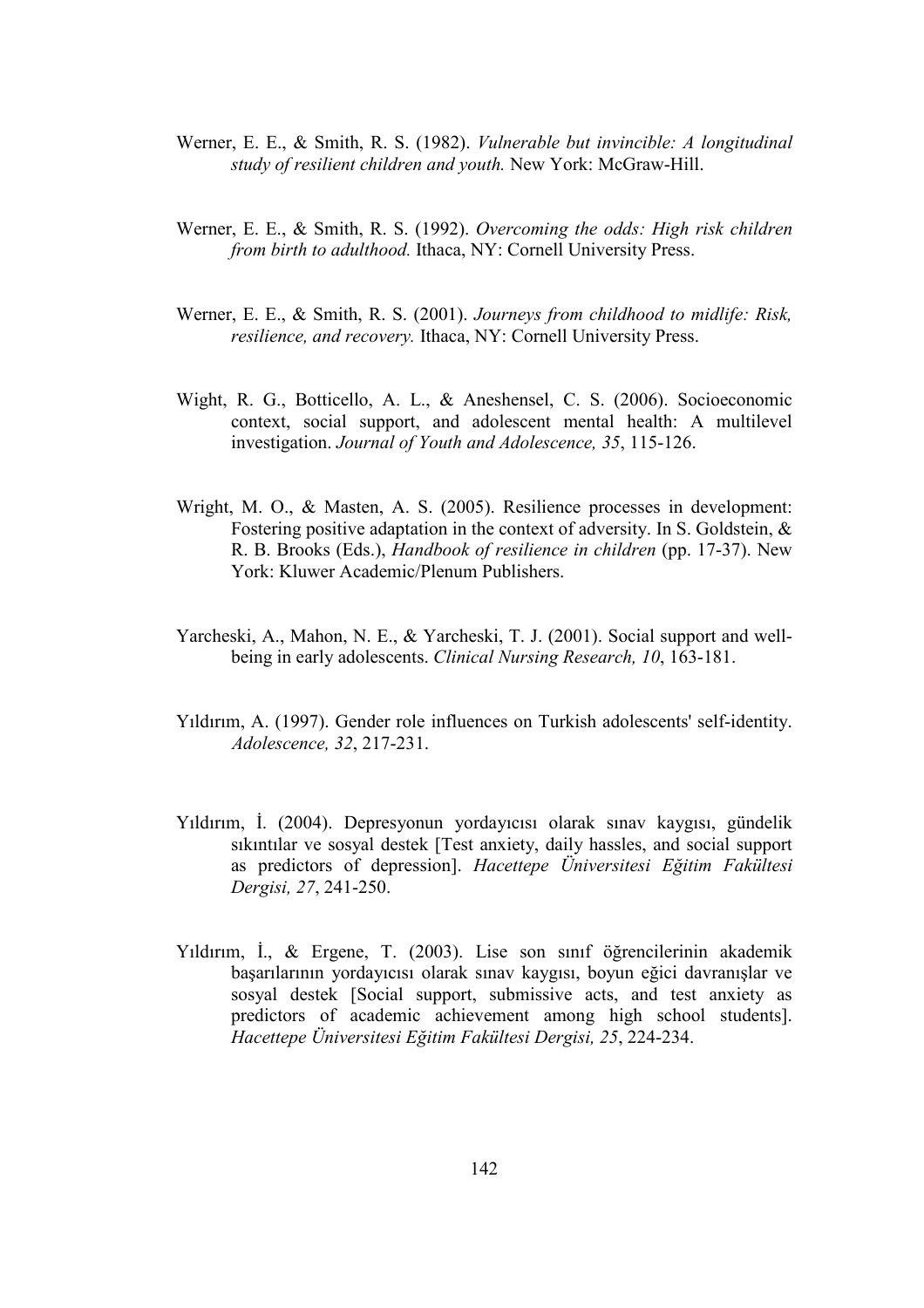- Yıldız, Ç. (1997). Yüksek ve düşük öğrenilmiş güçlülük düzeyine sahip bireylerin başarı ya da başarısızlık durumlarına ilişkin nedensel yüklemeler [The causal attributions of individuals with high and low resourcefulness in terms of their success or failure situation]. Unpublished master's thesis, Hacettepe University, Ankara, Turkey.
- Yılmaz, N. E. (1993). Üniversite öğrencilerinde stres düzeyleri, psikopatoloji ve stresle başa çıkma [Stress levels, psychopathology, and coping with stress in university students]. Unpublished master's thesis, Hacettepe University, Ankara, Turkey.
- Zauszniewski, J. A., & Chung, C. (2001). Resourcefulness and health practices of diabetic women. Research in Nursing & Health, 24, 113-121.
- Zauszniewski, J. A., Chung, C., & Krafcik, K. (2001). Social cognitive factors predicting the health of elders. Western Journal of Nursing Research, 23, 490-503.
- Zimet, G. D., Dahlem, N. W., Zimet, S. G., & Farley, G. K. (1988). The Multidimensional Scale of Perceived Social Support. Journal of Personality Assessment, 52, 30-41.
- Zimet, G. D., Powell, S. S., Farley, G. K., Werkman, S., & Berkoff, K. A. (1990). Psychometric characteristics of the Multidimensional Scale of Perceived Social Support. Journal of Personality Assessment, 55, 610-617.
- Zlotogorski, Z., Tadmor, O., Duniec, E., Rabinowitz, R., & Diamant, Y. (1995). Anxiety levels of pregnant women during ultrasound examination: Coping styles, amount of feedback and learned resourcefulness. Ultrasound in Obstetrics and Gynecology, 6, 425-429.
- Zuckerman, N. F. (2003). The correlation between reading women's magazines and adolescent girls' body image. Unpublished doctoral dissertation, Columbia University Teachers College, New York, United States.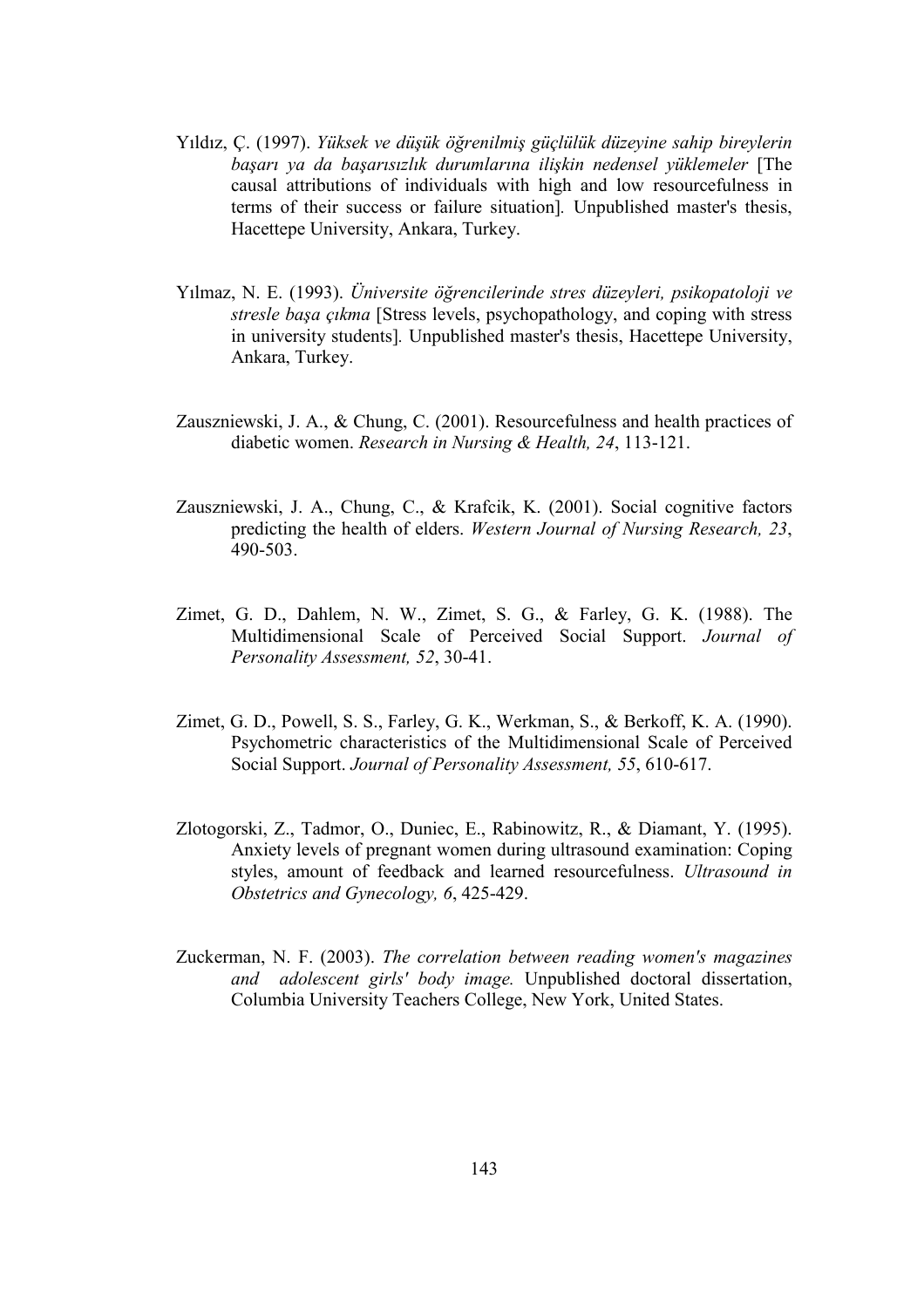### APPENDIX A

# DEMOGRAFİK VERİ FORMU

Sayın Katılımcı,

Bu çalışma, Orta Doğu Teknik Üniversitesi, Eğitim Bilimleri Bölümü, Psikolojik Danışmanlık ve Rehberlik Programı yüksek lisans öğrencisi Burcu Dayıoğlu tarafından, Yrd. Doç. Dr. Zeynep Hatipoğlu Sümer danışmanlığında yürütülen yüksek lisans tez çalışması kapsamında gerçekleştirilmektedir. Çalışmanın amacı, üniversite sınavına hazırlanan gençlerin psikolojik sağlamlık düzeylerini belirlemede kişisel ve çevresel bazı değişkenlerin rolü ile ilgili bilgi toplamaktır. Anketlerdeki soruların doğru ya da yanlış cevapları yoktur. Anketlerde, vereceğiniz bilgilerde samimi olmanız araştırma amaçları açısından çok önemlidir. Sizden beklenen, her bölümün başındaki açıklamaları dikkatlice okuyarak, soruları size en uygun şekilde yanıtlamanız ve yanıtsız soru bırakmamanızdır.

Anketlerde, sizden kimlik belirleyici hiçbir bilgi istenmemektedir. Verdiğiniz bilgiler tamamen gizli tutulacak, sadece araştırmacı tarafından değerlendirilecek ve elde edilecek bilgiler yalnızca araştırma amaçları dahilinde kullanılacaktır.

Çalışmaya katılım, tamamen gönüllülük esasına dayanmaktadır. Anketlerde sizi rahatsız edecek sorular bulunmamaktadır. Ancak, katılım sırasında herhangi bir rahatsızlık hissettiğinizde, yanıtlama işini yarıda bırakıp çıkmakta serbestsiniz. Böyle bir durumda anketleri uygulayan kişiye, anketi tamamladığınızı söylemek yeterli olacaktır. Katılımınız sonunda, bu çalışma ile ilgili sorularınız cevaplanacaktır.

Bu çalışmaya katılımınız ve desteğiniz için teşekkür ederim.

144 Arş. Gör. Burcu Dayıoğlu, Orta Doğu Teknik Üniversitesi, Psikolojik Danışmanlık ve Rehberlik Programı.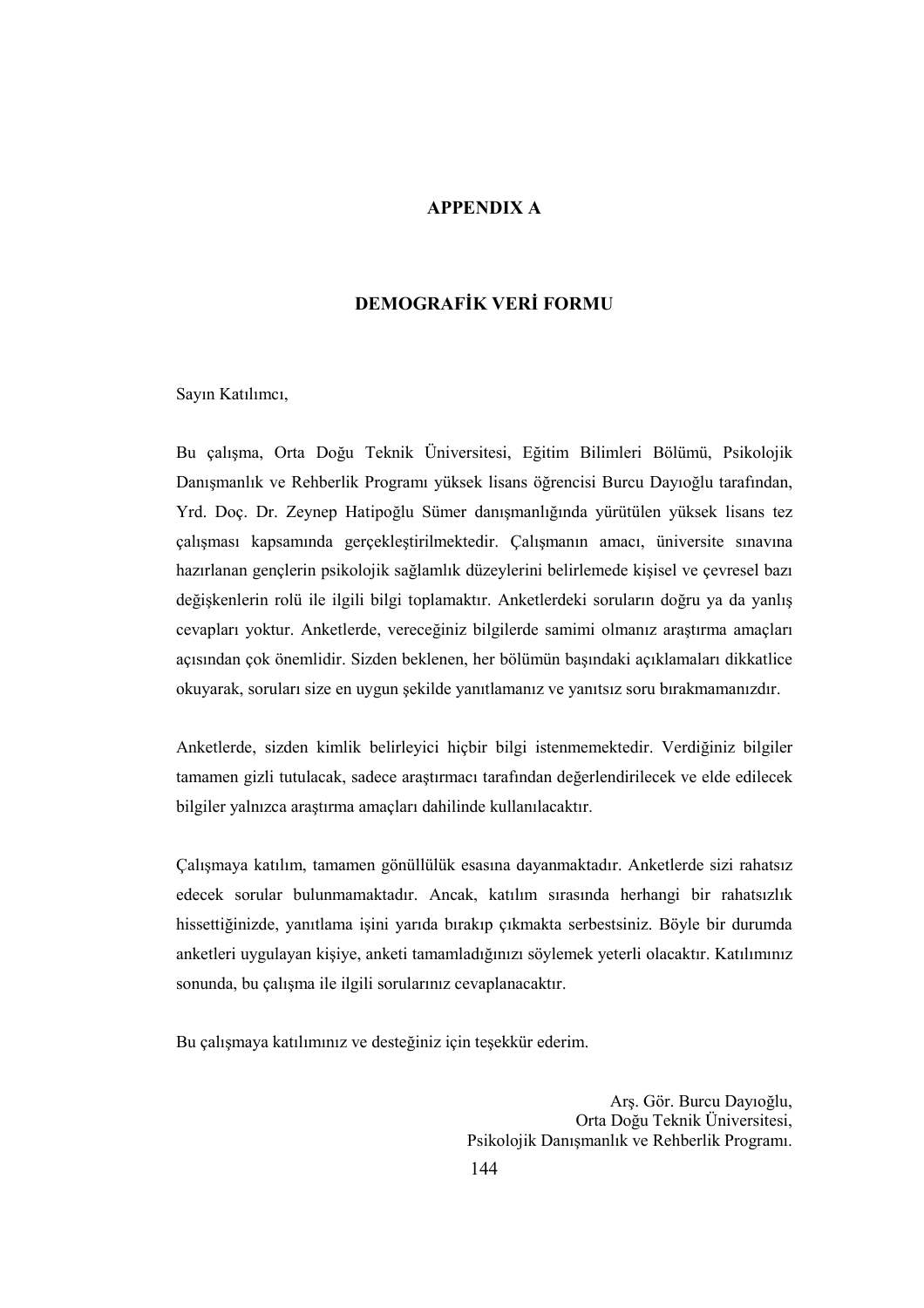Çalışma hakkında daha fazla bilgi almak ve bu çalışmayla ilgili sorularınız için:

Burcu Dayıoğlu (Orta Doğu Teknik Üniversitesi, Psikolojik Danışmanlık ve Rehberlik Programı, e-posta: dburcu@metu.edu.tr Tel: 0 312 210 40 45) ile iletişim kurabilirsiniz.

Bu çalışmaya tamamen gönüllü olarak katılıyorum ve istediğim zaman yarıda kesip çıkabileceğimi biliyorum. Verdiğim bilgilerin bilimsel amaçlı yayımlarda kullanılmasını kabul ediyorum. (Formu doldurup imzaladıktan sonra uygulayıcıya geri veriniz).

Tarih İmza

----/----/-----

1. Cinsiyetiniz: Kız ( ) Erkek ( ) **2.** Yaşınız:  $($ 3. Mezun olunacak/olunan alan: Türkçe-Matematik ( ) Fen ( ) Sosyal ( ) Yabancı Dil ( ) Diğer (lütfen belirtiniz): ....................... 4. Mezun olunacak/olunan lise: Lise ( ) Süper Lise ( ) Anadolu Lisesi ( ) Fen Lisesi ( ) Özel Okul ( ) Diğer: ..................... 5. Üniversite sınavına kaçıncı kez giriyorsunuz?

İlk kez ( ) İkinci kez ( ) Üçüncü kez ( ) Diğer (lütfen belirtiniz): ............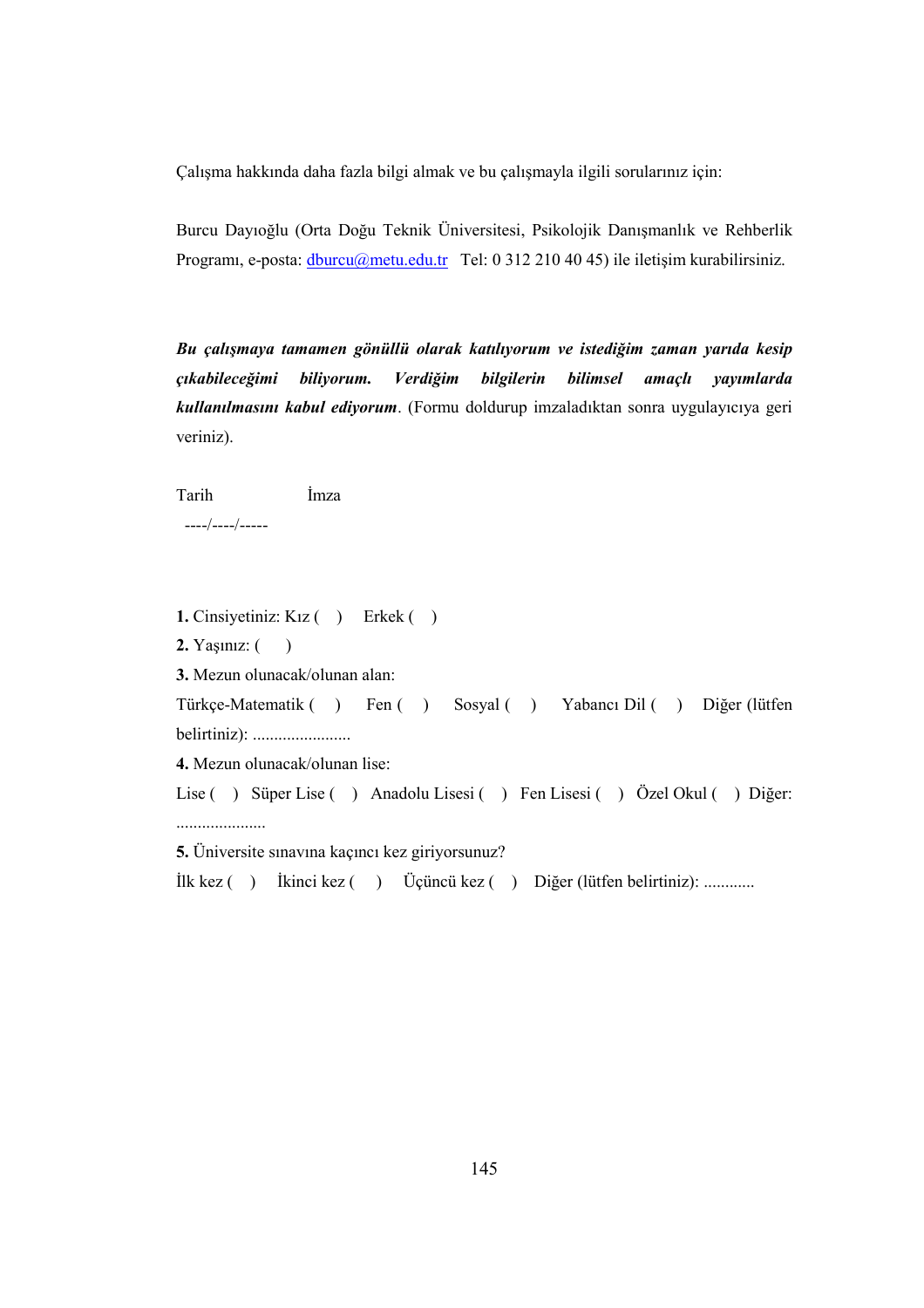## APPENDIX B

# ROSENBAUM'UN ÖĞRENİLMİŞ GÜÇLÜLÜK ÖLÇEĞİ

Aşağıda, kötü bir durum ya da olayla karşılaşıldığında kişilerin neler yapabileceğini anlatan 36 ifade vardır. Lütfen her maddeyi dikkatle okuyarak o maddede yer alan ifadenin size ne derece uygun olduğuna veya olmadığına karar veriniz. Verdiğiniz karara göre her bir ifadenin yanındaki ölçeği dikkate alarak sizin için en uygun olan kutucuğa (X) işareti koyunuz. Lütfen hiçbir cümleyi yanıtsız bırakmayınız.

|                                                                                                            | Hiç tanımlamıyor | Biraz tanımlıyor | İyi tanımlıyor | Oldukça iyi tanımlıyor | Çok iyi tanımlıyor |
|------------------------------------------------------------------------------------------------------------|------------------|------------------|----------------|------------------------|--------------------|
| 1. Sıkıcı bir iş yaparken işin en az sıkıcı yanını ve bitirdiğimde elde<br>edeceğim kazancı düşünürüm.     |                  |                  |                |                        |                    |
| 2. Beni bunaltan bir iş yapmak zorunda olduğumda, bunaltımı nasıl<br>yenebileceğimi hayal eder, düşünürüm. |                  |                  |                |                        |                    |
| 3. Duygularımı düşüncelerime göre değiştirebilirim.                                                        |                  |                  |                |                        |                    |
| 4. Sinirlilik ve gerginliğimi yardım almadan yenmek bana zor gelir.                                        |                  |                  |                |                        |                    |
| 5. Kendimi bedbin (üzüntülü) hissettiğimde hoş olayları düşünmeye<br>çalışırım.                            |                  |                  |                |                        |                    |
| 6. Geçmişte yaptığım hataları düşünmekten kendimi alamam.                                                  |                  |                  |                |                        |                    |
| 7. Güç bir sorunla karşılaştığımda düzenli bir biçimde çözüm yolları<br>ararım.                            |                  |                  |                |                        |                    |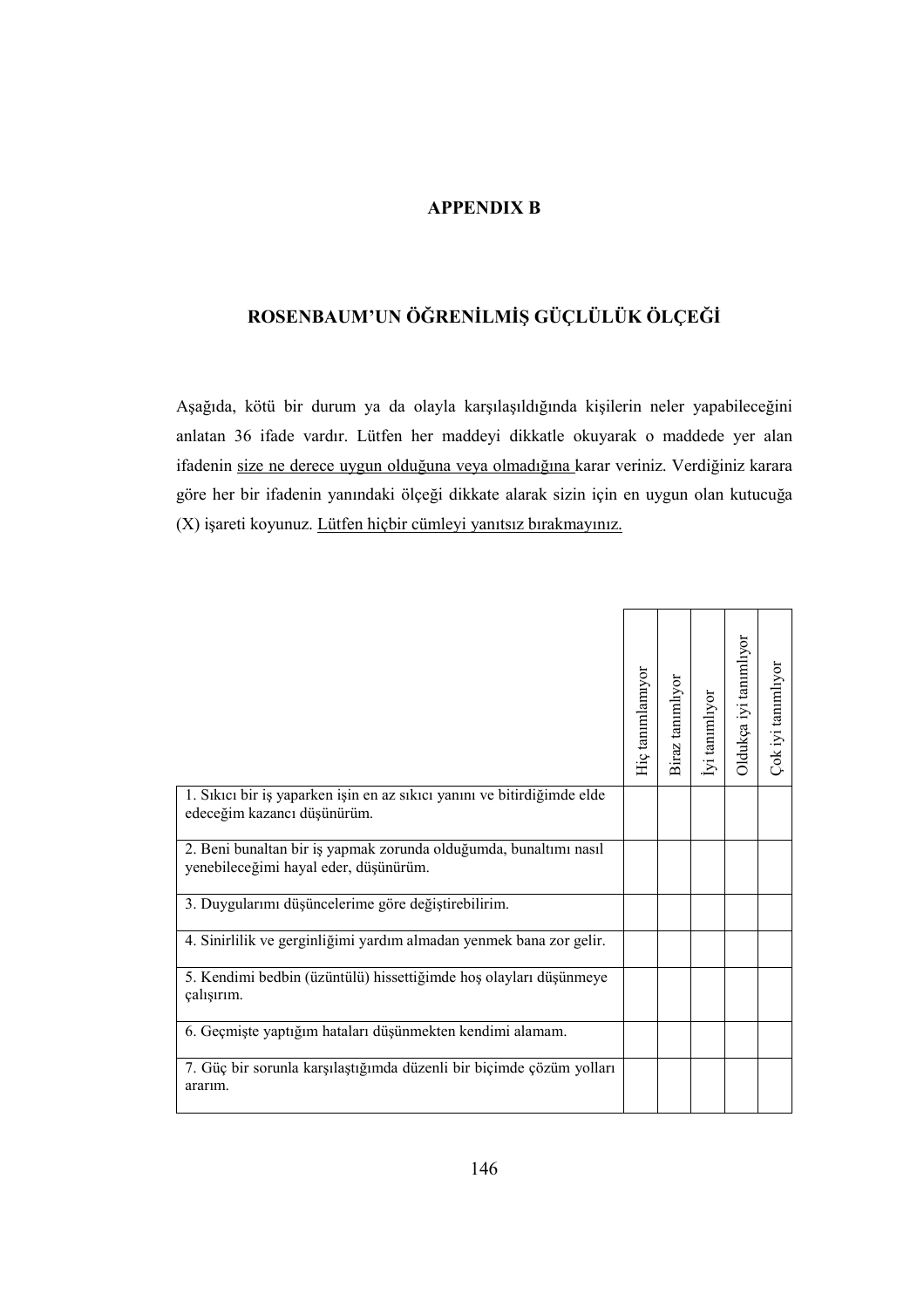|                                                                                                                     | Hiç tanımlamıyor | Biraz tanımlıyor | İyi tanımlıyor | Oldukça iyi tanımlıyor | Çok iyi tanımlıyor |
|---------------------------------------------------------------------------------------------------------------------|------------------|------------------|----------------|------------------------|--------------------|
| 8. Birisi beni zorlarsa işimi daha çabuk yaparım.                                                                   |                  |                  |                |                        |                    |
| 9. Zor bir karar vereceksem bütün bilgiler elimde olsa bile bu kararı<br>ertelerim.                                 |                  |                  |                |                        |                    |
| 10. Okuduğum şeye kendimi veremediğimi farkettiğim zaman,<br>dikkatimi toplamak için yollar ararım.                 |                  |                  |                |                        |                    |
| 11. Çalışmayı planladığımda, işimle ilgili olmayan herşeyi ortadan<br>kaldırırım.                                   |                  |                  |                |                        |                    |
| 12. Kötü bir huyumdan vazgeçmek istediğimde, bu huyumu devam<br>ettiren nedir diye araştırırım.                     |                  |                  |                |                        |                    |
| 13. Beni sıkan düşünce karşısında, güzel şeyler düşünmeye çalışırım.                                                |                  |                  |                |                        |                    |
| 14. Günde iki paket sigara içiyor olsam, sigarayı bırakmak için<br>muhtemelen başkasının yardımına ihtiyaç duyarım. |                  |                  |                |                        |                    |
| 15. Kendimi kötü hissettiğimde neşeli görünmeye çalışarak ruh<br>halimi değiştiririm.                               |                  |                  |                |                        |                    |
| 16. Kendimi sinirli ve gergin hissettiğimde, sakinleştirici ilacım<br>varsa bir tane alırım.                        |                  |                  |                |                        |                    |
| 17. Bedbin (üzüntülü) olduğumda, kendimi hoşlandığım şeylerle<br>uğraşmaya zorlarım.                                |                  |                  |                |                        |                    |
| 18. Hemen yapabilecek durumda bile olsam, hoşlanmadığım işleri<br>geciktiririm.                                     |                  |                  |                |                        |                    |
| 19. Bazı kötü huylarımdan vazgeçebilmem için başkalarının<br>yardımına ihtiyaç duyarım.                             |                  |                  |                |                        |                    |
| 20. Oturup belli bir işi yapmam güç geldiğinde, başlayabilmek için<br>değişik yollar ararım.                        |                  |                  |                |                        |                    |
| 21. Beni kötümser yapsa da gelecekte olabilecek bütün felaketleri<br>düşünmekten kendimi alamam.                    |                  |                  |                |                        |                    |
| 22. Önce yapmam gereken işi bitirip daha sonra gerçekten<br>hoşlandığım işlere başlamayı tercih ederim.             |                  |                  |                |                        |                    |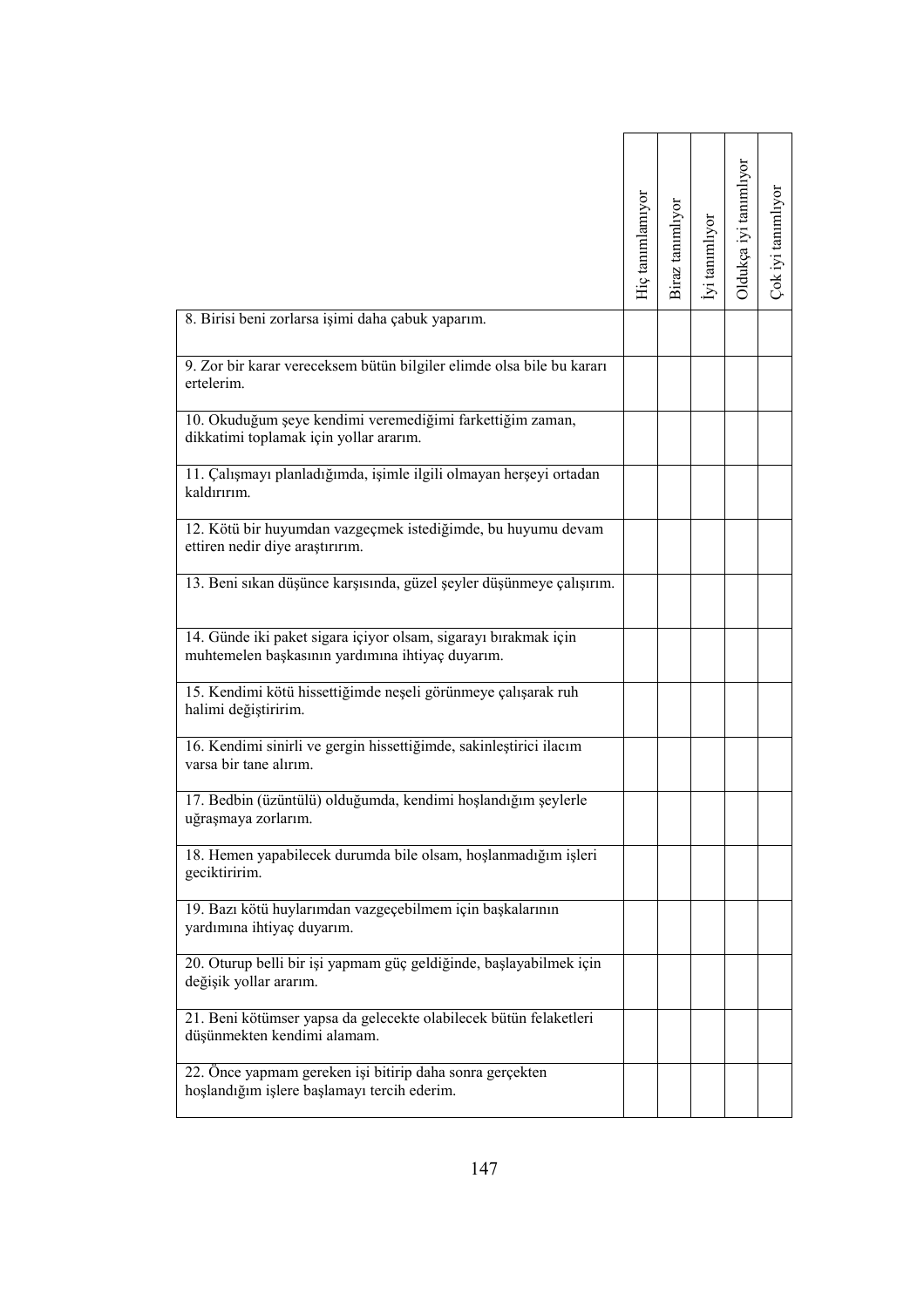|                                                                                                                                                              | Hiç tanımlamıyor | Biraz tanımlıyor | lyi tanımlıyor | Oldukça iyi tanımlıyor | Çok iyi tanımlıyor |
|--------------------------------------------------------------------------------------------------------------------------------------------------------------|------------------|------------------|----------------|------------------------|--------------------|
| 23. Bedenimin herhangi bir yerinde ağrı hissettiğimde bunu dert<br>etmemeye çalışırım.                                                                       |                  |                  |                |                        |                    |
| 24. Kötü bir huyumu yendiğimde, kendime olan güvenim artar.                                                                                                  |                  |                  |                |                        |                    |
| 25. Başarısızlıkla birlikte gelen kötü duyguları yenmek için, sık sık<br>kendime bunun bir felaket olmadığını ve bir şeyler yapabileceğimi<br>telkin ederim. |                  |                  |                |                        |                    |
| 26. Kendimi patlayacakmış gibi hissettiğimde, "dur, bir şey<br>yapmadan önce düşün" derim.                                                                   |                  |                  |                |                        |                    |
| 27. Birine çok öfkelensem bile davranışlarımı kontrol ederim.                                                                                                |                  |                  |                |                        |                    |
| 28. Genellikle bir karar vereceğim zaman, ani kararlar yerine, bütün<br>ihtimalleri göz önüne alarak sonuca varmaya çalışırım.                               |                  |                  |                |                        |                    |
| 29. Acilen yapılması gereken şeyler olsa bile, önce yapmaktan<br>hoşlandığım şeyleri yaparım.                                                                |                  |                  |                |                        |                    |
| 30. Önemli bir işi elimde olmayan nedenlerle geciktirdiğimde, kendi<br>kendime sakin olmayı telkin ederim.                                                   |                  |                  |                |                        |                    |
| 31. Bedenimde bir ağrı hissettiğim zaman, ağrıdan başka şeyler<br>düşünmeye çalışırım.                                                                       |                  |                  |                |                        |                    |
| 32. Yapılacak çok şey olduğunda genellikle bir plan yaparım.                                                                                                 |                  |                  |                |                        |                    |
| 33. Kısıtlı param olduğunda kendime bir bütçe yaparım.                                                                                                       |                  |                  |                |                        |                    |
| 34. Bir iş yaparken dikkatim dağılırsa işi küçük bölümlere ayırırım.                                                                                         |                  |                  |                |                        |                    |
| 35. Sık sık beni rahatsız eden nahoş düşünceleri yenemediğim olur.                                                                                           |                  |                  |                |                        |                    |
| 36. Aç olduğum halde, yemek yeme imkanım yoksa, ya açlığımı<br>unutmaya, ya da tok olduğumu düşünmeye çalışırım.                                             |                  |                  |                |                        |                    |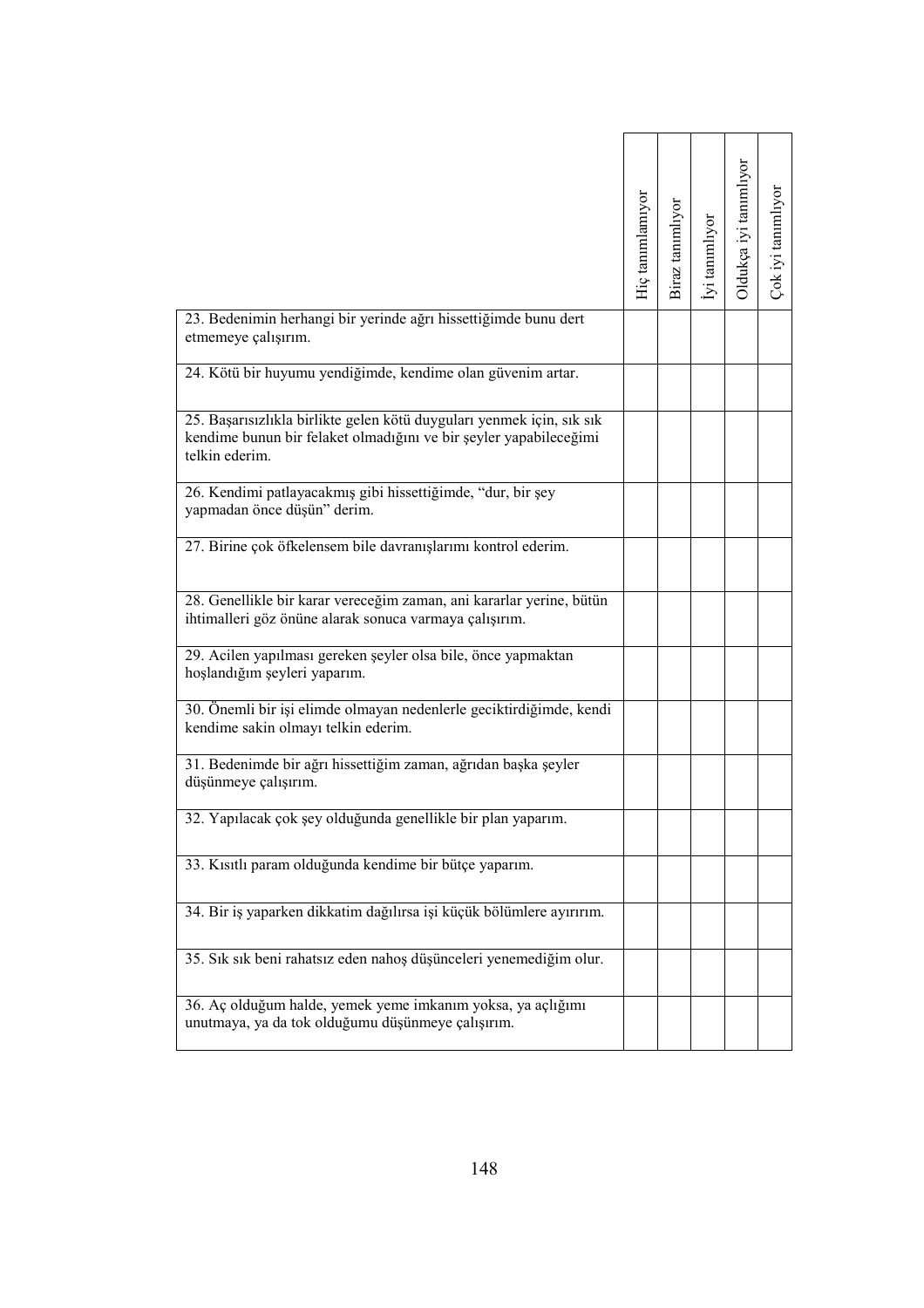### APPENDIX C

# ÇOK BOYUTLU ALGILANAN SOSYAL DESTEK ÖLÇEĞİ

Aşağıda 12 cümle ve her bir cümle altında da yanıtlarınızı işaretlemeniz için 1' den 7' ye kadar rakamlar verilmiştir. Her cümlede söylenenin sizin için ne kadar doğru olduğunu veya olmadığını belirtmek için, o cümle altındaki rakamlardan yalnız bir tanesini daire içine alarak işaretleyiniz. Bu şekilde 12 cümlenin her birine bir işaret koyarak yanıtlarınızı veriniz. Lütfen hiçbir cümleyi yanıtsız bırakmayınız. Sizin için en uygun olan rakamı işaretleyiniz.

1. Ailem (örneğin: annem, babam, kardeş/lerim) bana gerçekten yardımcı olmaya çalışır. Kesinlikle hayır  $\begin{array}{|c|c|c|c|c|c|c|c|c|} \hline 1 & 2 & 3 & 4 & 5 & 6 & 7 & \text{Kesinlikle evet} \ \hline \end{array}$ 

<sup>2.</sup> İhtiyacım olan duygusal yardımı ve desteği ailemden (örneğin: annemden, babamdan, kardeşlerimden) alırım. Kesinlikle hayır  $\begin{array}{|c|c|c|c|c|c|c|c|c|} \hline \end{array}$  Kesinlikle evet

| 3. Arkadaslarım bana gerçekten yardımcı olmaya çalışırlar. |  |  |  |                 |
|------------------------------------------------------------|--|--|--|-----------------|
| Kesinlikle havır                                           |  |  |  | Kesinlikle evet |

4. İşler kötü gittiğinde arkadaşlarıma güvenebilirim. Kesinlikle hayır  $\begin{array}{|c|c|c|c|c|c|c|c|c|} \hline \end{array}$  Kesinlikle evet

5. Ailem ve arkadaşlarım dışında olan ve ihtiyacım olduğunda yanımda olan bir insan (örneğin: öğretmen, psikolojik danışman, rehber öğretmen, flört, komşu, akraba, doktor vb.) var.

|  | Kesinlikle havir |  |  |  |  |  |  |  | Kesinlikle evet |
|--|------------------|--|--|--|--|--|--|--|-----------------|
|--|------------------|--|--|--|--|--|--|--|-----------------|

6. Ailem ve arkadaşlarım dışında olan ve sevinç ve kederlerimi paylaşabileceğim bir insan (örneğin: öğretmen, psikolojik danışman, rehber öğretmen, flört, komşu, akraba, doktor vb.) var.

| Kesinlikle havir                                                                  |  |  |  | Kesinlikle evet |
|-----------------------------------------------------------------------------------|--|--|--|-----------------|
| 7. Sorunlarımı ailemle (örneğin: annemle, babamla, kardes/lerimle) konusabilirim. |  |  |  |                 |
| Kesinlikle havır                                                                  |  |  |  | Kesinlikle evet |

| 8. Sevinç ve kederlerimi paylaşabileceğim arkadaşlarım var. |  |  |  |                 |
|-------------------------------------------------------------|--|--|--|-----------------|
| Kesinlikle havır                                            |  |  |  | Kesinlikle evet |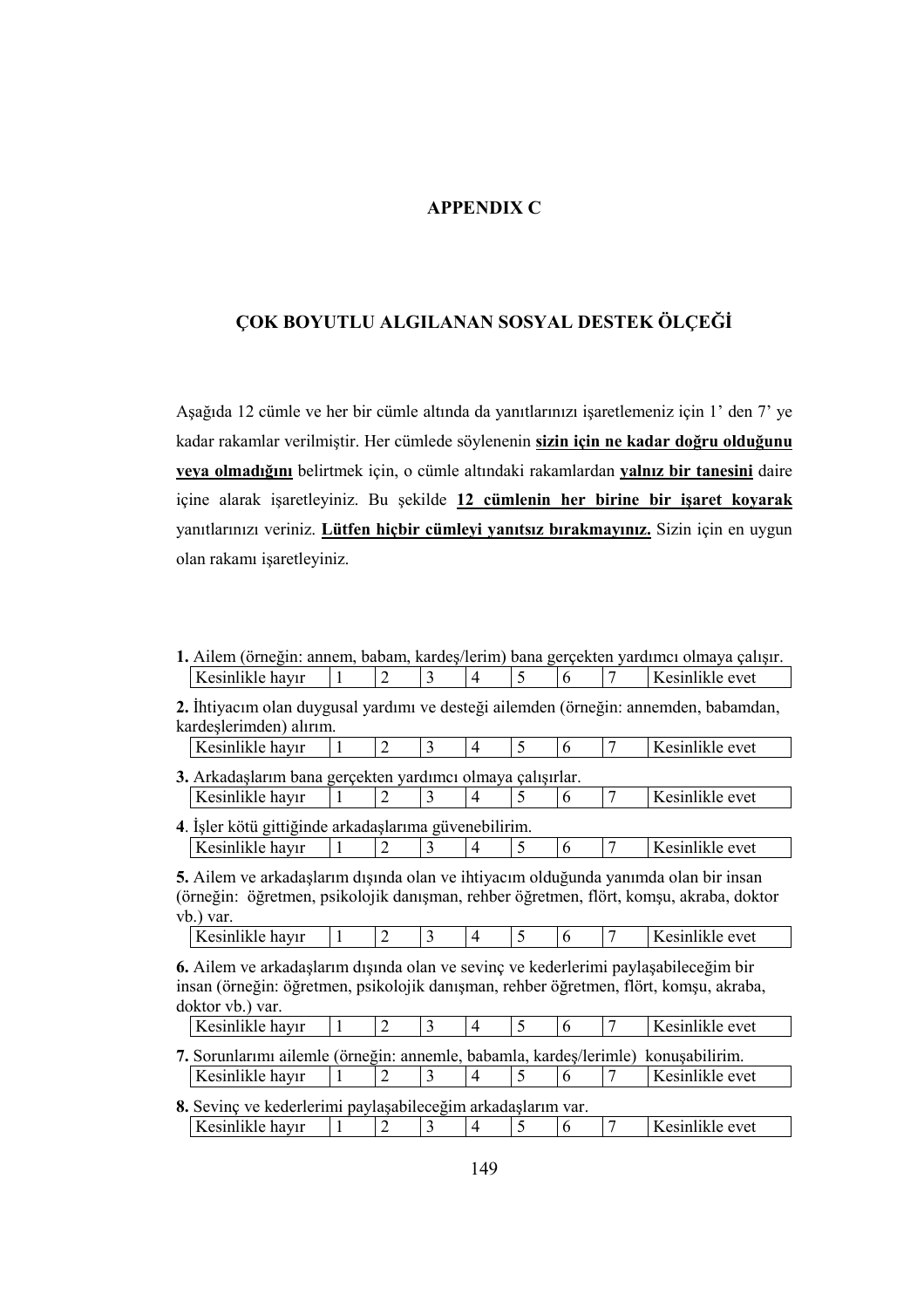9. Ailem ve arkadaşlarım dışında olan ve duygularıma önem veren bir insan (örneğin:

|                  |  |  |  |  | öğretmen, psikolojik danışman, rehber öğretmen, flört, komşu, akraba, doktor vb.) var. |
|------------------|--|--|--|--|----------------------------------------------------------------------------------------|
| Kesinlikle havır |  |  |  |  | Kesinlikle evet                                                                        |

10. Kararlarımı vermede ailem (örneğin: annem, babam, kardeş/lerim) bana yardımcı olmaya isteklidir.

|--|

11. Ailem ve arkadaşlarım dışında olan ve beni gerçekten rahatlatan bir insan (örneğin: öğretmen, psikolojik danışman, rehber öğretmen, flört, komşu, akraba, doktor vb.) var.

Kesinlikle hayır  $\begin{array}{|c|c|c|c|c|c|c|c|c|} \hline \end{array}$  Kesinlikle hayır  $\begin{array}{|c|c|c|c|c|c|c|c|} \hline 1 & 3 & 4 & 5 & 6 \\\hline \end{array}$ 

12. Sorunlarımı arkadaşlarımla konuşabilirim. Kesinlikle hayır  $\begin{array}{|c|c|c|c|c|c|c|c|c|} \hline \end{array}$  Kesinlikle evet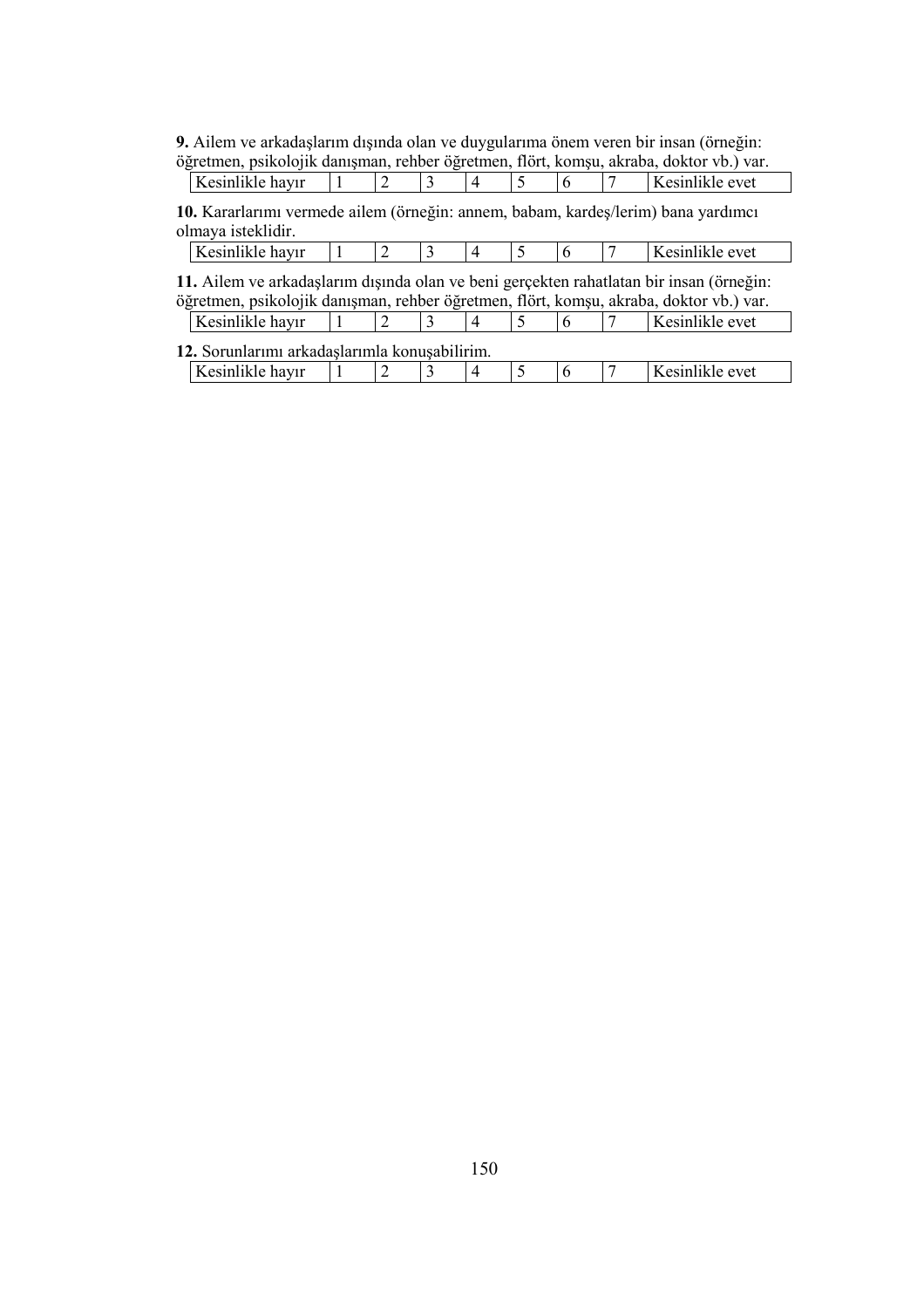## APPENDIX D

# HARTER'IN ERGENLERDE BENLİK ALGISI ÖLÇEĞİ

Aşağıdaki sorularda kendinizi tanımlamaya yardım edecek cümleler yer almaktadır. Her cümlede iki tip genç grubundan söz edilmektedir. Lütfen her bir soruyu dikkatlice okuyarak hangi genç grubuna daha çok benzediğinizi sadece bir kutuya X işareti koyarak belirtiniz. Bazen sol taraftaki bazen de sağ taraftaki kutulardan birini işaretlemek size uygun düşebilir. Her cümlede, iki tarafı birden değil sadece size en çok uyan tek kutuyu işaretleyiniz.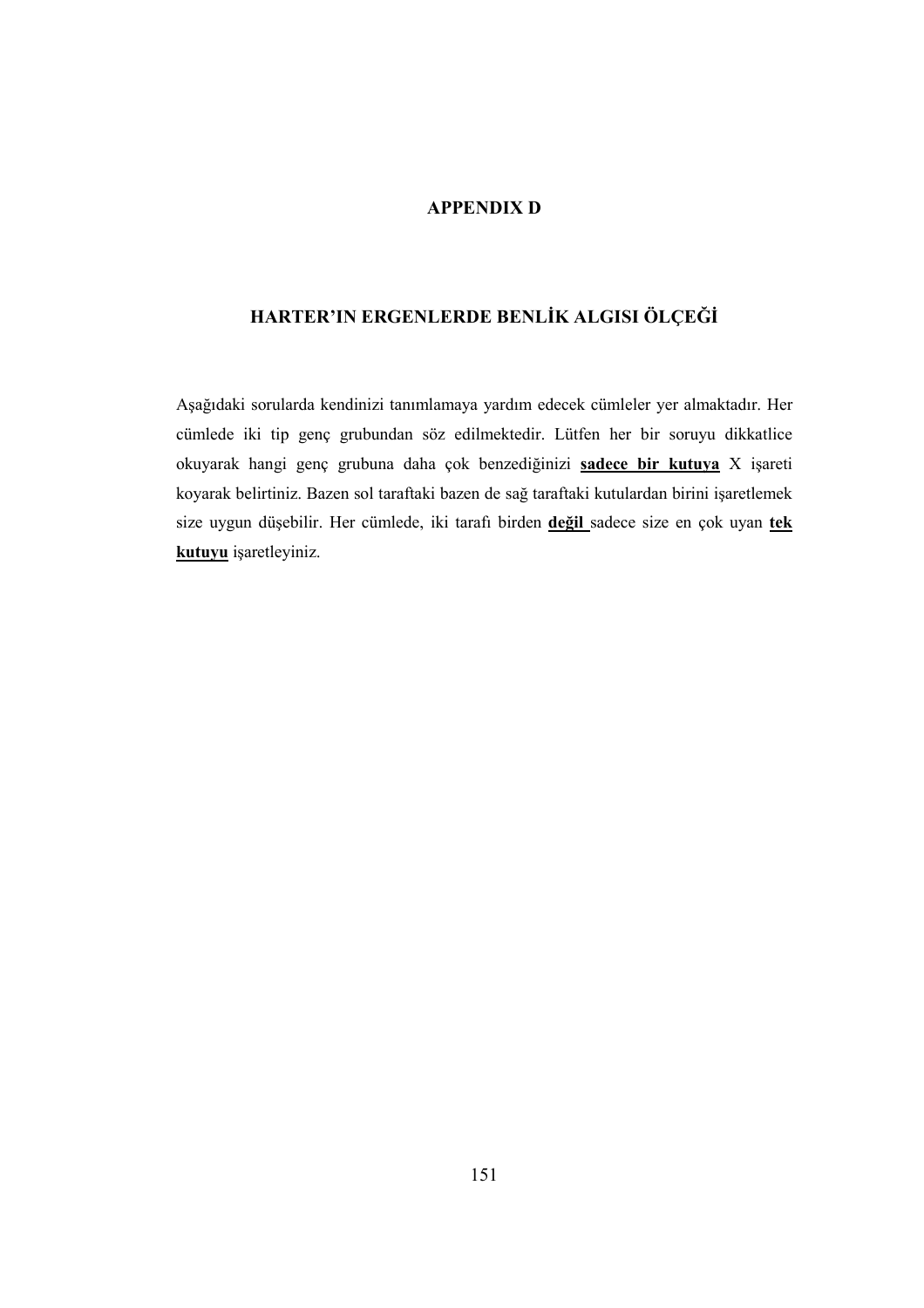|                | Bana<br>Tam<br><b>Uyuyor</b> | Bana<br><b>K</b> ismen<br><b>Uyuyor</b> |                                                                                               |             |                                                                                                          | Bana<br><b>Kismen</b><br><b>Uyuyor</b> | Bana<br>Tam<br><b>Uyuyor</b> |
|----------------|------------------------------|-----------------------------------------|-----------------------------------------------------------------------------------------------|-------------|----------------------------------------------------------------------------------------------------------|----------------------------------------|------------------------------|
| 1              |                              |                                         | Bazı gençler yaşıtları kadar akıllı olduklarını<br>düşünürler                                 | <b>OYSA</b> | Bazıları da yaşıtları kadar akıllı olup<br>olmadıklarından pek emin değildirler.                         |                                        |                              |
| $\overline{2}$ |                              |                                         | Bazı gençler arkadaş edinmekte güçlük<br>çekerler                                             | <b>OYSA</b> | Bazıları için de bu oldukça kolaydır.                                                                    |                                        |                              |
| 3              |                              |                                         | Bazı gençler tüm spor dallarında çok<br>başarılıdırlar                                        | <b>OYSA</b> | Bazıları da spor söz konusu olduğunda<br>kendilerine pek fazla güvenemezler.                             |                                        |                              |
| 4              |                              |                                         | Bazı gençler görünüşlerinden pek memnun<br>değildirler                                        | <b>OYSA</b> | Bazıları da görünüşlerinden memnundurlar.                                                                |                                        |                              |
| 5              |                              |                                         | Bazı gençler, kendilerini yarım günlük bir<br>işte çalışabilmeye hazır hissederler            | <b>OYSA</b> | Bazıları da kendilerini, yarım günlük bir işin<br>üstesinden gelmeye yeterince hazır hissetmezler.       |                                        |                              |
| 6              |                              |                                         | Bazı gençler, karşı cinsten ilgi duydukları<br>birinin kendilerinden hoşlanacağını düşünürler | <b>OYSA</b> | Bazıları da karşı cinsten ilgi duydukları birinin<br>kendilerinden hoşlanmayacağından endişe<br>ederler. |                                        |                              |
| $\overline{7}$ |                              |                                         | Bazı gençler doğru olanı yaparlar                                                             | <b>OYSA</b> | Bazıları da çoğu zaman doğru bildiklerini<br>yaparlar.                                                   |                                        |                              |
| 8              |                              |                                         | Bazı gençler yakın arkadaşlık kurabilirler                                                    | <b>OYSA</b> | Bazıları da yakın arkadaşlıklar kurmada<br>güçlük çekerler.                                              |                                        |                              |
| 9              |                              |                                         | Bazı gençler çoğunlukla kendileriyle barışık<br>değildirler                                   | <b>OYSA</b> | Bazıları da kendileriyle oldukça barışıktırlar.                                                          |                                        |                              |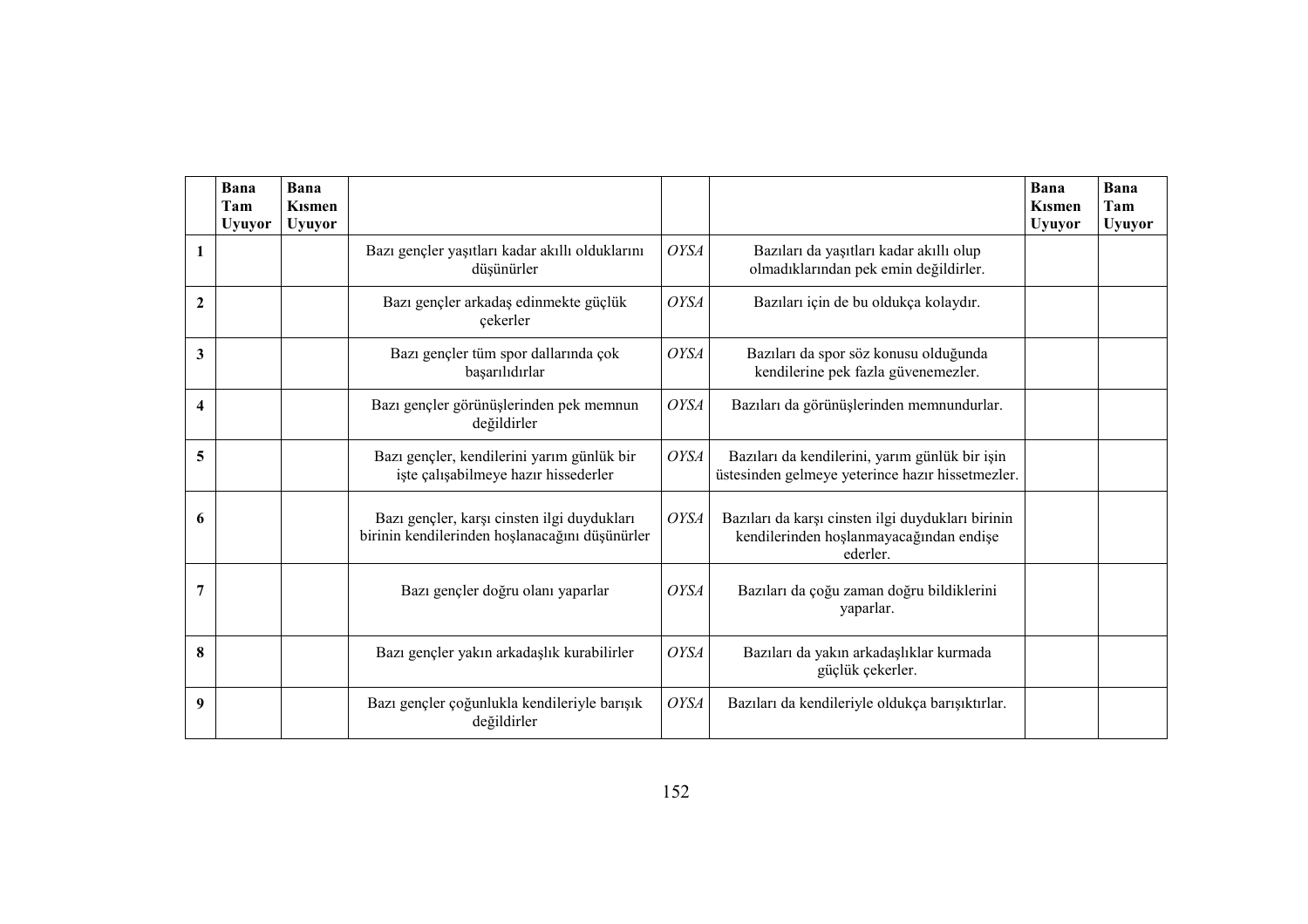|    | Bana<br>Tam<br><b>Uyuyor</b> | Bana<br><b>Kismen</b><br><b>Uyuyor</b> |                                                                                                |             |                                                                                              | Bana<br><b>K</b> ismen<br><b>Uyuyor</b> | Bana<br>Tam<br><b>Uyuyor</b> |
|----|------------------------------|----------------------------------------|------------------------------------------------------------------------------------------------|-------------|----------------------------------------------------------------------------------------------|-----------------------------------------|------------------------------|
| 10 |                              |                                        | Bazı gençler derslerini oldukça yavaş yaparlar                                                 | <b>OYSA</b> | Bazıları da derslerini daha hızlı yapabilirler.                                              |                                         |                              |
| 11 |                              |                                        | Bazı gençlerin birçok arkadaşı vardır                                                          | <b>OYSA</b> | Bazılarının da pek arkadaşı yoktur.                                                          |                                         |                              |
| 12 |                              |                                        | Bazı gençler her yeni spor faaliyetinde başarılı<br>olabileceklerini düşünürler                | <b>OYSA</b> | Bazıları da her yeni spor faaliyetinde başarılı<br>olacaklarını düşünmezler.                 |                                         |                              |
| 13 |                              |                                        | Bazı gençler bedenlerinin şimdikinden farklı<br>olmasını isterler                              | <b>OYSA</b> | Bazıları da bedenlerinin şimdiki halinden<br>memnundurlar.                                   |                                         |                              |
| 14 |                              |                                        | Bazı gençler bir işte başarılı olmalarına yetecek<br>becerilere sahip olmadıklarını düşünürler | <b>OYSA</b> | Bazıları da bir işte başarılı olmalarına yetecek<br>becerilere sahip olduklarını düşünürler. |                                         |                              |
| 15 |                              |                                        | Bazı gençler esas hoşlandıkları kişilerle flört<br>etmiyorlar                                  | <b>OYSA</b> | Bazıları da gerçekten hoşlandıkları kişilerle flört<br>ediyorlar.                            |                                         |                              |
| 16 |                              |                                        | Bazı gençlerin yaptıkları şeylerden dolayı<br>başları sık sık derde girer                      | <b>OYSA</b> | Bazıları da genellikle başlarını derde sokacak<br>şeyleri yapmazlar.                         |                                         |                              |
| 17 |                              |                                        | Bazı gençlerin sırlarını paylaşabilecekleri yakın<br>bir arkadaşı vardır                       | <b>OYSA</b> | Bazılarının da sırlarını paylaştıkları yakın bir<br>arkadaşı yoktur.                         |                                         |                              |
| 18 |                              |                                        | Bazı gençler hayatta kendileri için çizdikleri<br>yoldan hoşnut değildirler                    | <b>OYSA</b> | Bazıları da hayatta kendileri için çizdikleri<br>yoldan hoşnutturlar.                        |                                         |                              |
| 19 |                              |                                        | Bazı gençler derslerinde çok başarılıdırlar                                                    | <b>OYSA</b> | Bazıları da derslerinde pek başarılı değildirler.                                            |                                         |                              |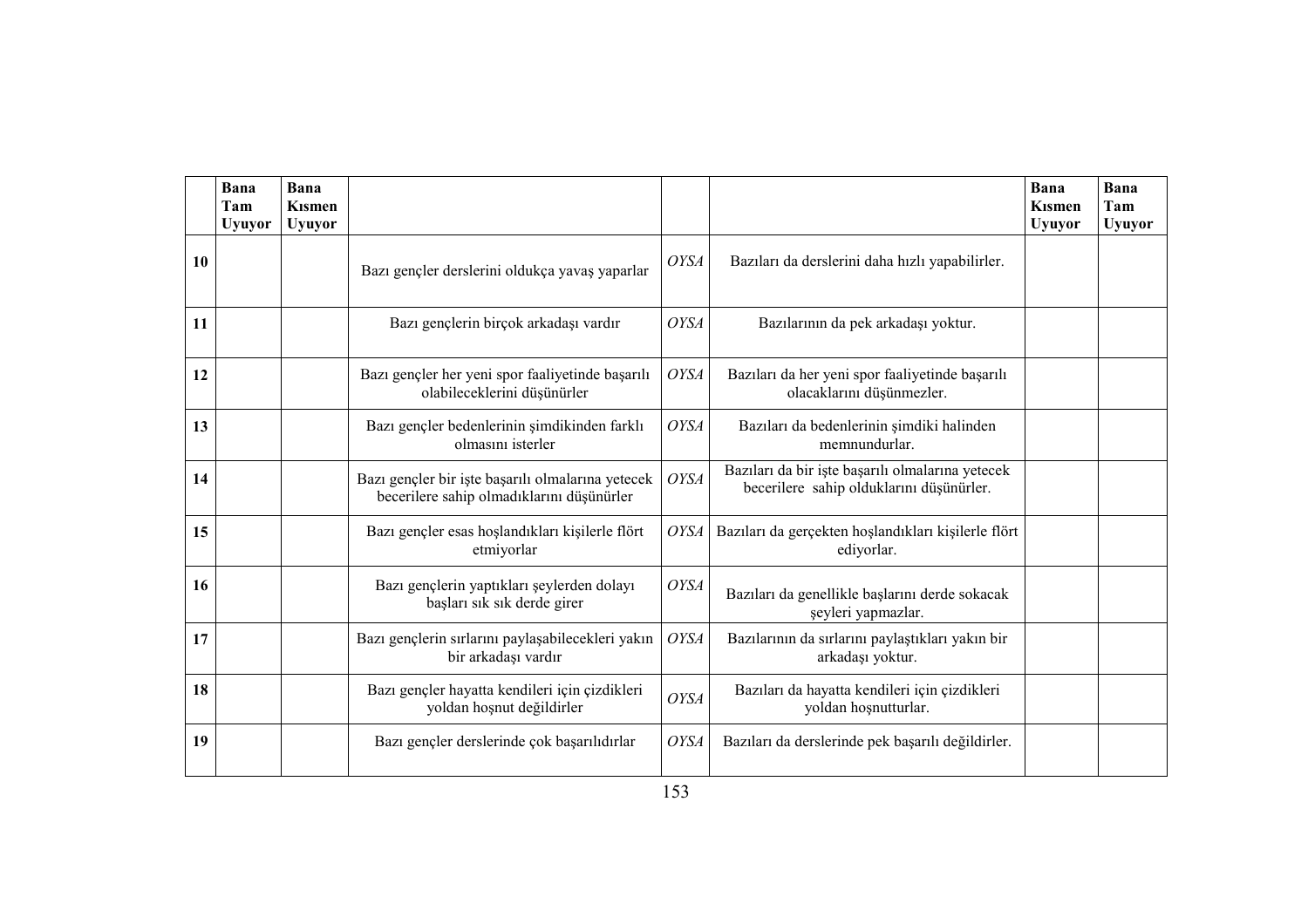|    | Bana<br>Tam<br><b>Uyuyor</b> | Bana<br><b>K</b> ismen<br><b>Uyuyor</b> |                                                                                               |             |                                                                                                    | Bana<br><b>K</b> ismen<br><b>Uyuyor</b> | Bana<br>Tam<br><b>Uyuyor</b> |
|----|------------------------------|-----------------------------------------|-----------------------------------------------------------------------------------------------|-------------|----------------------------------------------------------------------------------------------------|-----------------------------------------|------------------------------|
| 20 |                              |                                         | Bazı gençler sevilmesi zor kişilerdir                                                         | <b>OYSA</b> | Bazılarının da sevilmesi kolaydır.                                                                 |                                         |                              |
| 21 |                              |                                         | Bazı gençler sporda yaşıtlarından daha iyi<br>olduklarını düşünürler                          | <b>OYSA</b> | Bazıları da sporda yaşıtları kadar iyi<br>olmadıklarını düşünürler.                                |                                         |                              |
| 22 |                              |                                         | Bazı gençler dış görünüşlerinin daha farklı<br>olmasını isterler                              | <b>OYSA</b> | Bazıları da dış görünüşlerinden memnundurlar.                                                      |                                         |                              |
| 23 |                              |                                         | Bazı gençler kendilerini bir iş bulacak ve bu işi<br>sürdürebilecek kadar büyümüş hissederler | <b>OYSA</b> | Bazıları da kendilerini bir işin üstesinden<br>gelebilecek kadar büyümüş hissetmezler.             |                                         |                              |
| 24 |                              |                                         | Bazı gençler karşı cinsten yaşıtlarının<br>kendilerini çekici bulacağına inanırlar            | <b>OYSA</b> | Bazıları da karşı cinsten yaşıtlarının kendilerini<br>çekici bulup bulmayacağından endişe ederler. |                                         |                              |
| 25 |                              |                                         | Bazı gençler davranış tarzlarından<br>memnundurlar                                            | <b>OYSA</b> | Bazıları da her zamanki davranış tarzlarından<br>memnun değildirler.                               |                                         |                              |
| 26 |                              |                                         | Bazı gençler pek çok şeyi paylaşacak kadar<br>yakın bir arkadaşı olsun isterler               | <b>OYSA</b> | Bazılarının da pek çok şeyi paylaştıkları yakın<br>bir arkadaşı vardır.                            |                                         |                              |
| 27 |                              |                                         | Bazı gençler çoğu zaman kendilerinden<br>hoşnutturlar                                         | <b>OYSA</b> | Bazıları da kendilerinden hoşnut değildirler.                                                      |                                         |                              |
| 28 |                              |                                         | Bazı gençler derslerde soruları cevaplamakta<br>güçlük çekerler                               | <b>OYSA</b> | Bazıları da derslerde hemen her zaman soruları<br>cevaplandırabilirler.                            |                                         |                              |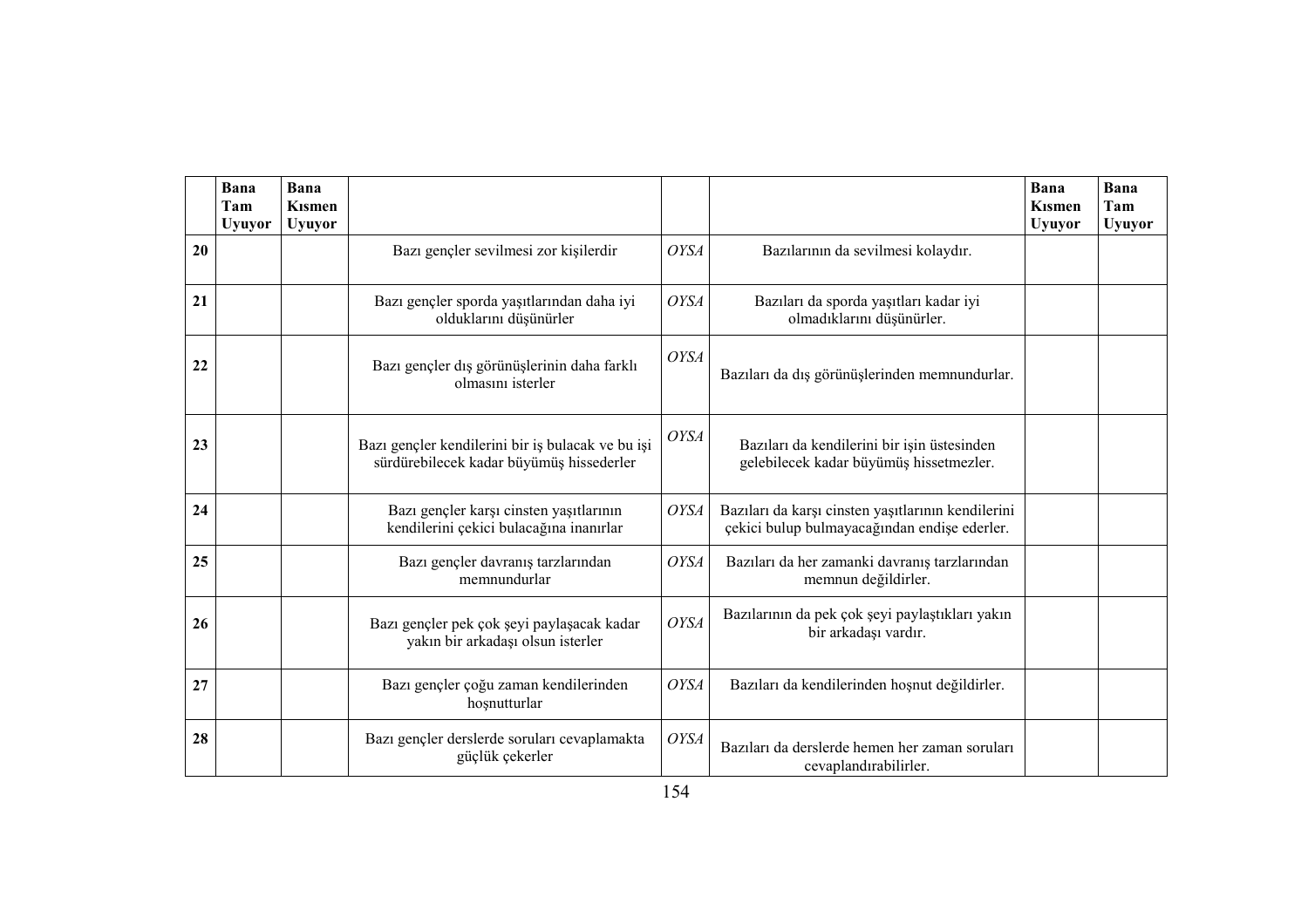|    | Bana<br>Tam<br><b>Uyuyor</b> | Bana<br><b>K</b> ismen<br><b>Uyuyor</b> |                                                                                               |             |                                                                                                                       | Bana<br><b>K</b> ismen<br><b>Uyuyor</b> | Bana<br>Tam<br><b>Uyuyor</b> |
|----|------------------------------|-----------------------------------------|-----------------------------------------------------------------------------------------------|-------------|-----------------------------------------------------------------------------------------------------------------------|-----------------------------------------|------------------------------|
| 29 |                              |                                         | Bazı gençler yaşıtları arasında popülerdirler                                                 | <b>OYSA</b> | Bazıları da yaşıtları arasında pek popüler<br>değildirler.                                                            |                                         |                              |
| 30 |                              |                                         | Bazı gençler açık-havada oynanan oyunlarda<br>pek başarılı değildirler                        | <b>OYSA</b> | Bazıları da bu tür oyunlarda kolaylıkla başarılı<br>olurlar.                                                          |                                         |                              |
| 31 |                              |                                         | Bazı gençler kendilerini güzel/yakışıklı bulurlar                                             | <b>OYSA</b> | Bazıları da kendilerini güzel/yakışıklı bulmazlar.                                                                    |                                         |                              |
| 32 |                              |                                         | Bazı gençler para kazanmak için çalıştıkları işte,<br>daha iyi yapabilirlerdi diye düşünürler | <b>OYSA</b> | Bazıları da para kazanmak için çalıştıkları işte<br>kendilerini gerçekten başarılı görürler.                          |                                         |                              |
| 33 |                              |                                         | Bazı gençler karşı cinsten biriyle beraberken<br>kendilerini çok eğlenceli ve ilginç bulurlar | <b>OYSA</b> | Bazıları da karşı cinsten biriyle beraberken<br>kendilerinin eğlenceli ve ilginç olup<br>olmadıklarını merak ederler. |                                         |                              |
| 34 |                              |                                         | Bazı gençler yapmamaları gereken şeyleri<br>yaparlar                                          | <b>OYSA</b> | Bazıları da yapmamaları gereken şeyleri hemen<br>hiç yapmazlar.                                                       |                                         |                              |
| 35 |                              |                                         | Bazı gençler tam anlamıyla güvenebilecekleri<br>arkadaşlıklar kurmada güçlük çekerler         | <b>OYSA</b> | Bazıları da tam anlamıyla güvenebilecekleri<br>arkadaşlıklar kurabilirler                                             |                                         |                              |
| 36 |                              |                                         | Bazı gençler kendi kişiliklerinden<br>memnundurlar                                            | <b>OYSA</b> | Bazıları da çoğu zaman başka biri olmayı<br>isterler.                                                                 |                                         |                              |
| 37 |                              |                                         | Bazı gençler kendilerini oldukça zeki bulurlar                                                | <b>OYSA</b> | Bazıları da zeki olup olmadıkları konusunda<br>endişelidirler.                                                        |                                         |                              |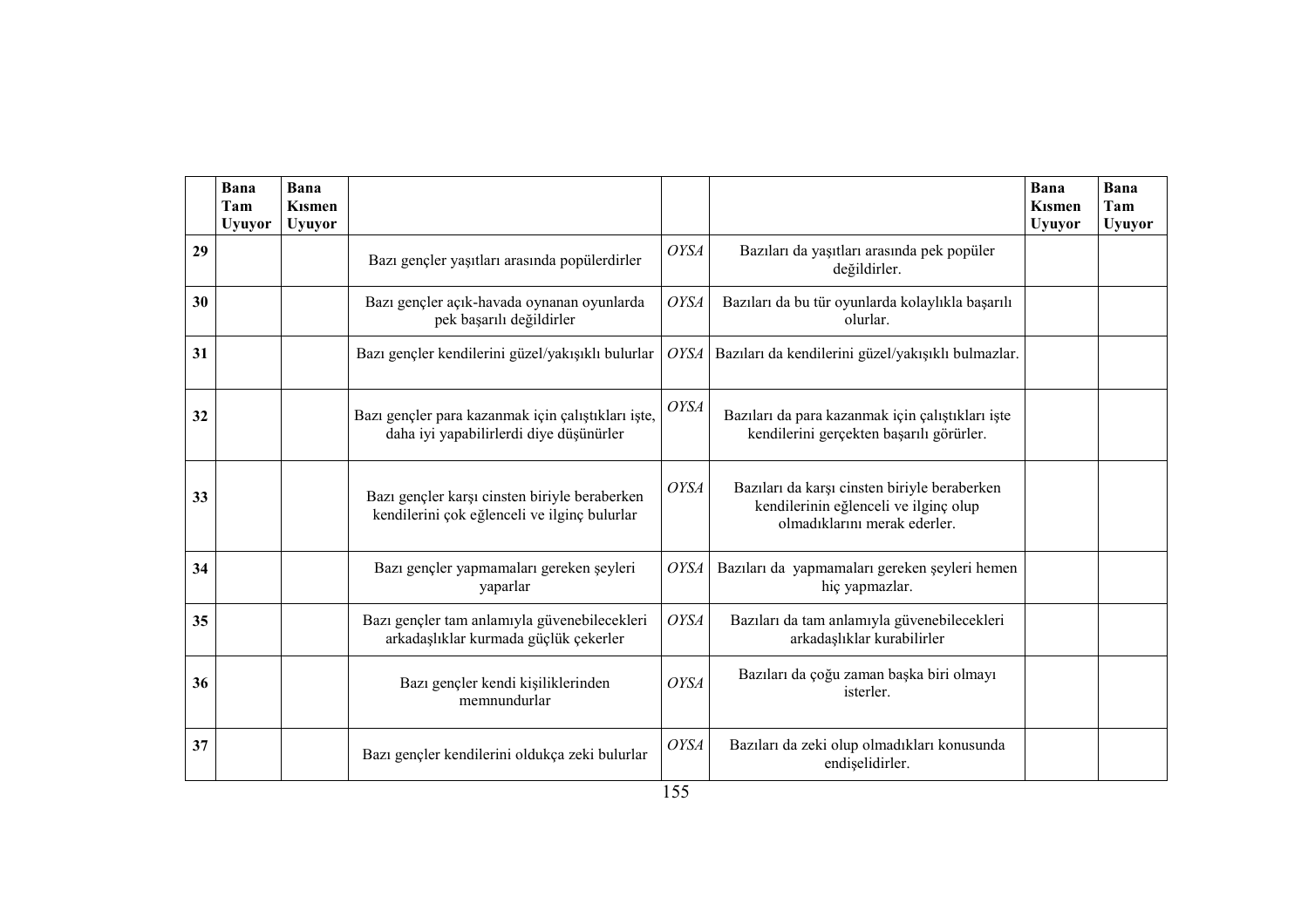|    | Bana<br>Tam<br><b>Uyuyor</b> | <b>Bana</b><br><b>K</b> ismen<br><b>Uyuyor</b> |                                                                                                     |             |                                                                                                      | Bana<br><b>K</b> ismen<br><b>Uyuyor</b> | Bana<br>Tam<br><b>Uyuyor</b> |
|----|------------------------------|------------------------------------------------|-----------------------------------------------------------------------------------------------------|-------------|------------------------------------------------------------------------------------------------------|-----------------------------------------|------------------------------|
|    |                              |                                                |                                                                                                     |             |                                                                                                      |                                         |                              |
| 38 |                              |                                                | Bazı gençler sosyal ilişkilerinde kabul<br>edildiklerini hissederler                                | <b>OYSA</b> | Bazıları da daha çok sayıda yaşıtı tarafından<br>kabul edilmeyi isterler.                            |                                         |                              |
| 39 |                              |                                                | Bazı gençler kendilerinin atletik yapıda<br>olmadıklarını düşünürler                                | <b>OYSA</b> | Bazıları da kendilerini atletik yapılı görürler.                                                     |                                         |                              |
| 40 |                              |                                                | Bazı gençler görünüşlerini gerçekten beğenirler                                                     | <b>OYSA</b> | Bazıları da görünüşlerinin farklı olmasını<br>isterler.                                              |                                         |                              |
| 41 |                              |                                                | Bazı gençler ücretli bir işin tam anlamıyla<br>üstesinden geldiklerine inanırlar                    | <b>OYSA</b> | Bazıları da işlerini gerektiği kadar iyi yapıp<br>yapmadıklarını merak ederler.                      |                                         |                              |
| 42 |                              |                                                | Bazı gençler asıl flört etmek istedikleri kişilerle<br>genellikle çıkmazlar                         | <b>OYSA</b> | Bazıları da asıl flört etmek istedikleri kişilerle<br>çıkarlar.                                      |                                         |                              |
| 43 |                              |                                                | Bazı gençler kendilerinden beklenen biçimde<br>hareket ederler                                      | <b>OYSA</b> | Bazıları da kendilerinden beklenen biçimde<br>hareket etmezler.                                      |                                         |                              |
| 44 |                              |                                                | Bazı gençlerin özel duygu ve düşüncelerini<br>paylaşabilecekleri kadar yakın bir arkadaşı<br>yoktur | <b>OYSA</b> | Bazılarının da özel duygu ve düşüncelerini<br>paylaşabilecekleri kadar yakın bir arkadaşı<br>vardır. |                                         |                              |
| 45 |                              |                                                | Bazı gençler şimdiki durumlarından çok<br>memnundurlar                                              | OYSA        | Bazıları da daha farklı olmayı isterler.                                                             |                                         |                              |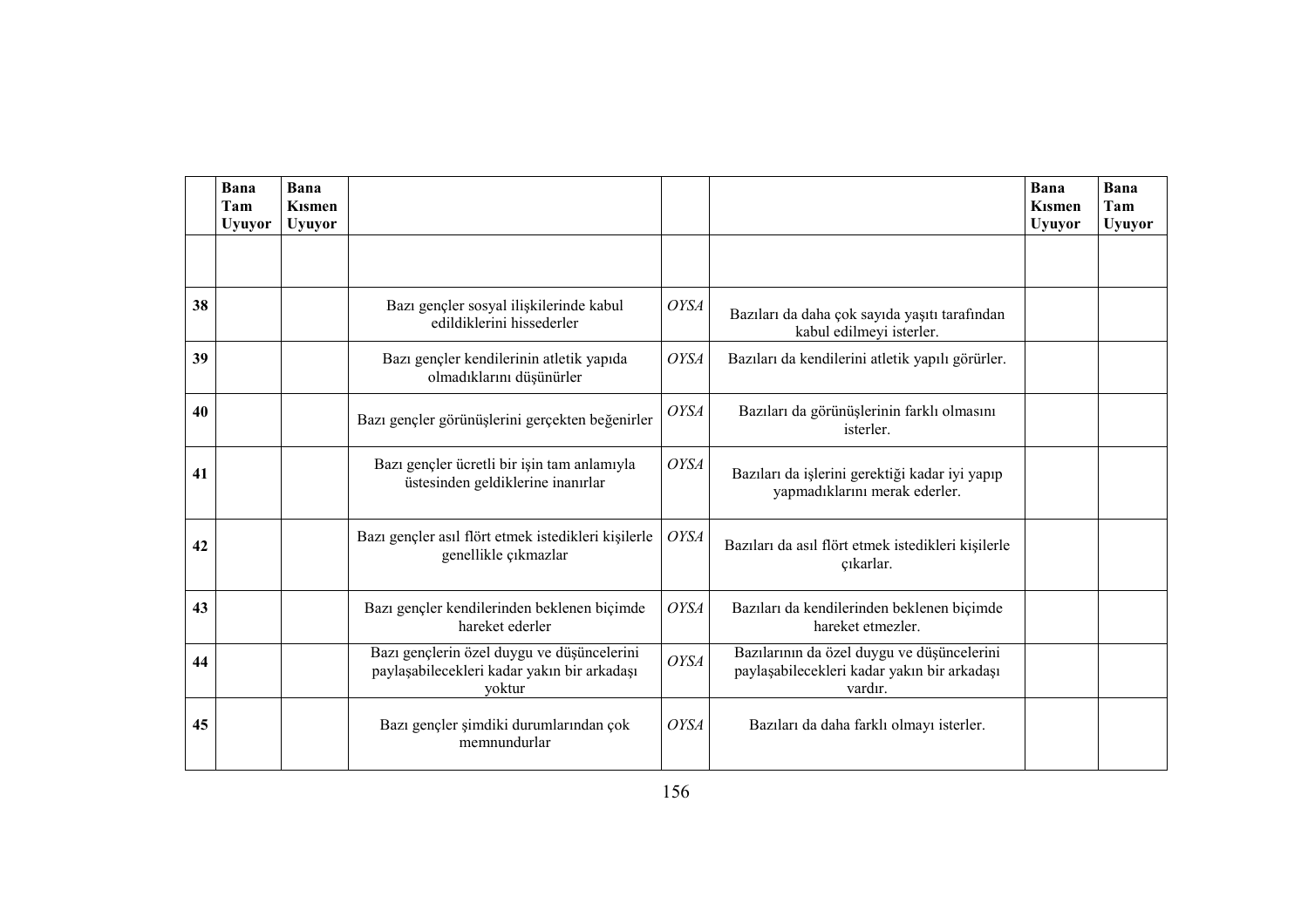### APPENDIX E

# ÜNİVERSİTE ÖĞRENCİLERİ İÇİN YAŞAM OLAYLARI ENVANTERİ

Aşağıda günlük yaşantınızda size sıkıntı verebilecek bazı olaylar ve sorunlardan bahsedilmektedir. Her maddeyi dikkatli bir şekilde okuyarak, son bir yıl içerisinde bu olay ya da sorunun size ne yoğunlukta bir sıkıntı yaşattığını ve ne kadar sıklıkla böyle bir olay ya da sorunla karşılaştığınızı maddelerin karşılarında bulunan seçeneklerden uygun rakamları işaretleyerek belirtiniz.

|                                                             | Bu sorun size ne yoğunlukta bir<br>sıkıntı yaşattı veya yaşatmakta? |                |                |                | Bu sorunu ne siklikla<br>yaşadınız? |              |                |                |                |              |
|-------------------------------------------------------------|---------------------------------------------------------------------|----------------|----------------|----------------|-------------------------------------|--------------|----------------|----------------|----------------|--------------|
|                                                             | Hiç                                                                 | Az             |                | Orta Fazla     | Çok<br>fazla                        | Hiç          | Az             | Orta           | Fazla          | Çok<br>fazla |
| 1. Derslerin ağırlığı ve<br>yoğunluğu                       | 1                                                                   | $\overline{2}$ | 3              | $\overline{4}$ | 5                                   | 1            | $\overline{2}$ | $\overline{3}$ | $\overline{4}$ | 5            |
| 2. Genel sağlık<br>problemleri                              | 1                                                                   | $\overline{2}$ | $\overline{3}$ | $\overline{4}$ | 5                                   | 1            | $\overline{2}$ | $\overline{3}$ | $\overline{4}$ | 5            |
| 3. K <sub>17</sub> /erkek<br>arkadaşımla olan<br>problemler | 1                                                                   | $\overline{2}$ | $\overline{3}$ | $\overline{4}$ | 5                                   | 1            | $\overline{2}$ | $\overline{3}$ | $\overline{4}$ | 5            |
| 4. Barınma ile ilgili<br>sorunlar                           | 1                                                                   | $\overline{2}$ | $\overline{3}$ | $\overline{4}$ | 5                                   | $\mathbf{1}$ | $\overline{2}$ | $\overline{3}$ | $\overline{4}$ | 5            |
| 5. Ulaşım sorunu                                            | 1                                                                   | $\overline{2}$ | $\overline{3}$ | $\overline{4}$ | 5                                   | 1            | $\overline{2}$ | $\overline{3}$ | 4              | 5            |
| 6. Zamanın sıkışıklığı                                      | 1                                                                   | $\overline{2}$ | 3              | $\overline{4}$ | 5                                   | $\mathbf{1}$ | $\overline{2}$ | 3              | 4              | 5            |
| 7. Anne ve babamla<br>aramızdaki çatışmalar                 | $\mathbf{1}$                                                        | $\overline{2}$ | $\overline{3}$ | $\overline{4}$ | 5                                   | $\mathbf{1}$ | $\overline{2}$ | 3              | 4              | 5            |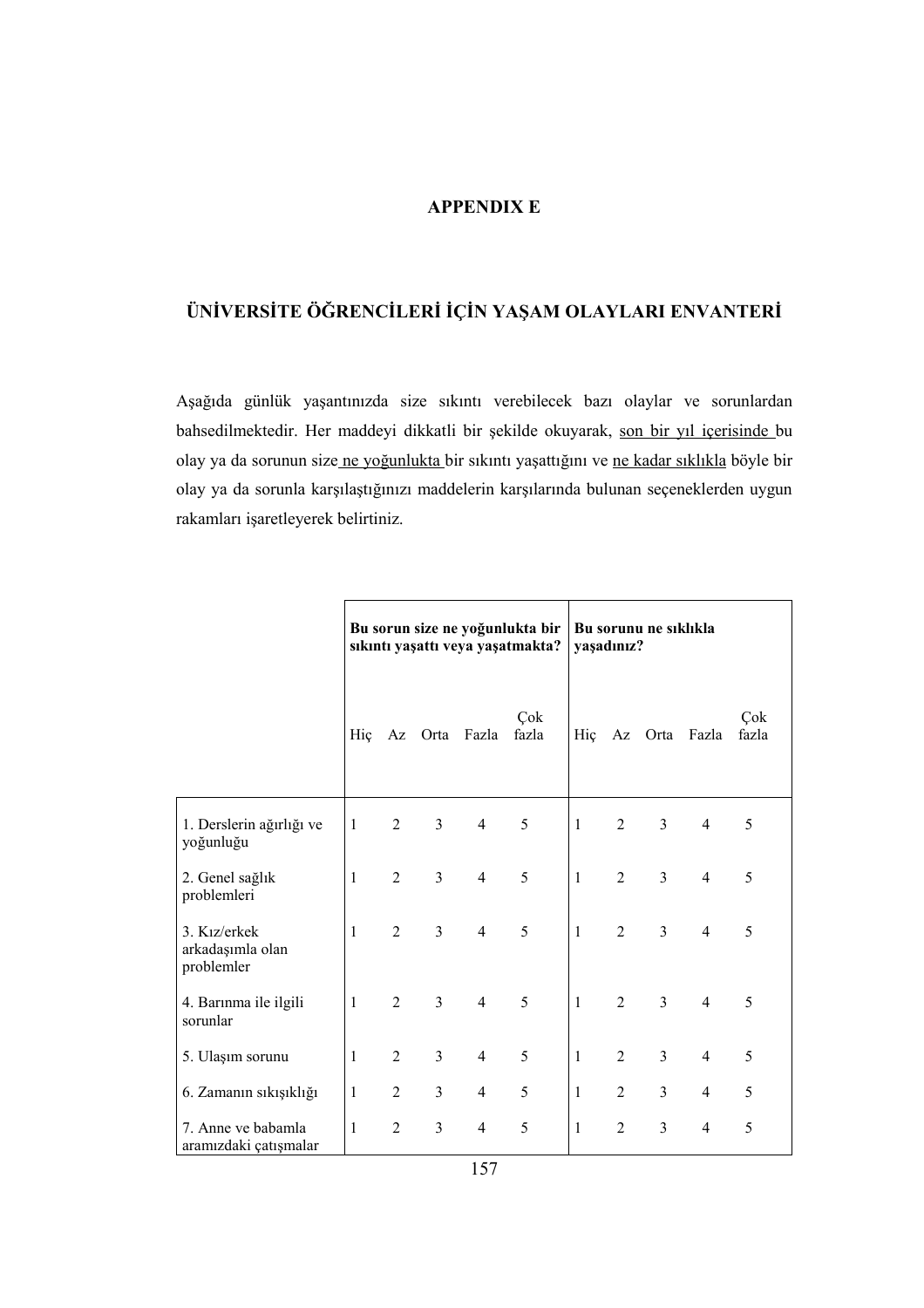|                                                                                               | Bu sorun size ne yoğunlukta bir<br>sıkıntı yaşattı veya yaşatmakta? |                |                |                |              | Bu sorunu ne sıklıkla<br>yaşadınız? |                |                         |                |              |
|-----------------------------------------------------------------------------------------------|---------------------------------------------------------------------|----------------|----------------|----------------|--------------|-------------------------------------|----------------|-------------------------|----------------|--------------|
|                                                                                               | Hiç                                                                 |                |                | Az Orta Fazla  | Çok<br>fazla | Hiç                                 |                |                         | Az Orta Fazla  | Çok<br>fazla |
| 8. Gelecekle ilgili<br>kaygılar                                                               | $\mathbf{1}$                                                        | $\overline{2}$ | $\overline{3}$ | $\overline{4}$ | 5            | $\mathbf{1}$                        | $\overline{2}$ | 3                       | $\overline{4}$ | 5            |
| 9. Arkadaş ilişkilerinde<br>yaşanan sorunlar                                                  | $\mathbf{1}$                                                        | $\overline{2}$ | 3              | $\overline{4}$ | 5            | 1                                   | $\overline{2}$ | 3                       | $\overline{4}$ | 5            |
| 10. Ülkedeki olumsuz<br>siyasi gelişmeler                                                     | $\mathbf{1}$                                                        | $\overline{2}$ | 3              | $\overline{4}$ | 5            | 1                                   | $\overline{2}$ | 3                       | $\overline{4}$ | 5            |
| 11. Sevdiğim<br>insanlardan<br>ayrı olmak (aile,<br>arkadaşlar<br>$\mathbf{VS}$ .             | $\mathbf{1}$                                                        | $\overline{2}$ | $\overline{3}$ | $\overline{4}$ | 5            | 1                                   | $\overline{2}$ | $\overline{3}$          | $\overline{4}$ | 5            |
| 12. Çevresel<br>koşullardan (Gürültü,<br>havalar, kirlilik vs.)<br>dolayı<br>yaşanan sorunlar | $\mathbf{1}$                                                        | $\overline{2}$ | $\overline{3}$ | $\overline{4}$ | 5            | $\mathbf{1}$                        | $\overline{2}$ | $\overline{3}$          | $\overline{4}$ | 5            |
| 13. Okula uyum<br>sağlayamamak                                                                | $\mathbf{1}$                                                        | $\overline{2}$ | $\overline{3}$ | $\overline{4}$ | 5            | 1                                   | $\overline{2}$ | $\overline{3}$          | $\overline{4}$ | 5            |
| 14. Maddi problemler                                                                          | $\mathbf{1}$                                                        | $\overline{2}$ | 3              | $\overline{4}$ | 5            | 1                                   | $\overline{2}$ | $\overline{3}$          | $\overline{4}$ | 5            |
| 15. Sosyal faaliyetlere<br>katılamamak (spor,<br>sinemaya, tiyatroya<br>gitmek vs.)           | $\mathbf{1}$                                                        | $\overline{2}$ | 3              | $\overline{4}$ | 5            | 1                                   | $\overline{2}$ | 3                       | $\overline{4}$ | 5            |
| 16. Öğretmenlerle<br>ilgili sorunlar                                                          | $\mathbf{1}$                                                        | $\overline{2}$ | $\overline{3}$ | $\overline{4}$ | 5            | $\mathbf{1}$                        | $\overline{2}$ | $\overline{3}$          | $\overline{4}$ | 5            |
| 17. İnsanların birbirine<br>karşı duyarsız olmaları                                           | $\mathbf{1}$                                                        | $\overline{2}$ | $\overline{3}$ | $\overline{4}$ | $\sqrt{5}$   | $\mathbf{1}$                        | $\overline{2}$ | $\overline{3}$          | $\overline{4}$ | 5            |
| 18. Yalnızlık kaygıları                                                                       | $\mathbf{1}$                                                        | $\overline{2}$ | $\overline{3}$ | $\overline{4}$ | $\sqrt{5}$   | $\mathbf{1}$                        | $\overline{2}$ | $\overline{3}$          | $\overline{4}$ | 5            |
| 19. Kişiliğimle ilgili<br>kendimi sorgulamak                                                  | $\mathbf{1}$                                                        | $\mathbf{2}$   | 3              | $\overline{4}$ | $\sqrt{5}$   | $\mathbf{1}$                        | $\overline{c}$ | 3                       | $\overline{4}$ | 5            |
| 20. Yorgunluk                                                                                 | 1                                                                   | $\sqrt{2}$     | 3              | $\overline{4}$ | 5            | $\mathbf{1}$                        | $\sqrt{2}$     | $\overline{\mathbf{3}}$ | $\overline{4}$ | 5            |
| 21. İçki, sigara ve                                                                           | $\mathbf{1}$                                                        | $\overline{2}$ | 3              | $\overline{4}$ | 5            | 1                                   | $\overline{c}$ | 3                       | 4              | 5            |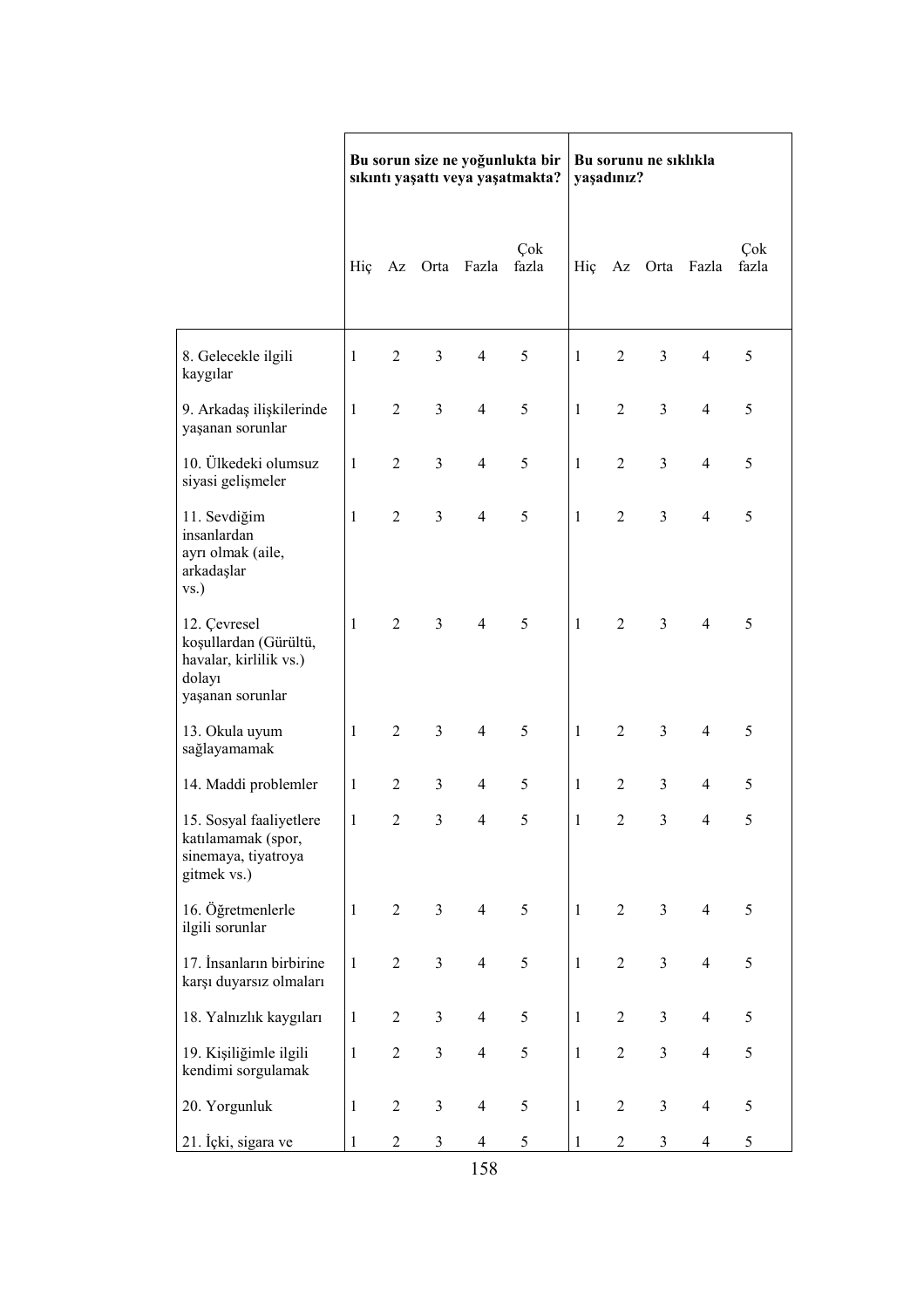|                                                                             | Bu sorun size ne yoğunlukta bir<br>sıkıntı yaşattı veya yaşatmakta? |                |                         |                |              | Bu sorunu ne sıklıkla<br>yaşadınız? |                  |                |                |              |
|-----------------------------------------------------------------------------|---------------------------------------------------------------------|----------------|-------------------------|----------------|--------------|-------------------------------------|------------------|----------------|----------------|--------------|
|                                                                             | Hiç                                                                 | Az             |                         | Orta Fazla     | Çok<br>fazla | Hiç                                 |                  |                | Az Orta Fazla  | Çok<br>fazla |
| benzeri alışkanlıkların<br>verdiği rahatsızlıklar                           |                                                                     |                |                         |                |              |                                     |                  |                |                |              |
| 22. Karar vermekte<br>güçlük çekmek                                         | $\mathbf{1}$                                                        | 2              | $\overline{3}$          | $\overline{4}$ | 5            | $\mathbf{1}$                        | $\overline{2}$   | $\overline{3}$ | $\overline{4}$ | 5            |
| 23. Uykusuzluk                                                              | $\mathbf{1}$                                                        | $\overline{2}$ | 3                       | $\overline{4}$ | 5            | 1                                   | $\overline{2}$   | 3              | $\overline{4}$ | 5            |
| 24. Beslenme problemi                                                       | $\mathbf{1}$                                                        | $\overline{2}$ | 3                       | $\overline{4}$ | 5            | 1                                   | $\overline{2}$   | $\overline{3}$ | $\overline{4}$ | 5            |
| 25. Sorumluluklarımı<br>yerine getirememek                                  | $\mathbf{1}$                                                        | $\overline{2}$ | 3                       | $\overline{4}$ | 5            | $\mathbf{1}$                        | $\overline{2}$   | $\overline{3}$ | $\overline{4}$ | 5            |
| 26. Reddedilme<br>korkusu                                                   | $\mathbf{1}$                                                        | $\overline{2}$ | $\overline{\mathbf{3}}$ | $\overline{4}$ | 5            | $\mathbf{1}$                        | $\overline{2}$   | $\overline{3}$ | $\overline{4}$ | 5            |
| 27. Fiziksel<br>görünüşümle                                                 | $\mathbf{1}$                                                        | $\overline{2}$ | 3                       | $\overline{4}$ | 5            | $\mathbf{1}$                        | $\overline{2}$   | $\overline{3}$ | $\overline{4}$ | 5            |
| ilgili endişeler<br>28. Okulda başarısız                                    | $\mathbf{1}$                                                        | $\overline{2}$ | 3                       | $\overline{4}$ | 5            | 1                                   | $\overline{2}$   | $\overline{3}$ | $\overline{4}$ | 5            |
| olmak<br>29. Aileden birinin                                                | $\mathbf{1}$                                                        | $\overline{2}$ | 3                       | $\overline{4}$ | 5            | $\mathbf{1}$                        | $\overline{2}$   | $\overline{3}$ | $\overline{4}$ | 5            |
| rahatsızlığı<br>30. Ödevler ya da                                           | $\mathbf{1}$                                                        | $\overline{2}$ | $\overline{3}$          | $\overline{4}$ | 5            | 1                                   | $\overline{2}$   | $\overline{3}$ | $\overline{4}$ | 5            |
| projelerin verdiği<br>rahatsızlıklar                                        | $\mathbf{1}$                                                        | $\overline{2}$ | $\overline{3}$          | $\overline{4}$ | 5            | $\mathbf{1}$                        | $\overline{2}$   | $\overline{3}$ | 4              | 5            |
| 31. Okuduğum alandan<br>(Türkçe-Matematik, Fen,<br>Yabancı Dil, Sosyal vb.) |                                                                     |                |                         |                |              |                                     |                  |                |                |              |
| memnun olmamak<br>32. Tüm ya da bazı                                        | $\mathbf{1}$                                                        | $\overline{2}$ | $\overline{3}$          | $\overline{4}$ | 5            | $\mathbf{1}$                        | $\overline{2}$   | $\overline{3}$ | $\overline{4}$ | 5            |
| konularda emeğimin<br>karşılığını alamamak                                  | $\mathbf{1}$                                                        | $\overline{2}$ | 3                       | $\overline{4}$ | 5            | $\mathbf{1}$                        | $\overline{2}$   | $\overline{3}$ | $\overline{4}$ | 5            |
| 33. Yeterince ders<br>çalışamamak                                           | $\mathbf{1}$                                                        | $\overline{2}$ | 3                       | $\overline{4}$ | 5            | $\mathbf{1}$                        | $\overline{2}$   | $\mathfrak{Z}$ | 4              | 5            |
| 34. Sınavların sıkışıklığı,                                                 |                                                                     |                |                         |                |              |                                     |                  |                |                |              |
| sınav kaygısı<br>35. Okula devamsızlık                                      | $\mathbf{1}$                                                        | $\mathbf{2}$   | 3                       | $\overline{4}$ | 5            | $\mathbf{1}$                        | $\boldsymbol{2}$ | $\mathfrak{Z}$ | $\overline{4}$ | 5            |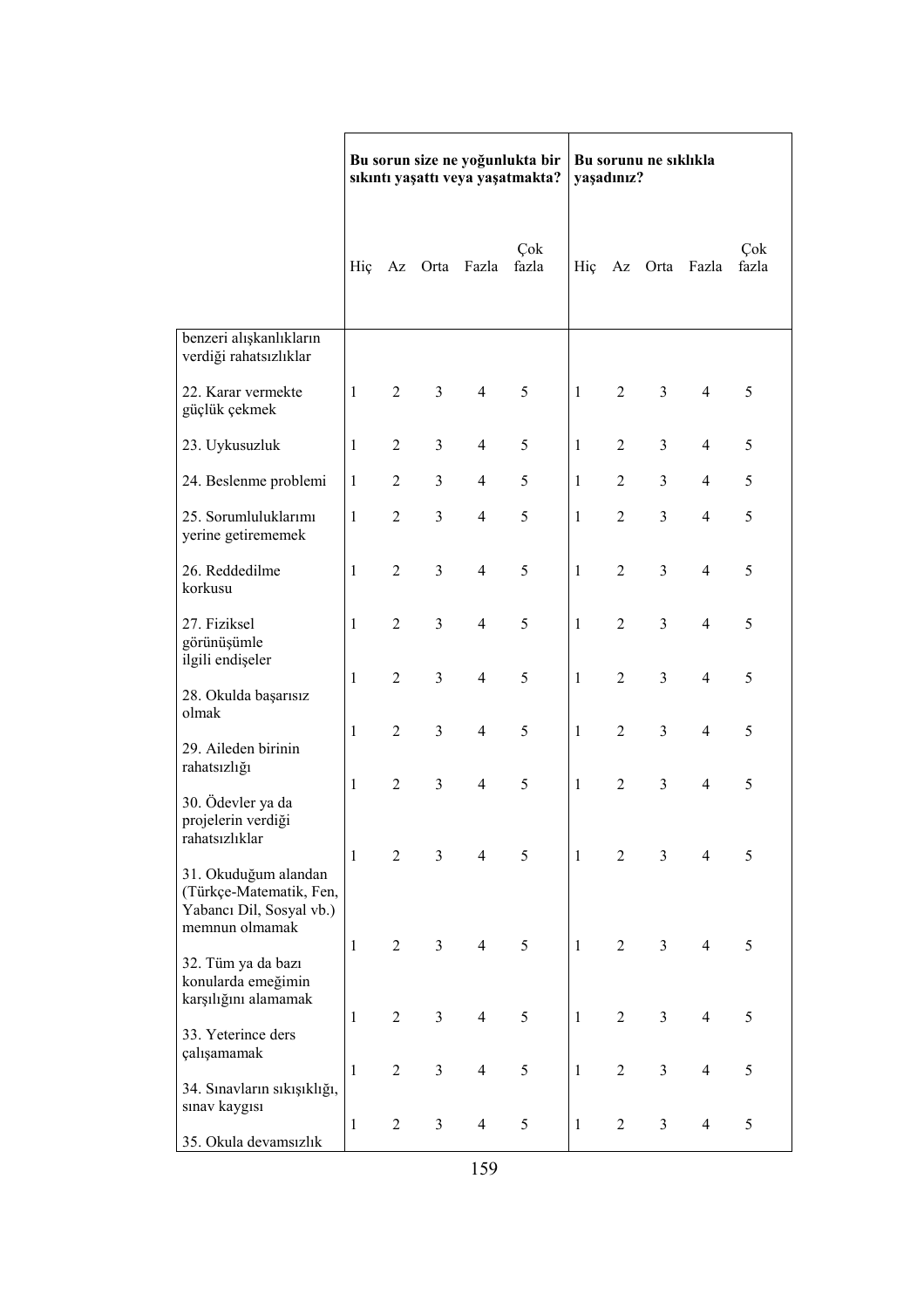|                                                                     |              |                |                         |                          | Bu sorun size ne yoğunlukta bir<br>sıkıntı yaşattı veya yaşatmakta? | Bu sorunu ne sıklıkla<br>yaşadınız? |                  |                |                          |              |
|---------------------------------------------------------------------|--------------|----------------|-------------------------|--------------------------|---------------------------------------------------------------------|-------------------------------------|------------------|----------------|--------------------------|--------------|
|                                                                     | Hiç          |                |                         | Az Orta Fazla            | Çok<br>fazla                                                        | Hiç                                 |                  | Az Orta        | Fazla                    | Çok<br>fazla |
| problemleri                                                         |              |                |                         |                          |                                                                     |                                     |                  |                |                          |              |
| 36. Kardeşim/lerimle<br>ilgili sorunlar                             | $\mathbf{1}$ | $\overline{2}$ | 3                       | $\overline{4}$           | 5                                                                   | $\mathbf{1}$                        | $\overline{2}$   | $\mathfrak{Z}$ | $\overline{\mathcal{A}}$ | 5            |
| 37. Zamanımı yeterince<br>iyi değerlendirememek                     | $\mathbf{1}$ | $\overline{2}$ | 3                       | $\overline{4}$           | 5                                                                   | $\mathbf{1}$                        | $\overline{2}$   | $\overline{3}$ | 4                        | 5            |
| 38. Kendimi insanlara<br>yeterince ifade                            | $\mathbf{1}$ | $\overline{2}$ | 3                       | $\overline{4}$           | 5                                                                   | 1                                   | $\overline{2}$   | $\overline{3}$ | $\overline{\mathcal{A}}$ | 5            |
| edememek<br>39. Ailevi problemler                                   | $\mathbf{1}$ | $\overline{2}$ | 3                       | $\overline{4}$           | 5                                                                   | 1                                   | $\overline{2}$   | 3              | $\overline{4}$           | 5            |
| 40. Yayın<br>organlarındaki kötü<br>haberlerle ilişkili<br>kaygılar | $\mathbf{1}$ | $\overline{2}$ | $\overline{3}$          | $\overline{4}$           | 5                                                                   | $\mathbf{1}$                        | $\overline{2}$   | $\overline{3}$ | $\overline{4}$           | 5            |
|                                                                     | 1            | $\overline{2}$ | 3                       | $\overline{\mathcal{A}}$ | 5                                                                   | 1                                   | $\overline{2}$   | 3              | $\overline{\mathcal{A}}$ | 5            |
| 41. Cinsel sorunlar<br>42. Kilomla ilgili                           | 1            | $\overline{2}$ | 3                       | $\overline{4}$           | 5                                                                   | 1                                   | $\overline{2}$   | $\overline{3}$ | 4                        | 5            |
| kaygılar<br>43. Mezun olamama                                       | 1            | $\overline{2}$ | 3                       | $\overline{4}$           | 5                                                                   | $\mathbf{1}$                        | $\overline{2}$   | $\overline{3}$ | 4                        | 5            |
| kaygısı                                                             | $\mathbf{1}$ | $\overline{2}$ | 3                       | $\overline{4}$           | 5                                                                   | 1                                   | $\overline{2}$   | $\overline{3}$ | 4                        | 5            |
| 44. Hata yapma kaygısı                                              | $\mathbf{1}$ | $\overline{2}$ | $\overline{\mathbf{3}}$ | $\overline{\mathbf{4}}$  | 5                                                                   | 1                                   | $\overline{2}$   | $\overline{3}$ | $\overline{\mathcal{L}}$ | 5            |
| 45. Eleştirilmekten<br>duyduğum rahatsızlık                         | $\mathbf{1}$ | $\mathbf{2}$   | $\overline{\mathbf{3}}$ | $\overline{4}$           | 5                                                                   | $\mathbf{1}$                        | $\boldsymbol{2}$ | $\mathfrak{Z}$ | $\overline{4}$           | 5            |
| 46. Tatmin edici<br>ilişkiler kuramama/<br>bulamama                 |              |                |                         |                          |                                                                     |                                     |                  |                |                          |              |
| 47. Kız/erkek<br>arkadaştan ayrılma                                 | 1            | $\overline{2}$ | 3                       | $\overline{4}$           | 5                                                                   | 1                                   | $\overline{2}$   | 3              | $\overline{\mathcal{A}}$ | 5            |
| 48. Ailemin<br>beklentilerini yerine<br>getirememe kaygısı          | $\mathbf{1}$ | $\overline{2}$ | $\overline{3}$          | $\overline{4}$           | 5                                                                   | $\mathbf{1}$                        | $\overline{2}$   | $\mathfrak{Z}$ | 4                        | 5            |
| 49. Tüm ya da bazı<br>derslerde başarısız<br>olma endișesi          | $\mathbf{1}$ | $\sqrt{2}$     | $\overline{\mathbf{3}}$ | $\overline{4}$           | 5                                                                   | $\mathbf{1}$                        | $\sqrt{2}$       | $\overline{3}$ | $\overline{\mathcal{A}}$ | 5            |